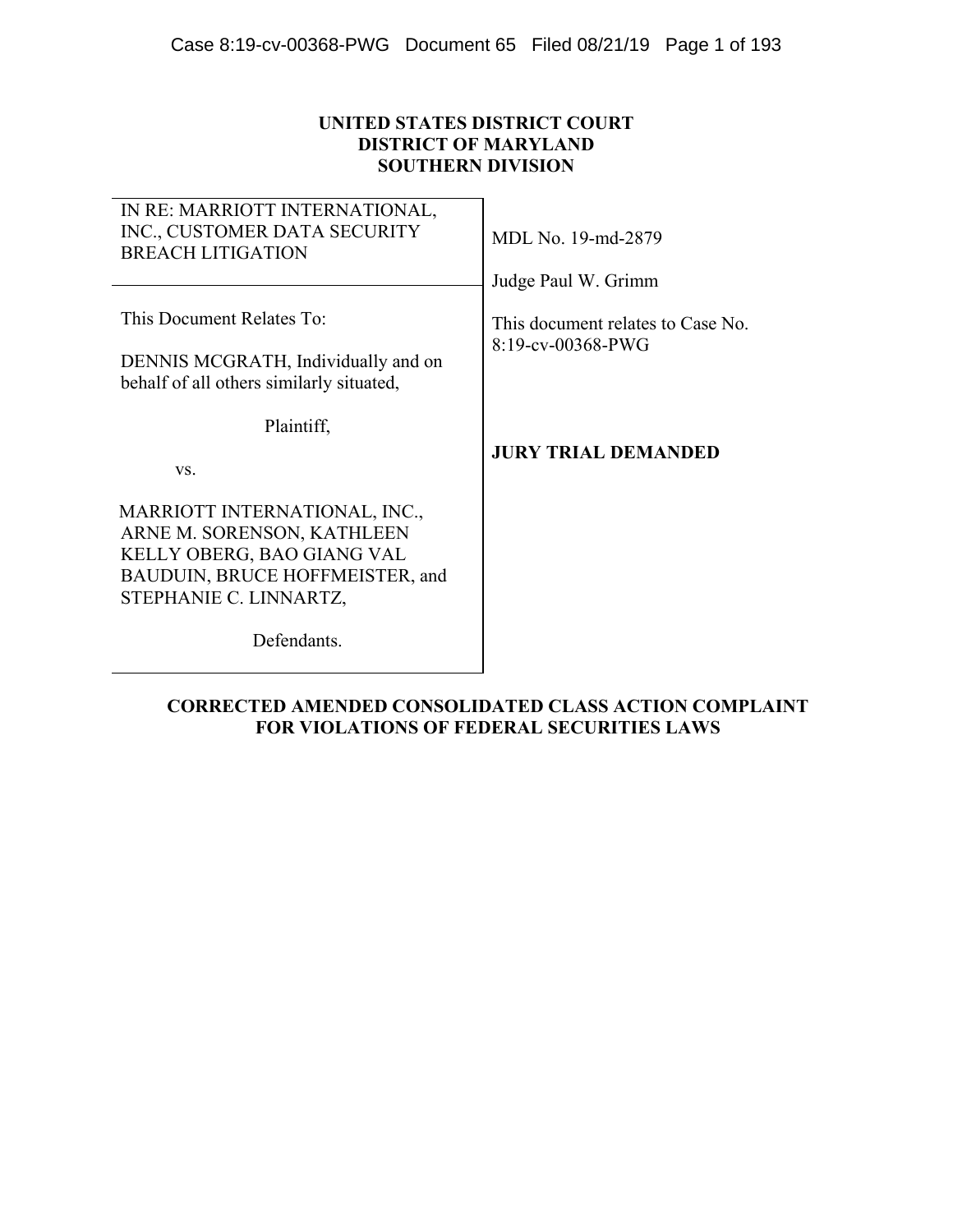# **TABLE OF CONTENTS**

# Page

| I.   |       |    |                                                                                                                                                                                    |  |
|------|-------|----|------------------------------------------------------------------------------------------------------------------------------------------------------------------------------------|--|
| II.  |       |    |                                                                                                                                                                                    |  |
| III. |       |    |                                                                                                                                                                                    |  |
|      | A.    |    |                                                                                                                                                                                    |  |
|      | B.    |    |                                                                                                                                                                                    |  |
| IV.  |       |    |                                                                                                                                                                                    |  |
| V.   |       |    |                                                                                                                                                                                    |  |
| VI.  |       |    |                                                                                                                                                                                    |  |
|      | A.    |    |                                                                                                                                                                                    |  |
|      |       | 1. |                                                                                                                                                                                    |  |
|      |       | 2. |                                                                                                                                                                                    |  |
|      |       | 3. | Marriott Understood the Importance of Keeping this Valuable Data                                                                                                                   |  |
|      |       | 4. | Rules and Regulations that Require Marriott to Keep Data Secure 23                                                                                                                 |  |
|      | B.    |    | Marriott Seeks to Maximize Value by Merging with Hotel Giant Starwood 26                                                                                                           |  |
|      |       | 1. |                                                                                                                                                                                    |  |
|      | $C$ . |    |                                                                                                                                                                                    |  |
|      |       | 1. | Analyst and Market Reaction to the Deal Underscores the<br>Importance of the Acquisition of Starwood Customer Data to                                                              |  |
|      |       | 2. | Marriott Conducts Inadequate Due Diligence at the Time of the<br>Merger and Fails to Detect Numerous Vulnerabilities In<br>Starwood's System - Including a Massive Data Breach  34 |  |
|      |       |    | a.                                                                                                                                                                                 |  |
|      |       | 3. | Unbeknownst to the Market, Starwood Was Suffering from<br>Massive Security Vulnerabilities That Left Customer Data                                                                 |  |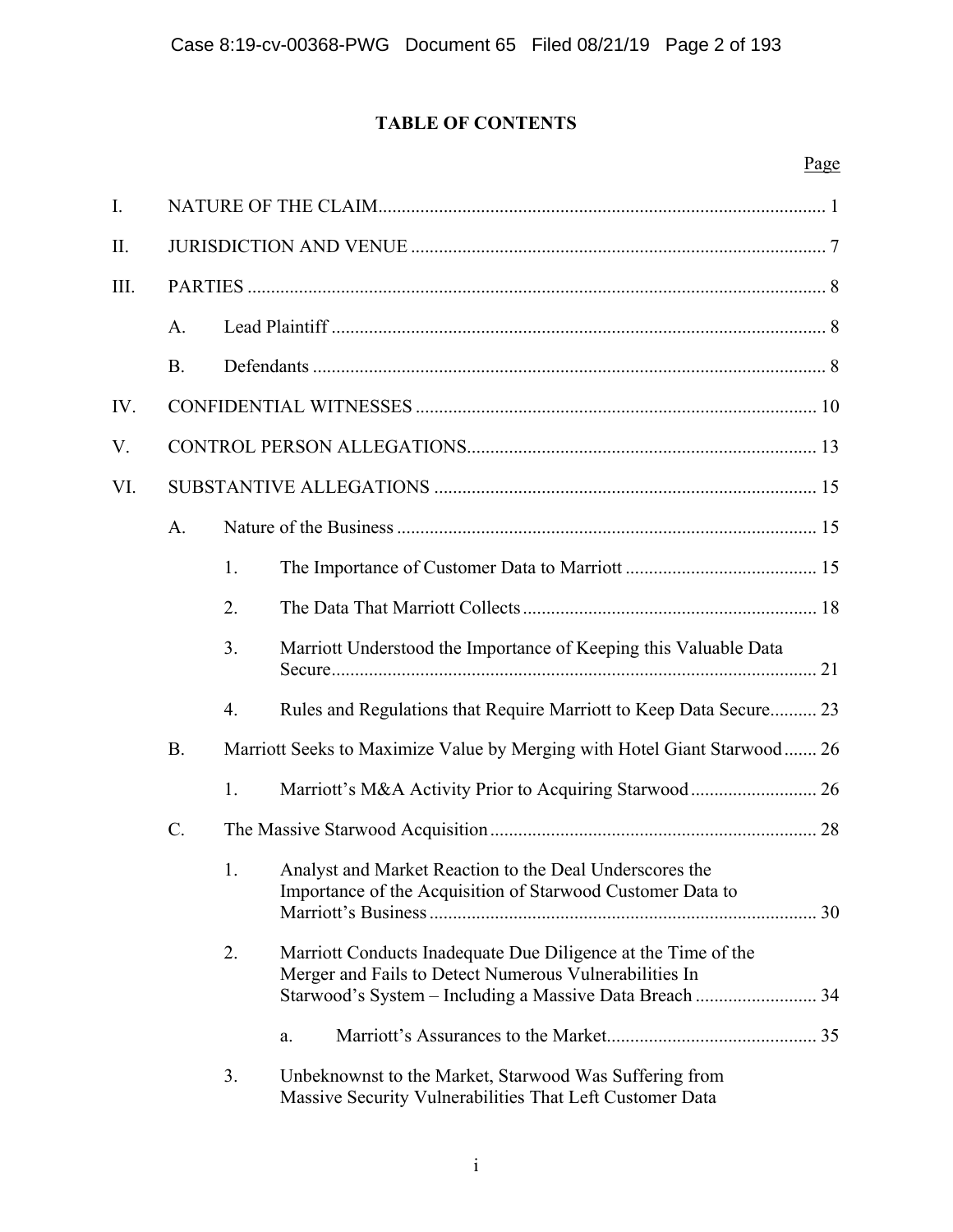|      |    |    | Unsecured, and This Data Continued to be Unsecure After Marriott                                                                              |  |
|------|----|----|-----------------------------------------------------------------------------------------------------------------------------------------------|--|
|      |    |    | a.                                                                                                                                            |  |
|      |    |    | $\mathbf b$ .                                                                                                                                 |  |
|      |    | 4. | Marriott Ignored Significant Red Flags Surrounding Starwood and                                                                               |  |
|      | D. |    | After the Deal Closes, Marriott Misleads the Market About the<br>Effectiveness of the Integration Process and Fails to Safeguard its          |  |
|      |    | 1. |                                                                                                                                               |  |
|      | E. |    |                                                                                                                                               |  |
|      |    | 1. | Marriott's Discovery of the Breach and the Initial Revelation to the                                                                          |  |
|      |    | 2. |                                                                                                                                               |  |
|      |    | 3. |                                                                                                                                               |  |
|      |    | 4. |                                                                                                                                               |  |
|      | F. |    | Marriott Violated Various IT and Security Standards During Its Due<br>Diligence of Starwood's IT Systems, During the Integration Process, and |  |
|      |    | 1. |                                                                                                                                               |  |
|      |    | 2. |                                                                                                                                               |  |
|      |    | 3. |                                                                                                                                               |  |
|      |    | 4. |                                                                                                                                               |  |
|      |    | 5. |                                                                                                                                               |  |
|      |    | 6. |                                                                                                                                               |  |
| VII. |    |    | DEFENDANTS' MATERIALLY FALSE AND MISLEADING STATEMENTS                                                                                        |  |
|      | A. |    | November 16, 2015 – Prospectus Containing a Letter to Marriott                                                                                |  |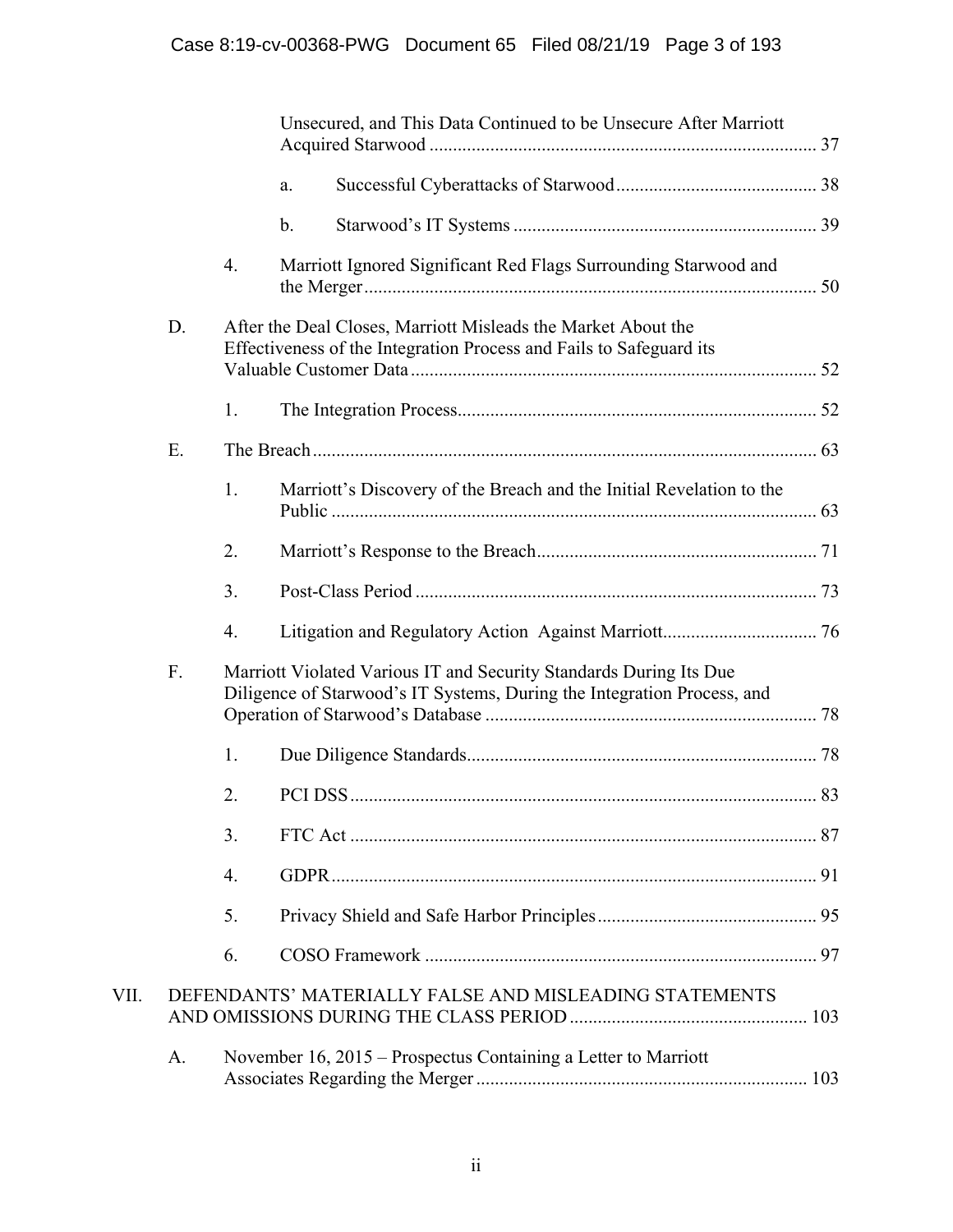| <b>B.</b>      |                                                                            |
|----------------|----------------------------------------------------------------------------|
| C.             | February 16, 2016 – Second Amendment to the Registration Statement 107     |
| D.             |                                                                            |
| Ε.             |                                                                            |
| F.             |                                                                            |
| G.             | March 21, 2016 – Conference Call to Discuss Amended Merger                 |
| H.             |                                                                            |
| $\mathbf{I}$ . | March 21, 2016 – Prospectus Containing Letter from Defendant Sorenson      |
| J.             | March 21, 2016 – Prospectus Containing an Updated Letter to Marriott       |
| K.             |                                                                            |
| L.             | March 31, 2016 – Press Release from Marriott in Support of the Merger  119 |
| M.             | April 1, 2016 - Marriott and Starwood M&A Conference Call 119              |
| N.             |                                                                            |
| O.             |                                                                            |
| P.             |                                                                            |
| Q.             |                                                                            |
| R.             |                                                                            |
| S.             |                                                                            |
| T.             |                                                                            |
| U.             |                                                                            |
| V.             |                                                                            |
| W.             |                                                                            |
| Х.             |                                                                            |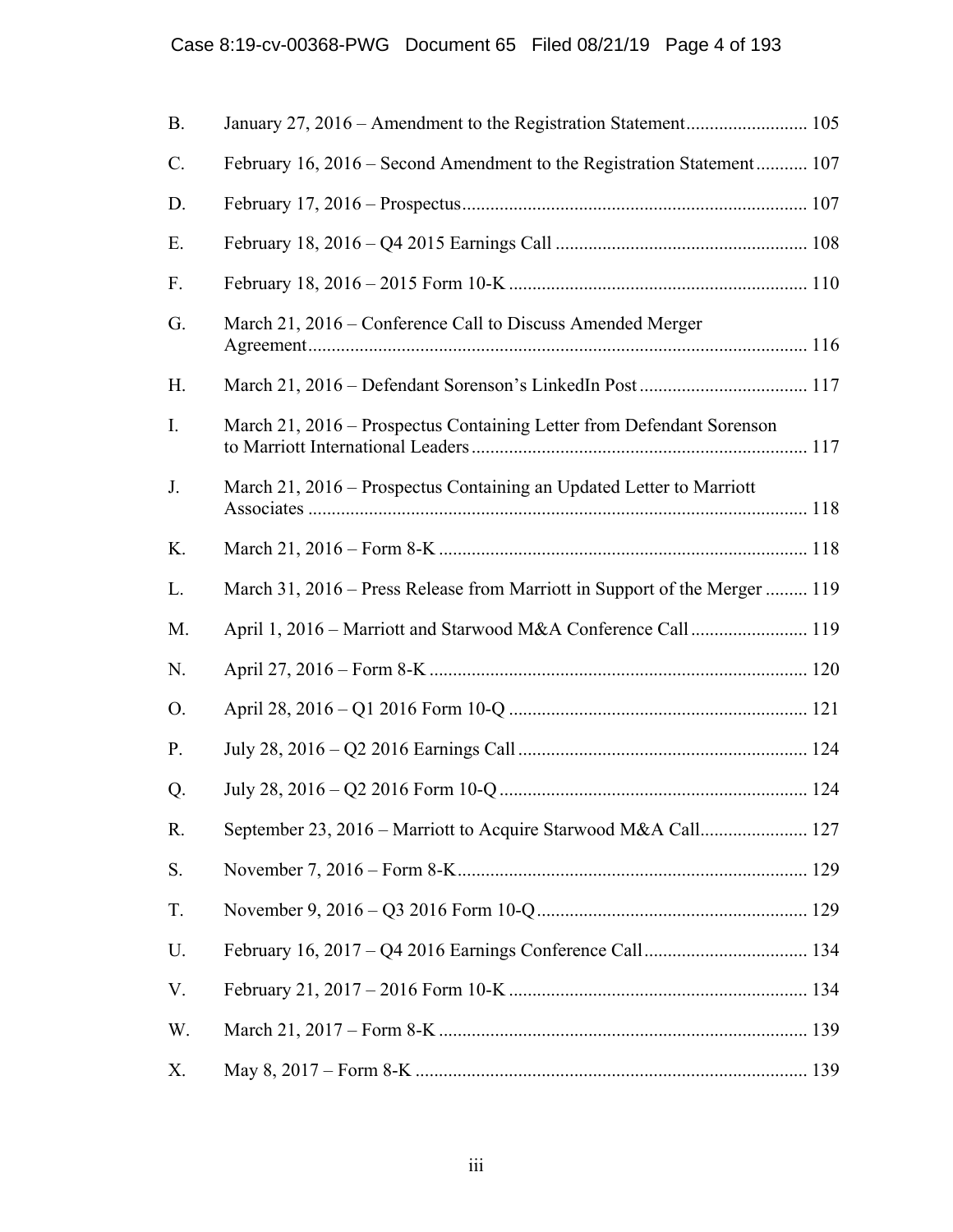|       | Y.        |                                                                                                                                      |  |
|-------|-----------|--------------------------------------------------------------------------------------------------------------------------------------|--|
|       | Z.        |                                                                                                                                      |  |
|       | AA.       |                                                                                                                                      |  |
|       | BB.       |                                                                                                                                      |  |
|       | CC.       |                                                                                                                                      |  |
|       | DD.       |                                                                                                                                      |  |
|       | EE.       |                                                                                                                                      |  |
|       | FF.       |                                                                                                                                      |  |
|       | GG.       |                                                                                                                                      |  |
|       | HH.       |                                                                                                                                      |  |
|       | II.       |                                                                                                                                      |  |
|       | JJ.       |                                                                                                                                      |  |
|       | KK.       |                                                                                                                                      |  |
|       | LL.       |                                                                                                                                      |  |
|       | MM.       | October 20, 2018 - Interview with Richmond Times Dispatch  164                                                                       |  |
|       | NN.       |                                                                                                                                      |  |
|       | 00.       |                                                                                                                                      |  |
| VIII. |           |                                                                                                                                      |  |
|       | A.        | Customers and Customer Data Are a Core Part of Marriott's Operations  170                                                            |  |
|       | <b>B.</b> | Individual Defendants Knew or Were at Least Severely Reckless in Not<br>Knowing that Marriott's Merger Diligence Was Inadequate  171 |  |
|       | C.        | Individual Defendants Failed to Detect the Breach for Approximately Two                                                              |  |
|       | D.        | Defendant Sorenson Admittedly Had Actual Knowledge of the Breach                                                                     |  |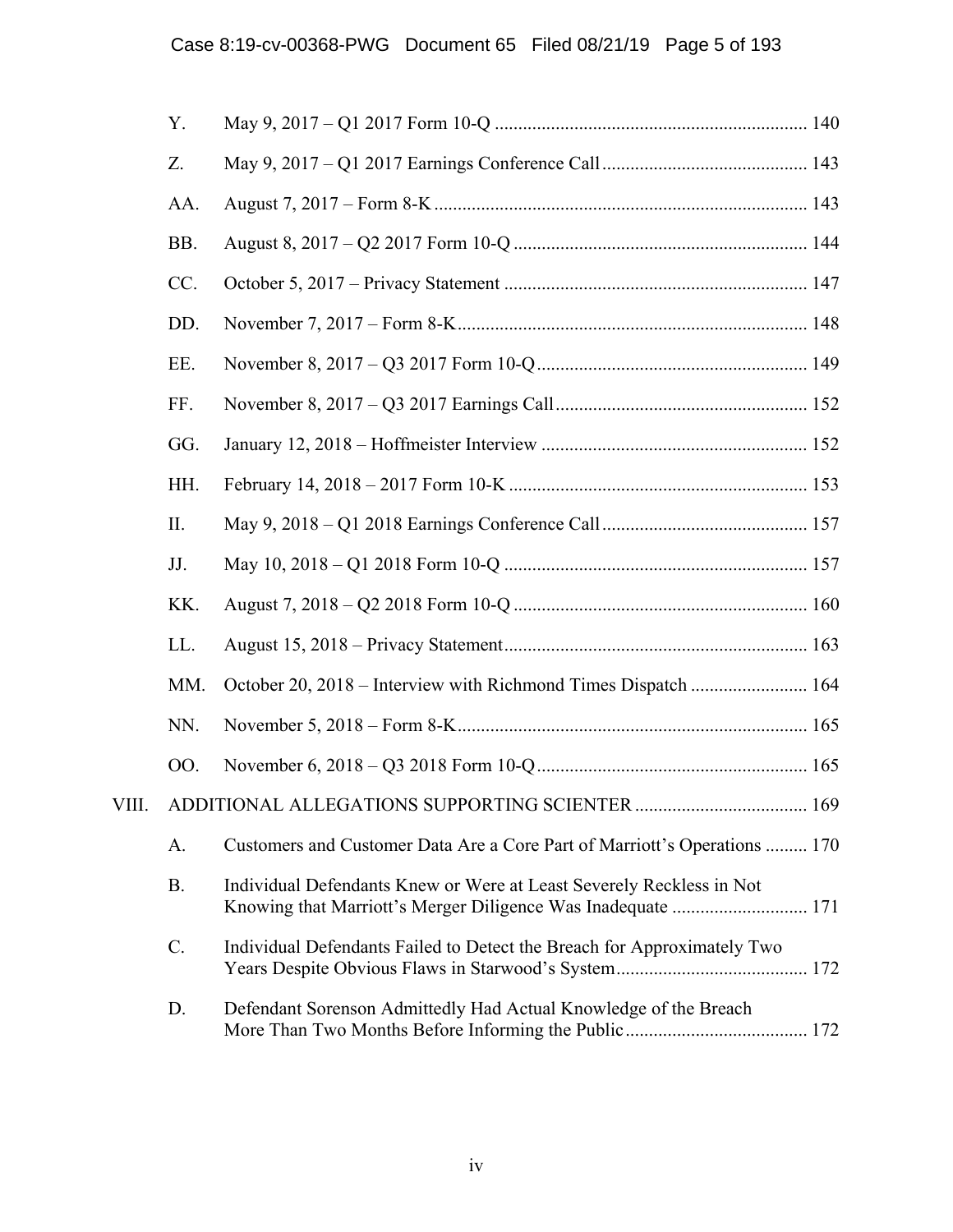|       | Ε. | Defendant Sorenson was "Hands On" with Marriott's M&A Activity, and<br>M&A Due Diligence Standards Support He Would Have Been Involved in |  |
|-------|----|-------------------------------------------------------------------------------------------------------------------------------------------|--|
|       | F. |                                                                                                                                           |  |
| IX.   |    |                                                                                                                                           |  |
| X.    |    |                                                                                                                                           |  |
| XI.   |    |                                                                                                                                           |  |
| XII.  |    |                                                                                                                                           |  |
|       |    | COUNT I Violation of §10(b) of the Exchange Act and Rule 10b-5 Promulgated                                                                |  |
|       |    | COUNT II Violation of $\S20(a)$ of the Exchange Act Against Certain of the                                                                |  |
| XIII. |    |                                                                                                                                           |  |
|       |    |                                                                                                                                           |  |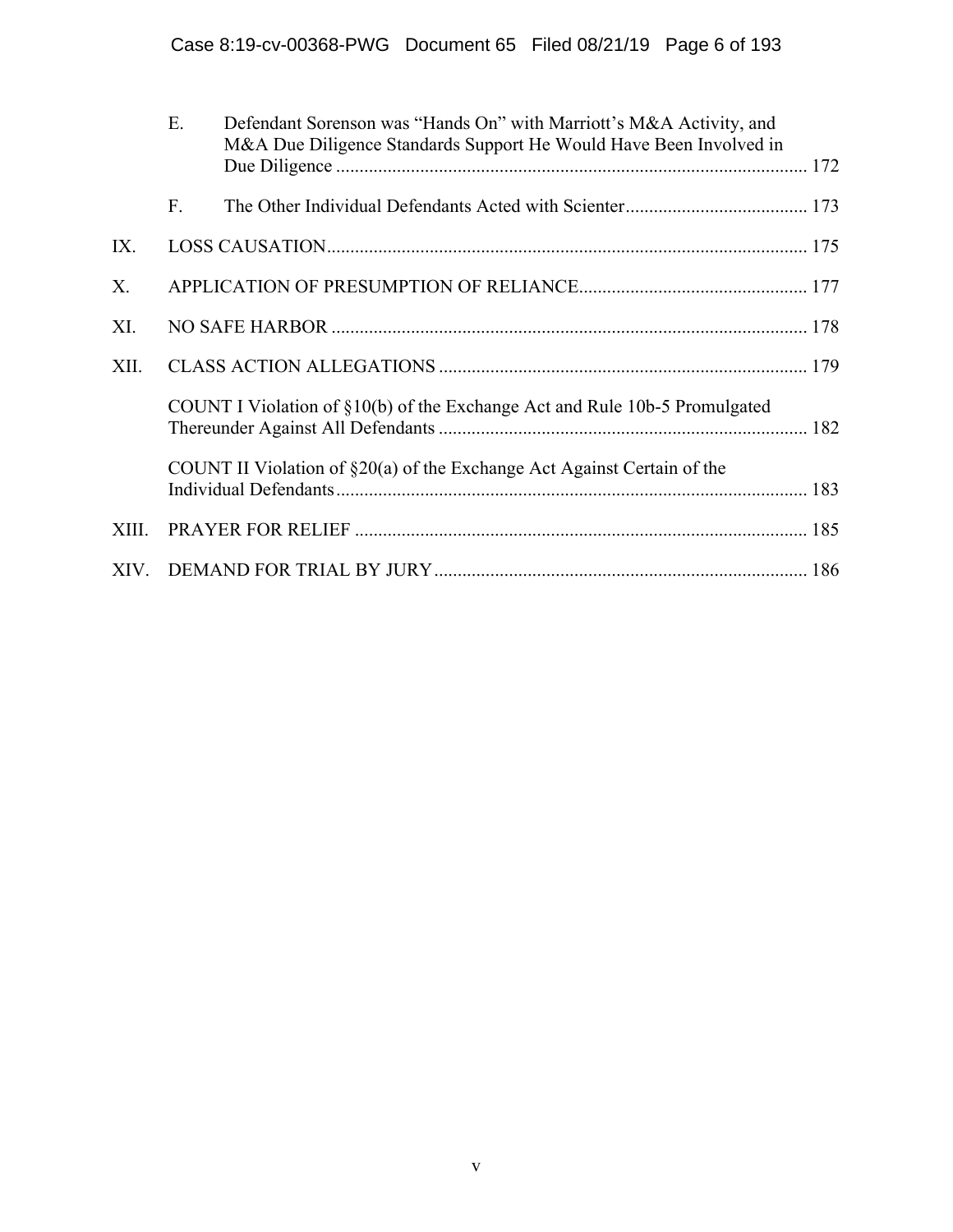#### Case 8:19-cv-00368-PWG Document 65 Filed 08/21/19 Page 7 of 193

By and through its undersigned counsel, Construction Laborers Pension Trust for Southern California ("Southern California Laborers" or "Lead Plaintiff") brings this complaint individually, and on behalf of a class of similarly situated persons and entities, against Defendant Marriott International, Inc. ("Marriott" or the "Company") and Defendants Arne M. Sorenson, Kathleen Kelly Oberg, Bao Giang Val Bauduin, Bruce Hoffmeister, and Stephanie C. Linnartz (together, the "Individual Defendants," and collectively with Marriott, the "Defendants").

Lead Plaintiff alleges the following upon personal knowledge as to those allegations concerning Lead Plaintiff and, as to all other matters, upon the investigation of counsel, which included, without limitation: (a) review and analysis of public filings made by Marriott with the U.S. Securities and Exchange Commission ("SEC"); (b) review and analysis of press releases and other publications, including those disseminated by certain of the Defendants and other related non-parties; (c) review of news articles; (d) review of materials from other litigation arising as a result of The Breach; (e) interviews with former employees of Marriott and Starwood Hotels and Resorts Worldwide, Inc. ("Starwood"), its affiliates and predecessors, and other third parties; and (f) consultation with individuals with expertise in cybersecurity, information technology systems, and damages. Lead Plaintiff believes that substantial additional evidentiary support exists for the allegations herein that will be revealed after Lead Plaintiff has a reasonable opportunity to conduct discovery.

#### **I. NATURE OF THE CLAIM**

1. Marriott is now the largest hotel company in the world. But back in 2015, Marriott's growth was waning and its stock price was slumping, along with that of its competitors. This general downward trend in the hotel industry was fueled by the emergence and dominance of two sources of pressure. First, sites such as Airbnb or VRBO allowed customers to book non-traditional, hotel-like properties, oftentimes at a lower rate than traditional hotels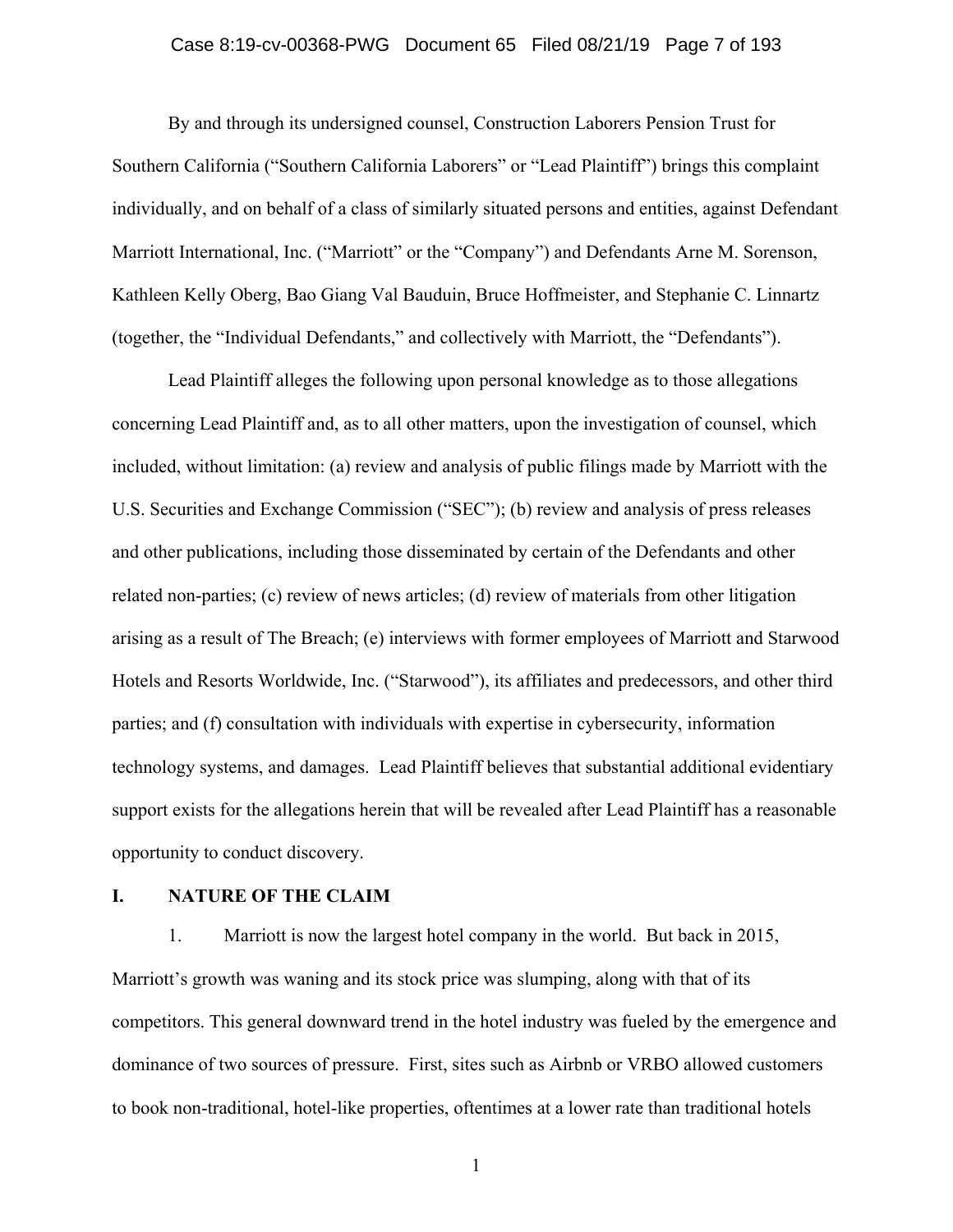#### Case 8:19-cv-00368-PWG Document 65 Filed 08/21/19 Page 8 of 193

like Marriott. Second, online travel agencies, like Expedia or Travelocity, offer hotel rooms for sale – including Marriott's – but they do it for a fee. Marriott both competed with these sites with direct booking through its own sites, and negotiated with these sites so at least some of the Company's rooms would be available through these websites. Analysts saw these competitors as posing a danger to hotel companies, with an analyst from Barclays identifying Airbnb as a "longer-term threat" to the hotel industry's revenues.

2. So, in mid-2015, Marriott sought to consolidate power and grow its business by merging with another hotel company – Starwood (the "Merger"). Starwood was known for its younger, high-end clientele and business travelers, and was famous for its loyalty program, which provided customers with rewards – such as free nights – for staying at Starwood properties.

3. But this transformational acquisition was the biggest merger that the hotel industry had ever seen, and the largest merger that Marriott had ever attempted. Up until the Merger, Marriott had acquired smaller hotel chains in "tuck-in" acquisitions of approximately \$100 to \$200 million dollars with hotel chains that had, at a maximum, 160 hotels. The acquisition of Starwood, however, was massive, *valued at \$13 billion dollars, with Starwood properties numbering in the thousands.*

4. One of the most important parts of the Merger involved acquiring Starwood's guest reservation database and loyalty program data. This information was valuable to Marriott because it would allow Marriott to market to these customers, and broaden Marriott's dominance and reach among a wider range of customers. Marriott hoped to harness the power of these customers and leverage the customer data it purchased from Starwood to not only gain market share, but to drive revenues up as well.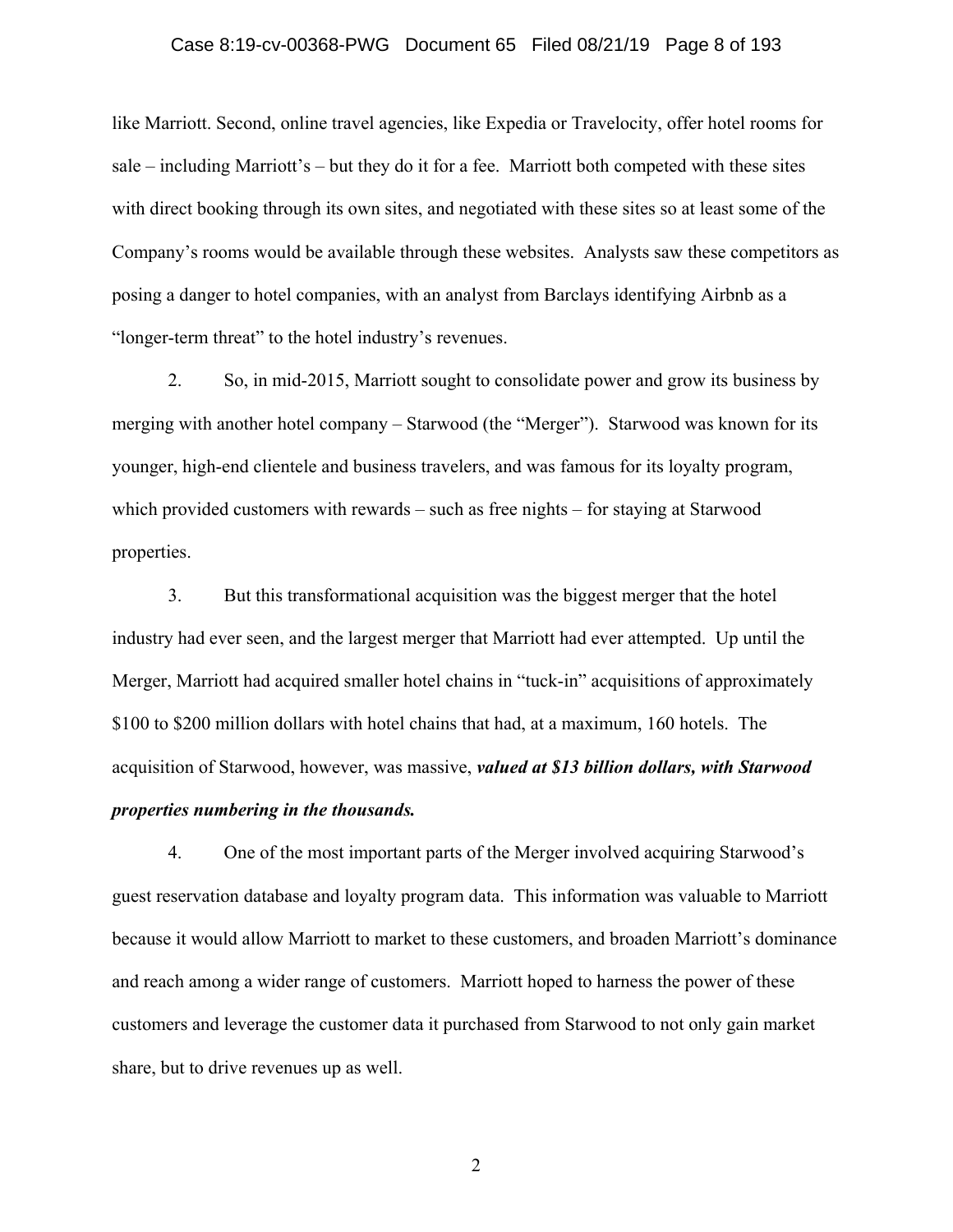#### Case 8:19-cv-00368-PWG Document 65 Filed 08/21/19 Page 9 of 193

5. Analysts understood the importance of acquiring customer data for Marriott's investors, and also the positive effect this could have for Marriott *vis-à-vis* its non-traditional competition. For example, an analyst at Macquarie stated: "Investors should also acknowledge that access to a more diverse client base will generate even more valuable customer data and should improve marketing efforts, especially towards younger and more tech savvy groups. We also see combined marketing and sales strategies as being a strong advantage over [online travel agencies] and other hotels."

6. Overall, analysts were excited about the Merger and touted the growth that it would bring for Marriott. For example, an analyst from Credit Suisse stated "[w]e believe MAR will be able to unlock significant value from the acquisition," and "[t]here is no disputing that a combined MAR/HOT entity will create a strong #1 player in the industry."

7. Marriott touted the importance of data for the Company by calling it a "tremendous asset," and also understood the importance of keeping that data secure. Marriott assured the market that "the integrity and protection" of customer data was "critical" to the Company, and indeed, Marriott was subject to numerous regulations that required it to protect its customer data. So, when Marriott sought to merge with Starwood, it knew that keeping the customer data it was about to purchase was of the utmost importance.

8. At the outset, Defendants assured the market that they were performing "extensive" due diligence and working on the successful integration of the two companies. Defendants also repeatedly assured investors that Marriott's prior merger experience set them up to execute this acquisition successfully as well. Marriott even told the market that based on "the results of Marriott's due diligence review of Starwood, the prospects for the combined company [were] favorable." Defendant also continuously touted "joint integration planning" with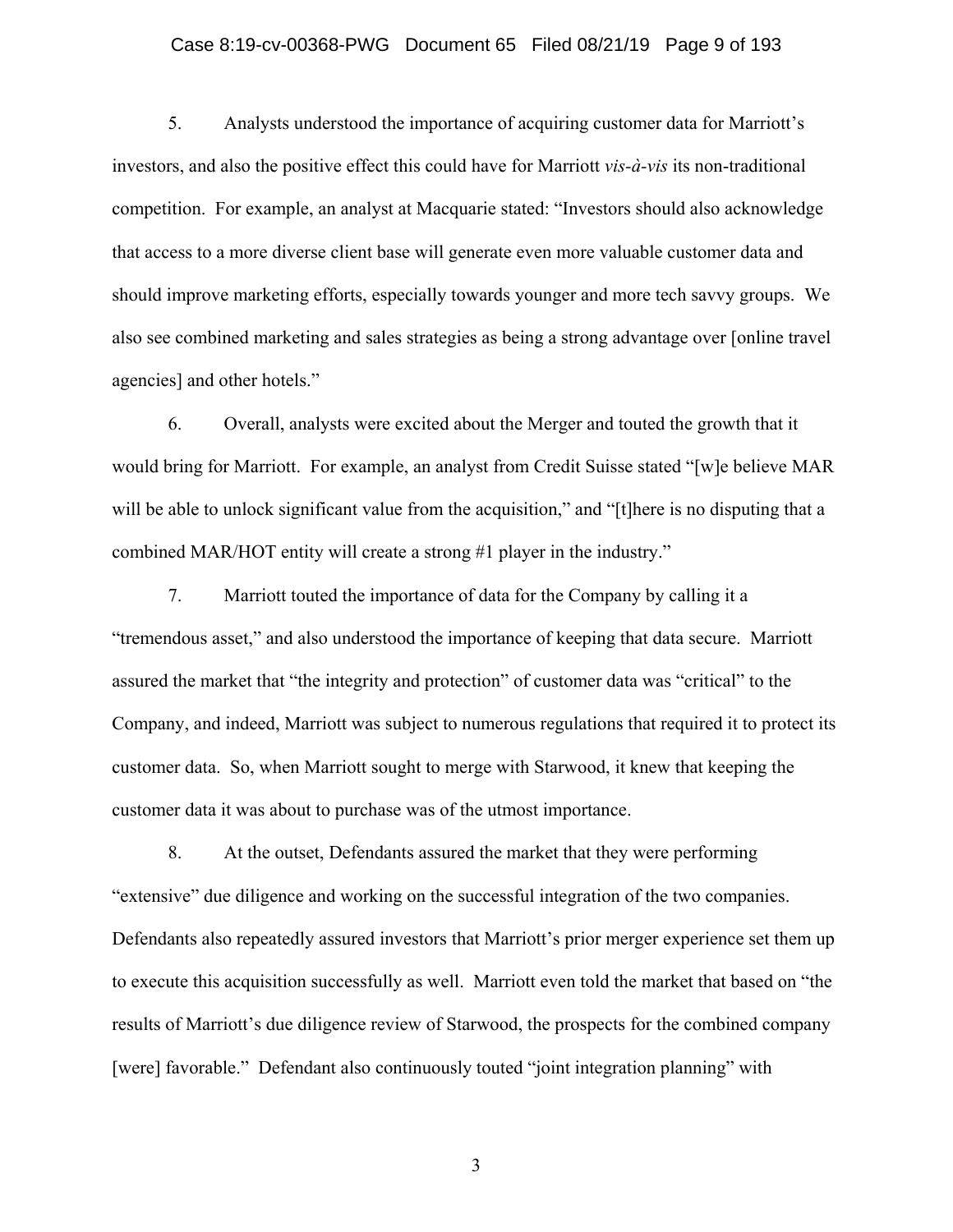#### Case 8:19-cv-00368-PWG Document 65 Filed 08/21/19 Page 10 of 193

Starwood, multiple meetings between the two companies, Board involvement in the due diligence process, and the "exhaustive planning" surrounding the Merger and the integration process. Based on this due diligence, Marriott told the market that the integration was "on track," and did not foresee any issues with a successful integration.

9. However, there were significant issues. Former employees and contractors for both Starwood and Marriott collectively confirm that Starwood's network was extremely vulnerable and Marriott knew it.

10. A Senior Global Cyber-Security Consultant at Starwood explained that Starwood used a very antiquated version of the Oracle application portal for its information technology ("IT") system, which contained over 150 applications, including the Starwood's Reservation and SPG Loyalty Points systems. He explained that Starwood refused to pay Oracle for maintenance support for years, so "nothing was updated or patches implemented to prevent hacking." This former Starwood consultant also said this left Starwood's Oracle application portal seven years past its end of life and very vulnerable to attack by hackers.

11. A former employee who was part of senior leadership at Marriott and a Senior Director at Marriott's corporate headquarters in Bethesda, Maryland (and who ultimately reported to Defendant Hoffmeister) said that the general consensus amongst Marriott leadership was that there was a high "likelihood of a threat." This former employee from Marriott corroborates the Starwood consultant's statement, saying Starwood's Oracle stack was beyond being patched and it would have cost hundreds of millions of dollars to fix. He explained that the stack was at capacity and could no longer be patched or expanded upon. Unsurprisingly, this former employee in senior leadership at Marriott said, "Marriott was aware of the security flaws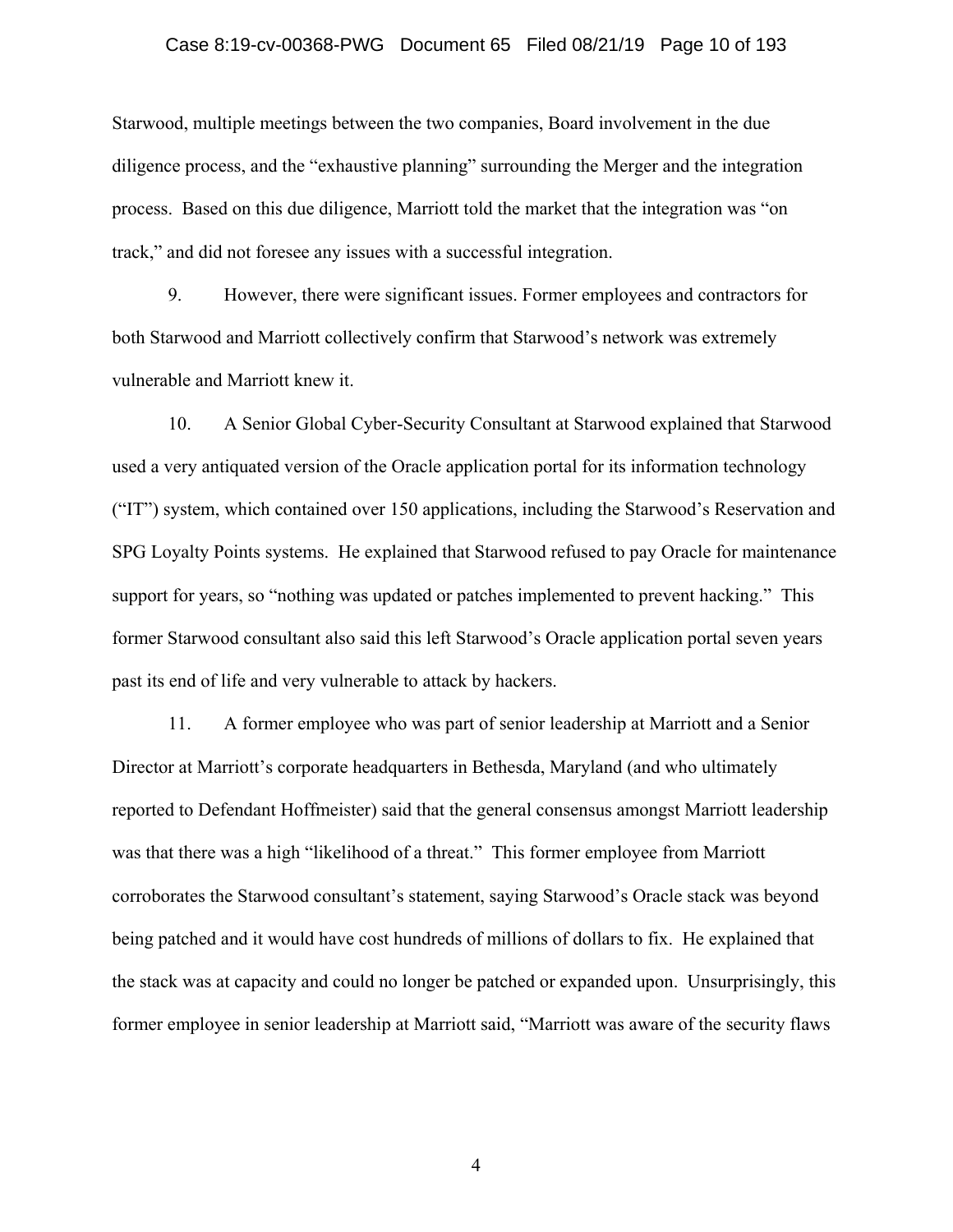#### Case 8:19-cv-00368-PWG Document 65 Filed 08/21/19 Page 11 of 193

both before, during and after the acquisition" and that the due diligence process was "one of the ways we found out" about the weaknesses in Starwood's system.

12. According to a former Software Developer and Technical Lead for Marriott, Marriott knew it was vulnerable as a result of the Starwood acquisition and that Starwood's IT department had "poor security hygiene."

13. Even after the acquisition was completed in September of 2016, Marriott continued to tout the integration, but former employees of Marriott tell another story - one of Marriott being "house poor" following the Starwood acquisition because Marriott had spent so much money on the acquisition that they did not have the money to invest in resources such as products to measure and assess IT security, and one where senior management would often reject proposals for IT spending outright, without entertaining the proposal. But Marriott doubled down, despite Starwood's obviously vulnerable system, claiming it used "sophisticated technology and systems" in the Company's reservation management system (which now included Starwood's system).

14. In September of 2018, Marriott discovered that the legacy Starwood reservation database had been hacked as of 2014 (the "Breach") – meaning the hack existed at the time Marriott supposedly conducted "extensive" and "exhaustive" due diligence. This was not a surprise internally at Marriott, of course, given the terrible state of Starwood's cybersecurity system, which one former consultant at Starwood says was "wide open," "a joke," and "Swiss cheese." But despite finding out about the Breach, Marriott kept quiet, and continued to operate Starwood's breached guest reservation system, putting its millions of customers at risk.

15. Marriott finally came clean on November 30, 2018, when the Company revealed that attackers had stolen: (1) names; (2) passport numbers; (3) dates of birth; (4) credit card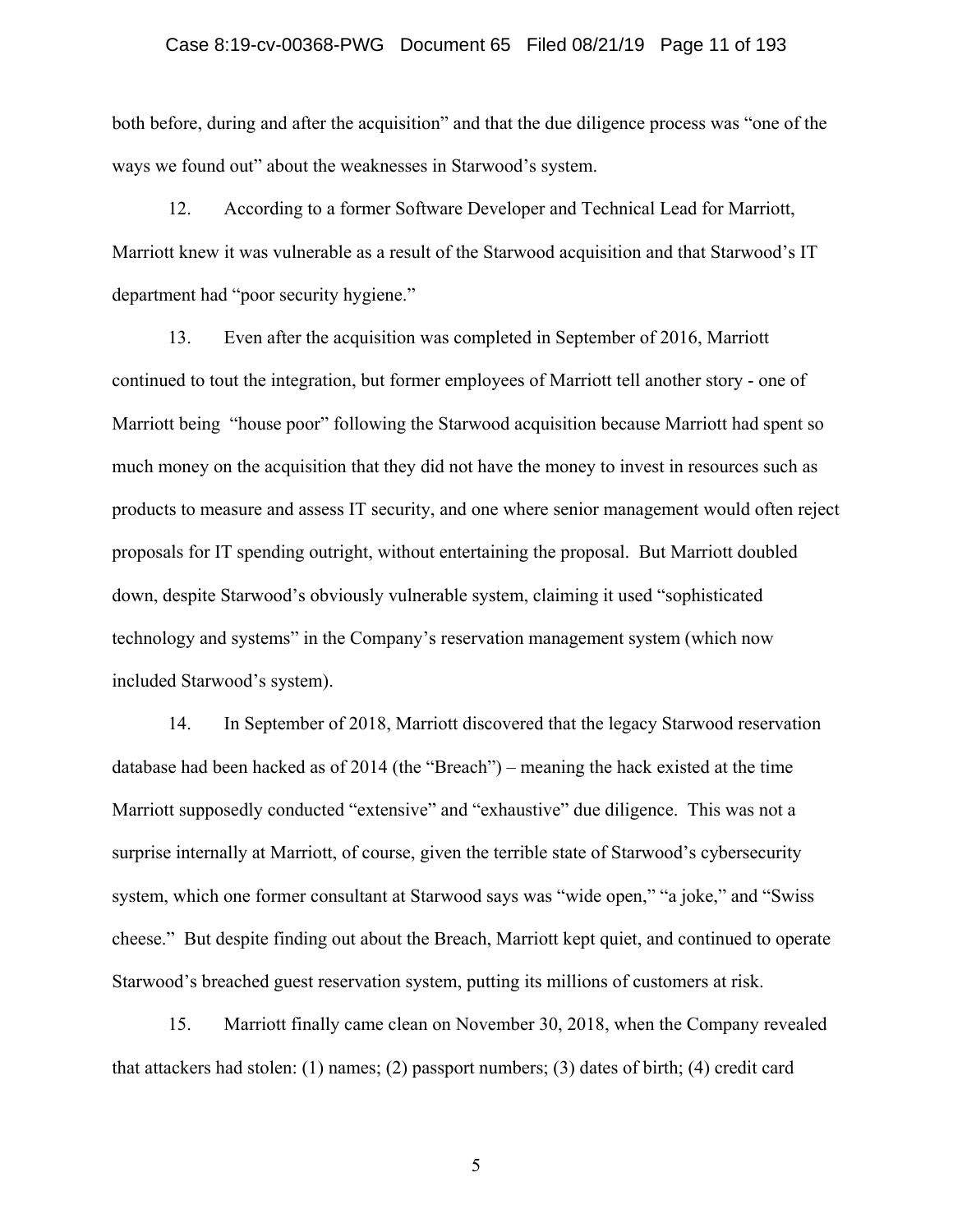#### Case 8:19-cv-00368-PWG Document 65 Filed 08/21/19 Page 12 of 193

information; (5) home addresses; and (6) other valuable, sensitive personal information *from over 500 million customers.* Marriott finally explained to the market that they had failed to discover the Breach for the past two years and had failed to discover it during the "extensive" due diligence process as well. The market was shocked. As a result of these revelations, Marriott's stock dropped by \$6.81 from a close of \$121.84 per share on November 29, 2018 to \$115.03 per share on November 30, 2018, a decline of 5.59%, which harmed investors.

16. Investigations into this massive breach commenced, including those by Attorneys General, the Federal Trade Commission ("FTC") and others. Commentary around the Breach included statements such as "a company can claim to take security seriously, but they don't if you can be hacked over a four-year period without noticing." Forbes questioned "why [the Company] only now detected a problem that evidently began four years ago." A Senate subcommittee was convened where Senator Carper said that Marriott "acquired a company with 'serious cybersecurity challenges and had actually been attacked before' but chose to initially leave Starwood's system in place after acquiring it." The European Union's Information Commissioner's Office ("ICO"), an agency in the UK which regulates European data laws, damningly found after its investigation that "*Marriott failed to undertake sufficient due diligence when it bought Starwood and should also have done more to secure its systems."* Moreover, Marriott is subject to certain regulations through the Payment Card Industry ("PCI") because they transact with credit card numbers. An investigation into whether PCI standards were violated also confirmed Marriott's deficient data security practices. Marriott's extensive failures in both the acquisition of Starwood and its continued operation of the obviously deficient reservation database (despite its critical importance to the Company) ultimately harmed investors and the Class.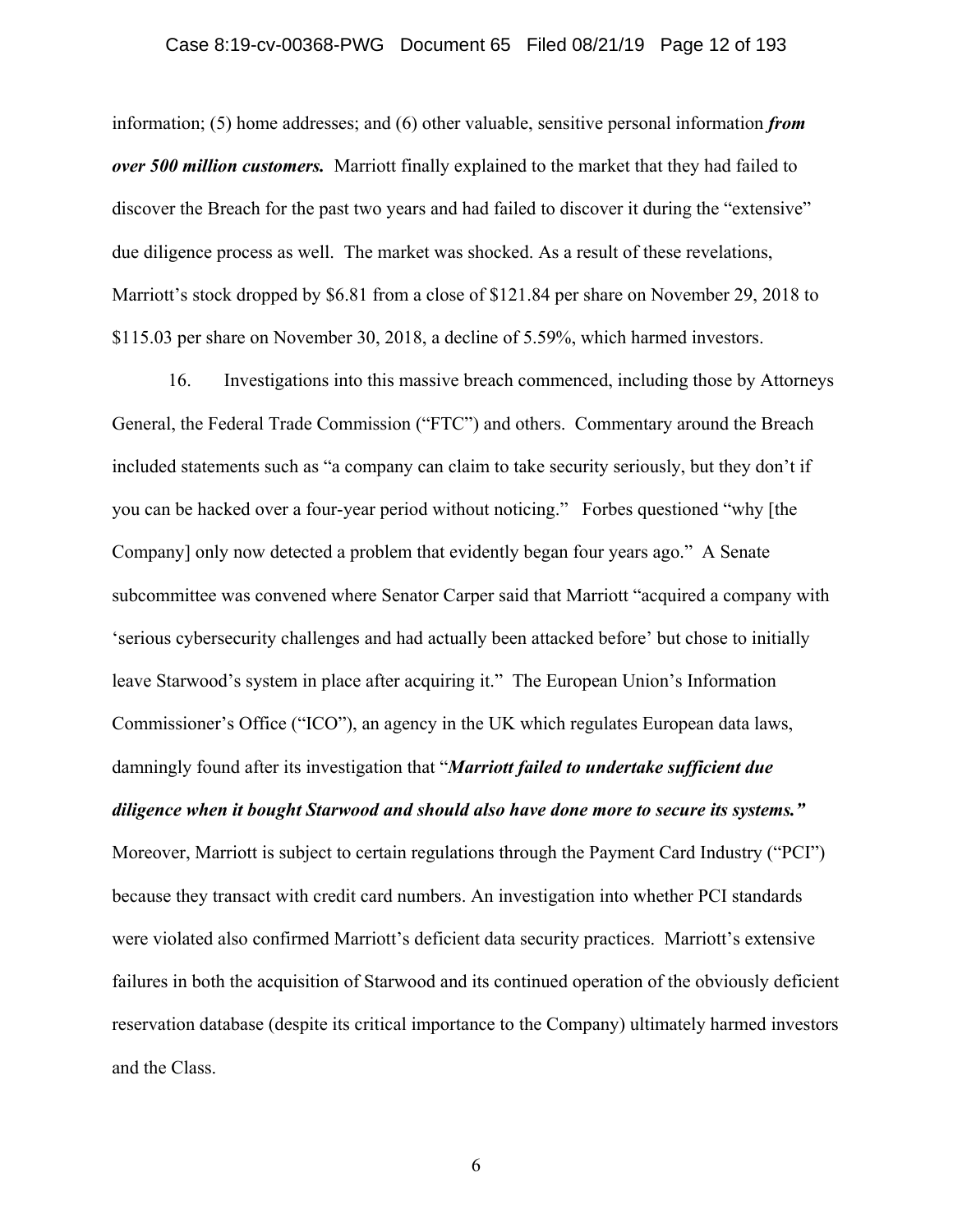### **II. JURISDICTION AND VENUE**

17. This complaint alleges claims which arise under (1) Section 10(b) of the Securities Exchange Act (the "Exchange Act"), 15 U.S.C. § 78j(b), and Rule 10b-5 promulgated thereunder by the SEC, 17 C.F.R.  $\S$  240.10b-5; and (2) Section 20(a) of the Exchange Act, 15 U.S.C. § 78t(a).

18. This court has subject matter jurisdiction over this action pursuant to Section 27 of the Exchange Act, 15 U.S.C. § 78aa, and 28 U.S.C. § 1331. During the Class Period, as defined below, Marriott was incorporated in the state of Delaware, listed its stock on the NASDAQ and Chicago Stock Exchange, and maintained its global headquarters in Bethesda, Maryland. During the Class Period: (1) Defendant Sorenson was, and continues to be, the CEO of Marriott; (2) Defendant Oberg was, and continues to be, the Chief Financial Officer ("CFO") of Marriott as well as Manager of Starwood; (3) Defendant Val Bauduin was, and continues to be, the Chief Accounting Officer ("CAO") of Marriott as well as Vice President ("VP") and Manager of Starwood; (4) Defendant Bruce Hoffmeister was, and continues to be, Marriott's Chief Information Officer ("CIO"); and (5) Defendant Linnartz was, and continues to be, Marriott's Global Chief Commercial Officer ("CCO") and Executive VP.

19. Venue is proper in this judicial district pursuant to Section 27 of the Exchange Act, 15 U.S.C. § 78aa, and 28 U.S.C. § 1391(b). Marriott maintains its global headquarters in Bethesda, Maryland, which includes the Company's executive offices. During the Class Period, each of the Individual Defendants was a member of Marriott's senior management. In connection with the acts alleged in this complaint, Defendants, directly, or indirectly, used the means and instrumentalities of interstate commerce, including, but not limited to, the mails, interstate telephone communications, interstate email communications, and the facilities of the NASDAQ and the Chicago Stock Exchange.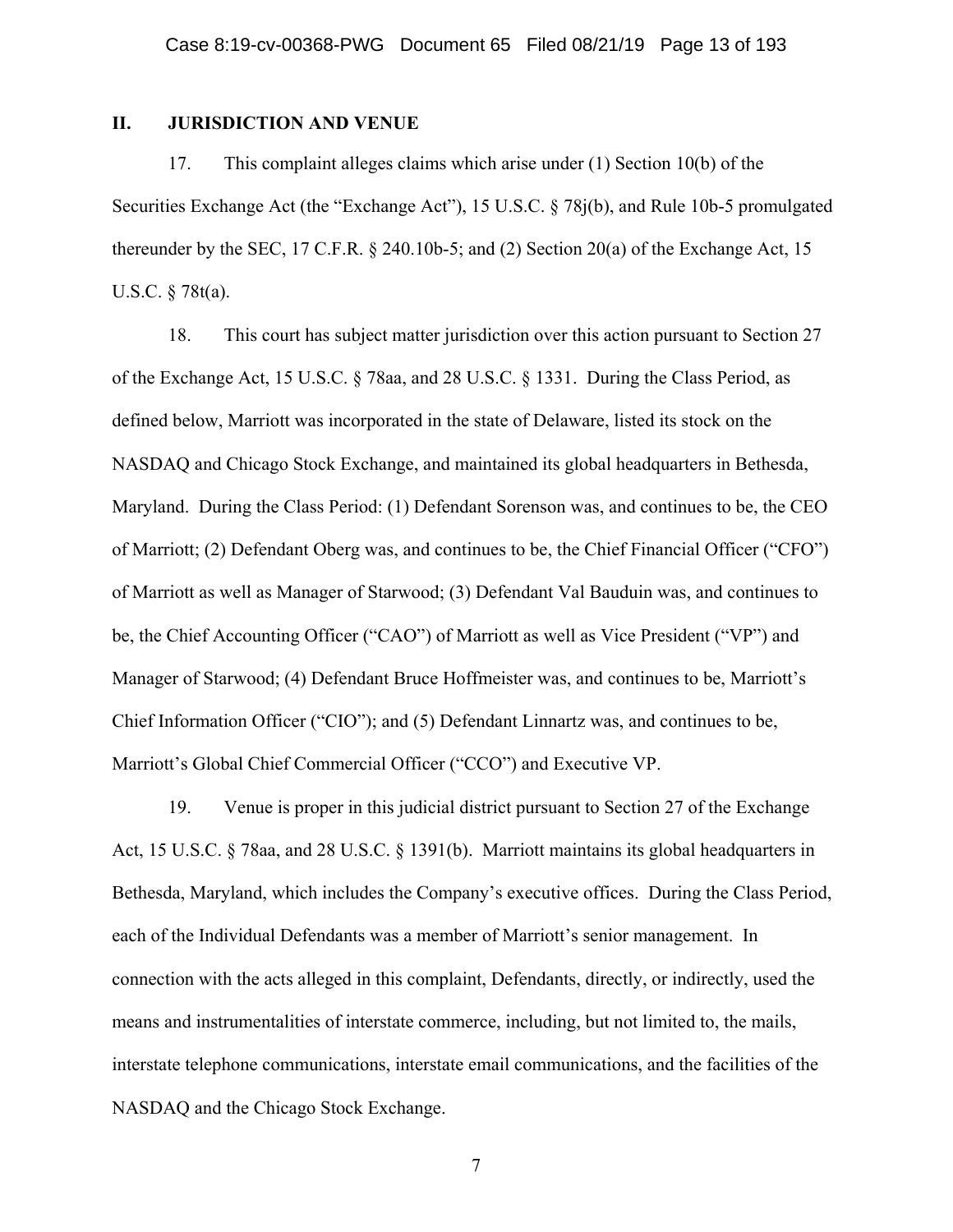## **III. PARTIES**

#### **A. Lead Plaintiff**

20. Southern California Laborers is a multi-employer pension plan with more than 31,000 participants, and approximately \$1.8 billion in assets, located in El Monte, California. As set forth in its Certification previously filed in this action, (ECF No. 210), which is incorporated by reference herein, Lead Plaintiff acquired thousands of shares of Marriott's securities and incurred substantial losses as a result of Defendants' actions.

#### **B. Defendants**

21. During the Class Period, Defendant Marriott was a publicly traded company, listed on the NASDAQ and the Chicago Stock Exchange under the ticker MAR. It is incorporated in Delaware, with its headquarters in Bethesda, Maryland, and has offices in Gaithersburg, Maryland. Marriott is a worldwide operator, franchisor, and licensor of hotel, residential, and timeshare properties. As of the time it released its 2018 Annual Report, Marriott had over 2,000 properties with more than 550,000 rooms operating under thirty different brands. In Fiscal Year ("FY") 2018, the Company had annual revenues of more than \$20.7 billion, as well as operating income of more than \$2.3 billion. As a result of the Merger, Starwood became a wholly owned subsidiary of Marriott. Accordingly, on September 23, 2016, Marriott subsumed Starwood's assets, liabilities, and operations.

22. Defendant Arne M. Sorenson ("Sorenson") is Marriott's CEO and President. Defendant Sorensen has been CEO since March 2012 and President since May 2009. Defendant Sorenson has been a member of Marriott's Board of Directors since 2011 and currently serves on the Board's Committee for Excellence and the Executive Committee. Prior to becoming CEO, Defendant Sorenson was Marriott's COO from May 2009 to March 2012 and was CFO from 1998 to May 2009. Defendant Sorenson started with Marriott in 1996 and has served in a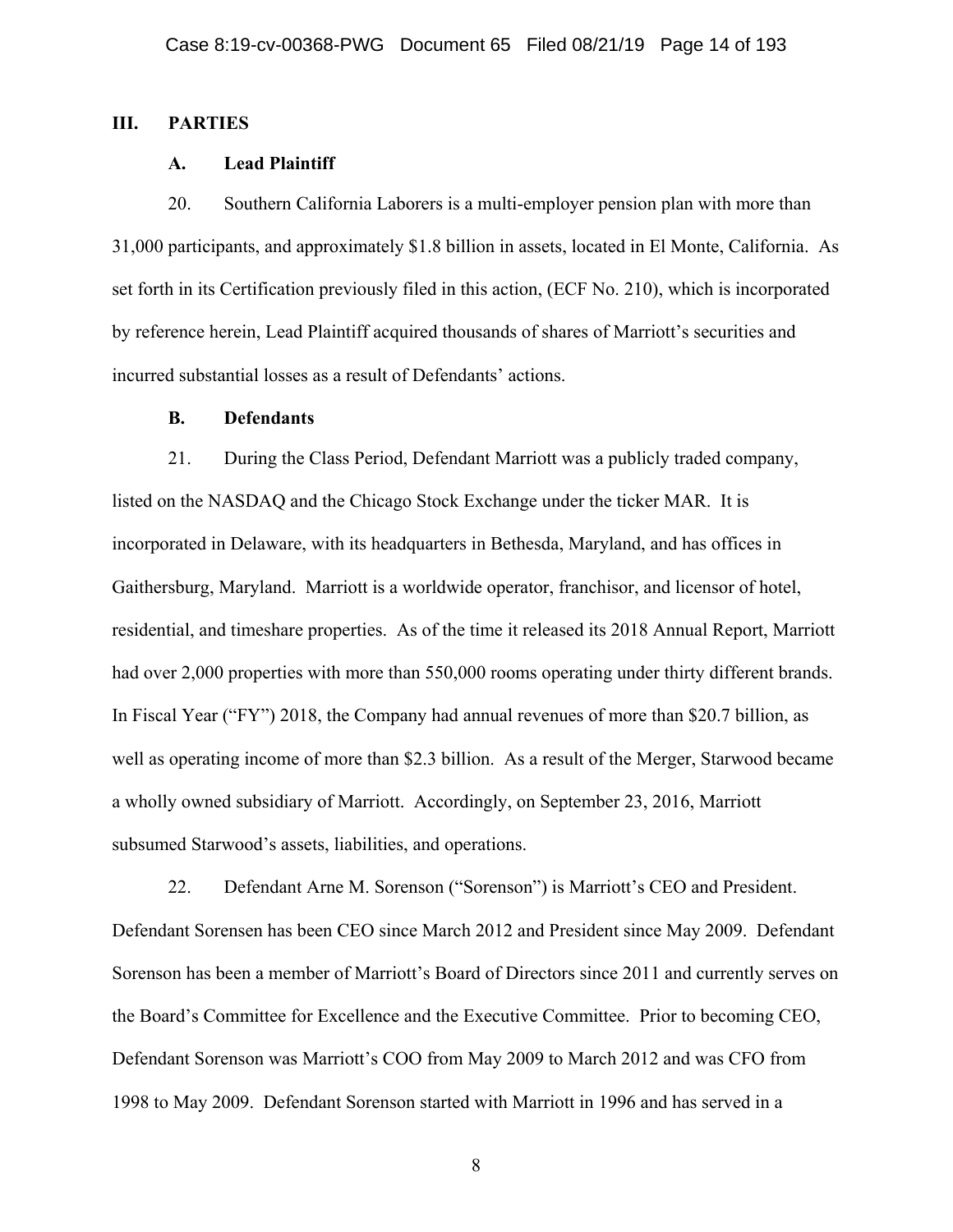#### Case 8:19-cv-00368-PWG Document 65 Filed 08/21/19 Page 15 of 193

number of additional roles with the Company, including Senior Vice President of Business Development, working on M&A, and Principal Accounting Officer. Defendant Sorenson's relationship with Marriott goes back to at least 1992 when he worked with the Company during his time as an M&A attorney with Latham and Watkins. During the Class Period, Defendant Sorenson signed SEC filings and made public statements to the market about Marriott's operations and the Company's acquisition of Starwood.

23. Defendant Kathleen Kelly Oberg ("Oberg") is Marriott's CFO and an Executive VP. Defendant Oberg has been in these roles since January 2016. Prior to becoming CFO of Marriott, Defendant Oberg was CFO of the Ritz-Carlton Hotel Company L.L.C., a Marriott subsidiary. Defendant Oberg started with Marriott in 1999 and has served in a number of roles with the Company, including Senior VP, Corporate and Development Finance and Senior VP of International Project Finance and Asset Management. Defendant Oberg has also been Manager of Starwood since September 2016, when Marriott acquired Starwood. During the Class Period, Defendant Oberg signed SEC filings and made public statements to the market about Marriott's operations and the Company's acquisition of Starwood.

24. Defendant Bao Giang Val Bauduin ("Val Bauduin") is Marriott's CAO and Controller. Defendant Val Bauduin has been in these roles since June 2014. Prior to becoming CAO of Marriott, Defendant Val Bauduin was a partner at Deloitte & Touche LLP. Defendant Val Bauduin has also been Vice President and Manager of Starwood since September 2016. As a part of his role as CAO, Defendant Val Bauduin is responsible for oversight of Financial Reporting and Analysis, Accounting Policy, Governance, Risk Management, Accenture Hospitality Services, and Corporate Finance Business Partners. During the Class Period, Defendant Val Bauduin signed SEC filings on behalf of Marriott.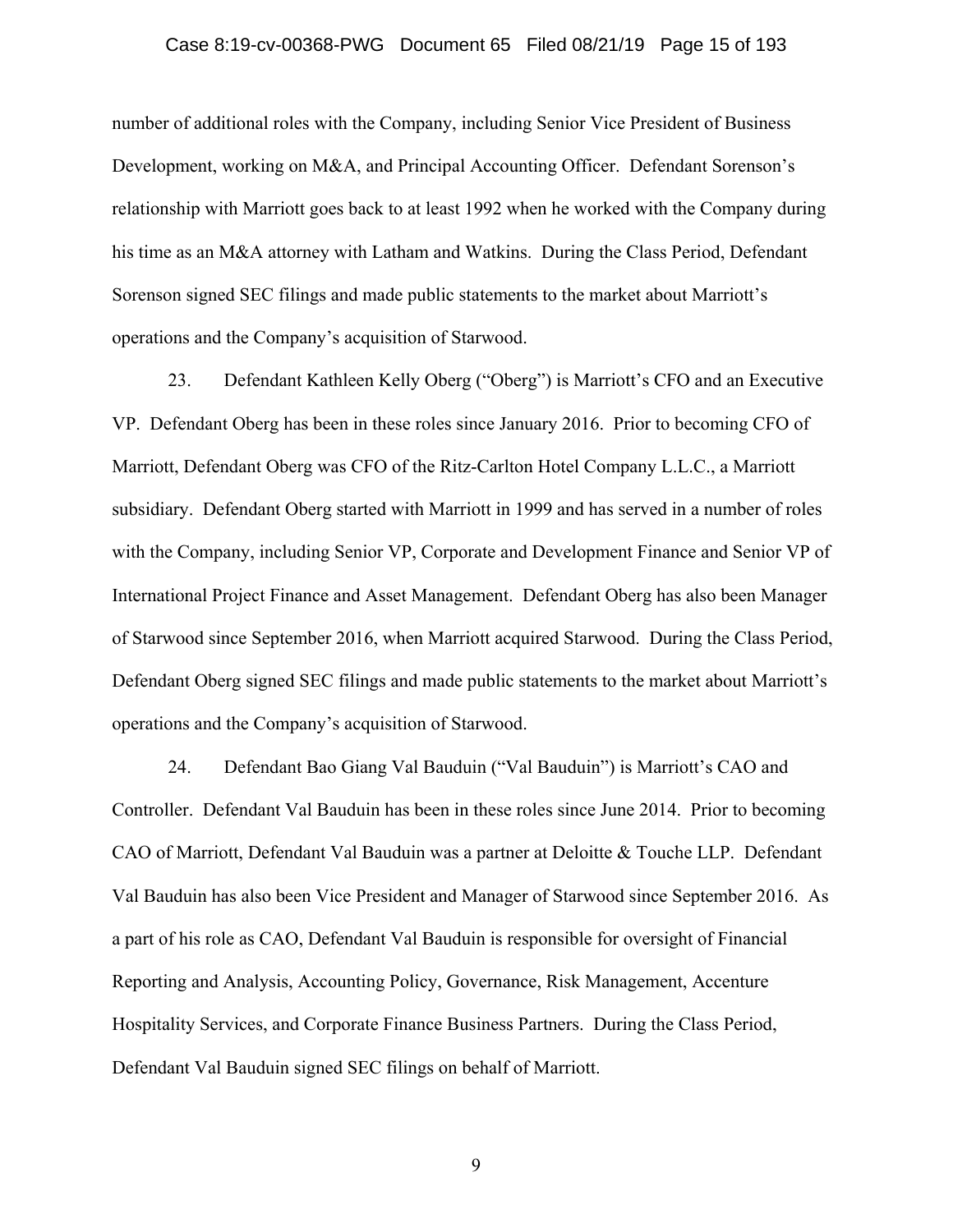#### Case 8:19-cv-00368-PWG Document 65 Filed 08/21/19 Page 16 of 193

25. Defendant Bruce Hoffmeister ("Hoffmeister") is Marriott's CIO. Defendant Hoffmeister has been in his current role with the Company since April 2011. Prior to assuming his current role, Defendant Hoffmeister was a Senior VP: IR Shared and Application Services and a Senior VP, Global Revenue Management, in addition to holding various other finance and accounting roles within the Development, Information Resources, and Lodging areas. In these roles, Defendant Hoffmeister directed Marriott's process for replacing and updating its Sales and Marketing, Event Management, and Revenue Management systems. During the Class Period, Defendant Hoffmeister made public statements to the market about Marriott's operations and the Company's acquisition of Starwood.

26. Defendant Stephanie C. Linnartz ("Linnartz") is Marriott's CCO and Executive VP. Defendant Linnartz has been in her current role with the Company since March 2013 and also serves on the Board's Committee for Excellence. In her current role, Defendant Linnartz has a range of responsibilities, including sales, marketing, revenue management, consumer insights and innovation, and IT worldwide. Defendant Linnartz joined Marriott in 1997 as a financial analyst and has also worked in revenue management, sales, and marketing. Prior to assuming her current role as Marriott's CCO, Defendant Linnartz was Marriott's Chief Marketing and Commercial Officer. During the Class Period, Defendant Linnartz made public statements to the market about Marriott's operations and the Company's acquisition of Starwood.

#### **IV. CONFIDENTIAL WITNESSES**

27. The Complaint relies upon numerous former employees and consultants of Starwood and Marriott in support of Lead Plaintiff's allegations. These confidential witnesses ("CWs") are described in detail below and their allegations appear throughout the Complaint.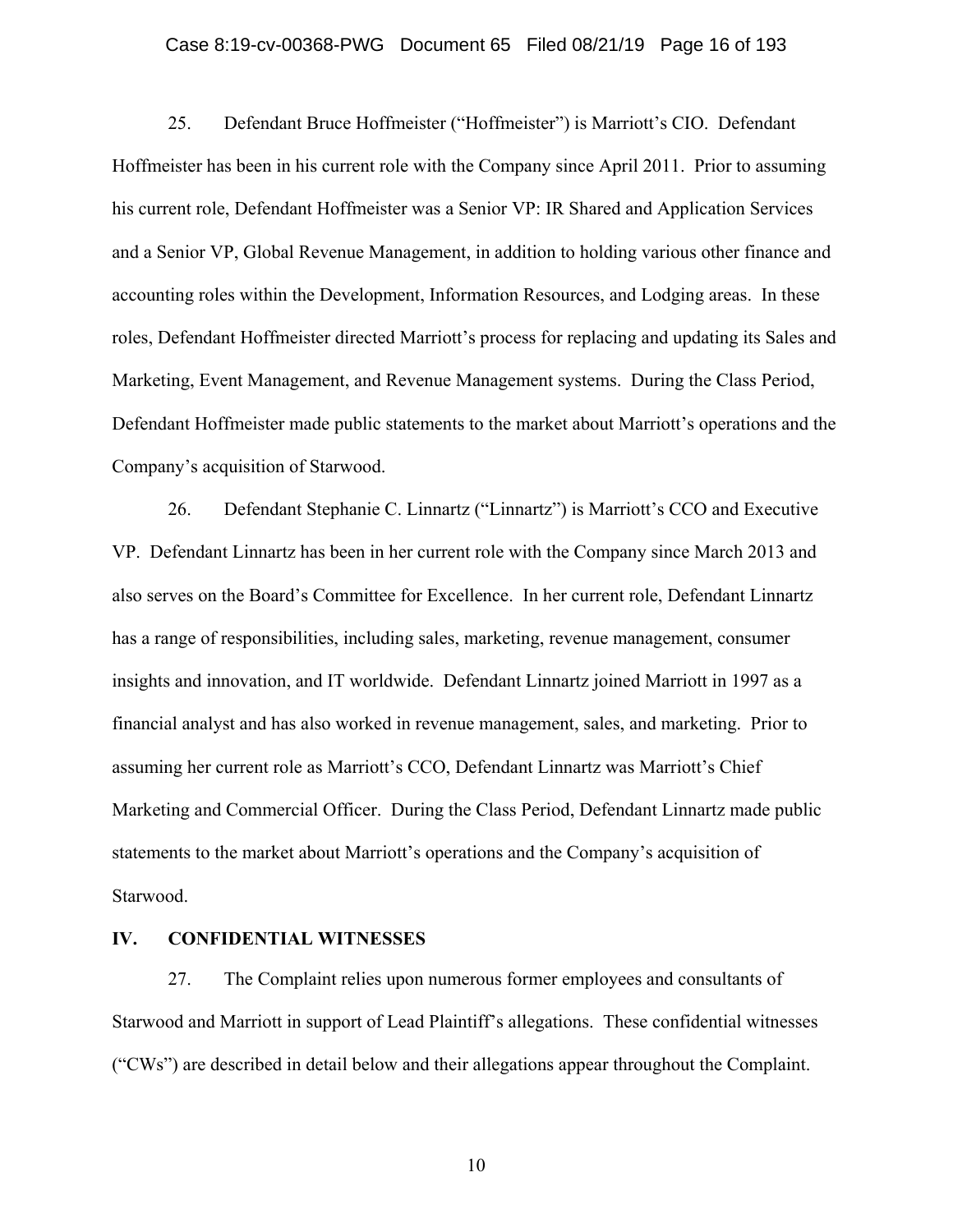#### Case 8:19-cv-00368-PWG Document 65 Filed 08/21/19 Page 17 of 193

28. Confidential Witness 1 ("CW 1") was employed by Marriott from May 2005 to March 2018. He<sup>1</sup> was a Software Developer and Technical Lead at Marriott's Gaithersburg, Maryland office. CW 1 reported to End User Computing & Collaboration Technical Architect Tom Simmons, who first reported to Senior Director-Systems Engineering Randy Hughes, and then to Senior Director – Workplace Engineering Darren McMahon and Senior Director-IT Workplace & End User Technology Service Delivery Brian Dishong. Through this role in Marriott's IT department, CW 1 was primarily responsible for designing, implementing, and supporting applications and solutions for Marriott's Microsoft-based systems. CW 1 was directly involved with Marriott's due diligence investigation of Starwood prior to and during the merger process, as well as the integration of the two companies' systems.

29. Confidential Witness 2 ("CW 2") was employed by Starwood from September 2014 to December 2015. He was a Senior Global Cyber-Security Consultant at Starwood's Stamford, CT location. CW 2 reported to Director of Project Management Office, Brian McCaffrey. CW 2 was hired by Starwood to study the security of Starwood applications and provide recommendations for the rollout of a Digital Identity Access Management (IAM) system to protect Starwood's various Applications and Databases Worldwide.

30. Confidential Witness 3 ("CW 3") was employed by Starwood from August 2013 to September 2016. He was a Threat and Incident Manager at Starwood's Tustin, California office. CW 3 reported to Associate Director of Threat Data Analytics Penny Hogue, who reported to Shamla Naidoo, the former Chief Information Security Officer ("CISO") at Starwood. Through this role in Starwood's IT department, CW 3 was primarily responsible for investigating threats and breaches to Starwood's computer systems and databases.

 <sup>1</sup>  $<sup>1</sup>$  All CWs will be described and referred to in the masculine to protect their identities.</sup>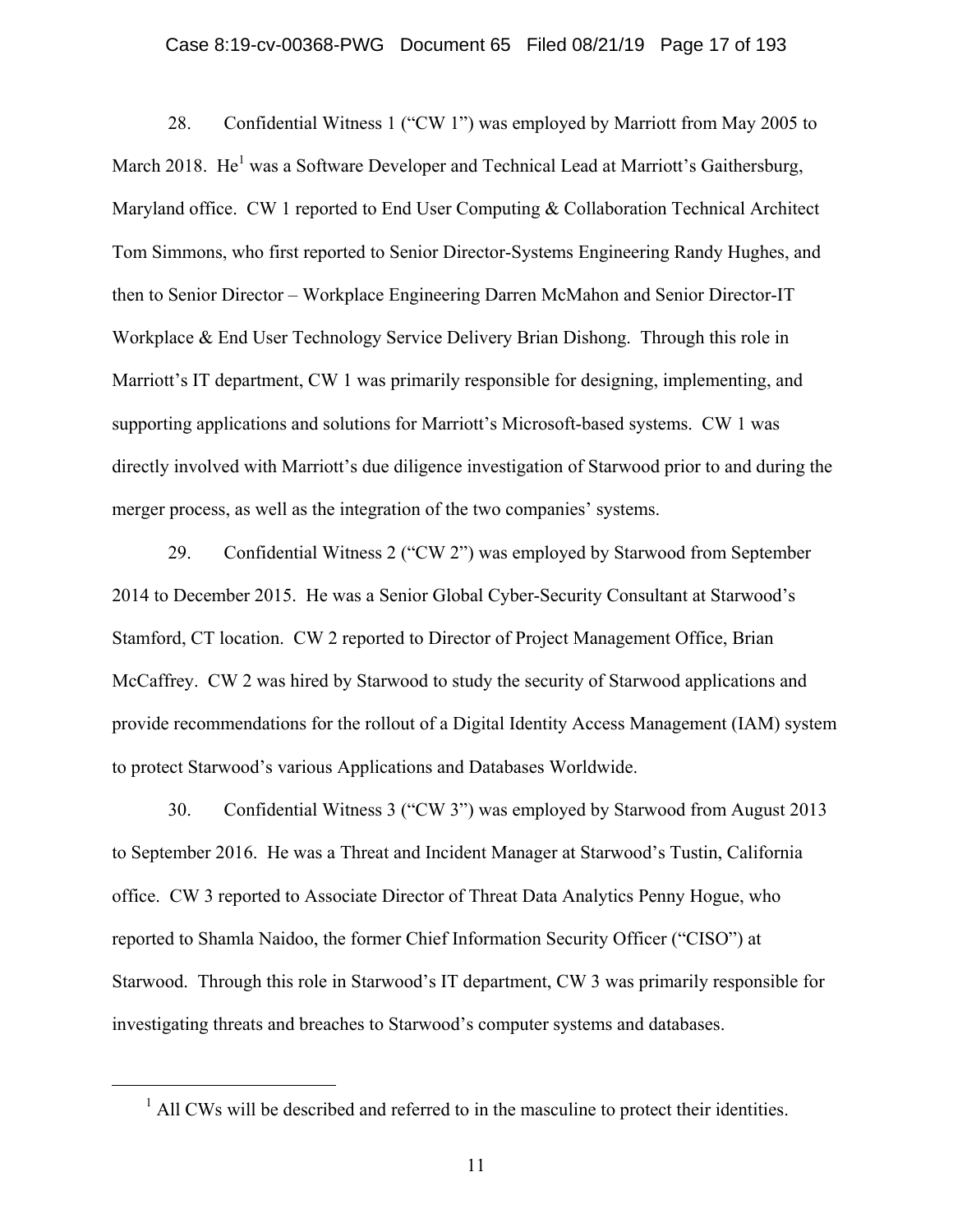#### Case 8:19-cv-00368-PWG Document 65 Filed 08/21/19 Page 18 of 193

31. Confidential Witness 4 ("CW 4") was employed by Marriott from September 2008 to May 2018. He held various positions, including Technical Consultant, Performance Engineer, and Performance Architect. During his first few years with Marriott, CW 4 was located at the RIO Washingtonian Center Facility in Gaithersburg, Maryland and later moved to Marriott's corporate offices in Bethesda, Maryland. CW 4 reported to Director of System Performance Sanjay Srinivasan, who now reports to VP, Enterprise Solutions Mark Stocksdale. Through his role in Marriott's IT department as a Performance Architect, CW 4 was primarily responsible for reviewing software designs and updates and designing solutions to aid in the implementation of those new designs and updates, and much of his responsibilities included maintaining Marriott's IT systems capacity and chasing IT problems.

32. Confidential Witness 5 ("CW 5") was employed by Marriott from the start of the Class Period through early 2017. He was a part of senior leadership at Marriott and a Senior Director at Marriott's corporate headquarters in Bethesda, Maryland. CW 5 ultimately reported to Defendant Hoffmeister. Through his role in Marriott's IT department, CW 5 was primarily responsible for defining Marriott's enterprise IT strategies and multi-year implementation road maps for various core and critical systems.

33. Confidential Witness 6 ("CW 6") was employed by Marriott from February 2014 to March 2018. He was a Director, Network Services at the Company's Gaithersburg, Maryland location. CW 6 reported first to Vice President, Network Engineering and then to Vice President of Infrastructure Technology. Through his role in Marriott's IT Department, CW was primarily responsible for working on integrating Marriott's and Starwood's IT systems both during and after the Merger.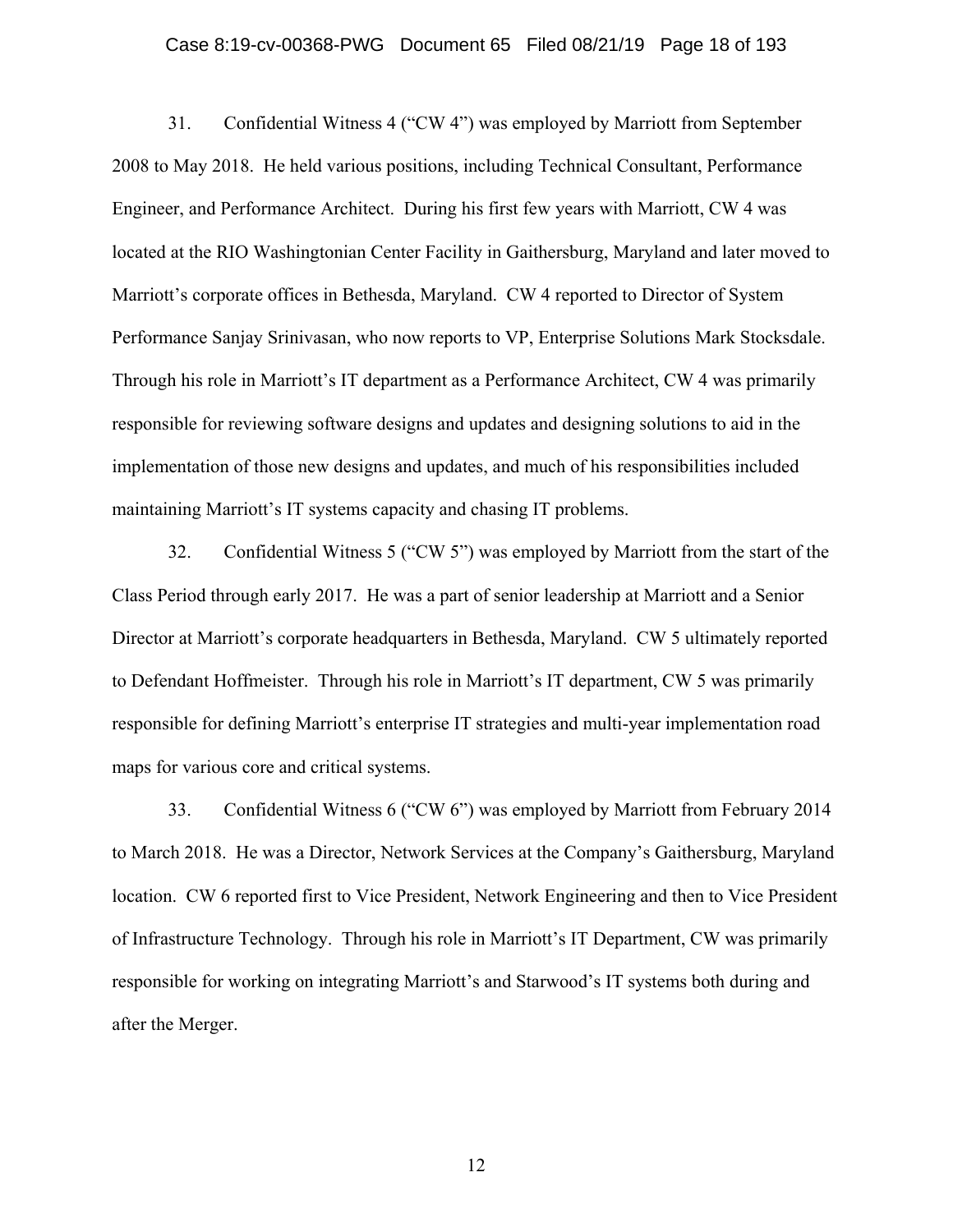### **V. CONTROL PERSON ALLEGATIONS**

34. Defendants Sorenson, Oberg, Val Bauduin, and Linnartz, by virtue of their senior positions at Marriott, directly participated in the management of the Company, were directly involved in day-to-day operations of the Company at the highest levels, and were privy to confidential, proprietary information concerning the Company and its business, operations, internal controls, growth, IT operations and procedures, the Merger, merger and acquisition policies and procedures, financial statements, and financial condition, as alleged herein. As set forth below, the distribution of misleading information and the failure to convey material information to the public was the result of their collective actions and inactions.

35. Defendant Sorenson signed all of Marriott's Form 10-Ks during the Class Period. Additionally, Defendant Sorenson made public statements about the Merger and Marriott's operations during the Class Period as a regular participant in Marriott's conference calls, as well as other interviews and public appearances. As President and CEO, Defendant Sorenson had control over the day-to-day operations of the Company. Defendant Sorenson is also a member of the Board and two Board committees, the Committee for Excellence and Executive Committee. In his role on the Board, Defendant Sorenson attended the 2018 Annual Board Meeting and also attended at least 75% of the Board and committee meetings he was required to attend. Marriott listed Defendant Sorenson as one of its Executive Officers in the Company's 2018 Form 10-K. As alleged herein, Defendant Sorenson made false and misleading statements to investors during the Class Period.

36. Defendant Oberg signed all of Marriott's Form 10-Ks during the Class Period. Additionally, Defendant Oberg made public statements about the Merger and Marriott's operations during the Class Period as a regular participant on Marriott's conference calls. In her role as Executive VP and CFO, Defendant Oberg had control over the Company during the Class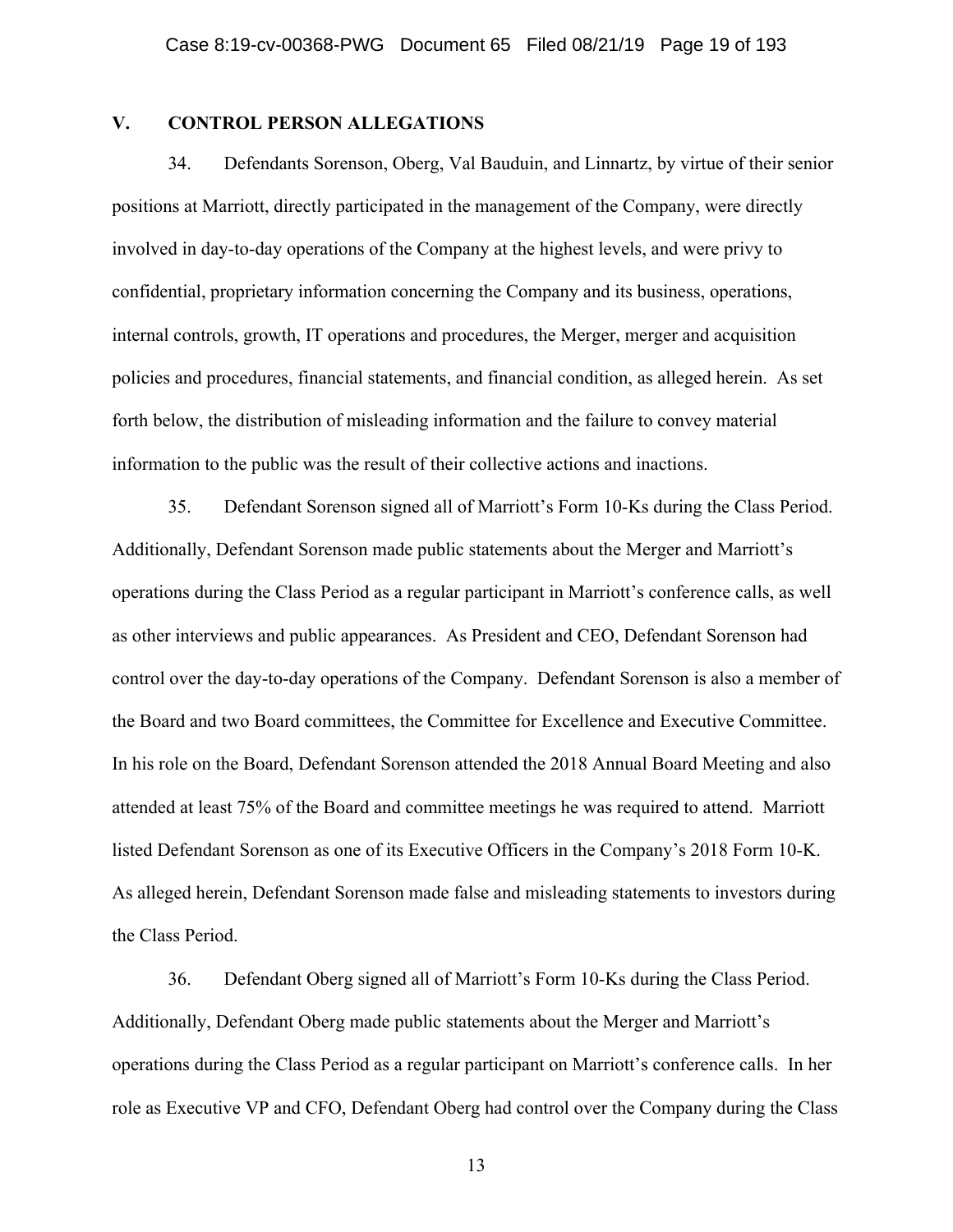#### Case 8:19-cv-00368-PWG Document 65 Filed 08/21/19 Page 20 of 193

Period and had heightened control of the Company's statements to the market. Marriott listed Defendant Oberg as one of its Executive Officers in the Company's 2018 Form 10-K. As alleged herein, Defendant Oberg made false and misleading statements to investors during the Class Period.

37. Defendant Val Bauduin signed all of the Company's Form 10-Qs and Form 10-Ks during the Class Period. In his role as Controller and CAO, Defendant Val Bauduin had control over the Company during the Class Period and had heightened control over the content of Marriott's SEC filings. Marriott listed Defendant Val Bauduin as one of its Executive Officers in the Company's 2018 Form 10-K. As alleged herein, Defendant Val Bauduin made false and misleading statements to investors during the Class Period.

38. Defendant Linnartz made public statements about the Merger and Marriott's IT department during the Class Period as a regular participant on Marriott's conference calls. In her role as Executive VP and CCO, Defendant Linnartz had control over the Company during the Class Period. Marriott listed Defendant Linnartz as one of its Executive Officers in the Company's 2018 Form 10-K. As alleged herein, Defendant Linnartz made false and misleading statements to investors during the Class Period.

39. Defendants Sorenson, Oberg, Val Bauduin, and Linnartz were aware, or at least severely reckless in not being aware, of the deficiencies in the Merger due diligence related to the security of Starwood's guest reservation database, the deficiencies in Marriott's operations of the legacy Starwood guest reservation database, and the deficiencies in the plan to move and/or merge the legacy Starwood guest reservation database into Marriott's. Through their roles as Executive Officers and directors with the Company, the Defendants Sorenson, Oberg, Val Bauduin, and Linnartz had ample insight into and substantial control over Marriott's policies and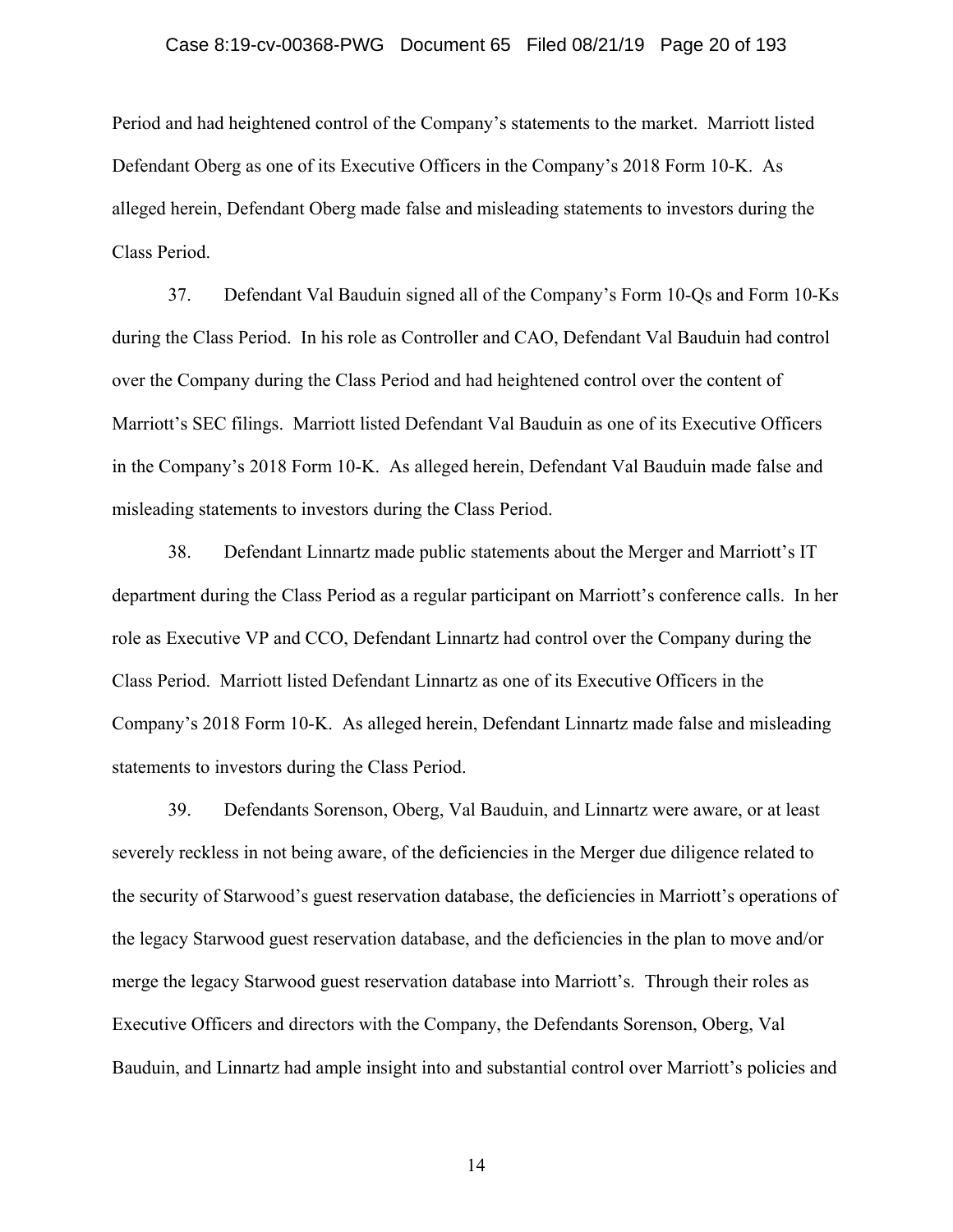#### Case 8:19-cv-00368-PWG Document 65 Filed 08/21/19 Page 21 of 193

operations, including the Company's Merger due diligence and its core operations, such as the reservation system.

#### **VI. SUBSTANTIVE ALLEGATIONS**

#### **A. Nature of the Business**

40. Marriott is the largest hotel company in the world. Marriott currently operates its hotels and other lodging business under 30 different brands in more than 130 countries and territories worldwide. Marriott's operations are massive. It has over 2,000 properties containing more than 566,000 rooms. It also has over 4,700 franchised and licensed properties with more than 729,000 rooms. The Company has approximately a 15% share of the domestic hotel market. As part of its "asset-light" business strategy, Marriott today earns the bulk of its revenue from franchise and management fees rather than from properties the Company actually owns.

41. The hotel and lodging industry is massive. In 2017, the U.S. hotel industry alone generated more than \$208 billion in revenue. In that year, the ten largest hotel chains accounted for more than \$53 billion in revenue with Marriott responsible for more than \$22 billion of that revenue. The hotel and lodging industry is extremely competitive. Marriott vies for guests with traditional players like Hilton, Intercontinental Hotels Group, Hyatt, and Wyndham. Additionally, companies like Airbnb and VRBO compete with the hotel chains and have caused significant disruptions in the traditional hotel industry.

#### **1. The Importance of Customer Data to Marriott**

42. Though Marriott is primarily a hotel operator, the Company is also in the data business. Marriott collects volumes of personal data from its hundreds of millions of customers through its reservation system, loyalty programs, and directly from customers at point of sale locations in hotels, like gift shops. Marriott uses this customer data to engage in extensive marketing and advertising including direct marketing to its existing customer base. In order to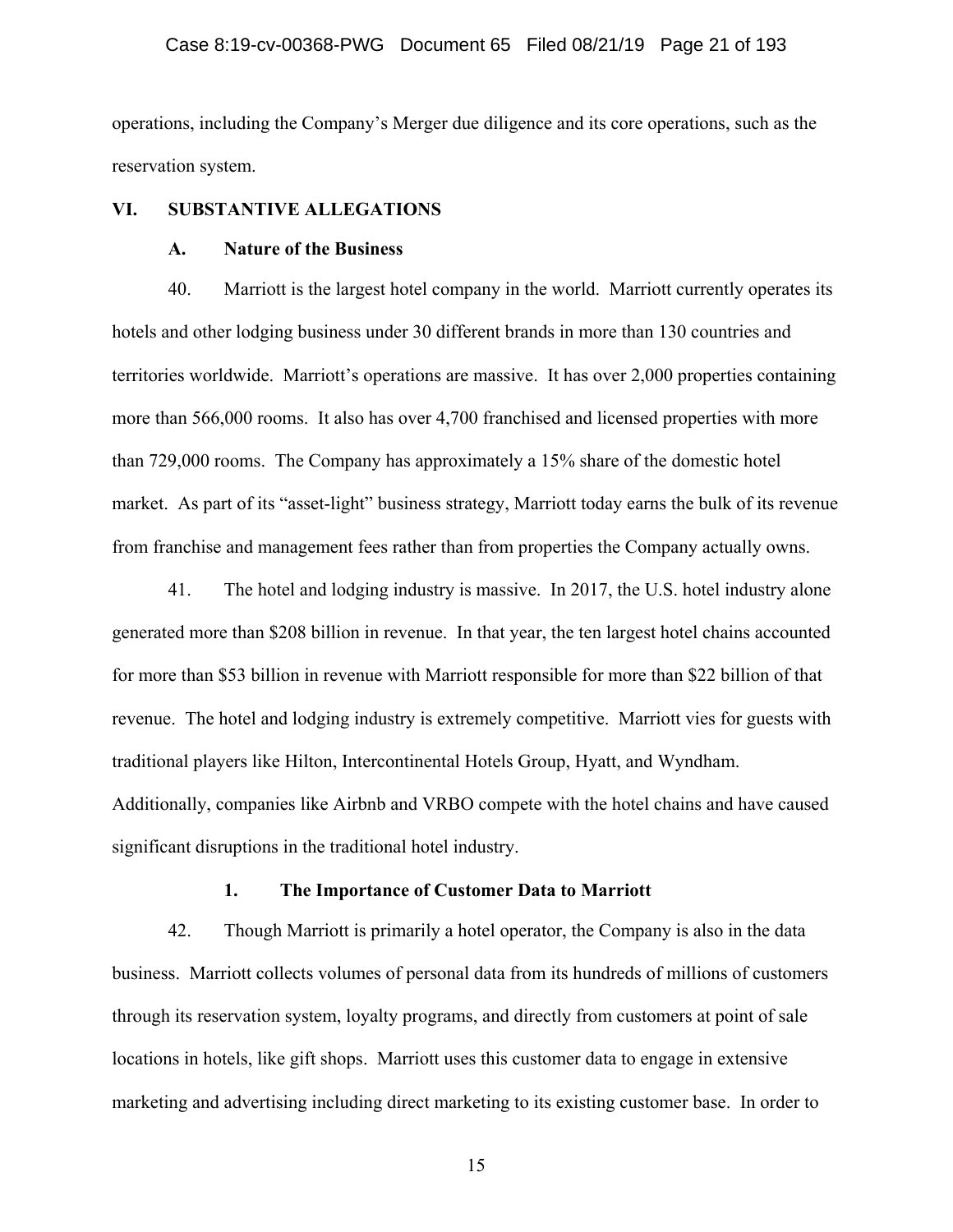#### Case 8:19-cv-00368-PWG Document 65 Filed 08/21/19 Page 22 of 193

effectively market its rooms and services, Marriott needs to gain access to information – like personal email addresses, and detailed demographic data. The more personal data Marriott is able to collect, the wider it can cast its net for marketing purposes, and the more revenue it can generate.

43. As a part of obtaining and retaining this customer information, Marriott has, and Starwood had, a loyalty program which customers sign up for by providing their personal information as well as their credit card information. Hotel loyalty programs allow hotel companies to store customers' personal data and payment information to facilitate easy and quick transactions. Customers can also earn points that they can redeem for free or discounted stays at hotel properties. Loyalty programs thus encourage repeat customers.

44. Additionally, Marriott maintains, and Starwood maintained, personal data on every single guest that makes a reservation and stays at one of their hotels – regardless of whether they've signed up to be a member of a loyalty program - including their names, addresses, properties where they have stayed, money they have spent at the property, and more. This information is also used to market to customers, so it too is extremely valuable to Marriott. This customer reservation data is contained in what should be a secure reservations database.

45. Customers' personal data is also used to engage with Marriott's affiliated companies, like airlines and rental car agencies, assist with revenue forecasting, and to determine whether to undertake renovations and make capital expenditures on certain properties. For example, after a customer stays at a property, Marriott might send an email asking for feedback about the experience. Marriott uses this information to continue to engage the customer with the brand and obtain important information about the properties themselves. Customers' personal data is also used to enhance a customer's stay at a property – so if a customer has a preference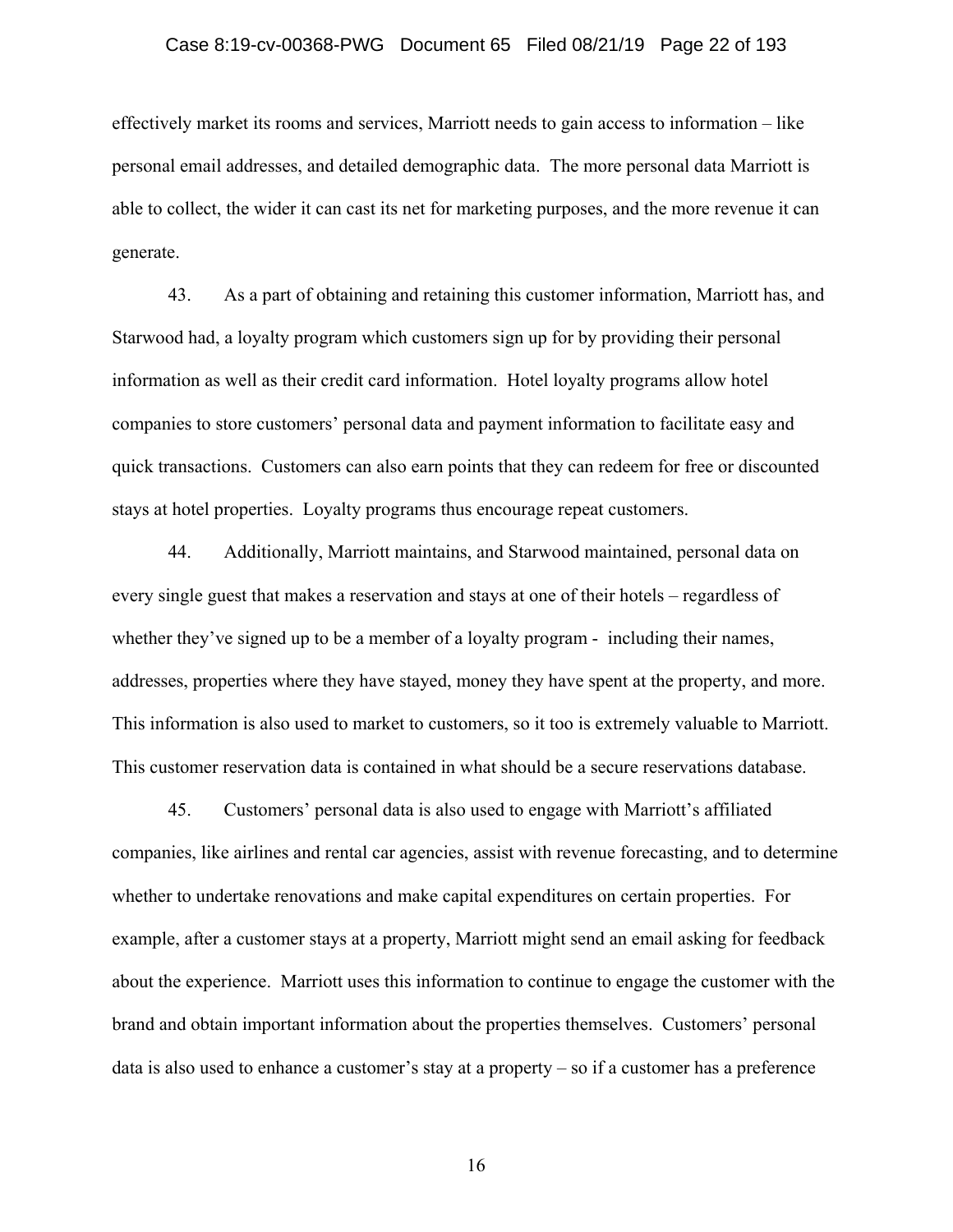#### Case 8:19-cv-00368-PWG Document 65 Filed 08/21/19 Page 23 of 193

for a type of room, for example, Marriott already knows this. Marriott claims to use this data to "make each and every stay personalized and extraordinary."

46. Marriott has itself acknowledged the importance of this data for the Company, stating that Marriott "leverage[s] the data" it collects, and that "data is a tremendous asset for us." As part of processing the data, Marriott has a "dedicated team of marketers review social data conversations in real-time" to identify opportunities for the Company.

47. The Company has also acknowledged the significance of this data to its investors. For example, on a March 21, 2017, conference call for Marriott's 2017 Security Analyst Meeting, Defendant Linnartz discussed the importance of guest data to Marriott's ability to conduct direct marketing and attract loyalty program members. Defendant Linnartz noted the extent of the Company's direct marketing efforts, and also discussed the importance of technology to Marriott's operations in that the Company's "data shows that at many of our brands, the mobile experience drives a nearly 4 points premium in our guest satisfaction surveys." Defendant Linnartz continued that Marriott believes that "members are willing to share a lot of information with us, a lot of data about themselves but they expect us to do something with it, right, to enhance their guest experience." Marriott also uses the data to enhance their bottom line. In addition to traditional marketing, Defendant Sorenson has even suggested that Marriott will soon use guest data to charge higher prices to certain guests if the individual data Marriott has collected suggests the Company can get away with it.

48. Analysts and news outlets have also underscored the importance of customer data to Marriott and its investors. For example, on July 25, 2016, Macquarie noted that as a result of the Merger, "[i]nvestors should also acknowledge that access to a more diverse client base will generate even more valuable customer data and should improve marketing efforts, especially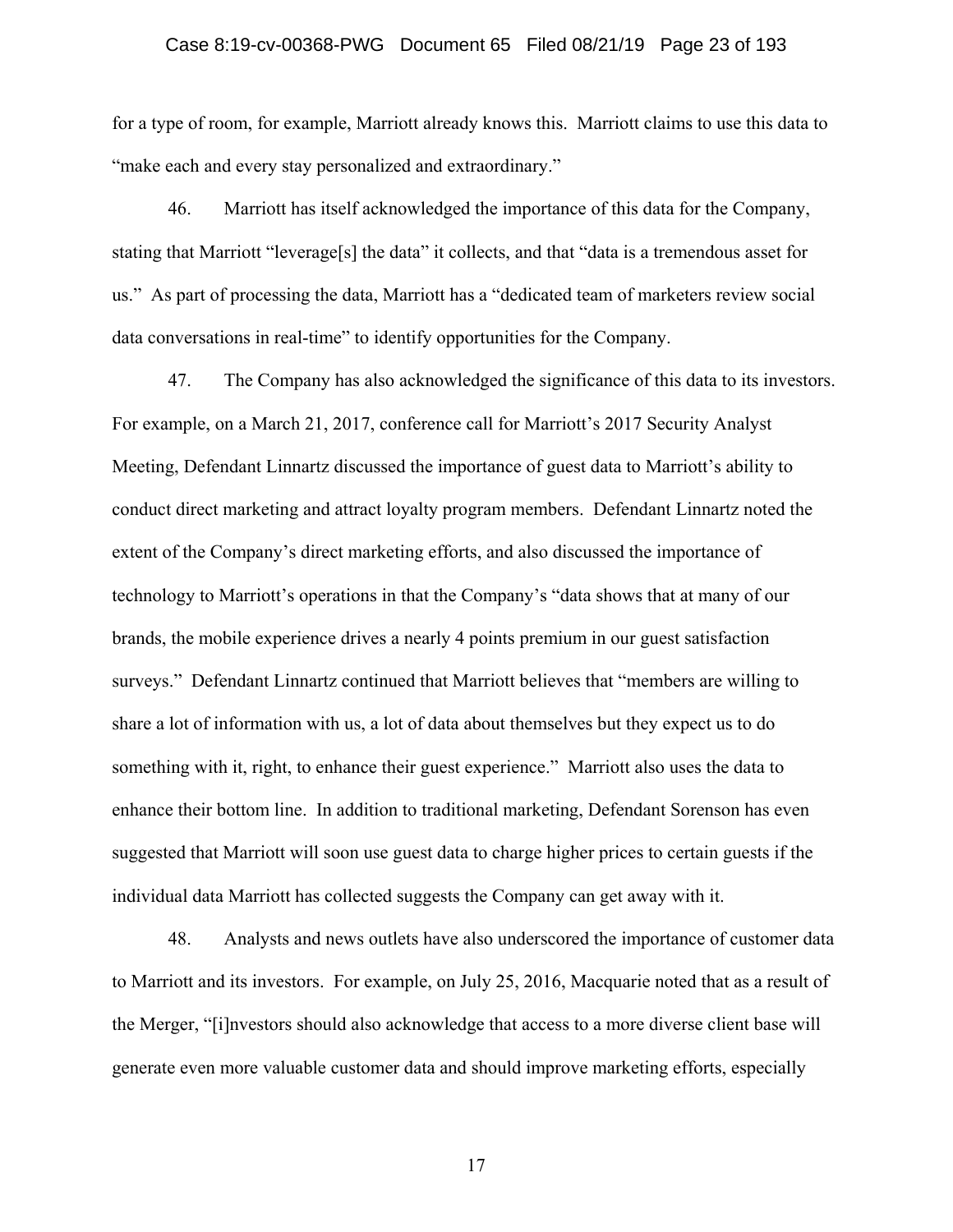#### Case 8:19-cv-00368-PWG Document 65 Filed 08/21/19 Page 24 of 193

towards younger and more tech savvy groups." On November 26, 2015, shortly after the Merger was announced, Wow Siew Ying for The Strait Times, an English language daily newspaper in Singapore, noted that the Merger would "expand [Marriott's] customer database," which would lower costs. On December 1, 2015, HospitalityBiz, a trade publication, noted that Marriott would be a stronger force in the marketplace due, in part, to the "'larger guest database'" it acquired through the Merger. Additionally, on September 22, 2016, Ashlee Kieler published an article for Consumerist titled *Marriott Preparing to Battle Expedia, Priceline With New Starwood Assets*, in which she said the Merger would "allow Marriott and its brands to acquire more customer data."

## **2. The Data That Marriott Collects**

49. According to Marriott's Online Privacy Statement posted to its website during the Class Period, and the privacy statement that was posted to Marriott's now-defunct starwoodhotels.com and spg.com domains, Marriott collected and continues to collect a myriad of personal data<sup>2</sup> from its guests, including:

- Name
- Gender
- Postal address
- Telephone number
- Email Address
- Credit and debit card number or other payment data
- Financial information in limited circumstances
- Language preference

 <sup>2</sup>  $\alpha$ <sup>2</sup> Marriott defines "personal data" as data that identifies a person as an individual or relates to an identifiable individual.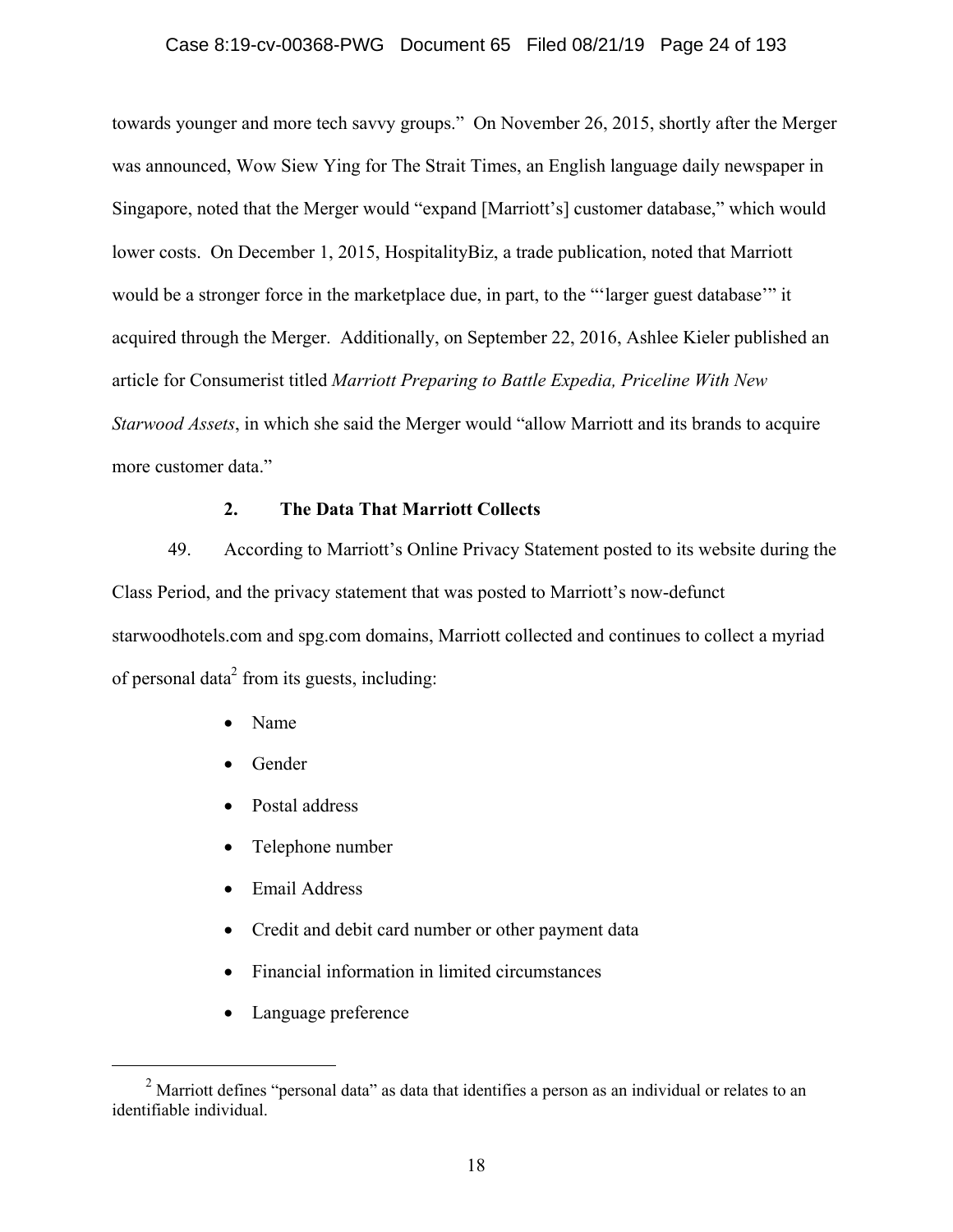- Date and place of birth
- Nationality, passport, visa or other government-issued identification data
- Important dates, such as birthdays, anniversaries and special occasions
- Membership or loyalty program data (including co-branded payment cards, travel partner program affiliations)
- Employer details
- Travel itinerary, tour group or activity data
- Prior guest stays or interactions, goods and services purchased, special service and amenity requests
- Geolocation information
- Social media account ID, profile photo and other data publicly available, or data made available by linking your social media and loyalty accounts
- Data about family members and companions, such as names and ages of children
- Biometric data
- Images and video and audio data
- Room Preferences
- Names and ages of children
- 50. Marriott collects this data through a variety of means, including:
	- Online Services when guests:  $(1)$  make a reservation;  $(2)$ purchase goods and services from the Company's websites and apps; (3) communicate or otherwise connect or interact with the Company through social media; (4) sign up for a newsletter; or (5) participate in a survey, contest, or promotional offer;
	- Property Visits and Offline Interactions when guests:  $(1)$  visit the Company's properties, (2) frequent the Company's restaurants, concierge services, health clubs, child care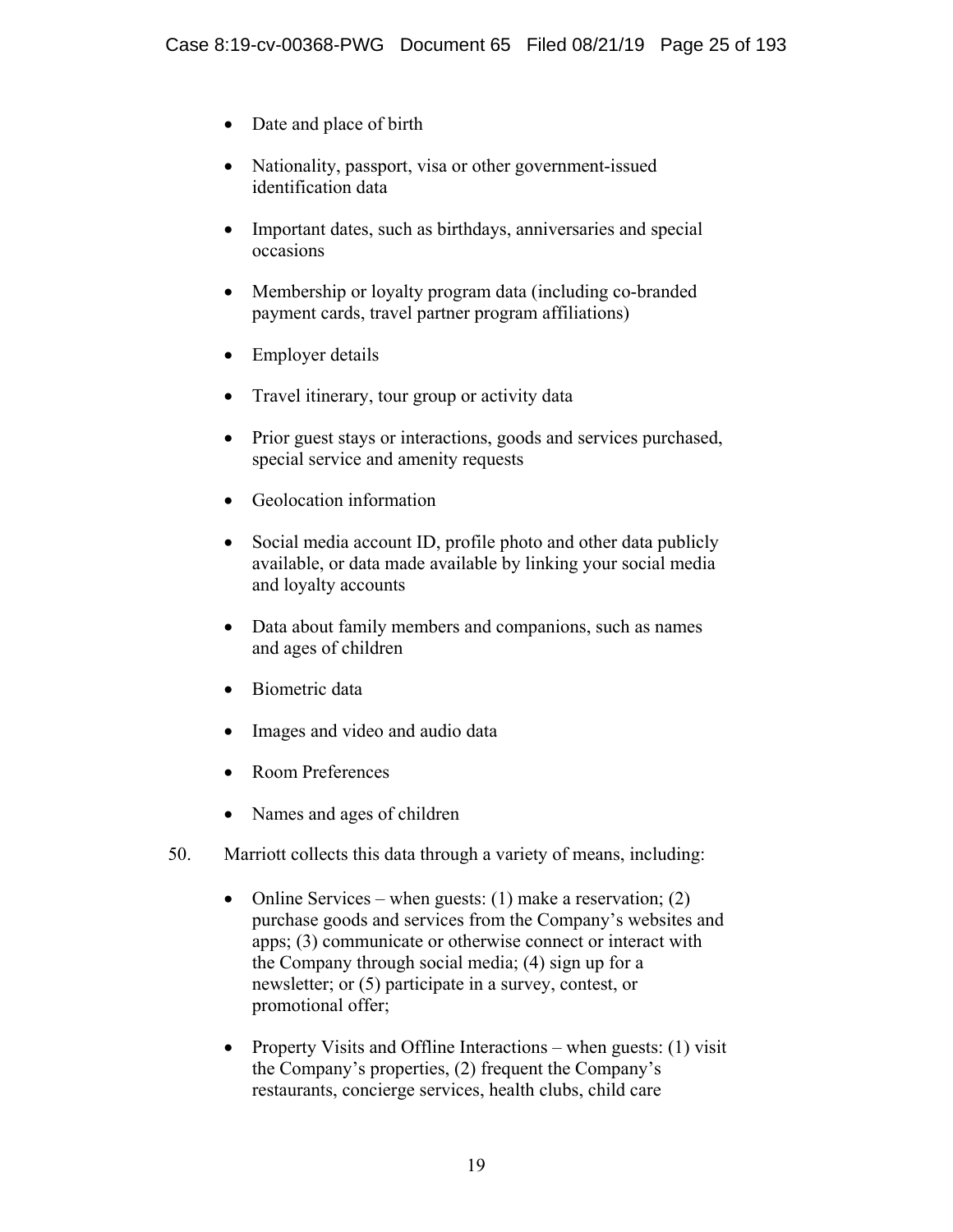services, and spas; or (3) attend promotional events that the Company hosts or in which it otherwise participates;

- Customer Care Centers when guests: (1) make a reservation over the phone; (2) communicate with the Company via email, fax, or online chat; or (3) contact customer service;
- Owners and Franchisees owners of Marriott branded properties that are managed and franchised by the Company provide the Company with personal data from their guests;
- Strategic Business Partners third parties that have partnerships with Marriott provide the Company with personal data from their customers to use for direct marketing;
- Other Sources such as: (1) public databases; (2) joint marketing partners; and (3) other third parties;
- Internet-Connected Devices e.g., a smart home assistant may monitor your activity during your stay; and
- Physical and Mobile Location-Based Services when guests download the Company's app, Marriott "may collect the precise physical location of your device by using satellite, cell phone tower, WiFi signals, or other technologies" when guests are in or near the Company's properties.
- 51. Marriott also collects data from the Department of Commerce, third party booking

companies like TripAdvisor, and credit card companies.

52. Once Marriott has collected this personal and other data from the Company's

guests, Marriott utilizes that data for business purposes, including:

- facilitating reservations and payments, completing reservations, and processing payments;
- sending reservation confirmations or other pre-arrival messages;
- accommodating personal preferences;
- providing guests with information about the location they are visiting and the surrounding area;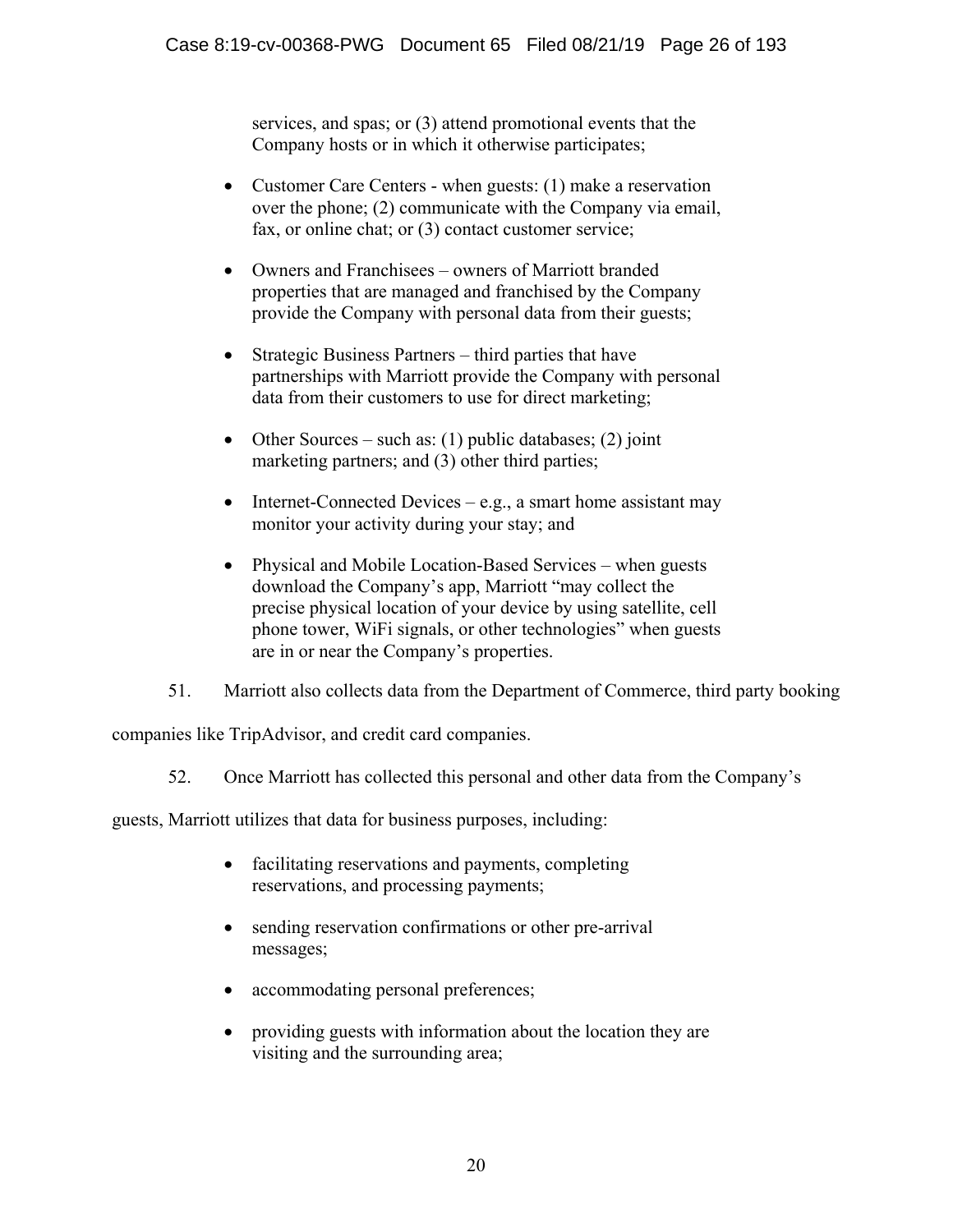- direct marketing, such as personalized service recommendations and other promotions;
- managing the Company's loyalty program; and
- data analysis, audits, security and fraud monitoring and prevention, developing new goods and services, improving or modifying current services, identifying usage trends, and determining the effectiveness of marketing campaigns and expansion of business activities.

53. In addition to using guests' personal and other data for its own purposes, Marriott

also discloses that personal information to a number of third parties. Along with a catch-all

disclosure stating, that Marriott may use guests' other data "for any purpose, except where

[Marriott] is not allowed under applicable law," the Company discloses guests' personal data to a

number of third parties, including:

- third party advertisers;
- subsidiaries of the Company;
- the Company's owners and franchisees;
- authorized licensees:
- strategic business partners;
- service providers, e.g., website hosting, data analysis, payment processing, information technology and related infrastructure provision, marketing, and others; and
- "linked accounts," i.e., accounts that allow guests to login using their Marriott rewards number or Marriott online services login and social media accounts connected to Marriott's online services account.

# **3. Marriott Understood the Importance of Keeping this Valuable Data Secure**

54. Marriott understood how important it was to protect its customers' data, and that

protecting this data was a critical function of the Company. In each of the Company's Form 10-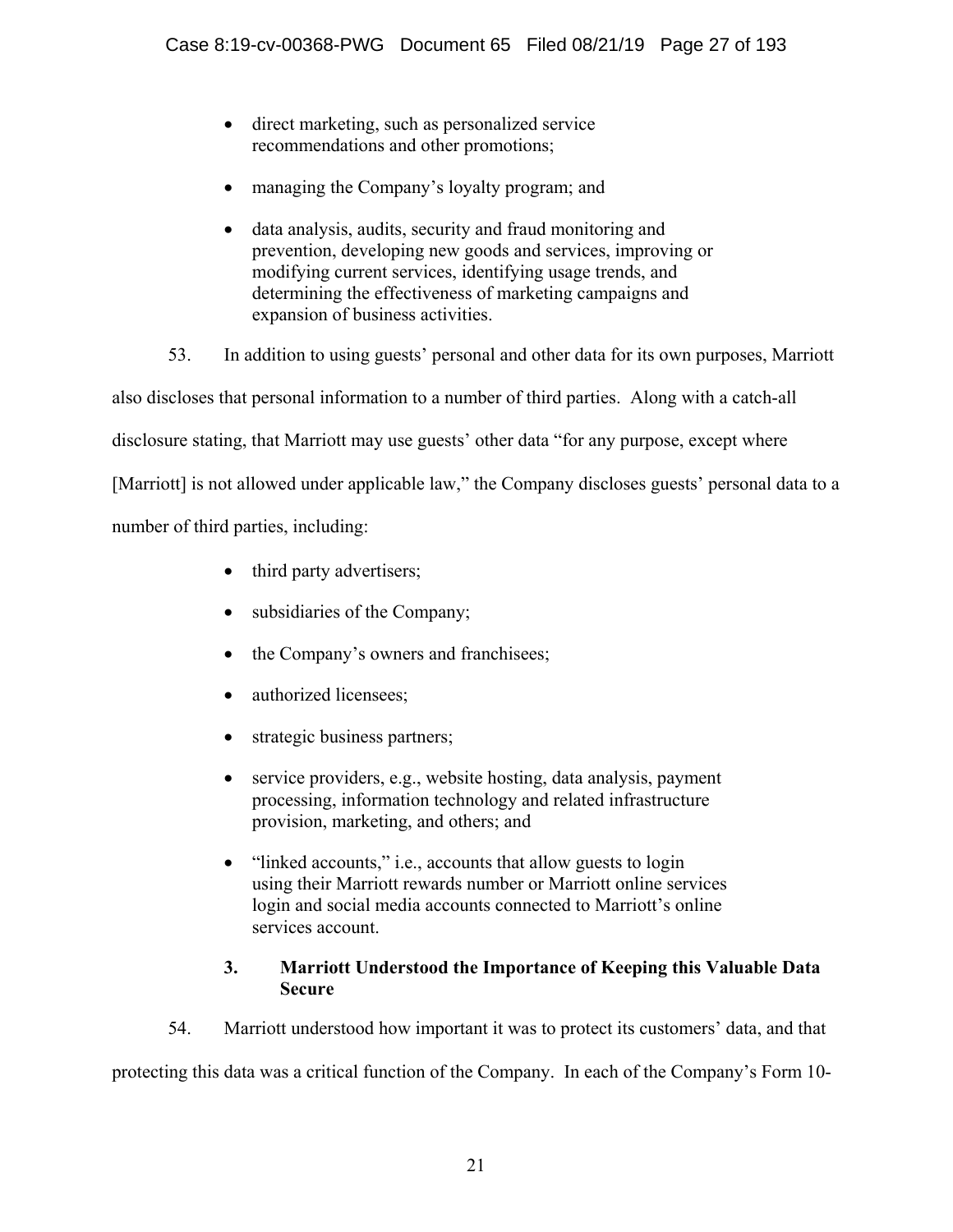Ks for years ending 2015, 2016, 2017, and 2018, Marriott stated that "the integrity and protection of customer . . . data *is critical to us*<sup>3</sup> as we use such data for business decisions and to maintain operational efficiency."

55. In each of the Company's Form 10-Ks for years ending 2015, 2016, 2017, and 2018, Marriott also stated that it used "sophisticated technology and systems in [the Company's] reservation, revenue management, and property management systems" and that "[k]eeping pace with developments in technology is important for [Marriott's] competitive position." Marriott also assured the market that "the integrity and protection" of customer data was "critical" to the Company.

56. Additionally, through its newly acquired website at starwoodhotels.com, Marriott made statements to the public regarding the Company's data retention and protection policies. Marriott stated that the Company only retained customers' sensitive personal information only long enough to serve the purpose it was collected for, and that it did not "give physical" possession of [customers'] personal data to unaffiliated third parties outside the Starwood system." Further, Marriott assured the public that the Company "recognizes the importance of information security, and is constantly reviewing and enhancing our technical, physical, and logical security rules and procedures." Marriott repeatedly assured the market it had security measures in place to protect customer data. Through these statements, Marriott was misleading the market into thinking the Company was taking adequate precaution with the sensitive personal information Marriott collected.

57. Marriott is also an active member of Hospitality Technology Next Generation ("HTNG"), which is a global nonprofit that fosters relationships between technology and

 $\frac{1}{3}$  $3$  Emphasis is added unless otherwise indicated.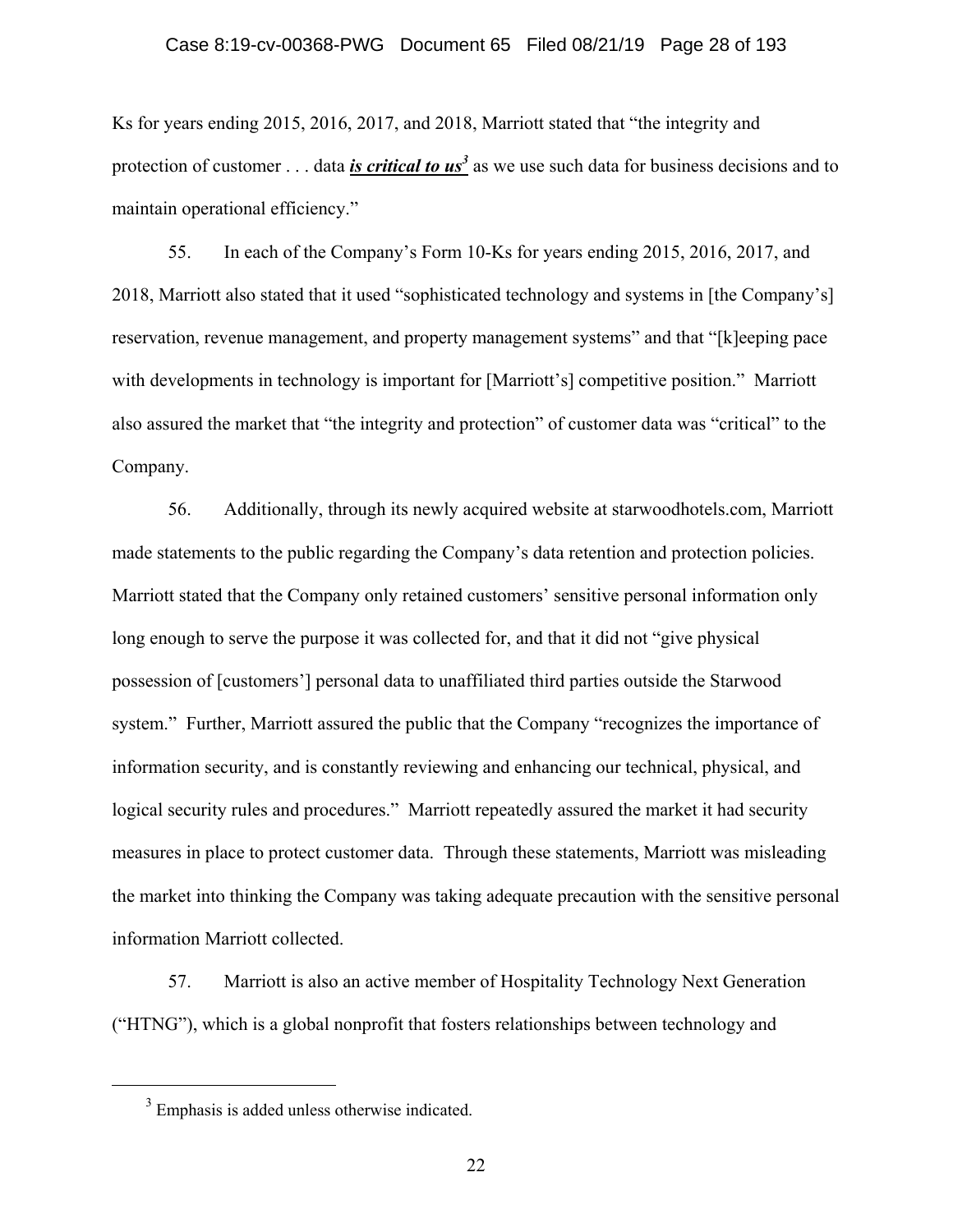#### Case 8:19-cv-00368-PWG Document 65 Filed 08/21/19 Page 29 of 193

hospitality companies that is "run by and for the benefit of hospitality IT executives."<sup>4</sup> Going back to at least 2012, HTNG has provided technical specifications for the industry, including numerous whitepapers specific to central reservations systems. As a part of its mission, HTNG hosts the Travel Information Sharing and Analysis Center ("Travel ISAC"), formerly known as the Chief Information Security Officer Forum, which has been described as the "global travel industry's new platform for security messaging, collaboration, and partnerships."

58. According to the CIO of HTNG Patrick Dunphy, the Travel ISAC is designed to help protect guests, staff, and corporate assets by facilitating confidential communication about security threats between high level IT executives. HTNG stated the Travel ISAC fulfills its mission by: (1) sharing relevant and critical information regarding information security issues in a confidential manner; (2) coordinating responses to threats "to achieve best-in-class capabilities"; (3) developing best practices specific to the hospitality industry; and (4) engaging government agencies, including law enforcement. As an active member of HTNG and a participant in the organization's forum, Marriott was keenly aware of the cybersecurity threats facing the industry, as well as its reservation database and IT systems generally.

### **4. Rules and Regulations that Require Marriott to Keep Data Secure**

59. As discussed in further detail below in Section VI(F), Marriott is also subject to rules and regulations that govern the maintenance, use, and security of personal and financial information.

60. As a credit card payment merchant and processor, Marriott is subject to the Payment Card Industry Data Security Standard ("PCI DSS"). PCI DSS is an information security standard for organizations that handle branded credit cards from the major card schemes.

 $\frac{1}{4}$ <sup>4</sup> Marriott's Chief IT Officer, Americas, Page Petry is the Vice President of HTNG's Board of Governors.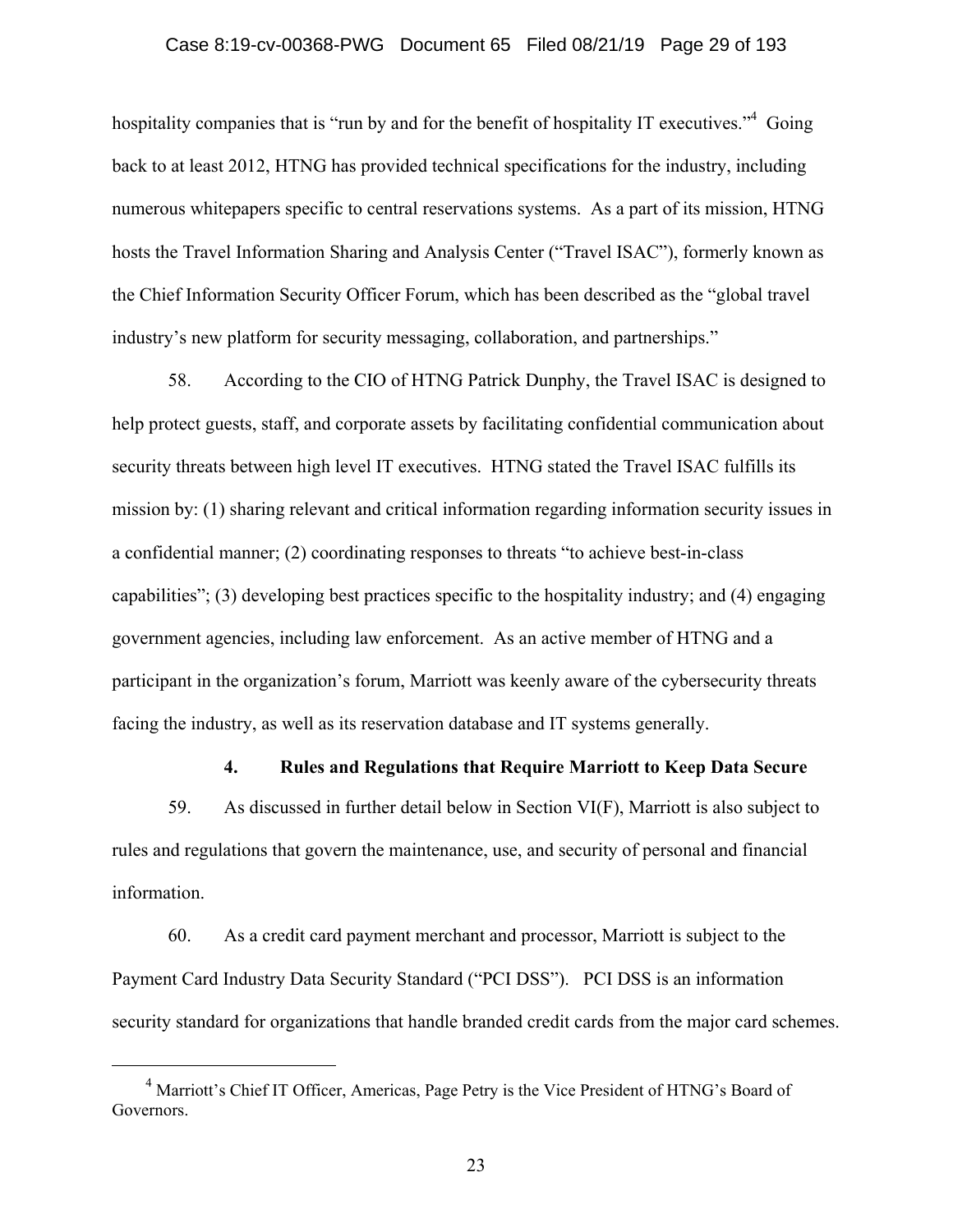#### Case 8:19-cv-00368-PWG Document 65 Filed 08/21/19 Page 30 of 193

The standard was created to increase controls around cardholder data to reduce credit card fraud. PCI DSS is a proscriptive standard that sets requirements for the manner in which companies protect, store, and transmit data. For example, companies are required to build firewalls to restrict connections between untrusted networks and the company's systems. Notably, companies are also required to prevent "unauthorized outbound traffic from the cardholder data environment to the Internet." These standards and requirements put the onus on the company to design effective data security procedures. Marriott has been subject to these requirements since 2004.

61. Marriott is also required to comply with the FTC Act. The FTC Act prohibits unfair or deceptive practices affecting commerce, and that includes a company's data security. The FTC has provided guidance in various forms for companies, essentially providing instructions on how to comply with Section 5 of the FTC Act. For example, in three separate incidents in 2008 and 2009, Wyndham was hacked. The FTC initiated an enforcement action on June 26, 2012, for violations of the FTC Act including unfair and deceptive practices. In its settlement with Wyndham Hotels Group, LLC ("Wyndham Hotels") as a result of its data breaches, the FTC provided guidance on conducting risk assessments and monitoring internal safeguards and controls, in essence providing a road map for hotel chains to assess their own cybersecurity measures. Additionally, the FTC has released a memo endorsing the National Institute of Standards and Technology Cybersecurity Framework ("NIST-CSF") because the FTC said the NIST-CSF is aligned with the FTC's own standards in enforcing the FTC Act. Generally speaking, NIST-CSF guidance provides the set of standards for recommended security controls for information systems at federal agencies, but is used worldwide at major Companies as a standard for protecting valuable information.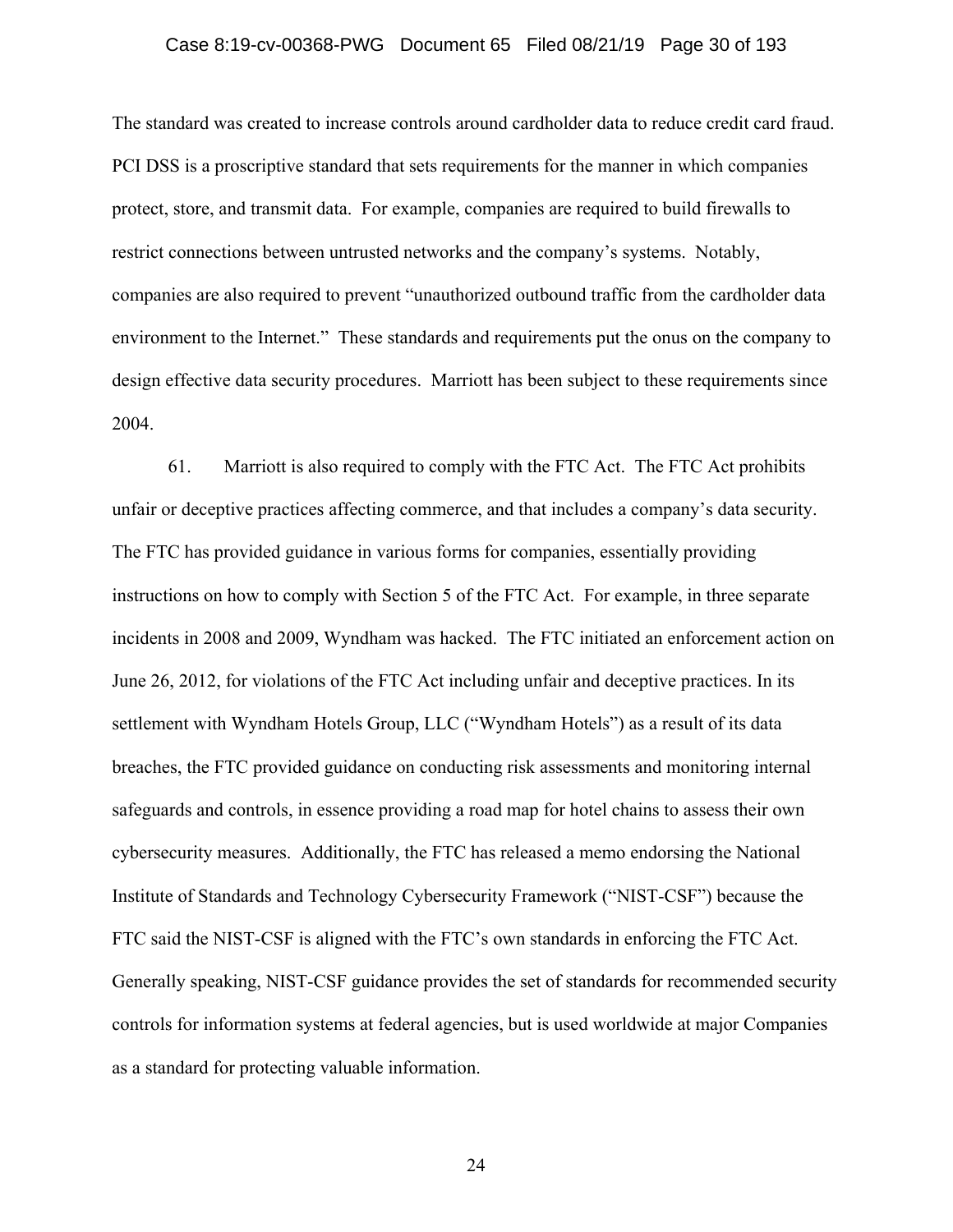#### Case 8:19-cv-00368-PWG Document 65 Filed 08/21/19 Page 31 of 193

62. Marriott also had to comply with General Data Protection Regulation ("GDPR"), which is a European regulation requiring data protection and privacy for all individuals within the European Union ("EU") and the European Economic Area. GDPR was approved by the European Parliament in April 2016 and became effective on May 25, 2018. GDPR regulates the storage, transmission, and processing of personal information of EU residents. Marriott is subject to the GDPR because it collects data from EU residents. For the purposes of GDPR, Marriott is considered to be both a data processor and a data controller. Violations of GDPR can subject a company to a fine of up to 4% of its annual global revenue.

63. Marriott also stated that it complies with the Safe Harbor Privacy Principles. The Safe Harbor Privacy Principles were designed to assist companies in complying with EU privacy regulations that preceded GDPR. While these principles were no longer in effect, Marriott was still stating that it complied with principles that required companies to, among other things: (1) transfer data only to authorized parties; (2) take reasonable measures and precautions to secure customer data; and (3) take reasonable steps to keep data current. Additionally, Marriott has certified compliance with the EU-U.S. and Swiss-U.S. Privacy Shield frameworks. Those frameworks require companies to take reasonable and appropriate measures to protect personal data and require companies to retain personal information for no longer than is necessary.

64. Marriott has also represented that it complies with the Internal Control-Integrated Framework issued by the Committee of Sponsoring Organizations of the Treadway Commission<sup>5</sup> (2013 Framework) (the "COSO Framework"). The COSO Framework was designed to help

 $rac{1}{5}$  $<sup>5</sup>$  Committee of Sponsoring Organizations of the Treadway Commission (COSO), Internal Control -</sup> Integrated Framework: Executive Summary, Framework and Appendices, and Illustrative Tools for Assessing Effectiveness of a System of Internal Control (3 volume set), First issued in 1992 and most recently updated in May 2013. Note: COSO Members include: American Accounting Association, American Institute of Certified Public Accountants, Financial Executive Institute, Institute of Internal Auditors, Institute of Management Accountants.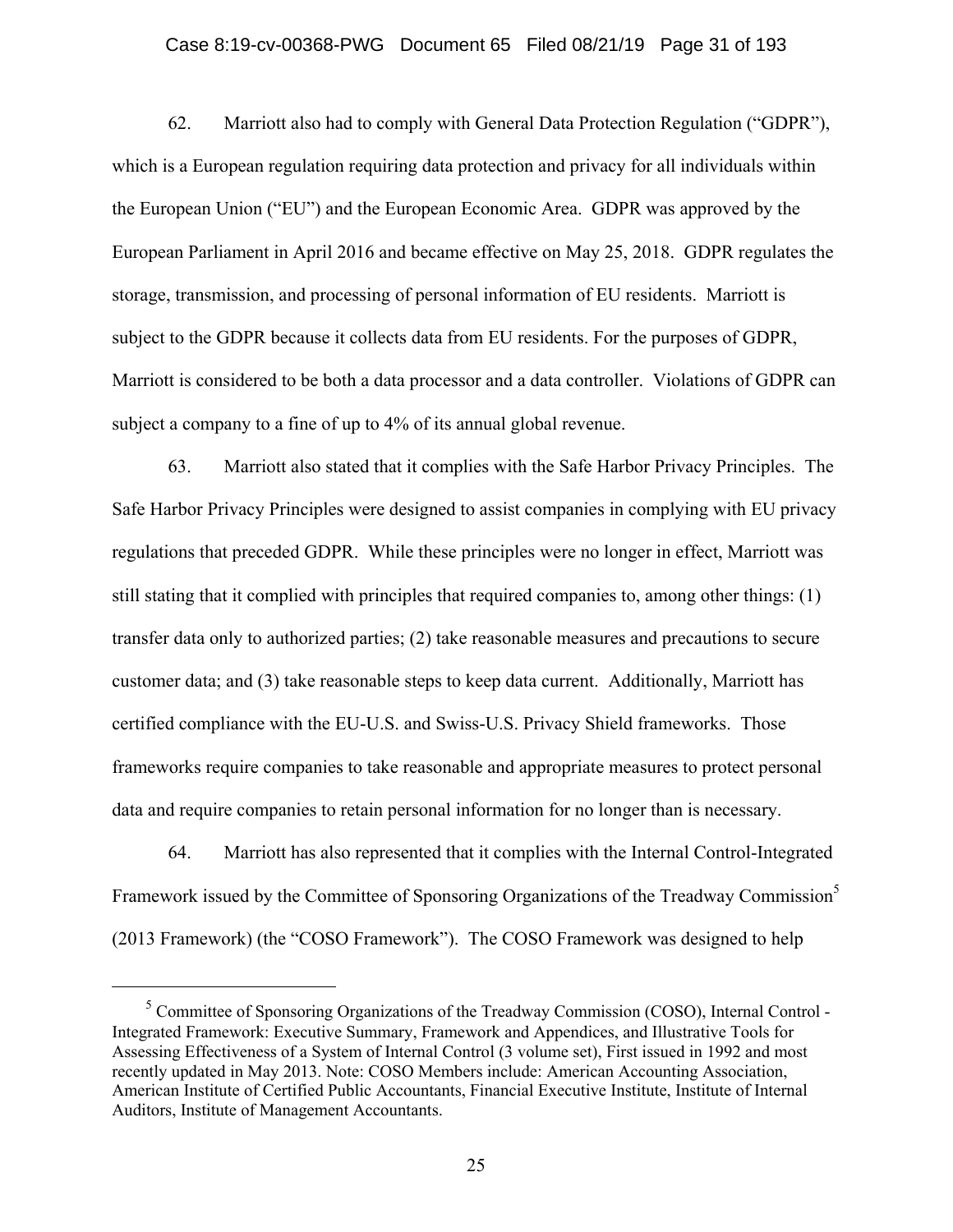#### Case 8:19-cv-00368-PWG Document 65 Filed 08/21/19 Page 32 of 193

businesses establish, assess and enhance their internal control. Additionally, COSO requires companies to design controls that adequately protect customer data. COSO was designed to be broader than helping to certify the reliability of financial reporting. COSO is also designed to ensure the effectiveness and efficiency or operations, and compliance with applicable laws and regulations.

# **B. Marriott Seeks to Maximize Value by Merging with Hotel Giant Starwood 1. Marriott's M&A Activity Prior to Acquiring Starwood**

65. Between 2012-2015, Marriott purchased several smaller hotel chains known as "tuck-in acquisitions." In these transactions, Marriott folded smaller companies into its operations to enhance the Company's business in a particular geographic area or with a certain type of clientele.

66. For example, on May 31, 2012, Marriott announced that the Company signed an agreement to acquire Gaylord Entertainment Company ("Gaylord") for approximately \$210 million. Gaylord was an American company that had 4 hotels with approximately 7,800 rooms spread across the Southeast. The acquisition allowed Marriott to have a greater presence in the major event market and increased Marriott's total hotel count by a mere 0.1% and the Company's total room count by just over 1%.

67. On January 22, 2014, Marriott announced that the Company signed an agreement to acquire Protea Hospitality Holdings ("Protea") for approximately \$186 million. Protea was a South African company that had 116 hotels with approximately 10,000 rooms in seven different African countries. The acquisition approximately doubled Marriott's relatively small presence in the Middle East and Africa region but only increased Marriott's total hotel count by approximately 3% and the Company's total room count by approximately 1.5%. Under the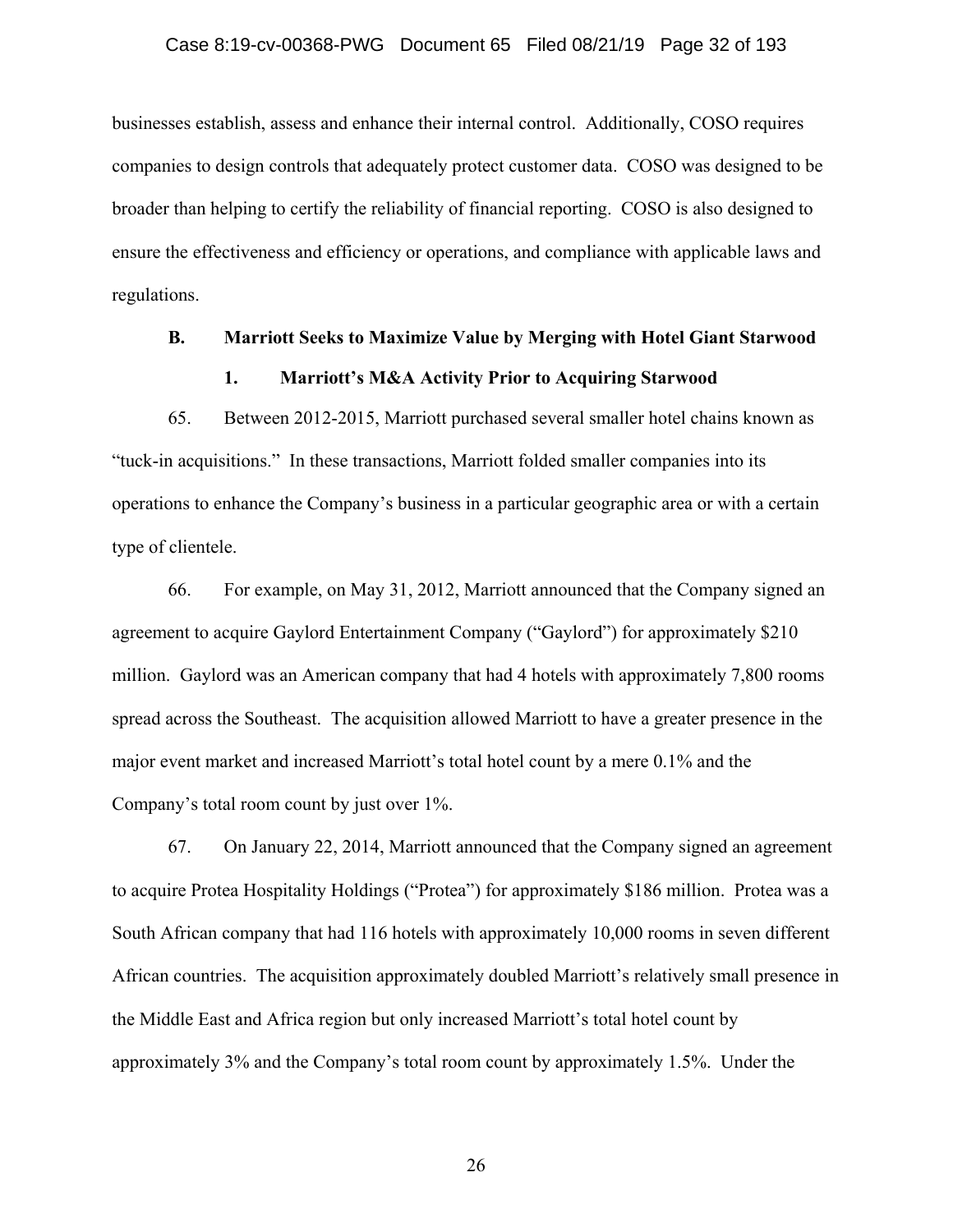#### Case 8:19-cv-00368-PWG Document 65 Filed 08/21/19 Page 33 of 193

terms of the agreement, Marriott would manage approximately half of Protea's legacy properties and franchise and lease the remaining half.

68. On January 27, 2015, Marriott announced that the Company signed an agreement to acquire Delta Hotels Limited Partnership ("Delta") for approximately \$135 million. Delta was a British Columbian company that had 38 hotels with approximately 10,000 rooms in Canada. The acquisition made Marriott the largest full-service hotel company in Canada. The acquisition increased Marriott's total hotel count by only less than 1% and its total room count by only approximately 1.4%. Under the terms of the agreement, Marriott was only acquiring Delta's management and franchise businesses, as well as Delta's brand and intellectual property rather than ownership of any properties.

69. The Gaylord acquisition gave Marriott a greater presence in the major event space, the Protea acquisition approximately doubled Marriott's presence in the Middle East and Africa region, and the Delta acquisition made Marriott the largest full-service hotel company in Canada. Marriott achieved all of this while spending just over \$420 million and only increasing the number of hotels under its control by fewer than 160 hotels, about 30,000 rooms, and, perhaps most importantly, without taking ownership of a single property. Marriott was able to achieve greater market penetration in niche areas while maintaining its asset-light business model.

70. Analysts viewed Marriott's ability to complete these tuck-in acquisitions as a positive for Marriott and an indicator of their ability to complete other acquisitions. For example, on May 4, 2015, RBC Capital Markets noted that, as a result of the Protea and Delta acquisitions, "Marriott ha[d] experience integrating brands." Also, on November 16, 2015, the day the Merger was announced, UBS noted that Marriott was using the tuck-in acquisitions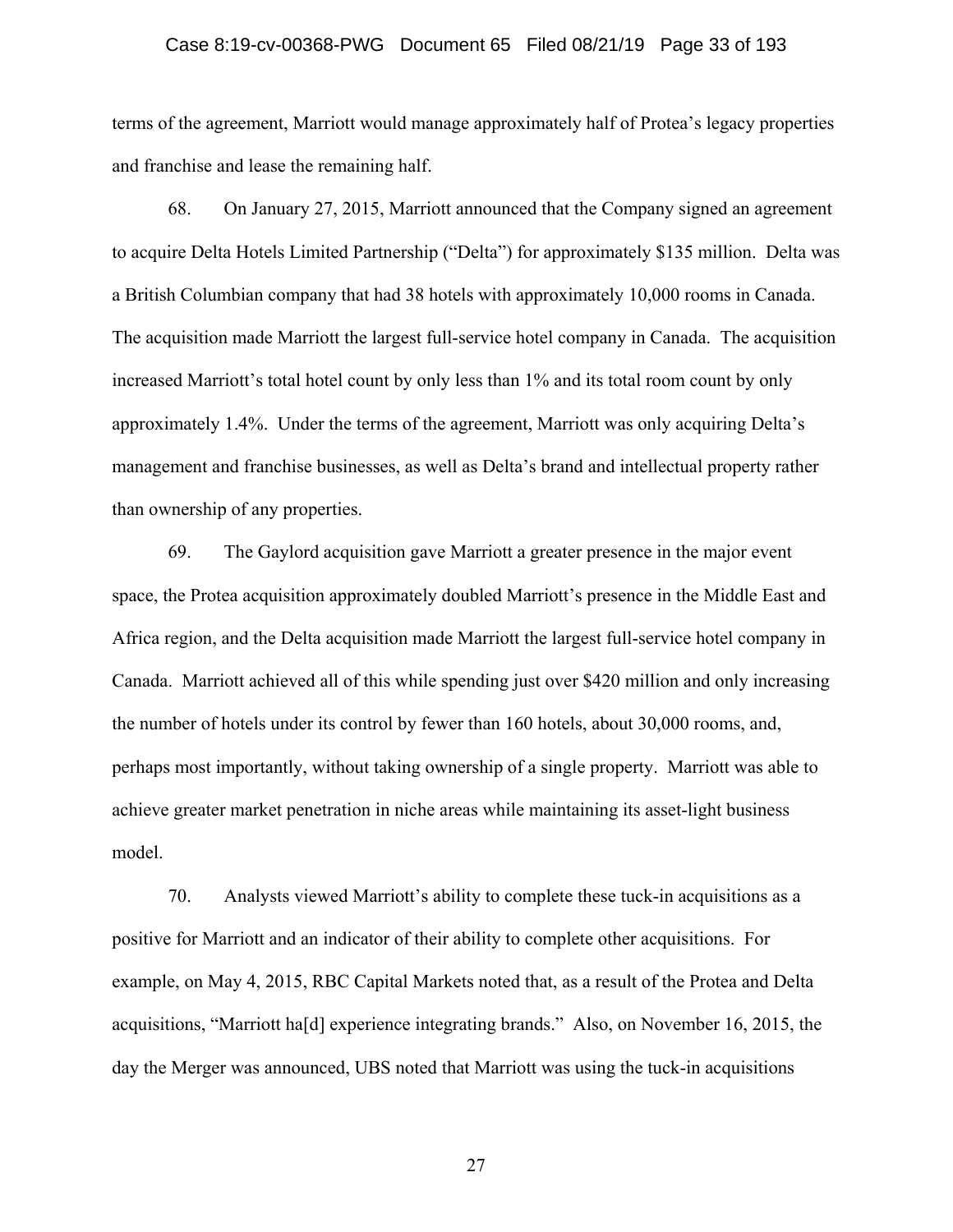#### Case 8:19-cv-00368-PWG Document 65 Filed 08/21/19 Page 34 of 193

discussed above as a sort of benchmark by which to measure the Starwood acquisition. Additionally, an analyst report published by JP Morgan noted that Marriott cited to its recent acquisitions, "(Protea, Gaylord, etc)" as "good practice" for Marriott to complete the Starwood acquisition without harming the Company's business.

#### **C. The Massive Starwood Acquisition**

71. Marriott's share price was slumping throughout 2015, along with most of its competitors. From the end of 1Q 2015 to the end of 4Q 2015, Marriott's share price fell by approximately 16.5%, while Hyatt's fell by more than 20% and Hilton's was even worse, dropping by nearly 28%. This general trend down in the hotel industry was fueled by the emergence and dominance of two sources of pressure. First, sites such as Airbnb or VRBO, allowed individuals to book their own property reservations directly with other individuals or property managers, at houses, condominiums or other non-traditional hotel-like properties oftentimes at a lower rate than traditional hotels.  $6$  Second, online travel agencies, or OTAs, make agreements with traditional hotel companies to offer their rooms on those booking sites – for a fee. Marriott both competed with these sites with its direct booking, and negotiated with these sites so at least some of the Company's rooms would be available on the OTAs. These forces put downward pressure on traditional hotel systems like Marriott.

72. Analysts also recognized the potentially damaging effect that these companies could have on Marriott. In an August 12, 2015, analyst report, Barclays identified Airbnb as a "long-term threat" to the hotel industry's revenues. Barclays also discussed the fact that predicted "moderate economic growth" for 2016 would cause customers to "seek out alternative accommodations, including Airbnb." That report continued to discuss Airbnb and the fact that it

 <sup>6</sup>  $<sup>6</sup>$  Additionally, property owners that utilize sites like Airbnb are not subject to the same lodging laws</sup> as traditional hotels like Marriott, leaving them free to get creative in offering unique experiences to attract guests to their homes and apartments.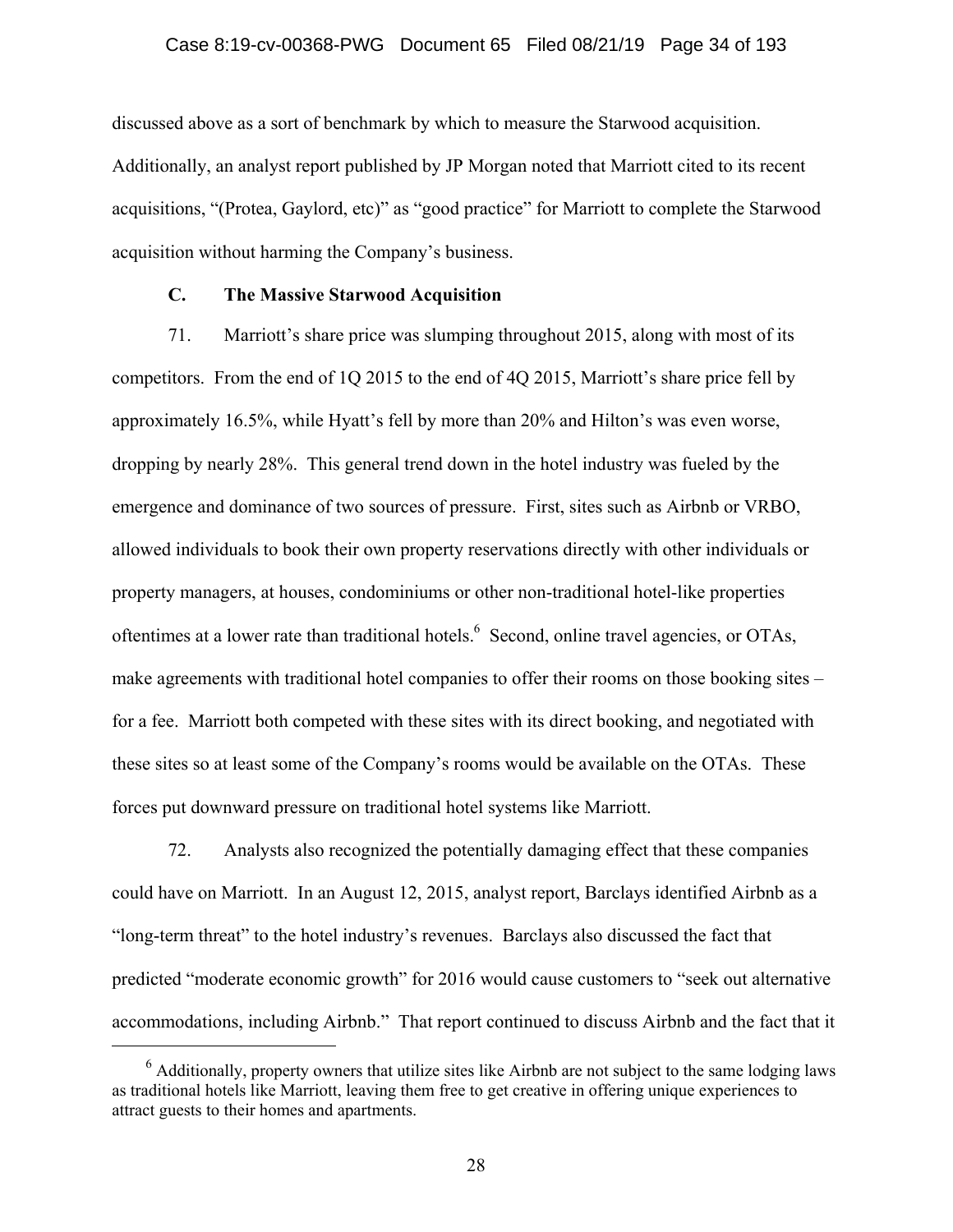#### Case 8:19-cv-00368-PWG Document 65 Filed 08/21/19 Page 35 of 193

had "attracted a significant amount of attention" in 2015 and that the site's emergence "potentially lessens the ability of hotels to raise prices during certain 'compression' periods as some customers may use Airbnb instead of paying higher hotel rates." On October 26, 2015, Susquehanna Financial Group published an analyst report that discussed the fact that "lodging stocks have given up all of their earlier gains and are now down ~13% YTD." That report stated there were "fears that the U.S. lodging cycle is waning, and what little incremental demand is left will be absorbed by Airbnb."

73. Given this pressure, and while the hotel industry as a whole trended down, Marriott saw the Starwood acquisition as an opportunity to consolidate power and grow the business.

74. A big part of the Merger was the acquisition of Starwood's guest reservation database and loyalty program information. Starwood traditionally attracted a younger and richer clientele, and business travelers. Marriott hoped to harness the power of these customers and leverage the customer data it purchased from Starwood to not only gain market share, but to drive revenues up as well. But this acquisition would be nothing like the \$100 million to \$200 million in tuck-in acquisitions of Gaylord, Protea, or Delta. The Starwood acquisition was massive – *valued at \$13 billion*.

75. In mid-to-late July 2015 Marriott entered into a confidentiality agreement with Starwood. At a regularly-scheduled meeting held on August 6, 2015, Defendant Sorenson briefed Marriott's Board on a potential combination with Starwood. On October 26, 2015, Marriott began to conduct due diligence into the potential acquisition during multiple sessions leading up to the announcement of the Merger.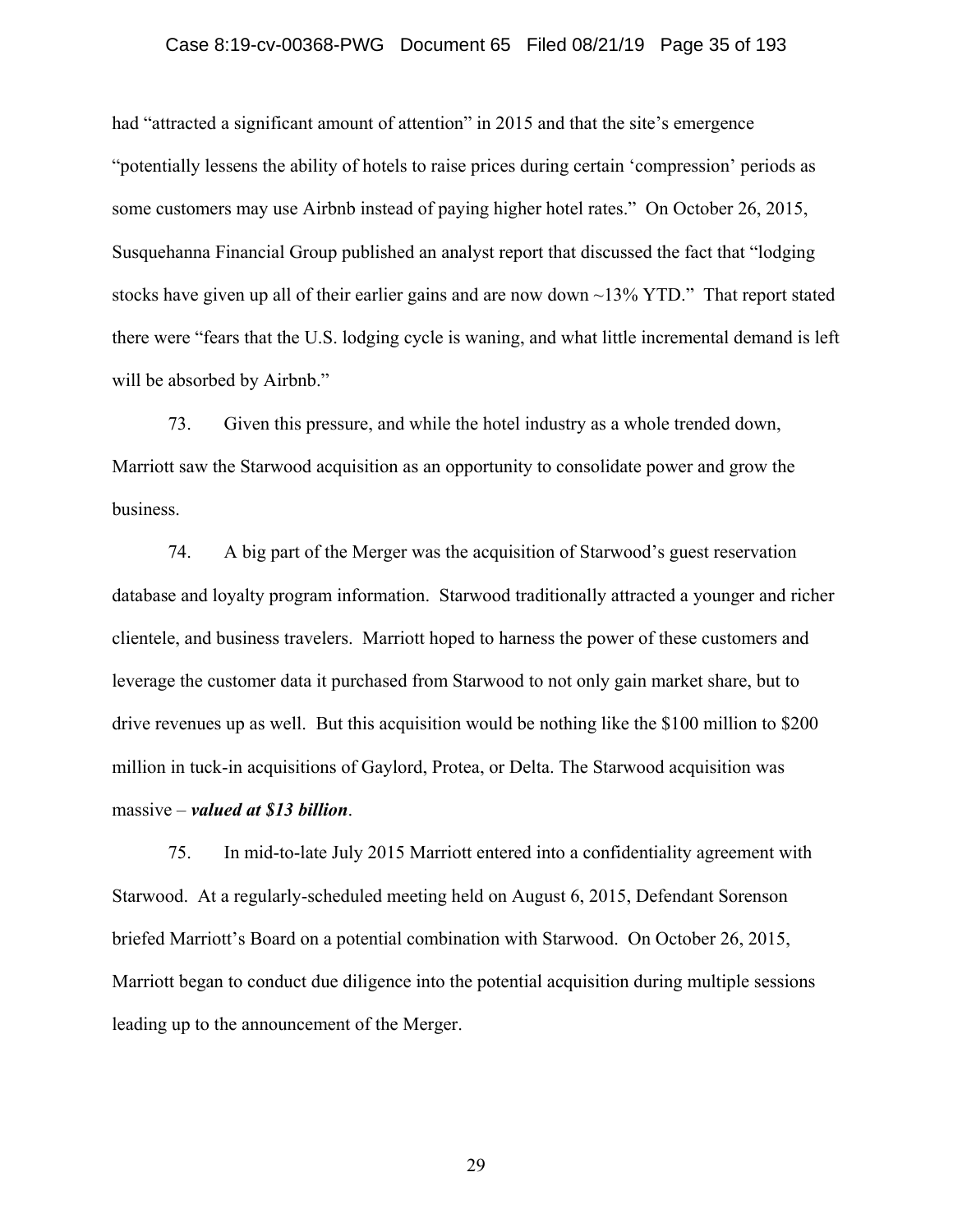#### Case 8:19-cv-00368-PWG Document 65 Filed 08/21/19 Page 36 of 193

76. The parties executed the Merger Agreement on November 15, 2015, and the parties announced the deal on the morning of November 16, 2015. The transaction was structured as a Marriott takeover of Starwood and the total consideration was originally supposed to be approximately \$12 billion. The parties initially agreed to a price of 0.92 shares of Marriott and \$2 for every outstanding share of Starwood. As one of the closing conditions, a Marriott subsidiary was buying a Starwood subsidiary to provide Starwood's shareholders with an additional \$7.80 per share in compensation. However, the total compensation paid by Marriott increased to \$13 billion before the closing of the Merger, as well as the amount of cash Marriott would have to pay as a part of that compensation.

77. On March 14, 2016, Starwood announced it received a non-binding proposal from a Chinese consortium led by Anbang Insurance Group ("Anbang"). The offer was all-cash and valued Starwood's shares at \$76/share and the subsidiary's shares at \$5.50/share for a total offer of \$81.50/share. At this time, Marriott's nearly all-stock offer was worth only \$69.24/share. However, by March 30, 2016, Anbang had withdrawn its offer and the deal with Marriott continued to proceed.

78. The Merger was supposed to take six to eight months to complete (closing in mid-2016) but was also subject to various regulatory approvals before the deal could be completed.

### **1. Analyst and Market Reaction to the Deal Underscores the Importance of the Acquisition of Starwood Customer Data to Marriott's Business**

79. Analysts were excited about the deal and the effect it would have in making Marriott the top hotel company in the industry. Analysts commenting on the deal described the deal as "growth oriented" for Marriott and commented on the scale of the acquisition. For example, on November 16, 2015, Jeffries said:

> The rationale is framed as being growth-oriented, combining the distribution and strengths of both businesses to create the world's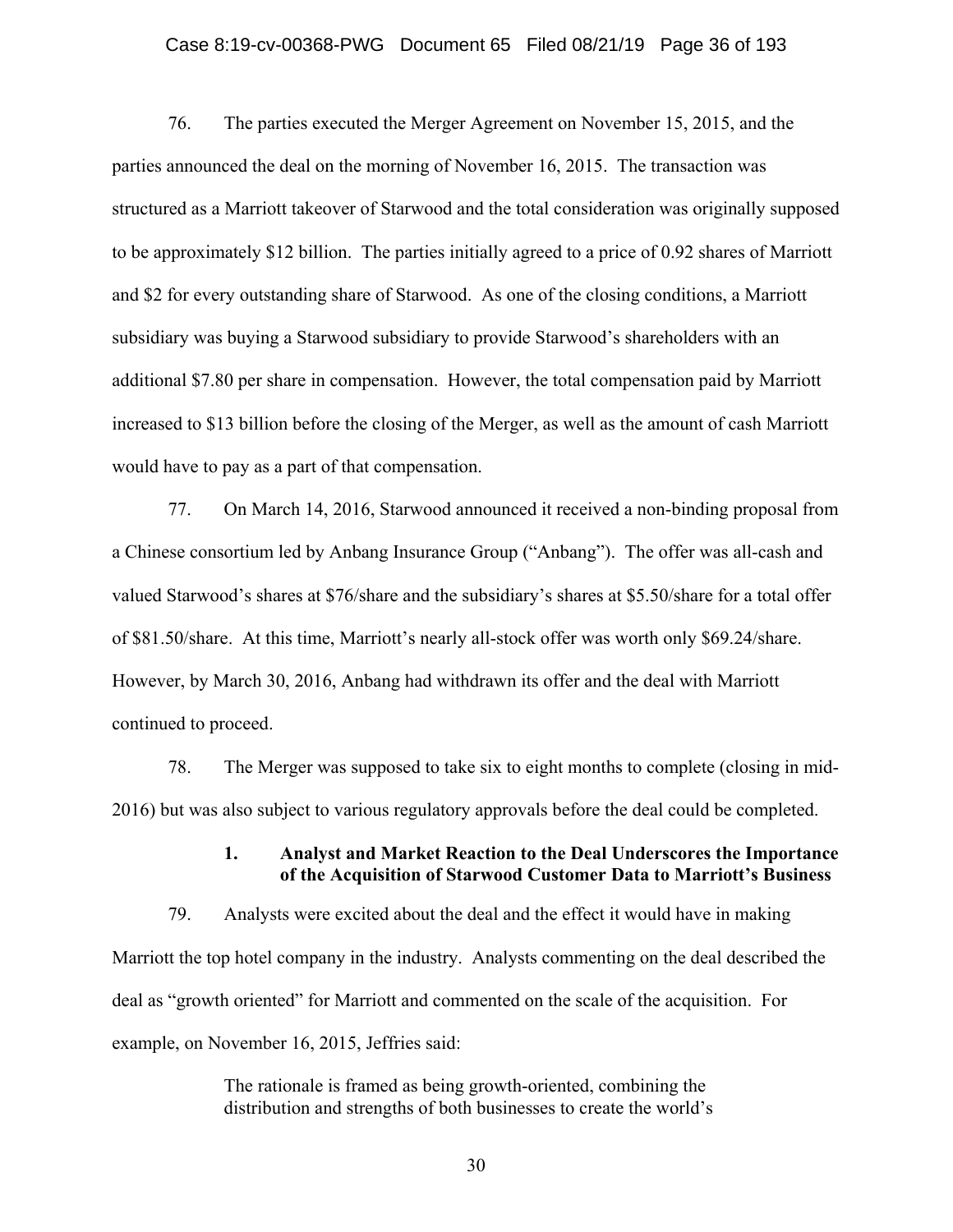largest hotel company, with pro- forma fee revenue of \$2.7bn from 5,500 hotels and 1.1m rooms. The deal is expected to deliver at least \$200m cost synergies p.a. in the second full year after closing and be earnings accretive by the second year post- merger… MAR expects to return at least as much as the \$2.2bn in dividends/buybacks announced this year, in the first year postmerger.

80. A Credit Suisse analyst, while maintaining its outperform rating for Marriott, also

commented on the "considerable upside" merging the two companies, stating on November 16,

2015, "We note that the aforementioned \$200m consists entirely of cost reductions (mostly

SG&A), and does not take into account the considerable upside from revenue synergies

associated with increased scale."

81. Credit Suisse also touted the positive nature of the acquisition by stating on

November 18, 2015:

We believe MAR will be able to unlock *significant value* from the acquisition, leveraging increased economies of scale, as well as an opportunity to redefine some brand aspects across the chain scale. To this point, we believe there is upside to the \$200m synergy target, which consists entirely of cost reductions, and does not take into account the considerable upside potential from revenue synergies associated with increased scale.

82. The same Credit Suisse analyst stated:

Lifestyle Powerhouse: The integration of the W brand alongside MAR's broad range of brands in lifestyle should boost its presence in this category. While growth of the Edition has been gradual, we believe the brand power and growing international distribution of the W will be significant to accelerate MAR's market share. Recently, MAR has invested in building its presence among millennials and we believe the integration of the W will help to solidify its relevance.

83. The same Credit Suisse analyst said that the Merger would help leverage the

brand against companies like Airbnb that were seeking to take market share from Marriott: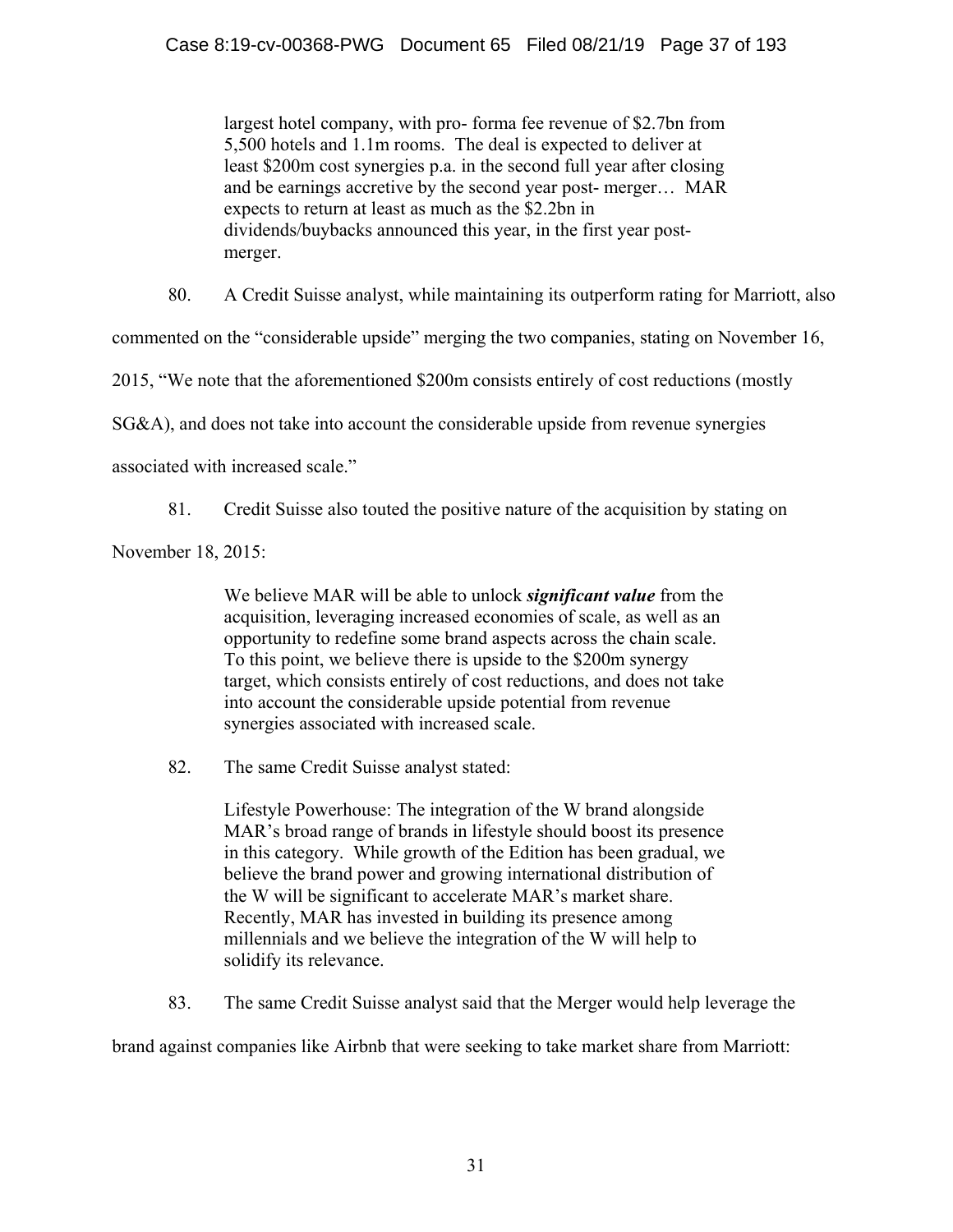Increased Leverage with OTAs: Given the company's enhanced scale with 1.1m rooms and 75m combined loyalty program members; we see the HOT transaction as a strong offset to market concerns around positioning versus the OTA's and Airbnb's continued emergence. Further, this industry consolidation should give the company strong pricing leverage with other OTA's, as they cannot afford to lose this platform. . . . *There is no disputing that a combined MAR/HOT entity will create a strong #1 player in the industry.* 

84. On November 18, 2015, an analyst for JP Morgan noted that a "big question" still revolved around the loyalty programs and the websites of the two companies, and that Marriott had "reiterated the importance of and sensitivities around the two [loyalty] programs." A Macquarie analyst on February 18, 2016, observed: "The two companies together would form a global lodging powerhouse with more rooms than anyone else in the world." On March 3, 2016, an analyst with RBC commented that "MAR's robust select service offering and HOT's loyal members *should drive immediate value creation*." That report also noted that "technology and marketing costs are major areas where synergies can be found."

85. Analysts also specifically commented on the value that purchasing Starwood's customer data would bring to the table, emphasizing the importance of this data in the acquisition. According to Bloomberg, Marriott's "aim was to have a bigger company that could compete with Google, Amazon and other online firms that use their knowledge of consumer preferences to gain primacy with customers." On April 4, 2016, an analyst for Susquehanna Financial Group noted that Marriott would be able to raise its revenues, "which is an example of the merits of a more powerful loyalty program post the merger." That report said, "We believe the revenue and cost synergies as cited by management are real." The report continued: "*A major strategic consideration of the deal is revenue upside from loyalty programs. Combining the SPG and Marriott Rewards programs will broaden MAR's and*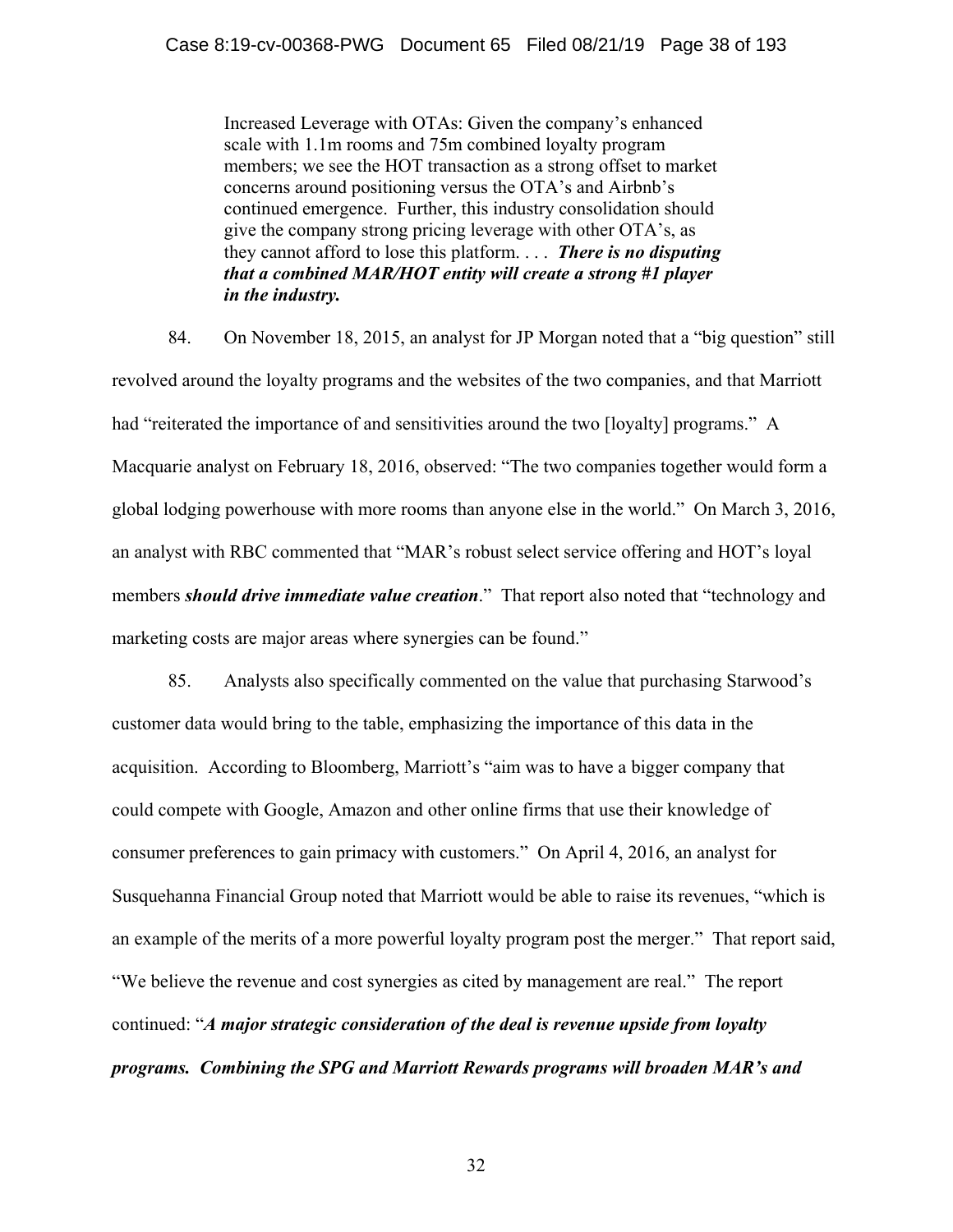*HOT's distribution and capture more share of wallet from their customers."*On this point,

Macquarie stated on July 25, 2016, "The merger allows Marriott to increase brand loyalty amongst its Baby Boomer Road Warriors and grow its database of affluent Gen Y and Asian customers." Macquarie also emphasized the importance to investors, stating:

> Investors should also acknowledge that access to a more diverse client base will generate even more valuable customer data and should improve marketing efforts, especially towards younger and more tech savvy groups. We also see combined marketing and sales strategies as being a strong advantage over OTAs and other hotels. With a larger marketing budget, MAR can attract a wider range of customers to join its loyalty program and to book directly from its website.

RBC echoed this sentiment on September 26, 2016 stating **"The rewards program is a high priority. In addition to scale, the SPG member base was viewed as a key benefit of the merger for MAR."** 

86. After the close of the Merger in September 2016, analysts continued to discuss Marriott's competitive advantage resulting from the Merger. On November 9, 2016, Susquehanna Financial Group published an analyst report that noted Marriott "expect[s] to see savings on OTA contracts in '17 simply by applying Marriott's more favorable contract terms to Starwood hotels even assuming no change in OTA usage, and more to come in 2018." On November 10, 2016, an analyst report from SunTrust Robinson Humphrey noted that, as a result of the Merger, Marriott "will soon be able to negotiate better OTA contracts." Further, on May 16, 2017, Susquehanna Financial Group published an analyst report, which stated that "lower OTA fees should foster support for additional 3rd party financed (and developed) unit growth."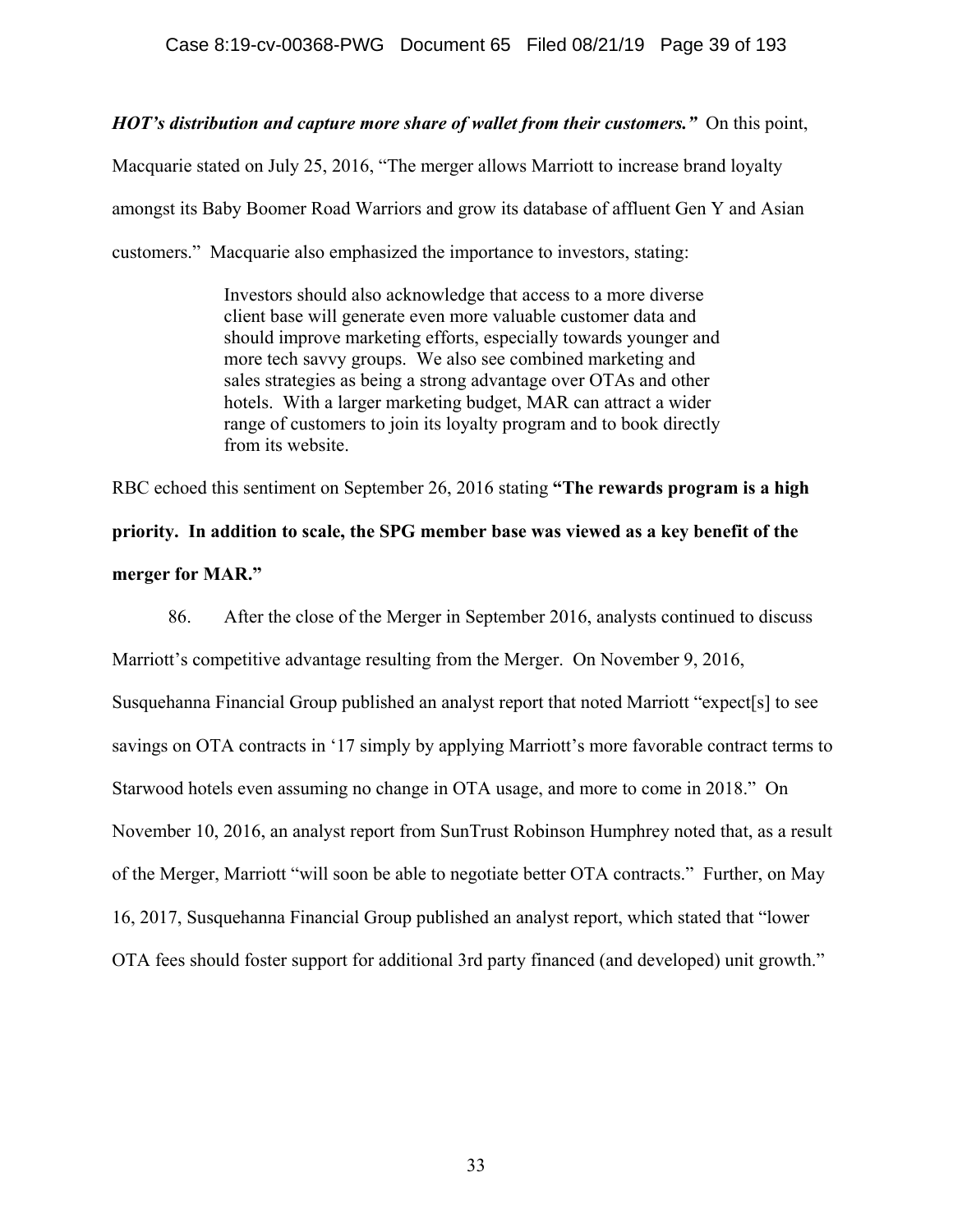# **2. Marriott Conducts Inadequate Due Diligence at the Time of the Merger and Fails to Detect Numerous Vulnerabilities In Starwood's System – Including a Massive Data Breach**

87. As part of the Merger, Marriott was required to conduct due diligence into Starwood to determine if Starwood was an appropriate acquisition. Defendants repeatedly said that a primary driver of the Merger was accessing the data contained in Starwood's reservation database, and joining both loyalty programs so that Marriott would be able to capitalize on the customer data it was acquiring from Starwood in the Merger. Additionally, once the Merger was completed Marriott would own all that data and technological infrastructure from Starwood as its own and be responsible for safeguarding it. As detailed in the Merger Agreement, through a series of transactions, Marriott essentially subsumed all of Starwood and its operations. This included their computer systems, reservation software and database, as well as all the personal information contained in that database.

88. It was a vital part of the Merger that Marriott perform adequate due diligence by investigating and examining Starwood's internal systems, including its reservation system, and more broadly, making sure that the assets – both physical and technological – that Marriott was purchasing from Starwood were intact and secure. This was important to investors, because Marriott was spending so much money on the transformative acquisition, and investors needed to be comfortable that what Marriott was purchasing was both worth the price, and that it would not add any unnecessary risk or liabilities to the Company. Thus, the due diligence process into Starwood's technology was expected, as technology is typically a major focus of M&A due diligence and cybersecurity is a major consideration in technology due diligence. And, the due diligence here would have to be massive and extensive – to match the breadth of the acquisition itself.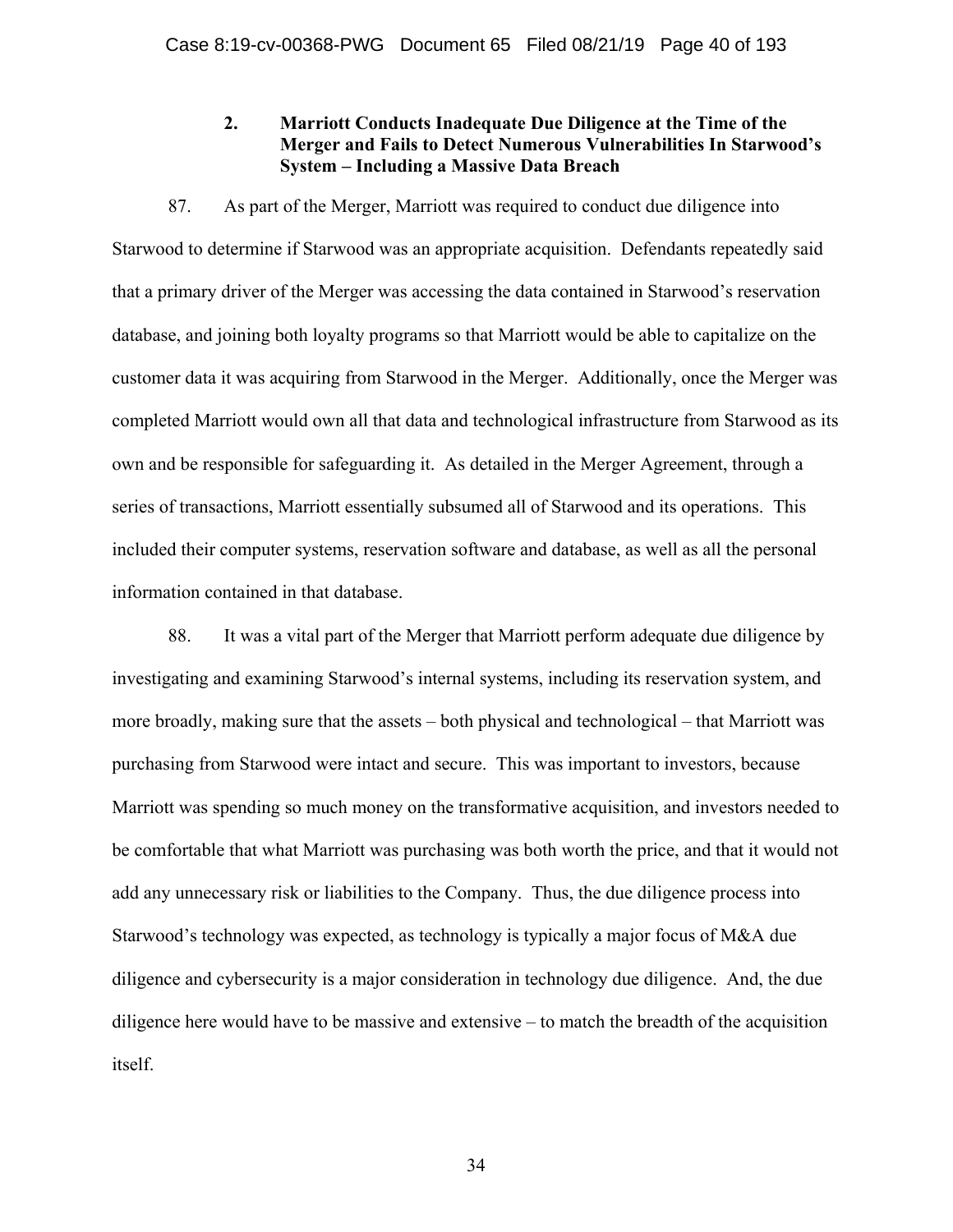#### **a. Marriott's Assurances to the Market**

89. At the time the Merger was announced, Marriott had already conducted several weeks of due diligence. Between the time the Merger was announced on November 16, 2015 and the Merger closing on September 23, 2016, Defendants repeatedly informed the market they had conducted further due diligence, and touted their efforts in conducting "extensive" due diligence and working on the successful integration of the two companies. They also repeatedly assured investors that Marriott's prior merger experience primed them to execute the Merger successfully as well.

90. For example, on the date the Merger was announced, November 16, 2015, Defendant Sorenson filed a letter to investors with the Prospectus. In that letter, Defendant Sorenson stated: "*we don't anticipate the integration having an impact at the hotel level worldwide."*

91. On January 27, 2016, Marriott further reassured investors that the due diligence process was going well, with no issues to report, and that it was smooth sailing: "Taking into account Starwood's publicly filed information *and the results of Marriott's due diligence review of Starwood*, the prospects for the combined company are favorable." Just three months after announcing the Merger, on the February 18, 2016, Q4 2015 Earnings Call (and with three additional months of due diligence under his belt), Defendant Sorensen said "And we are doing everything we can to plan for integration of systems and integration of business units between now and when we close so that we can implement those as quickly as possible*. And we're optimistic at this point that this will go well.*"

92. In the 2015 Form 10-K filed on February 18, 2016 (during the midst of the due diligence process), Marriott acknowledged that "the integrity and protection of customer, employee, and company data is critical to us" and Marriott's customers "*also have a high*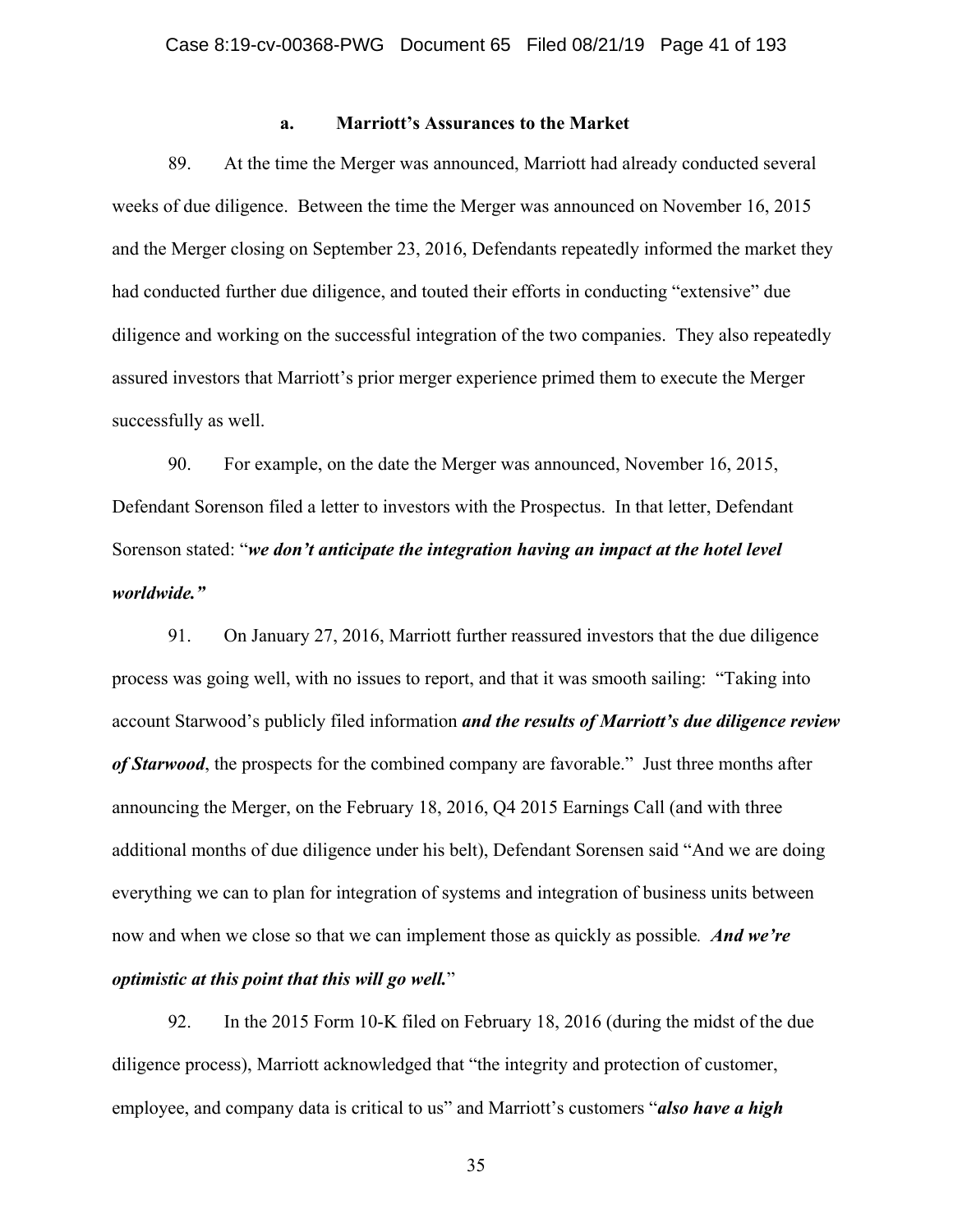## Case 8:19-cv-00368-PWG Document 65 Filed 08/21/19 Page 42 of 193

*expectation that we, as well as our owners, franchisees, licensees, and service providers, will adequately protect their personal information*." Additionally, Marriott assured the market that the Company used "sophisticated technology and systems in [the Company's] reservation, revenue management, and property management systems."

93. On March 21, 2016, during a conference call to discuss the Merger, Defendant Oberg described the "extensive due diligence" that Marriott continued to conduct and stated: "We have been working intensely since we announced this deal in November to prepare for integration and of course, to understand each other's organizations and structures and start to think about how to meld those into one organization." On that same call, Defendant Oberg told investors that Marriott "had extensive due diligence" and was "spending a lot of time with the Starwood team and joint integration planning." Also during that conference call, Defendant Sorenson informed the market that since Marriott began its due diligence in October 2015: "In the further diligence we have completed in last five months, we have become even more convinced of the tremendous opportunity presented by this merger."

94. On March 21, 2016, Defendant Sorenson shared a LinkedIn Post stating "Since we announced the merger in November 2015, our integration teams have met on average multiple times a week across disciplines. *As a result of our extensive due diligence and joint integration planning, we are now even more confident in the potential of cost savings of this transaction."* 

95. During the same conference call, approximately seven months prior to the close of the Merger, to discuss Marriott's updated acquisition bid, Defendant Oberg stated, "I think one of the benefits of our time with Starwood over the past four months is being able to, continent by continent, discipline by discipline, go through and look at the way that they are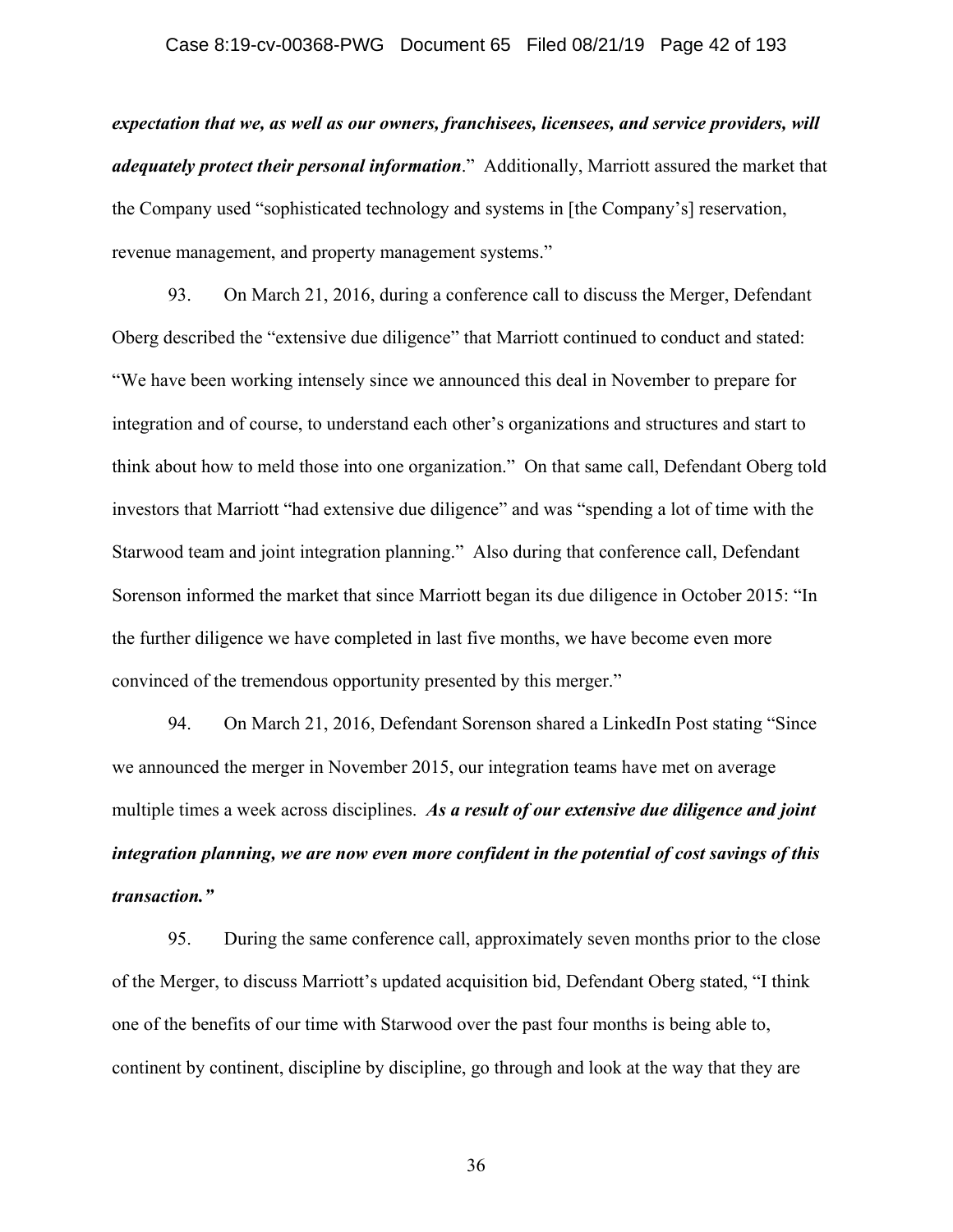## Case 8:19-cv-00368-PWG Document 65 Filed 08/21/19 Page 43 of 193

structured and the way that we are structured, to look at how responsibilities are going to be carried forward."

96. On April 1, 2016, Defendant Sorenson said that in the four months since the Merger was announced, Starwood and Marriott integration teams had met approximately 150 times, "where they are getting to know the organizations." On June 8, 2016, Defendant Oberg said that as part of Marriott's due diligence process, the Company had identified "little things about how you manage the different disciplines on the IT side in a certain geographic area."

97. Over the course of the next several months, Defendants continued to reiterate the *"extensive due diligence" and "joint integration planning" with Starwood* and the "*exhaustive planning*" surrounding the Merger and integration process.

98. In short, Defendants conveyed to the market during that time at least three important facts: (1) they understood the importance of securing the customer data they were purchasing; (2) they were working hard to comprehensively evaluate Starwood's systems; and (3) that there were no issues identified that would impede the Merger or the successful and financially beneficial integration of the two companies. But this could not be further from the truth.

## **3. Unbeknownst to the Market, Starwood Was Suffering from Massive Security Vulnerabilities That Left Customer Data Unsecured, and This Data Continued to be Unsecure After Marriott Acquired Starwood**

99. At the time of the Merger, Starwood's IT systems were unsecure, outdated, and inadequate for the task of maintaining data confidentiality. Starwood's systems were the frequent subject of cybersecurity breaches. The reason for these multiple breaches was simple. Starwood's IT department was not up to the task, including running an antiquated access portal for its IT applications that was in desperate need of both updating and upgrading. Starwood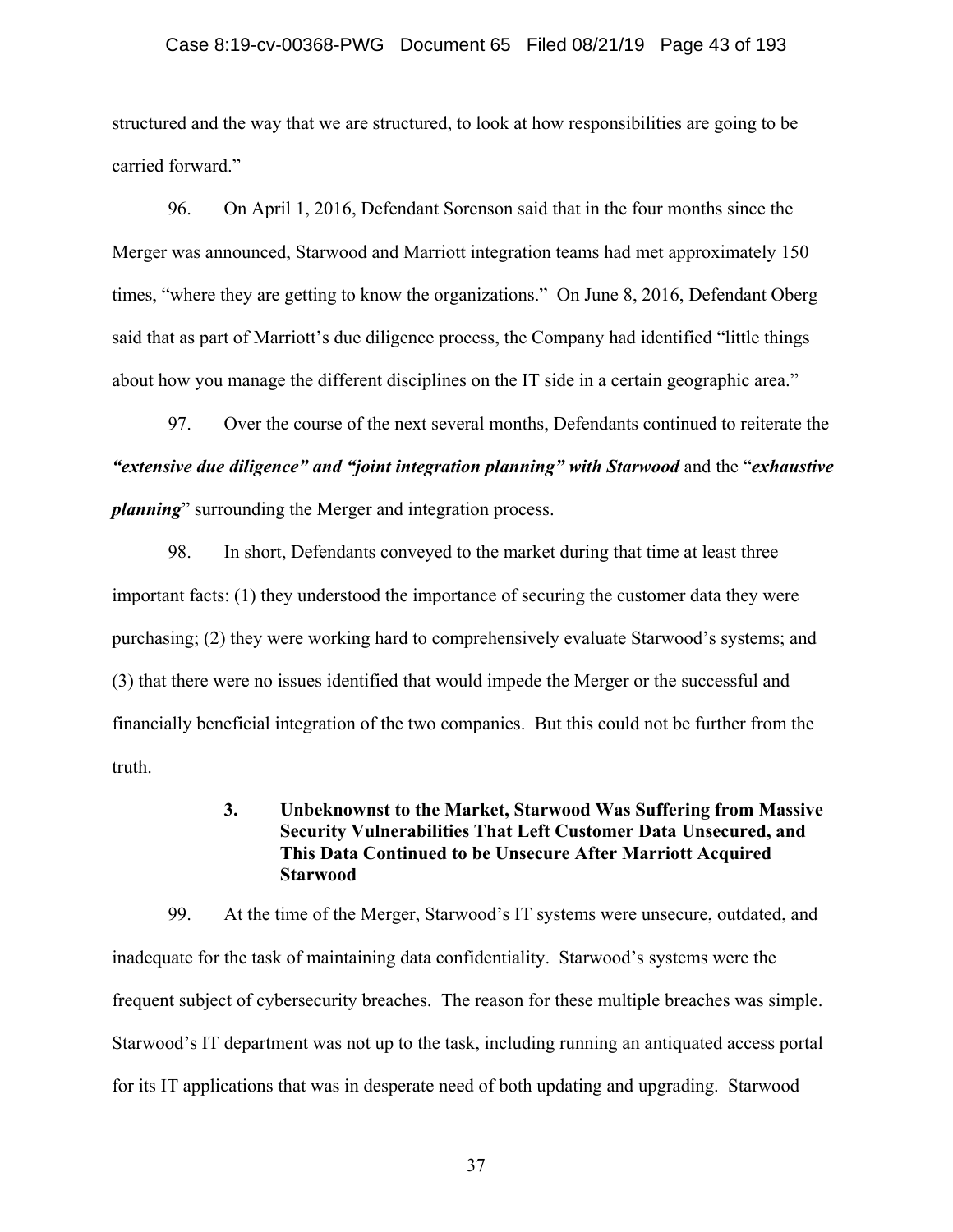### Case 8:19-cv-00368-PWG Document 65 Filed 08/21/19 Page 44 of 193

refused, or could not afford, to update its Oracle application portal and continued to access its guest reservation system through a portal that was perilously unsecure.

#### **a. Successful Cyberattacks of Starwood**

100. Between 2015 and 2017, Starwood was affected by at least five different cybersecurity incidents of varying degrees of severity.

101. On November 20, 2015, just five days after Starwood signed the Agreement with Marriott, Starwood revealed that the point of sale systems at some of its hotels in North America had been infected by malware. The malware was active in Starwood's point of sale systems from November 2014 to October 2015. The malware enabled unauthorized parties to access the payment card data of some customers, including cardholder name, payment card number, security code, and expiration date.

102. On August 14, 2016, multiple news outlets reported a data breach that affected 20 hotels, some under the Starwood or Marriott brands, owned and operated by HEI Hotels & Resorts ("HEI"). The malware that infected HEI's system was active from March 1, 2015, to June 21, 2016. Reuters noted that of the 20 hotels affected by the payment breach, 12 were Starwood hotels and six were Marriott hotels. The outside experts that HEI brought in to address the attack determined that hackers might have stolen customer names, account numbers, payment card expiration dates, and verification codes.

103. In an article titled *Revealed: Marriott's 500 Million Hack Came After a String of Security Breaches* written by Thomas Brewster for Forbes, Mr. Brewster gave several examples of security breaches at Starwood. In one example of a corruption of Starwood's system, cybersecurity researcher Alex Holden revealed to Forbes that six servers hosting various starwoodhotels.com domains were controlled by Russian botnets. Another example of a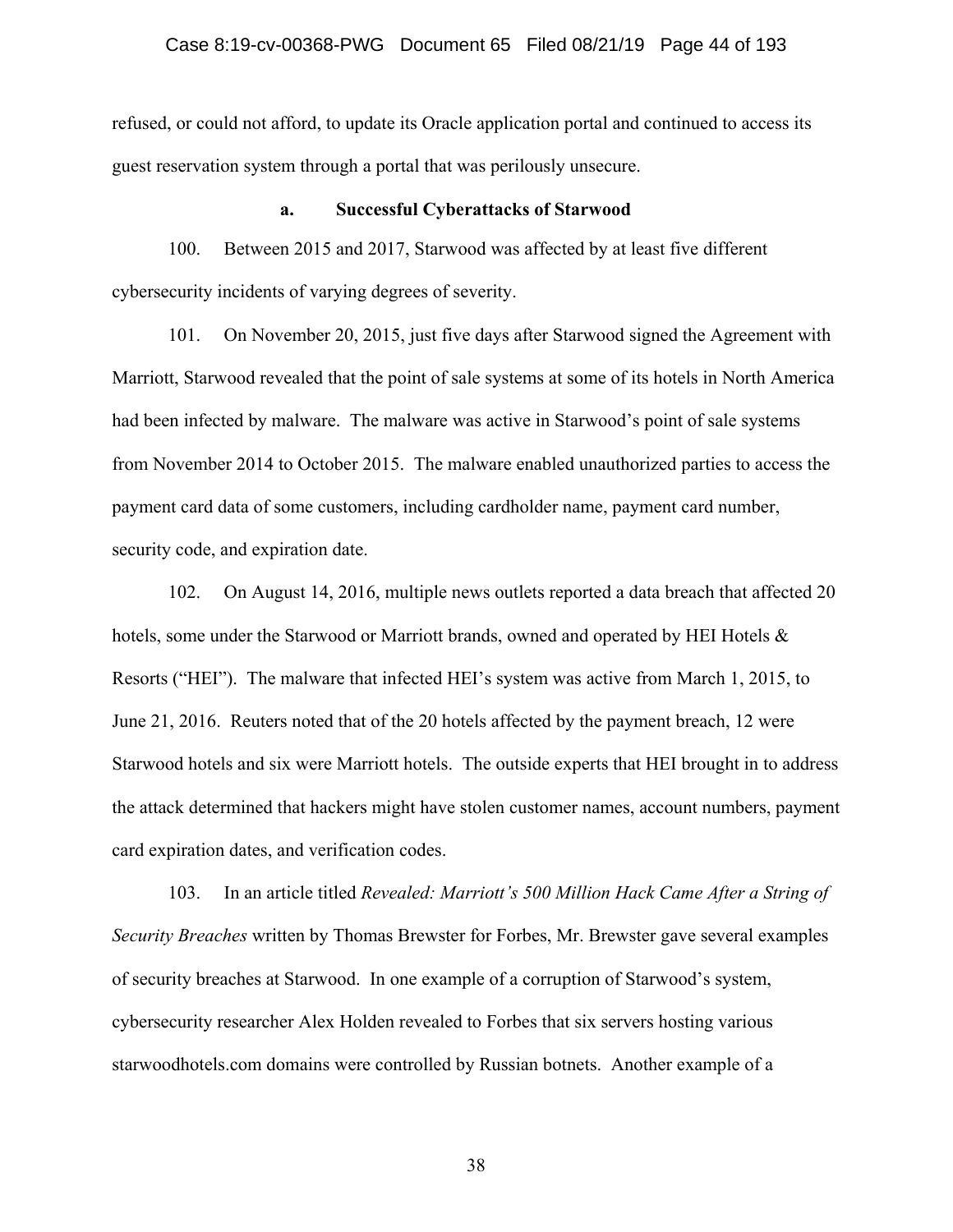## Case 8:19-cv-00368-PWG Document 65 Filed 08/21/19 Page 45 of 193

vulnerability in Starwood's IT systems is that Starwood's ServiceNow<sup>7</sup> cloud computing service was found to have easily guessable passwords. From the ServiceNow portal, an attacker is able to access a company's booking information, IT security controls, and financial records. Going back to 2014, Starwood had a vulnerability on the company's website. The website was infected with an SQL injection bug. That bug could have been exploited to gain access to Starwood's database. According to Forbes, vulnerabilities in Starwood's system were being advertised on the dark web at that time.

104. As a result of these incidents Marriott was aware, or was at least severely reckless in not being aware, of the need to perform heightened diligence and thoroughly test Starwood's systems during the merger process and in operating Starwood's guest reservation database. Additionally, that these incidents occurred with relative frequency during the time around the Merger was a red flag for Marriott as to the need for heightened diligence.

#### **b. Starwood's IT Systems**

105. Former employees of Starwood and Marriott confirm that Starwood's IT systems were woefully inadequate and that these deficiencies were so obvious that Marriott knew, or were extremely reckless in not discovering these deficiencies in their due diligence process.

106. CW 5, who was a Senior Director and was employed by Marriott from the start of the Class Period to early 2017 said, in reference to the Merger, "I knew all about it, I was in leadership." CW 5 said that as a part of the leadership team, he participated in various conversations during the due diligence process where concerns about Starwood's systems were outlined and discussed. CW 5 said that he attended many due diligence meetings prior to and during the sale. CW 5 said that "all the senior technical leadership participated." When asked if

 <sup>7</sup> <sup>7</sup> ServiceNow is a company that provides various IT services, including cloud computing, incident management, performance analytics, and change and release management.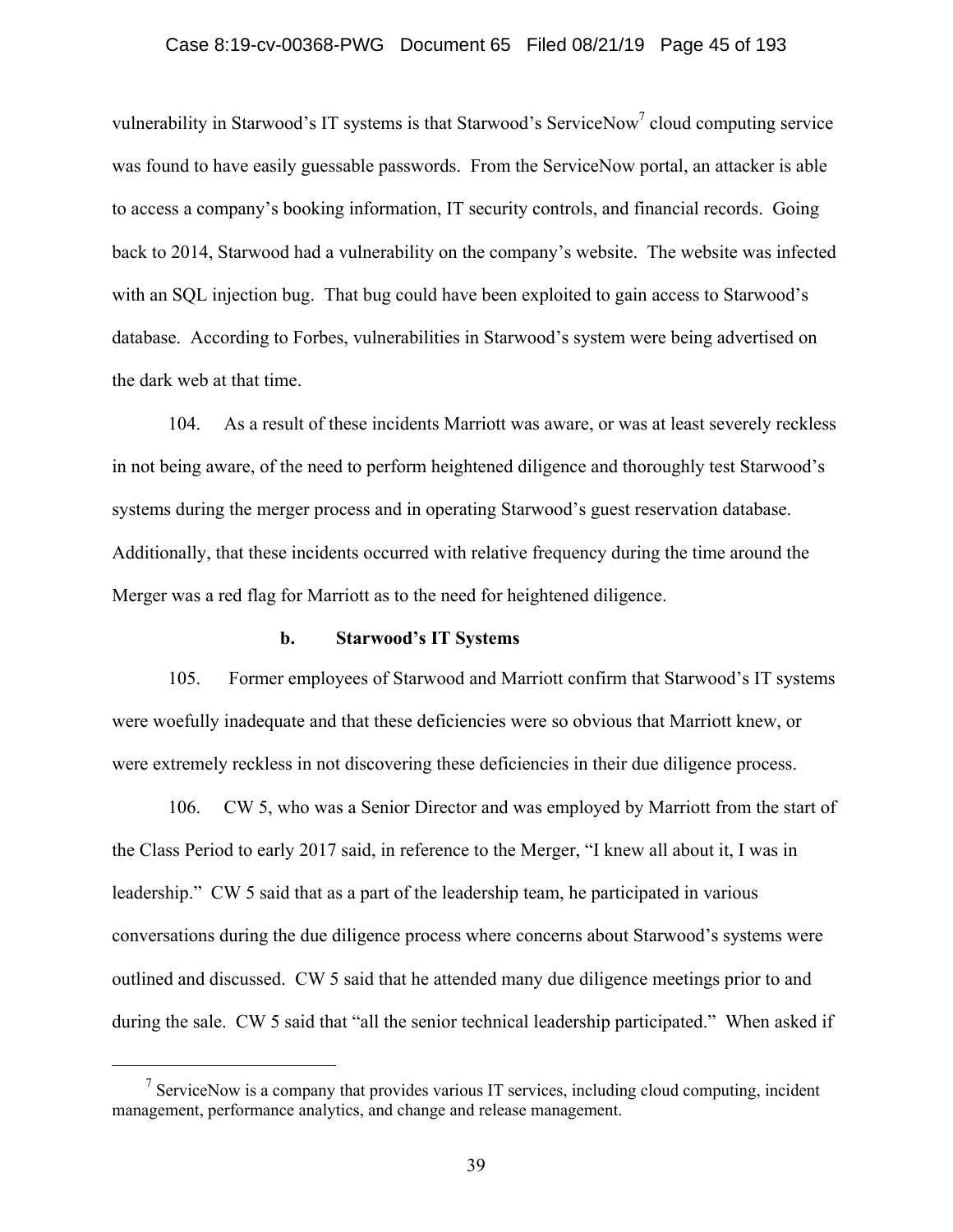## Case 8:19-cv-00368-PWG Document 65 Filed 08/21/19 Page 46 of 193

Defendant Hoffmeister was involved in the due diligence process and aware of these security concerns, CW 5 that Defendant Hoffmeister was involved in some of it and that 90% was run by CTO Tagliere. CW 5 added Mr. Rosa and Ms. Memenza were also very involved, especially in setting up the firewalls and implementing various protections.

107. CW 5 said that the entire IT leadership team sat down and went through every Starwood system before the acquisition. Additionally, CW 5 said that the due diligence process was extremely detailed and ultimately the decision was made to dispose of almost all of Starwood's system with the "sole exception" being their loyalty rewards system. He explained that the decision to dispose of the majority of the systems was due to Starwood's "tech stack" being "dated" and not meshing with Marriott's systems. According to CW 5, Marriott could not dispose of Starwood's loyalty rewards system because of the "financial viability" of the points.

108. According to CW 5, "Marriott was aware of the security flaws both before, during and after the acquisition." CW 5 said that during the due diligence process, Marriott became aware of a previous hack of Starwood's systems which they were told to disregard because it was Starwood's problem but ultimately Marriott did not remediate it in a timely manner which led to the 2018 breach. He continued that Marriott's leadership team during the Merger outlined and discussed concerns related to Starwood's IT systems. CW 5 said the due diligence process was "one of the ways we found out" about the weaknesses in Starwood's system. CW 5 said that former CTO "Tagliere orchestrated due diligence, he drilled down and marshaled the resources to make a recommendation." CW 5 said that Mr. Tagliere and Mr. Rosa, the SVP for Infrastructure struggled to see eye-to-eye. CW 5 said that Mr. Rosa eventually left the company over his differences with Mr. Tagliere.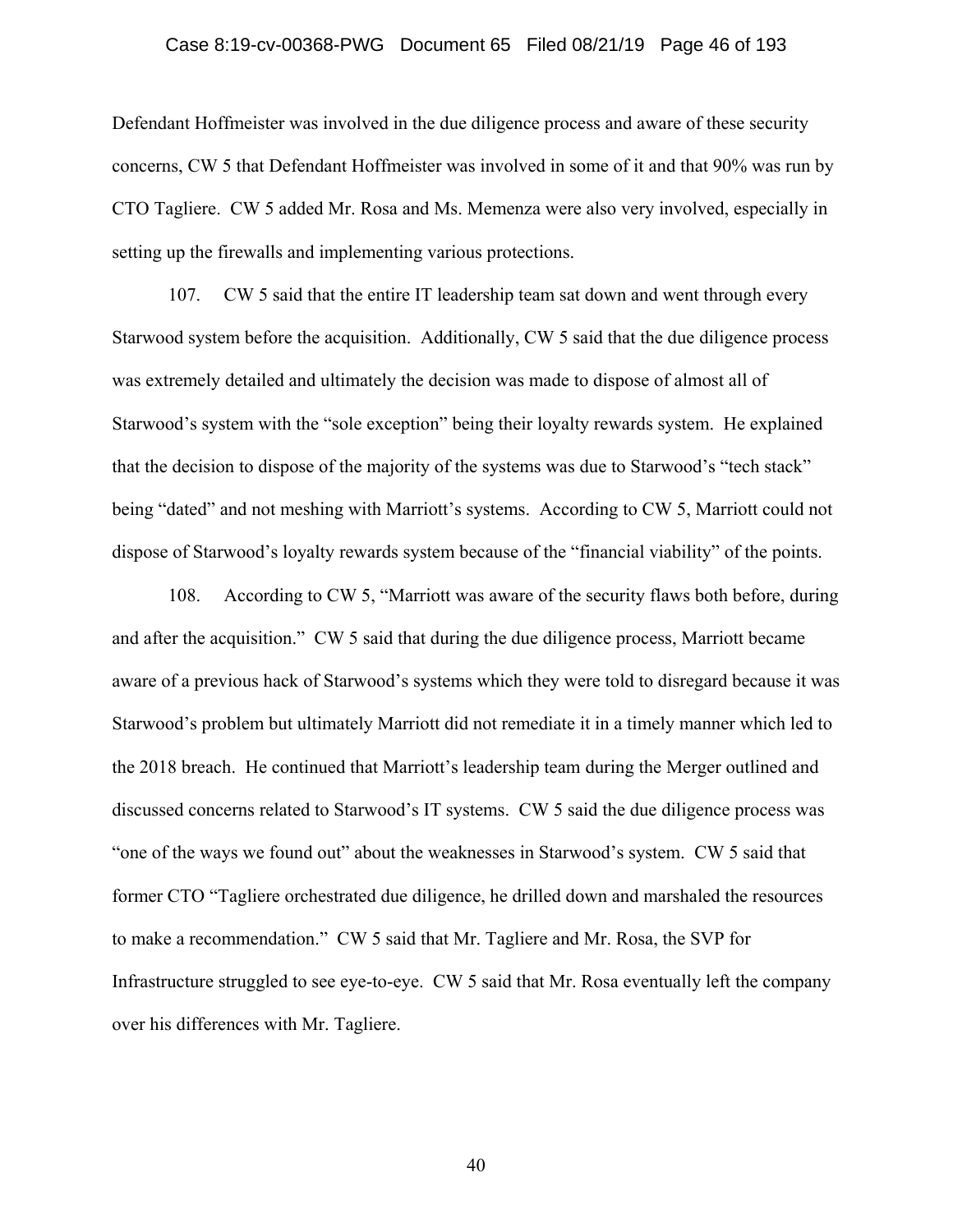## Case 8:19-cv-00368-PWG Document 65 Filed 08/21/19 Page 47 of 193

109. CW 5 said that when "Marriott said they were buying Starwood they pulled in various people to assess, and said, 'what's your recommendation, take or port?'" CW 5 said that: "As we went through revenue management, the res system, and rewards, rewards was the only system we would keep for even a short time until a new system was built to replace both." CW 5 said that Marriott planned to "compartmentalize" Starwood's weak systems in general, including their security system, and upgrade to a system like Marriott's. CW 5 said Starwood's "infrastructure was going to be migrated to Marriott." CW 5 said the rest of the systems were not salvageable and Marriott intended to scrap them. CW 5 said Marriott had a number of meetings "where we discussed, 'how will we do this?'" before realizing Marriott would have to "build new systems for both." CW 5 clarified that he was referring to either addressing or merging Starwood's loyalty rewards system.

110. CW 5 advised that Starwood's Oracle stack was beyond being patched and it would have cost hundreds of millions of dollars to fix. He explained that the stack was at capacity and could no longer be patched or expanded upon. According to CW 5, this was primary reason that Starwood was looking to be acquired and Marriott knew it. He added that he was told that Starwood's system could not add any new hotels to its systems because it had "reached its upper limits." CW 5 said that Marriott chose to then dispose of Starwood's entire system with the exception of their loyalty system which they had wanted to migrate. CW 5 went on to say that ultimately Marriott had to build a new loyalty system which is now called "Bonvoy." He added that he knew a lot about the decisions related to the loyalty system because it had an impact on the reservations system that he ran, so he was "pulled in."

111. CW 5 said that it was possible that Starwood may have withheld information about the Breach from Marriott but he did not know. CW 5 further explained that because of the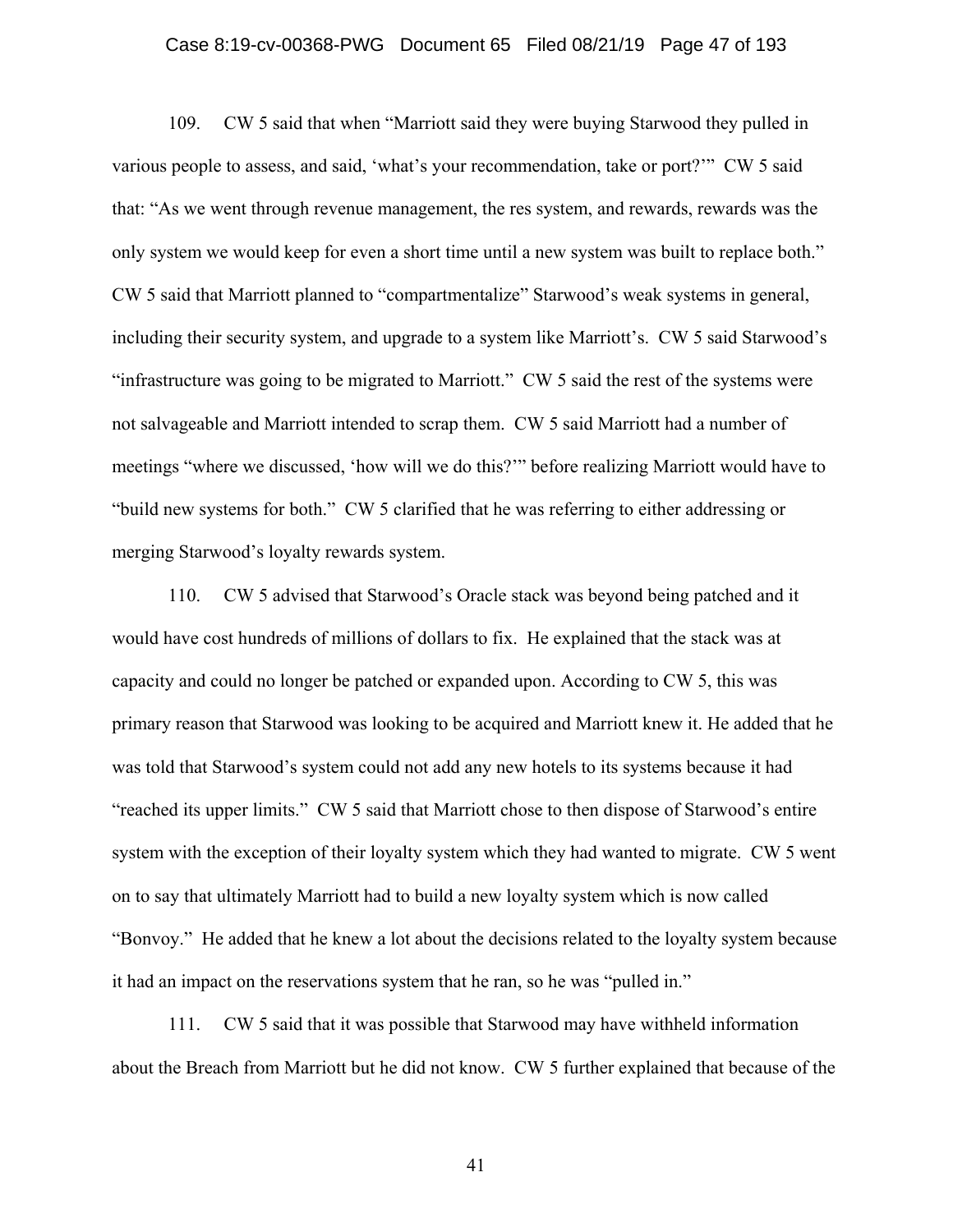## Case 8:19-cv-00368-PWG Document 65 Filed 08/21/19 Page 48 of 193

concerns about Starwood's security posture, the decision was made to keep Starwood's systems separate until they could dispose of the majority of their systems because it could not "mesh" with Marriott's." CW 5 said that the general consensus amongst Marriott leadership was that there as a high "likelihood of a threat." CW 5 added that Ms. Memenza "saw this as too much of a risk" and ultimately left Marriott because of the Starwood acquisition.

112. CW 5 clarified that he was referring to the IT leadership at Marriott who had a concern that Starwood's systems were risky so they decided to "get rid" of them. He went on to say that after reviewing Starwood's systems prior to the acquisition, it was clear that they were not as protected as Marriott's. CW 5 went on to recall attending an offsite meeting with over 100 of Marriott's leaders, where they had a "scorecard" and reviewed each system, system by system to identify and "highlighting" issues specific to that system. According to CW 5, this offsite meeting took place prior to the acquisition and they did not tell Starwood their findings.

113. CW 5 said that the biggest weaknesses that they identified with Starwood's systems were their lack of operational discipline and their lack of "checks and balances." CW 5 said that the hack that had been identified was "explained away" and they claimed that Marriott did not have "liability" for that hack since it was pre-Merger.

114. CW 5 also recounted how that Marriott's Board of Directors should have had a "heightened" sensitivity to being hacked since it was their loyalty points that were stolen in the hack. According to CW 5, around 2013/2014, there was a hack of the Board's loyalty points which was approximately \$10 million in value. He reiterated that given the stature of the executives that the hack impacted, their "sensitivity of being hacked [in the future] was very high" following that hack. He added that they were also aware of the White Holdings' hack which are franchises owned by Marriott.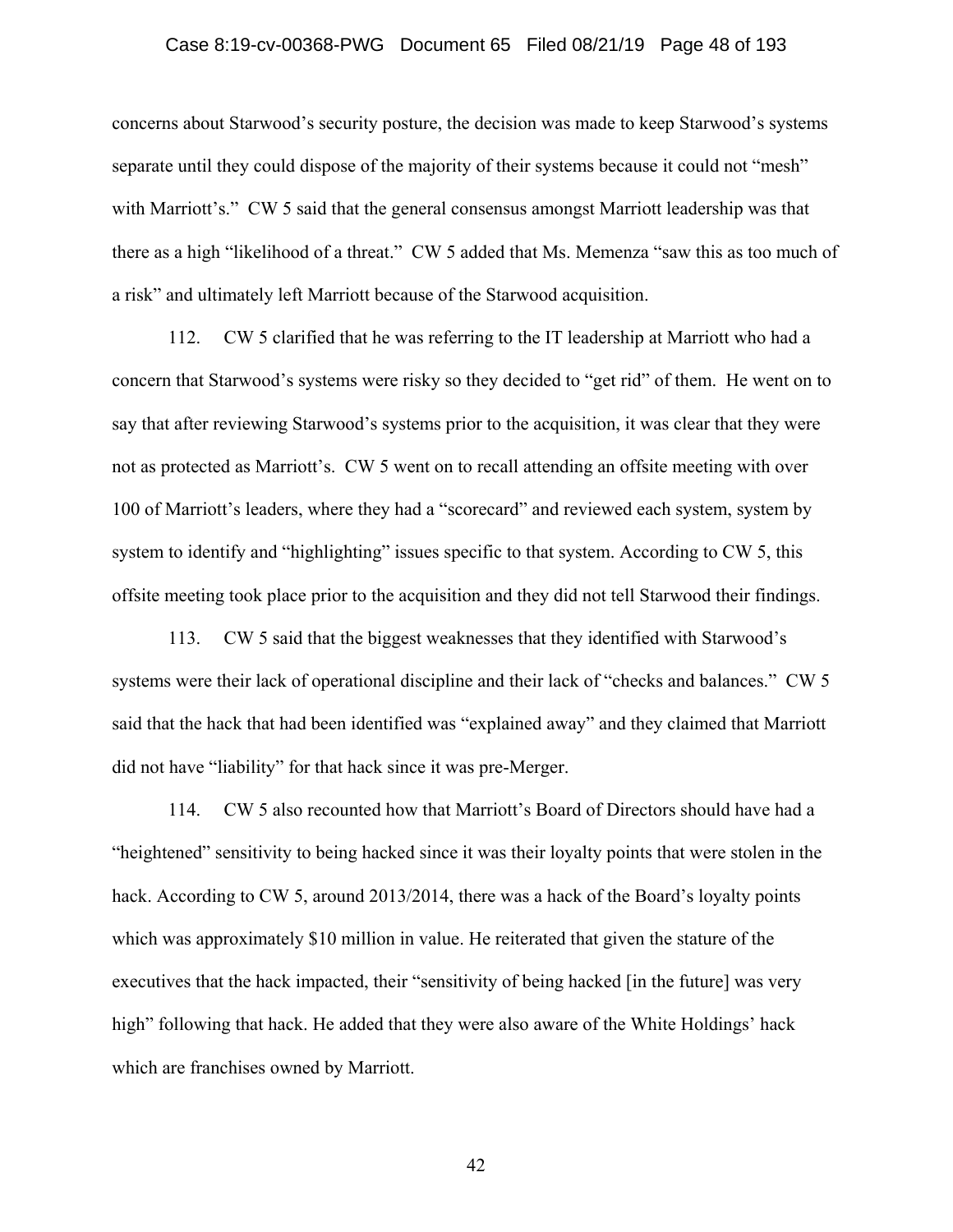## Case 8:19-cv-00368-PWG Document 65 Filed 08/21/19 Page 49 of 193

115. According to CW 1, a former Software Developer and Technical Lead for Marriott, Marriott's IT systems were superior to Starwood's. He also said that Marriott knew it was vulnerable as a result of the Starwood acquisition and that Starwood's IT department had "poor security hygiene." Additionally, CW 1 said that Marriott invested a lot of resources into the "tokenization process" with their customers' credit card information. He said the reason for investing heavily in the tokenization process was because Marriott knew that credit card information was a known high-value target for hackers. CW 1 also said that it was apparent to some that Starwood held back on capital investments in IT because much of Starwood's equipment was over ten years old. He continued that IT hardware is supposed to be upgraded at least every five or six years because "the attrition rate goes way up after five or six years." CW 1 said he believed that Marriott's senior executives should have seen or been aware of weaknesses in Starwood's systems since Starwood's systems were so old. He also said that he did not see how Marriott's senior executives could not have known because replacing IT hardware was a capital expenditure would have to be approved by senior management.

116. CW 1 also said that Marriott knew that "Starwood's network was understood to be vulnerable." Additionally, CW 1 said Marriott "already knew Starwood had an incursion, probably right before the acquisition." CW 1 described Starwood's network as "basically a foreign network with security problems." CW 1 said there was an internal thought that by not digging too deep into Starwood's systems Marriott could avoid finding anything. CW 1 suggested that the hope at Marriott was that any IT vulnerabilities at Starwood would "wither on the vine."

117. CW 2, who was a Senior Global Cyber-Security Consultant at Starwood from September 2014 to December 2015, said that Starwood used a very antiquated version of the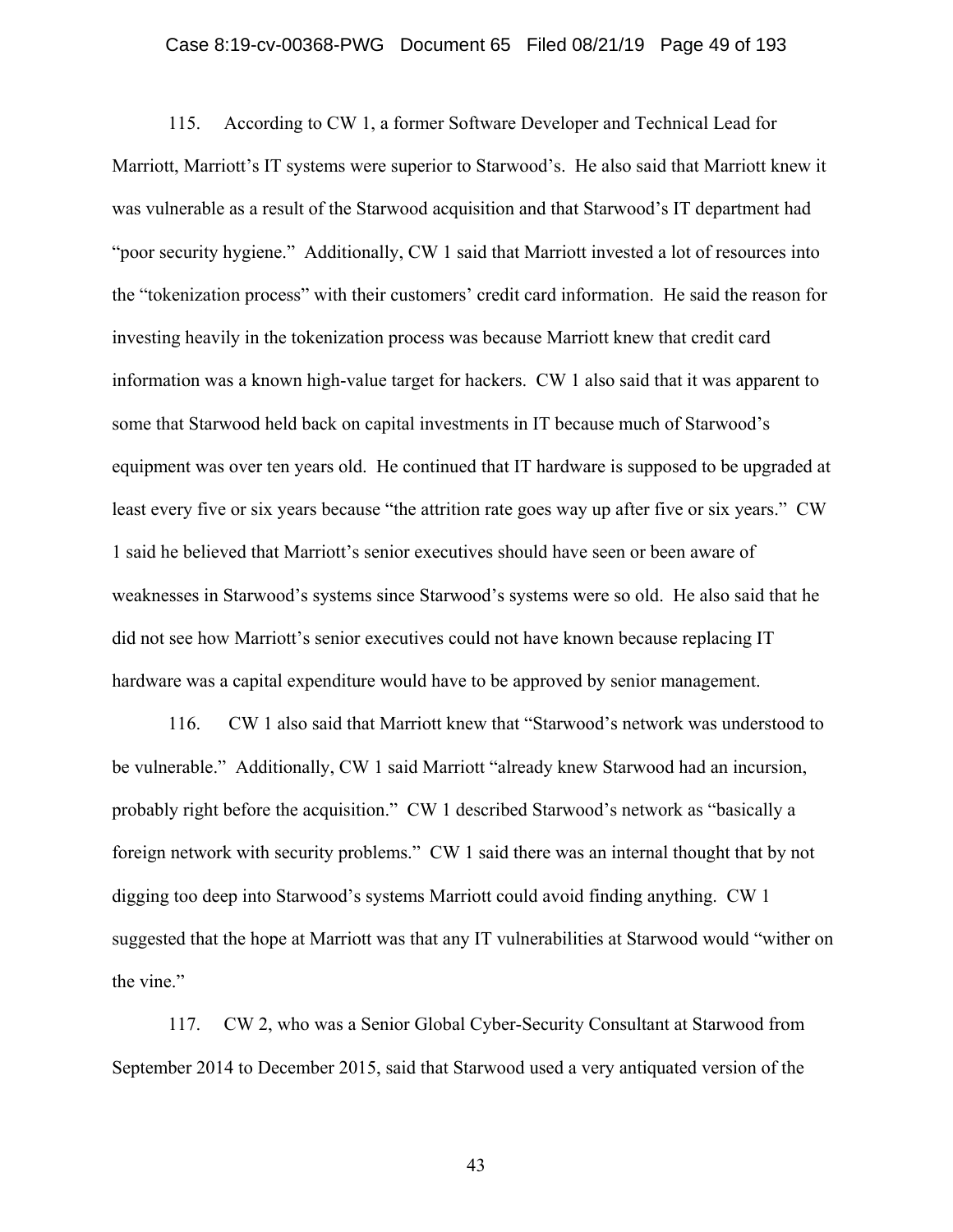## Case 8:19-cv-00368-PWG Document 65 Filed 08/21/19 Page 50 of 193

Oracle portal for its IT system, which contained over 150 applications, including the Starwood's Reservation and SPG Loyalty Points systems. CW 2 explained that Starwood refused to pay Oracle for maintenance support for years - so "nothing was updated or patches implemented to prevent hacking." CW 2 said this left Starwood's Oracle portal seven years past its end of life and very vulnerable to attack by hackers. CW 2 described the cybersecurity group/program at Starwood as a "joke" with only a five member team to support security activities for over 100,000 employees, more than 40 million customer users, more than 150 applications, and thousands of POS systems worldwide.

118. CW 2 said that Starwood utilized Symantec for its Security Information Event Management ("SIEM") $<sup>8</sup>$  but CW 2 said he did not think that this was scaled up to provide proper</sup> security log monitoring for all of Starwood's more than 800 servers. CW 2 said that without someone monitoring the SIEM System 24 hours a day and seven days per week (at all times), it was ineffective to monitor hackers within Starwood's application servers and databases. CW 2 explained that there was no mention of the SIEM tool being outsourced to another managed service provider. CW 2 said he identified this weakness during his engagement with Starwood and suggested Starwood use IBM's SIEM tool. CW 2 explained that there was no privilege access management ("PAM")<sup>9</sup> tools present to store application and database service account credentials securely like CyberArk or BeyondTrust - none of these tools existed at Starwood to manage service accounts for login to application servers and database servers securely in a PAM

 <sup>8</sup> <sup>8</sup> According to a trade publication, in the field of computer security, security information and event management (SIEM) software products and services combine security information management (SIM) and security event management (SEM). They provide real-time analysis of security alerts generated by applications and network hardware.

<sup>&</sup>lt;sup>9</sup> According to trade publications, Privileged Access Management (PAM) Privileged Access Management (PAM) refers to a class of solutions that help secure, control, manage and monitor privileged access to critical assets.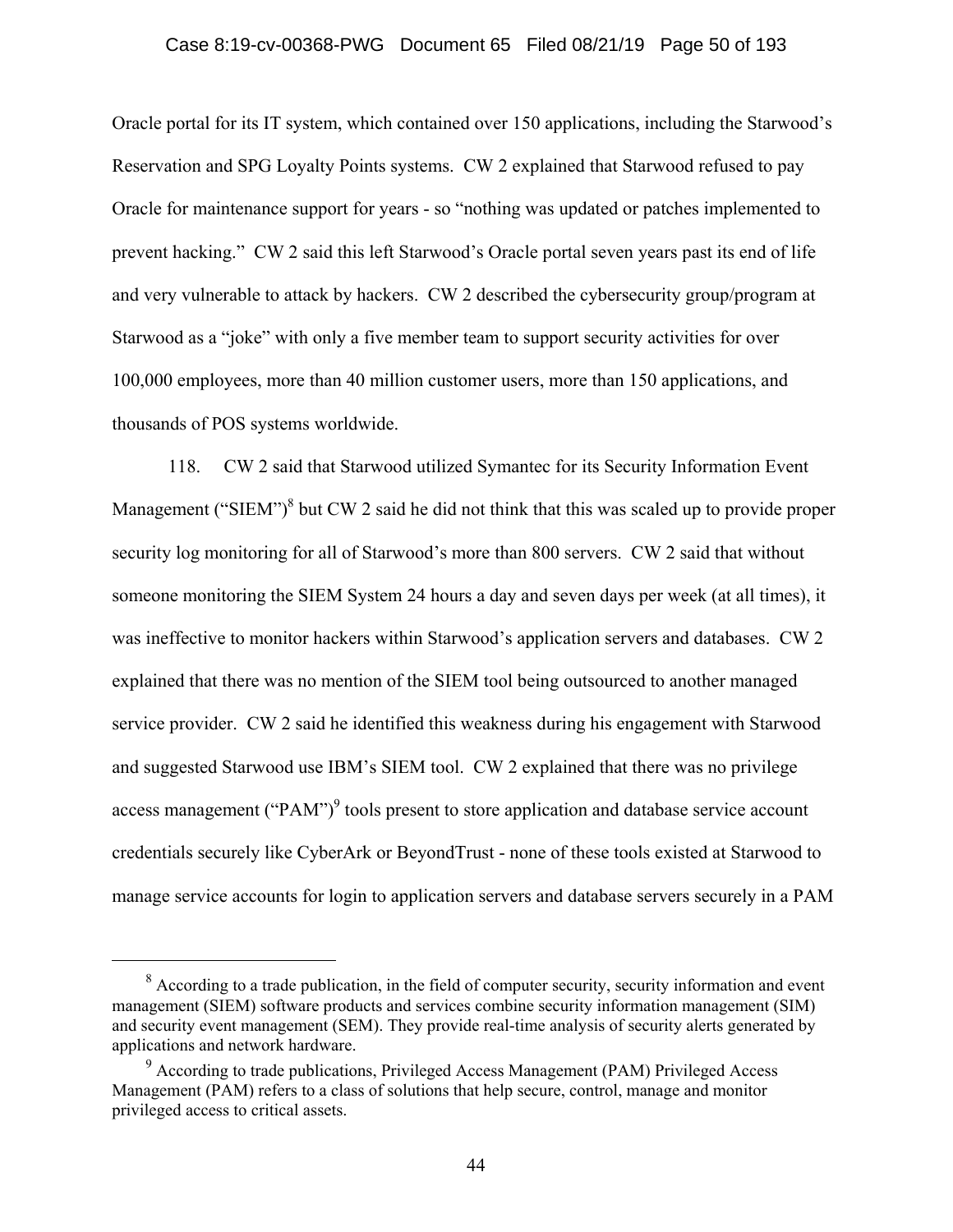## Case 8:19-cv-00368-PWG Document 65 Filed 08/21/19 Page 51 of 193

vault. CW 2 explained that without proper PAM tools to manage Service accounts - this is where hackers can hack into the "root access" to the IT Applications and Database systems. CW 2 further explained the linkage of the Digital Identity Access Management ("IAM")<sup>10</sup> System with the PAM system for service accounts connection to Digital Identity was lacking at Starwood - since there was no PAM System there. CW 2 stated that the IT and database team mentioned that they used Jump Servers to provide access jump into applications and databases. Moreover, CW 2 said these service accounts were not stored in a PAM system securely - or managed in a secure way manually. CW 2 continued that this is where hackers first look into, and use service accounts to get into IT systems, applications, and databases. CW 2 stated that 95% of all data breaches start through this method whereby hackers gain access to service accounts.

119. CW 2 said that Starwood outsourced the development and operations of its IT Systems, reservation system, SPG Loyalty System and other system-related projects, to Accenture Consulting. CW 2 provided that Accenture had approximately 1500 to 2000 workers from India on-site at the Stamford, CT and Braintree, MA Locations, where these IT and security projects were implemented. CW 2 said that throughout his tenure with Starwood, Accenture knew of Starwood's IT security vulnerabilities.

120. CW 2 said that Starwood was conducting business with all their customer user and employee user IDs and passwords stored in the Starwood databases "in the free and clear" and "all their passwords were not encrypted at all." CW 2 said this "lack of encryption existed for quite some time (years) before he started in 2014 and involved all their strategic digital

 $10$  According to trade publications, identity and access management (IAM) is a framework of business processes, policies and technologies that facilitates the management of electronic or digital identities. With an IAM framework in place, information technology (IT) managers can control user access to critical information within their organizations.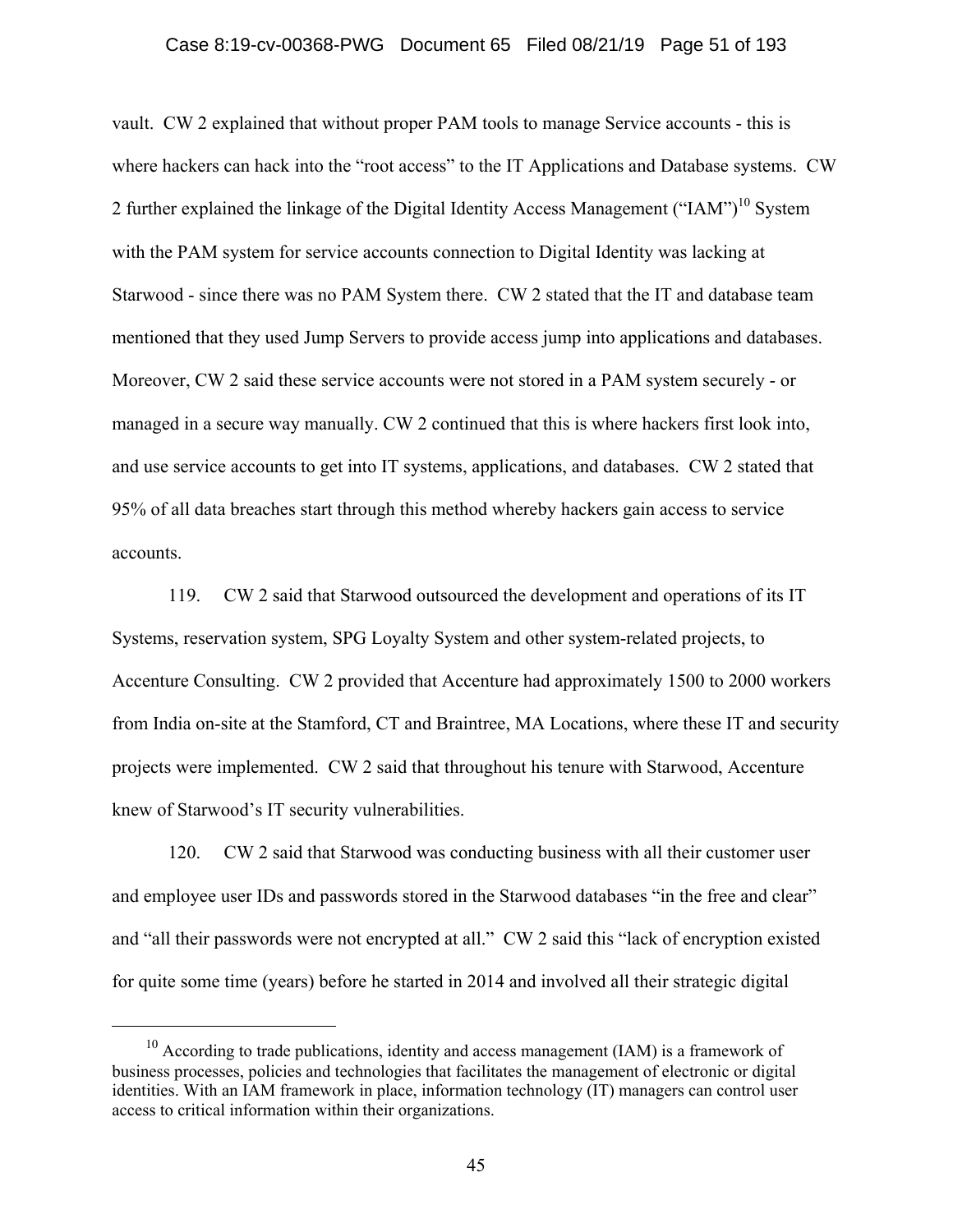## Case 8:19-cv-00368-PWG Document 65 Filed 08/21/19 Page 52 of 193

assets" and referred to Starwood's systems as "wide open." CW 2 said that Starwood had exposed all their strategic digital assets because all of their passwords were "in the free and clear" with no attempt at encryption until 2015. CW 2 described these digital assets as "Swiss cheese" because of all the open security holes and vulnerabilities for hackers to access. CW 2 explained that Starwood had over 150 mission critical applications, including the reservation system and the SPG Loyalty System, that were wide open and plugged into the seven year past end of life Oracle portal software - this was learned from Glenn Mannke<sup>11</sup> of Braintree, MA. CW 2 said that Glenn always had issues keeping the Oracle portal up and running - and getting Oracle support because of the end of life issue and Starwood not paying for Maintenance Support while CW 2 was at Starwood.

121. CW 2 said that as a result of his system assessment, he told Starwood "to implement an Identity Access Management (IAM) system to secure their Applications and Databases and PAM Service Accounts." CW 2 said that Starwood knew they had serious vulnerabilities but did not "want to spend \$10-\$20 million on a system rollout." CW 2 said that instead, Starwood "went on the cheap" and directed CW 2 to implement a program he referred to as "salted hash." CW 2 described "salted hash" as a "quick" and "dirty" fix for encrypting the user passwords that were stored "in the free and clear" in the Starwood databases. According to CW 2, the best that "salted hash" encryption could hope for was to slow down, rather than stop, attackers and hackers from gaining access to these passwords. CW 2 stated that the Starwood database architects knew the "salted hash" algorithm could be hacked eventually on the user passwords in the database.

 $11$  According to a publicly available database, Glenn Mannke was a Director with Starwood beginning in 2001 and is currently employed with Marriott as a Senior Director Identity and Access Management.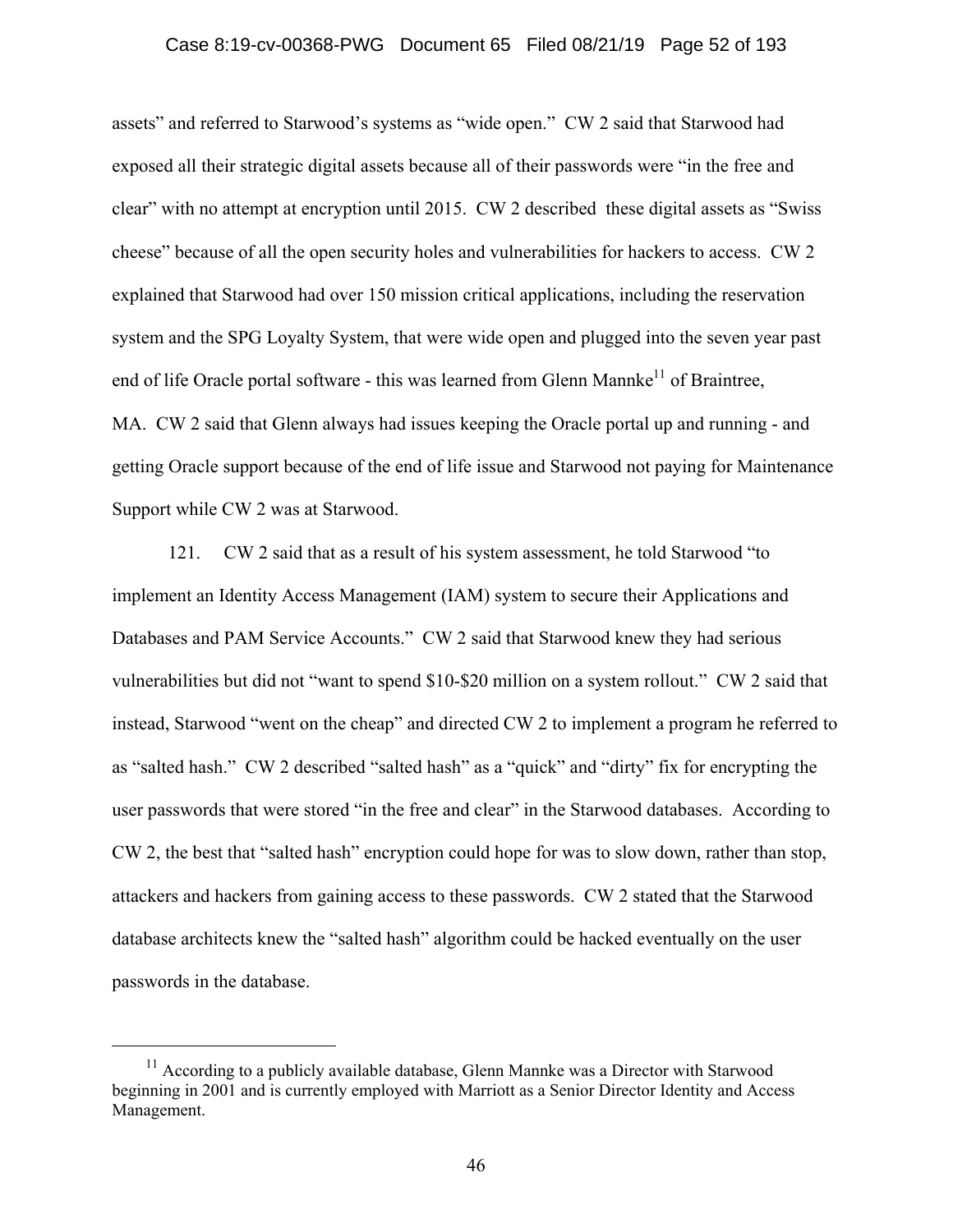## Case 8:19-cv-00368-PWG Document 65 Filed 08/21/19 Page 53 of 193

122. CW 2 said he reported these serious results of his assessment to upper management, including Starwood's then-CIO Martha Poulter, and other Starwood executives (Pat Foley, Brad Carr, Sandy Bourgone, Glenn Mannke, Kevin McCaffrey). CW 2 said "upper management would rather discuss it than do what was necessary." CW 2 said that rather than address the issues in a meaningful way, Starwood settled for a quick solution to try and secure their top digital assets. CW 2 said this quick fix was not significant enough to address all the issues he found in 2014 and 2015. CW 2 attributed the vulnerabilities in the system and lack of remediation to Starwood's thrifty approach towards cybersecurity. CW 2 said that Starwood's applications were built without IT security in mind.

123. CW 2 said he worked closely with three Starwood executives, Shamla Naidoo,<sup>12</sup> Glenn Mannke, Kevin McCaffrey,<sup>13</sup> Brad Carr,<sup>14</sup> and Pat Foley<sup>15</sup>. CW 2 said Mr. Foley, who was a Director of IT Security at Starwood, knew of the serious nature of the neglected system for a number of years prior to CW 2 starting with Starwood, but Mr. Foley did nothing about it (despite his experience working as an expert in IAM for Fidelity) for Foley's eight years there before CW 2 arrived. CW 2 said he brought suggestions for security issues related to external consumers and explained they should be part of the IAM system rollout - but Mr. Foley replied;

<sup>&</sup>lt;sup>12</sup> Shamla Naidoo is the Global Chief Information Security Officer of IBM. Prior to joining IBM, Shamla was Vice President of Information Risk and Security at Starwood Hotels and Resorts. Previous roles include Chief Information Officer, Chief Information Security Officer and Chief Risk Officer at leading companies including WellPoint, Northern Trust and ABN AMRO.

<sup>&</sup>lt;sup>13</sup> Kevin McCaffrey according to his LinkedIn profile dated, December 14, 2018, is presently employed by Marriott International as Director Program Management. He was Senior Project Manager at Starwood from November 2011-February 2014.

<sup>&</sup>lt;sup>14</sup> K. Bradford Carr according to his LinkedIn profile dated, December 14, 2018, was employed for (18 years) at Starwood Hotels until December 2017. He was last positioned as VP, Enterprise Systems and held other executive titles. He is presently listed as Strategic Account Director at Amadeus IT Group since March 2018.

<sup>&</sup>lt;sup>15</sup> Pat Foley according to his LinkedIn profile dated, December 14, 2018, was employed at Marriott International as VP, IT Security-Risk & Compliance from October 2016-January 2018. Prior, he held positions at Starwood Hotels & Resorts from August 2007. He is presently listed as being employed at Manulife as AVP-Global Infrastructure Services Information Risk Officer.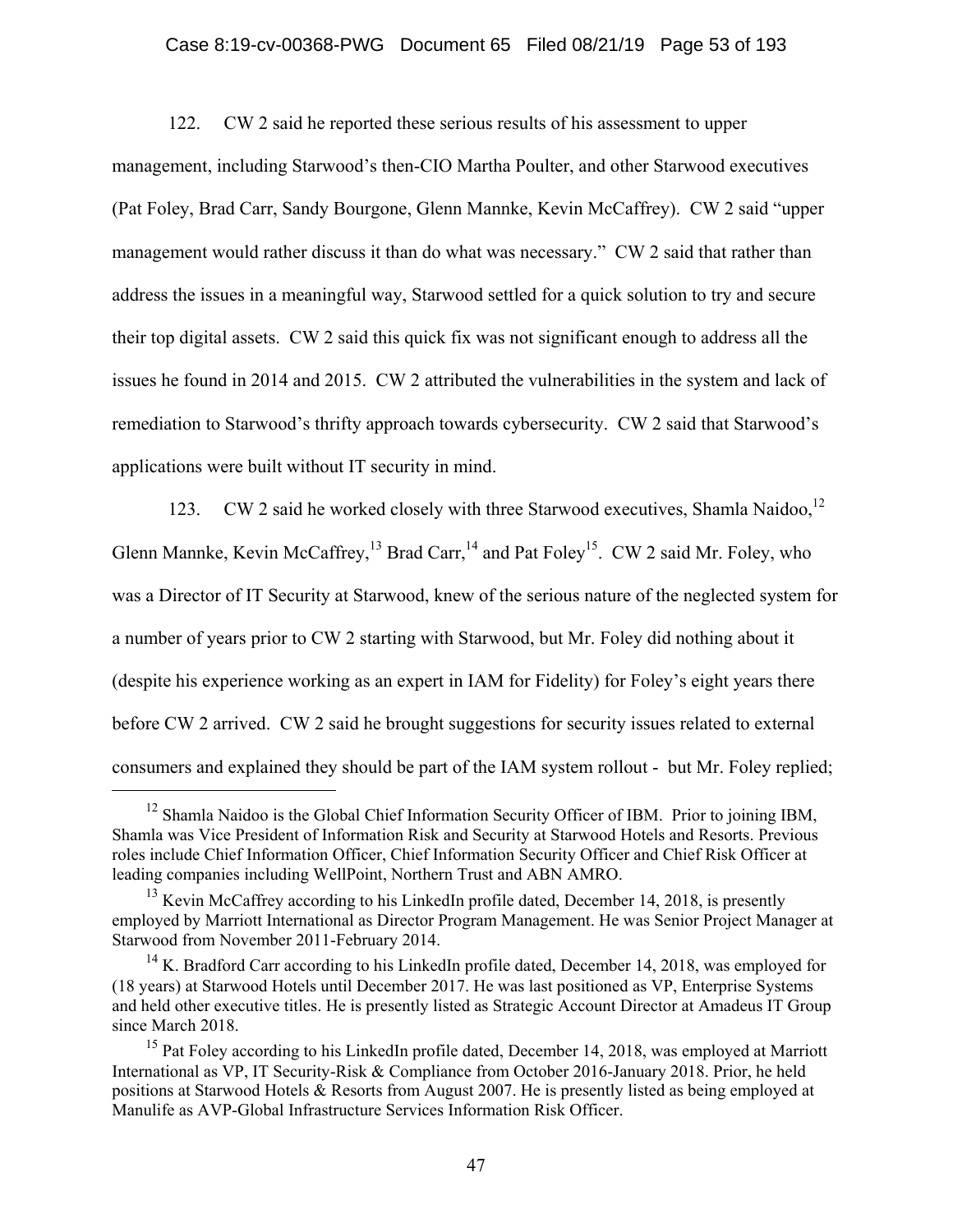## Case 8:19-cv-00368-PWG Document 65 Filed 08/21/19 Page 54 of 193

"No! Don't even touch external customer IDs."" - which resulted in keeping the external Customer Access perimeter totally unprotected and unsecure for more than 40 million customer users that accessed Starwood systems.

124. CW 2 said the vulnerabilities in Starwood's system left both internal employees and customer information exposed. CW 2 said that Starwood's executives were aware of the hackers in Starwood's PoS system<sup>16</sup> and a hack of SPG Loyalty System<sup>17</sup> as well. CW 2 said that Starwood was particularly sensitive to data security at this time because of the breaches at Target, Home Depot, and others. CW 2 also said the vulnerabilities led to certain of Starwood's own executives having their SPG accounts hacked a couple times while the CW 2 was at Starwood. He stated that the initial goal after his hiring was for him to try to secure the applications.

125. CW 2 also said that Starwood had "evidence of unauthorized" access to their systems since July 2014 because they lacked proper SIEM log monitoring for all Starwood applications and databases. CW 2 summed up Starwood' s cybersecurity issues by stating, "they were post end of life on the entire product line and all their apps were wide open" and "there was no IAM security to keep people out." CW 2 suggested that when Starwood's Point-Of-Sale system was hacked, it's possible that the hackers could have dropped Malware into their portal.

126. CW 2 said when he started at Starwood, the IT security staff was only about five people and only one of them might have held a Security CISSP certification. CW 2 said this was an extremely small team and insufficient to protect against vulnerabilities and incidents; and there was no IAM Support, and 24 x 7 SIEM log monitoring- as there should have been for a worldwide company like Starwood. CW 2 stated there was no mention of GDPR certification

<sup>&</sup>lt;sup>16</sup> Referring to the publicly announced point of sale hack described in  $\P$  101.

 $17$  Referring to the SPG loyalty program.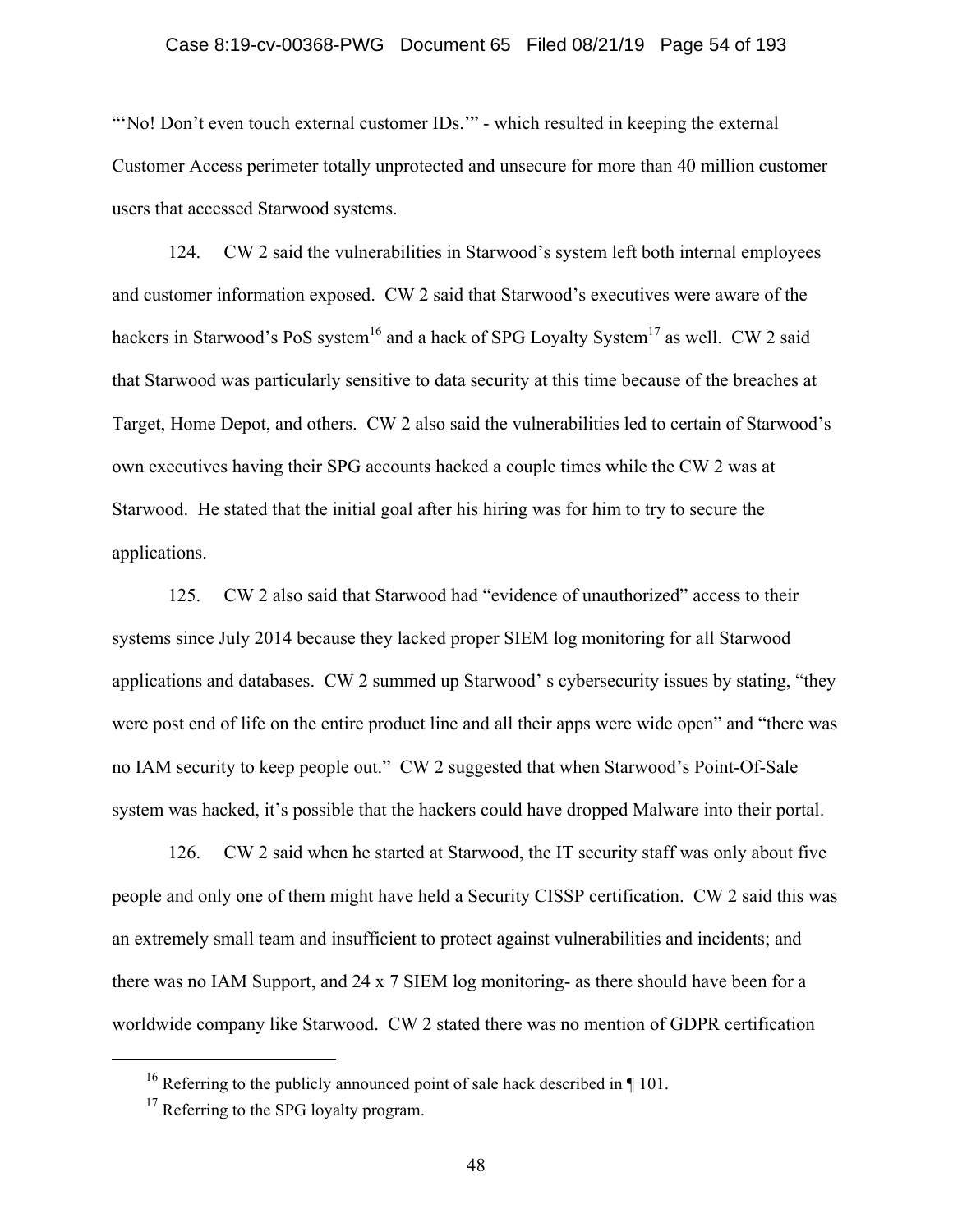## Case 8:19-cv-00368-PWG Document 65 Filed 08/21/19 Page 55 of 193

support or considerations for Starwood's security operation in European countries while they were operating worldwide.

127. CW 4, who worked as a Technical Consultant, Performance Engineer, and Performance Architect for Marriott from prior to the Class Period to May 2018, said that hacking methods and techniques for an open system like Starwood's Oracle database were "far more widespread." CW 4 believed that Starwood's Oracle database ran on Linux, and described such open systems as a bigger target for hackers. CW 4 also said that that Starwood appeared on most IT personnel's radar in 2016. CW 4 said that he believed Marriott's IT security personnel was somewhat understaffed, especially after Senior VP, Information Protection and IT Security, Kathy Memenza, left the Company. He recalled that with Ms. Memenza's departure, Marriott came to rely on consultants for their IT security projects.

128. CW 5 said that Starwood had a contract with Accenture, who managed Starwood's infrastructure and security. CW 5 said that the life of Starwood's reservation system could not be extended because Starwood had not properly invested in the system and could not afford to upgrade it. CW 5 said the fact that Starwood was "constrained by picking the wrong technology stack" was the primary reason for Starwood's sale, and referred to Starwood's Oracle stack as a "dead end." CW 5 said that eight years prior to the Merger, Starwood made a poor investment in its technology that locked it in a tough cycle. CW 5 said that Starwood chose the wrong technology path and could not expand their reservation system. CW 5 said that after Marriott assessed Starwood's reservation system, "it was clear it was going to be a migration, not a merge." CW 5 said that Marriott wanted to "isolate any problems Starwood had."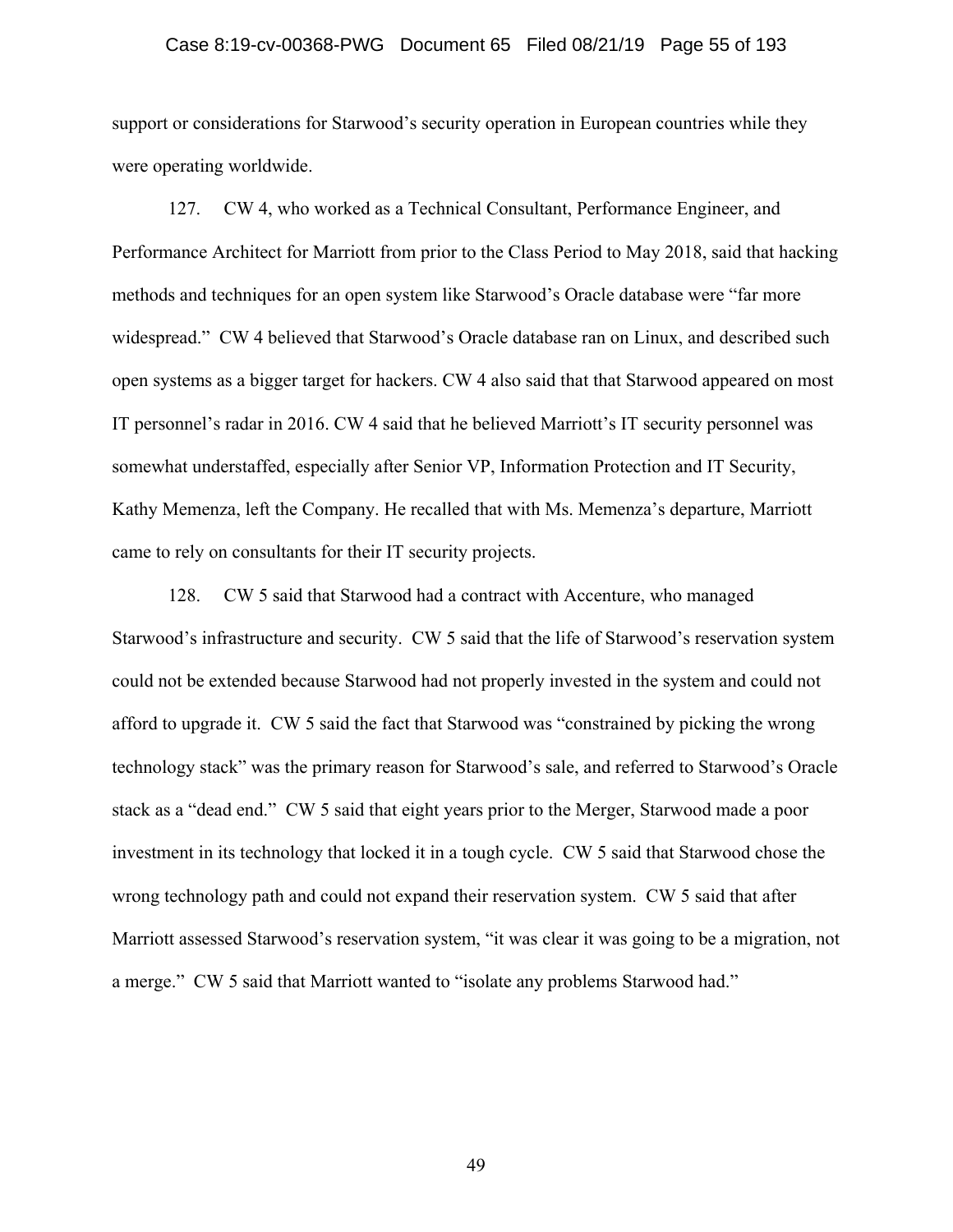## Case 8:19-cv-00368-PWG Document 65 Filed 08/21/19 Page 56 of 193

129. As a result of these deficiencies and other issues, Starwood was often the target of cyberattacks and was frequently unable to protect its customers' sensitive, personal information and succumbed to many of the attempted intrusions of its systems.

130. In fact, *at the time of the Merger Starwood's system had already been breached*. Stretching back to at least July 28, 2014, Starwood had a breach in their guest reservation database that allowed attackers to steal the sensitive personal information of more than 380 million guests. The names, addresses, payment card information, passport numbers, and other sensitive data were compiled into tables and stolen on at least two different occasions, once in 2015 and again in 2016. The attackers were able to aggregate the data on hundreds of millions of guests, archive that data, prepare it to be sent, connect to outside, malicious IP addresses, and export files, all while Marriott was allegedly conducting "extensive due diligence." However, despite supposedly conducting "extensive due diligence" over the course of approximately a year, Marriott failed to detect the Breach, and would fail to detect it for another 2 years.

131. More importantly, Marriott either failed to discover the obvious deficiencies with the Starwood system described above which exposed the customer data it would now own, or was severely reckless in not detecting these glaring and obvious deficiencies and they are liable for misleading the market as to the extent of its due diligence and, the positive progress of the integration. Marriott is also liable for failing to safeguard this important customer data (while simultaneously touting the importance of safeguarding the data), and for omitting information to the market about the terrible and risky state of the assets it was purchasing for \$13 billion.

## **4. Marriott Ignored Significant Red Flags Surrounding Starwood and the Merger**

132. Marriott knew about or recklessly failed to discover the gross deficiencies in Starwood system that former employees of both companies describe above. In addition to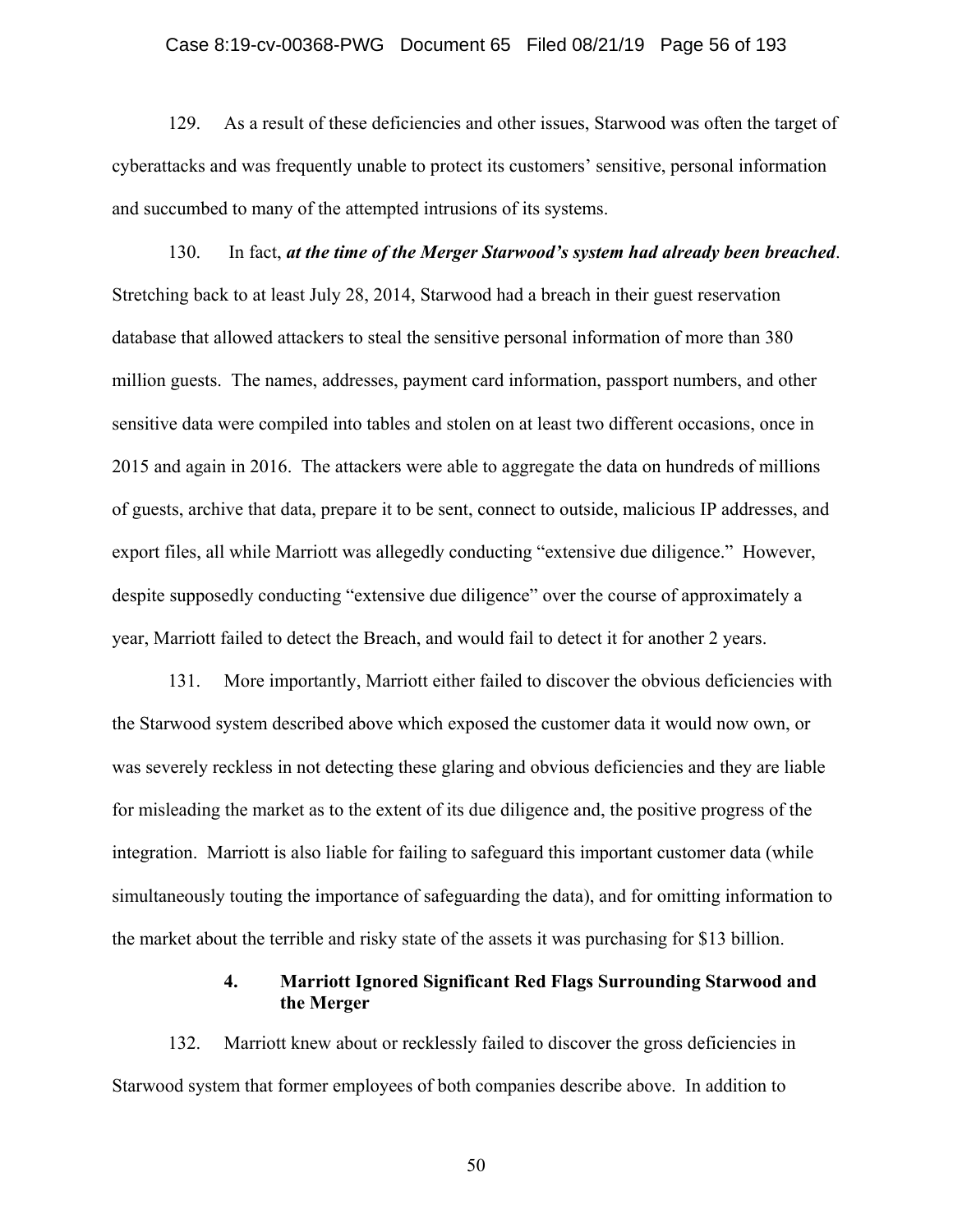## Case 8:19-cv-00368-PWG Document 65 Filed 08/21/19 Page 57 of 193

having access to the obvious information provided by former employees in the course of their due diligence process, Defendants also disregarded numerous red flags that existed at the time of the Merger. These red flags should have (but didn't) put Marriott on heightened notice that they needed to exercise particular care in reviewing Starwood's systems, and if they discovered any kind of vulnerability, to immediately remedy the vulnerability to protect their customers data.

133. In the years prior to the Merger signing, Marriott was aware of at least *nine* data breaches in the hotel industry alone. On March 5, 2015, approximately seven months before Marriott began its due diligence for the Merger, Mandarin Oriental Hotel Group ("Mandarin Hotels") announced a breach of its credit card systems in which the credit and debit card information of thousands of guests was stolen. Also, on November 24, 2015, just over a week after Marriott and Starwood signed the Merger Agreement and Marriott began its more involved due diligence, Hilton Worldwide Holdings Inc. ("Hilton Hotels") announced two breaches, one of which was very similar to the breach of Starwood's reservation database in that 360,000 customer records were aggregated for removal. Less than a month later, on December 23, 2015, Hyatt Hotels Corp. ("Hyatt Hotels") announced that its customers were subject to a data breach through malware the company discovered on its payment processing systems at various properties, including front desks. One report published on December 24, 2015 by United Press International on the Hyatt Hotels breach noted that in 2015, across all industries, more than 178 million records had been affected by 766 data breaches.

134. Additionally, the Merger Agreement was signed less than two years after Target reported a data breach affecting more than 40 million customers. Also in that time period, Yahoo announced the largest data breach in history to date. The day before the Merger was closed, Yahoo announced a breach of approximately 300 million records. Less than three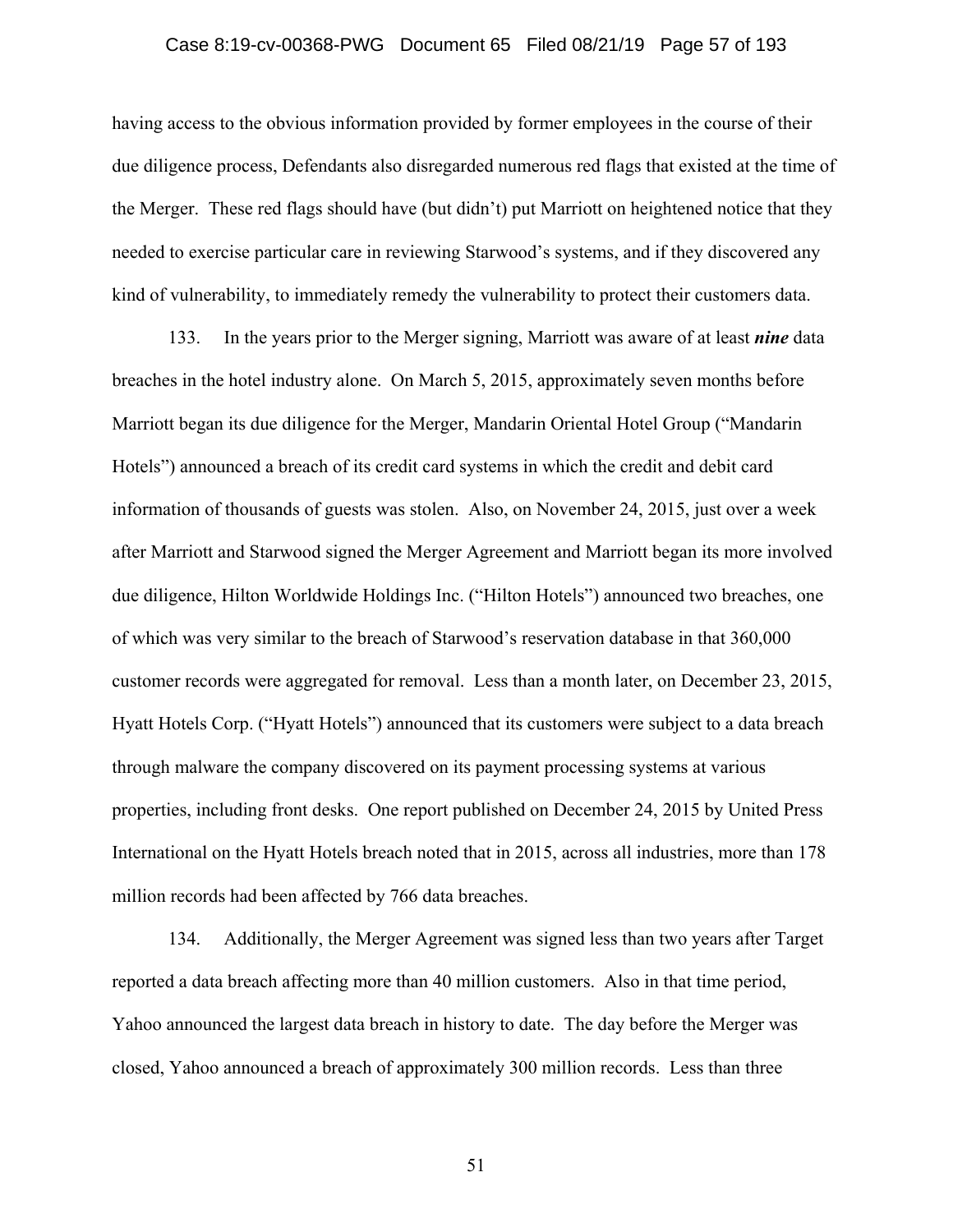### Case 8:19-cv-00368-PWG Document 65 Filed 08/21/19 Page 58 of 193

months later, Yahoo corrected that number and informed the public the breach actually affected every single one of Yahoo's customer records, a total of approximately 3 billion. Further, in the approximately ten months between the signing and the closing, an additional six breaches were announced in the hotel industry alone.

135. Even a cursory review of Starwood's IT systems would have revealed the glaring difference between the state of Starwood's poor systems and Marriott's secure system, which is itself a red flag.

## **D. After the Deal Closes, Marriott Misleads the Market About the Effectiveness of the Integration Process and Fails to Safeguard its Valuable Customer Data**

#### **1. The Integration Process**

136. After the Merger was completed on September 23, 2016, Marriott continued to work on integrating the Starwood system into the Marriott system to capitalize on Starwood's customer data. However, during this time, while working to integrate the two systems, Marriott continued to separately operate the legacy Starwood reservation system.

137. Defendants also continued to mislead the market about the status of the integration. For example, on February 16, 2017, during the Company's Q4 2016 earnings call, Defendant Sorenson assured the market that Marriott was "pleased with the pace of integration." Additionally, on March 21, 2017, Marriott held a conference call for the Company's 2017 Security Analyst Meeting. On that call, Defendant Linnartz discussed the "access to the legacy Starwood accounts and customer information globally" and told investors they were "still mining the data." Further, Marriott continued to tout its sophisticated technology and systems (which now also included Starwood), including those used for reservations. Despite warning of some cyber risks, Marriott failed to disclose facts that would have shed light on these risks – including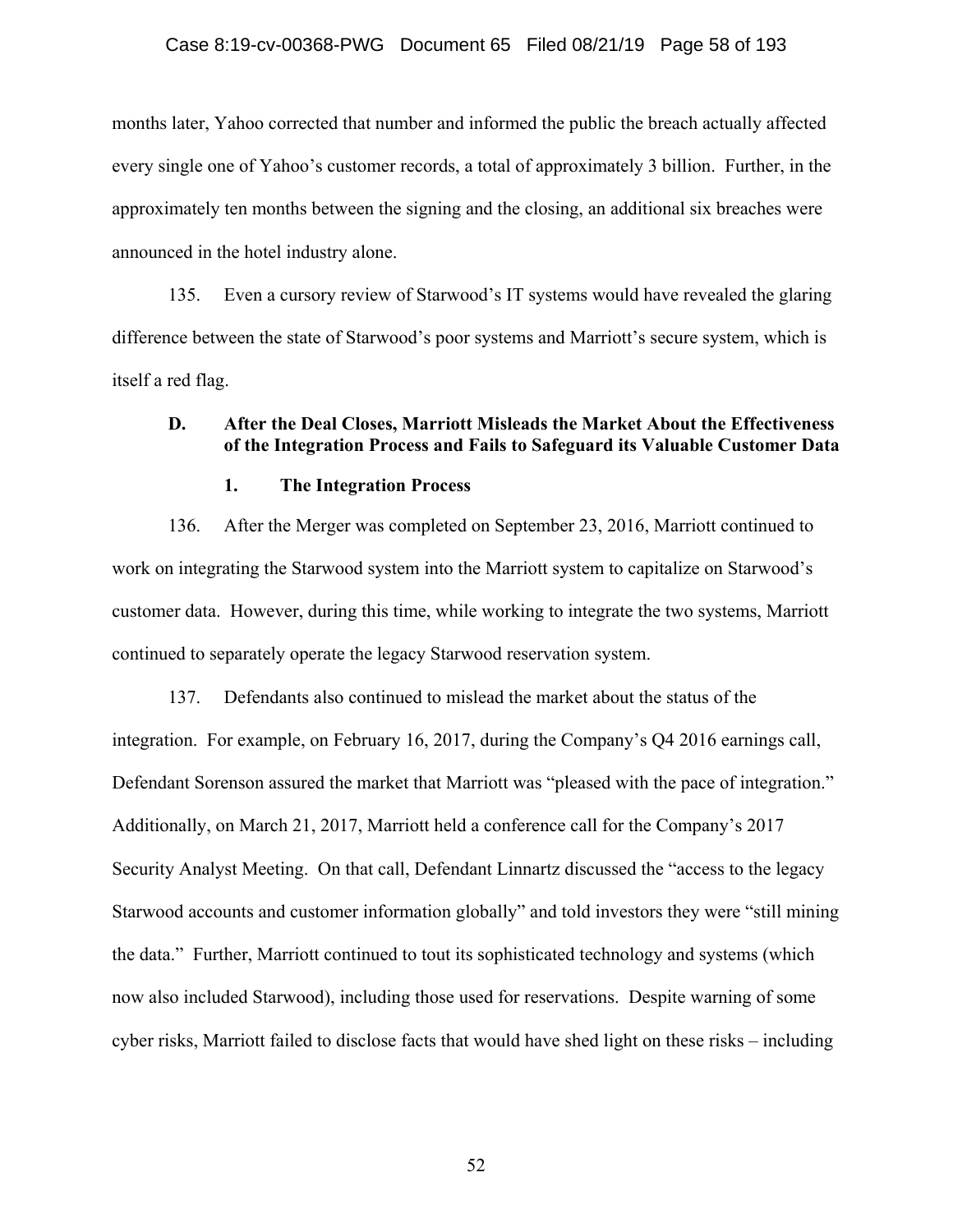## Case 8:19-cv-00368-PWG Document 65 Filed 08/21/19 Page 59 of 193

that Starwood's Oracle application portal which housed the reservations system was past end of life, could not be patched and was unsecure.

138. Indeed, former employees confirm that in addition to the poor due diligence completed at the time of the Merger, and the unacceptable condition of Starwood's systems that Marriott purchased (and failed to fix), the post-Merger integration process was both rushed, underfunded, and ineffective to remedy Starwood's myriad problems.

139. CW 1 stated he was directly involved in the integration of the two companies' systems. CW 1 continued: "The general consensus was there needed to be a way to minimize connectivity between Starwood and Marriott infrastructure." CW 1 said that as a result of this knowledge, Marriott approached the transition with a "low level of trust" with the Starwood network and connected devices. CW 1 described Starwood's network as "basically a foreign network with security problems." CW 1 said that "given the Herculean effort of trying to absorb a huge company" like Starwood, Marriott just wanted to try to keep their heads above water. CW 1 said that Marriott made the decision to purchase "ridiculously expensive" hardware that CW 1 believed was unneeded. According to CW 1, this decision was made because Marriott was overwhelmed by the size of the Starwood IT integration and unsure how to navigate it. CW 1 said that for Marriott, time was the enemy and that the initial integration of Starwood's IT systems into Marriott's was "painfully slow." CW 1 further explained that Starwood had "weird systems" and they knew that there were issues with them.

140. CW 1 said Marriott was "house poor" following the Starwood acquisition and explained that Marriott had spent so much money on the acquisition that they did not have the money to invest in resources such as products to measure and assess IT security. CW 1 recounted how frequently Marriott would need to pull resources from other teams to assist with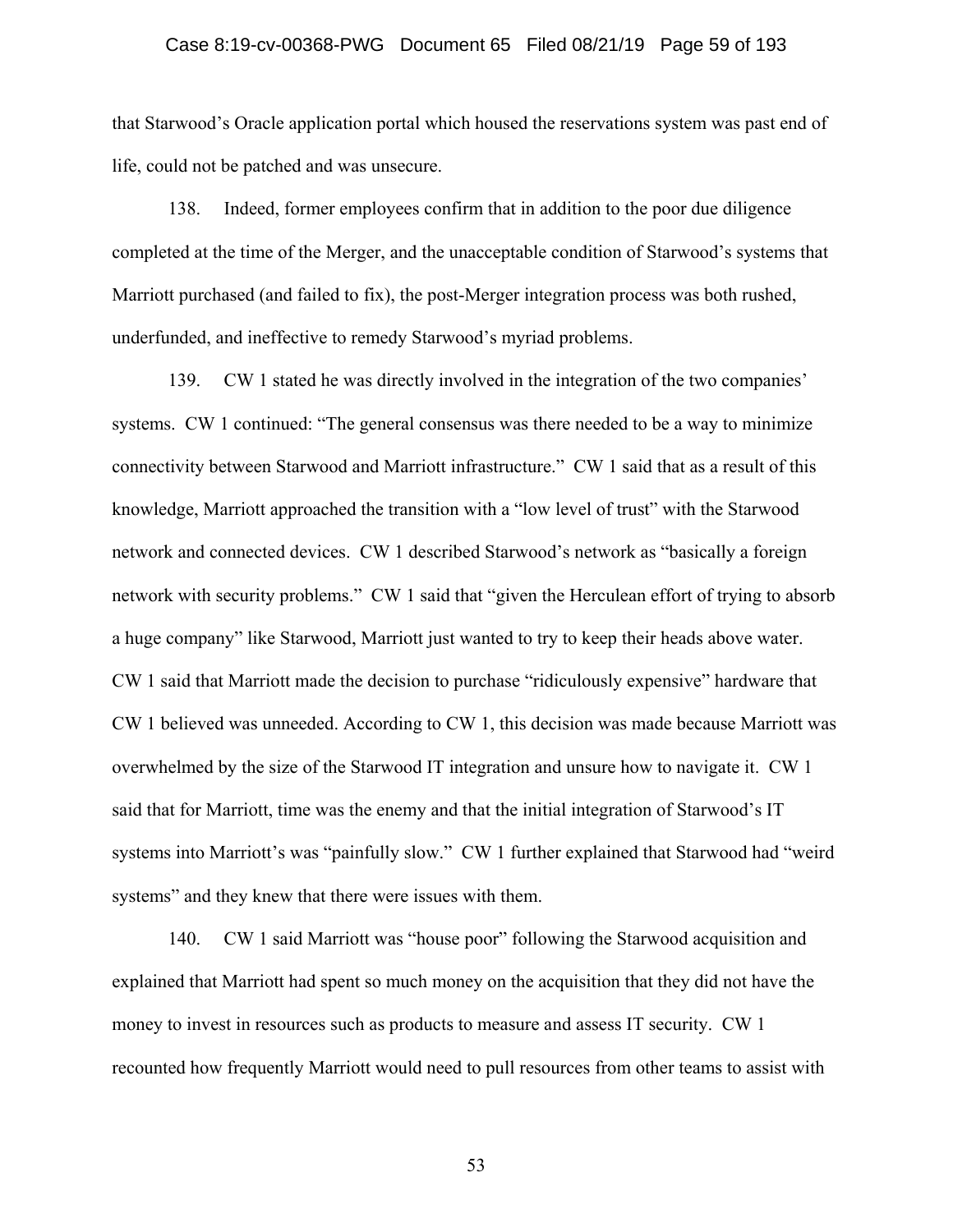## Case 8:19-cv-00368-PWG Document 65 Filed 08/21/19 Page 60 of 193

IT security following the Starwood acquisition. CW 1 said that another aspect of Marriott's IT that he found to be questionable from an IT security standpoint was the fact that they had Microsoft Active Directory at over 600 properties during his tenure and that he has heard that they are now up to 900 properties. CW 1 continued to recall how frequently, properties "exited [the] system" and they would need to locate where the physical server and bring it back to Marriott. CW 1 said they referred to this internally as "Operation Donkey Cart."

141. CW 1 said that the driving force behind data security at Marriott was PCI compliance. He also said that both Marriott and Starwood had used Accenture for many years before and after the acquisition. CW 1 said that Accenture was the "constant" in the equation for both companies and that Accenture was involved in every aspect of both companies' IT.

142. CW 1 said that he and his colleagues encountered a number of "red flags" during the process of converting the Starwood computers to the Marriott system. CW 1 said that the conversion process involves preparation of the server at the local level and installation of the operating system by the local IT department. CW 1 said the local IT department then connects the server to Marriott's network and Marriott's IT department checks the server remotely. CW 1 recalled one "red flag" where two hotels in Jordan used the same IT technician to set up the system. That IT technician was a "former Starwood person" who stayed on with Marriott postacquisition. CW 1 said that the IT technician had compromised the system prior to connecting it to Marriott's system. CW 1 said that same IT technician did the same thing two weeks later at a different location.

143. CW 1 also said that he did not recall any formal or official roadmap for the integration, and stated "the whole thing was so fluid." According to CW 1, as a part of the integration Marriott had to "re-image" all of Starwood's desktop computers, including those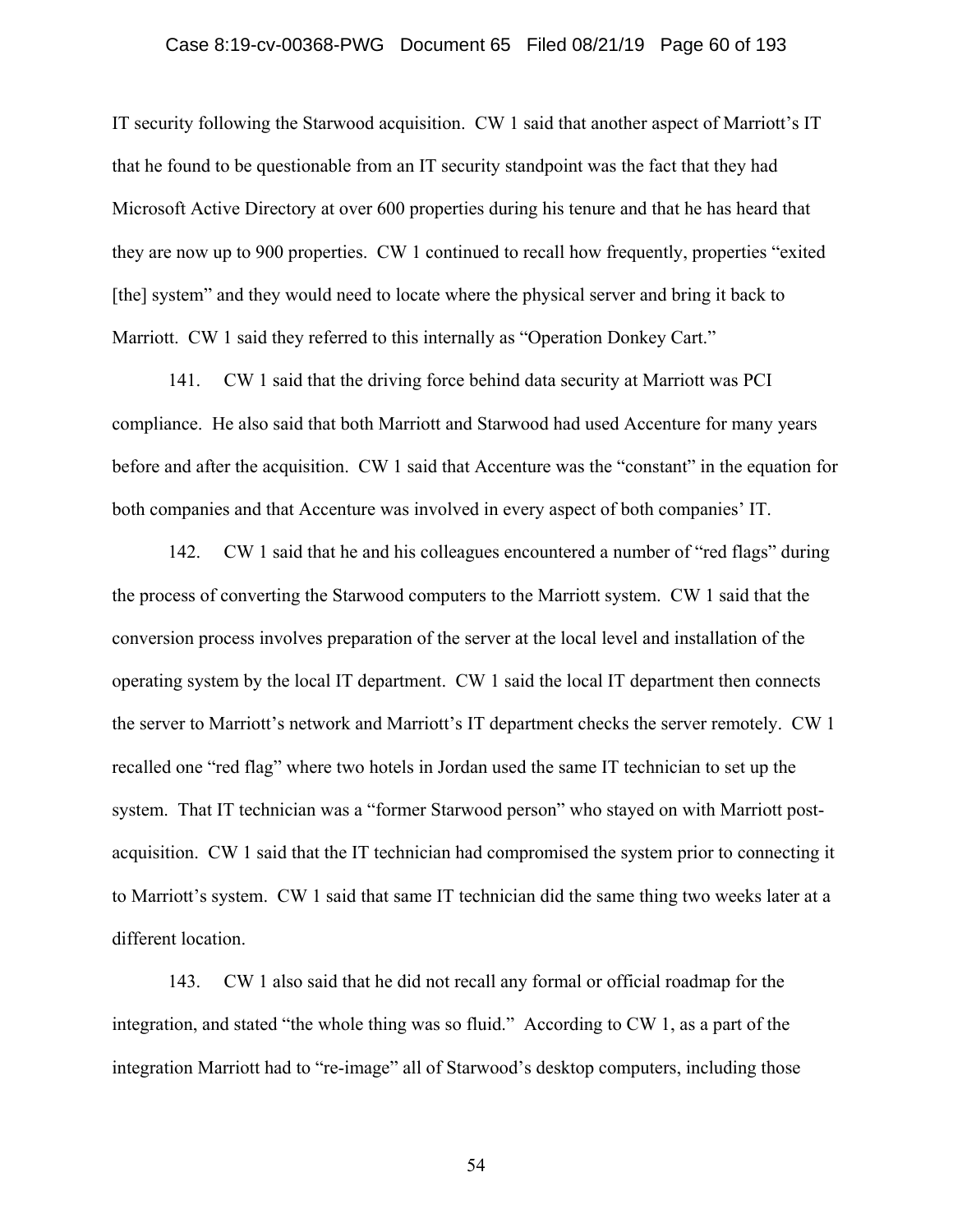## Case 8:19-cv-00368-PWG Document 65 Filed 08/21/19 Page 61 of 193

computers at the front desks of Starwood's hotels and those computers processing Starwood's reservations. CW 1 stated that a significant part of the integration process "was all the work prestaging" the computers for the reimaging. According to CW 1, Marriott's "general approach on a technology level is you go into the hotel, all the computers are re-imaged, we put our Marriott system on them, and create user accounts for the associates to log into."

144. CW 1 added that he did not believe anyone at Marriott appreciated how long a proper integration would take, considering that Starwood had around 1,500 properties selected for the integration worldwide. CW 1 went on to compare the Starwood integration to Marriott's previous integration of a hotel chain in Canada's systems, with only 25 locations, that took 2 years to complete. According to CW 1, only a few individual Starwood properties were completed by the time his tenure ended in March 2018. CW 1 also said that Marriott did not appreciate how long the integration would take and said the real timeline would be much longer than the 2 years it took to integrate Delta. CW 1 explained that he had previously been involved with the Delta and Gaylord mergers which involved significantly less properties and those were debacles on the IT integration, "we needed NASA."

145. CW 1 said that, as to the Merger, "Marriott wanted to do all this crazy stuff." CW 1 said that as a result of the Merger, Marriott was "going to absorb 1500 hotels, some they were going to spin off due to saturated markets, but they didn't want to spend additional money." CW 1 said that Marriott could have done more to ensure a safer transition between the systems after the Merger. CW 1 compared the variety of security challenges faced by hotel companies to the "wild west."

146. CW 1 said that Marriott was not eager to spend too much money facilitating the integration of the two companies, considering the price the Company paid for the acquisition.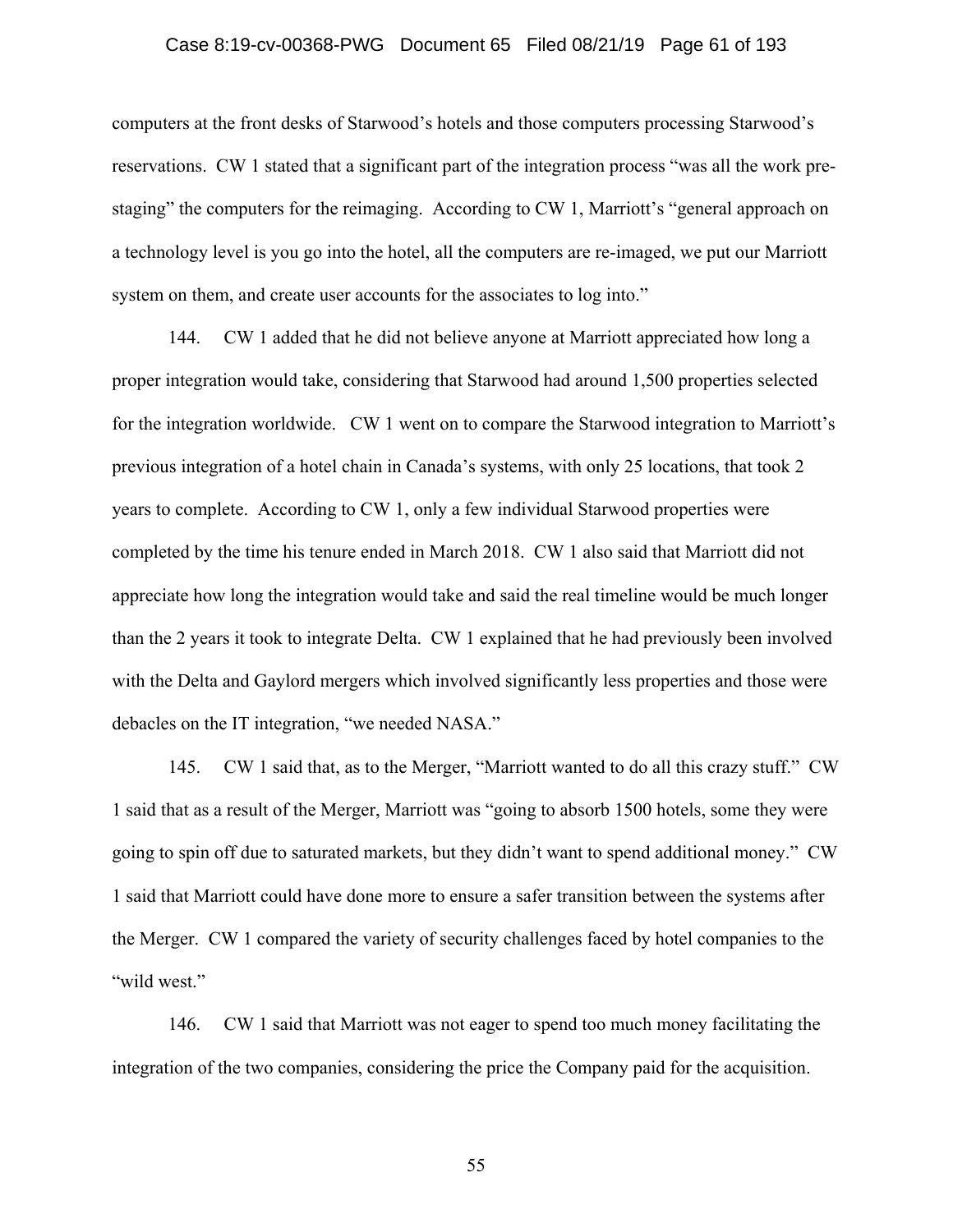## Case 8:19-cv-00368-PWG Document 65 Filed 08/21/19 Page 62 of 193

CW 1 said that Marriott's lack of spending and resources on IT security may be why the integration took so long, and why the Company did not pick up the Starwood breach sooner. He added that endpoint security is expensive. According to CW 1, the threats caused by a new breed of bad actors, including state-sponsored hackers, has led endpoint security to being expensive. He continued that 99% of the IT decisions at Marriott came down to financial expense consideration. As a general example to illustrate his point, CW 1 said that an IT security measure that cost \$1 per computer to implement would be approved while that same measure would be denied if it cost \$2 per computer. CW 1 also said that in every meeting he attended there was always discussion of figuring out how to get things done in IT without spending additional money.

147. CW 1 said that a lot of major IT purchasing decisions at Marriott were made higher up the chain of command and described senior management as "kind of stingy." CW 1 said that senior management would often reject proposals for IT spending outright, without entertaining the proposal. CW 1 also stated that Marriott wanted to do the Merger without spending the money necessary to do it right. He went on to say that adding to the expenditures, difficulty, and time consumption involved in the Marriott-Starwood IT merger was that Starwood has properties in every country, making such mergers "murky" when accounting for the policies and governance from country to country. CW 1 described the current challenges faced in IT security as "the Wild West," and said that it would be fair to say that Marriott "could have done more." CW 1 added that the threat capability generally has "gone way up" and that end-point detection is not as an effective method as it once was. He described the attitude towards IT security at Marriott as one in which the motivation for management to upgrade after a breach rather than proactive security measures.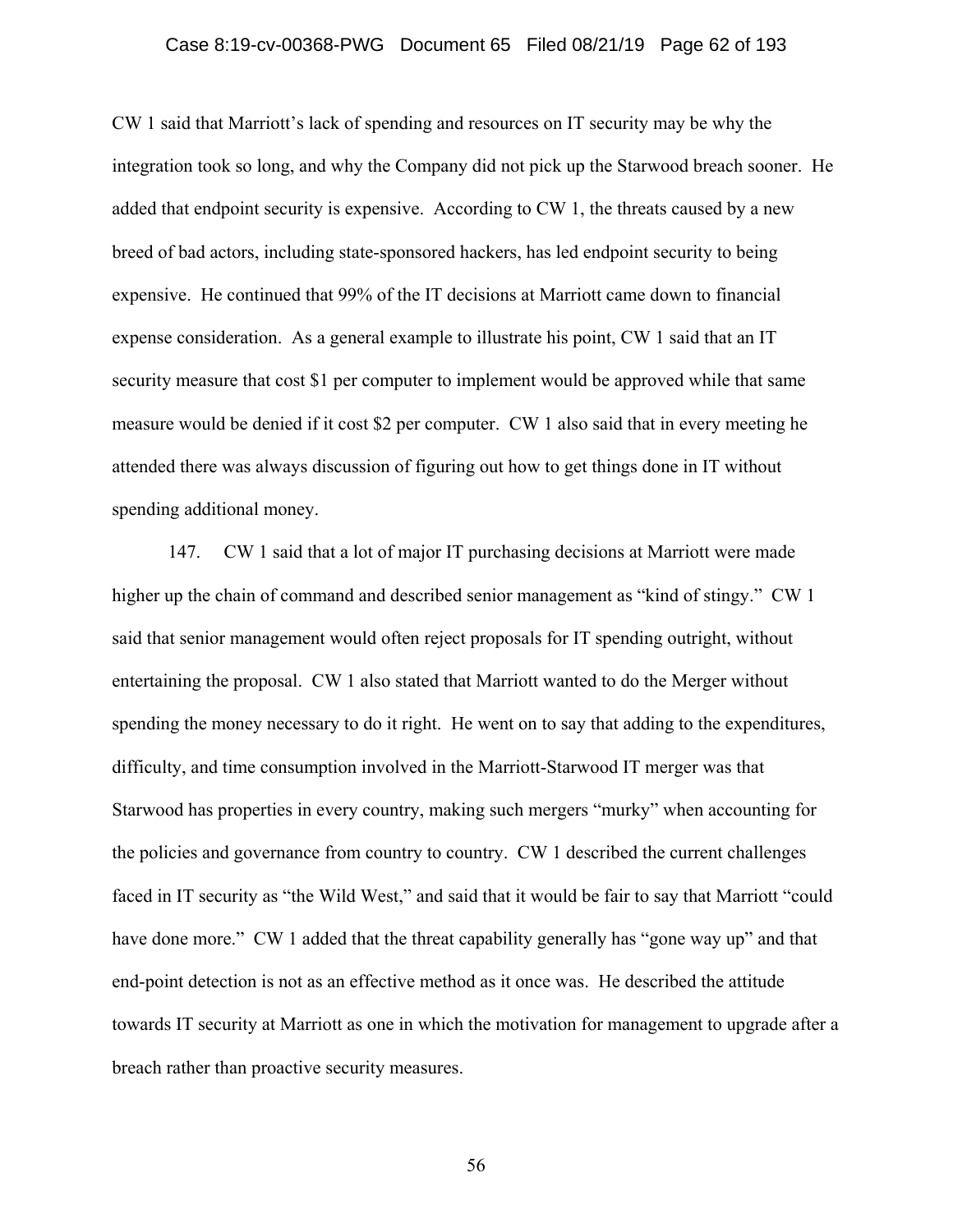## Case 8:19-cv-00368-PWG Document 65 Filed 08/21/19 Page 63 of 193

148. CW 1 said that the entire IT organization was run by Defendant Hoffmeister throughout the Class Period. CW 1 said that Defendant Hoffmeister's reporting chain changed, that at one point it was Defendant Sorenson but that he may have reported to another executive, but that Defendant Hoffmeister sat on the sixth floor with Defendant Sorenson. CW 1 recalled attending many Town Hall meetings where Defendant Hoffmeister would say "I'm not an IT guy" and that he spent years in finance. CW 1 also said that the sentiment following the acquisition at the Town Hall meetings was uncertainty and concern over the extent of work it would take to integrate such a large acquisition given their experiences with significantly smaller acquisitions.

149. CW 1 explained that Marriott had traditionally performed two different audits of their IT systems annually, one focused on PCI compliance and the other focused on System Organizational Controls driven by SOX. CW 1 also said that in March 2016, he attended a presentation about a third, unexpected audit that was conducted. He found out at that presentation that the third audit had been commissioned by the Board of Director's Audit Committee. He advised that this third audit was similar to the other two audits in that PWC, the auditors, collected random samplings of data and did their own discovery work. According to CW 1, vulnerabilities with Marriott's business IT systems including exposure to the internet and issues related to the guest system were identified by this third audit and presented in March 2016. CW 1 said that everyone was aware of the findings from the third audit, including the Board of Directors, Defendant Sorensen and Defendant Hoffmeister. CW 1 added that they also knew that Starwood's IT system was even worse. CW 1 advised that the PWC auditors were checking for vulnerabilities in Marriott's system and that they attached all different aspects of the systems to perform this audit.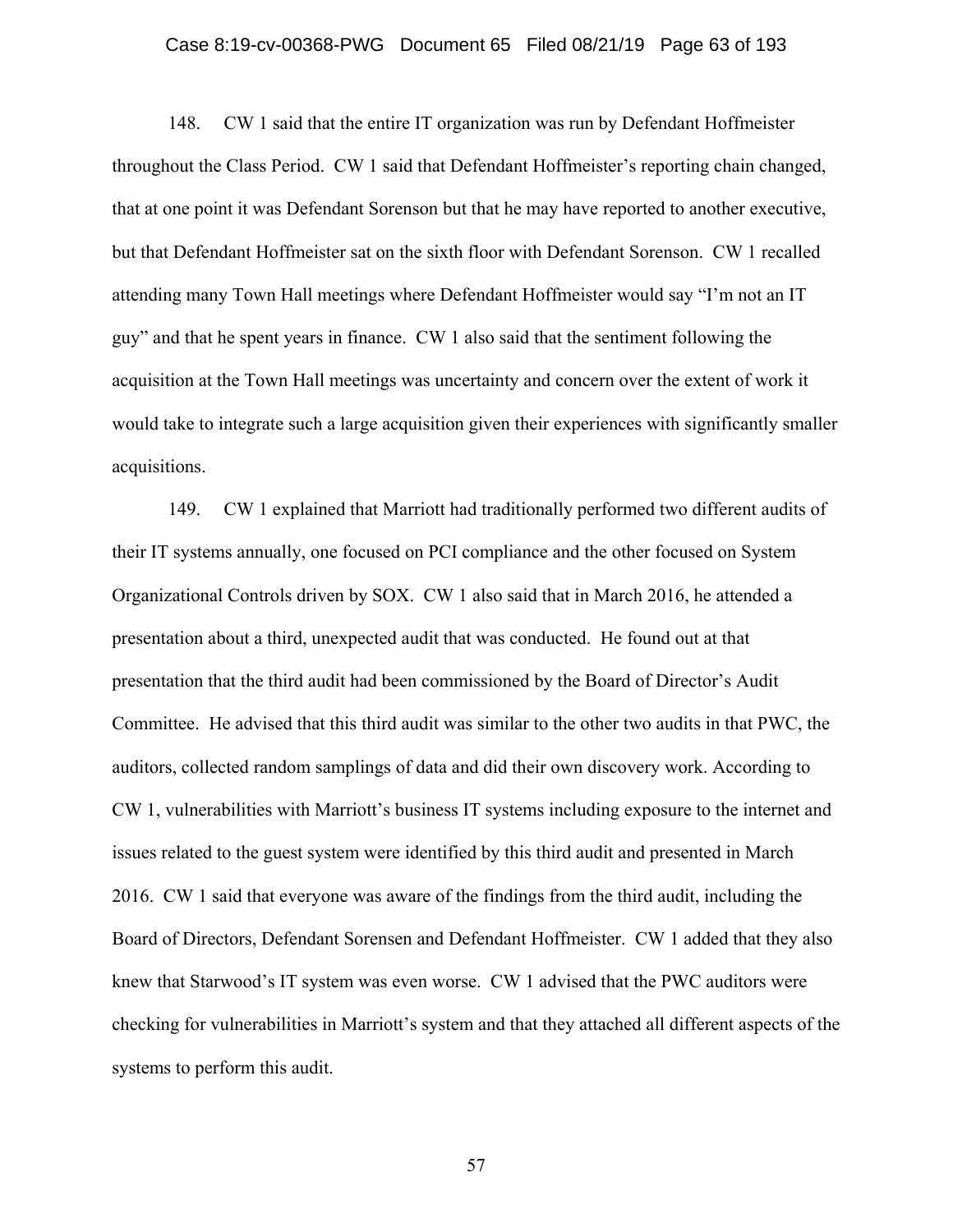## Case 8:19-cv-00368-PWG Document 65 Filed 08/21/19 Page 64 of 193

150. According to CW 3, who was a Threat and Incident Manager at Starwood's Tustin, California office from August 2013 to September 2016, "a lot of knowledge on the Starwood network side left," which meant Marriott "lost a lot of subject matter expertise prior to and shortly after the Merger."

151. CW 3 said he learned from former colleagues who remained at the company after he left that, after the acquisition, Marriott treated Starwood's network as less of a priority than Starwood did prior to the Merger. CW 3 stated: "Starwood's network was a little forgotten about." CW 3 said he had discussions with Marriott's acquisition team regarding network security prior to the acquisition being completed. CW 3 said he decided to leave Starwood after the Merger because he did not like the direction the IT department was headed. CW 3 described Starwood's network security team as a "lift and shift" after the acquisition. CW 3 said that Starwood's network security team was told they would be terminated one year after the Merger. He said this lack of job security caused many Starwood employees with knowledge of Starwood's network to leave. CW 3 said that "a lot of knowledge on the Starwood network side left" and that Marriott "lost a lot of subject matter expertise prior to and shortly after the Merger."

152. CW 4 said that during an acquisition by Marriott, there was "typically an audit" based on the "particular security standard" that the newly acquired company used. CW 4 stated there were established procedures for auditors to follow to verify that required controls were in place. CW 4 said that these were standard practices at Marriott, and that the Company had an established set of procedures set in place by Ms. Memenza's IT Security team. CW 4 stated that Marriott maintained its main customer database on a mainframe-based system but that Starwood was not as up-to-date with modern security best practices. CW 4 said that a "mainframe system"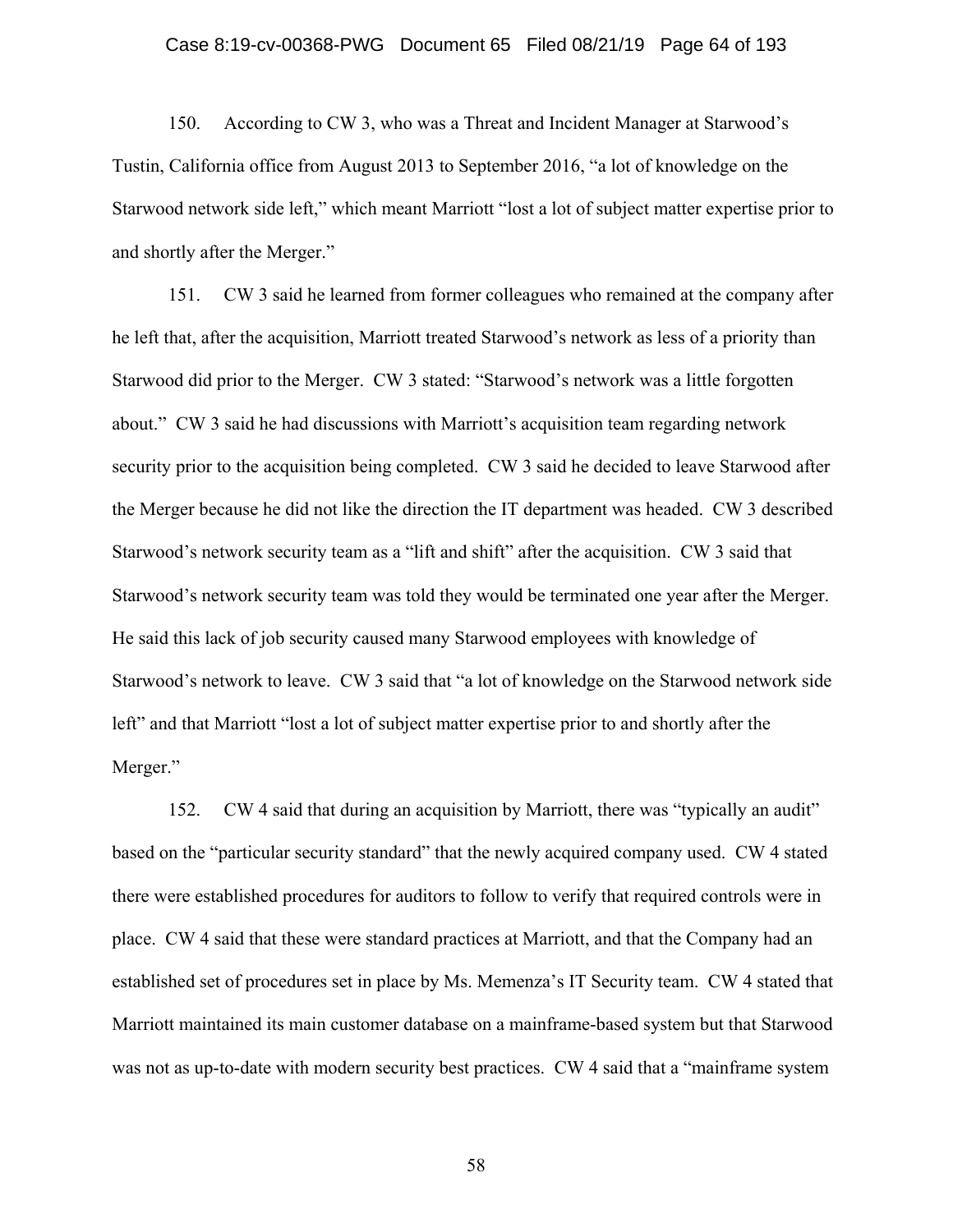## Case 8:19-cv-00368-PWG Document 65 Filed 08/21/19 Page 65 of 193

will typically have fewer hacks, so it was a bit more secure than Starwood's Oracle database running on an open system." CW 4 said that hacking methods and techniques for an open system like Starwood's Oracle database were "far more widespread."

153. According to CW 6, a former Director, Network Services for Marriott, after the Merger it "quickly became apparent" that Marriott's existing systems could not handle the integration. He added that the project was a "whole big convergence" and required what was essentially "a complete infrastructure overhaul" for Marriott and that the integration project was a "full data center rebuild." CW 6 said that Marriott either did not forecast the costs of the integration or the cost was "a lot bigger" than they anticipated. He said that in planning for the Merger and integration, nobody was thinking past day one but that shortly after the closing of the Merger, the "reality of the magnitude started to hit us." CW 6 also said that the Merger was unique and very difficult, given the size of the two companies and said that Starwood's IT systems and security were not up to Marriott's standards. He added that during the Merger process, Starwood admitted to Marriott that Starwood's IT security was inferior to Marriott's.

154. CW 6 said that Marriott originally treated Starwood as a very large vendor that had systems that needed to be firewalled and kept separate until those systems met Marriott's standards. CW 6 stated that the project to integrate the IT systems of Starwood into Marriott's was called Project Solar, and that he was involved with it from the very beginning. CW 6 said that Project Solar was initially planned in three phases. He stated that Phase One consisted of creating Virtual Private Network ("VPN") tunnels, which CW 6 said were low cost, encrypted connections that allowed individuals to send information from Starwood's primary data center in Arizona to Marriott's primary data center in Gaithersburg, MD. CW 6 said with VPN tunnels "you get what you pay for" and there was some latency in the data transfer. CW 6 also noted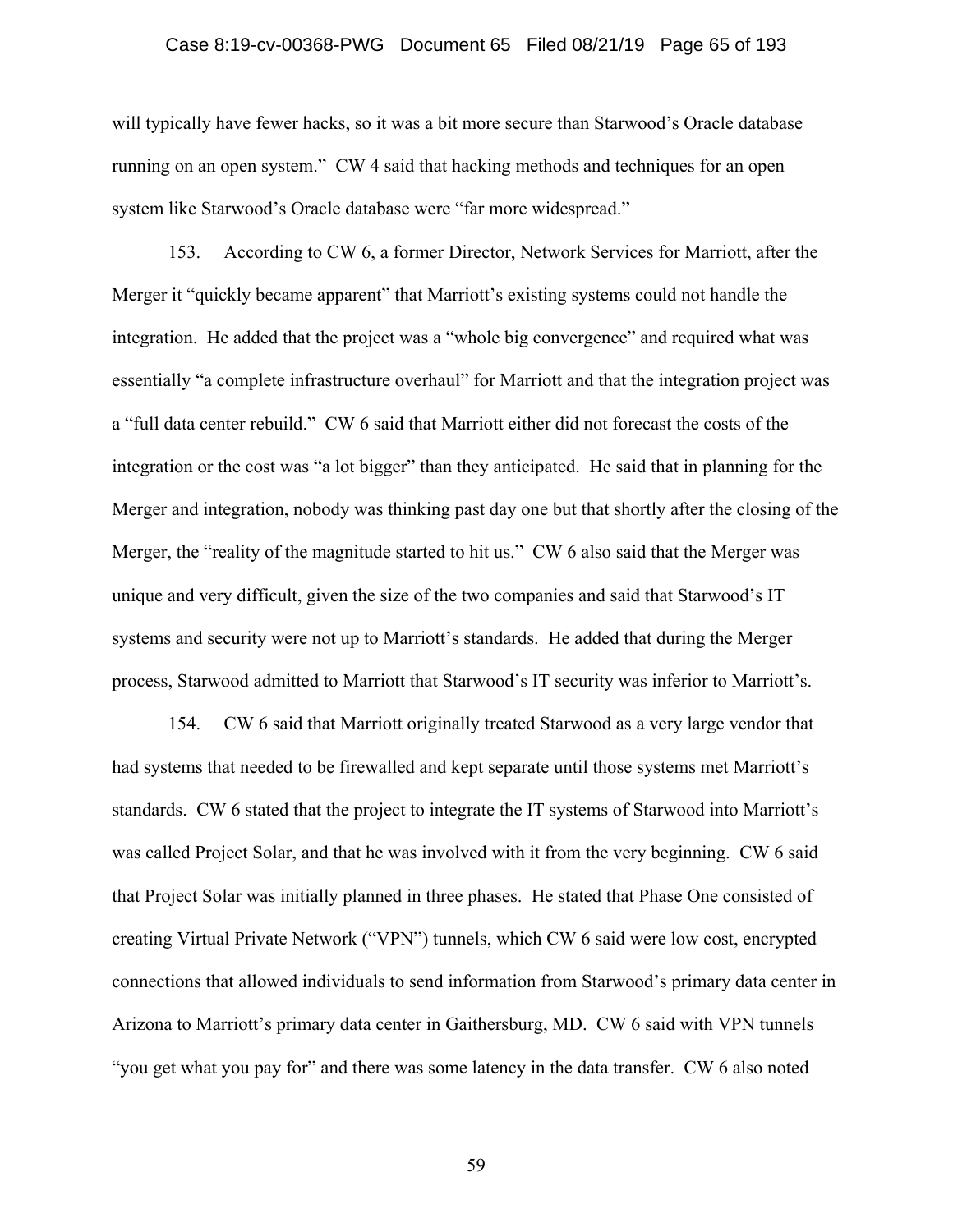## Case 8:19-cv-00368-PWG Document 65 Filed 08/21/19 Page 66 of 193

that Phase One was a "stop and go project" and that the connection between Marriott and Starwood had to be shut down and reopened each time Anbang became the leading bidder over Marriott in March or April 2016.

155. CW 6 said that Phase Two was about building circuits between the data centers and controlling the bandwidth that was needed, which included building up the bandwidth to handle the amount of data that would be transferring between the two companies' IT systems. He said that Marriott decided to forego a more secure option for the circuits because of the high price and went with the lower cost, less secure option. CW 6 also stated that Marriott wound up having to spend significantly more money on boosting the bandwidth because of the large amount of data coming from Starwood.

156. CW 6 said that Phase Three involved eventually connecting the Starwood properties after being properly firewalled. CW 6 said that in contrast to the original plan for Phase Three, all but a few of Starwood's properties wound up being connected to Marriott's system without being firewalled. CW 6 said the data centers were firewalled, but the Starwood properties were not. He said the original plan would require Marriott to "build a global network of firewalls." CW 6 continued that a compromise was made at the property level and Starwood's properties were brought in to Marriott's system without firewalls. He said the process of integrating the properties without firewalls was still ongoing when he left Marriott.

157. CW 6 said he believed there were two reasons for the changes to the original plans for Project Solar. First, he said there was a "cultural change" within Marriott's IT Department, starting around the time of the announcement of the acquisition. Second, Marriott significantly underestimated the amount of money and resources it would take to properly combine the IT systems of two very large corporations, each with a global presence. CW 6 said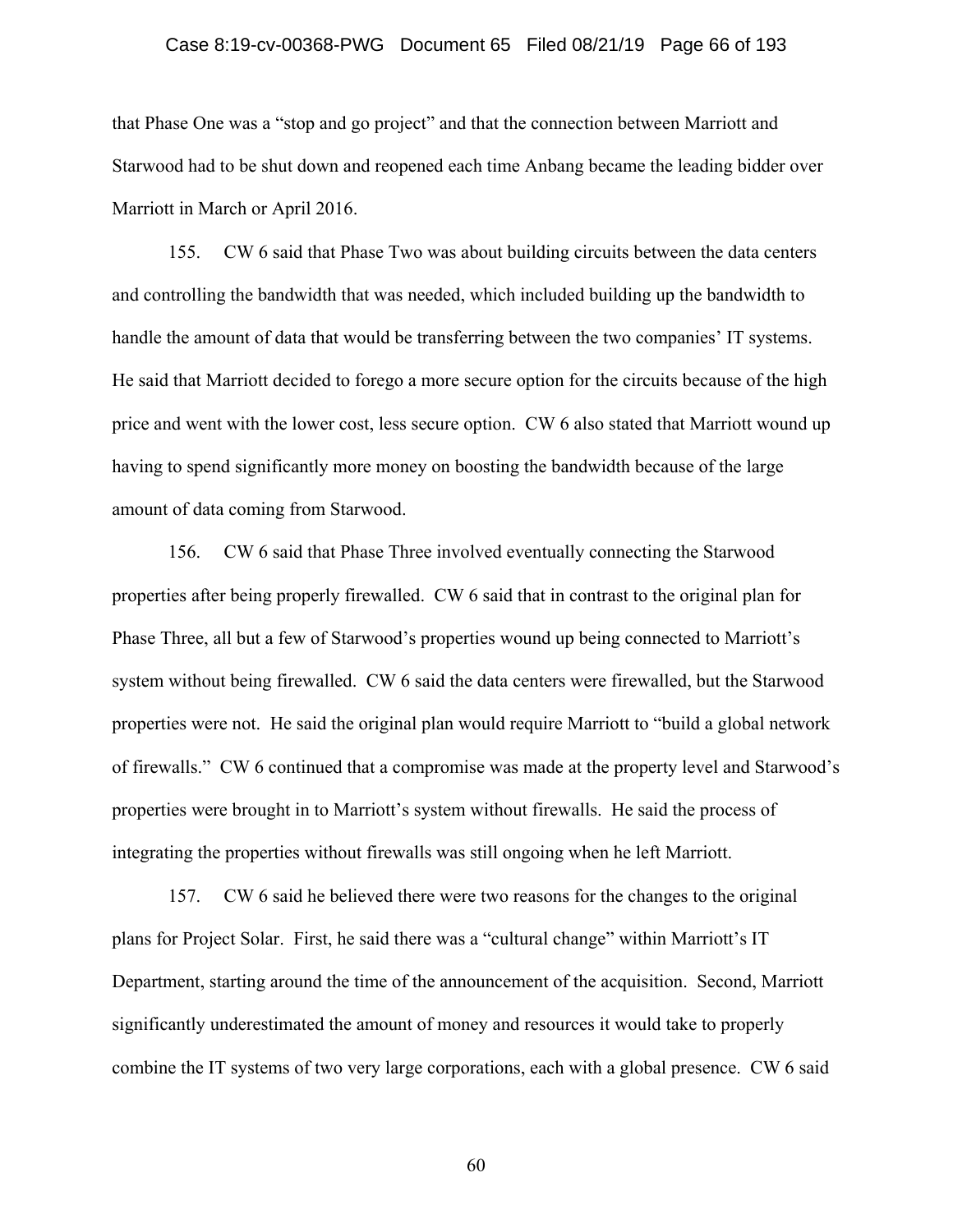## Case 8:19-cv-00368-PWG Document 65 Filed 08/21/19 Page 67 of 193

that regarding the cultural change, the three original principal Marriott leaders of Project Solar were all gone shortly after the close of the Merger either on their own or because their job responsibilities were made redundant when Starwood staff joined.<sup>18</sup> CW 6 described these changes as "a VP run off shortly after the close" of the Merger and there was "a huge influx of people from Disney and NBC." CW 6 said he believed that Marriott's priorities and focus moved away from security with the change in IT leadership during the acquisition and integration process. In addition to the departure of the three principal leaders, Senior VP – Information Protection IT Security Kathy Memenza left in the summer of 2016 and another key leader in the IT Department, Director of Infrastructure Security Dale Lindsay left in early 2018. CW 6 said that Ms. Memenza and Mr. Lindsay were two of Marriott's key people with IT security oversight and that the Company's "whole direction changed" after Ms. Memenza's departure in the summer of 2016.

158. CW 6 said that the plans for Project Solar changed with the new leadership and that, from his perspective, planning was not as diligent under the new leadership structure compared to Marriott's previous and usual standards, and that there was not as much focus on IT security. To illustrate this change, CW 6 contrasted the approaches of Mr. Blanchard, who prioritized getting a system to work before using it, and Mr. Rosa, who focused more on scale. CW 6 described the integration process after the change in leadership as "more chaotic," "time slowed" in reference to projects falling behind, and that the integration process was a lot bigger

<sup>&</sup>lt;sup>18</sup> CW 6 said that Senior Vice President of Global Information Resources - IT Delivery Hank Weigle, who reported to Defendant Hoffmeister, left after the announcement of the merger, Senior Vice President – IT Infrastructure Daniel Blanchard left during the integration process, and Vice President – IT Network Engineering & Operations Bob Galovic, CW 6's initial direct report, left shortly after the close of the merger. CW 6 said that Mr. Weigle was replaced by Senior Vice President Technology Delivery and Operations Alan Rosa, who also reported to Defendant Hoffmeister, Blanchard was replaced by Global Vice President of Infrastructure Engineering & Operations Lenny Guardino, and Mr. Galovic was replaced by Jim Tietjin.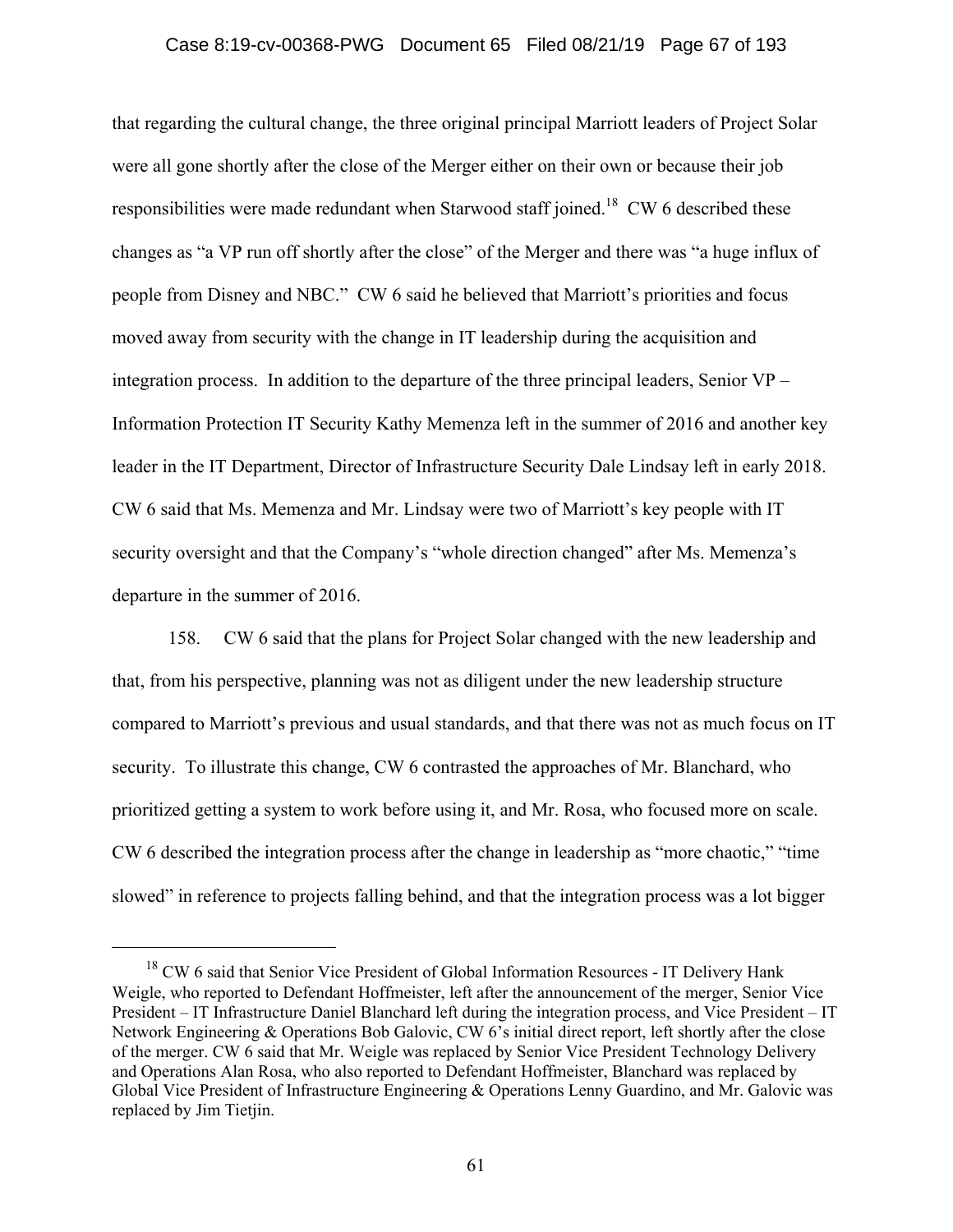## Case 8:19-cv-00368-PWG Document 65 Filed 08/21/19 Page 68 of 193

and more expensive than they originally planned for. He said the new leadership in Marriott's IT Department wanted the "biggest, baddest, fastest" systems and expected employees to "build it yesterday." CW 6 said that Marriott's new management "wanted to build an empire."

159. As an example of the shift away from diligent IT security processes that Marriott previously followed, CW 6 detailed Marriott's failure to establish Network Access Governance ("NAG") for Project Solar. CW 6 said that he was tasked with creating the NAG plan, which included planning for the establishment of a Board of Governance for the project, identifying what security applications and networks would be required, what the pass/fail standard would look like regarding the testing of Starwood's IT systems, and how to vet IT security, as some examples. CW 6 said that this plan was never implemented and that if it was replaced by another, he was not aware.

160. As to the unexpected cost increases related to the Merger, CW 6 reiterated that the IT merger process was a lot bigger and more expensive than what was originally anticipated. CW 6 said that it became apparent by the end of 2016 or early 2017 timeframe, and that is when management running the IT merger process were "starting to ask for more and more money." CW 6 noted that Marriott management's primary focus was getting the loyalty programs integrated in time for the closing of the Merger, which was completed on time, but that other "huge projects" were running late and had to "be done yesterday." CW 6 said that he knew about the increased costs because he was responsible for preparing the budgets for much of the work on Project Solar, which he presented to Mr. Rosa. CW 6 said that Mr. Rosa had final approval over the budgets that CW 6 presented to him before Mr. Rosa and Defendant Hoffmeister presented the budget to Defendant Sorenson, who then presented the budget to the Board. CW 6 said he believed the Board was presented with budgets indicating the costs of the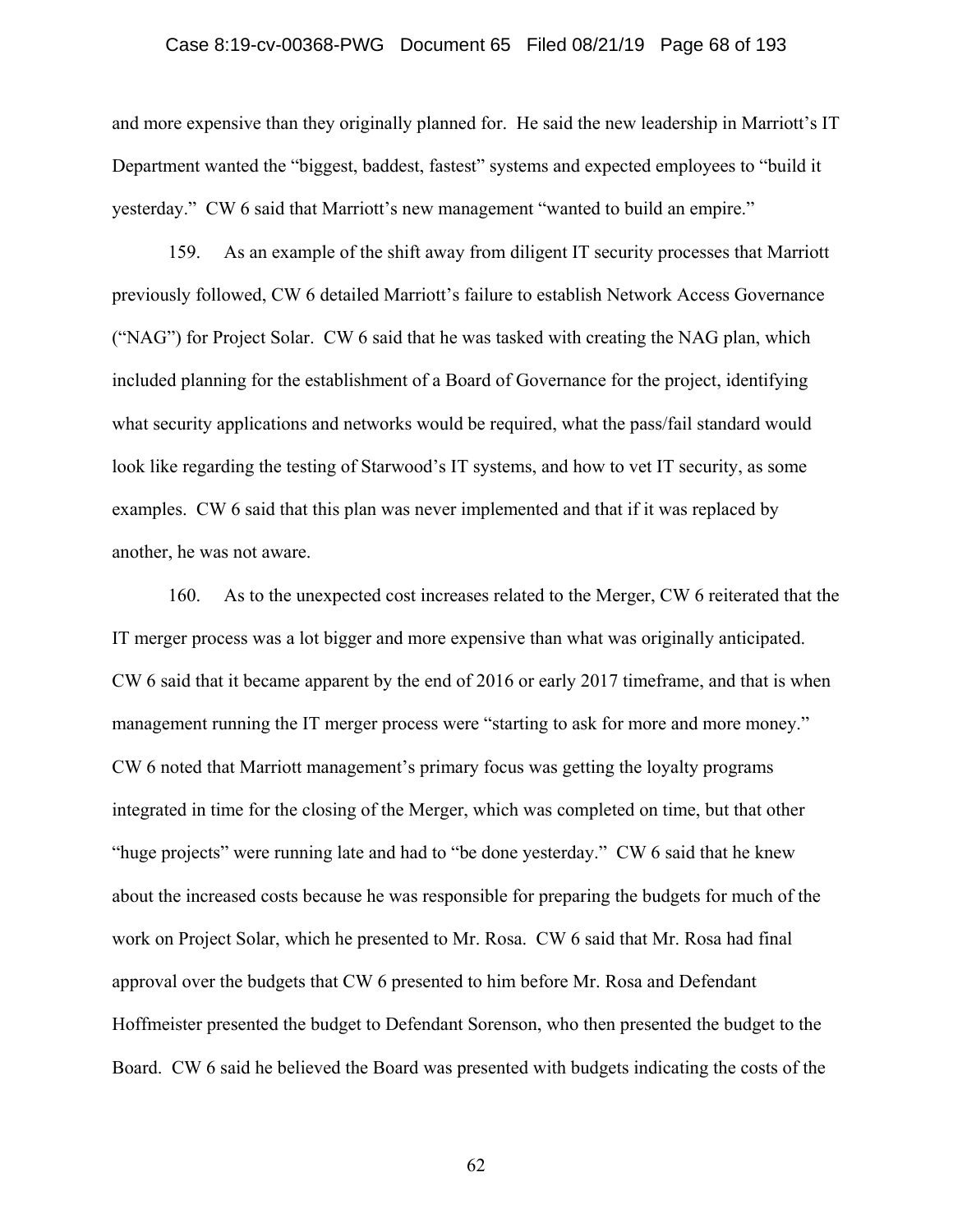## Case 8:19-cv-00368-PWG Document 65 Filed 08/21/19 Page 69 of 193

items and projects that Mr. Rosa retained from CW 6's original budget request. CW 6 recalled that the 2017 supplemental budget he presented to Mr. Rosa included higher than expected cost requests, including for the data center build-up and an additional \$10 million for a network upgrade. CW 6 recalled that Mr. Rosa and Mr. Guardino did not approve all of the costs in that 2017 supplemental budget, and that Mr. Rosa and Defendant Hoffmeister presented what was left to Defendant Sorenson, who in turn presented it to the Board.

161. On August 7, 2018, Macquarie released an analyst report which described the integration process as "seemingly flawless" and "almost too easy." This would prove prophetically true.

162. In September 2017, during the integration process, Marriott was presented with another red flag as to potential deficiencies in its data security. Equifax announced a data breach that affected approximately 147 million people. That data breach subjected Equifax to numerous lawsuits and regulatory actions. For example, there is currently a suit for violations of the federal securities laws in discovery in the Northern District of Georgia.<sup>19</sup> Additionally, the FTC recently announced that Equifax reached a settlement with the FTC, the Consumer Financial Protection Bureau, and 50 U.S. states and territories for violations related to that breach for at least \$525 million and up to \$700 million.

## **E. The Breach**

# **1. Marriott's Discovery of the Breach and the Initial Revelation to the Public**

163. On September 7, 2018, a technology tool called Guardium discovered the Breach. Guardium triggered an alert that a user ran a query of how many entries were in a particular column of a table in the reservation system database. Accenture, Marriott's third party IT

 <sup>19</sup> *In re Equifax Inc. Sec. Litig.*, No. 17-cv-3463 (N.D. Ga.)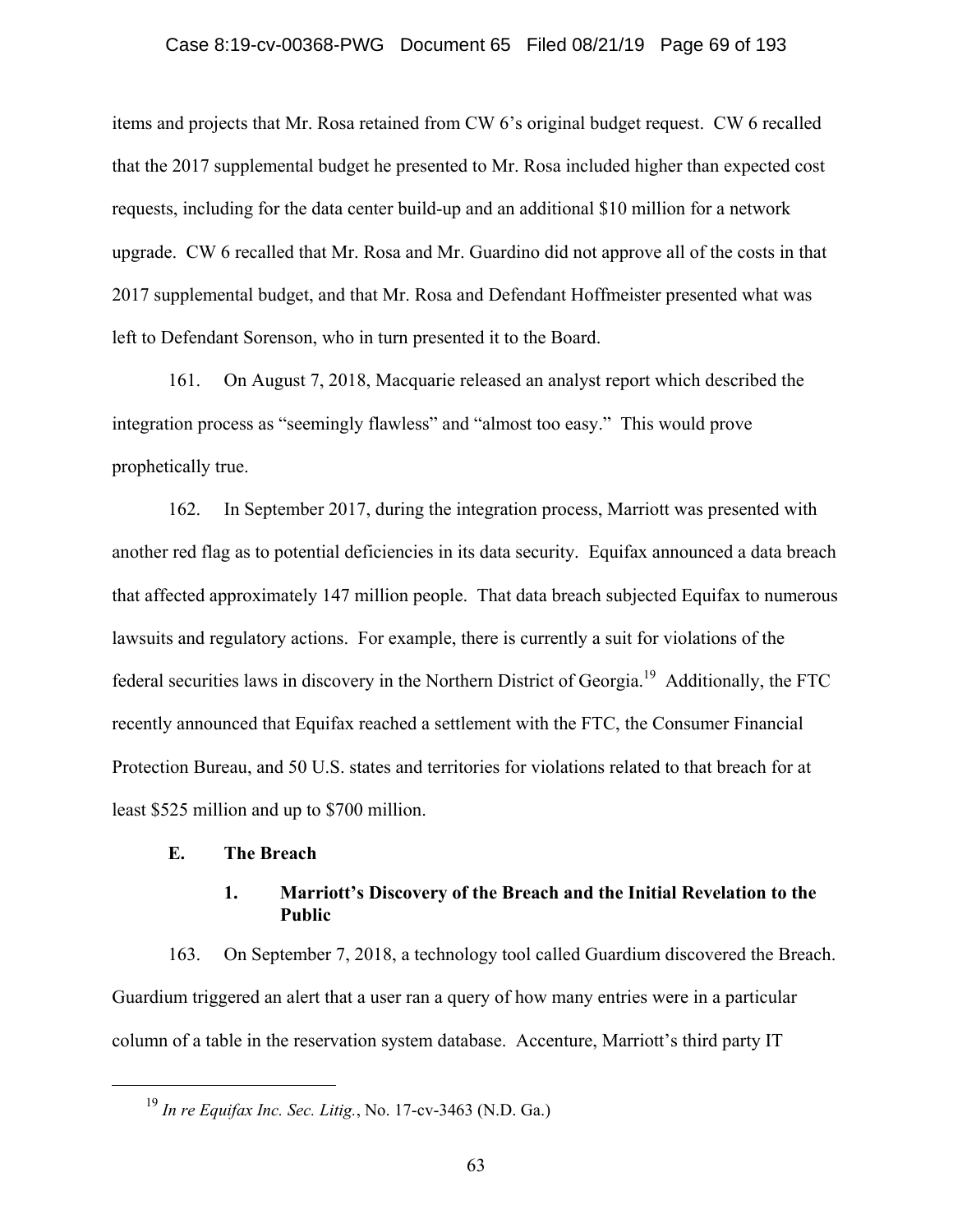## Case 8:19-cv-00368-PWG Document 65 Filed 08/21/19 Page 70 of 193

contractor tasked with running Starwood's reservation database, alerted Marriott's IT department the following day. On September 10, 2018, Marriott brought in third party investigators to perform a review of their hacked systems.

164. On September 17, 2018, the third party investigators identified a remote access Trojan ("RAT") virus. A RAT is a malware program that includes a back door that allows attackers to access, surveil, and even gain administrative control over a computer. On that day, Marriott's IT department notified Defendant Sorenson. On September 18, 2018, Defendant Sorenson notified Marriott's Board of the Breach. Additionally, in early October 2018, the third party investigators found evidence of other malware in Starwood's database, including Mimikatz which searches a device's memory for usernames and passwords.

165. On October 29, 2018, Marriott contacted the FBI to notify them of the tools used by the hackers, the timelines of the intrusion, and any forensic findings the Company or its third party investigators had made so far. In early November 2018, Marriott learned that the Breach stretched all the way back to at least July 2014. At that time, Marriott implemented "endpoint detection technology on devices across the Starwood network."

166. On November 6, 2018, Marriott filed its 3Q 2018 Form 10-Q without disclosing the fact that it had experienced a serious data breach on a critical customer-serving platform, one which management had previously been informed by information security staff had inadequate access controls. Based on the evidence of the Breach and the known vulnerability, management had every reason to assume that its customers' sensitive personal data had been exposed to attackers. Marriott was silent in its 3Q 2018 Form 10-Q as to the Breach, *and continued to operate the hacked Starwood guest reservation database*, even going so far as to continue to encourage customers to book reservations with the corrupted reservation database.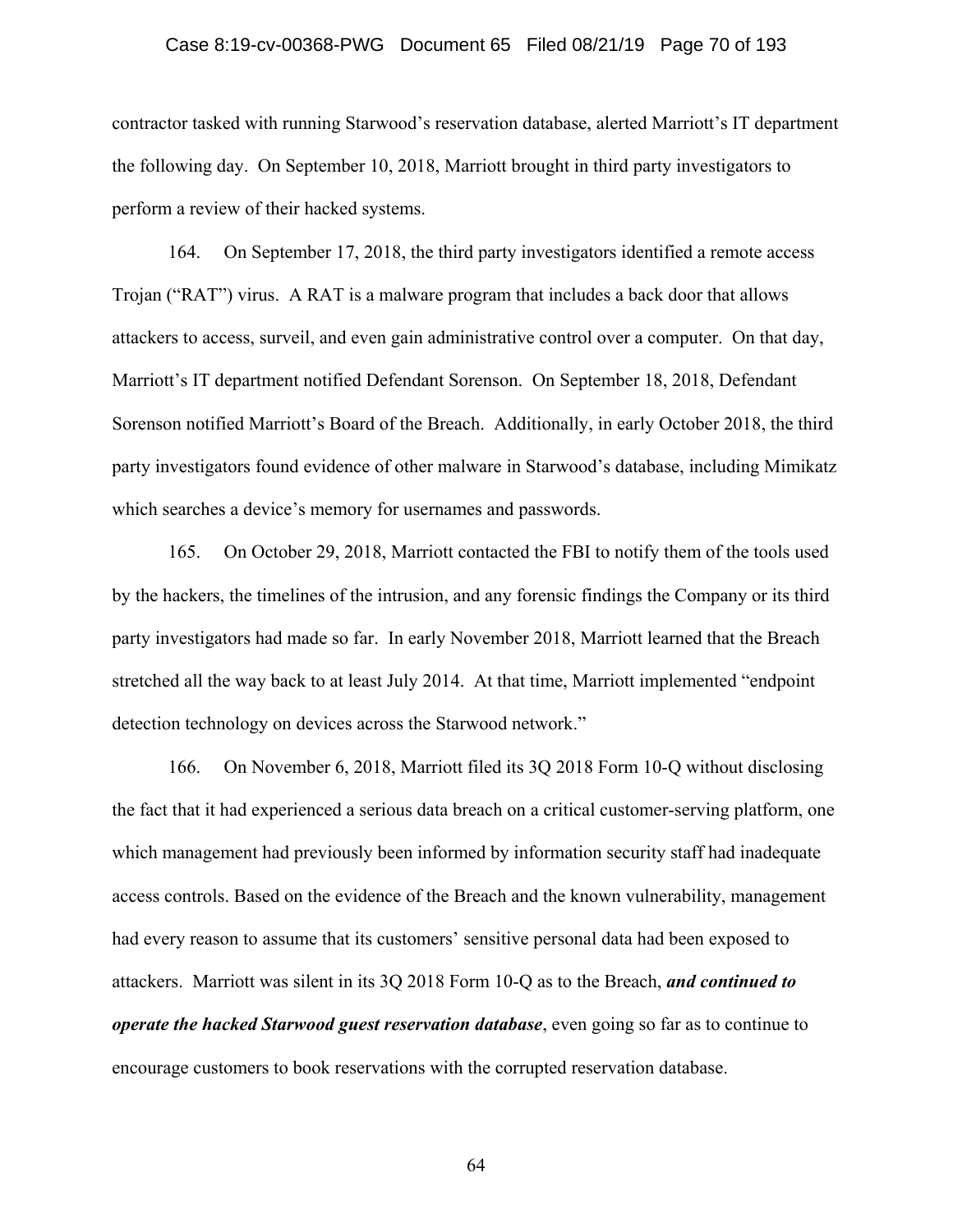## Case 8:19-cv-00368-PWG Document 65 Filed 08/21/19 Page 71 of 193

167. On November 13, 2018, Marriott's investigators discovered evidence that two compressed encrypted files had been deleted from a device they were examining. On November 19, 2018, Marriott learned that those compressed and encrypted files contained personal information. On that day, Marriott finally began preparations to notify affected guests.

168. On November 25 and 26, 2018, Marriott discovered that in both 2015 and 2016, "the attacker had likely created copies of two other tables, which the attacker later deleted." The file names of those tables corresponded to the files names of the two other tables that had been deleted, but Marriott could not recover those files and did not know if they had been taken.

169. On November 29, 2018, (83 days after the Breach was discovered) Marriott provided notice of the Breach to the four major payment card networks and their credit processing vendors, regulators in over 20 foreign countries and territories, state Attorneys General, the FTC, the SEC, and the three major credit reporting agencies. Marriott also provided an update to the FBI.

170. On November 30, 2018, nearly 3 months after discovering the Breach, Marriott made its first public revelations regarding the Breach.<sup>20</sup> Marriott informed the market that approximately 500 million guest records had been affected by the Breach and that the Company had only just begun notifying guests that their personal information had been compromised. The attackers were able to steal names, mailing addresses, phone numbers, email addresses, passport numbers, Starwood Preferred Guest account information, date of birth, gender, arrival and departure information, reservation date, and communication preferences.

 $20$  Notably, the average data breach lasts only 266 days before identification and containment but the data breach at Starwood and then Marriott went undetected for 715 days and was not resolved for at least 733 days after the attackers gained access. Rob Sobers, *Data Breach Response Times: Trends and Tips*, Varonis (Mar. 13, 2019).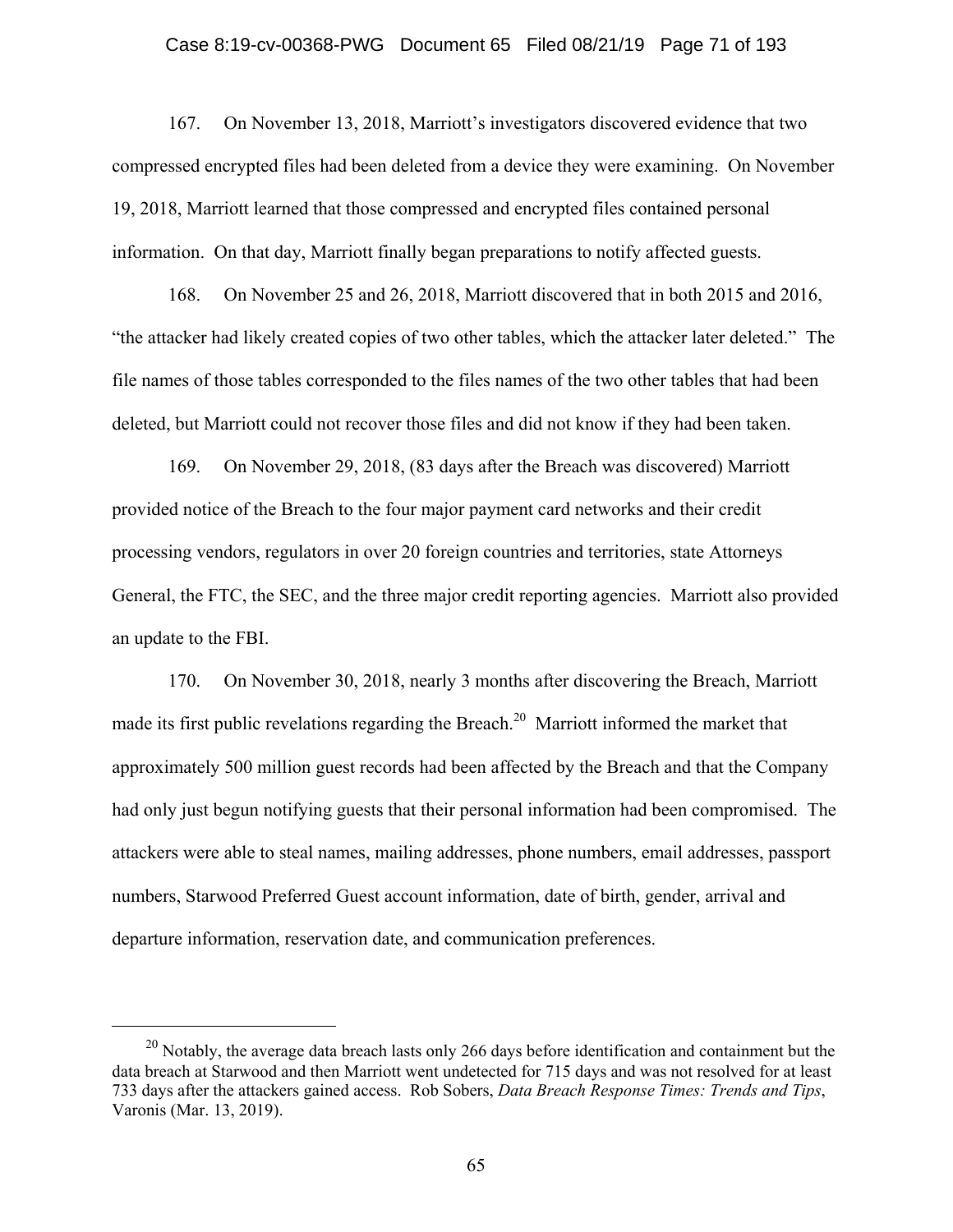## Case 8:19-cv-00368-PWG Document 65 Filed 08/21/19 Page 72 of 193

171. Marriott completed notification of all U.S.-based guests on December 11, 2018. However, at the time the Company announced the Breach it was not able to determine whether the attackers had also stolen the encryption keys – and to this day, Marriott has still not released whether the attackers had also stolen the encryption keys.

172. The market was shocked by the November 30, 2018, revelation and Marriott's stock price was rocked by the news. In a Form 8-K filed before the market opened, Marriott revealed that there was unauthorized access to the legacy Starwood guest reservation database. The Company disclosed that the personal information of guests who made reservations at Starwood properties on or before September 10, 2018, had been exposed to attack. On this date, the Company's stock price fell \$6.81, or 5.5%, to close at \$115.03 on extremely heavy volume.

173. On November 30, 2018, Cowen released an analyst report discussing Marriott's revelation of the Breach. In that report, Cowen noted that the incident "*may hamper loyalty enrollment*." The report also noted that it had "cause[d] real brand damage" for Marriott.

174. On November 30, 2018, Taylor Telford and Craig Timberg published an article for the Washington Post on the Breach titled *Marriott discloses massive data breach affecting up to 500 million guests*. In that article, Mr. Telford and Mr. Timberg noted that the "breach of the reservation system for Marriott's Starwood subsidiaries was one of the largest in history . . . and was particularly troubling for the nature of the data that apparently was stolen." The article also quoted Edward Hasbrouck, a travel writer and consumer advocate, who said the Breach involved "'extraordinarily intimate data'" and that the "'travel industry has been grossly negligent compared to many industries when it comes to data privacy and security." Additionally, Paige Boshell, an attorney with Privacy Counsel LLC, noted that "'there were significant opportunities for higher scrutiny.'" Mr. Telford and Mr. Timberg also highlighted Starwood's prior breaches.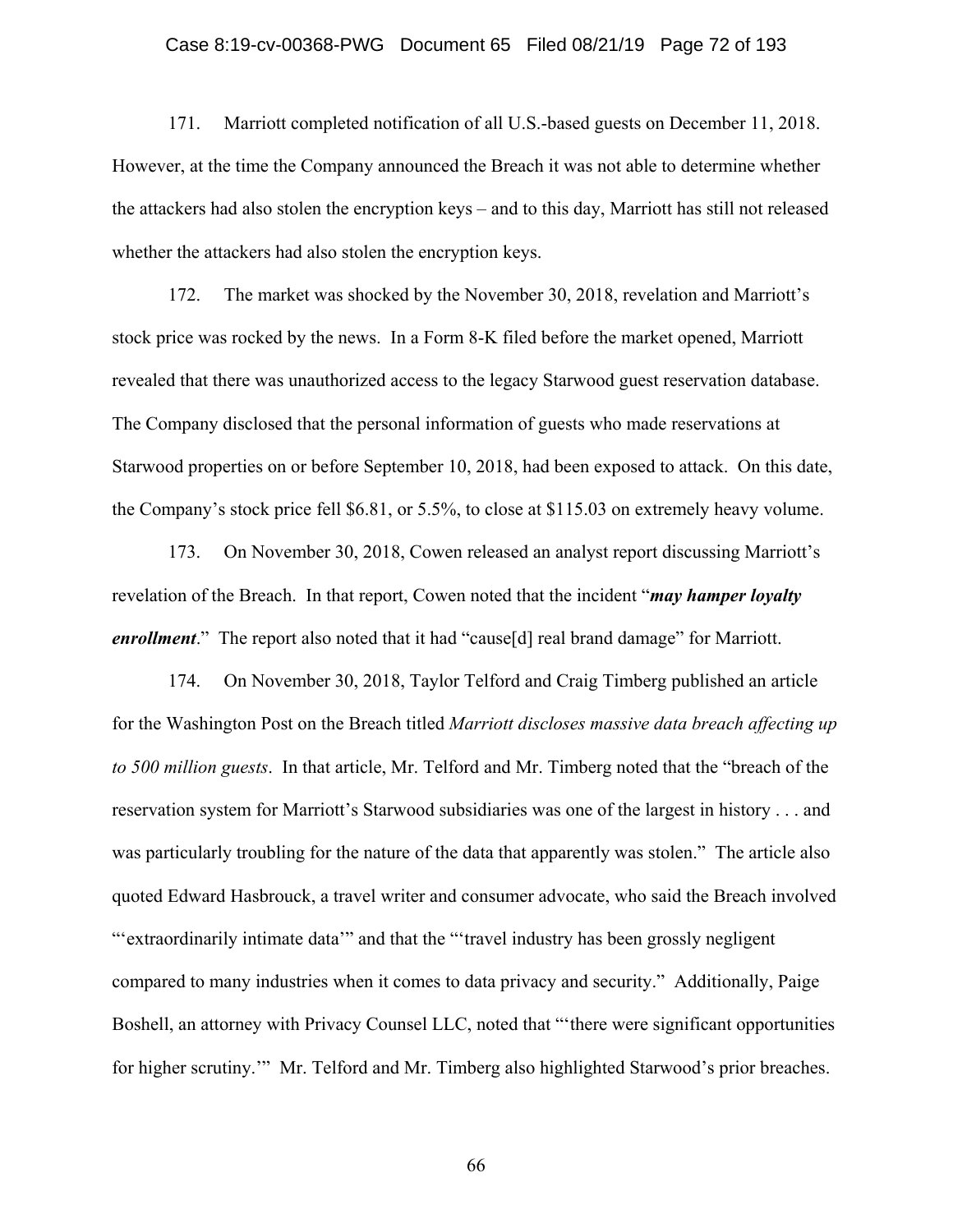#### Case 8:19-cv-00368-PWG Document 65 Filed 08/21/19 Page 73 of 193

175. On November 30, 2018, NBC News posted an article by Erik Oritz titled *Marriott says breach of Starwood guest database compromised info of up to 500 million* to its website. In that article, Mr. Ortiz quoted Jake Williams, the president and founder of cybersecurity firm Rendition Infosec, as saying the revelation was "'very inarticulately worded'" and that he was left "'playing guesswork at what some of these statements mean.'"

176. Also on November 30, 2018, Krebs on Security ("Krebs") published an article titled *Marriott: Data on 500 Million Guests Stolen in 4-Year Breach*. In that article, Krebs described the incident as "a massive data breach exposing the personal and financial information on as many as a half billion customers who made reservations at [] Starwood['s] properties over the past four years." Krebs noted the potential for further revelations regarding the severity of the Breach and cited to the breach of IHG's payment systems in 2017. In the IHG breach, the company initially thought that the point-of-sale systems had been breached at the restaurants or bars of only 12 properties. Approximately three months later, however, IHG revealed the breach actually affected more than 1,000 properties, including the payments systems used at the front desks of some of the properties. Krebs also noted that Marriott's Breach was "just the latest in a long string of intrusions involving credit card data stolen from major hotel chains over the past four years."

177. On November 30, 2018, the New York Times published an article by Nicole Perlroth, Amie Tsang, and Adam Satariano titled *Marriott Hacking Exposes Data of Up to 500 Million Guests*. In that article, the reporters noted that Marriott "asked guests checking in for a treasure trove of personal information." The article also stated that the "intrusion was a reminder that after years of headline-grabbing attacks, the computer networks of big companies are still vulnerable." The reporters also noted that in recent years, according to cybersecurity experts,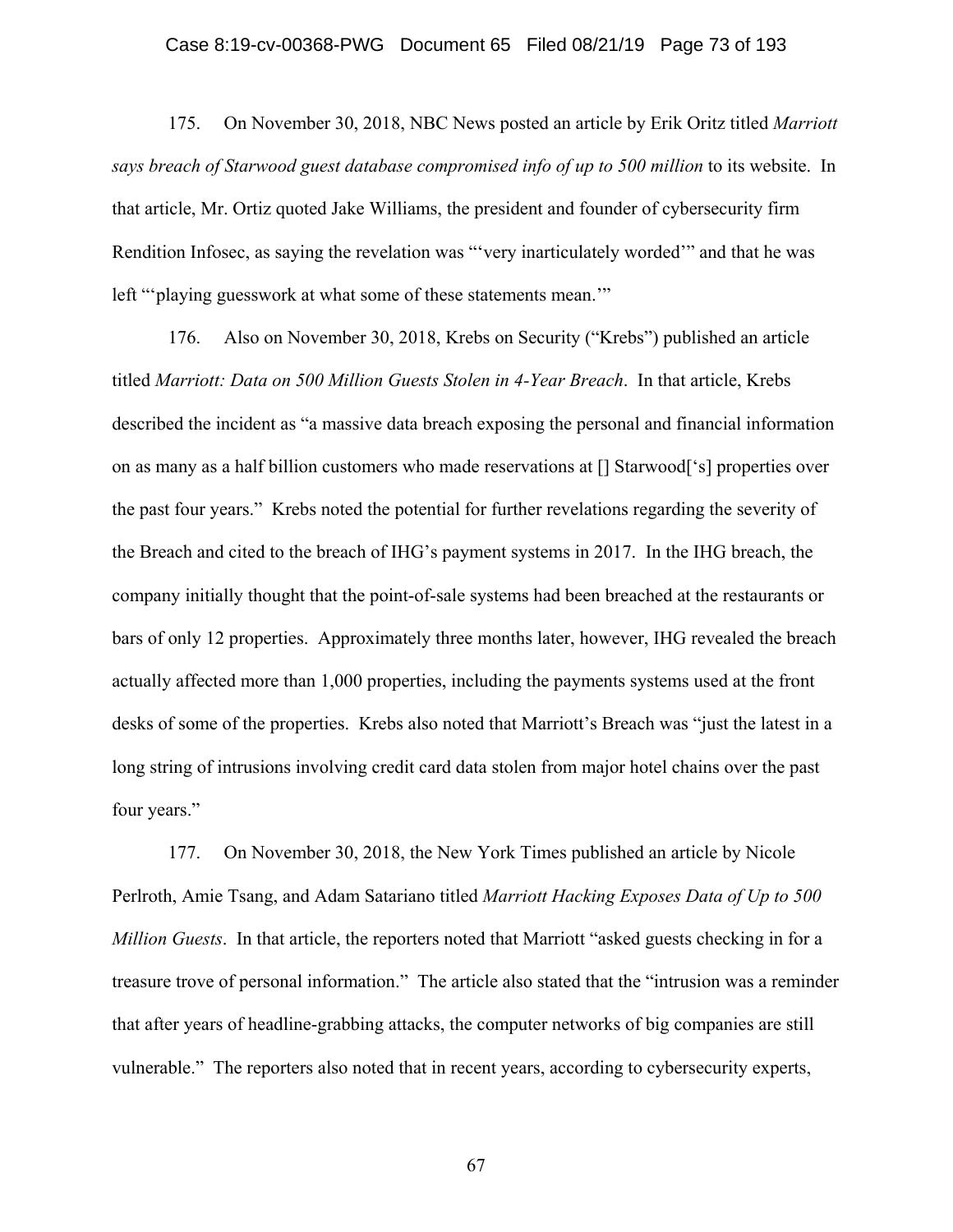#### Case 8:19-cv-00368-PWG Document 65 Filed 08/21/19 Page 74 of 193

"the hospitality industry has become a rich target for nation-state hackers looking to track the travel movements and preferences of heads of states, diplomats, chief executives and other people of interest to espionage agencies." The article also quoted Jake Olcott, a VP at Bitsight, a computer ratings company, who said that finding out about a data breach after a merger closes is "'everybody's worst-case scenario.'" Additionally, the article stated that "*[p]rivacy advocates said there was no excuse for a breach to go unnoticed for four years*." Gus Hosein, the executive director of Privacy International, said a company can claim to take security seriously, *"but they don't if you can be hacked over a four-year period without noticing."*

178. Also on November 30, 2018, NPR posted an article, written by Avie Schneider, titled *Marriott Says Up To 500 Million Customers' Data Stolen In Breach* to its website. In that article, Schneider noted Marriott's stock fell 5.6% and that the "data breach is one of the largest in history" that included "sensitive data such as passport numbers, mailing addresses and credit card information." The article also quoted Ted Rossman, an analyst with CreditCards.com, who said the Breach is "'one of the most significant data breaches in history given the size . . . and the sensitivity of the personal information that was stolen.'"

179. On November 30, 2018, the LA Times also posted an article, written by Sam Dean, titled *Marriott data breach exposes up to 500 million guests' personal information* to its website. In that article, Dean noted that as a result of the Breach "new laws in Europe could stick the global hotelier with hundreds of millions of dollars in fines." Dean stated that "experts say too many companies continue to have a startlingly lax approach to data security." The article also noted that Marriott's stock fell 5.6%.

180. On December 4, 2018, Forbes posted an article, written by David Volodzko, titled *Marriott Breach Exposes Far More Than Just Data* to its website. The article noted that as a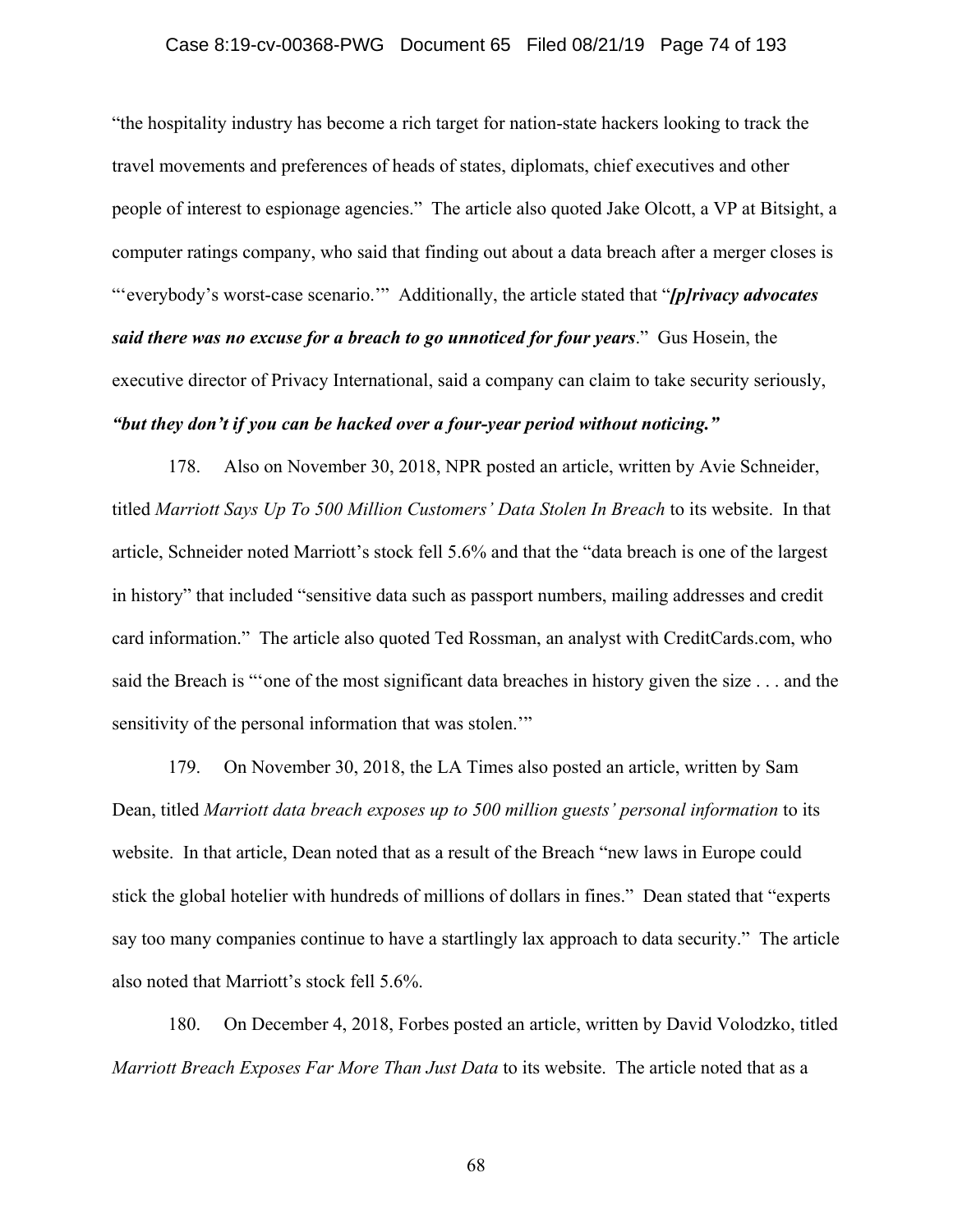#### Case 8:19-cv-00368-PWG Document 65 Filed 08/21/19 Page 75 of 193

result of the Breach, Marriott's shares had fallen 5.6%. Additionally, Volodzko noted that Marriott's revelation *"leaves the question of why [the Company] only now detected a problem that evidently began four years ago."* The article quoted Andrei Barysevich, a researcher with Recorded Future, a threat intelligence company, who said that *with all the resources Marriott has, "'they should have been able to isolate hackers back in 2015.'"* Volodzko noted that "the whole problem began" when Marriott announced the Merger in November 2015 and that "*it's hard to believe Marriott couldn't see [the breach] coming*," particularly because "[h]otels are easy targets, constituting 92% of all point-of-sale intrusions in 2017." Volodzko noted that the prior breaches of Starwood's systems put Marriott on alert that the Company "was clearly taking on considerable risk by acquiring Starwood." Volodzko questioned whether Marriott was "unaware of this danger or was [the Company] using some version of the recall coordinator's formula, putting customers at risk because it assumed the cost of a breach would be less than the cost of better security?" Volodzko quoted John M. Simpson, a project director for privacy and technology at Consumer Watchdog as stating "many companies opt for inadequate data security because it's cheaper than the consequences of a data breach." Volodzko also pointed out that the "ripple effect of a hotel breach goes well beyond customers" due to the interconnectedness of the business entities within a hotel.

181. On December 5, 2018, UBS released an analyst report discussing the Breach. In that analyst report, UBS listed a number of issues the Company would need to address as a result of the Breach, including legal costs, security costs, and potential settlement costs. UBS also noted other issues, such as the Breach taking management's attention away from regular operations, any potential impact on hotel owners, and the impact on enrollment in the Company's loyalty program.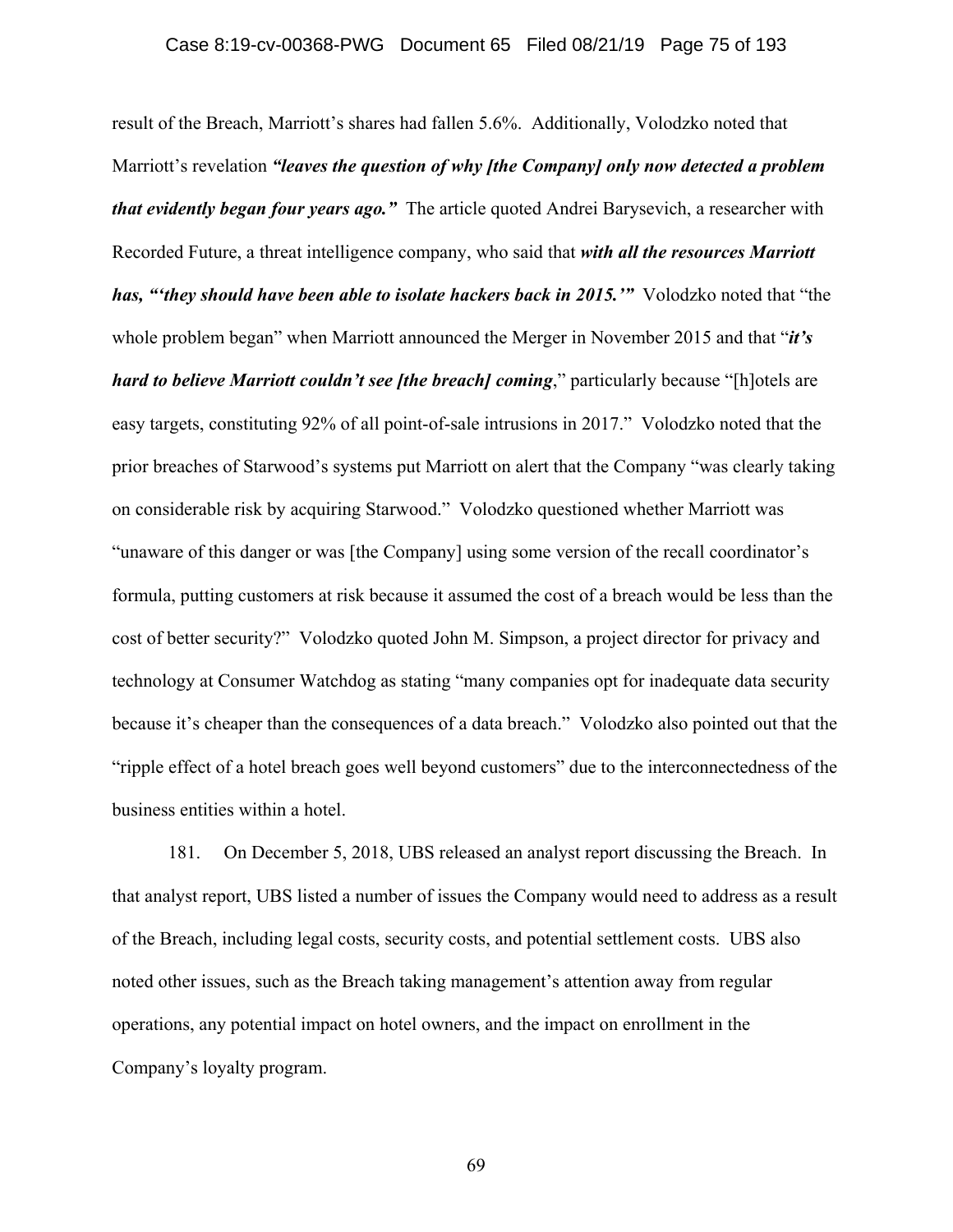#### Case 8:19-cv-00368-PWG Document 65 Filed 08/21/19 Page 76 of 193

182. On December 14, 2018, Bloomberg posted an article, written by Patrick Clark, titled *Marriott Breach Exposes Weakness in Cyber Defenses for Hotels* to its website. In that article, Clark stated that "[l]ong before Marriott International Inc. disclosed a massive security breach, the hotel industry had earned the dubious reputation as a hospitable place for hackers." In that article, John Burns, the president of Hospitality Technology Consulting, noted that the "longstanding tradition of an innkeeper," to allow customers to sleep safely and securely, has not always extended to the "digital environment."

183. In an article for TechCrunch published on January 4, 2019, Zack Whittaker noted that Marriott had allowed attackers to take "the sort of data that remains highly valuable for spy agencies that can use the information to track down where government officials, diplomats and adversaries have stayed – giving insight into what would normally be clandestine activities."

184. On March 7, 2019, David Shepardson published an article for Reuters discussing Defendant Sorenson's testimony in front of the Senate's Permanent Subcommittee on Investigations. Mr. Shepardson noted that Committee Chairman Portman commented on the point-of-sale breach that Starwood revealed just days after the Merger was announced. Further, the article noted that Senator Carper said that Marriott "acquired a company with 'serious cybersecurity challenges and had actually been attacked before' but chose to initially leave Starwood's security system in place after acquiring it."

185. On March 11, 2019, Kate O'Flaherty published an article for Forbes called *Marriott CEO Reveals New Details About Mega Breach*, in which she noted that *Marriott took nearly three months to inform the public of the breach.* Additionally, Ms. O'Flaherty pointed out that Marriott "failed to protect valuable customer information" and that Marriott is "the subject of class action lawsuits that could cost it hugely."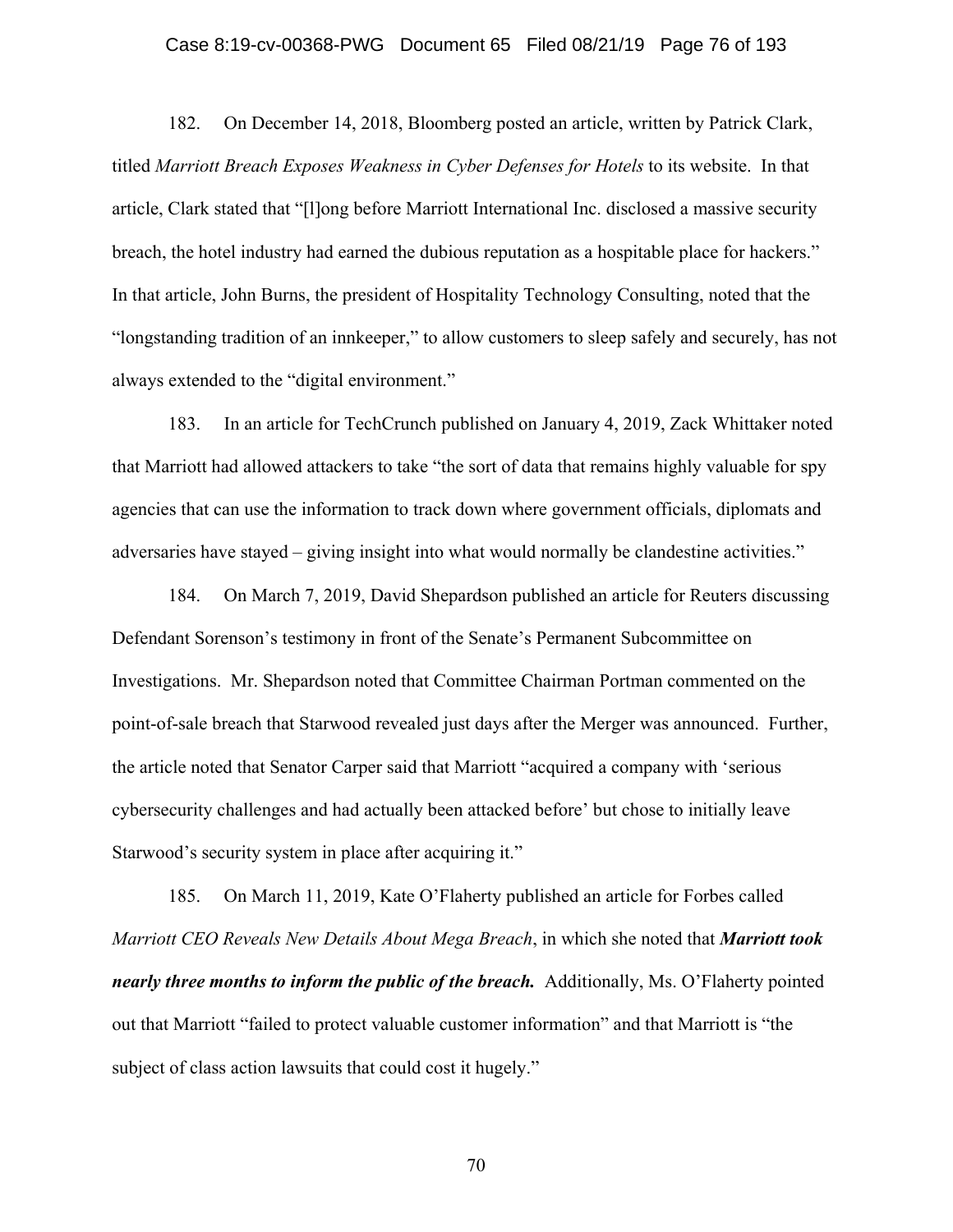#### Case 8:19-cv-00368-PWG Document 65 Filed 08/21/19 Page 77 of 193

186. On March 22, 2019, Patrick Nohe posted a blog for Hashed Out in which he noted that the identity of the attackers in the Breach could not make Marriott any less culpable for its failure to protect its customers' data. Mr. Nohe identified at least three issues with Marriott's conduct related to the Breach: (1) the Breach lasted for four years; (2) that Marriott failed to discover the Breach during its due diligence; and (3) that it waited months to disclose the Breach.

187. Notably, Senator Elizabeth Warren initiated an investigation into Equifax for their data breach and produced a report of her findings (the "Warren Report"). The Warren Report criticized Equifax for similarly waiting to disclose the breach. After discovering the breach but before telling the public, Equifax held a conference in which it remained silent about the breach. The Warren Report noted that Equifax missed "key opportunities to inform investors of risks" in waiting 40 days to inform the public of suspicious activity in its network and failing to say anything at that conference. The SEC has also stated that "an ongoing internal or external investigation – which often can be lengthy – would not on its own provide a basis for avoiding disclosures of a material cybersecurity incident.<sup>"21</sup>

#### **2. Marriott's Response to the Breach**

188. In response to the Breach, Defendant Sorenson said Marriott was finally shutting down Starwood's corrupted guest reservation database. On December 18, 2018, more than two years after closing the acquisition of Starwood (and 102 days after discovering the Breach), Marriott finally stopped using Starwood's guest reservation database for business operations.

189. Additionally, for the Starwood network Marriott began malware removal, deployment of endpoint protection tools to approximately 70,000 devices, and eventually increased that number to 200,000. Defendant Sorenson claimed the endpoint detections devices

<sup>&</sup>lt;sup>21</sup> SEC Release Nos. 33-10459; 34-82746, "Statement and Guidance on Public Company Cybersecurity Disclosures"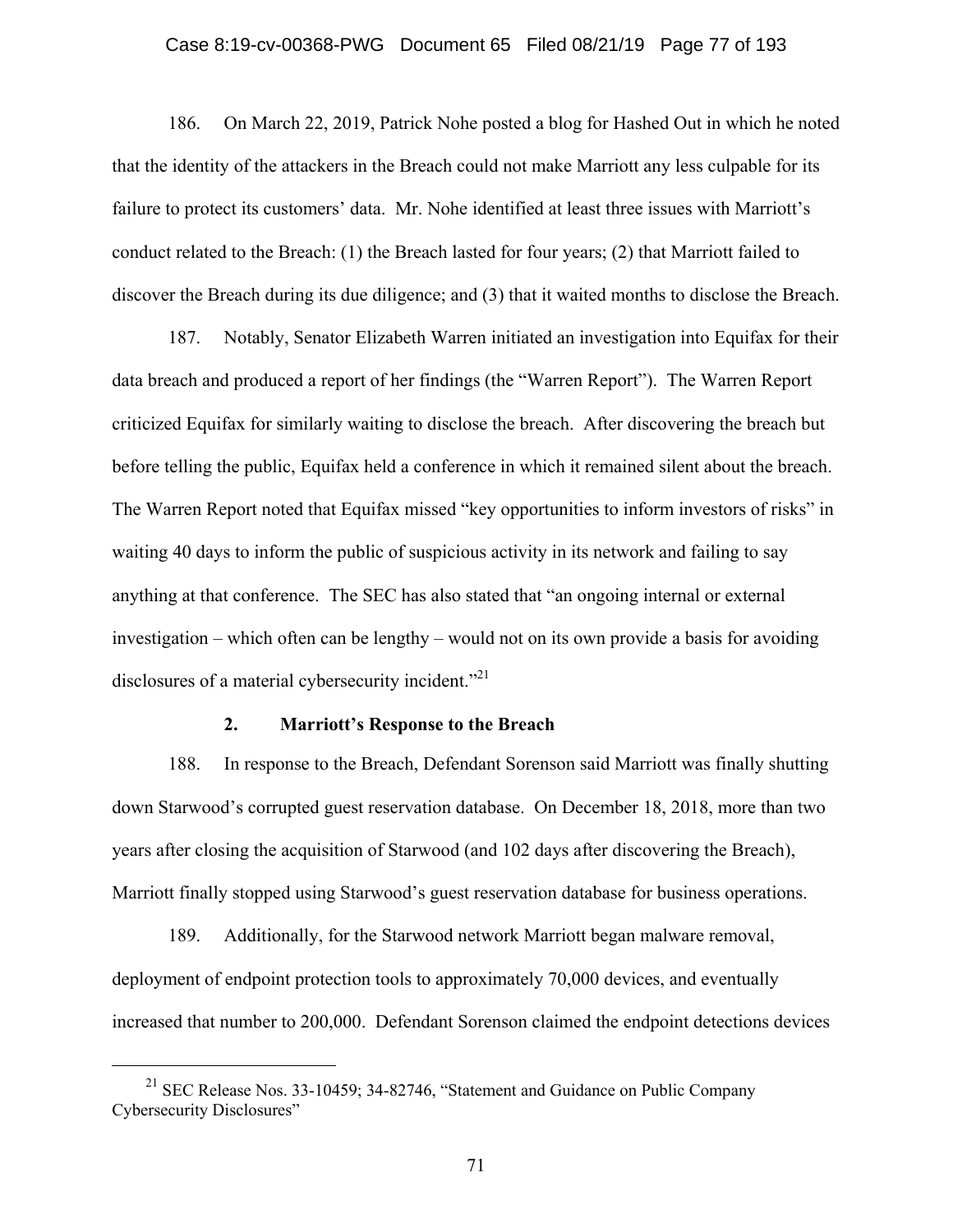#### Case 8:19-cv-00368-PWG Document 65 Filed 08/21/19 Page 78 of 193

would "allow real-time discovery of suspicious behavior on both the Starwood and Marriott networks and have next-generation anti-virus features." Consistent with CW 1's testimony, Marriott was only willing to install these security measures after a breach rather than in response to the numerous red flags Marriott was aware of regarding Starwood's systems. Defendant Sorenson also touted Marriott's new-found commitment to "identity access management, which means a broader deployment of two-factor authentication across our systems, as well as network segmentation, which means isolating the most valuable data so that it becomes more difficult for attackers to access the systems and for malware to spread through the environment." Defendant Sorenson did not offer any explanation as to why Marriott had not undertaken any of these measures sooner.

190. As for the guests affected by the Breach, Marriott offered some limited security measures in an attempt to lessen the possibility that the sensitive customer data stolen in the Breach would be used. Marriott set up a website and dedicated call center to address customer concerns regarding the Breach. The Company offered one year of enrollment in WebWatcher.<sup>22</sup>

191. There were security issues with Marriott's remedial measures, however. For example, Marriott used email to notify guests, but the domain name the email was sent from was not Marriott's. Rather, the domain name, "email-marriott.com" is actually registered to a third party firm, CSC. The domain does not load, nor does it have an identifying HTTPS certificate.<sup>23</sup> The only way customers were able to verify the validity of the domain was a note lost in the other information on Marriott's notification site for the Breach. According to cybersecurity

 $^{22}$  According to Marriott: "WebWatcher monitors internet sites where personal information is shared and generates an alert to the consumer if evidence of the consumer's personal information is found."

<sup>&</sup>lt;sup>23</sup> HTTPS (Hyper Text Transfer Protocol Secure) appears in the URL when a website is secured by an SSL certificate. The details of the certificate, including the issuing authority and the corporate name of the website owner, can be viewed by clicking on the lock symbol on the browser bar.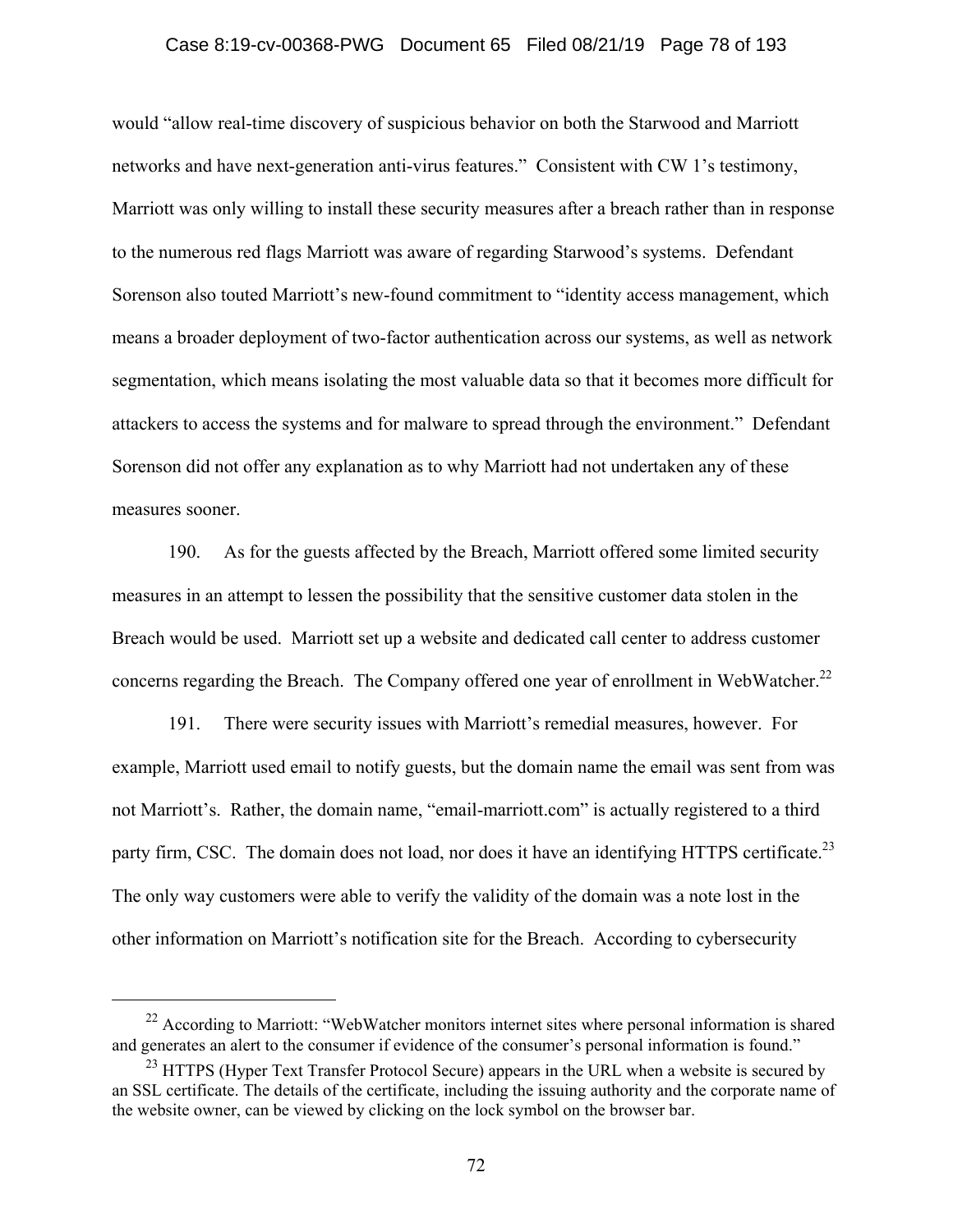#### Case 8:19-cv-00368-PWG Document 65 Filed 08/21/19 Page 79 of 193

experts, the domain was easily spoofable,<sup>24</sup> which put the victims of the Breach at even further risk. Jake Williams, founder of Rendition Infosec, actually registered the domain, "emailmarriot.com," with Marriott misspelled, to prevent hackers from using it to try to take further advantage of Marriott's customers. Additionally, Nick Carr of the security firm FireEye registered "email-mariottt.com" for the same reason.

192. Ensuring reliable and unambiguous communication with customers is a fundamental safeguard for any company that relies on eCommerce. The fact that Marriott did not register obvious misspellings of their own domain name and did not have a breach response plan that included communicating with customers in a reliably secure manner indicates that, despite all the red flags and the discovery of an actual breach, Marriott did not have a cybersecurity professional assigned to the systematic prevention and response to a customer data breach.

#### **3. Post-Class Period**

193. Following the revelation of the Breach, Marriott continued to inform the market of the steps it was taking to make up for its lax security. These remediation measures show the extent of the gap between Marriott's statements to the public regarding the operation and due diligence surrounding Starwood's guest reservation database.

194. On December 5, 2018, Defendant Oberg admitted that due to the Breach, Marriott "had an ongoing data security program for a while." Additionally, Defendant Oberg stated that as a result of the Breach, the Company had to "step[] up" its investment in the security of the Company's data. Clearly, Marriott had not been doing enough to protect its customers' sensitive personal information, and the due diligence that should have identified the vulnerable systems was inadequate - despite Marriott's representations to the contrary throughout the Class Period.

 $24$  Domain spoofing, a common form of phishing, occurs when an attacker appears to use a company's domain to impersonate a company or one of its employees.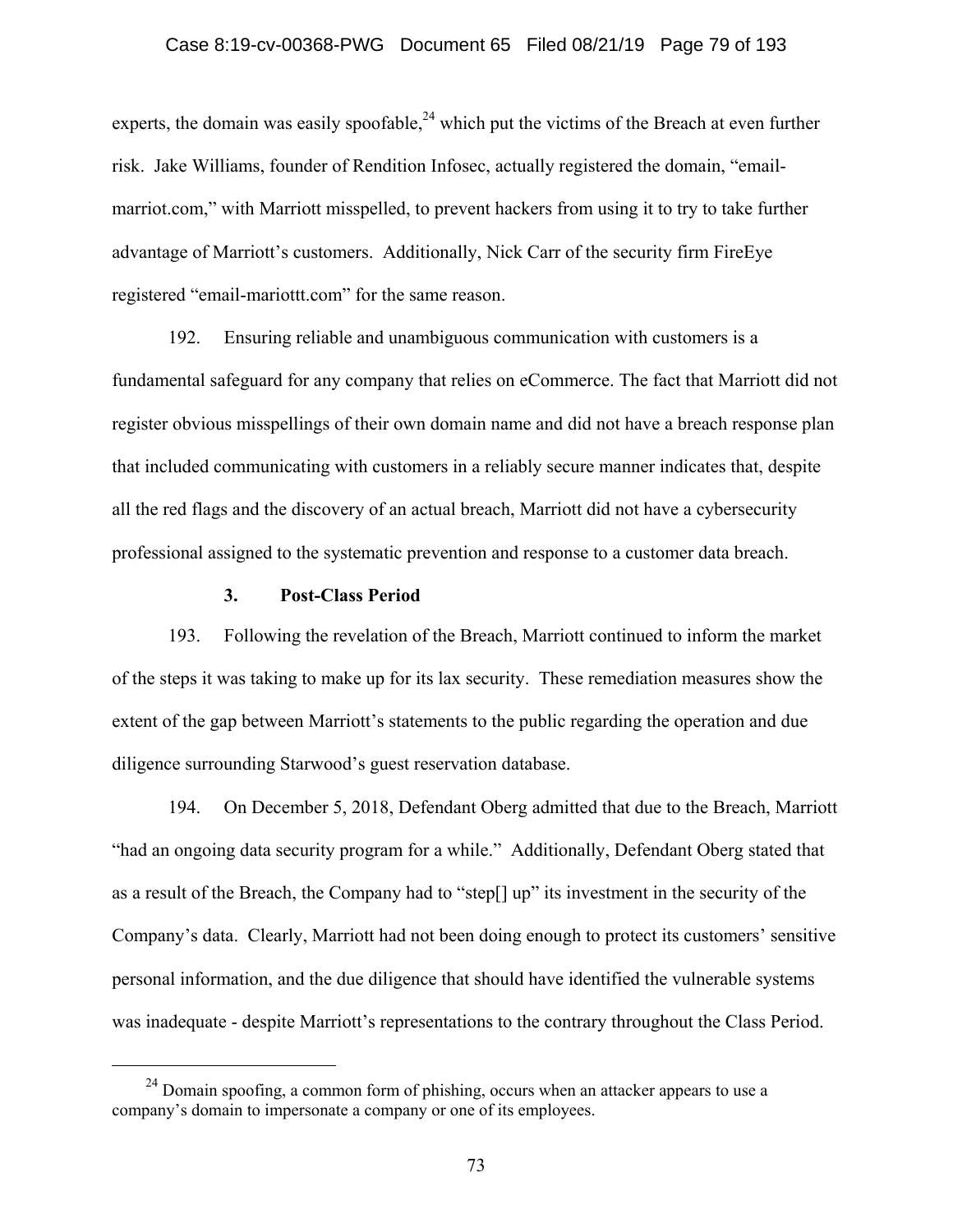#### Case 8:19-cv-00368-PWG Document 65 Filed 08/21/19 Page 80 of 193

Defendant Oberg admitted that Marriott "had a plan" but "as a result of [the Breach], we're stepping it up even faster." Defendant Oberg also pointed out that "there's already been dramatic improvement of kind of ways that can quickly, quickly identify that somebody is trying to get into your system." However, Defendant Oberg failed to explain why Marriott failed to utilize any of these advancements in operating and monitoring Starwood's systems.

195. On January 4, 2019, Marriott issued a follow-up press release on the Breach. The Company announced that 383 million guest records were affected by the Breach. Of these 383 million guest records, 5.25 million unencrypted passport numbers were stolen, along with more than 20 million encrypted passport numbers. That number also included 8.6 million encrypted payment cards. The Company also revealed, for the first time, that some of the payment cards may have been unencrypted card numbers, which had been inadvertently entered into the wrong column.

196. On January 4, 2019, Cowen released an analyst report discussing Marriott's follow-up revelations regarding the Breach. In that report, Cowen noted that the Company was reporting the potential that unencrypted payment card numbers were involved for the first time. Additionally, an USA Today article dated January 4, 2019, by Nancy Trejos, acknowledging the announcement that unencrypted payment card numbers may have been involved. Most of the reaction, however, focused on the fact that more than 5 million unencrypted passport numbers were stolen.

197. On March 7, 2019 Defendant Sorenson and the CEO of Equifax, Mark Begor testified before the Senate Permanent Subcommittee on Investigations. Both Defendant Sorenson and Mr. Begor answered questions from Senators regarding the deficiencies in the two companies' data security. During that hearing, several Senators criticized Defendant Sorenson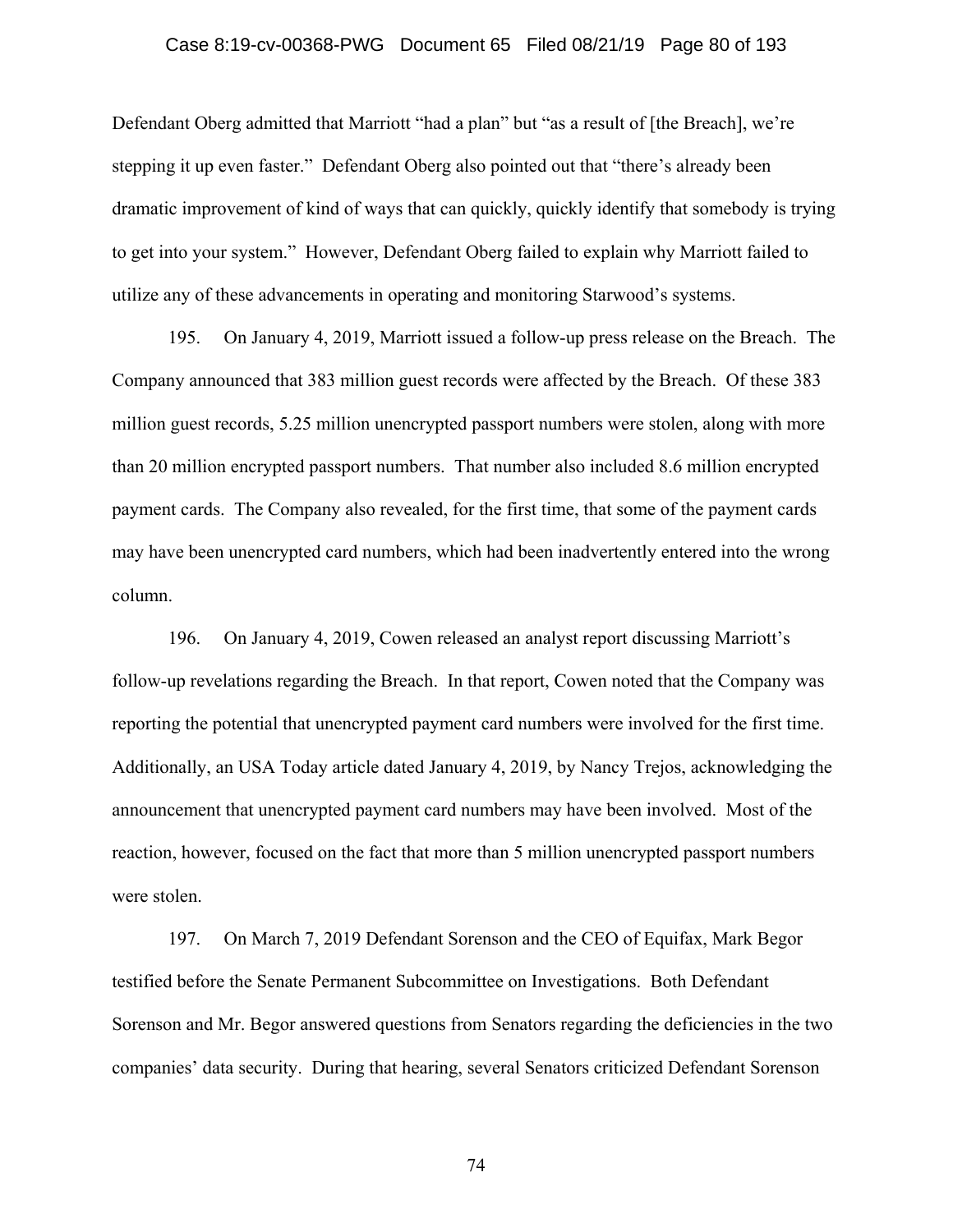#### Case 8:19-cv-00368-PWG Document 65 Filed 08/21/19 Page 81 of 193

and Marriott for their deficient due diligence during the Merger and lax security procedures in operating the reservation database. Senator Tom Carper questioned Marriott's data retention policies and stated that he did not "know why [Marriott] would need to have maintained records of millions of guest passport numbers as appears to have occurred in this case." He said that the Breach "raises questions about the degree to which cybersecurity concerns do and should play a role in merger and acquisition decisions." He also noted that "Marriott acquired a company that it knew had serious cybersecurity challenges and had actually been attacked before" and that "[d]espite this, Marriott chose to initially leave Starwood's security system in place after acquiring the company." Senator Carper said the committee was interested in "learn[ing] more about the priority that Marriott executives chose to place on addressing security flaws at Starwood as it worked to integrate its systems into its own." In a Washington Post article titled *Senators slam Equifax, Marriott executives for massive data breaches* published on March 7, 2019, Tony Romm noted that "lawmakers [] faulted Marriott for moving too slowly" to phase out Starwood's systems. Specifically, Senator Rosen was "surprise[d] that Marriott had taken 'no method of auditing the data coming across' in the early days" of the integration.

198. On March 7, 2019, David Shepardson published an article for Reuters discussing Defendant Sorenson's testimony in front of the Senate's Permanent Subcommittee on Investigations. Mr. Shepardson noted that Committee Chairman Portman commented on the point-of-sale breach that Starwood revealed just days after the Merger was announced. Further, the article noted that Senator Carper said that Marriott "acquired a company with 'serious cybersecurity challenges and had actually been attacked before' but chose to initially leave Starwood's system in place after acquiring it."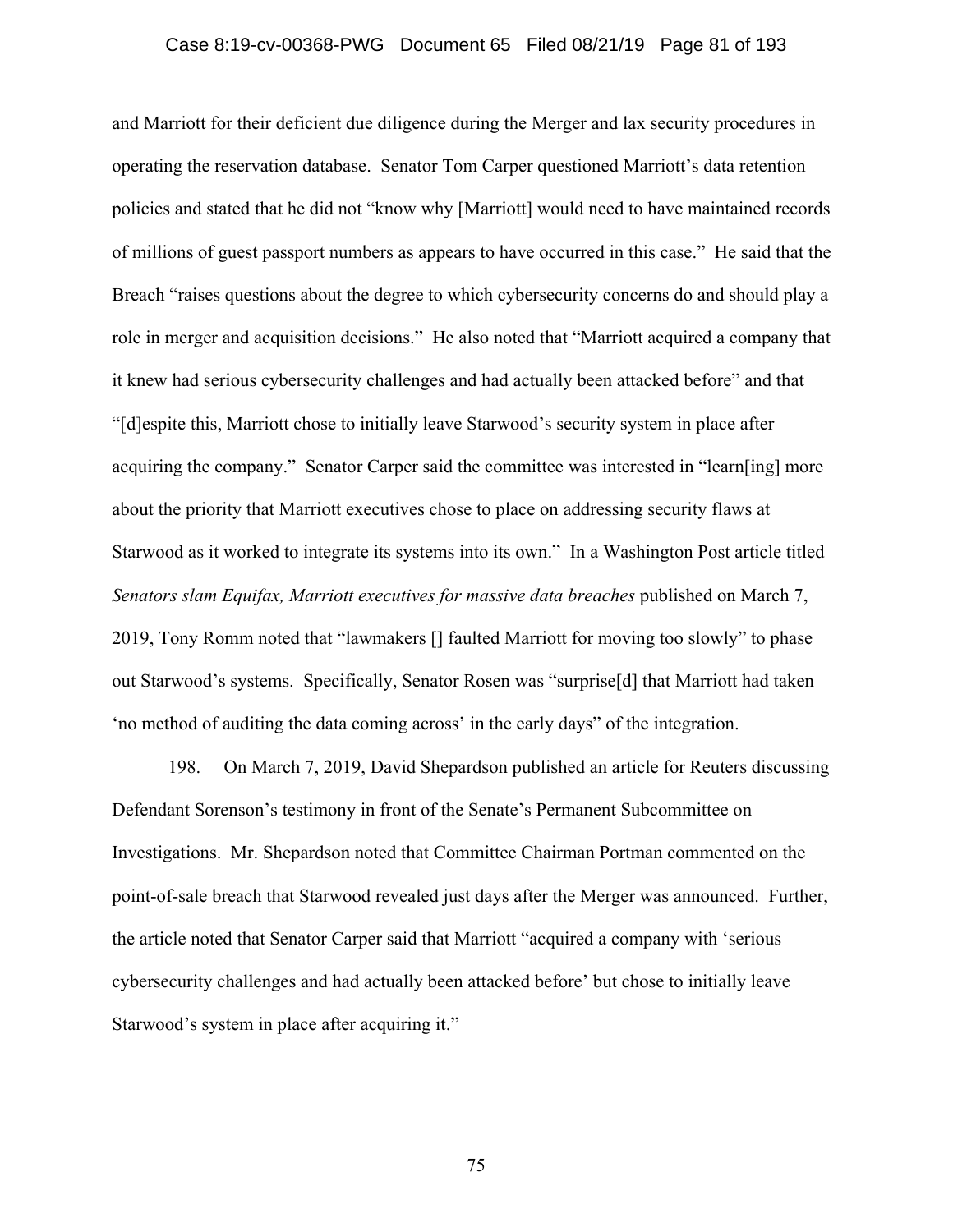### **4. Litigation and Regulatory Action Against Marriott**

199. The fallout from the second largest data breach in history has also included the filing of approximately 100 lawsuits against Marriott and Starwood from a variety of plaintiffs, including residents of all fifty states and foreign citizens in American and Canadian court. The lawsuits against Marriott include claims for violations of the data protection laws of all fifty states ("Consumer Track"), as well as derivative claims brought on behalf of Marriott's shareholders and the Company itself (as a nominal defendant), claims from financial institutions regarding their costs stemming from the Breach ("Financial Institution Track"), and claims on behalf of the citizens of Chicago affected by the Breach brought by the City of Chicago (the "Government Track"). Marriott is also facing investigations from "certain committees of the U.S. Senate and House of Representatives," and "regulatory authorities in various other jurisdictions."

200. In connection with the Breach, three amended complaints have already been filed in parallel actions. The plaintiffs in those actions were provided with the Payment Card Industry Forensic Investigation Report ("PFI Report") while drafting their amended complaints.<sup>25</sup> After viewing the PFI Report, plaintiffs in each of the Government Track<sup>26</sup>, the Financial Institution Track<sup>27</sup>, and the Consumer Track<sup>28</sup> made allegations in their amended complaints regarding Marriott's failure to perform adequate due diligence during the Merger.

<sup>&</sup>lt;sup>25</sup> After a breach, payment card processors are required by the PCI to hire a Payment Card Industry Forensic Investigator ("PFI") to conduct a forensic examination. The company is required to submit a final PFI Report to the PCI.

<sup>26</sup> *Chicago v. Marriott Int'l, Inc.*, No. 19-cv-654, ECF Nos. 294, 296, & 298 (D. Md.) (cited as Government at  $\P$  )

<sup>27</sup> *Bank of Louisiana v. Marriott Int'l, Inc.*, No. 18-cv-3833, ECF Nos. 306 & 328 (D. Md.) (cited as Financial Institution at  $\P$  )

<sup>28</sup> *In re Marriott Int'l Inc. Customer Data Sec. Breach Litig.*, No. 19-md-2879, ECF Nos. 346, 351, 352 (D. Md.) (cited as Consumer at ¶\_\_)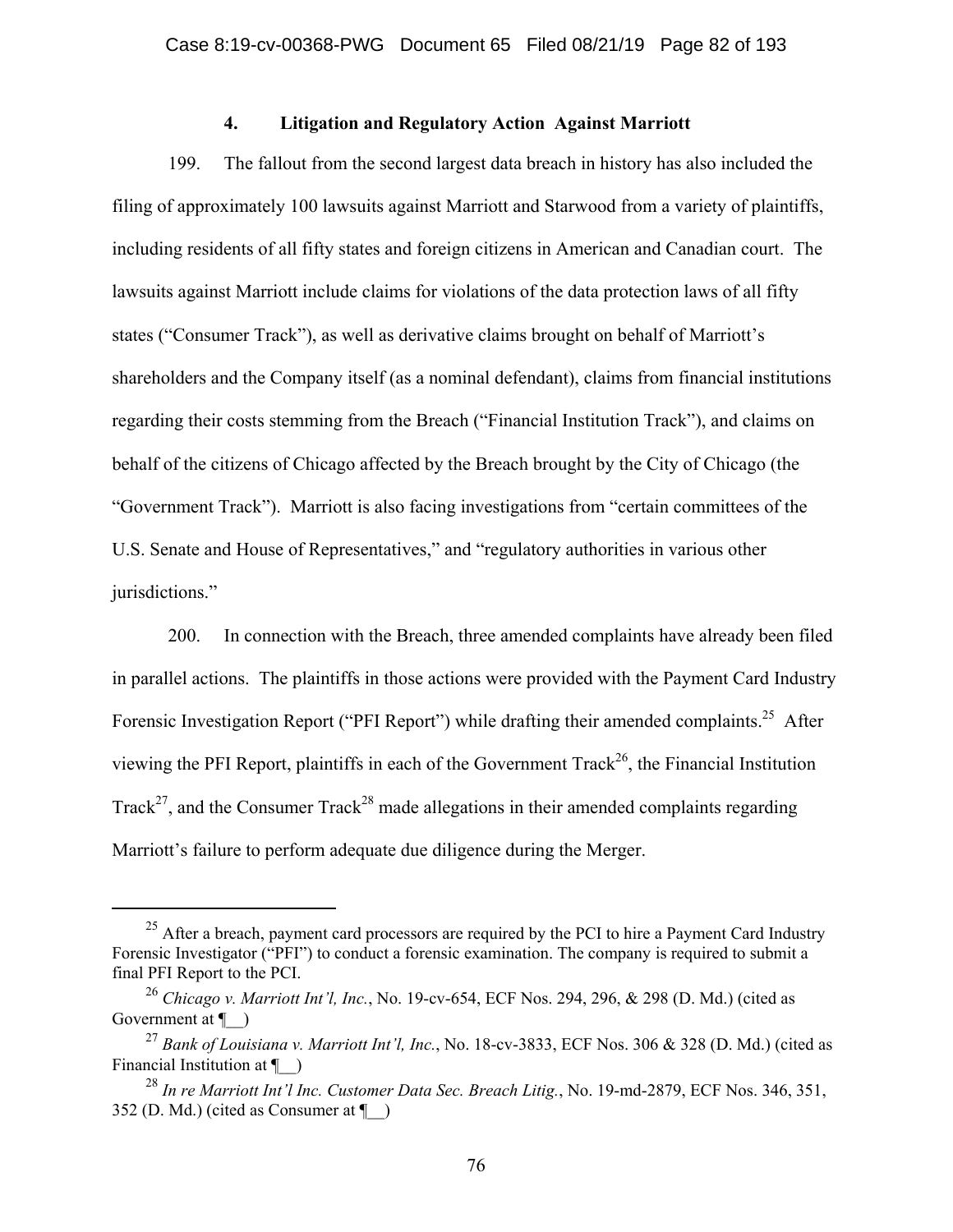#### Case 8:19-cv-00368-PWG Document 65 Filed 08/21/19 Page 83 of 193

201. For example, the Financial Institution Track plaintiffs noted that "[m]any of these [redacted] security deficiencies were the same ones identified by previous security assessments of Starwood's systems and databases." (Financial Institution at ¶ 18). Additionally, the Financial Institution Track's amended complaint, based on its review of the PFI Report, alleged that Marriott committed "numerous violations of the PCI DSS requirements." (Financial Institution at ¶ 59). Further, the Government Track's amended complaint noted that the filing of that action was prompted by a request from the Commissioner for the City of Chicago Department of Business Affairs and Consumer Protection, Rosa Escareno, after she completed her investigation into the Breach. (Government at ¶ 10 n.7). While the Consumer Track filed a document with sweeping redactions, the amended complaint has an entire section titled *An Independent Report Confirms Marriott's Deficient Data Security Practices* which details Marriott's violations of the PCI DSS. (Consumer at  $\P$  222-38). Though the specific violations were redacted, the Consumer Track notes that "it is highly probable that at least one or more threat actors had already accessed, exfiltrated the files containing encrypted cardholder values, and ascertained how to decrypt the files. (Consumer at ¶ 232). Additionally, the amended complaint for the Consumer Track detailed Marriott's violations of the FTC Act. (Consumer at  $\P$ [254-59).

202. Additionally, as the Company disclosed at the end of Q1 2019, Marriott has spent more than \$70 million on remedial measures. Though most of those costs have been reimbursed by insurance thus far, Marriott has noted in its SEC filings that the Breach could make insurance unavailable. Additionally, Marriott is being investigated by the Attorneys General of all fifty states and the District of Columbia, the FTC, and the SEC. Further, on July 9, 2019, the ICO announced its intention to fine Marriott more than \$120 million for failure to comply with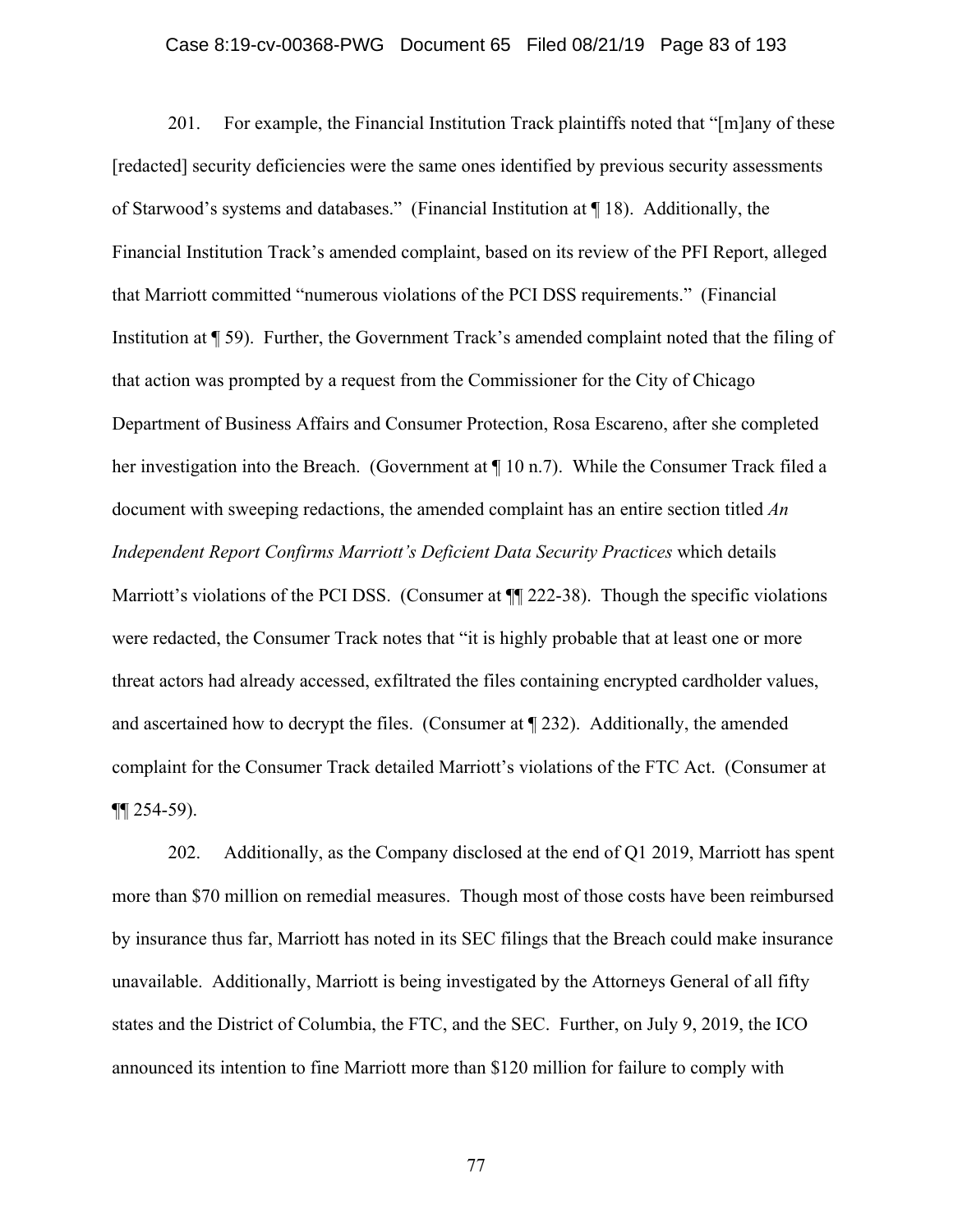#### Case 8:19-cv-00368-PWG Document 65 Filed 08/21/19 Page 84 of 193

# GDPR. The ICO's investigation *"found that Marriott failed to undertake sufficient due diligence when it bought Starwood and should also have done more to secure its systems*." The ICO will consider comments from EU residents who were affected by the Breach, and Marriott before making a final ruling on the fine.<sup>29</sup>

## **F. Marriott Violated Various IT and Security Standards During Its Due Diligence of Starwood's IT Systems, During the Integration Process, and Operation of Starwood's Database**

203. Before and during the Class Period, Marriott was required to comply with a number of industry standards. These industry standards required that Marriott keep its customer data safe and secure by using generally accepted reasonable security practices. Despite telling the market that they used "reasonable" efforts to protect customer data, Marriott failed to comply with these standards and reasonably accepted practices in the industry. Marriott's failure to adhere to these industry standards and reasonable practices rendered their Class Period statements about the effectiveness of the due diligence process, and the success of the integration false and misleading when made. Marriott's failure to adhere to these industry standards and reasonable security practices also rendered their risk warnings about the integration and cyber security false and misleading, because they failed to provide the facts about their non-compliance to the market  $30$ 

#### **1. Due Diligence Standards**

204. For Mergers and Acquisition ("M&A"), due diligence is typically driven by executive management and a collection of chosen leaders. Technology is usually a focal point of the due diligence and cybersecurity is a major consideration in technology due diligence,

<sup>&</sup>lt;sup>29</sup> Separately, the ICO has opened two other investigations into Marriott; one for its online privacy policy, and one into how Marriott handles data subject access requests.

 $30$  This section was prepared with assistance from an expert in IT cyber security and compliance, including expertise in the requirements for IT due diligence.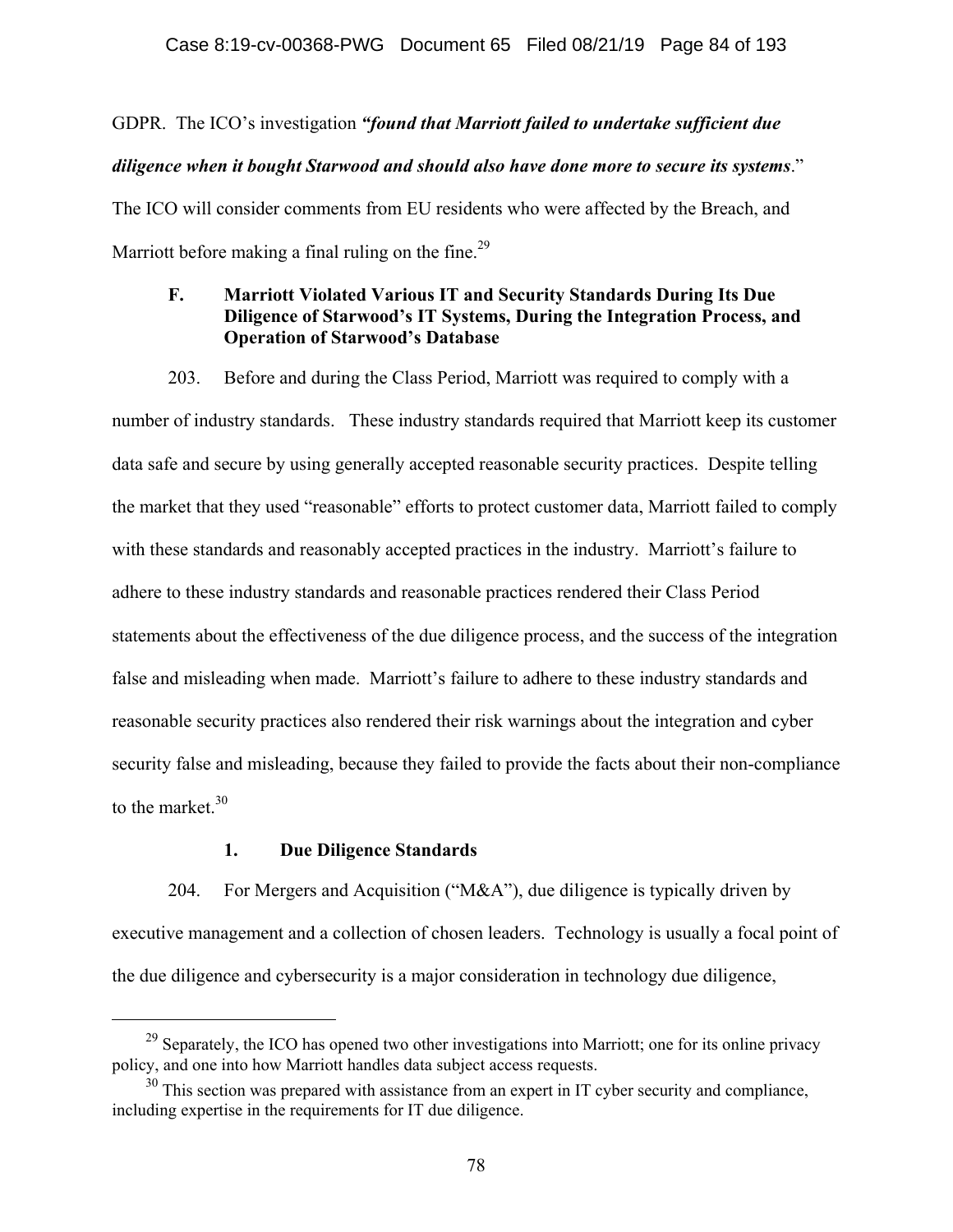#### Case 8:19-cv-00368-PWG Document 65 Filed 08/21/19 Page 85 of 193

particularly where, as here, customer data is one of the primary drivers of the acquisition. For an effective due diligence process, management should clearly lay out the objectives for the merger, identify the assets of the acquisition target that are expected to be preserved and utilized postacquisition, and form multiple teams of trusted evaluators organized by asset type.

205. It has been recognized for decades by both legal and technology members of M&A teams that technology due diligence should include data privacy and information security review. While the due diligence process is not a prescribed industry standard, the acquiring company is expected to focus on the aspects of the due diligence that are most important, or that pose the most significant risk. In this case, the customer data, and thus the reservation system, were of particular importance to the Company, the Merger and the market. Additionally, Starwood's IT systems were known to be particularly risky, and therefore should have been a subject of intense focus. If Marriott's due diligence team was constrained in its testing for vulnerabilities at Starwood during its due diligence review, it had ample opportunity to iteratively repeat the review in the form of a professionally conducted audit of the Company's reservation database in the intervening two years before the discovery of the Breach.

206. A due diligence review of a target company's information security systems is generally conducted based on an existing due diligence paradigm. For example, in 2014, the internationally peer-reviewed Information Systems Audit and Control (ISACA) Journal published recommendations for management participation in Information Systems due diligence in the form of a *Responsible, Accountable, Consulted and Informed* ("RACI") matrix.<sup>31</sup> A RACI matrix lists activities performed in a process as rows and the organizational participants as columns. The letters in the intersection of a row and a column indicate that the organizational

 $31$  Bostjan Delak & Marko Bajec, "Conducting IS Due Diligence in a Structured Model Within a Short Period of Time," 4 ISACA J. 1 (2014).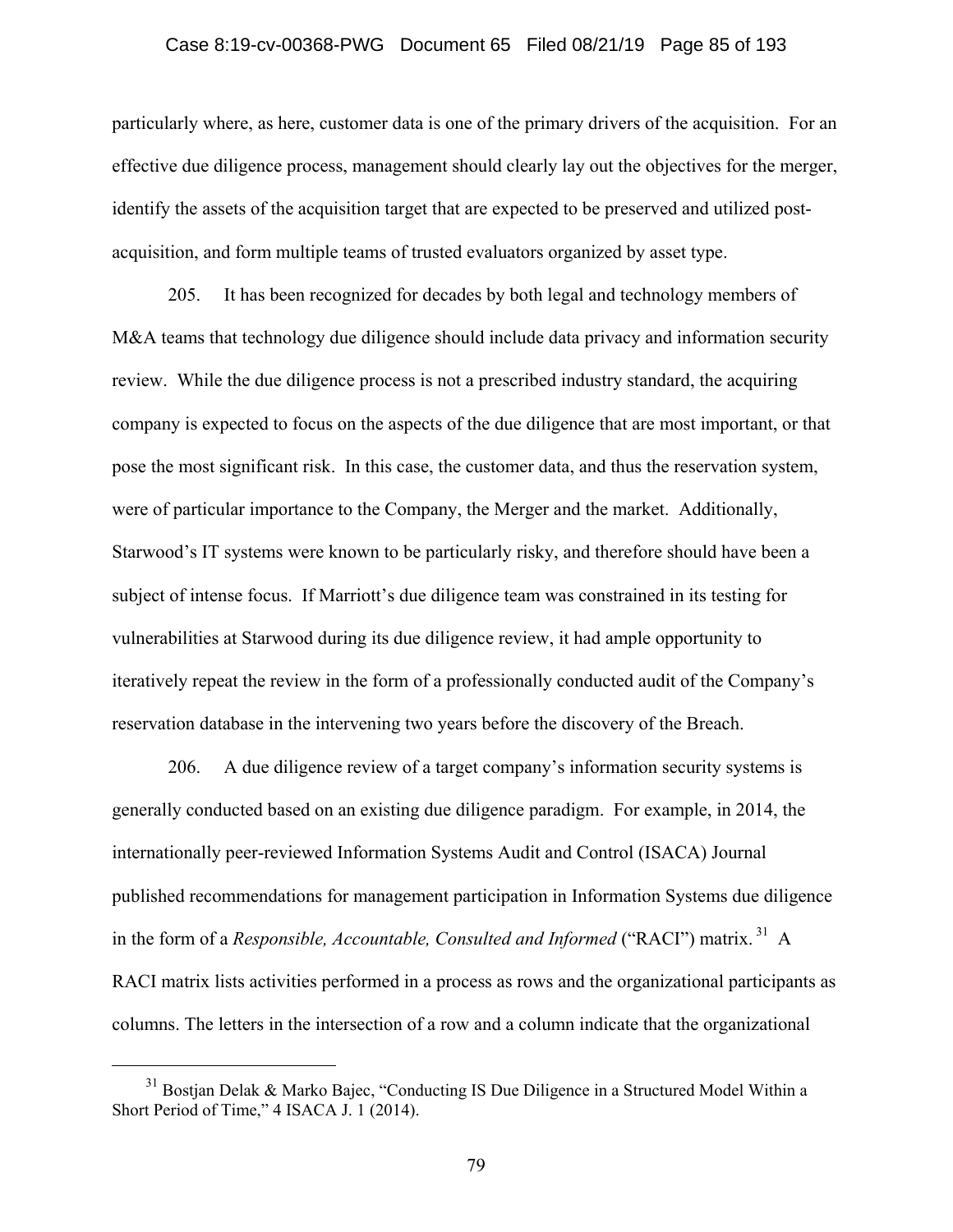participant in the column heading has an obligation to participate in the activities labeled in the row. The letters in the intersections are "R", "A", "C", or "I" and the letters indicate the role of the individual in the column with respect to the activity in the row. The roles indicated by the letters in the column are:

- "R" Responsible: the individual performs the activity
- "A" Accountable: the individual is the authority and decisionmaker responsible for the quality of the task performance, the individual is expected to provide oversight and endorse the outcome of the process, or
- "C" Consulted: the individual contributes knowledge and participates in two-way communication with those responsible and accountable as the activity is planned and executed
- "I" Informed: the individual receives one-way communication on the details of the activity, typically from those responsible

207. The ISACA due diligence process RACI matrix is detailed in the graphic below.

It shows that the CEO is the individual in the organization who is accountable for the

information security due diligence process and is accountable for presenting it to the Board. It

also shows that the CIO is responsible for conducting the due diligence and is expected to

consult the entire executive management team in the process.

| <b>Activity</b>               |                                  | <b>Executive Officer</b><br>Chief | Officer<br>Chief | <b>Chief Operations Officer</b> | <b>Owners</b><br><b>Business Process</b> | <b>Project Management Office</b> | Privacy Officer | Compliance | Manager<br><b>Human Resources</b> | Audit Manager | <b>Information</b><br><b>Chief Information</b><br>Security Officer | <b>Officer</b><br>Information<br>Chief <sup>1</sup> | <b>Architect</b><br>Head | <b>Head of Development</b> | <b>Head of IT Operations</b> | Database Administrator | Administrator<br>LANVINAN | <b>Developer</b> | System Administrator | Help Desk Team | Personnel<br>ᄇ<br><b>Other</b> | learn<br>Diligence<br>å<br><b>IS Due</b><br>Leader | IS Due Diligence Team |
|-------------------------------|----------------------------------|-----------------------------------|------------------|---------------------------------|------------------------------------------|----------------------------------|-----------------|------------|-----------------------------------|---------------|--------------------------------------------------------------------|-----------------------------------------------------|--------------------------|----------------------------|------------------------------|------------------------|---------------------------|------------------|----------------------|----------------|--------------------------------|----------------------------------------------------|-----------------------|
| due diligence.                | Make decision for activating IS  | A                                 |                  | R                               |                                          |                                  |                 | C          |                                   | C             |                                                                    | R                                                   |                          |                            |                              |                        |                           |                  |                      |                |                                | C                                                  |                       |
| Prepare for IS due diligence. |                                  |                                   |                  |                                 |                                          |                                  | C               |            |                                   | C             | C                                                                  | R                                                   | R                        | R                          | R                            | R                      | c                         | C                | C                    | C              | C                              | Α                                                  | R                     |
| Conduct due                   | Interviews with IT               |                                   |                  |                                 |                                          |                                  |                 |            |                                   |               |                                                                    | R                                                   | C                        | C                          | C                            | C                      | c                         | C                | C                    | C              | C                              | А                                                  | R                     |
| diligence.                    | Interviews with<br>end user      | C                                 | C                | R                               | C                                        | C                                | c               | c          | C                                 | C             | C                                                                  |                                                     |                          |                            |                              |                        |                           |                  |                      |                |                                | А                                                  | R                     |
|                               | <b>Visiting IT premises</b>      |                                   |                  |                                 |                                          |                                  |                 |            |                                   | C             | C                                                                  |                                                     |                          |                            | R                            |                        |                           |                  |                      |                |                                | Α                                                  | R                     |
| Analyze gathered data.        |                                  |                                   |                  |                                 |                                          |                                  |                 |            |                                   |               |                                                                    |                                                     |                          |                            |                              |                        |                           |                  |                      |                |                                | A                                                  | R                     |
| Prepare the report.           |                                  |                                   |                  |                                 |                                          |                                  |                 |            |                                   |               |                                                                    |                                                     |                          |                            |                              |                        |                           |                  |                      |                |                                | A                                                  | R                     |
|                               | Present the report to the board. | А                                 | R                | C                               |                                          |                                  | C               |            | c                                 | С             | C                                                                  | R                                                   | C                        | C                          | C                            |                        |                           |                  |                      |                |                                | R                                                  |                       |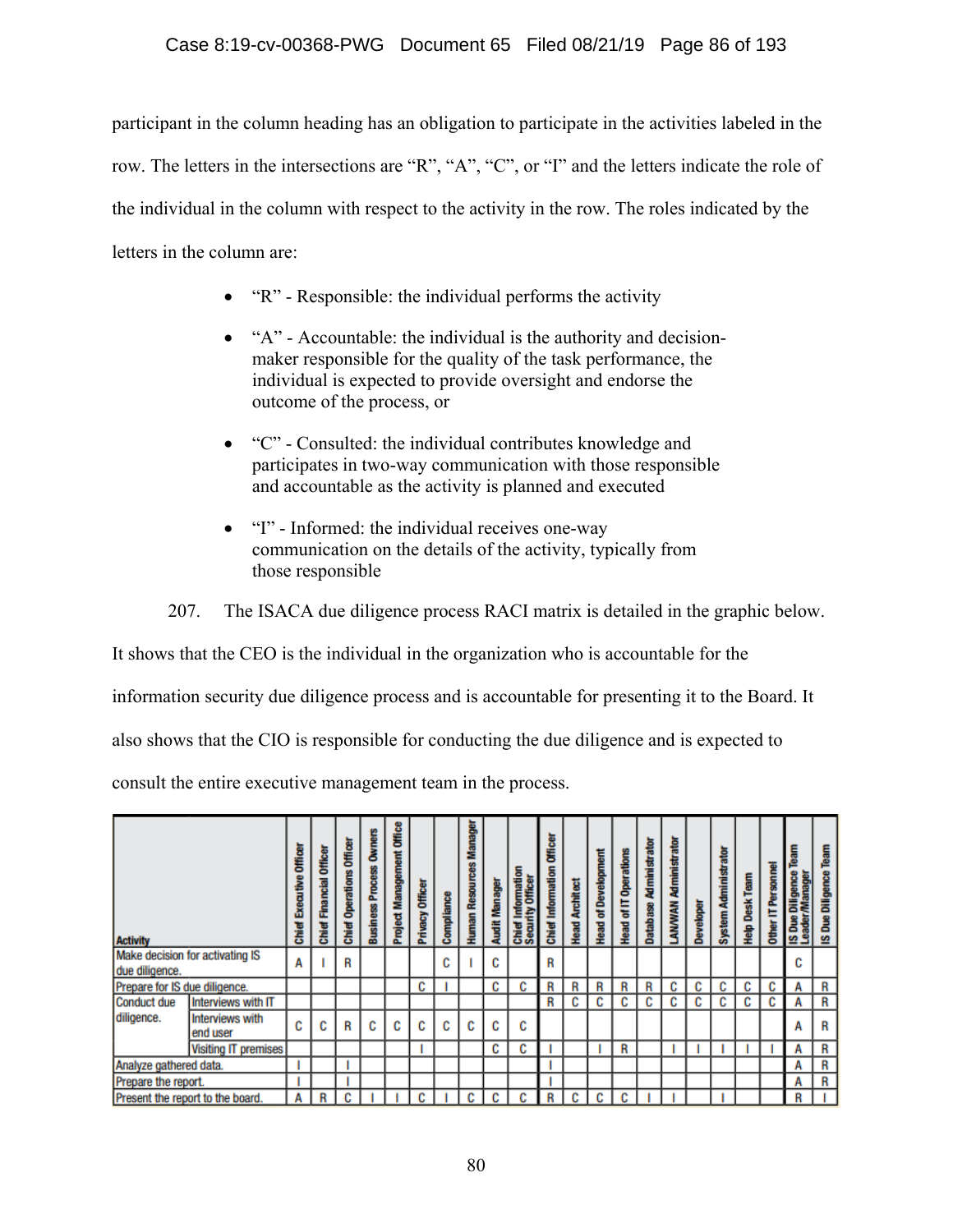#### Case 8:19-cv-00368-PWG Document 65 Filed 08/21/19 Page 87 of 193

208. The most authoritative publicly available cybersecurity control assessment guidance is published by the U.S. National Institute of Standards and Technology (NIST), in Special Publication 800-53A ("NIST-SP800-53").<sup>32</sup> NIST-SP800-53 contains dozens of information security control assessment steps that may be expected to be performed by independent technology auditors during technology assessments and audits such as IS Due Diligence reviews.

209. For example, had Marriott engaged professional technology auditors as a part of M&A due diligence, the auditors would have performed technology due diligence following guidance such as that as laid out by NIST-SP800-53. They would have obtained documentation of or themselves documented the flow of customer data within Starwood's systems, including the reservation system. They would have verified that a list of allowed information flows both existed, and that they were authorized by management. Under Marriott's supervision, the auditors also would have examined policies, procedures, and configuration settings for all of the technology devices that were traversed by that data flow. The auditors would also have performed tests to ensure that data flows not on the allowed list did not work, and that there were audit trails of all actual data flows. These tests would allow them to evaluate whether Starwood management enforced approved authorizations for controlling the flow of customer information within its systems and between interconnected systems based on information flow control policies.

210. The auditors would have used the results from the evaluation to: (i) identify the method by which audit records of actual information flows were recorded and preserved, and (ii)

 <sup>32</sup> National Institute of Standards and Technology (NIST) Special Publication 800-53A, *Assessing Security and Privacy Controls in Federal Information Systems and Organizations: Building Effective Assessment Plans*, Dec. 2014.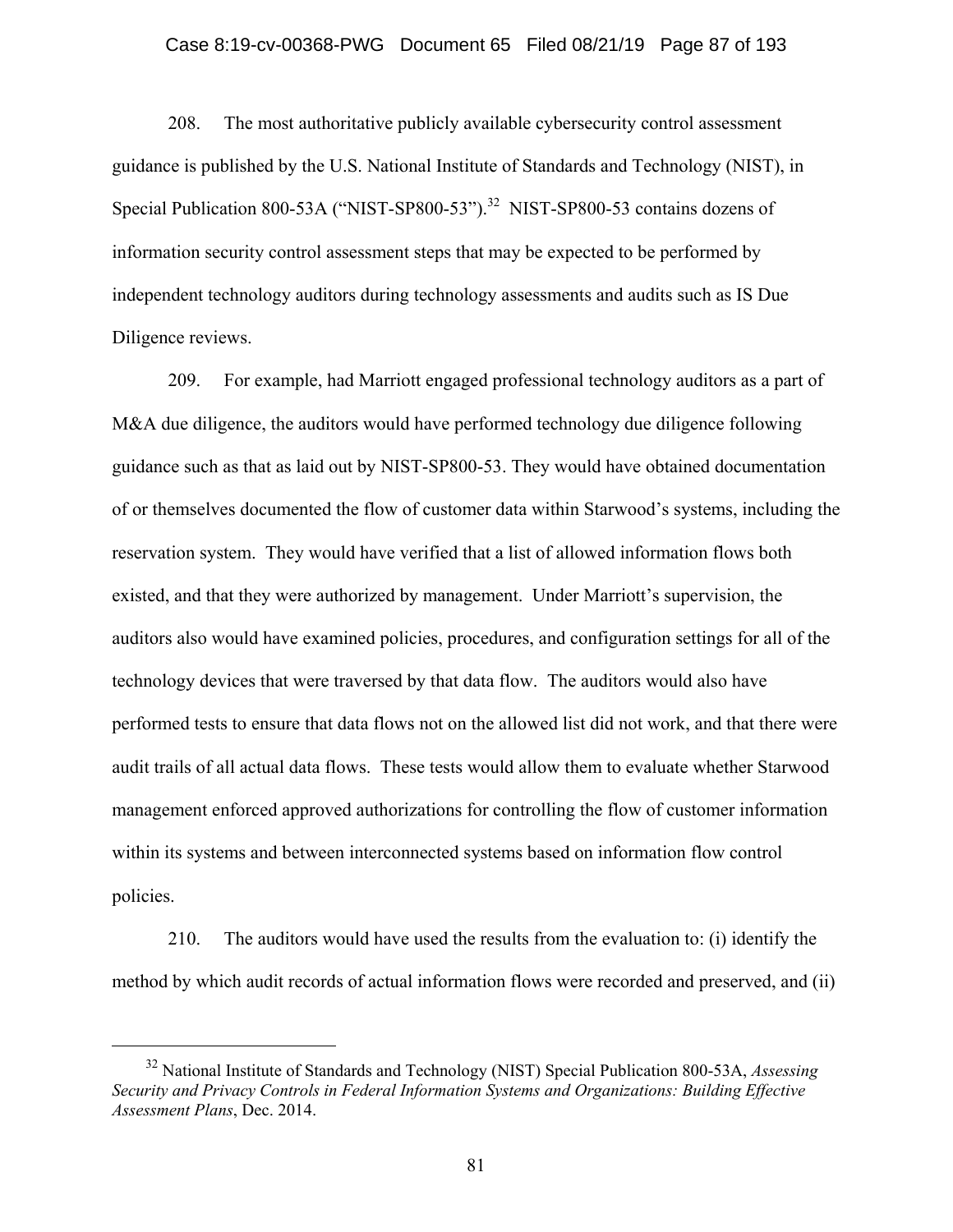#### Case 8:19-cv-00368-PWG Document 65 Filed 08/21/19 Page 88 of 193

compare the list of authorized information flows to the audit records to make sure there were no exceptions. They would also have attempted to execute an unauthorized data flow and observed whether or not it resulted in an alert that was investigated using a standard cybersecurity operations procedure.

211. Also at the due diligence stage, and continuing periodically thereafter, Marriott should have conducted vulnerability scans at the network level, the operating system level and at the code level for all the software they were purchasing. These measures are taken not just for security, but are a part of compliance and contractual duties, such as with PCI DSS, as well. In particular, the reservation database should have been given special attention given that it had highly sensitive information and an externally facing interface with third party communication (like Expedia or TripAdvisor to make reservations). During the due diligence process, Marriott should have also prepared and adhered to a schedule to make sure to scan all internet facing applications at a periodic interval corresponding to changes to the system or its environment (in this case, change occurred at least annually). Additionally, Defendants should have examined the actual software and operating systems of the machines and systems they were purchasing in order to make sure there was no unauthorized or unlicensed software, especially no Trojan Horses, malware, or back door access. Moreover, as part of the due diligence review, Marriott should have tested the security of the access control features of the business applications running on the systems. In addition to the focus on critical applications such as the reservations database, a key aspect of any technology due diligence process is the need to make an inventory of the systems, applications, and software. Marriott should have completed that inventory, and after completing the system inventory, Marriott should have examined each system as described above as part of the due diligence process (and thereafter).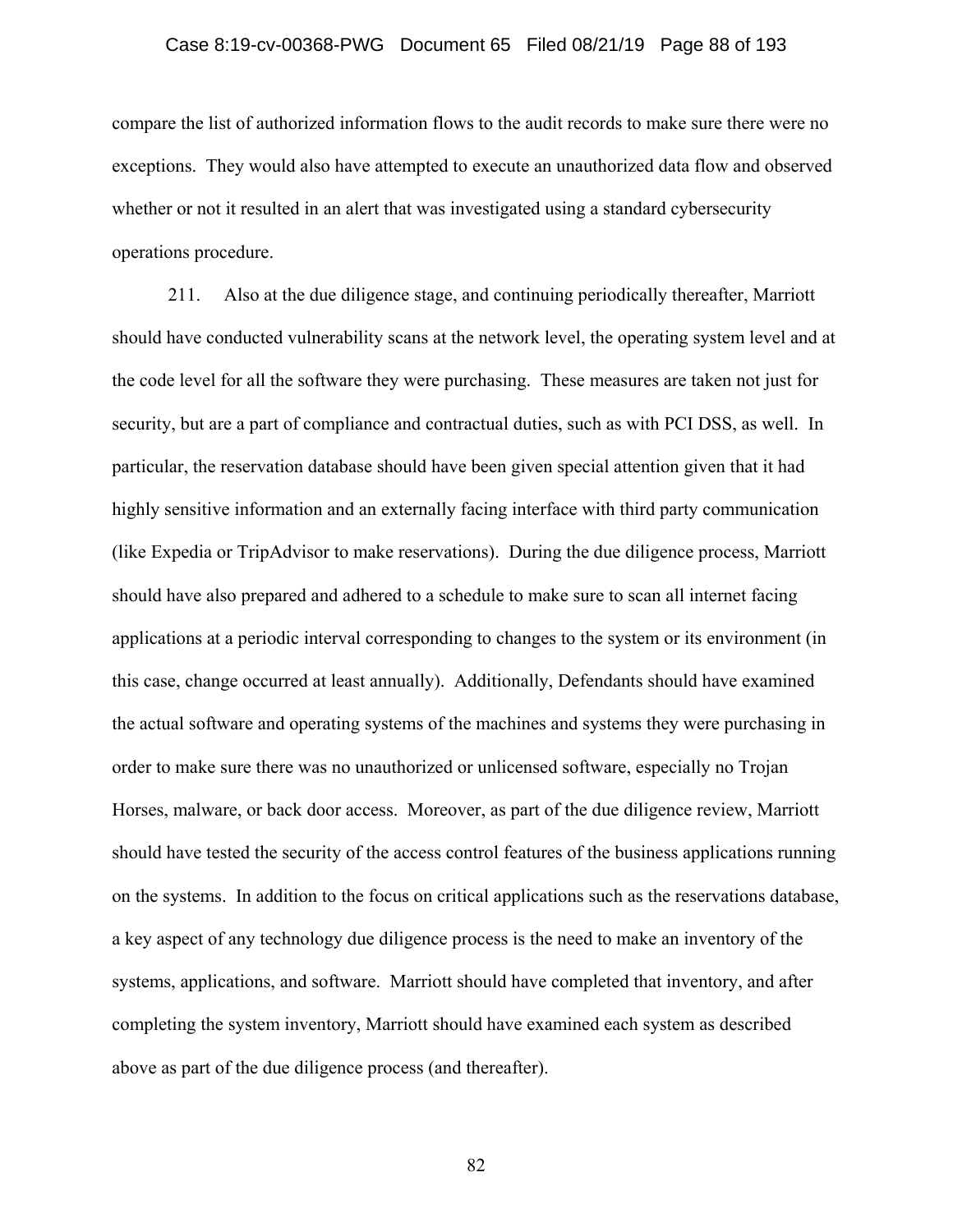#### Case 8:19-cv-00368-PWG Document 65 Filed 08/21/19 Page 89 of 193

212. Further, and most relevant here, Marriott needed to perform due diligence on Starwood's access logs. As a part of adequate IT security, Starwood should have been monitoring access to its systems and correlating each login to an authorized user. While Marriott would not have been expected to manually review these logs and check each login, they should at a minimum have verified that Starwood had a method to correlate each administrative login to an authorized user performing a necessary task, and an automated procedure to detect anomalous access among non-administrative staff, third parties, and customers. Post-acquisition, Marriott should have repeated these access control monitoring procedures to ensure they worked adequately and that log anomalies were investigated. *Given that the Breach began at least as far back as July 2014, either Marriott knew that Starwood did not have adequate access log correlation procedures or Marriott did not review them and was severely reckless in assuring the market the Company had performed extensive due diligence and maintained adequate data security*.

#### **2. PCI DSS**

213. Marriott is also subject to the PCI DSS. Marriott's requirement to comply with PCI DSS stems from the Company's contractual obligations as a credit card payment merchant and processor. PCI DSS has been in force since 2004 and applies to all merchants who accept payment cards and any other organization in the card payment processing lifecycle. Since 2006, the requirements have been set by the PCI Security Standards Council (the "Council"), $^{33}$  which consists of American Express, Discover, JCB International, MasterCard and Visa Inc. Each company shares equally in governance and execution of the Council's work.

<sup>&</sup>lt;sup>33</sup> The Council was founded in 2006 by American Express, Discover, JCB International, MasterCard and Visa Inc. They share equally in governance and execution of the Council's work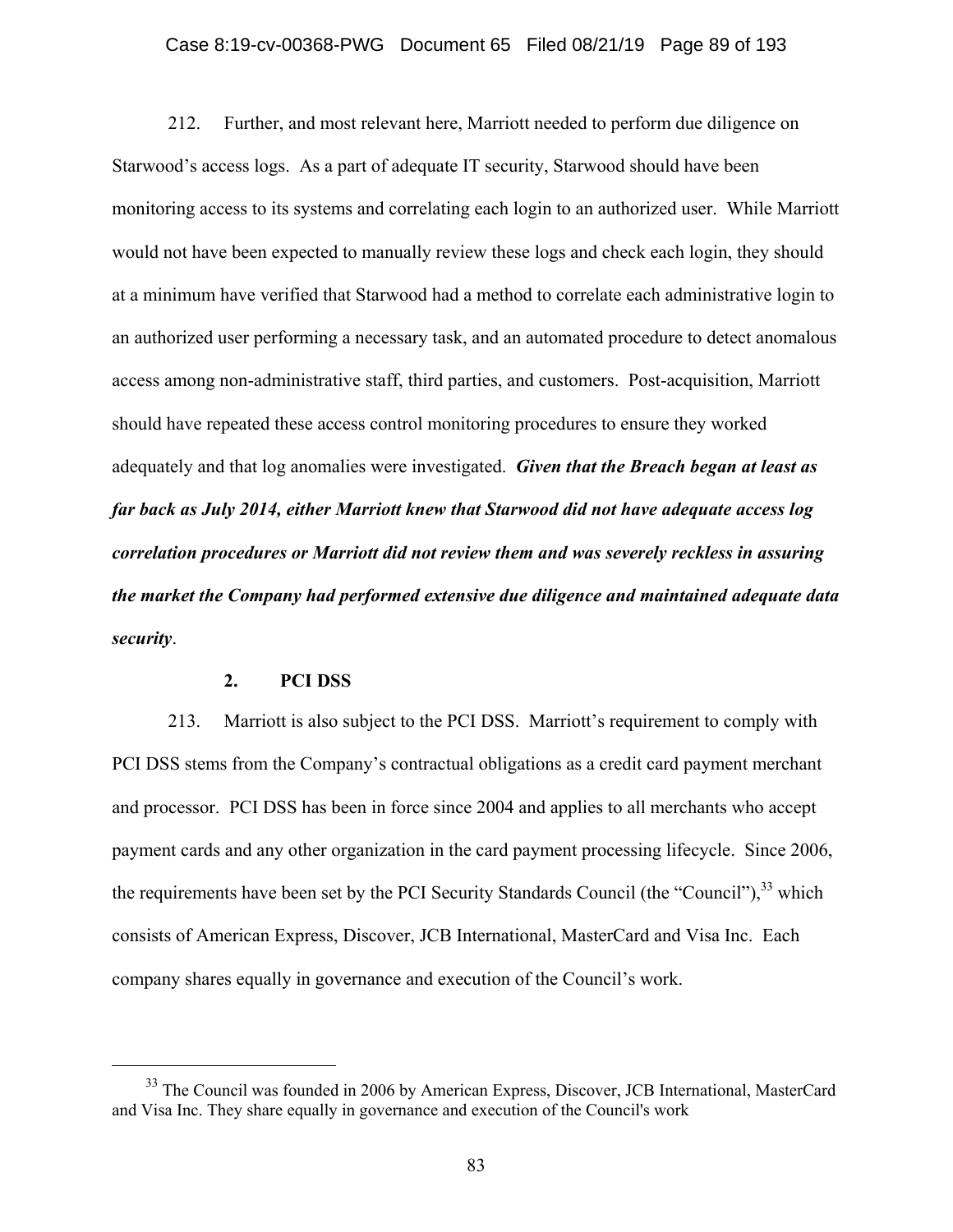#### Case 8:19-cv-00368-PWG Document 65 Filed 08/21/19 Page 90 of 193

214. PCI DSS is a highly prescriptive standard that sets forth specific technical safeguards to protect data in processing, storage, and transit. It specifies technology control requirements, testing procedures, and explanatory guidance with which payment processors like Marriott must comply. PCI DSS requires credit card merchants and processors to: (1) build and maintain a secure network; (2) protect cardholder data; (3) maintain a vulnerability management program; (4) implement strong access control measures; (5) regularly monitor and test networks; and (6) maintain an information security policy. These requirements are codified into 12 sections, each with between 2 and 10 subsections that enumerate multiple detailed technical controls. Credit card merchants and processors are further required to hire Qualified Security Assessors (QSAs) to independently verify and validate evidence that all requirements are met.

215. Publicly available information on the Breach indicates clear violation of the PCI DSS standard.<sup>34</sup> Based on publicly accessible information and information provided by former employees/contractors, requirements that Marriott has violated are listed below in the table below. The true extent of Marriott's violations, however, has been enumerated in the PFI Report that Marriott created to comply with its contractual duties. Accordingly, the table below contains only the most obvious of Marriott's PCI DSS violations as a result of the Breach based on publicly available information.

|   | <b>PCI DSS Violations</b>                                            |                                                |                                                                                                                                                                               |  |  |  |  |
|---|----------------------------------------------------------------------|------------------------------------------------|-------------------------------------------------------------------------------------------------------------------------------------------------------------------------------|--|--|--|--|
| # | <b>Section</b>                                                       | <b>Subsection</b>                              | Requirement                                                                                                                                                                   |  |  |  |  |
|   | Install and<br>maintain a<br>firewall<br>configuration to<br>protect | Build firewall<br>and router<br>configurations | 1.2 - Build firewall and router<br>configurations that restrict connections<br>between untrusted networks and any<br>system components in the cardholder data<br>environment. |  |  |  |  |

<sup>&</sup>lt;sup>34</sup> To ascertain compliance with the requirements, Marriott's Cyberattack was compared to version PCC-DSS Version 3.2, which was the version in effect at the time of the merger. Version 3.2 was released in April 2016, and has been retired since December 31, 2018.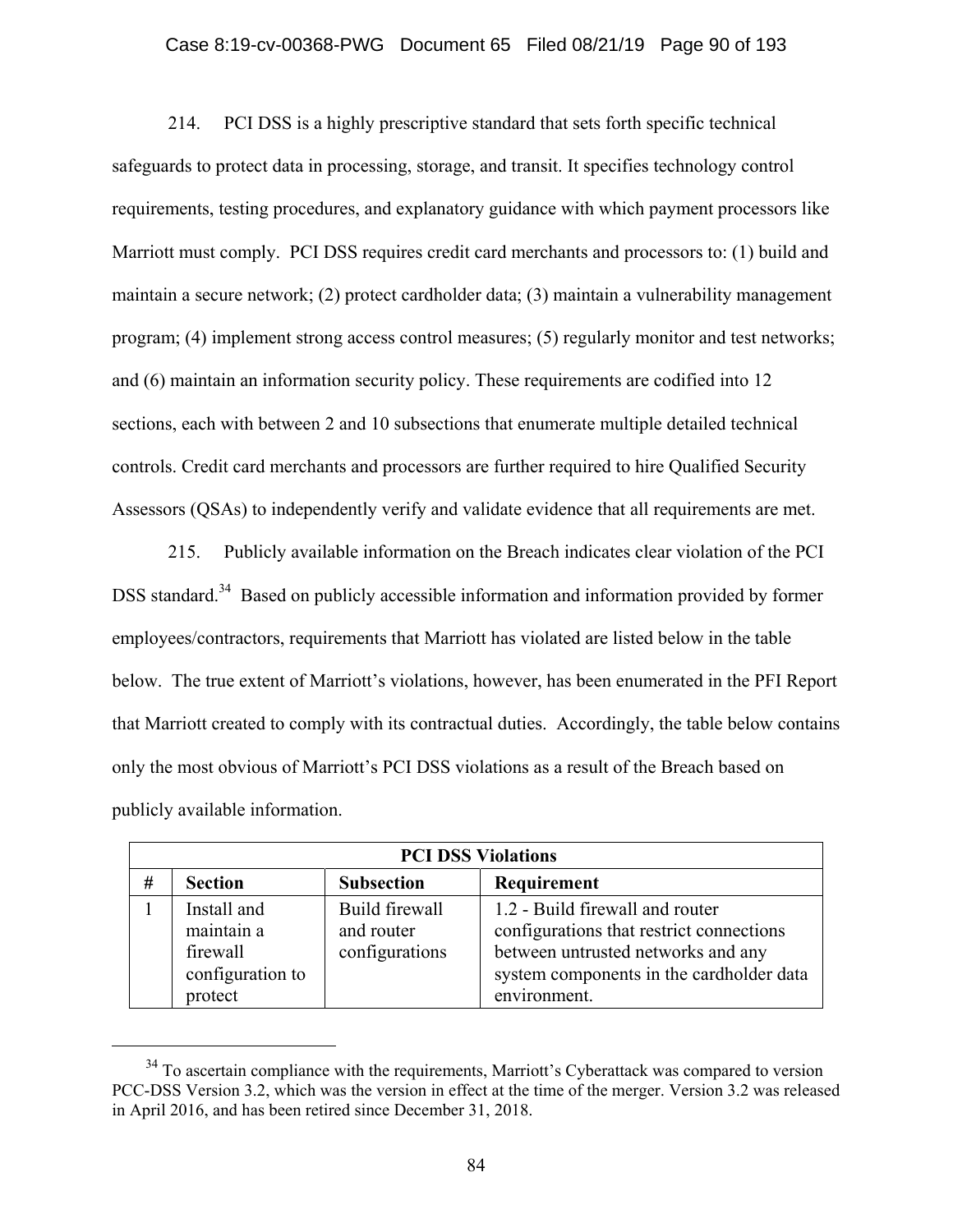|                | <b>PCI DSS Violations</b>                                                                                |                                                                       |                                                                                                                                                                                                                                                                                                                           |  |  |  |  |
|----------------|----------------------------------------------------------------------------------------------------------|-----------------------------------------------------------------------|---------------------------------------------------------------------------------------------------------------------------------------------------------------------------------------------------------------------------------------------------------------------------------------------------------------------------|--|--|--|--|
| #              | <b>Section</b>                                                                                           | <b>Subsection</b>                                                     | Requirement                                                                                                                                                                                                                                                                                                               |  |  |  |  |
| $\overline{2}$ | cardholder data                                                                                          |                                                                       | 1.2.1 - Restrict inbound and outbound<br>traffic to that which is necessary for the<br>cardholder data environment, and<br>specifically deny all other traffic.                                                                                                                                                           |  |  |  |  |
| 3              |                                                                                                          |                                                                       | 1.2.3 - Install perimeter firewalls between<br>all wireless networks and the cardholder<br>data environment, and configure these<br>firewalls to deny or, if traffic is necessary<br>for business purposes, permit only<br>authorized traffic between the wireless<br>environment and the cardholder data<br>environment. |  |  |  |  |
| 4              |                                                                                                          | Prohibit direct<br>public access to<br>system                         | 1.3 - Prohibit direct public access between<br>the Internet and any system component in<br>the cardholder data environment.                                                                                                                                                                                               |  |  |  |  |
| 5              |                                                                                                          | components                                                            | 1.3.1 - Implement a DMZ to limit inbound<br>traffic to only system components that<br>provide authorized publicly accessible<br>services, protocols, and ports.                                                                                                                                                           |  |  |  |  |
| 6              |                                                                                                          |                                                                       | 1.3.4 - Do not allow unauthorized<br>outbound traffic from the cardholder data<br>environment to the Internet.                                                                                                                                                                                                            |  |  |  |  |
| $\overline{7}$ | Do not use<br>vendor-supplied<br>defaults for<br>system<br>passwords and<br>other security<br>parameters | Develop<br>configuration<br>standards for all<br>system<br>components | 2.2.4 - Configure system security<br>parameters to prevent misuse.                                                                                                                                                                                                                                                        |  |  |  |  |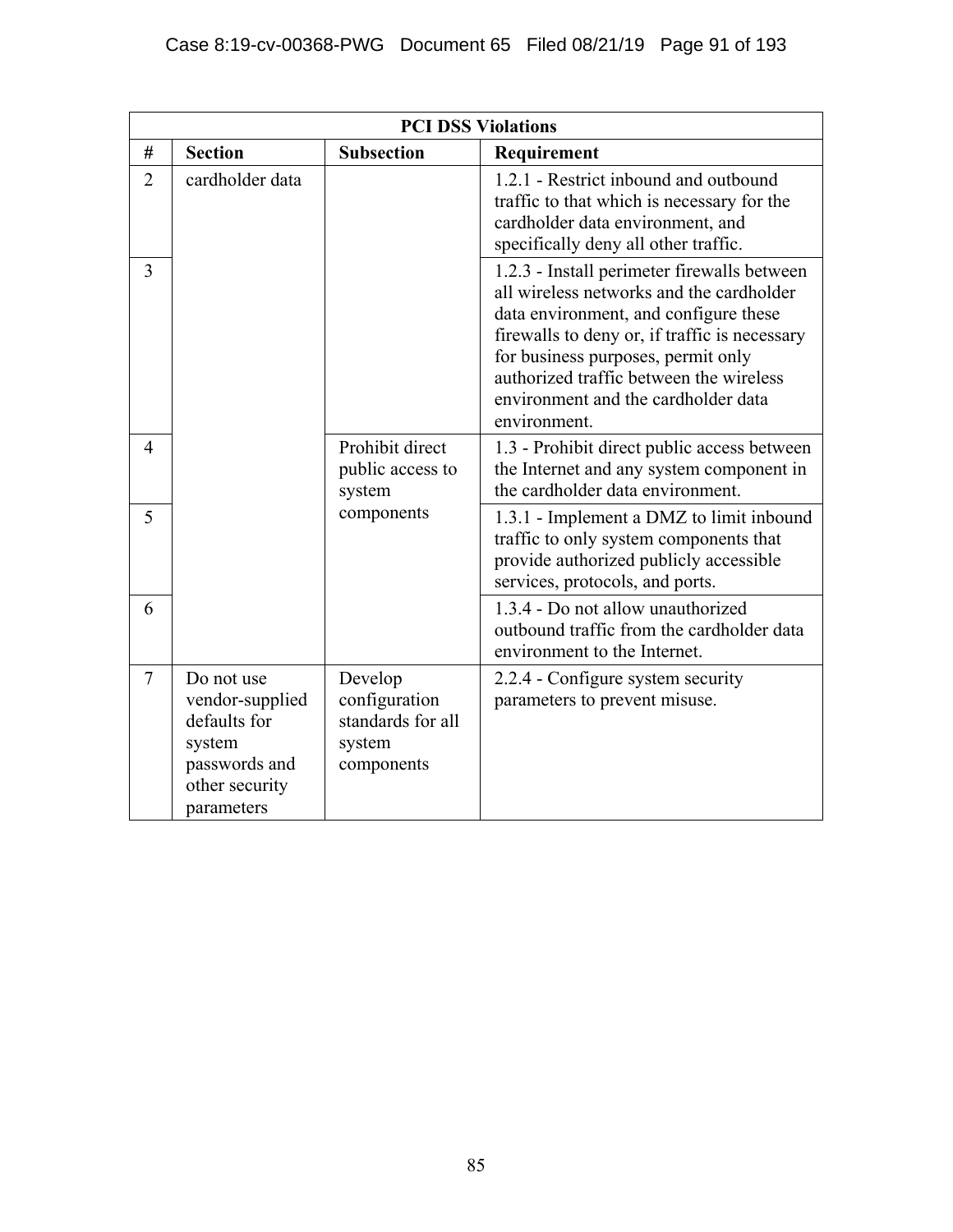|    |                                                                                      | <b>PCI DSS Violations</b>                                    |                                                                                                                                                                                                                                                                                                                                                                                                                                                                                                                                                                                                                                        |
|----|--------------------------------------------------------------------------------------|--------------------------------------------------------------|----------------------------------------------------------------------------------------------------------------------------------------------------------------------------------------------------------------------------------------------------------------------------------------------------------------------------------------------------------------------------------------------------------------------------------------------------------------------------------------------------------------------------------------------------------------------------------------------------------------------------------------|
| #  | <b>Section</b>                                                                       | <b>Subsection</b>                                            | Requirement                                                                                                                                                                                                                                                                                                                                                                                                                                                                                                                                                                                                                            |
| 8  | Protect stored<br>cardholder data                                                    | Store minimum<br>required<br>cardholder data                 | 3.1 - Keep cardholder data storage to a<br>minimum by implementing data retention<br>and disposal policies, procedures and<br>processes that include at least the<br>following for all cardholder data (CHD)<br>storage: (i) Limiting data storage amount<br>and retention time to that which is<br>required for legal, regulatory, and/or<br>business requirements (ii) Specific<br>retention requirements for cardholder data<br>(iii) Processes for secure deletion of data<br>when no longer needed (iv) A quarterly<br>process for identifying and securely<br>deleting stored cardholder data that<br>exceeds defined retention. |
| 9  |                                                                                      | Document and<br>implement all<br>key-management<br>processes | 3.6.3 - Secure cryptographic key storage.                                                                                                                                                                                                                                                                                                                                                                                                                                                                                                                                                                                              |
| 10 | Restrict access<br>to cardholder<br>data by business<br>need to know                 | Minimize access<br>based on job<br>function                  | 7.1 - Limit access to system components<br>and cardholder data to only those<br>individuals whose job requires such<br>access.                                                                                                                                                                                                                                                                                                                                                                                                                                                                                                         |
| 11 | Assign a unique                                                                      | Multi-factor<br>authentication                               | 8.3 - Secure all individual non-console<br>administrative access and all remote<br>access to the CDE using multi-factor<br>authentication.                                                                                                                                                                                                                                                                                                                                                                                                                                                                                             |
| 12 | ID to each<br>person with<br>computer access                                         |                                                              | 8.3.2 - Incorporate multi-factor<br>authentication for all remote network<br>access (both user and administrator,<br>including third party access for support or<br>maintenance) originating from outside the<br>entity's network.                                                                                                                                                                                                                                                                                                                                                                                                     |
| 13 | Track and<br>monitor all<br>access to<br>network<br>resources and<br>cardholder data | Review security<br>events                                    | 10.6 - Review logs and security events for<br>all system components to identify<br>anomalies or suspicious activity.                                                                                                                                                                                                                                                                                                                                                                                                                                                                                                                   |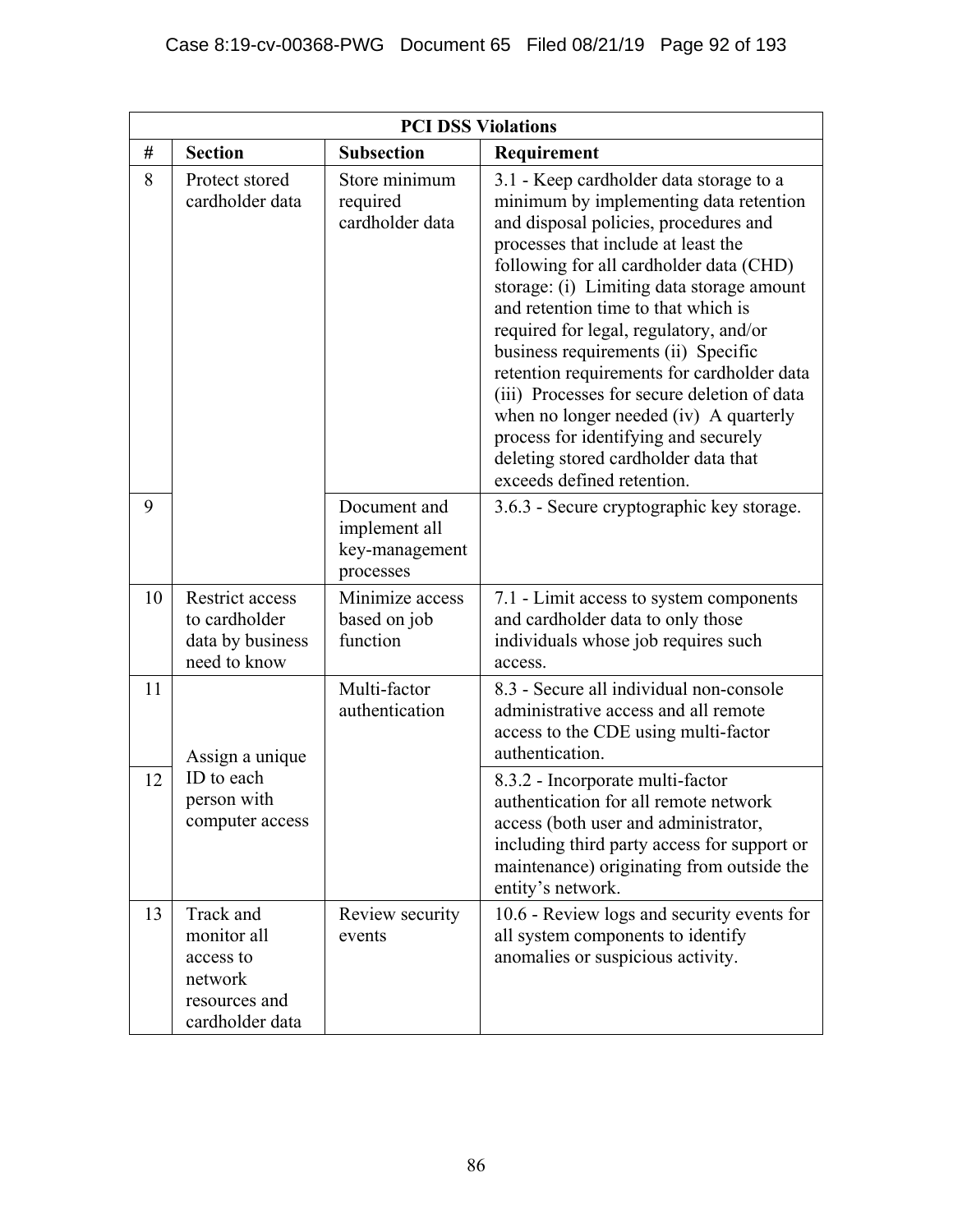|    | <b>PCI DSS Violations</b>                           |                             |                                                                                                                                                                                                                                                                                                                                                                                                                                              |  |  |  |
|----|-----------------------------------------------------|-----------------------------|----------------------------------------------------------------------------------------------------------------------------------------------------------------------------------------------------------------------------------------------------------------------------------------------------------------------------------------------------------------------------------------------------------------------------------------------|--|--|--|
| #  | <b>Section</b>                                      | <b>Subsection</b>           | Requirement                                                                                                                                                                                                                                                                                                                                                                                                                                  |  |  |  |
| 14 | Regularly test<br>security systems<br>and processes | Use intrusion-<br>detection | 11.4 - Use intrusion-detection and/or<br>intrusion-prevention techniques to detect<br>and/or prevent intrusions into the network.<br>Monitor all traffic at the perimeter of the<br>cardholder data environment as well as at<br>critical points in the cardholder data<br>environment, and alert personnel to<br>suspected compromises. Keep all<br>intrusion-detection and prevention<br>engines, baselines, and signatures up to<br>date. |  |  |  |

## **3. FTC Act**

216. Additionally, Marriott is required to comply with the FTC Act. Section 5 of FTC Act requires all corporations to refrain from unfair or deceptive acts or practices in or affecting commerce, which includes data security. In its settlement with Wyndham, the FTC essentially laid out a roadmap for compliance with the FTC Act as it relates to data security.<sup>35</sup> In that case, the FTC made clear that lack of security in a hotel company that purports to have "reasonable security" constitutes deceptive and fraudulent practices. The FTC brought charges against Wyndham for three separate data breaches that allowed attackers to steal the payment card information of more than 500,000 customers. The attacks were spread out over a two-year period and Wyndham's customer data was accessed by hackers via a local network at a hotel and also using an administrative account in the Wyndham data center. As a result of that settlement, the FTC required Wyndham to create a comprehensive information security program, and have it audited annually by a qualified, objective third party. That program was required to include:

> a designated employee or employees to coordinate and be held responsible for the program;

 <sup>35</sup> *FTC v. Wyndham Worldwide Corp.*, No. 13-cv-1887, ECF No. 283 (D. N.J. Dec. 11, 2015).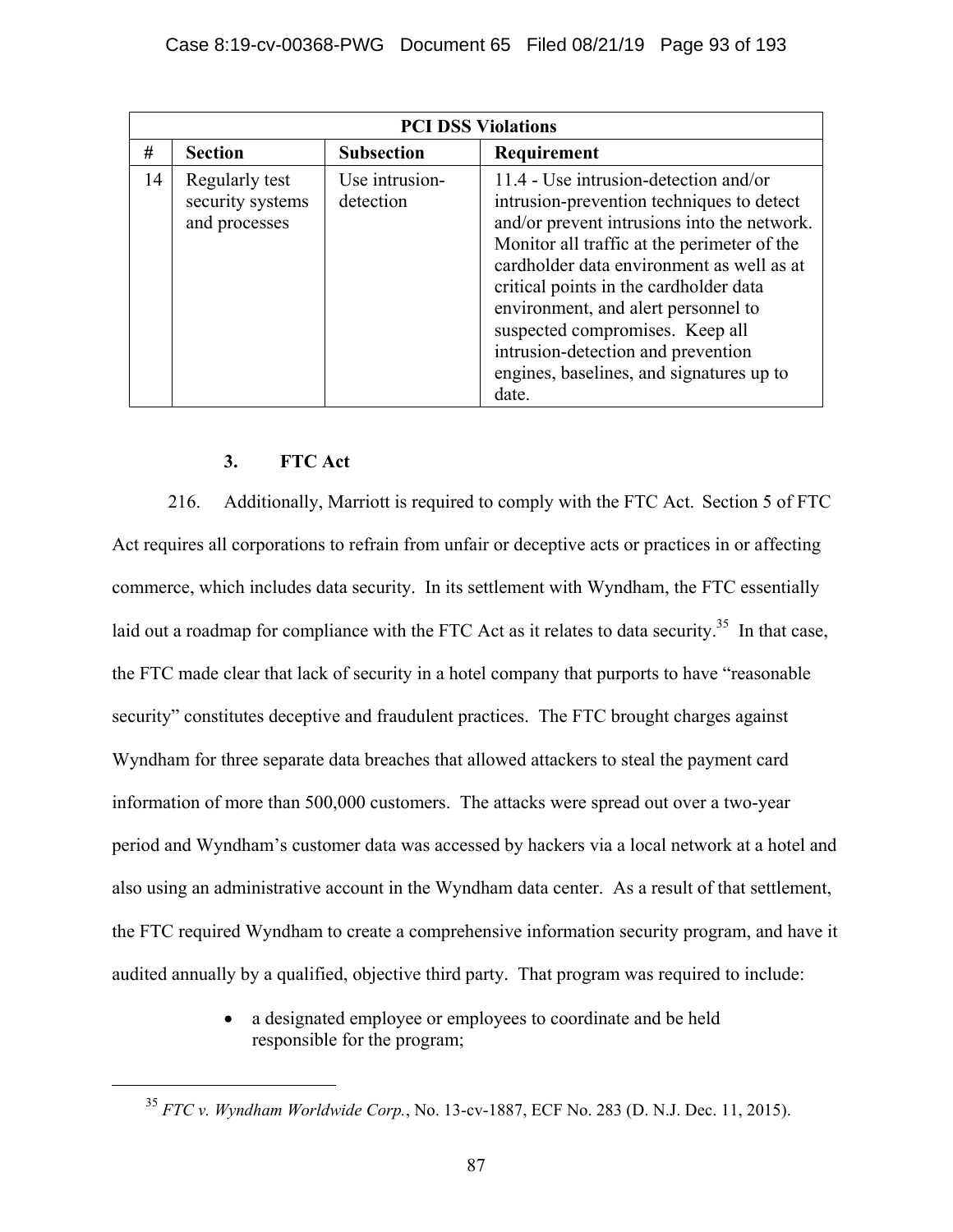- a risk assessment including consideration of  $(1)$  employee training and management; (2) information systems, including storage and transmission; (3) company-specific risks; and (4) "prevention, detection, and response to attacks, intrusions, or other systems failure";
- the design and implementation of safeguards to control the risks identified through that assessment;
- regular monitoring and testing of the effectiveness of the key controls, systems, and procedures of the safeguards;
- identifying and retaining capable third parties to safeguard payment card information and including contractually required safeguards in agreements with those third parties; and
- evaluating and adjusting the company's information security program in light of the above-mentioned assessments.

217. In 2015, and relevant to Starwood's Oracle operating system, the FTC issued

guidance which stated "[o]utdated software undermines security. The solution is to update it regularly . . . having a reasonable process in place to update and patch third party software is an important step to reducing the risk of a compromise."

218. To provide guidance for companies that want to make sure their security practices will not be found unreasonable, the FTC has published a guide for business called, "Start with Security." The guide lists ten information security "lessons learned" from enforcement actions and these are listed in the table below. Were the ten practices recommended by the FTC codified as regulation, Marriott would have violated at least eight of 10, as shown in bold below in the table below.

| #              | <b>FTC Guidance Violations</b>                                                                                                                  |
|----------------|-------------------------------------------------------------------------------------------------------------------------------------------------|
|                | Factor security into the decision making in every department of<br>your business - personnel, sales, accounting, information<br>technology, etc |
| $\overline{2}$ | Control access to data sensibly.                                                                                                                |
| 3              | Require secure passwords and authentication.                                                                                                    |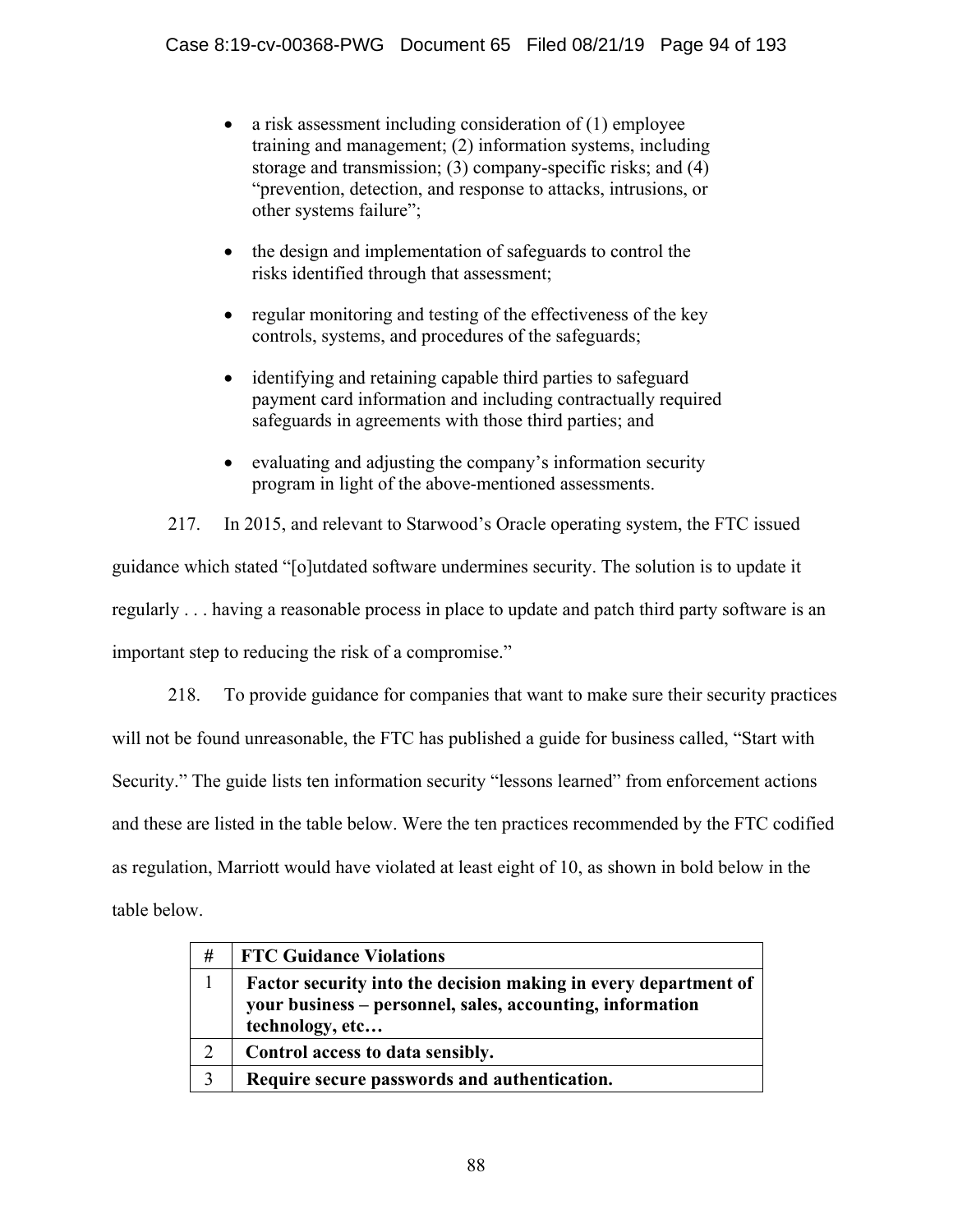| #              | <b>FTC Guidance Violations</b>                                                                       |
|----------------|------------------------------------------------------------------------------------------------------|
| $\overline{4}$ | Store sensitive personal information securely and protect it<br>during transmission.                 |
| 5              | Segment your network and monitor who's trying to get in and<br>out.                                  |
| 6              | Secure remote access to your network.                                                                |
| 7              | Apply sound security practices when developing new products.                                         |
| 8              | Make sure your service providers implement reasonable<br>security measures.                          |
| 9              | Put procedures in place to keep your security current and<br>address vulnerabilities that may arise. |
| 10             | Secure paper, physical media, and devices.                                                           |

219. The FTC has also issued a memo that endorses the NIST-CSF as a good source of

fundamental security practices because that cybersecurity industry standard aligns with FTC

objectives.36 The FTC has publicly stated that NIST-CSF guidance is aligned with its own

standards for enforcing compliance with the FTC Act, and as such the NIST-CSF can be used as

a proxy for an actual FTC publication on the topic. The FTC memo on NIST-CSF states:

The types of things the Framework calls for organizations to evaluate are the types of things the FTC has been evaluating for years in its Section 5 enforcement to determine whether a company's data security and its processes are reasonable. By identifying different risk management practices and defining different levels of implementation, the NIST Framework takes a similar approach to the FTC's long-standing Section 5 enforcement<sup>37</sup>

220. Although NIST-CSF is not an implementation checklist, it does list five basic

cybersecurity functions expected to be in place at organizations at various levels of cybersecurity program sophistication, and suggests that businesses rate their cybersecurity risk management capability using four "tiers": (1) Partial; (2) Risk Informed; (3) Repeatable; and (4) Adaptive.

<sup>&</sup>lt;sup>36</sup> The NIST operates under the supervision of the Department of Commerce. On its website, the NIST says it "strives to be a leader in best privacy practices and privacy policy."

<sup>37</sup> Andrea Arias, *The NIST Cybersecurity Framework and the FTC*, FTC Business Blog (Aug. 31, 2016)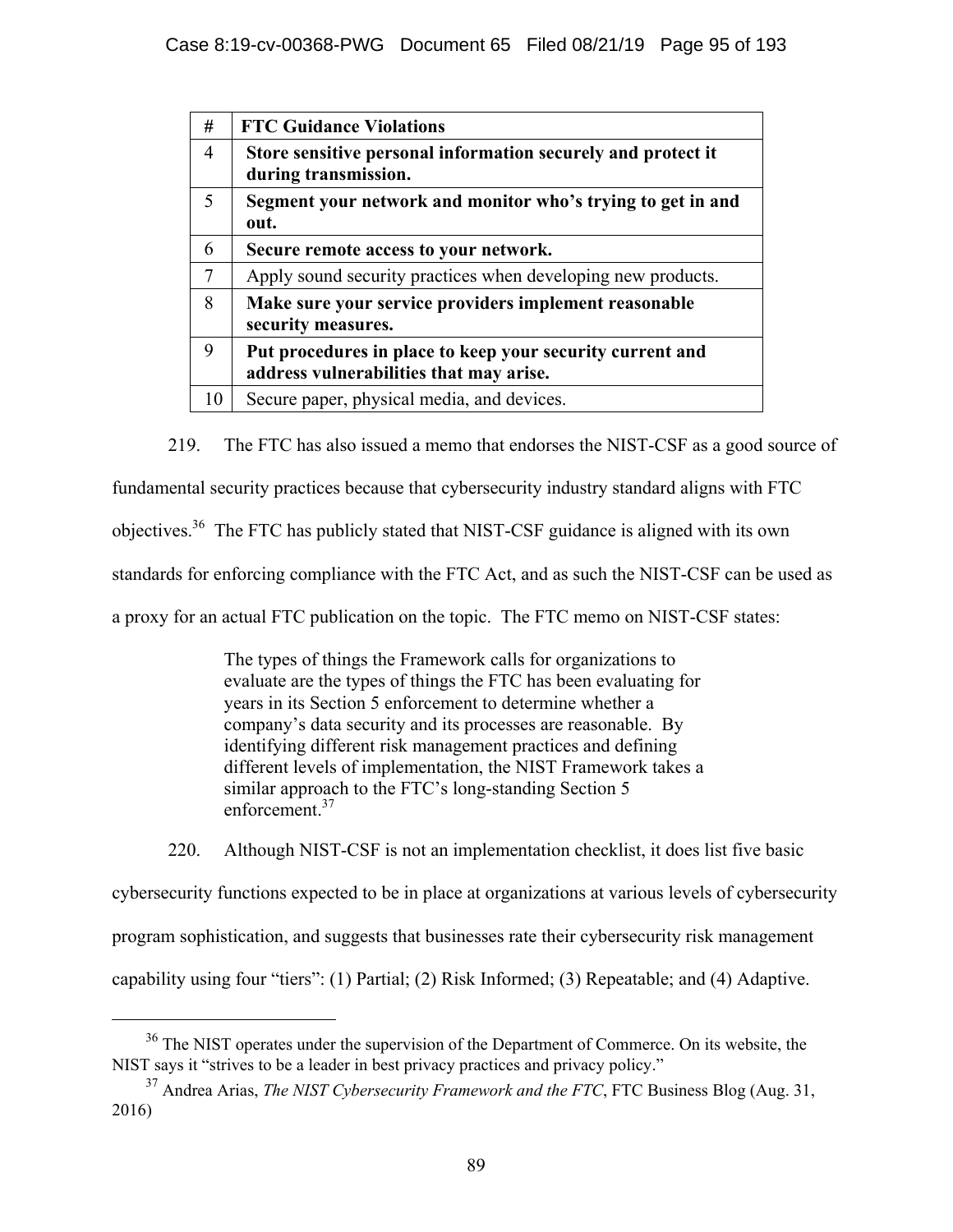#### Case 8:19-cv-00368-PWG Document 65 Filed 08/21/19 Page 96 of 193

An explanation of these four tiers is attached hereto as Exhibit A.<sup>38</sup> NIST-CSF encourages organizations to manage cybersecurity risk at Tier 2 ("Risk Informed") or greater, depending on their own risk profile. In consultation with a cybersecurity expert and after reviewing publicly available information, Lead Plaintiff has determined that the risk management capability within Marriott's cybersecurity program would be classified in the "Partial" tier.

221. The NIST-CSF has describes a type of closed-loop cybersecurity risk management cycle, in which the output of risk management activities feeds into the other activities, continuously combining these five basic functions: (1) Identify; (2) Protect; (3) Detect; (4) Respond; and (5) Recover. The five functions are then decomposed into categories of cybersecurity outcomes that generally correspond to aspects of enterprise cybersecurity programs. These categories are further divided into specific measurable outcomes of technical and/or management activities. These subcategories provide an exemplar set of results that help shape enterprise efforts to produce the outcomes. The table below details NIST-CSF subcategories that Marriott failed to achieve. Note that this list, like the PCI DSS violations listed in the table in ¶ 215 is based on publicly available information and information obtained from former employees/contractors. It would likely be expanded if more details on Marriott's security program were available.

|   | <b>NIST-CSF Guidance Violations</b> |                           |                                                                                                                                                            |  |  |  |  |
|---|-------------------------------------|---------------------------|------------------------------------------------------------------------------------------------------------------------------------------------------------|--|--|--|--|
| # | <b>Function</b>                     | Category                  | Subcategory                                                                                                                                                |  |  |  |  |
|   | Identify                            | Governance                | ID.GV-3: Legal and regulatory requirements<br>regarding cybersecurity, including privacy and<br>civil liberties obligations, are understood and<br>managed |  |  |  |  |
|   |                                     | <b>Risk</b><br>Assessment | ID.RA-1: Asset vulnerabilities are identified<br>and documented                                                                                            |  |  |  |  |
|   | Protect                             | Identity                  | PR.AC-3: Remote access is managed                                                                                                                          |  |  |  |  |

 <sup>38</sup> *See* attached hereto as Exhibit A.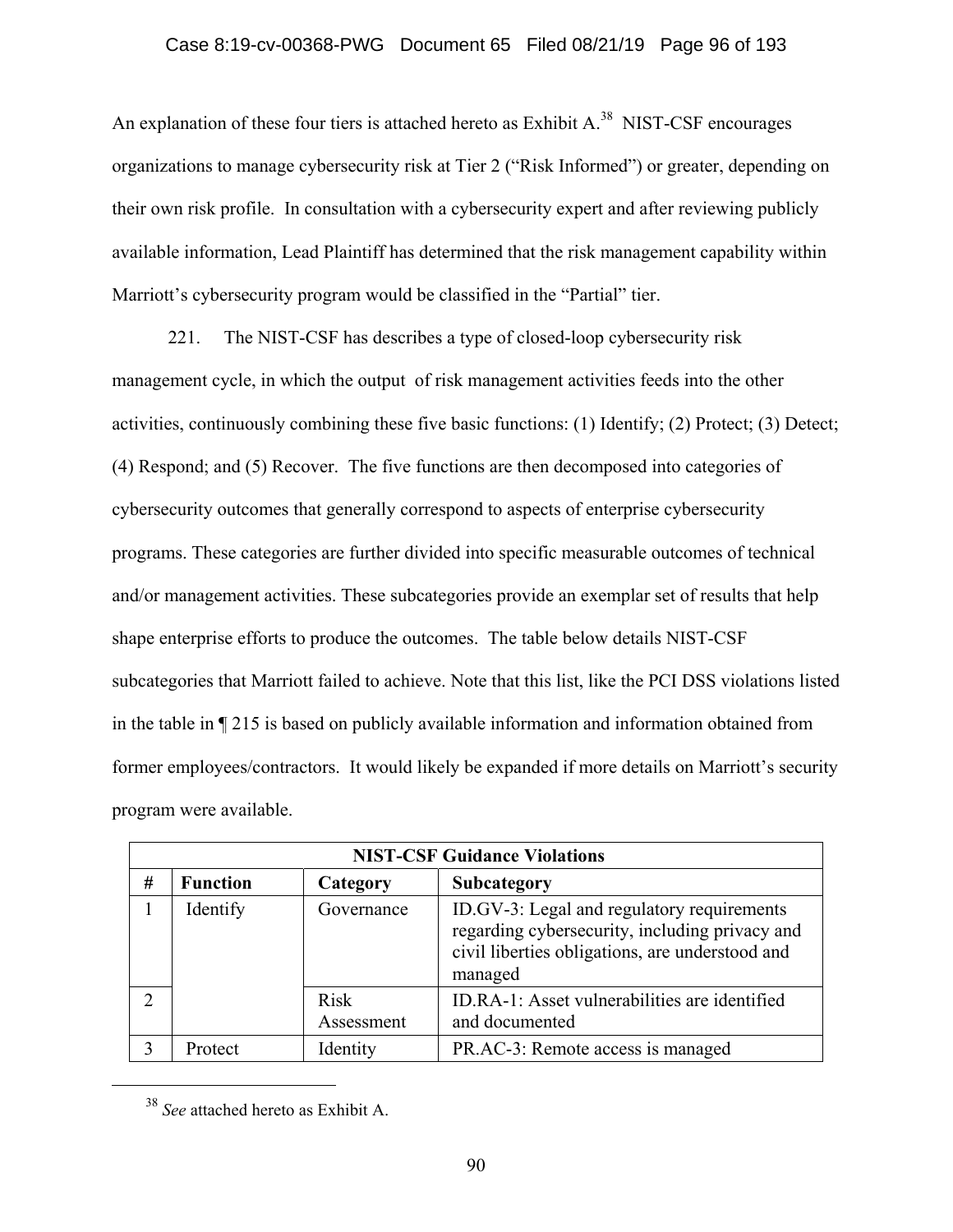|    | <b>NIST-CSF Guidance Violations</b> |                                                        |                                                                                                                                                                                                                                         |  |  |  |  |
|----|-------------------------------------|--------------------------------------------------------|-----------------------------------------------------------------------------------------------------------------------------------------------------------------------------------------------------------------------------------------|--|--|--|--|
| #  | <b>Function</b>                     | Category                                               | Subcategory                                                                                                                                                                                                                             |  |  |  |  |
| 4  |                                     | Management,<br>Authentication<br>and Access<br>Control | PR.AC-4: Access permissions and<br>authorizations are managed, incorporating the<br>principles of least privilege and separation of<br>duties                                                                                           |  |  |  |  |
| 5  |                                     |                                                        | PR.AC-5: Network integrity is protected (e.g.,<br>network segregation, network segmentation)                                                                                                                                            |  |  |  |  |
| 6  |                                     | Data Security                                          | PR.DS-1: Data-at-rest is protected                                                                                                                                                                                                      |  |  |  |  |
| 7  |                                     |                                                        | PR.DS-5: Protections against data leaks are<br>implemented                                                                                                                                                                              |  |  |  |  |
| 8  |                                     | Protective<br>Technology                               | PR.PT-3: The principle of least functionality is<br>incorporated by configuring systems to provide<br>only essential capabilities                                                                                                       |  |  |  |  |
| 9  | Detect                              | Anomalies<br>and Events                                | DE.AE-1: A baseline of network operations and<br>expected data flows for users and systems is<br>established and managed                                                                                                                |  |  |  |  |
| 10 |                                     | Security<br>Continuous                                 | DE.CM-1: The network is monitored to detect<br>potential cybersecurity events                                                                                                                                                           |  |  |  |  |
| 11 |                                     | Monitoring                                             | DE.CM-4: Malicious code is detected                                                                                                                                                                                                     |  |  |  |  |
| 12 |                                     |                                                        | DE.CM-7: Monitoring for unauthorized<br>personnel, connections, devices, and software is<br>performed                                                                                                                                   |  |  |  |  |
| 13 |                                     |                                                        | DE.CM-8: Vulnerability scans are performed                                                                                                                                                                                              |  |  |  |  |
| 14 |                                     | Detection<br>Processes                                 | DE.DP-2: Detection activities comply with all<br>applicable requirements                                                                                                                                                                |  |  |  |  |
| 15 |                                     |                                                        | DE.DP-5: Detection processes are continuously<br>improved                                                                                                                                                                               |  |  |  |  |
| 16 | Respond                             | Analysis                                               | RS.AN-5: Processes are established to receive,<br>analyze and respond to vulnerabilities disclosed<br>to the organization from internal and external<br>sources (e.g. internal testing, security bulletins,<br>or security researchers) |  |  |  |  |
| 17 |                                     | Mitigation                                             | RS.MI-1: Incidents are contained                                                                                                                                                                                                        |  |  |  |  |
| 18 |                                     |                                                        | RS.MI-2: Incidents are mitigated                                                                                                                                                                                                        |  |  |  |  |

# **4. GDPR**

222. Marriott was also subject to the EU's General Data Protection Regulation

(GDPR). GDPR became effective May 2018 and regulates the storage, transmission and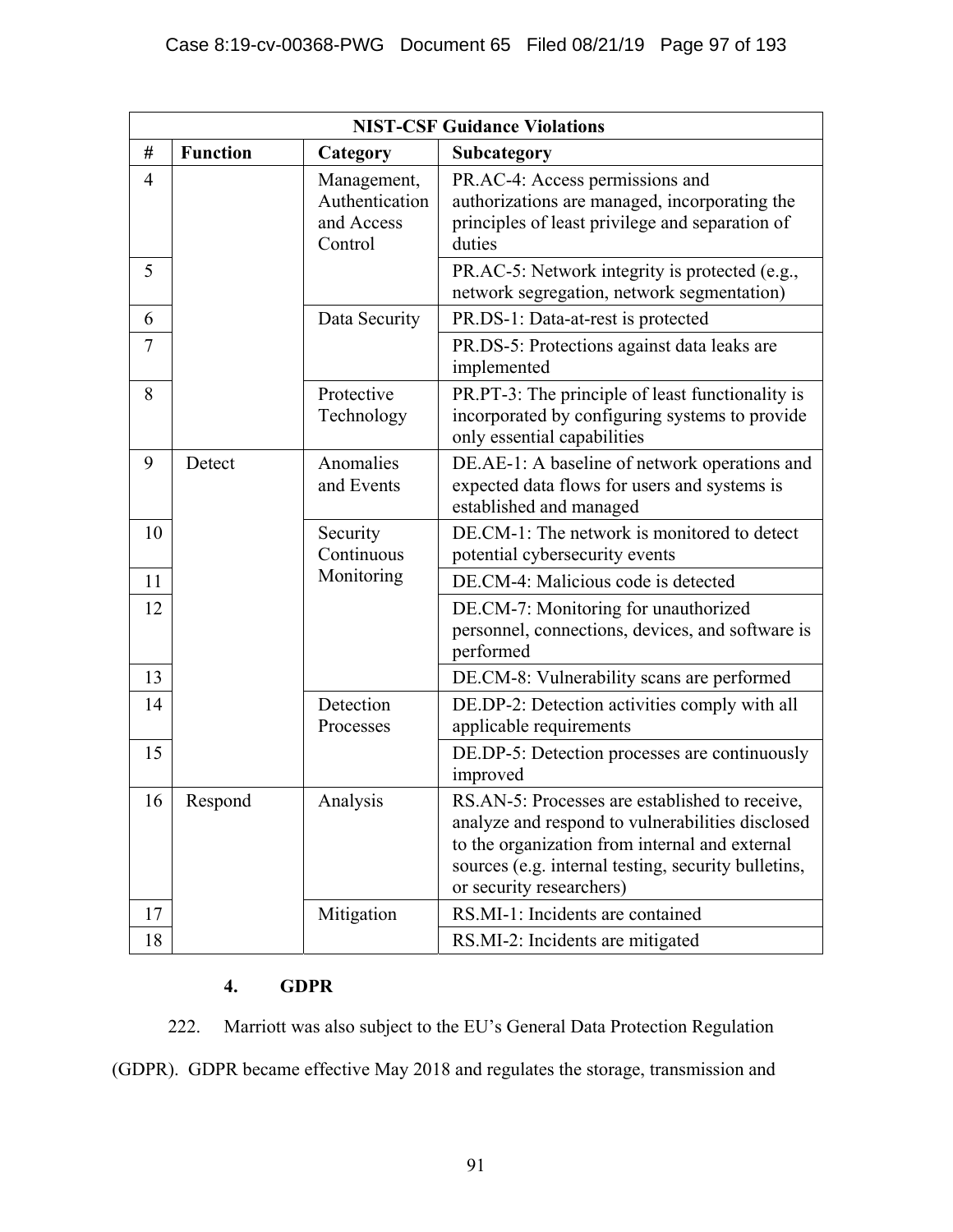#### Case 8:19-cv-00368-PWG Document 65 Filed 08/21/19 Page 98 of 193

processing of data that is personal to natural persons residing in the EU, regardless of the country in which the business is incorporated and/or operates. For the purposes of GDPR compliance, Marriott is considered both a "data processor" and a "data controller."<sup>39</sup> GDPR fines can reach a maximum of 4% of a company's annual global revenue. Given Marriott's global operations, billions of dollars in annual revenues, and that it caters to European travelers in the United States and globally, the Company had a particular interest in complying with GDPR.

223. GDPR defines the data controller as the party responsible for the protecting personal data and respecting the rights of the data subject, while the processor is any entity that handles personal data while servicing the controller. GDPR Section 4 Articles 24 through 39 define the obligations of data controllers and processors, which include requirements with respect to: (1) data protection by design and by default; (2) records of processing activities; (3) security of processing; (4) cooperation and consultation with the supervisory authority; (5) notification of a personal data breach to both the supervisory authority and the data subject; (6) data protection impact Assessment; and (7) the designation, position, and tasks of a data protection officer. The requirements cross reference each other and also other GDPR Articles that are part of the broader regulation and impact data processes and controller, though may not speak specifically to technology controls. For example, technology controls are covered under more general obligations for Certification and Compliance. Based on public information, the table below details GDPR requirements with which Marriott failed to comply with. Again, this is likely not the full list of Marriott's GDPR violations.

<sup>&</sup>lt;sup>39</sup> A data controller is defined as "the party that, alone or jointly with others, determines the purposes and means of the processing of personal data." A data processor is the party that actually processes that personal data for the company. Marriott is both a data controller and a data processor for the purposes of GDPR compliance.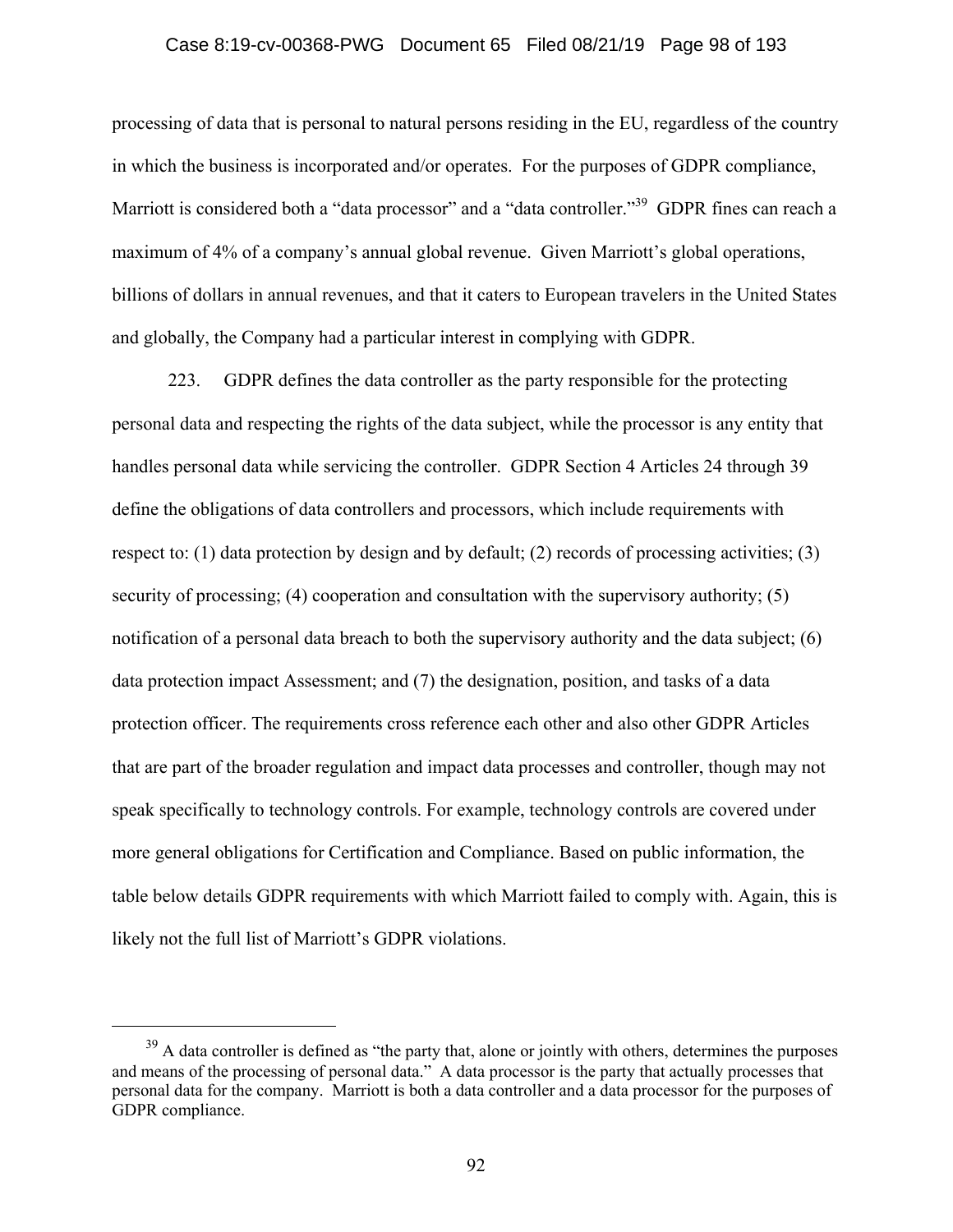|                |                        |                                                | <b>GDPR Requirements Violated</b>                                                                                                                                                                                                                                                                                                                                                                                                                                                                                                                                                                                                                                                                                                                                                                                   |
|----------------|------------------------|------------------------------------------------|---------------------------------------------------------------------------------------------------------------------------------------------------------------------------------------------------------------------------------------------------------------------------------------------------------------------------------------------------------------------------------------------------------------------------------------------------------------------------------------------------------------------------------------------------------------------------------------------------------------------------------------------------------------------------------------------------------------------------------------------------------------------------------------------------------------------|
| #              | <b>Section</b>         | <b>Subsection</b>                              | Requirement                                                                                                                                                                                                                                                                                                                                                                                                                                                                                                                                                                                                                                                                                                                                                                                                         |
| $\mathbf{1}$   | General<br>obligations | Responsibility of<br>the controller            | 24: Taking into account the nature, scope,<br>context and purposes of processing as well as<br>the risks of varying likelihood and severity for<br>the rights and freedoms of natural persons, the<br>controller shall implement appropriate<br>technical and organisational measures to<br>ensure and to be able to demonstrate that<br>processing is performed in accordance with<br>this Regulation. Those measures shall be<br>reviewed and updated where necessary.                                                                                                                                                                                                                                                                                                                                            |
| $\overline{2}$ |                        | Data protection<br>by design and by<br>default | 25-1: Taking into account the state of the art,<br>the cost of implementation and the nature,<br>scope, context and purposes of processing as<br>well as the risks of varying likelihood and<br>severity for rights and freedoms of natural<br>persons posed by the processing, the controller<br>shall, both at the time of the determination of<br>the means for processing and at the time of the<br>processing itself, implement appropriate<br>technical and organisational measures, such as<br>pseudonymisation, which are designed to<br>implement data-protection principles, such as<br>data minimisation, in an effective manner and<br>to integrate the necessary safeguards into the<br>processing in order to meet the requirements of<br>this Regulation and protect the rights of data<br>subjects. |
| 3              |                        |                                                | 25-2: The controller shall implement<br>appropriate technical and organisational<br>measures for ensuring that, by default, only<br>personal data which are necessary for each<br>specific purpose of the processing are<br>processed. That obligation applies to the<br>amount of personal data collected, the extent<br>of their processing, the period of their storage<br>and their accessibility. In particular, such<br>measures shall ensure that by default personal<br>data are not made accessible without the<br>individual's intervention to an indefinite<br>number of natural persons.                                                                                                                                                                                                                |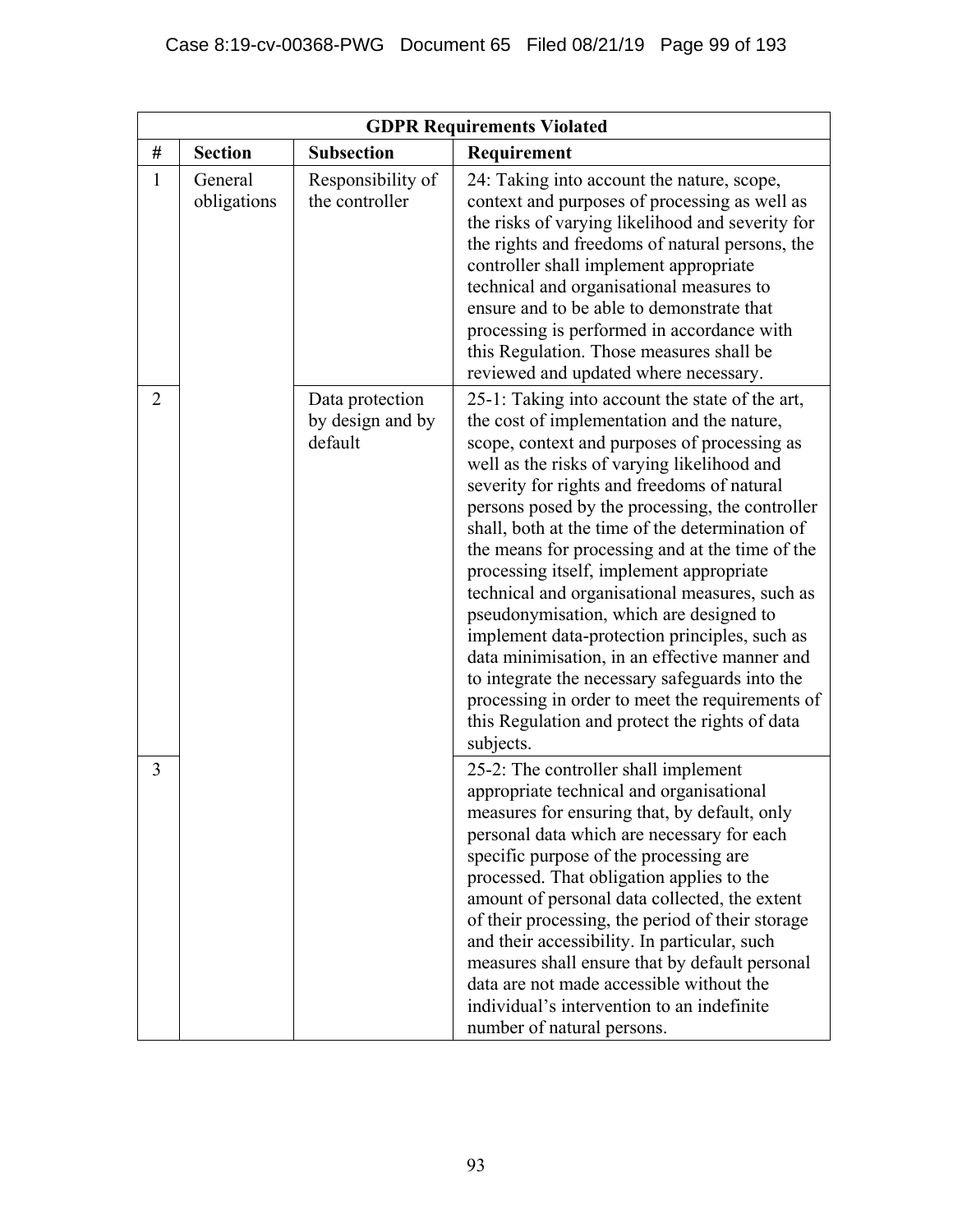|                |                                                                         |                                         | <b>GDPR Requirements Violated</b>                                                                                                                                                                                                                                                                                                                                                                                                                                                                                                                                                                                                                                                                                                                |
|----------------|-------------------------------------------------------------------------|-----------------------------------------|--------------------------------------------------------------------------------------------------------------------------------------------------------------------------------------------------------------------------------------------------------------------------------------------------------------------------------------------------------------------------------------------------------------------------------------------------------------------------------------------------------------------------------------------------------------------------------------------------------------------------------------------------------------------------------------------------------------------------------------------------|
| #              | <b>Section</b>                                                          | <b>Subsection</b>                       | Requirement                                                                                                                                                                                                                                                                                                                                                                                                                                                                                                                                                                                                                                                                                                                                      |
| $\overline{4}$ | Security of<br>personal<br>data                                         | Security of<br>processing               | 32-1: The controller and the processor shall<br>implement appropriate technical and<br>organisational measures to ensure a level of<br>security appropriate to the risk, including inter<br>alia as appropriate: the pseudonymisation and<br>encryption of personal data; the ability to<br>ensure the ongoing confidentiality, integrity,<br>availability and resilience of processing<br>systems and services; the ability to restore the<br>availability and access to personal data in a<br>timely manner in the event of a physical or<br>technical incident; a process for regularly<br>testing, assessing and evaluating the<br>effectiveness of technical and organisational<br>measures for ensuring the security of the<br>processing. |
| 5              |                                                                         |                                         | 32-4: The controller and processor shall take<br>steps to ensure that any natural person acting<br>under the authority of the controller or the<br>processor who has access to personal data does<br>not process them except on instructions from<br>the controller, unless he or she is required to<br>do so by Union or Member State law.                                                                                                                                                                                                                                                                                                                                                                                                      |
| 6              | Data<br>protection<br>impact<br>assessment<br>and prior<br>consultation | Data protection<br>impact<br>assessment | 35-1: Where a type of processing in particular<br>using new technologies, and taking into<br>account the nature, scope, context and<br>purposes of the processing, is likely to result in<br>a high risk to the rights and freedoms of<br>natural persons, the controller shall, prior to<br>the processing, carry out an assessment of the<br>impact of the envisaged processing operations<br>on the protection of personal data. A single<br>assessment may address a set of similar<br>processing operations that present similar high<br>risk                                                                                                                                                                                               |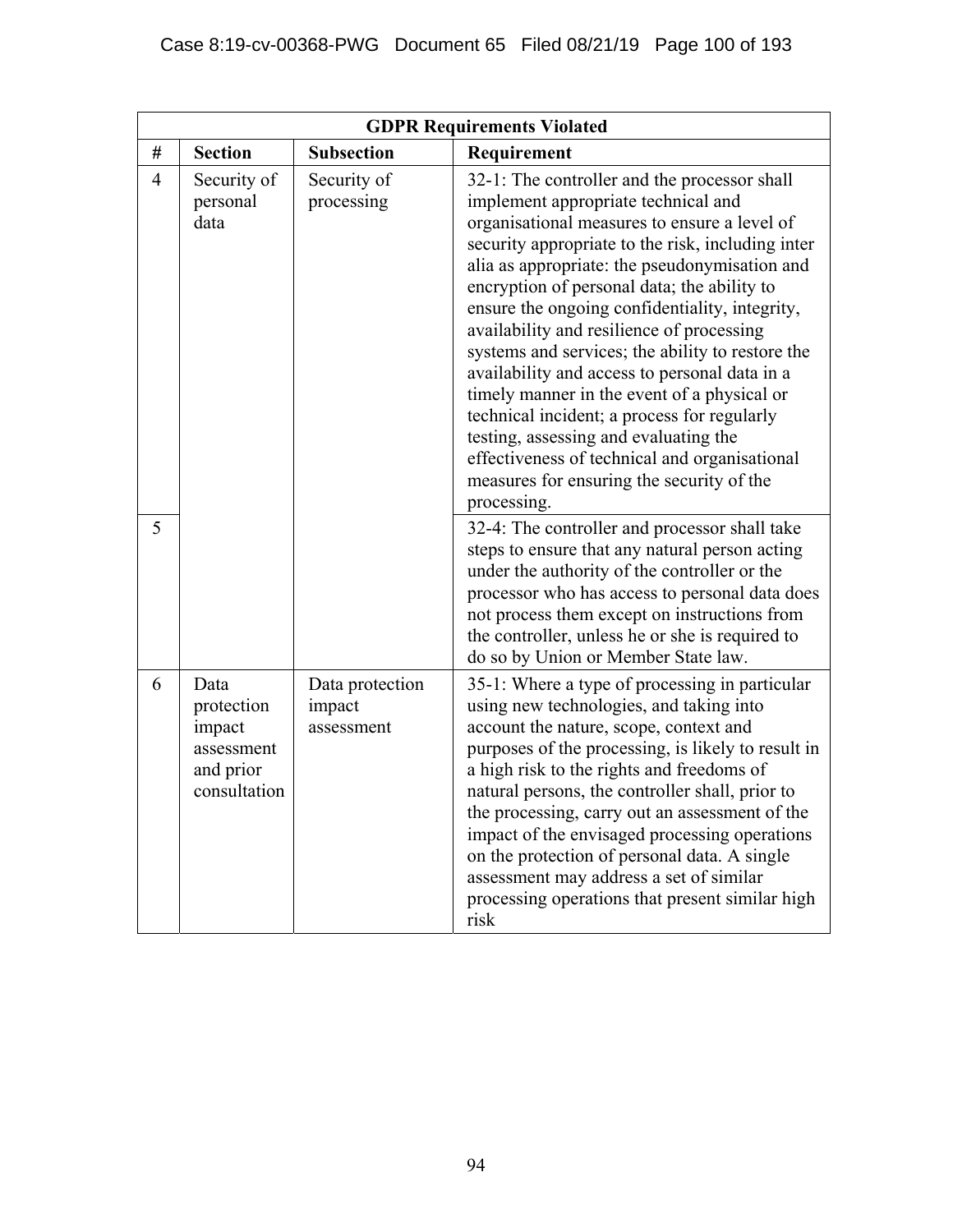|      |                |                   | <b>GDPR Requirements Violated</b>                                                                                                                                                                                                                                                                                                                                                                                                                                                                                                                                                                                                                                                                                 |
|------|----------------|-------------------|-------------------------------------------------------------------------------------------------------------------------------------------------------------------------------------------------------------------------------------------------------------------------------------------------------------------------------------------------------------------------------------------------------------------------------------------------------------------------------------------------------------------------------------------------------------------------------------------------------------------------------------------------------------------------------------------------------------------|
| $\#$ | <b>Section</b> | <b>Subsection</b> | Requirement                                                                                                                                                                                                                                                                                                                                                                                                                                                                                                                                                                                                                                                                                                       |
| 7    |                |                   | 35-3: A data protection impact assessment<br>shall in particular be required in the case of: (a)<br>a systematic and extensive evaluation of<br>personal aspects relating to natural persons<br>which is based on automated processing,<br>including profiling, and on which decisions are<br>based that produce legal effects concerning the<br>natural person or similarly significantly affect<br>the natural person; (b) processing on a large<br>scale of special categories of data referred to in<br>Article $9(1)$ , or of personal data relating to<br>criminal convictions and offences referred to<br>in Article 10; or (c) a systematic monitoring of<br>a publicly accessible area on a large scale. |
| 8    |                |                   | 35-7-d: Data protection impact assessment<br>shall contain the measures envisaged to<br>address the risks to data subjects, including<br>safeguards, security measures and mechanisms<br>to ensure the protection of personal data and to<br>demonstrate compliance with this Regulation<br>taking into account the rights and legitimate<br>interests of data subjects and other persons<br>concerned.                                                                                                                                                                                                                                                                                                           |
| 9    |                |                   | 35-11: Where necessary, the controller shall<br>carry out a review to assess if processing is<br>performed in accordance with the data<br>protection impact assessment at least when<br>there is a change of the risk represented by<br>processing operations.                                                                                                                                                                                                                                                                                                                                                                                                                                                    |

224. As discussed herein, Marriott's violations of GDPR, and potentially other regulations, have manifested in the ICO issuing a notice of its intention to fine Marriott more than \$120 million, and a determination that Marriott failed to perform adequate due diligence during the Merger.

# **5. Privacy Shield and Safe Harbor Principles**

225. Marriott informed the public that the Company voluntarily complied with additional standards governing the security of customer data in the EU. Specifically, Marriott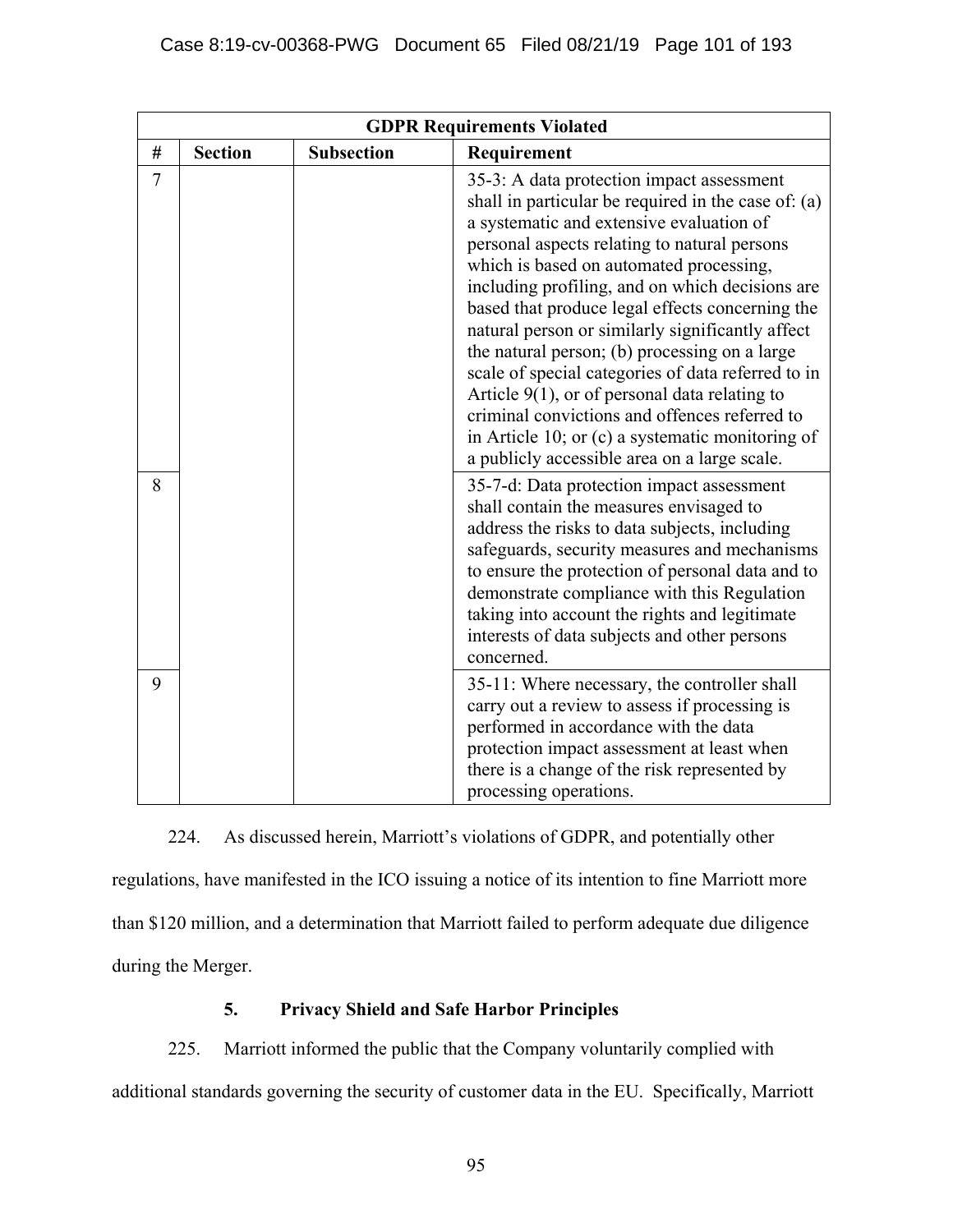#### Case 8:19-cv-00368-PWG Document 65 Filed 08/21/19 Page 102 of 193

informed the public through starwoodhotels.com that the Company's data security practices were in compliance with the U.S.-EU Safe Harbor Framework ("Safe Harbor Framework"). Additionally, Marriott informed the public through Marriott.com that the Company certified to following the data security requirement laid out in the EU-U.S. Privacy Framework and the Swiss-U.S. Privacy Shield Framework (collectively the "Privacy Shield Frameworks").

226. The U.S.-EU Safe Harbor Framework ("Safe Harbor Framework") was in effect until 2015 and was designed to assist U.S. companies that process personal data collected in the EU in complying with European privacy regulations. The Safe Harbor Framework has seven requirements companies must adhere to in order to attest compliance: (1) notice; (2) choice; (3) onward transfer; (4) security; (5) data integrity; (6) access; and (7) enforcement. First, companies must provide individuals with details on the collection of their data, what it will be used for, and how to get in touch with the company regarding the data. Second, companies must provide individuals with the opportunity to choose how the company uses the individual's data. Third, parties are only able to transfer data to third parties if they've complied with the first two requirements of the Safe Harbor Framework. Fourth, companies "creating, maintaining, using or disseminating personal information must take reasonable measures to assure its reliability for its intended use and reasonable precautions to protect it from loss, misuse and unauthorized access, disclosure, alteration and destruction." Fifth, companies can only use personal data for the purpose for which it was collected. Sixth, companies must provide individuals with access to the personal data they have collected on the individual. Seventh, and finally, companies must have mechanisms in place to enforce the preceding requirements, and remedy problems that arise in the context of adhering to the Safe Harbor Framework.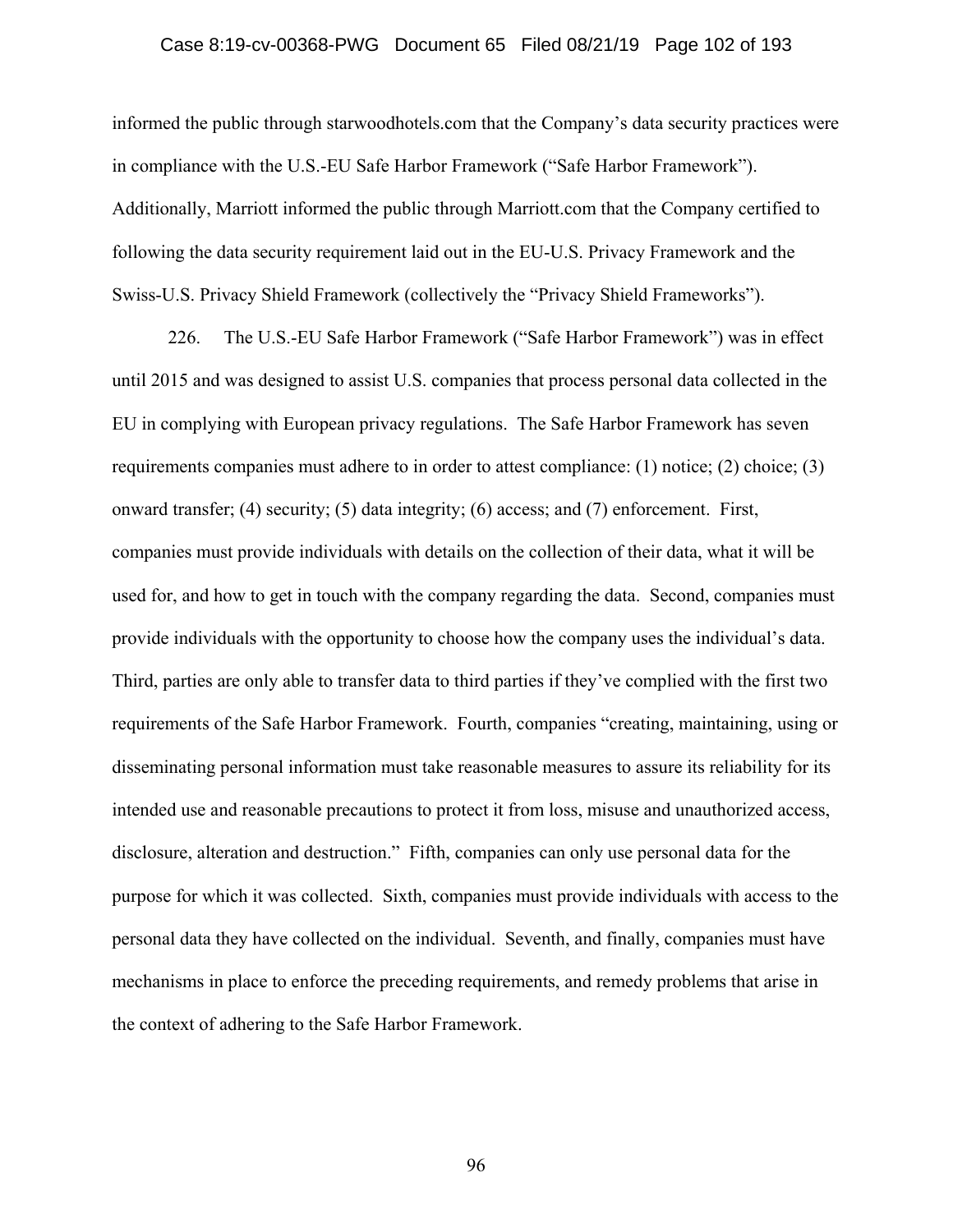#### Case 8:19-cv-00368-PWG Document 65 Filed 08/21/19 Page 103 of 193

227. The EU-U.S. Privacy Shield Framework became effective in 2016, and the Swiss-U.S. Privacy Shield Framework became effective 2017. The Privacy Shield Frameworks were designed to provide American and European countries with a mechanism to comply with European data privacy requirements when transmitting customer data from Europe to the U.S. The Privacy Shield Frameworks have similar requirements to the Safe Harbor Framework: (1) notice; (2) choice; (3) accountability for onward transfer; (4) security; (5) data integrity and purpose limitation; (6) access; and (7) recourse enforcement, and liability. First, companies must provide adequate notice to individuals regarding the collection, use, and protection of customer data. Second, companies must provide individuals a choice in how the company uses their data. Third, companies must comply with the first two requirements if they are going to transfer the individual's data. Fourth, companies "must take reasonable and appropriate measures to protect it from loss, misuse and unauthorized access, disclosure, alteration and destruction, taking into due account the risks involved in the processing and the nature of the personal data." Fifth, companies can only process data for the purpose for which it was collected. Sixth, the company must provide individuals with access to their data. Seventh, and finally, companies must have mechanisms in place to address and remedy any issues. Given the observations of the CWs, Marriott knew of issues with the security of customer data and did not address or remedy them, and therefore did not comply with the Privacy Shield Frameworks or the Safe Harbor Framework.

#### **6. COSO Framework**

228. Additionally, Marriott, as a publicly traded company, had obligations to maintain safe and secure internal systems so that its sensitive financial and customer data is protected, and so that investors have accurate information regarding the Company. In its 2018 Form 10-K, Marriott stated that the Company used the Internal Control - Integrated Framework issued by the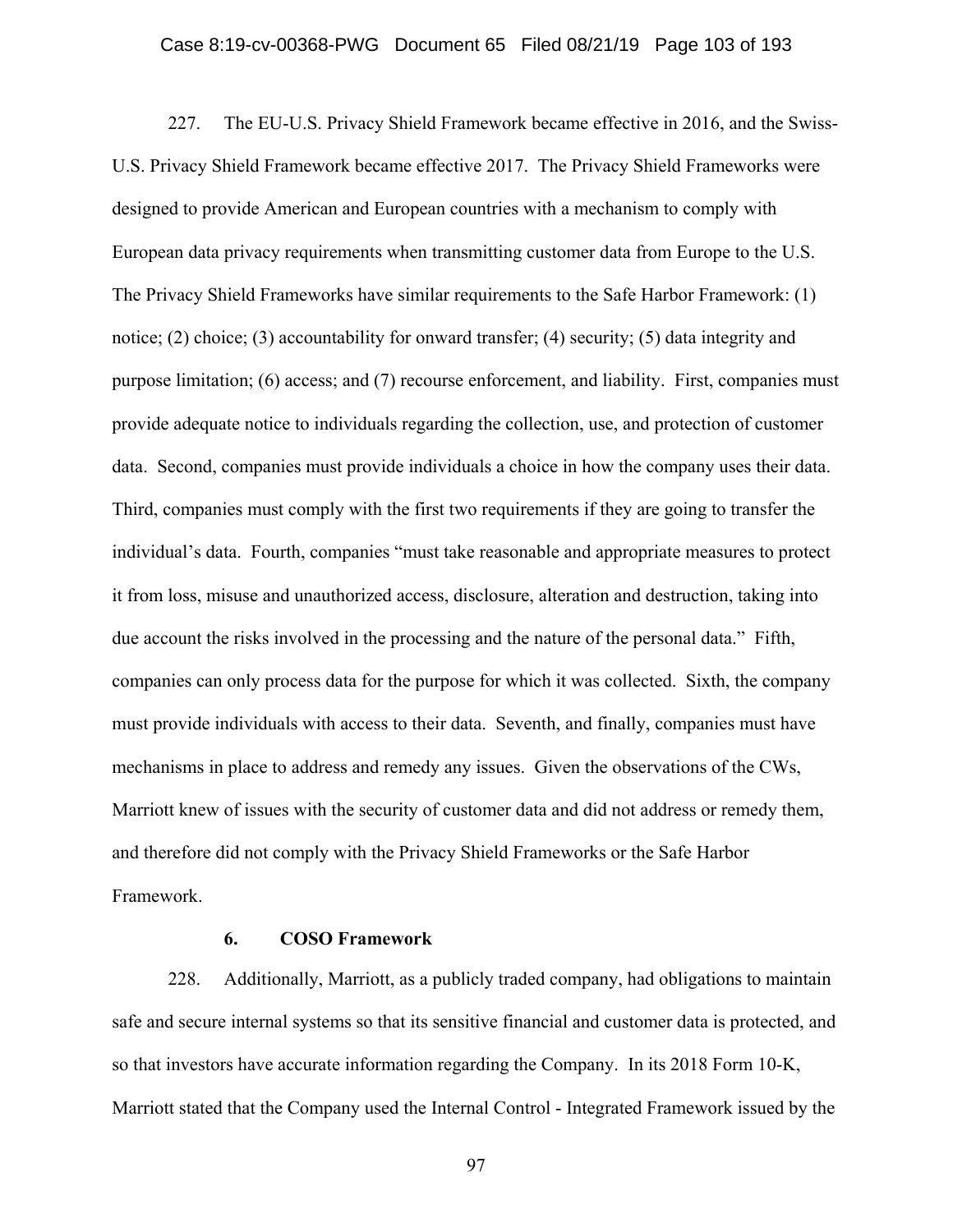#### Case 8:19-cv-00368-PWG Document 65 Filed 08/21/19 Page 104 of 193

Committee of Sponsoring Organizations of the Treadway Commission<sup>40</sup> (2013 Framework) (the "COSO Framework") to evaluate the effectiveness of the Company's internal controls. Having effective internal controls requires the Company to safeguard the Company's assets, which in Marriott's case includes the personal data in its guest reservation database. The COSO Framework, with which Marriott has acknowledged it needs to comply, provides rigorous internal control standards for cybersecurity and other operational risks.

229. COSO defines internal control and associated categories of objectives in the areas of operations, reporting, and compliance. In the COSO Framework, internal control is composed of: (1) control environment; (2) risk assessment; (3) control activities; (4) information and communication; and (5) monitoring activities. Each component is elucidated with distinct principles that are clarified with points of focus and evaluation criteria. COSO acknowledges that controls embedded in one component may affect the internal control embedded in another at the entity, division, organizational unit, or function level, so COSO contains a graphic to communicate that it is not possible for components to be managed separately, only holistically. The figure below illustrates the interconnectivity of a company's internal control environment.

<sup>&</sup>lt;sup>40</sup> Committee of Sponsoring Organizations of the Treadway Commission (COSO), Internal Control -Integrated Framework: Executive Summary, Framework and Appendices, and Illustrative Tools for Assessing Effectiveness of a System of Internal Control (3 volume set), First issued in 1992 and most recently updated in May 2013. Note: COSO Members include: American Accounting Association, American Institute of Certified Public Accountants, Financial Executive Institute, Institute of Internal Auditors, Institute of Management Accountants.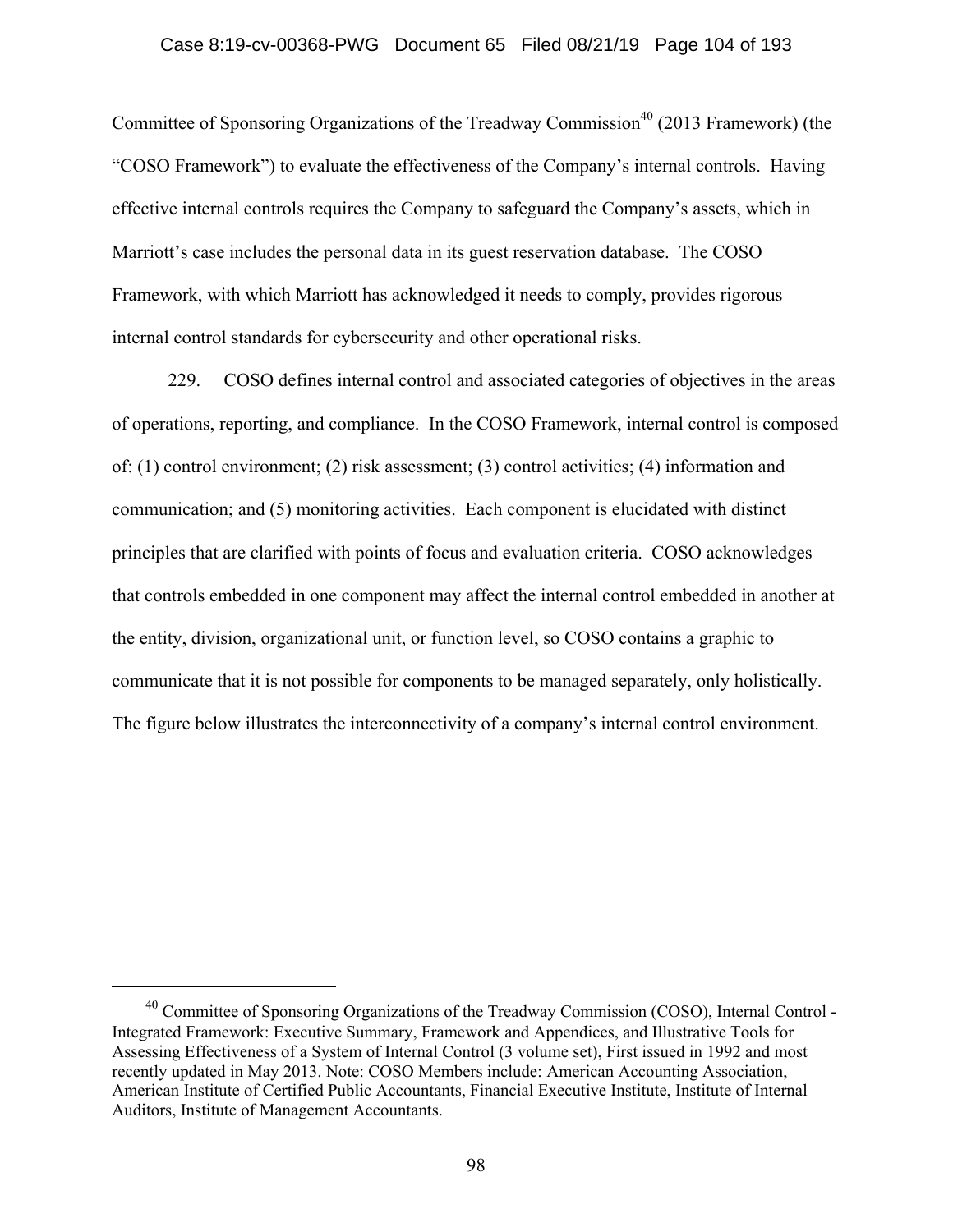

#### **The COSO Cube**

230. The operations category of the COSO Framework includes the requirement to safeguard assets, *i.e.*, to protect and preserve the company's assets. In Marriott's case, that includes the Company's vast repository of sensitive personal information, and Marriott was required to protect the data it purchased from Starwood beginning *immediately* upon the close of the Merger. A foundational requirement of the COSO Framework is that senior management must specify suitable business objectives so that risks to the achievement of enterprise operations, reporting, and compliance objectives, such as safeguarding assets, can be identified and assessed. The COSO framework stipulates that such business objectives should be articulated using attributes that are specific, measurable or observable, attainable, relevant, and time-bound. Additionally, the due diligence process required by the SEC prior to a decision to merge includes immediate planning for control over all acquired operations on day 1 of the lifecycle of the merged entity. Marriott's two-year plan for integrating the systems did nothing to absolve Marriott of liability for the Breach in the guest reservation database at the close of the Merger.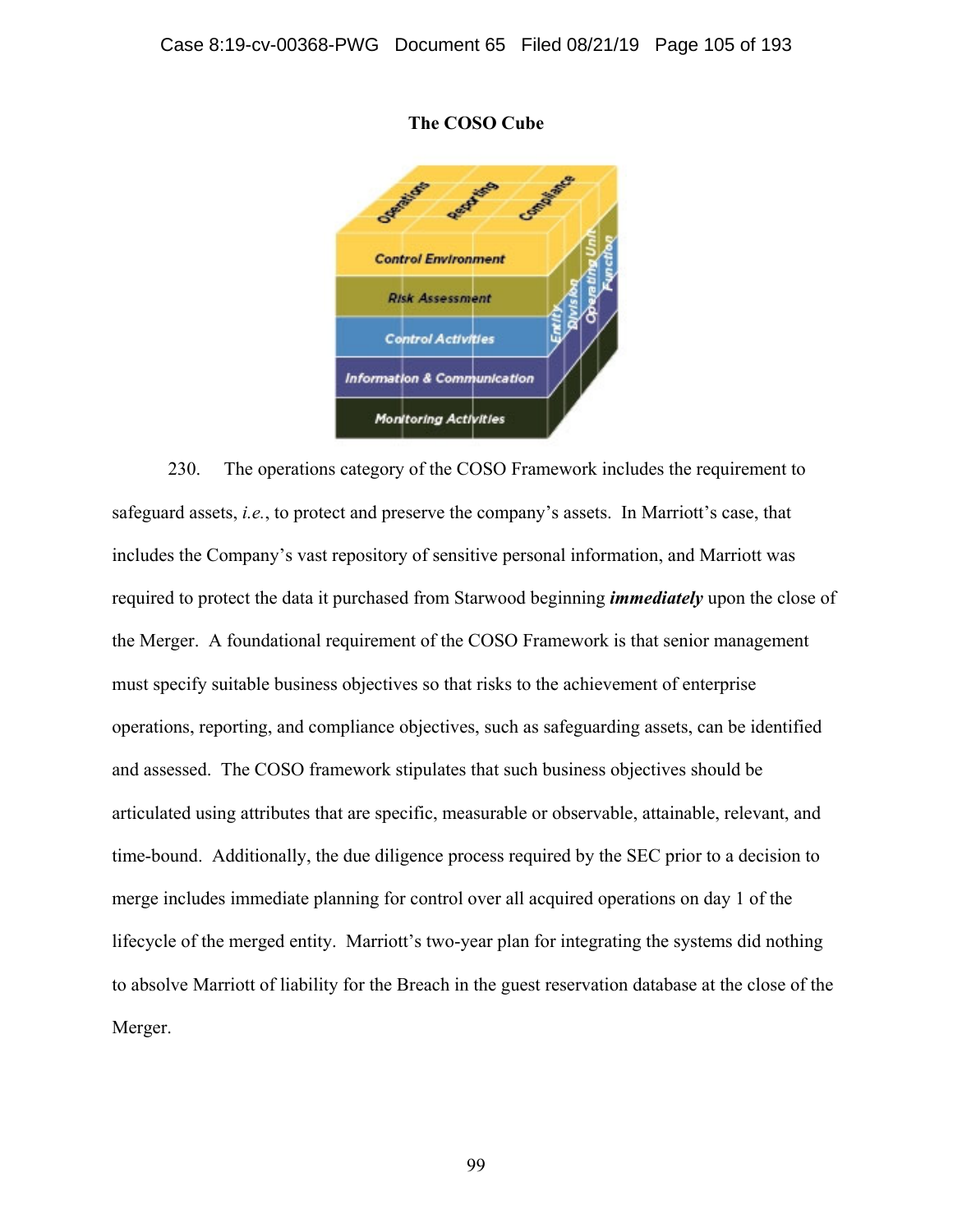231. Similar to the other standards, Marriott committed numerous violations of the

COSO Framework detailed in the table below.

| <b>COSO Principles Violated by Marriott</b> |                                  |                                                                                                                                                                                           |  |  |  |  |
|---------------------------------------------|----------------------------------|-------------------------------------------------------------------------------------------------------------------------------------------------------------------------------------------|--|--|--|--|
| #                                           | Component                        | Principle                                                                                                                                                                                 |  |  |  |  |
| 1                                           | Control                          | 1. The organization demonstrates a commitment to integrity and<br>ethical values.                                                                                                         |  |  |  |  |
| $\overline{2}$                              | Environment                      | 5. The organization holds individuals accountable for their<br>internal control responsibilities in the pursuit of objectives.                                                            |  |  |  |  |
| 3                                           | <b>Risk</b><br>Assessment        | 9. The organization identifies and assesses changes that could<br>significantly impact the system of internal controls.                                                                   |  |  |  |  |
| $\overline{4}$                              | Control<br>Activities            | 10. The organization selects and develops control activities over<br>technology to support the achievement of objectives.                                                                 |  |  |  |  |
| 5                                           | Information and<br>Communication | 14. The organization internally communicates information,<br>including objectives and responsibilities for internal control,<br>necessary to support the functioning of internal control. |  |  |  |  |
| 6                                           | Monitoring                       | 16. The organization selects, develops, and performs ongoing<br>and/or separate evaluations to ascertain whether the<br>components of internal control are present and functioning.       |  |  |  |  |

232. The COSO Framework requirements are process and governance oriented, rather than a prescription for exactly which controls need to be implemented. However, COSO has issued supplemental guidance specific to technology controls. The guidance advises that risk evaluation is aided by comparison of enterprise control activities to technology standards and frameworks that are aligned with the management of cyber risks. The recommended standards for comparison are detailed in table below.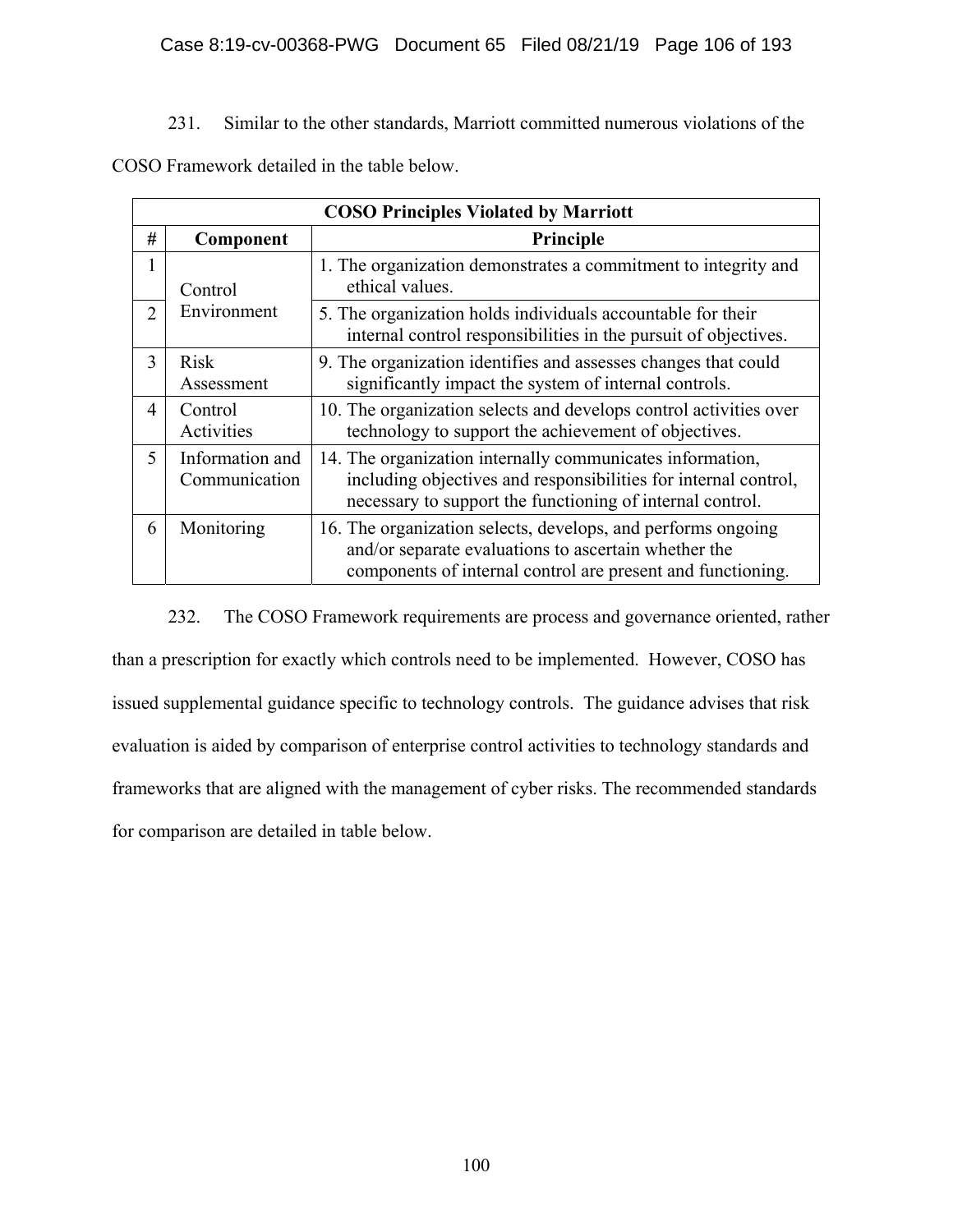| <b>COSO Compliant Technology Standards</b> |                             |                                   |  |  |  |
|--------------------------------------------|-----------------------------|-----------------------------------|--|--|--|
| <b>Standard</b>                            | <b>Publisher</b>            | <b>Scope</b>                      |  |  |  |
| <b>ISACA</b>                               | The Information Systems     | Originally Control Objectives for |  |  |  |
| COBIT <sup>41</sup>                        | <b>Audit and Control</b>    | Information Technology, now a     |  |  |  |
|                                            | Association (ISACA)         | set of processes that bridge the  |  |  |  |
|                                            |                             | gap between technical control     |  |  |  |
|                                            |                             | issues and business risks         |  |  |  |
| <b>ISO 27000</b>                           | The International           | A progressively more detailed set |  |  |  |
| Series <sup>42</sup>                       | Organization for            | of documents that set standards   |  |  |  |
|                                            | Standardization (ISO)       | for information security          |  |  |  |
|                                            |                             | governance process and control    |  |  |  |
|                                            |                             | implementation.                   |  |  |  |
| <b>NIST</b>                                | National Institute of       | A Framework for Improving         |  |  |  |
| $\mathrm{CSF}^{43}$                        | Standards and Technology of | Critical Infrastructure           |  |  |  |
|                                            | the U.S. Department of      | Cybersecurity that reduces        |  |  |  |
|                                            | Commerce (NIST)             | cybersecurity to five critical    |  |  |  |
|                                            |                             | functions and maps multiple       |  |  |  |
|                                            |                             | existing standards, guidelines,   |  |  |  |
|                                            |                             | and practices to those functions. |  |  |  |

233. All of these technology standards are widely used by large global corporations like Marriott. Considered from the perspective on industry standards, COBIT is the least prescriptive of the three recommended in the COSO document. Like COSO, it is principle-based and relies on management to use sound judgement to evaluate and address risk. Yet even by the COBIT standard, Marriott failed to adequately assess the effectiveness of its internal controls in operating the reservation system and database for two years while it contained a breach. There are five COBIT Principles and these are focused on consistency in technology process delivery: (1) meeting stakeholder needs; (2) covering the enterprise end-to-end; (3) applying a single, integrated framework; (4) enabling a holistic approach; and (5) separating governance from

<sup>&</sup>lt;sup>41</sup> ISACA (2012). COBIT5, A Business Framework for the Governance and Management of Enterprise IT. Rolling Meadows, IL, Information Systems Audit and Control Association, IT Governance Institute.

<sup>&</sup>lt;sup>42</sup> International Organization for Standardization (ISO) and International Electrotechnical Commission (IEC), ISO/IEC 27000 family - Information security management systems.

<sup>&</sup>lt;sup>43</sup> National Institute of Standards and Technology (NIST), Framework for Improving Critical Infrastructure Cybersecurity, Version 1.1. Department of Commerce, 2018.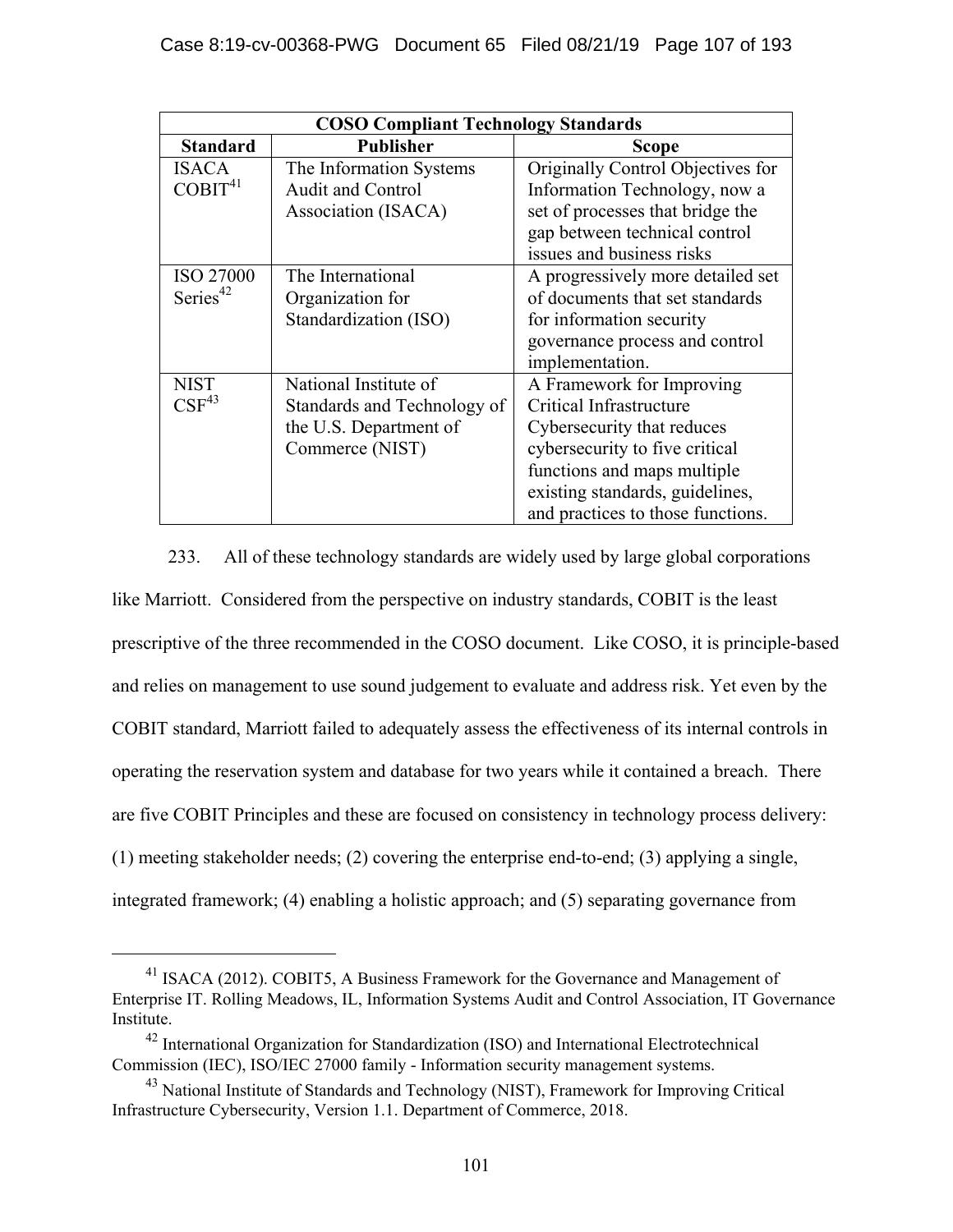### Case 8:19-cv-00368-PWG Document 65 Filed 08/21/19 Page 108 of 193

management. Additionally, COBIT identifies a specific business goal for "IT compliance and support for business compliance with external laws and regulations." Primary technology processes and corresponding example technology process goals related to that business goal are listed in the table above in ¶ 232. Within COBIT, each IT process is defined not only by its purpose, goals, and key management practices, but also by corresponding management monitoring metrics. All of the processes in the table in ¶ 232 are associated with metrics that include "coverage of compliance assessments." The fact that Marriott has failed so many industry standard assessments indicates that either these metrics did not exist, or that they were not acted upon.

234. Marriott's failures with respect to the COBIT standard are listed below in the table below. As in the case of PCI DSS, this is likely not a complete list.

| <b>COBIT STANDARDS VIOLATED</b> |                             |                           |                                                |  |  |  |
|---------------------------------|-----------------------------|---------------------------|------------------------------------------------|--|--|--|
| #                               | <b>Process Domain</b>       | <b>Process Identifier</b> | <b>Example IT Process Goal</b>                 |  |  |  |
|                                 | Align, Plan and<br>Organize | 1 - Manage the IT         | All aspects of the IT strategy are             |  |  |  |
|                                 |                             | Management                | aligned with the enterprise                    |  |  |  |
|                                 |                             | Framework                 | strategy.                                      |  |  |  |
| $\overline{2}$                  |                             | 12 - Manage Risk          | A current and complete risk profile<br>exists. |  |  |  |
| 3                               |                             | 13 - Manage Security      | Information security solutions are             |  |  |  |
|                                 |                             |                           | implemented and operated                       |  |  |  |
|                                 |                             |                           | consistently throughout the                    |  |  |  |
|                                 |                             |                           | enterprise.                                    |  |  |  |
| $\overline{4}$                  | Build, Acquire and          | 10 - Manage               | Configuration repository is                    |  |  |  |
|                                 | Implement                   | Configuration             | accurate, complete and up to date.             |  |  |  |
| 5                               | Deliver, Service            | 6 - Manage Security       | Impact assessments reveal the                  |  |  |  |
|                                 | and Support                 | Services                  | effect of the change on all                    |  |  |  |
|                                 |                             |                           | affected components.                           |  |  |  |
| 6                               |                             | 2 - Monitor, Evaluate     | Independent assurance that the                 |  |  |  |
|                                 |                             | and Assess the            | system of internal control is                  |  |  |  |
|                                 | Monitor, Evaluate           | System of Internal        | operational                                    |  |  |  |
|                                 | and Assess                  | Control                   | and effective is provided.                     |  |  |  |
| $\tau$                          |                             | 3 - Monitor, Evaluate     | External compliance requirements               |  |  |  |
|                                 |                             | and Assess                | are adequately addressed.                      |  |  |  |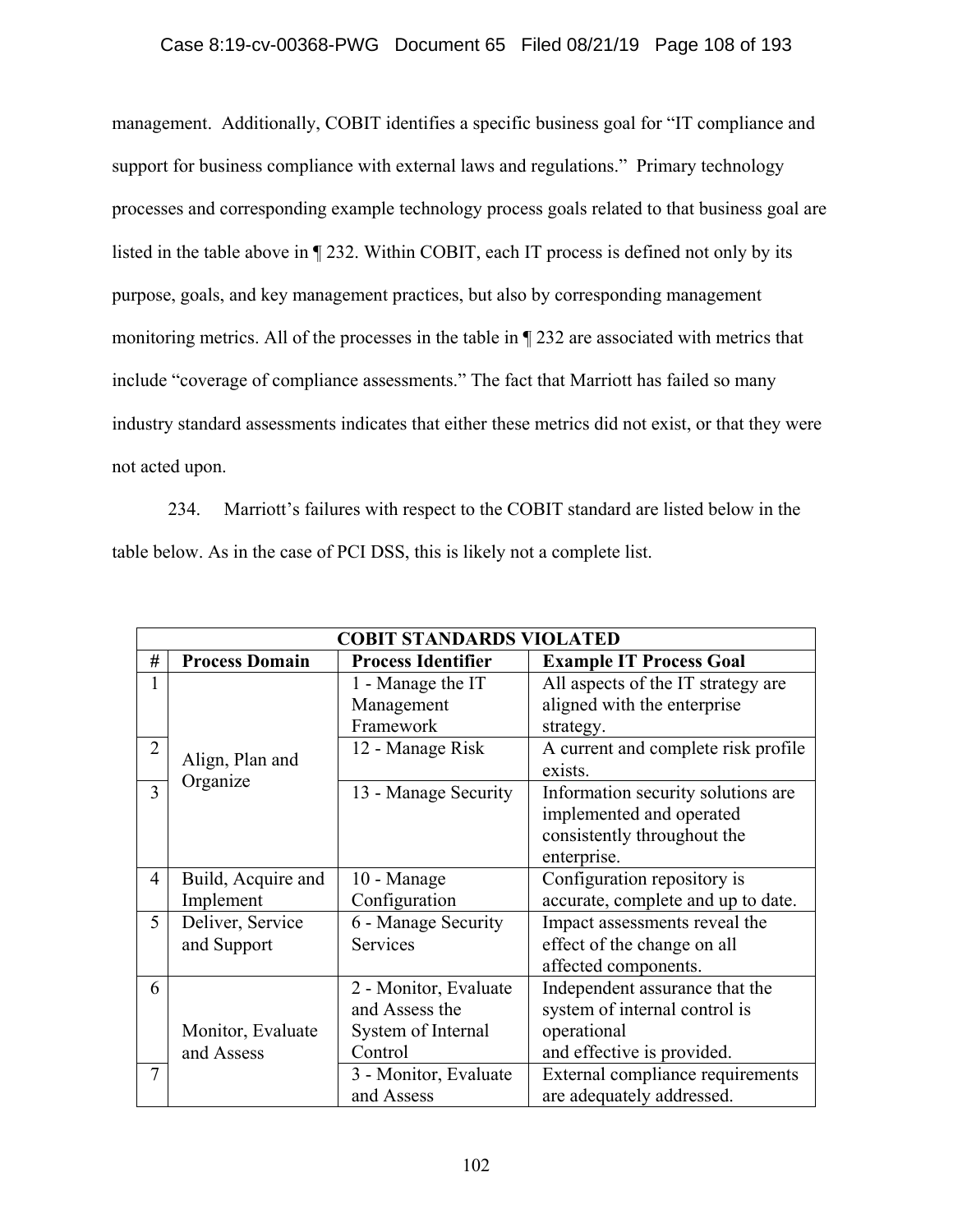| <b>COBIT STANDARDS VIOLATED</b> |                       |                           |                                |
|---------------------------------|-----------------------|---------------------------|--------------------------------|
| #                               | <b>Process Domain</b> | <b>Process Identifier</b> | <b>Example IT Process Goal</b> |
|                                 |                       | Compliance with           |                                |
|                                 |                       | External                  |                                |
|                                 |                       | Requirements              |                                |

235. Through its due diligence during the Merger and its operation of the legacy Starwood guest reservation database, Marriott violated industry standards, PCI DSS, the FTC Act, GDPR, the Safe Harbor Framework, the Privacy Shield Frameworks, and COSO. Even a cursory review of the legacy Starwood guest reservation database would have revealed a lack of compliance with these standards. Defendants knew of these violations and repeatedly, and misleadingly, touted Marriott's due diligence and security standards, or Defendants were severely reckless in making statements to the market regarding Marriott's due diligence and security standards without a reasonable basis for doing so. Additionally, these standards require the company to give notice to consumers, which Marriott delayed, as well as U.S. states, federal entities, and European government agencies.

## **VII. DEFENDANTS' MATERIALLY FALSE AND MISLEADING STATEMENTS AND OMISSIONS DURING THE CLASS PERIOD<sup>44</sup>**

## **A. November 16, 2015 – Prospectus Containing a Letter to Marriott Associates Regarding the Merger**

236. The Class Period begins on November 16, 2015, the day the Merger was

announced. On November 16, 2015, after the market closed, Marriott filed a Prospectus pursuant to SEC Rule 425 containing a letter from Defendant Sorenson to Marriott associates discussing the Merger and what Marriott's associates should expect. In that letter, Defendant Sorenson stated:

 <sup>44</sup> The statements that are *bolded and italicized* in this section are statements alleged to be false or misleading.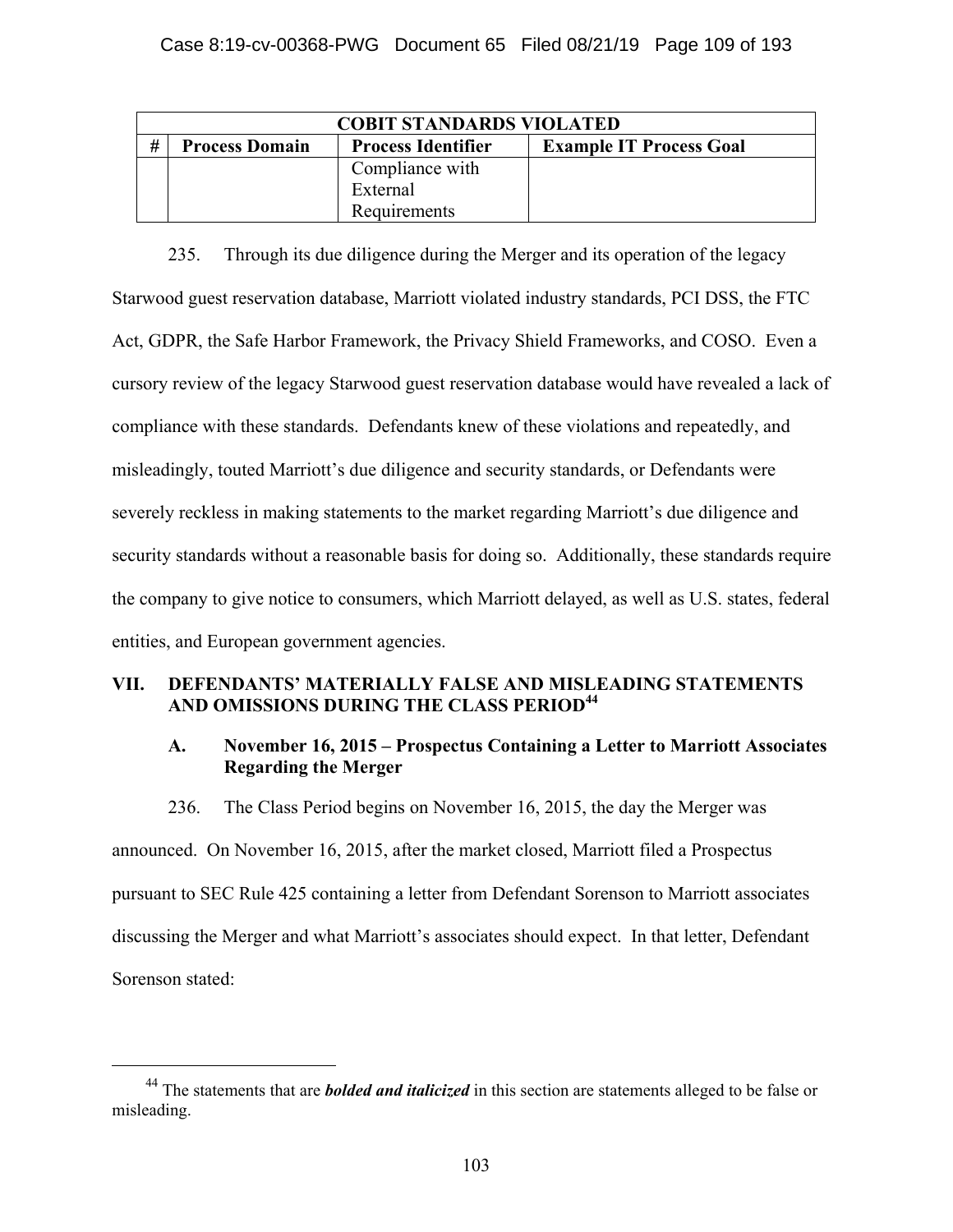This union will also generate tremendous growth: growing value for shareholders, growing choices and benefits for consumers, growing economic advantages for our owners and franchisees, and growing opportunities for associates.

*This integration will require a significant amount of work, but while the scale is much larger, we have successfully completed integrations before. We have always emerged stronger, and better positioned, to compete in a rapidly changing marketplace.* 

237. Also in that letter to Marriott associates, Defendant Sorenson stated: "*The team* 

*will guide the Starwood integration and ensure that it succeeds with minimal disruption to our* 

### *business.*"

238. The Prospectus also contained a letter from Defendant Sorenson to Starwood

associates. In that letter, Defendant Sorenson stated:

Delighting our guests is the priority, *and we don't anticipate the integration having an impact at the hotel level worldwide.* There will be some support areas where we overlap and we'll address those in time as we look to more efficiently run our combined organization.

239. The statements concerning the state of the Marriott and Starwood integration were

false and misleading when made because they portrayed the integration in a positive light, conveying that the integration would have a minimal impact on Marriott and that Marriott would employ its experience to ensure that the integration would be successful. However, throughout the integration, the legacy Starwood guest reservation database was compromised by the Breach. At the time Defendants made these statements, Starwood's IT systems were severely vulnerable, using an outdated Oracle application portal that could not be updated or patched. An adequate merger due diligence process would have easily revealed these glaring deficiencies, yet Marriott failed to share this important information with the market. In addition to failing to discover the Breach (despite seeing how vulnerable Starwood's systems were), Marriott also ignored several red flags in the build-up to the Merger that should have caused Marriott to discover the Breach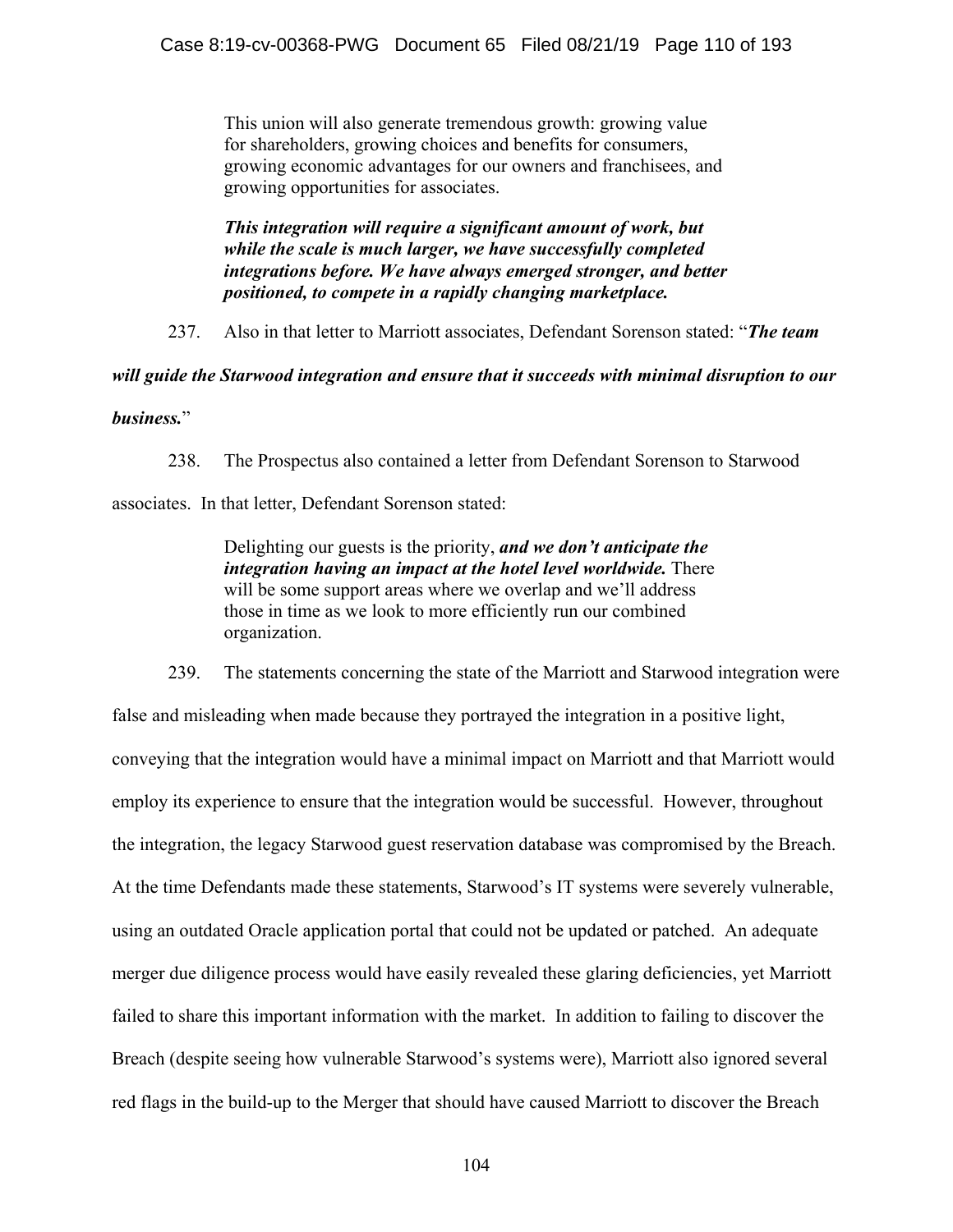#### Case 8:19-cv-00368-PWG Document 65 Filed 08/21/19 Page 111 of 193

(or at least safeguard Starwood's vulnerable client data before purchasing) including, but not limited to: (1) Starwood's known cybersecurity issues; (2) significant (and public) intrusions into the systems and databases of Marriott's competitors by hackers to gain access to customer data; and (3) other significant data breaches in other industries where sensitive personal customer data was stolen. Moreover, as confirmed by former employees of Marriott, Defendants failed to spend the money or resources needed to ensure that the transformative Starwood integration was actually being carried out adequately, which included ensuring Starwood's IT systems were safe and kept customer data secure.

#### **B. January 27, 2016 – Amendment to the Registration Statement**

240. On January 27, 2016, after the market closed, Marriott filed Amendment No. 1 to Form S-4 Registration Statement ("Amendment No. 1") related to the Merger. Amendment No. 1 was signed by Defendant Sorenson. In recommending the transaction to Starwood's shareholders, Marriott's Registration Statement listed a number of factors in favor of stockholders accepting the Merger Agreement, including "*both Marriott's and Starwood's strong track records in merger integration*."

241. Also in Amendment No. 1, when listing the strategic and financial benefits of the Merger, Marriott stated:

> *All 11 of Marriott's current directors will continue to serve on Marriott's Board with the expected addition of three members of Starwood's current board, ensuring continuity of Marriott's Board and the addition of directors with a deep knowledge of Starwood, enhancing the Marriott Board's understanding of the integration process.*

> > \*\*\*\*

*Given Marriott's Board's knowledge of Marriott's business, operations, financial condition, earnings and prospects and Marriott's Board's knowledge of Starwood's business, operations, financial condition, earnings and prospects, taking*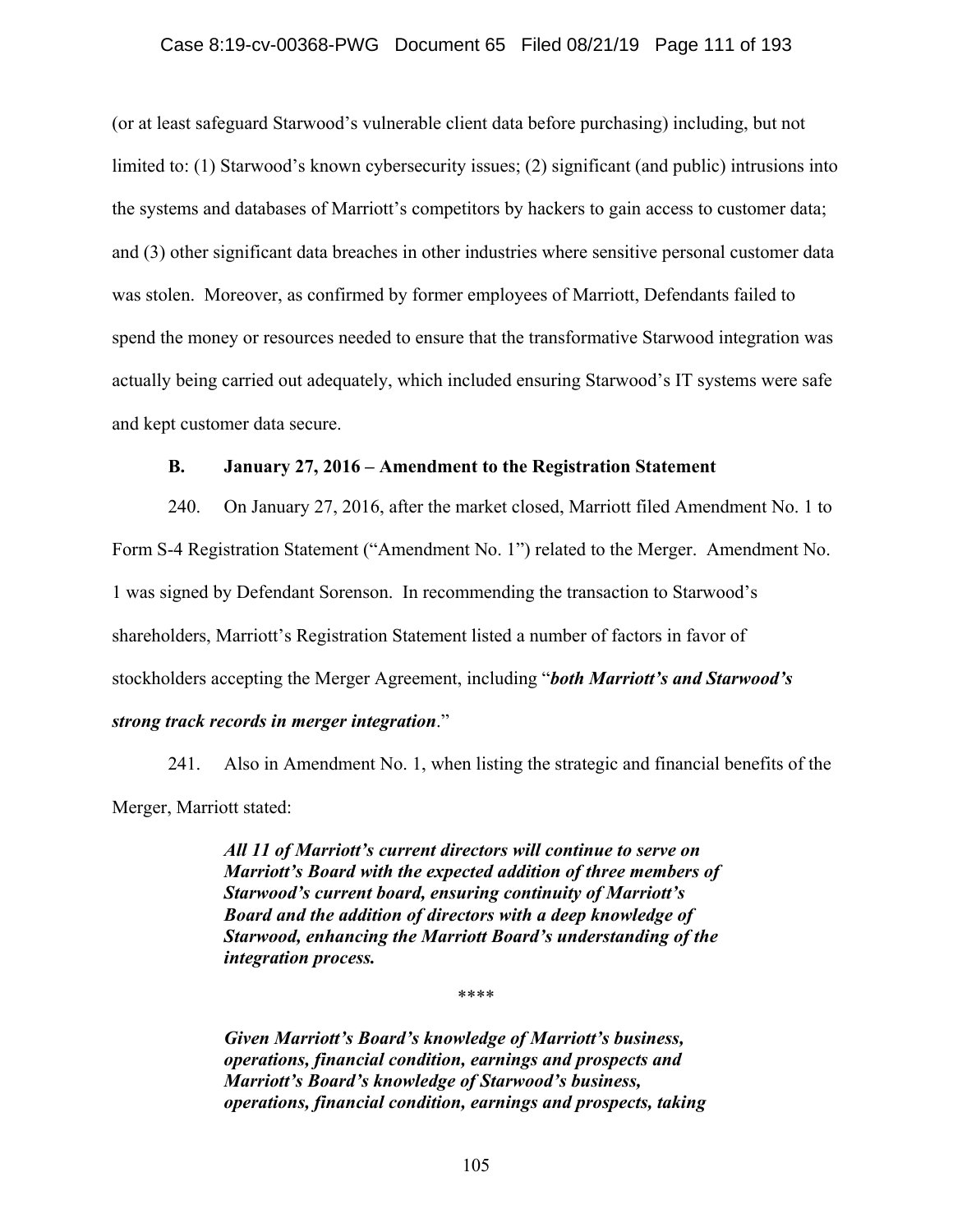### *into account Starwood's publicly filed information and the results of Marriott's due diligence review of Starwood, the prospects for the combined company are favorable.*

242. These statements were false and misleading when made because they gave the market a false sense that through the due diligence process and continuity of having Starwood board members join Marriott's Board, Marriott would successfully integrate Starwood to the benefit of Marriott and its shareholders. In particular, Marriott touted the "*strong track record*," "*deep knowledge of Starwood*" that these former Starwood board members had, and told the market that based on the due diligence completed to date, "*the prospects for the combined company are favorable*." However, at this time, the Starwood's guest reservation database was compromised by the Breach, and its systems (and valuable customer data) were vulnerable to attack. Specifically, at the time they made these statements, Starwood's IT systems were severely vulnerable, using an outdated Oracle application portal that could not be updated or patched. The Company's due diligence process would have revealed these glaring and obvious deficiencies, yet Marriott failed to share this important information with the market. In addition to failing to discover the Breach (despite seeing how vulnerable Starwood's systems were), Marriott also ignored several red flags in the build-up to the Merger that should have caused Marriott to discover the Breach (or at least safeguard Starwood's vulnerable client data before purchasing) including, but not limited to: (1) Starwood's known cybersecurity issues, including a point-of-sale breach announced just five days after the Merger Agreement was signed; (2) significant (and public) intrusions into the systems and databases of Marriott's competitors by hackers to gain access to customer data; and (3) other significant data breaches in other industries where sensitive personal customer data was stolen. Moreover, as confirmed by former employees of Marriott, Defendants failed to spend the money or resources needed to ensure that

106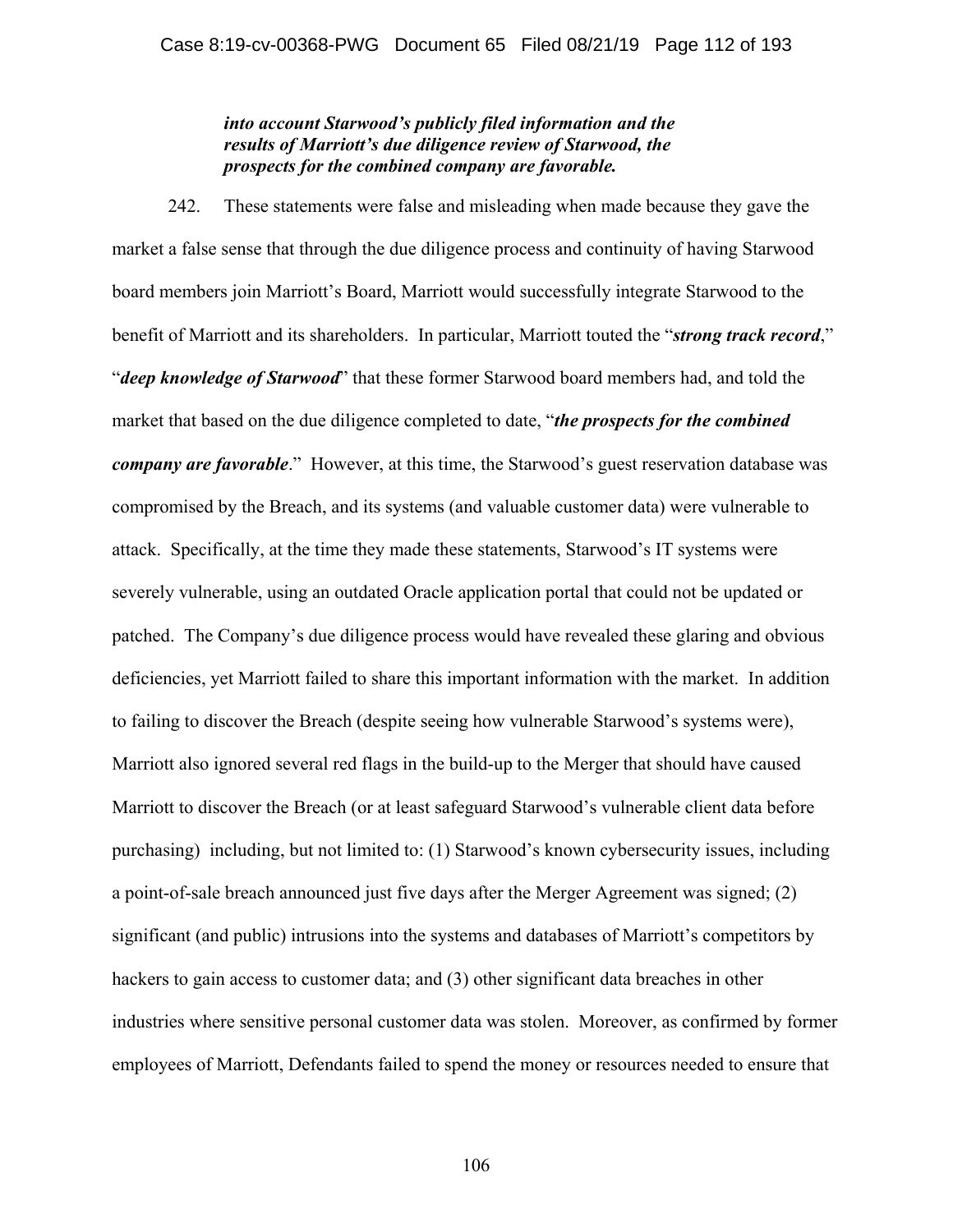the transformative Starwood integration was going to be carried out adequately, which included ensuring Starwood's IT systems were safe and kept customer data secure.

# **C. February 16, 2016 – Second Amendment to the Registration Statement**

243. On February 16, 2016, after the market closed, Marriott filed Amendment No. 2

to Form S-4 Registration Statement ("Amendment No. 2") related to the Merger. The Amended

Registration Statement became effective on February 17, 2016, and was signed by Defendant

Sorenson.

244. The amendment repeated the false statements about "*both Marriott's and* 

*Starwood's strong track records in merger integration*" and that:

*All 11 of Marriott's current directors will continue to serve on Marriott's Board with the expected addition of three members of Starwood's current board, ensuring continuity of Marriott's Board and the addition of directors with a deep knowledge of Starwood, enhancing the Marriott Board's understanding of the integration process.* 

\*\*\*\*

*Given Marriott's Board's knowledge of Marriott's business, operations, financial condition, earnings and prospects and Marriott's Board's knowledge of Starwood's business, operations, financial condition, earnings and prospects, taking into account Starwood's publicly filed information and the results of Marriott's due diligence review of Starwood, the prospects for the combined company are favorable.* 

245. These statements were false and misleading when made for the same reasons

stated in ¶ 242.

# **D. February 17, 2016 – Prospectus**

246. On February 17, 2016, after the market closed, Marriott filed a prospectus

pursuant to SEC Rule 424(b)(3) related to the Merger. The prospectus was signed by Defendant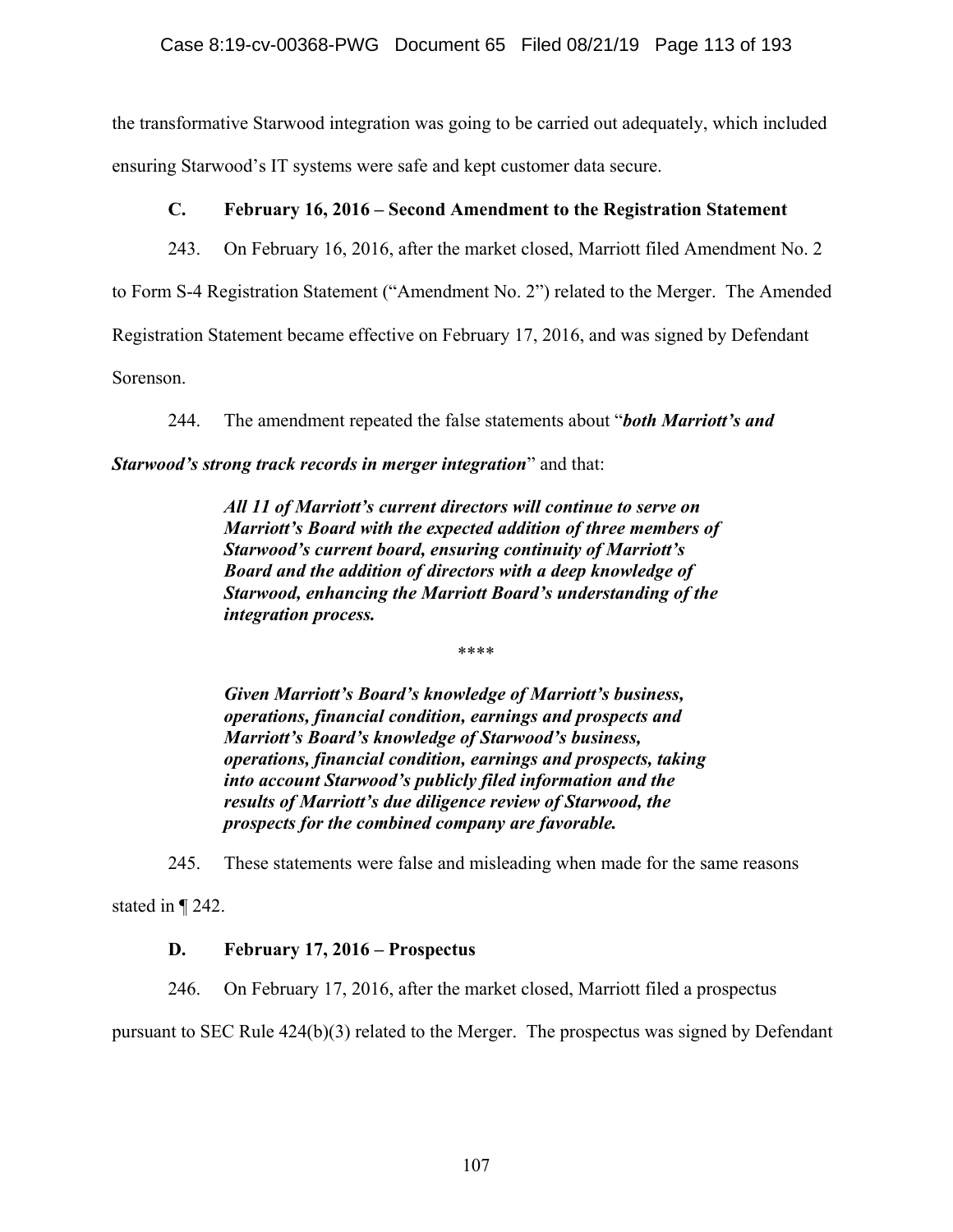Sorenson and repeated the false statement made about "*both Marriott's and Starwood's strong* 

*track records in merger integration*" and that:

*All 11 of Marriott's current directors will continue to serve on Marriott's Board with the expected addition of three members of Starwood's current board, ensuring continuity of Marriott's Board and the addition of directors with a deep knowledge of Starwood, enhancing the Marriott Board's understanding of the integration process.* 

\*\*\*\*

*Given Marriott's Board's knowledge of Marriott's business, operations, financial condition, earnings and prospects and Marriott's Board's knowledge of Starwood's business, operations, financial condition, earnings and prospects, taking into account Starwood's publicly filed information and the results of Marriott's due diligence review of Starwood, the prospects for the combined company are favorable.* 

247. These statements were false and misleading when made for the same reasons

stated in ¶ 242.

## **E. February 18, 2016 – Q4 2015 Earnings Call**

248. On February 18, 2016, at 10:00 am EST, Marriott held a conference call to

discuss Q4 2015 earnings, the Merger, and other topics. On that call, an analyst asked Defendant

Sorenson about avoiding pitfalls in an acquisition and Defendant Sorenson stated:

### Analyst

So, if you guys could talk about the challenges that you face integrating the two companies and their systems. We are getting several questions about, going back to the Ryman acquisition, how -- I guess the question really is, what are you doing to be as thorough as you can so that you avoid some of the pitfalls?

### Defendant Sorenson

Yes, it is a good question. I think we are hopefully learning from the experiences we have had in the past few years. You can, to some extent, look at the Gaylord acquisition and the Protea and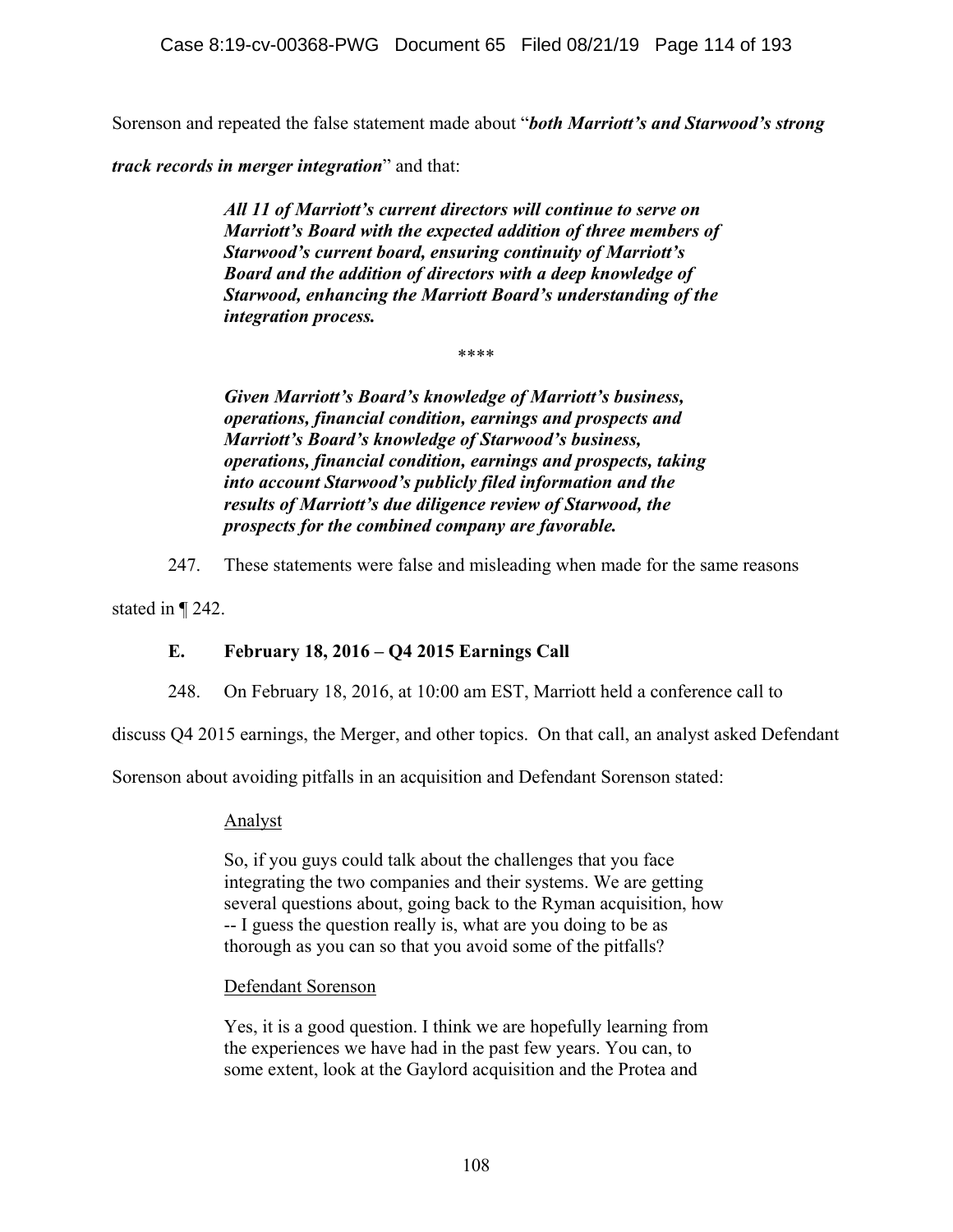Delta acquisitions as warm-up acts for this, I suppose, and hopefully we're getting better at it.

Now at the same time, obviously, Starwood is a much bigger deal than any of those were, which presents some positive differences and then some greater challenges. I think on the positive side Starwood is hopefully less distracted by the process of the sale of the company, and you have got a big, talented group of folks over there running 350,000 rooms or so. But I know the Starwood team, with our encouragement, is very much focused on continuing to drive sales and to drive the development engine, and we have taken steps to try and put our arms around those teams of folks so that they are as little distracted by this as possible.

I think some of the other deals we did early, it was that sales engine which looked like it got distracted during a sales process and to some extent between the negotiator -- the signing of a deal and the closing of a deal.

*And we are doing everything we can to plan for integration of systems and integration of business units between now and when we close so that we can implement those as quickly as possible. And we're optimistic at this point that this will go well.* 

249. The statements concerning the state of the Marriott and Starwood integration were

false and misleading when made because they portrayed the integration in a positive light, conveying that the integration would have a minimal impact on Marriott and that Marriott would employ its experience to ensure that the integration would be successful. However, throughout the integration Starwood's guest reservation database was compromised by the Breach. At the time Defendants made these statements, Starwood's IT systems were severely vulnerable, using an outdated Oracle application portal that could not be updated or patched. An adequate merger due diligence process would have easily revealed these glaring and obvious deficiencies, yet Marriott failed to share this important information with the market. In addition to failing to discover the Breach (despite seeing how vulnerable Starwood's systems were), Marriott also ignored several red flags in the build-up to the Merger that should have caused Marriott to discover the Breach (or at least safeguard Starwood's vulnerable client data before purchasing)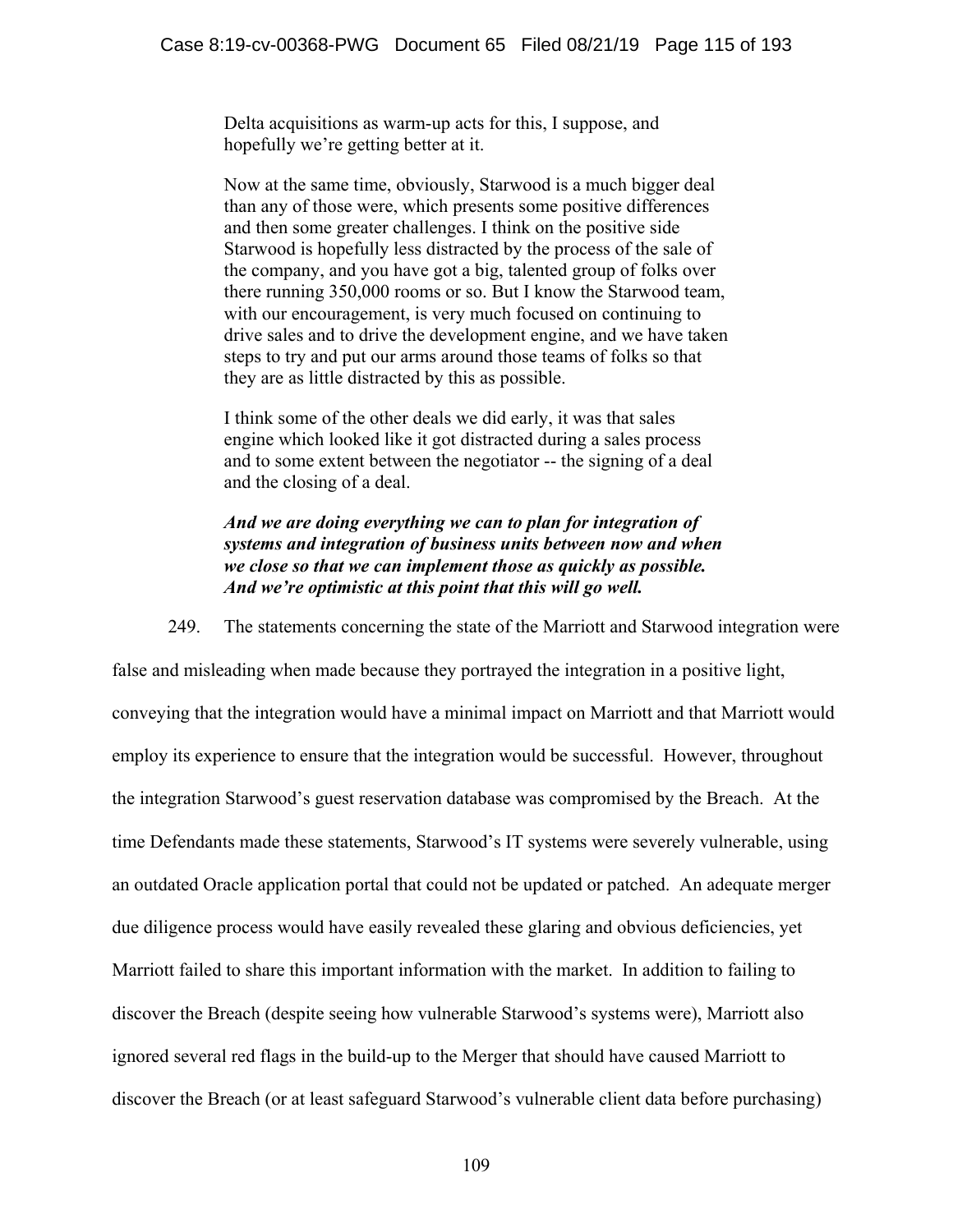#### Case 8:19-cv-00368-PWG Document 65 Filed 08/21/19 Page 116 of 193

including, but not limited to: (1) Starwood's known cybersecurity issues, including a point-ofsale breach announced just five days after the Merger Agreement was signed; (2) significant (and public) intrusions into the systems and databases of Marriott's competitors by hackers to gain access to customer data; and (3) other significant data breaches in other industries where sensitive personal customer data was stolen. Moreover, as confirmed by former employees of Marriott, Defendants failed to spend the money or resources needed to ensure that the transformative Starwood integration was actually being carried out adequately, which included ensuring Starwood's IT systems were safe and kept customer data secure.

#### **F. February 18, 2016 – 2015 Form 10-K**

250. On February 18, 2016, at around noon, Marriott filed the Company's Form 10-K for year ending 2015 ("2015 Form 10-K"). The 2015 Form 10-K was signed by Defendants Sorenson, Oberg, and Val Bauduin, and made representations regarding the security of customer data, the Company's operations, and the Merger.

251. In the 2015 Form 10-K, in regard to the security of customer data, Marriott stated:

Keeping pace with developments in technology is important for our operations and our competitive position. Furthermore, *the integrity and protection of customer, employee, and company data is critical to us* as we use such data for business decisions and to maintain operational efficiency.

252. This statement was false and misleading when made because, while touting how important data security was to Marriott on the one hand, on the other hand, Marriott was failing to perform sufficient due diligence to ensure that customer data purchased from Starwood was protected. At this time, Starwood's guest reservation database was compromised by the Breach. Indeed, at the time they made these statements, Starwood's IT systems were severely vulnerable, using an outdated Oracle application portal that could not be updated or patched. The Company's merger due diligence process would have easily revealed these glaring and obvious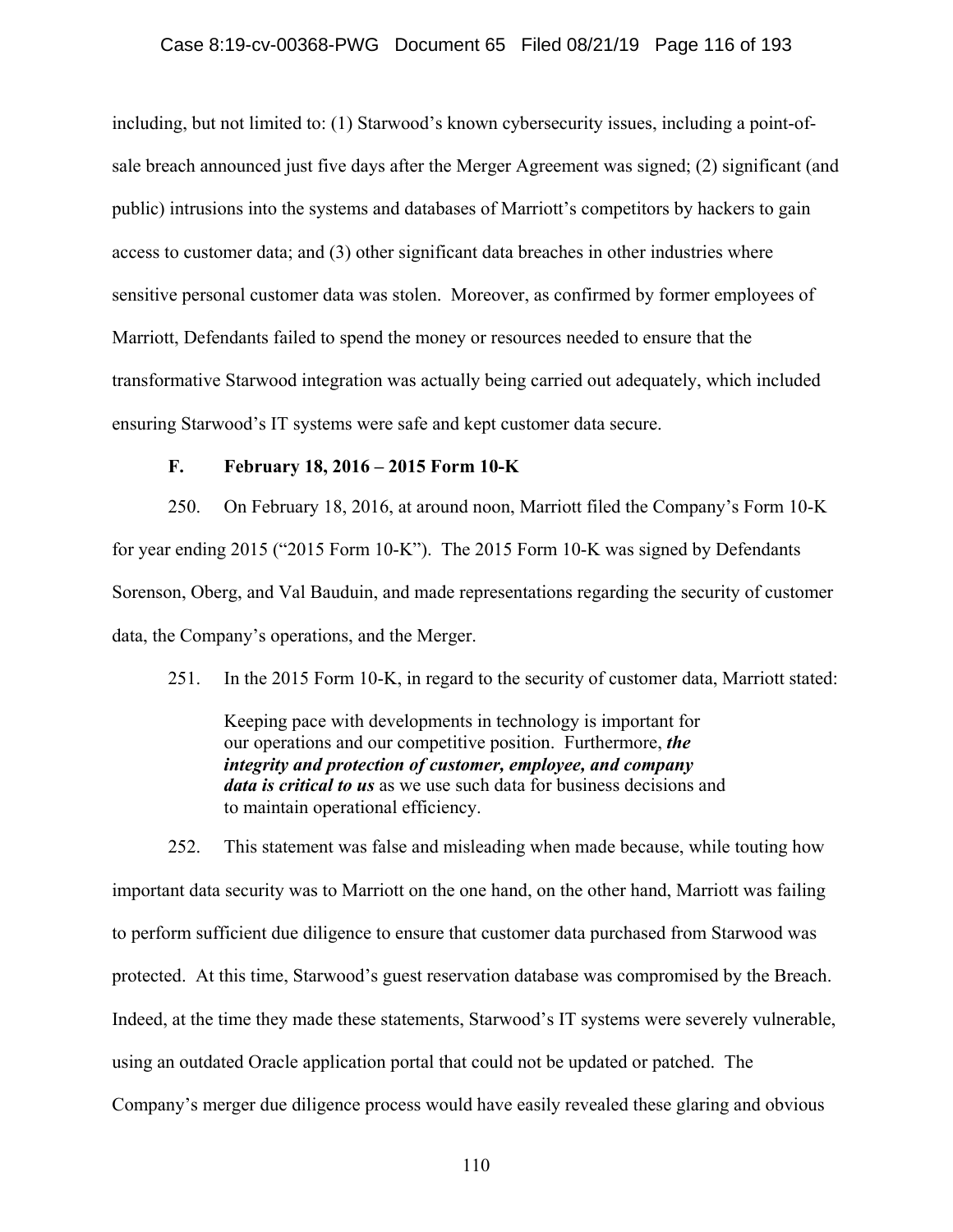#### Case 8:19-cv-00368-PWG Document 65 Filed 08/21/19 Page 117 of 193

deficiencies, yet Marriott failed to share this important information with the market. In additional to failing to discover the Breach (despite seeing how vulnerable Starwood's systems were), Marriott also ignored several red flags in the build-up to the Merger that should have caused Marriott to discover the breach (or at least safeguard Starwood's vulnerable client data before purchasing) including, but not limited to: (1) Starwood's known cybersecurity issues, including a point-of-sale breach announced just five days after the Merger Agreement was signed; (2) significant (and public) intrusions into the systems and databases of Marriott's competitors by hackers to gain access to customer data; and (3) other significant data breaches in other industries where sensitive personal customer data was stolen. Moreover, as confirmed by former employees of Marriott, Defendants failed to spend the money or resources needed to ensure that the transformative Starwood integration was actually being carried out adequately, which included ensuring Starwood's IT systems were safe and kept customer data secure.

253. Also in the 2015 Form 10-K, when describing **potential** risks the Company **might** face as a result of the Merger, Marriott stated:

> The combined company may not be able to integrate successfully and many of the anticipated benefits of combining Starwood and Marriott may not be realized. *We entered into the Merger Agreement with the expectation that the Starwood Combination will result in various benefits, including, among other things, operating efficiencies. Achieving those anticipated benefits is subject to a number of uncertainties, including whether we can integrate the business of Starwood in an efficient and effective manner.*

*The integration process could also take longer than we anticipate and could result in the loss of valuable employees, the disruption of each company's ongoing businesses, processes and systems or inconsistencies in standards, controls, procedures, practices, policies and compensation arrangements, any of which could adversely affect the combined company's ability to achieve the benefits we anticipate*. *The combined company's resulting portfolio of approximately 30 brands could be challenging for us to maintain and grow, and the harmonization of our different*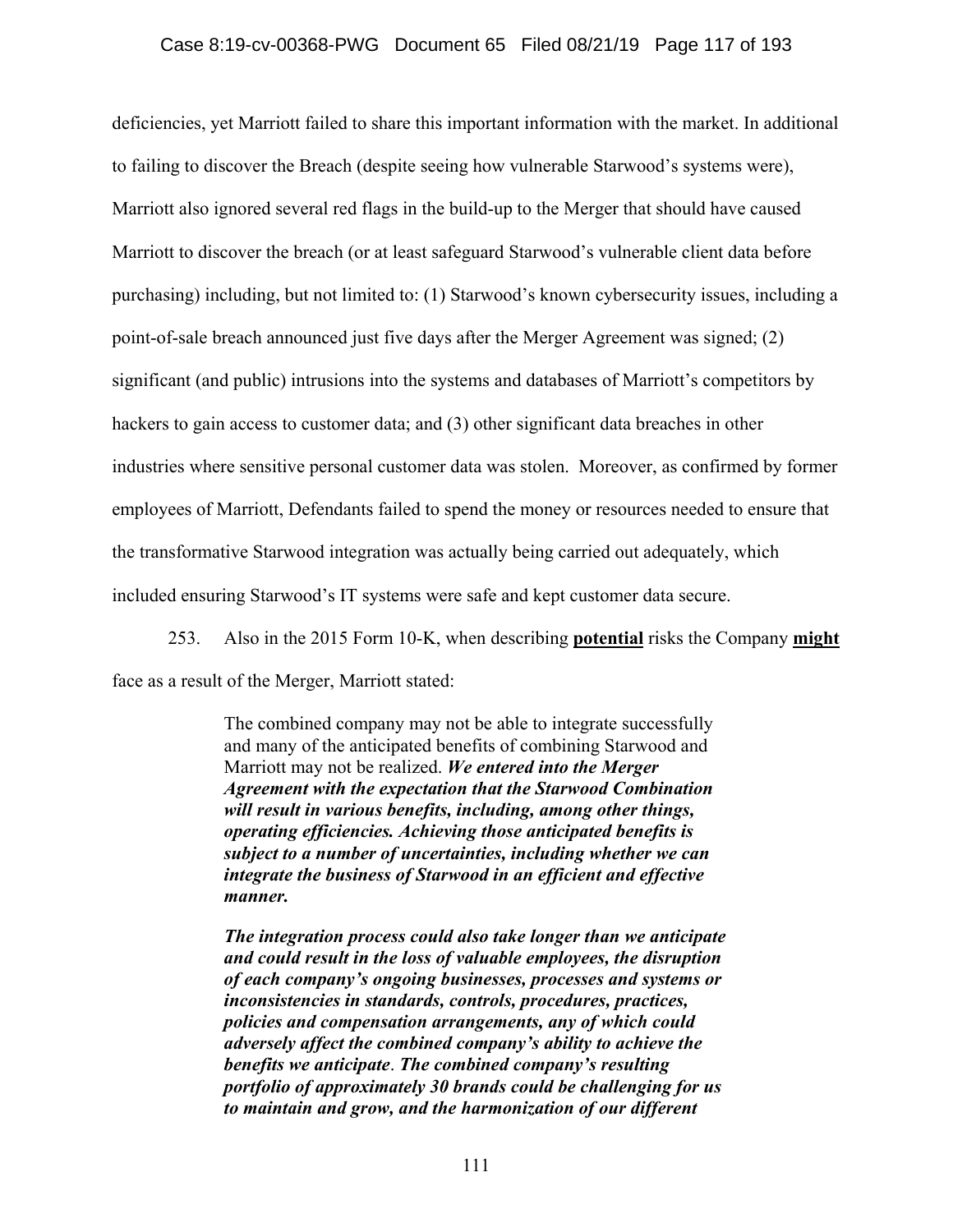*reservations and other systems and business practices could be more difficult, disruptive, and time consuming than we anticipate. The combined company's results of operations could also be adversely affected by any issues attributable to either company's operations that arise or are based on events or actions that occur before the Starwood Combination closes.* The combined company may also have difficulty addressing possible differences in corporate cultures and management philosophies. *The integration process is subject to a number of uncertainties, and we cannot assure you that the benefits we anticipate will be realized at all or as quickly as we expect.* If we don't achieve those benefits, our costs could increase, our expected net income could decrease, and the combined company's future business, financial condition, operating results and prospects could suffer.

254. These statements were false and misleading when made because while warning of potential risks related to integrating the business, Marriott failed to disclose critical facts relevant to these risks. In particular, at the time these statements were made, Starwood's IT systems were severely vulnerable, using an outdated portal and software that could not be updated or patched. An adequate due diligence process would have easily revealed these glaring and obvious problems with Starwood's IT department and data security and revealed that there was a dangerous inconsistency in standards and controls (not just a mere risk), yet Marriott failed to share this important information with the market. In addition to failing to discover the Breach (despite seeing how vulnerable Starwood's systems were), Marriott also ignored several red flags in the build-up to the Merger that should have caused Marriott to discover the Breach (or at least safeguard Starwood's vulnerable client data before purchasing) including, but not limited to: (1) Starwood's known cybersecurity issues, including a point-of-sale breach announced just five days after the Merger Agreement was signed; (2) significant (and public) intrusions into the systems and databases of Marriott's competitors by hackers to gain access to customer data; and (3) other significant data breaches in other industries where sensitive personal customer data was stolen. Moreover, as confirmed by former employees of Marriott, Defendants failed to spend the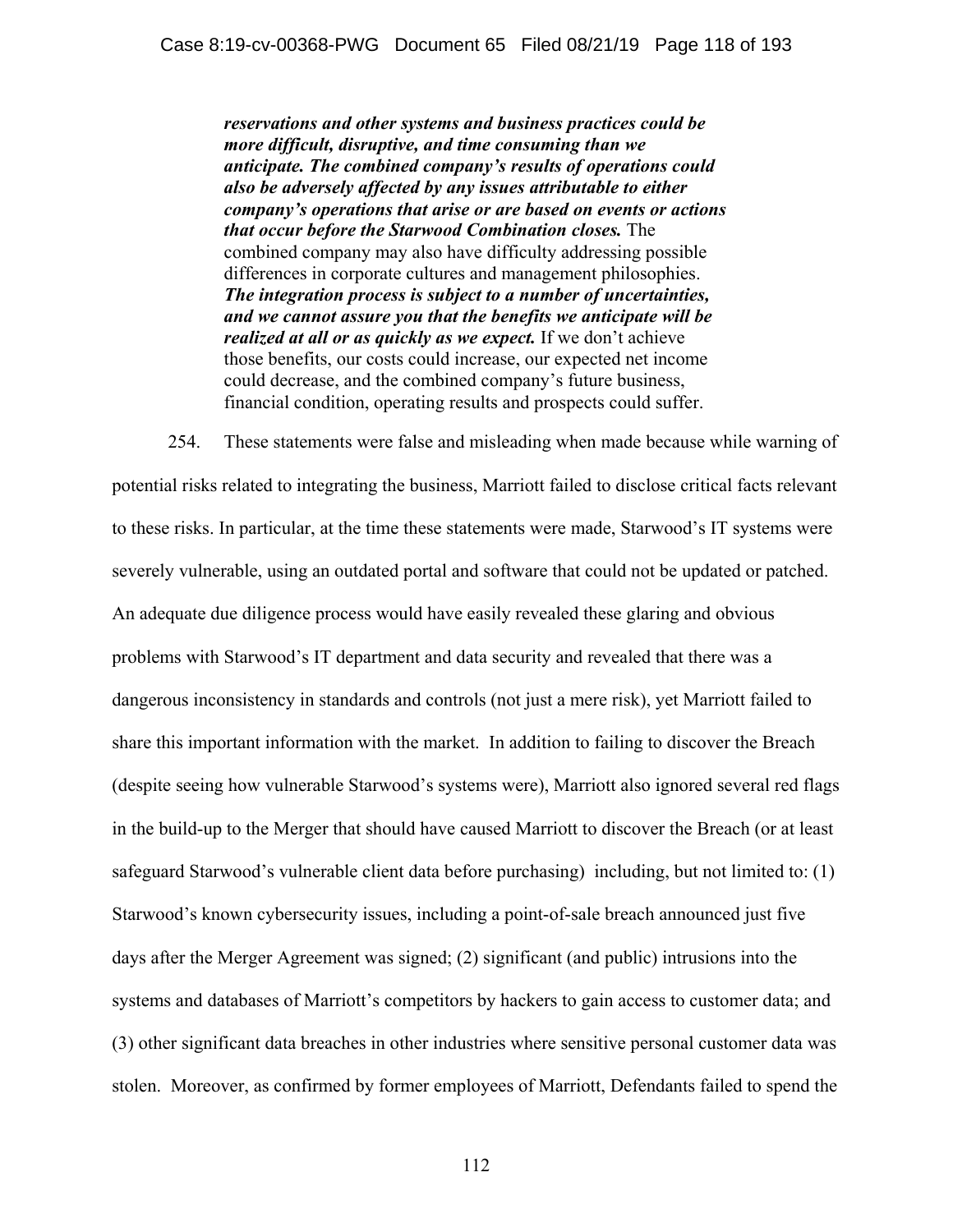money or resources needed to ensure that the transformative Starwood integration was actually

being carried out adequately, which included ensuring Starwood's IT systems were safe and kept

customer data secure.

255. Also in the 2015 Form 10-K, when describing **potential** risks the Company **might**

face as a result of its technology and information protection operations, Marriott stated:

*A failure to keep pace with developments in technology could impair our operations or competitive position. The lodging industry continues to demand the use of sophisticated technology and systems, including those used for our reservation, revenue management, and property management systems, our Marriott Rewards and The Ritz-Carlton Rewards programs, and technologies we make available to our guests. These technologies and systems must be refined, updated, and/or replaced with more advanced systems on a regular basis, and if we cannot do so as quickly as our competitors or within budgeted costs and time frames, our business could suffer. We also may not achieve the benefits that we anticipate from any new technology or system, and a failure to do so could result in higher than anticipated costs or could impair our operating results.* 

\*\*\*

*We are exposed to risks and costs associated with protecting the integrity and security of internal and customer data.* Our businesses process, use, and transmit large volumes of internal employee and customer data, including credit card numbers and other personal information in various information systems that we maintain and in those maintained by third parties, including our owners, franchisees and licensees, as well as our service providers, in areas such as human resources outsourcing, website hosting, and various forms of electronic communications. *The integrity and protection of that customer, employee, and company data is critical to our business. If that data is inaccurate or incomplete, we could make faulty decisions.*

*Our customers and employees also have a high expectation that we, as well as our owners, franchisees, licensees, and service providers, will adequately protect their personal information. The information, security, and privacy requirements imposed by governmental regulation and the requirements of the payment card industry are also increasingly demanding, in both the United States and other jurisdictions where we operate. Our*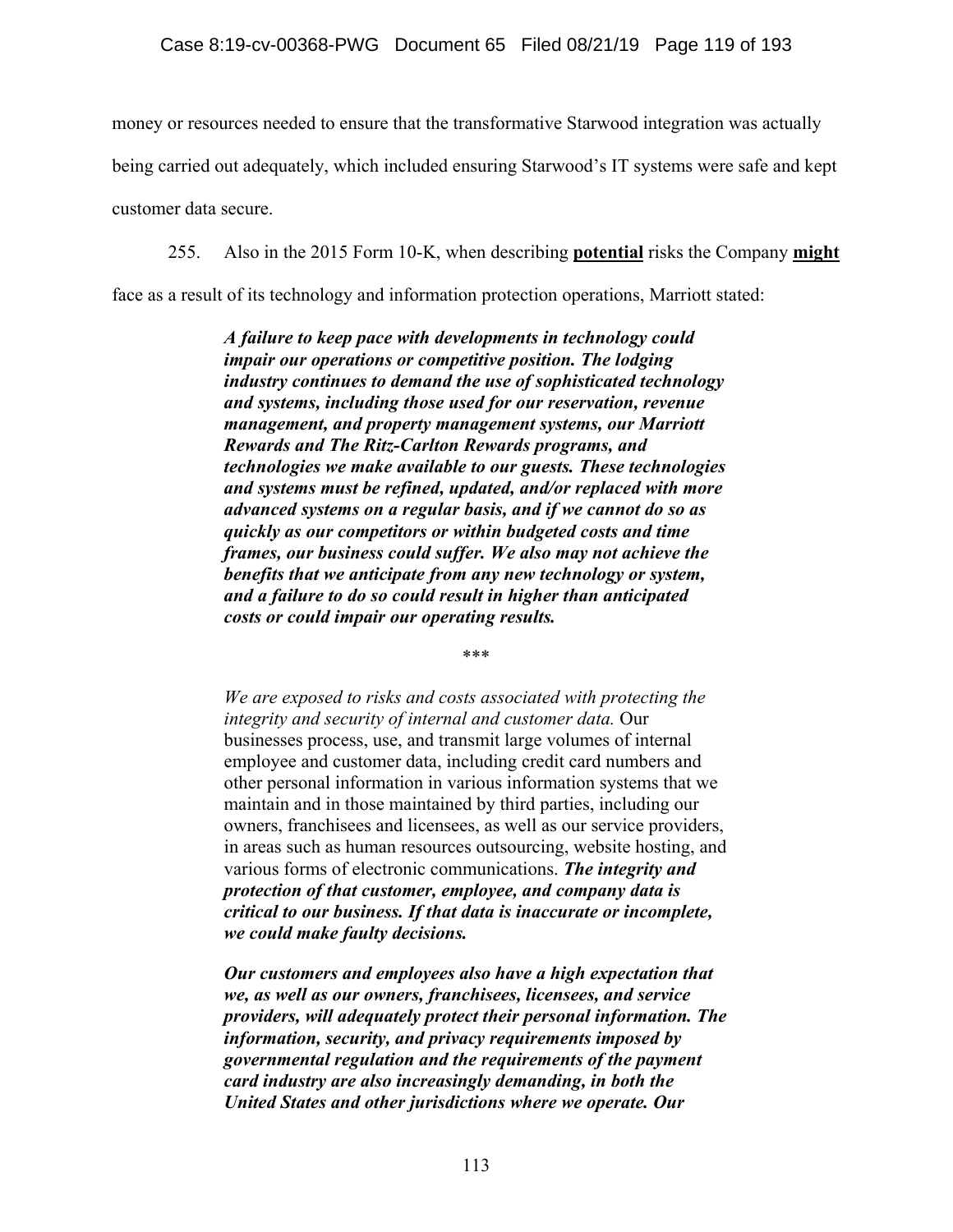*systems and the systems maintained or used by our owners, franchisees, licensees, and service providers may not be able to satisfy these changing requirements and employee and customer expectations, or may require significant additional investments or time in order to do so.*

\*\*\*

*Cyber-attacks could have a disruptive effect on our business. Efforts to hack or breach security measures, failures of systems or software to operate as designed or intended, viruses, operator error, or inadvertent releases of data may materially impact our, including our owners', franchisees', licensees', or service providers', information systems and records.* Our reliance on computer, Internet-based and mobile systems and communications and the frequency and sophistication of efforts by hackers to gain unauthorized access to such systems have increased significantly in recent years. *A significant theft, loss, or fraudulent use of customer, employee, or company data could adversely impact our reputation and could result in remedial and other expenses, fines, or litigation. Breaches in the security of our information systems or those of our owners, franchisees, licensees, or service providers or other disruptions in data services could lead to an interruption in the operation of our systems, resulting in operational inefficiencies and a loss of profits.* In addition, although we carry cyber/privacy liability insurance that is designed to protect us against certain losses related to cyber risks, such insurance coverage may be insufficient to cover all losses or all types of claims that may arise in connection with cyber-attacks, security breaches, and other related breaches.

*Any disruption in the functioning of our reservation system, such as in connection with the Starwood Combination, could adversely affect our performance and results. We manage a global reservation system that communicates reservations to our branded hotels that individuals make directly with us online, through our mobile app, or through our telephone call centers, or through intermediaries like travel agents, Internet travel web sites and other distribution channels. The cost, speed, accuracy and efficiency of our reservation system are critical aspects of our business and are important considerations for hotel owners when choosing our brands. Our business may suffer if we fail to maintain, upgrade, or prevent disruption to our reservation system. In addition, the risk of disruption in the functioning of* 

\*\*\*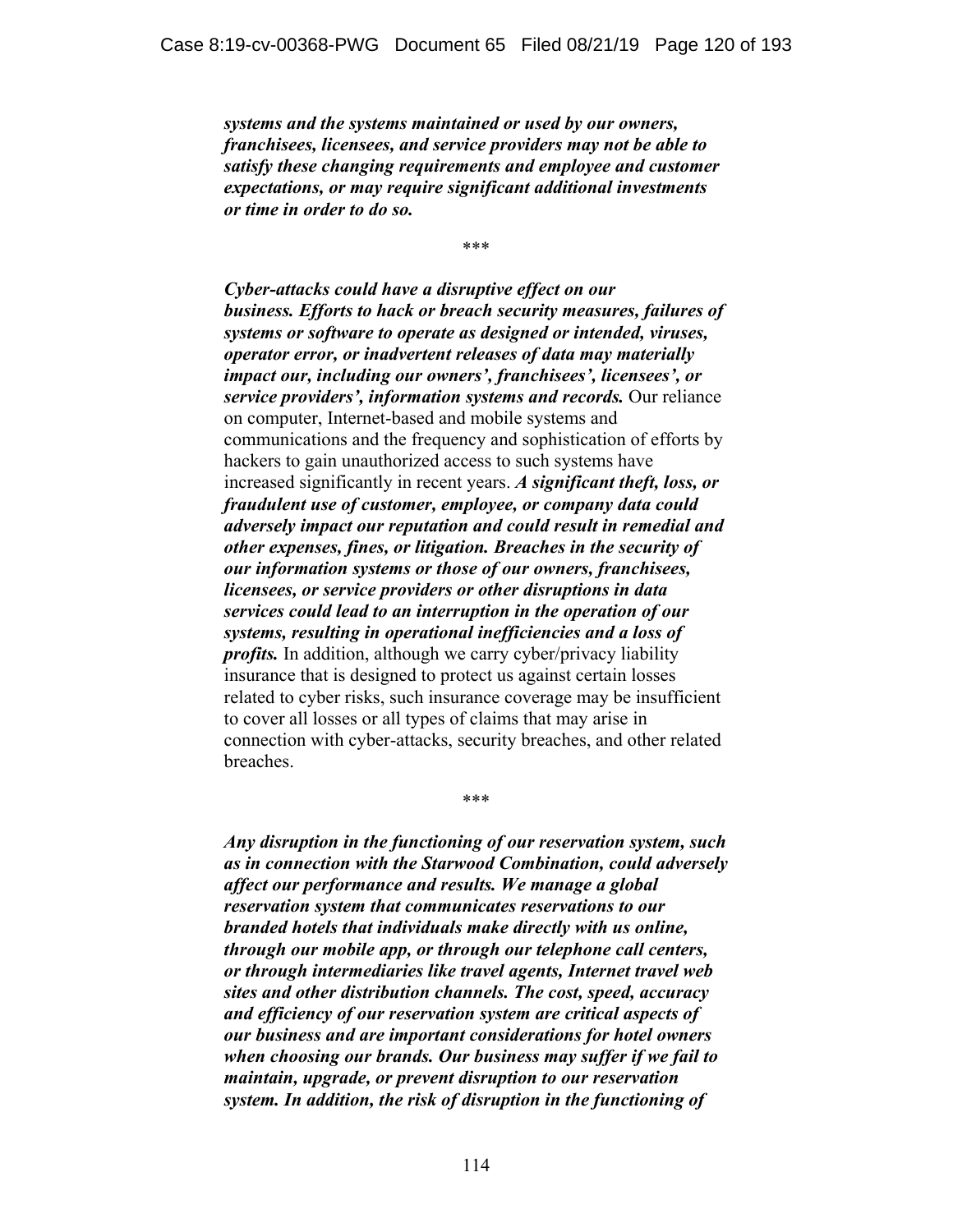#### Case 8:19-cv-00368-PWG Document 65 Filed 08/21/19 Page 121 of 193

*our global reservation system could increase in connection with the system integration that we anticipate undertaking following consummation of the Starwood Combination. Disruptions in or changes to our reservation system could result in a disruption to our business and the loss of important data.*

256. These statements were false and misleading when made because while warning of potential risks related to cybersecurity, Marriott failed to disclose critical facts relevant to these risks. In particular, at the time these statements were made, Starwood's IT systems were severely vulnerable, using an outdated Oracle application portal that could not be updated or patched. An adequate due diligence process would have easily revealed these obvious and glaring problems with Starwood's IT department and data security, including that Starwood was not PCI compliant and did not comply with other applicable rules and regulations that Marriott was subject to, yet Marriott failed to share this important information with the market. In addition to failing to discover the Breach (despite seeing how vulnerable Starwood's systems were), Marriott also ignored several red flags in the build-up to the Merger that should have caused Marriott to discover the Breach (or at least safeguard Starwood's vulnerable client data before purchasing) including, but not limited to: (1) Starwood's known cybersecurity issues, including a point-of-sale breach announced just five days after the Merger Agreement was signed; (2) significant (and public) intrusions into the systems and databases of Marriott's competitors by hackers to gain access to customer data; and (3) other significant data breaches in other industries where sensitive personal customer data was stolen. Moreover, as confirmed by former employees of Marriott, Defendants failed to spend the money or resources needed to ensure that the transformative Starwood integration was actually being carried out adequately, which included ensuring Starwood's IT systems were safe and kept customer data secure.

115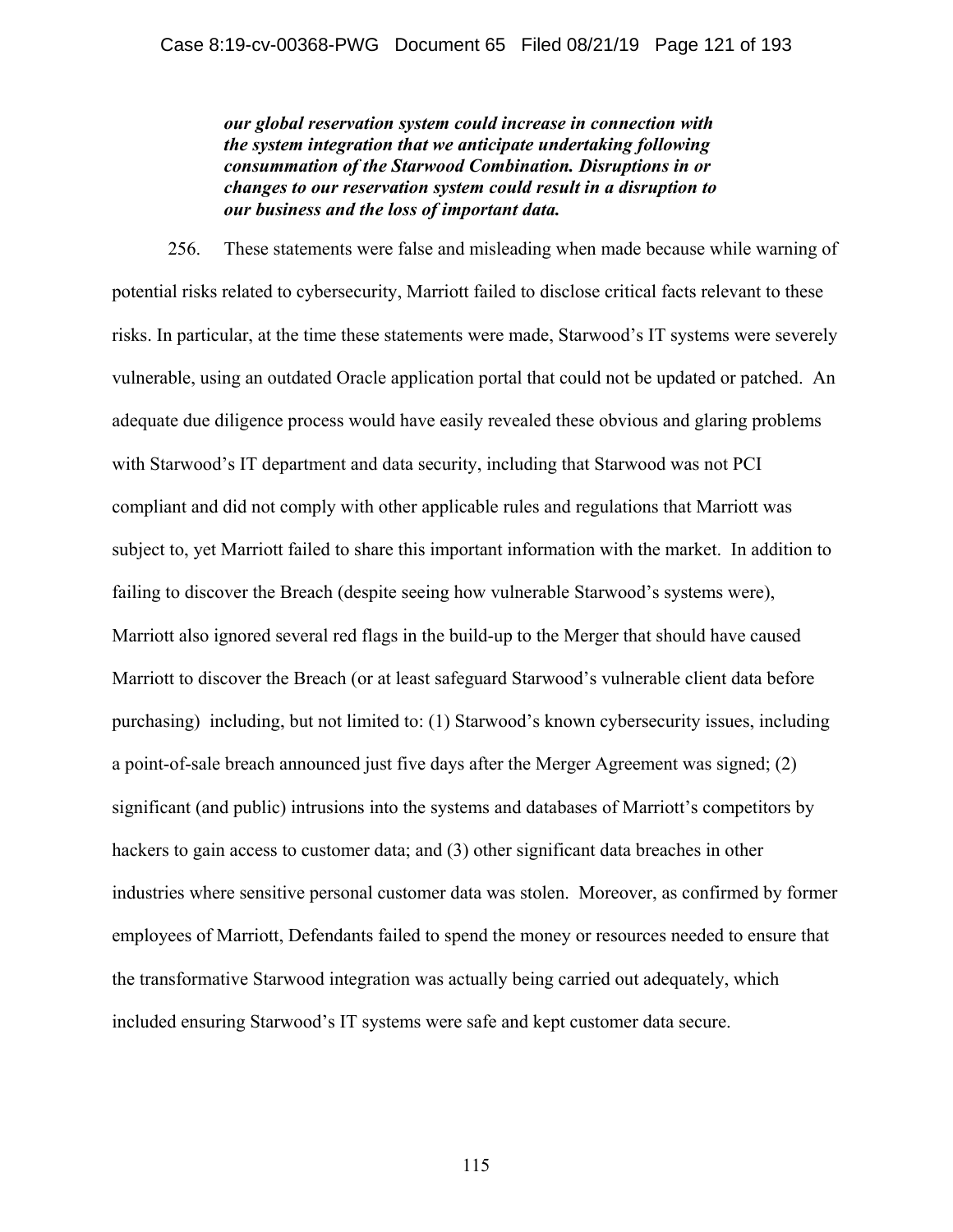# **G. March 21, 2016 – Conference Call to Discuss Amended Merger Agreement**

257. On March 21, 2016, at noon EST, Marriott held a conference call to discuss the

Amended Merger Agreement. On that call, Defendant Oberg stated:

*After we've had extensive due diligence and spending a lot of time with the Starwood team and joint integration planning,* we increased our targeted annual G&A cost synergies to \$250 million, up from \$200 million. And excluding any benefit from even more incremental cost savings beyond the \$250 million and additional revenue synergies which we're confident we will provide, we expect adjusted EPS to be roughly neutral in 2017 and 2018.

258. Later on in that conference call, in discussing Marriott's due diligence, Defendant

Sorenson stated:

*In the further diligence we have completed in last five months, we have become even more convinced of the tremendous opportunity presented by this merger. That confidence is reflected in our higher offer. We now believe there are more cost synergies than we estimated in November.* 

259. Later on in that conference call, in discussing the potential cost synergies from the

Merger, Defendant Sorenson stated:

We've talk a little bit about cost synergies. This is now on page 10 for those of you who are following along. *We have been working intensely since we announced this deal in November to prepare for integration and of course, to understand each other's organizations and structures and start to think about how to meld those into one organization.*

260. These statements were false and misleading when made because they gave the

market a false sense that Marriott was performing adequate due diligence on the \$13 billion dollar Merger, when it was not. At the time they made these statements, Starwood's IT systems were severely vulnerable, using an outdated Oracle application portal that could not be updated or patched. An adequate due diligence process would have easily revealed these glaring and obvious deficiencies,. In addition to failing to discover the Breach (despite seeing how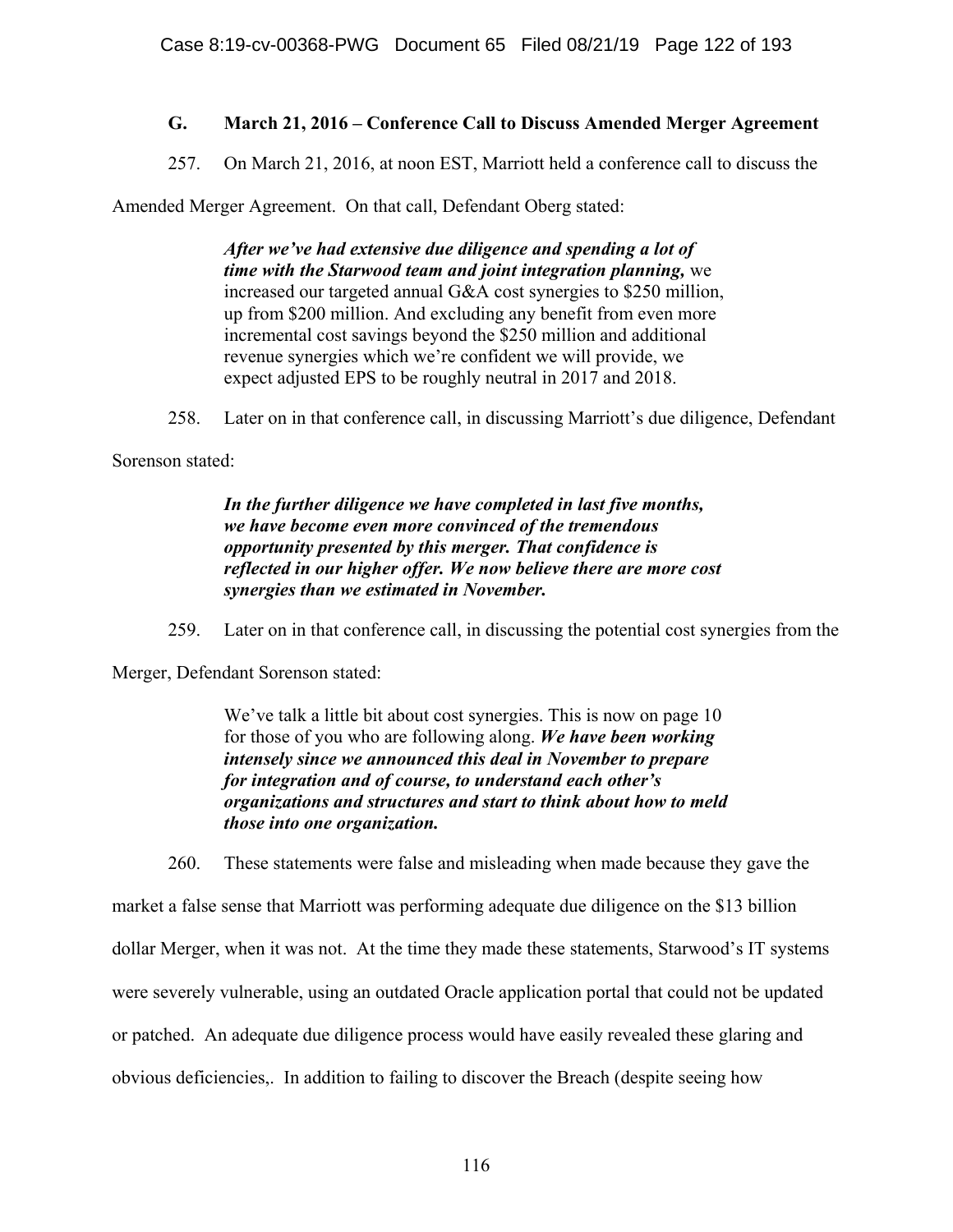vulnerable Starwood's systems were), Marriott also ignored several red flags in the build-up to

the Merger that should have caused Marriott to discover the Breach (or at least safeguard

Starwood's vulnerable client data before purchasing) including, but not limited to: (1)

Starwood's known cybersecurity issues; (2) significant (and public) intrusions into the databases

of Marriott's competitors by hackers to gain access to customer data; and (3) other significant

data breaches in other industries where sensitive personal customer data was stolen.

# **H. March 21, 2016 – Defendant Sorenson's LinkedIn Post**

261. On March 21, 2016, Defendant Sorenson posted a statement to LinkedIn:

Since we announced the merger in November 2015, our integration teams have met on average multiple times a week across disciplines. *As a result of our extensive due diligence and joint integration planning, we are now even more confident in the potential of cost savings of this transaction*.

262. This statement was false and misleading when made for the same reasons stated

in  $\P$  260.

## **I. March 21, 2016 – Prospectus Containing Letter from Defendant Sorenson to Marriott International Leaders**

263. On March 21, 2016, at approximately 1:30 pm EST, Marriott filed a prospectus

pursuant to SEC Rule 425 containing a letter from Defendant Sorenson to Marriott International

Leaders. In that letter, Defendant Sorenson stated:

*Our focus now is to continue the process of integration and complete the closing conditions,* and we and Starwood believe this revised bid offers the best course for Starwood and Marriott shareholders.

264. This statement was false and misleading when made for the same reasons stated

in  $\P$  249.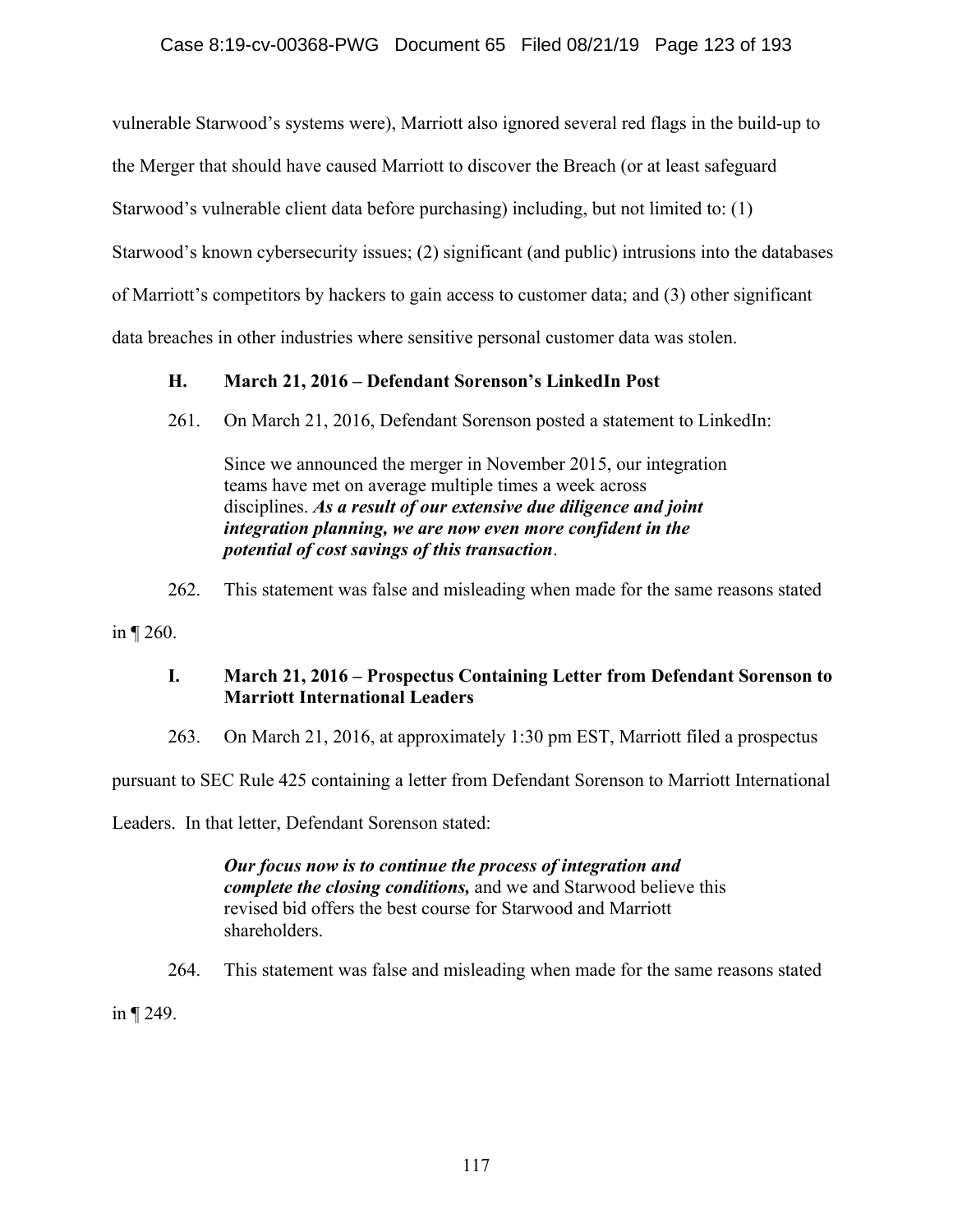## **J. March 21, 2016 – Prospectus Containing an Updated Letter to Marriott Associates**

265. On March 21, 2016, at approximately 1:30 pm EST, Marriott filed a Prospectus

pursuant to SEC Rule 425 containing an updated letter to Marriott associates explaining

Marriott's strategy regarding the Merger. In that letter, Defendant Sorenson stated:

Beyond the math, the strategic story hasn't changed. The simple fact remains that the combination of Marriott and Starwood will create a premier lodging company that will offer broader choice for guests, greater benefits for owners and franchisees, more opportunities for associates and increased value for shareholders of both companies. *Over the course of the last few months we've had an opportunity to learn even more about Starwood through our integration process and we believe that the benefits of combining both companies are even more compelling than our original expectations.*

\* \* \*

Could Anbang or others still attempt to make another bid for Starwood? Yes, because Starwood is a public company, that's possible and is inherent in the transaction process, but no bids can be made or considered after Starwood's shareholder vote takes place. We've made it clear to Starwood that this offer is aligned with the value we see in Starwood – particularly after months of due diligence through our integration process. The revised agreement includes a break fee of \$450 million due to Marriott should Starwood ultimately decide to accept another bid. *But our focus right now is on continuing the process of integration and completing the closing conditions, and we and Starwood believe this revised bid offers the best course for Starwood and Marriott shareholders.*

266. These statements were false and misleading for the same reasons stated in ¶ 260.

## **K. March 21, 2016 – Form 8-K**

267. On March 21, 2016, after the market closed, Marriott filed an 8-K, signed by

Executive VP and General Counsel Edward A. Ryan, which included an amendment to the

Merger Agreement and a press release.

268. In that press release, Defendant Sorenson stated: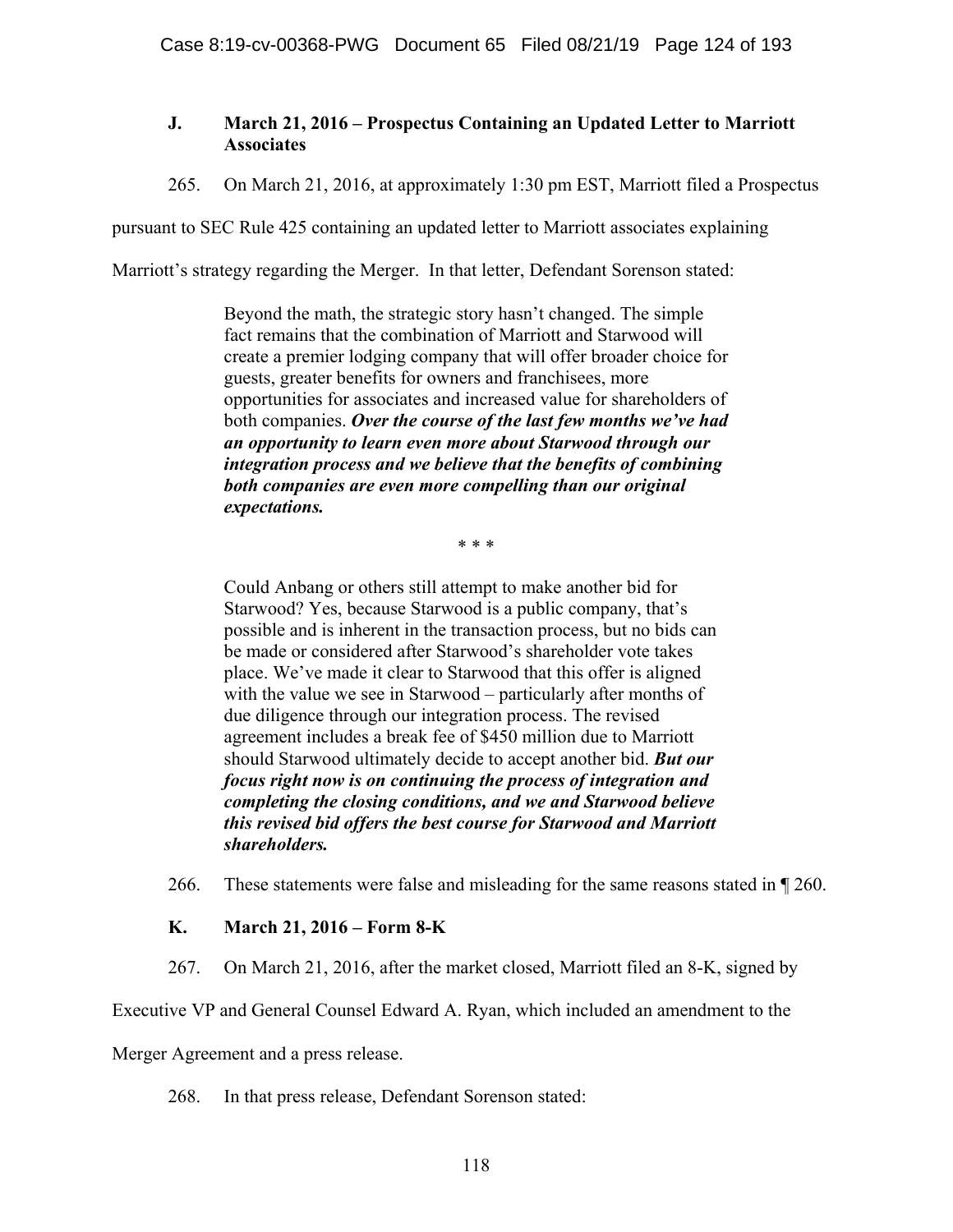*As a result of extensive due diligence and joint integration planning, Marriott is confident it can achieve \$250 million in annual cost synergies within two years after closing, up from \$200 million estimated in November 2015 when announcing the original merger agreement.* 

**\*\*\*** 

*After five months of extensive due diligence and joint integration planning with Starwood*, including a careful analysis of the brand architecture and future development prospects, we are even more excited about the power of the combined companies and the upside growth opportunities.

269. This statement was false and misleading when made for the same reasons stated

in ¶ 260.

## **L. March 31, 2016 – Press Release from Marriott in Support of the Merger**

270. On March 31, 2016, just after the market opened at 9:31 am EST, Marriott issued

a press release regarding the upcoming Starwood shareholder vote. In that press release,

Defendant Sorenson stated:

We are focused on maximizing shareholder value and from the beginning of this process we have been steadfast in our belief that a combination with Starwood will offer the highest value to all shareholders. Together, we can provide opportunities for significant equity upside and great long-term value driven by a larger global footprint, wider choice of brands for consumers, substantial synergies, and improved economics to owners and franchisees leading to accelerated global growth and continued strong returns. *Our integration teams have been diligent in their work over the last few weeks and are more committed than ever to a timely and smooth transition.*

271. This statement was false and misleading when made for the same reasons stated

in ¶ 249.

## **M. April 1, 2016 – Marriott and Starwood M&A Conference Call**

272. On April 1, 2016, at 9:00 am EST, Marriott held a conference call to discuss the

Merger. On that call, Defendant Sorenson discussed the integration of Starwood's systems. In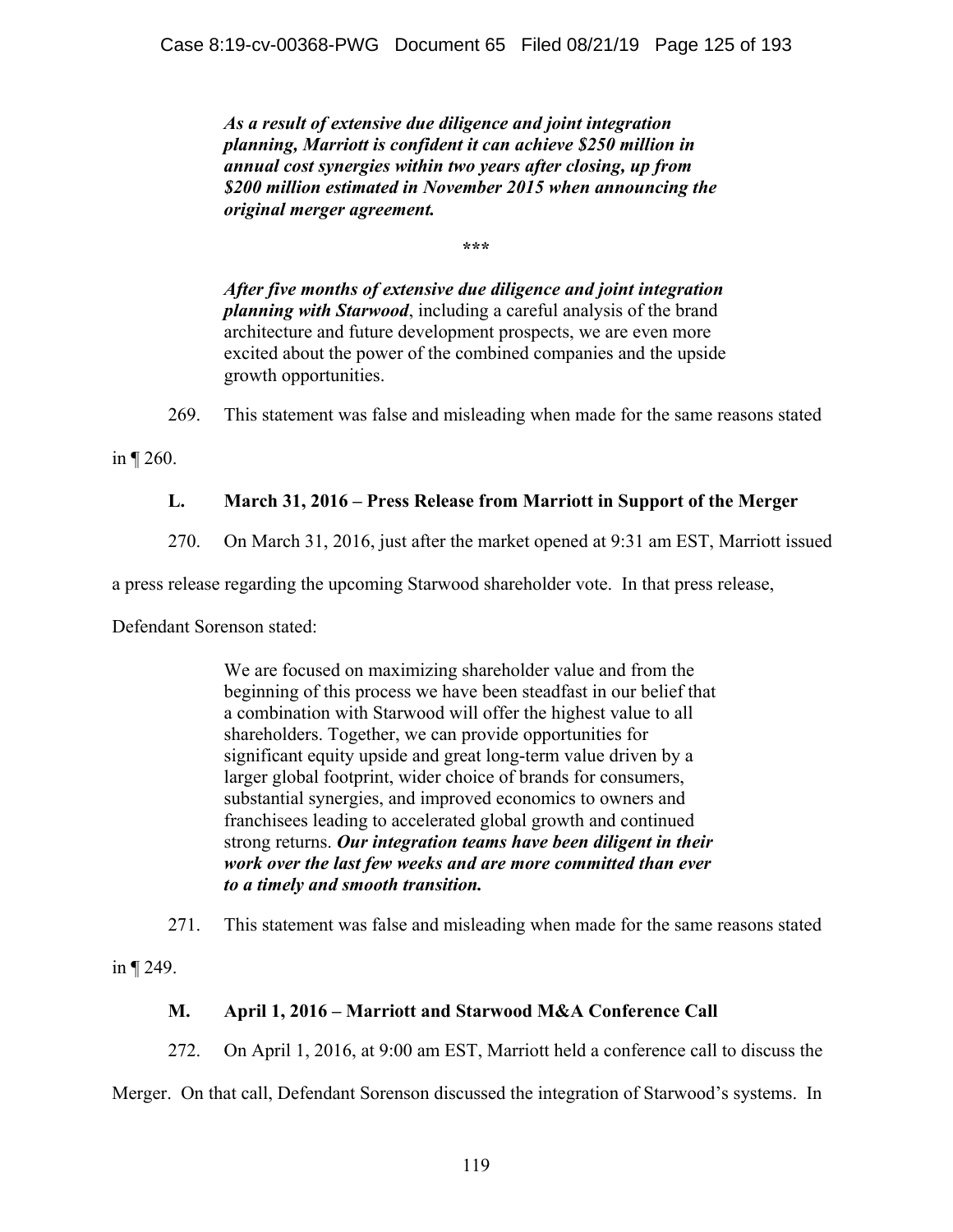response to a question about the integration, Defendant Sorenson touted the extent of the

diligence performed:

#### Analyst

Good morning, everyone. A quick question on cost synergies. Just wondering if you can provide a little more elaboration on -- the previous estimate was \$200 million, it went to \$250 million, that is. What was included in the incremental \$50 million, and is there any reason to believe that with more information there could be more to come on that front?

#### Defendant Sorenson

So Tom thought we could do \$250 million from the moment we announced a deal. And he knows the cost structure at Starwood, obviously dramatically better than we do. And I guess in a way we just were acknowledging that he was right. *For us, we want to take it a step at a time and we hadn't, when we announced the deal, really done any organizational diligence, if you will. We've done financial diligence and tried to understand the assets and the balance sheet and those sorts of things.*

*But in the four months we've had following, we've had -- I think one of our team, the Starwood integration [lead] counted 150-ish meetings between Marriott and Starwood people in various disciplines or various regions around the world, where they are getting to know each other, where they are getting to know the organizations, where they are starting to think about what the combined organization looks like from a staffing level going forward.* And all of that has given us greater confidence that the \$250 million number is achievable. We don't have another number to hang out for you as further upside from that.

273. This statement was false and misleading when made for the same reasons stated

in ¶ 260.

### **N. April 27, 2016 – Form 8-K**

274. On April 27, 2016, after the market closed, Marriott filed a Form 8-K that

included a press release discussing the Company's earnings and the integration efforts. In that

press release, Defendant Sorenson stated: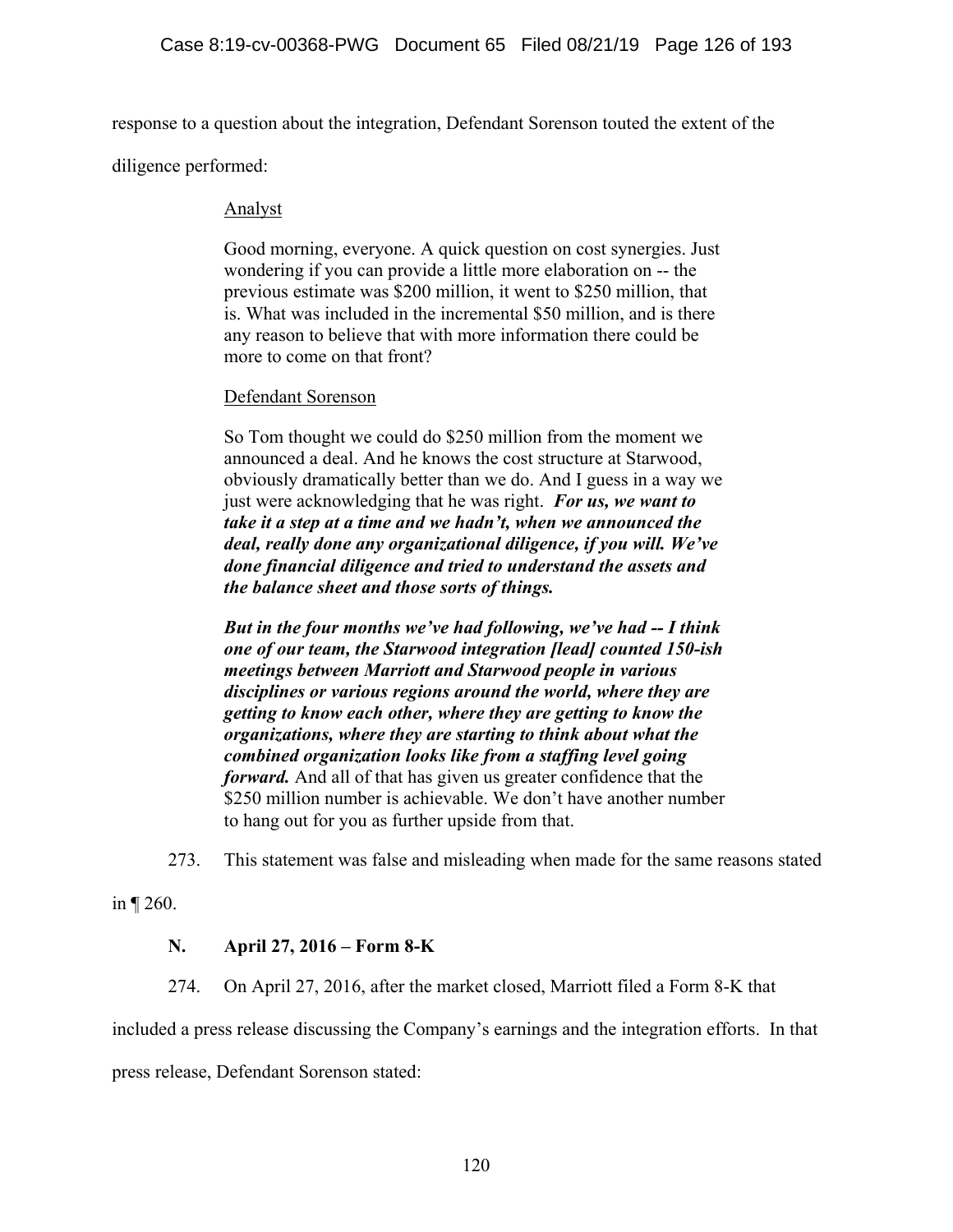Our planned acquisition of Starwood Hotels & Resorts is on track. Shareholders of both companies overwhelmingly approved proposals relating to the merger and we continue to look forward to a mid-2016 closing. *Toward that end, integration teams from both companies have been working over the last several months to ensure a smooth transition.* We look forward to creating the largest lodging company in the world.

275. This statement was false and misleading when made for the same reasons stated

in ¶ 249.

# **O. April 28, 2016 – Q1 2016 Form 10-Q**

276. On April 28, 2016, at approximately 1:00 pm EST, Marriott filed the Company's

Q1 2016 Form 10-Q, which was signed by Defendant Val Bauduin. In the Q1 2016 Form 10-Q,

when describing **potential** risks the Company **might** face as a result of the Merger, Marriott

stated:

*The combined company may not be able to integrate successfully and many of the anticipated benefits of combining Starwood and Marriott may not be realized. We entered into the Merger Agreement with the expectation that the Starwood Combination will result in various benefits, including, among other things, operating efficiencies. Achieving those anticipated benefits is subject to a number of uncertainties, including whether we can integrate the business of Starwood in an efficient and effective manner.*

*The integration process could also take longer than we anticipate and could result in the loss of valuable employees, the disruption of each company's ongoing businesses, processes and systems or inconsistencies in standards, controls, procedures, practices, policies and compensation arrangements, any of which could adversely affect the combined company's ability to achieve the benefits we anticipate. The combined company's resulting portfolio of approximately 30 brands could be challenging for us to maintain and grow, and the harmonization of our different reservations and other systems and business practices could be more difficult, disruptive, and time consuming than we anticipate. The combined company's results of operations could also be adversely affected by any issues attributable to either company's operations that arise or are based on events or actions that occur before the Starwood Combination closes.* The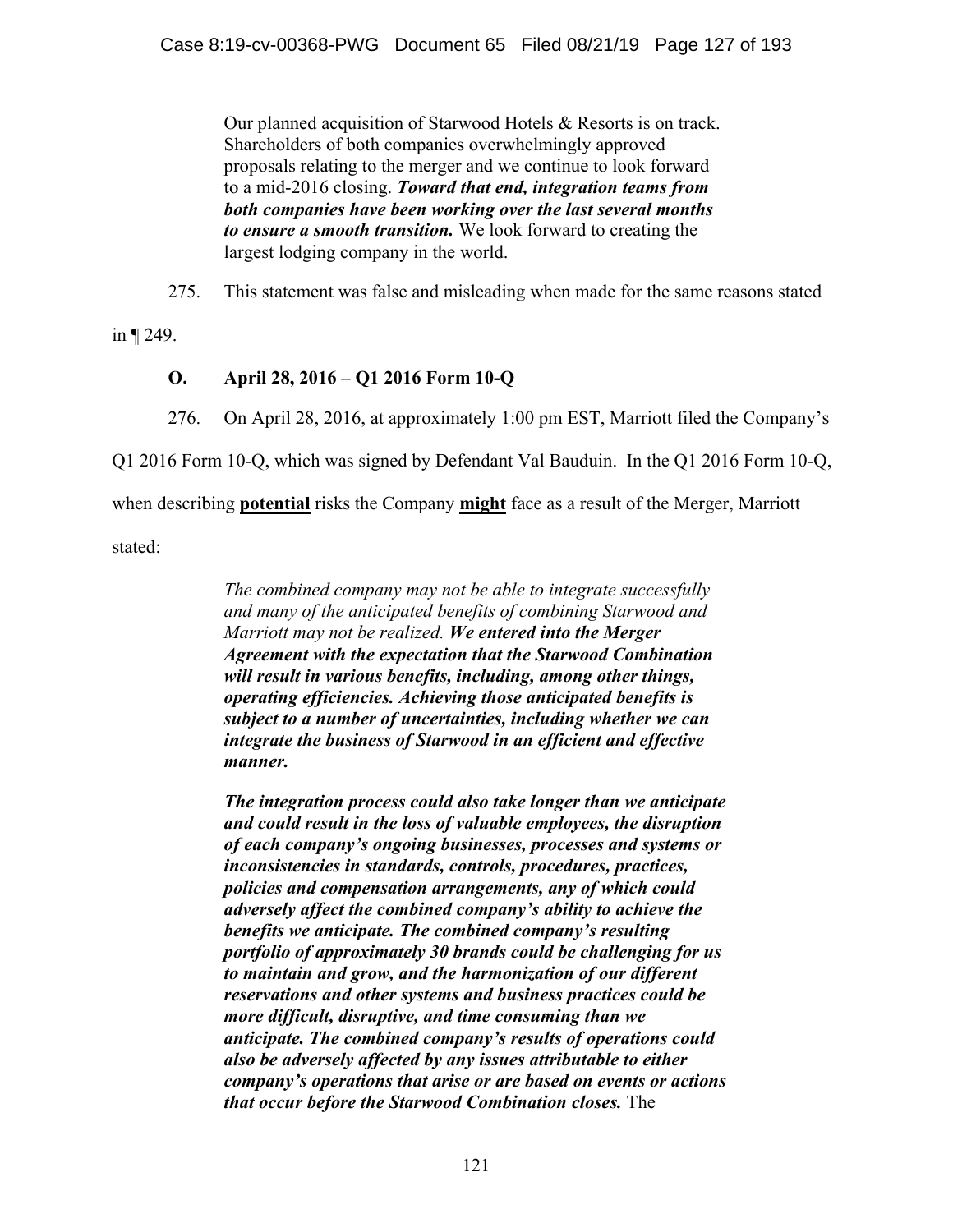combined company may also have difficulty addressing possible differences in corporate cultures and management philosophies. The integration process is subject to a number of uncertainties, and we cannot assure you that the benefits we anticipate will be realized at all or as quickly as we expect. If we don't achieve those benefits, our costs could increase, our expected net income could decrease, and the combined company's future business, financial condition, operating results and prospects could suffer.

277. These statements were false and misleading when made for the same reasons

stated in ¶ 254.

278. Also in the Q1 2016 Form 10-Q, when describing **potential** risks the Company

**might** face as a result of its technology and information protection operations, Marriott stated:

*A failure to keep pace with developments in technology could impair our operations or competitive position. The lodging industry continues to demand the use of sophisticated technology and systems, including those used for our reservation, revenue management, and property management systems, our Marriott Rewards and The Ritz-Carlton Rewards programs, and technologies we make available to our guests. These technologies and systems must be refined, updated, and/or replaced with more advanced systems on a regular basis, and if we cannot do so as quickly as our competitors or within budgeted costs and time frames, our business could suffer. We also may not achieve the benefits that we anticipate from any new technology or system, and a failure to do so could result in higher than anticipated costs or could impair our operating results.*

**\*\*\*** 

*We are exposed to risks and costs associated with protecting the integrity and security of internal and customer data*. Our businesses process, use, and transmit large volumes of internal employee and customer data, including credit card numbers and other personal information in various information systems that we maintain and in those maintained by third parties, including our owners, franchisees and licensees, as well as our service providers, in areas such as human resources outsourcing, website hosting, and various forms of electronic communications. *The integrity and protection of that customer, employee, and company data is critical to our business. If that data is inaccurate or incomplete, we could make faulty decisions.*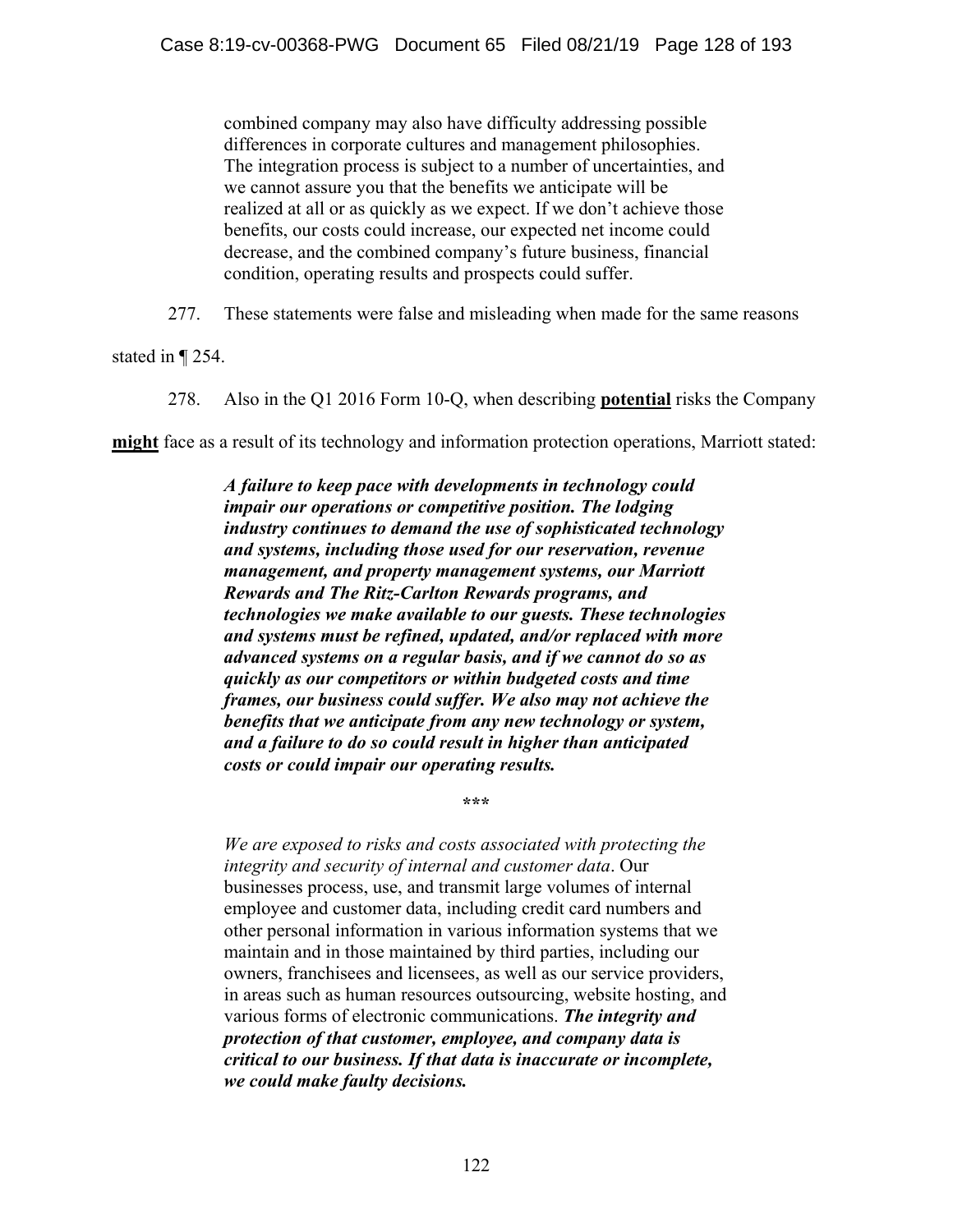*Our customers and employees also have a high expectation that we, as well as our owners, franchisees, licensees, and service providers, will adequately protect their personal information. The information, security, and privacy requirements imposed by governmental regulation and the requirements of the payment card industry are also increasingly demanding, in both the United States and other jurisdictions where we operate. Our systems and the systems maintained or used by our owners, franchisees, licensees, and service providers may not be able to satisfy these changing requirements and employee and customer expectations, or may require significant additional investments or time in order to do so.* 

*Cyber-attacks could have a disruptive effect on our business. Efforts to hack or breach security measures, failures of systems or software to operate as designed or intended, viruses, operator error, or inadvertent releases of data may materially impact our, including our owners', franchisees', licensees', or service providers', information systems and records.* Our reliance on computer, Internet-based and mobile systems and communications and the frequency and sophistication of efforts by hackers to gain unauthorized access to such systems have increased significantly in recent years. *A significant theft, loss, or fraudulent use of customer, employee, or company data could adversely impact our reputation and could result in remedial and other expenses, fines, or litigation. Breaches in the security of our information systems or those of our owners, franchisees, licensees, or service providers or other disruptions in data services could lead to an interruption in the operation of our systems, resulting in operational inefficiencies and a loss of profits.* In addition, although we carry cyber/privacy liability insurance that is designed to protect us against certain losses related to cyber risks, such insurance coverage may be insufficient to cover all losses or all types of claims that may arise in connection with cyber-attacks, security breaches, and other related breaches.

**\*\*\*** 

*Any disruption in the functioning of our reservation system, such as in connection with the Starwood Combination, could adversely affect our performance and results. We manage a global reservation system that communicates reservations to our branded hotels that individuals make directly with us online, through our mobile app, or through our telephone call centers, or through intermediaries like travel agents, Internet travel web sites and other distribution channels. The cost, speed, accuracy and efficiency of our reservation system are critical aspects of*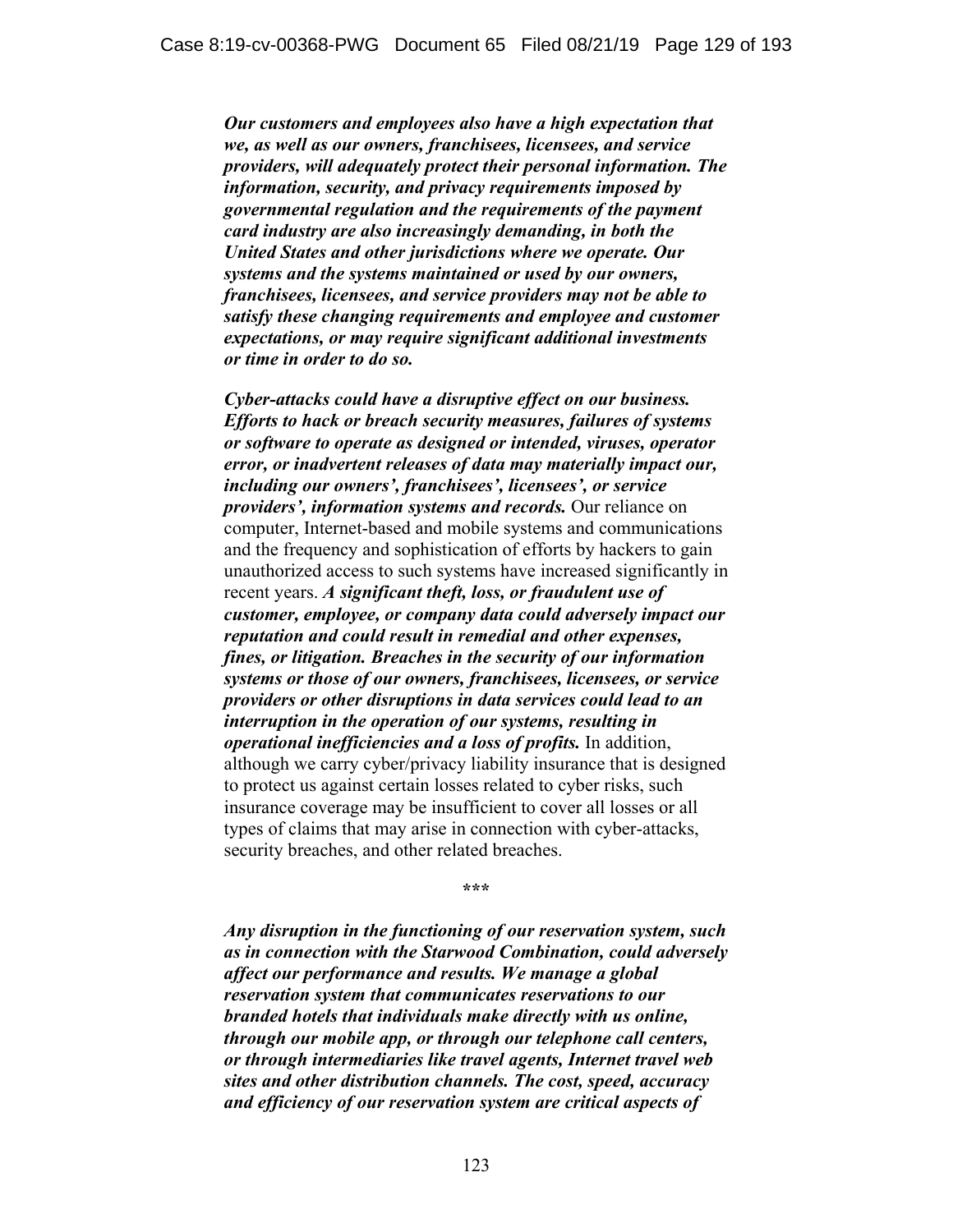*our business and are important considerations for hotel owners when choosing our brands. Our business may suffer if we fail to maintain, upgrade, or prevent disruption to our reservation system. In addition, the risk of disruption in the functioning of our global reservation system could increase in connection with the system integration that we anticipate undertaking following consummation of the Starwood Combination. Disruptions in or changes to our reservation system could result in a disruption to our business and the loss of important data.*

279. These statements were false and misleading when made for the same reasons

stated in ¶ 256.

# **P. July 28, 2016 – Q2 2016 Earnings Call**

280. On July 28, 2016, at 10:00 am EST, Marriott held a conference call to discuss the

Q2 2016 earnings, the Merger and integration, and other topics. In his opening remarks,

Defendant Sorenson stated:

I would also like to say that I have never been more proud of Marriott associates. This team has done a lot of transactions over the last five years from the spinoff of Marriott Vacations Worldwide in 2011 to the more recent acquisitions of AC Hotels, Gaylord, Protea and Delta. With each of these transactions, Marriott associates worked hard to first execute the transaction and then capture the strategic value of the deal all while growing and managing our existing business.

The Starwood transaction should be completed in the coming weeks bringing these terrific teams together. *Both the Marriott and Starwood teams have done exhaustive planning to get ready and we are excited by our prospects.* While we will see a lot of progress in the near-term, we expect that full integration will be a two-year project.

281. This statement was false and misleading for the same reasons stated in ¶ 260.

# **Q. July 28, 2016 – Q2 2016 Form 10-Q**

282. On July 28, 2016, shortly after noon, Marriott filed the Company's Q2 2016 Form

10-Q, which was signed by Defendant Val Bauduin. In the Q2 2016 Form 10-Q, when

describing **potential** risks the Company **might** face as a result of the Merger, Marriott stated: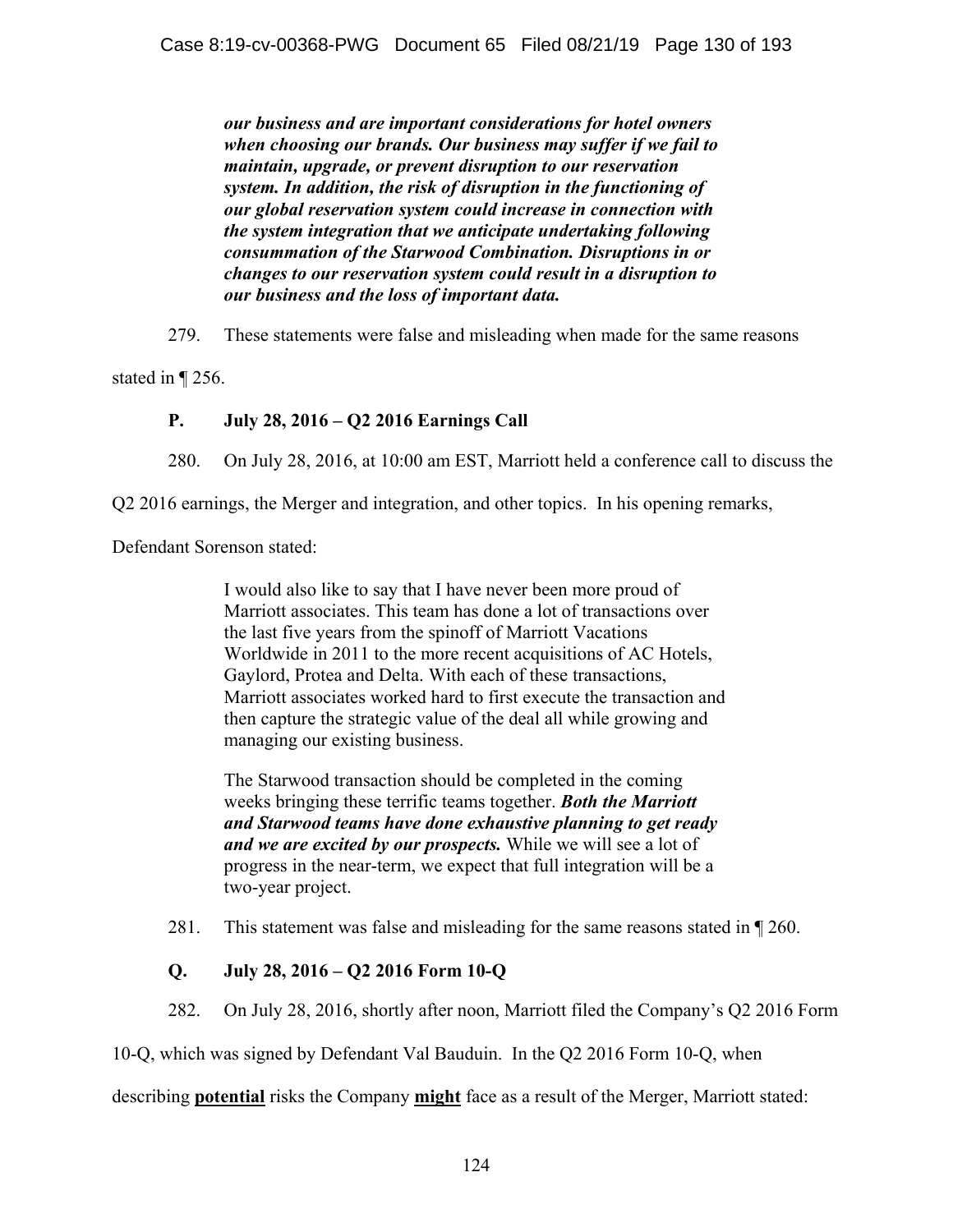*The combined company may not be able to integrate successfully and many of the anticipated benefits of combining Starwood and Marriott may not be realized. We entered into the Merger Agreement with the expectation that the Starwood Combination will result in various benefits, including, among other things, operating efficiencies. Achieving those anticipated benefits is subject to a number of uncertainties, including whether we can integrate the business of Starwood in an efficient and effective manner.* 

*The integration process could also take longer than we anticipate and could result in the loss of valuable employees, the disruption of each company's ongoing businesses, processes and systems or inconsistencies in standards, controls, procedures, practices, policies and compensation arrangements, any of which could adversely affect the combined company's ability to achieve the benefits we anticipate.* The combined company's resulting portfolio of approximately 30 brands could be challenging for us to maintain and grow, and the harmonization of our different reservations and other systems and business practices could be more difficult, disruptive, and time consuming than we anticipate. *The combined company's results of operations could also be adversely affected by any issues attributable to either company's operations that arise or are based on events or actions that occur before the Starwood Combination closes.* The combined company may also have difficulty addressing possible differences in corporate cultures and management philosophies. *The integration process is subject to a number of uncertainties, and we cannot assure you that the benefits we anticipate will be realized at all or as quickly as we expect.* If we do not achieve those benefits, our costs could increase, our expected net income could decrease, and the combined company's future business, financial condition, operating results and prospects could suffer.

- 283. These statements were false and misleading for the same reasons stated in ¶ 254.
- 284. Also in the Q2 2016 Form 10-Q, when describing **potential** risks the Company

**might** face as a result of its technology and information protection operations, Marriott stated:

*A failure to keep pace with developments in technology could impair our operations or competitive position. The lodging industry continues to demand the use of sophisticated technology and systems, including those used for our reservation, revenue management, and property management systems, our Marriott Rewards and The Ritz-Carlton Rewards programs, and technologies we make available to our guests. These technologies*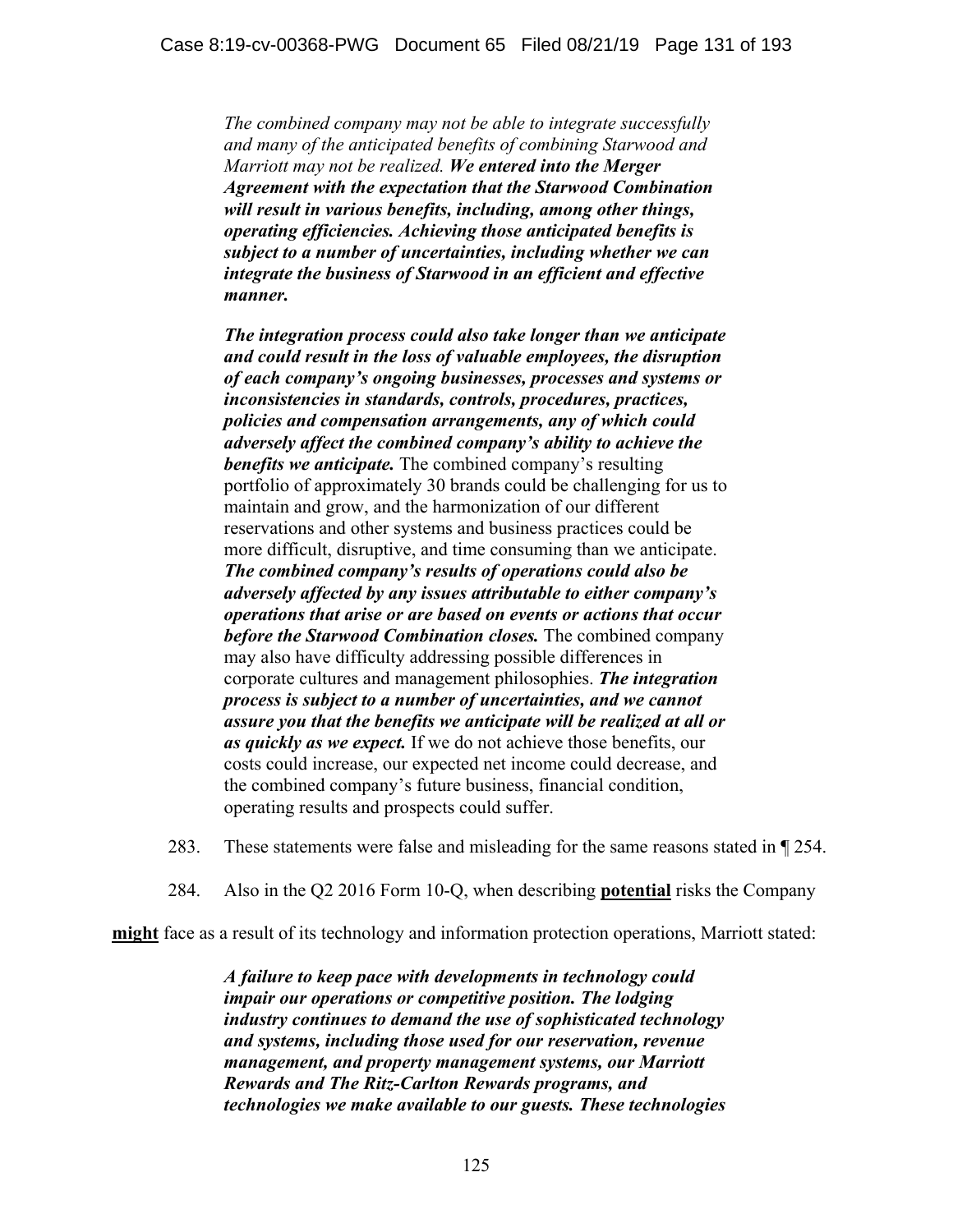*and systems must be refined, updated, and/or replaced with more advanced systems on a regular basis, and if we cannot do so as quickly as our competitors or within budgeted costs and time frames, our business could suffer. We also may not achieve the benefits that we anticipate from any new technology or system, and a failure to do so could result in higher than anticipated costs or could impair our operating results.* 

\*\*\*

*We are exposed to risks and costs associated with protecting the integrity and security of internal and customer data*. Our businesses process, use, and transmit large volumes of internal employee and customer data, including credit card numbers and other personal information in various information systems that we maintain and in those maintained by third parties, including our owners, franchisees and licensees, as well as our service providers, in areas such as human resources outsourcing, website hosting, and various forms of electronic communications. *The integrity and protection of that customer, employee, and company data is critical to our business. If that data is inaccurate or incomplete, we could make faulty decisions.*

*Our customers and employees also have a high expectation that we, as well as our owners, franchisees, licensees, and service providers, will adequately protect their personal information. The information, security, and privacy requirements imposed by governmental regulation and the requirements of the payment card industry are also increasingly demanding, in both the United States and other jurisdictions where we operate. Our systems and the systems maintained or used by our owners, franchisees, licensees, and service providers may not be able to satisfy these changing requirements and employee and customer expectations, or may require significant additional investments or time in order to do so.*

*Cyber-attacks could have a disruptive effect on our business. Efforts to hack or breach security measures, failures of systems or software to operate as designed or intended, viruses, operator error, or inadvertent releases of data may materially impact our, including our owners', franchisees', licensees', or service providers', information systems and records.* Our reliance on computer, Internet-based and mobile systems and communications and the frequency and sophistication of efforts by hackers to gain unauthorized access to such systems have increased significantly in recent years. *A significant theft, loss, or fraudulent use of customer, employee, or company data could adversely impact our*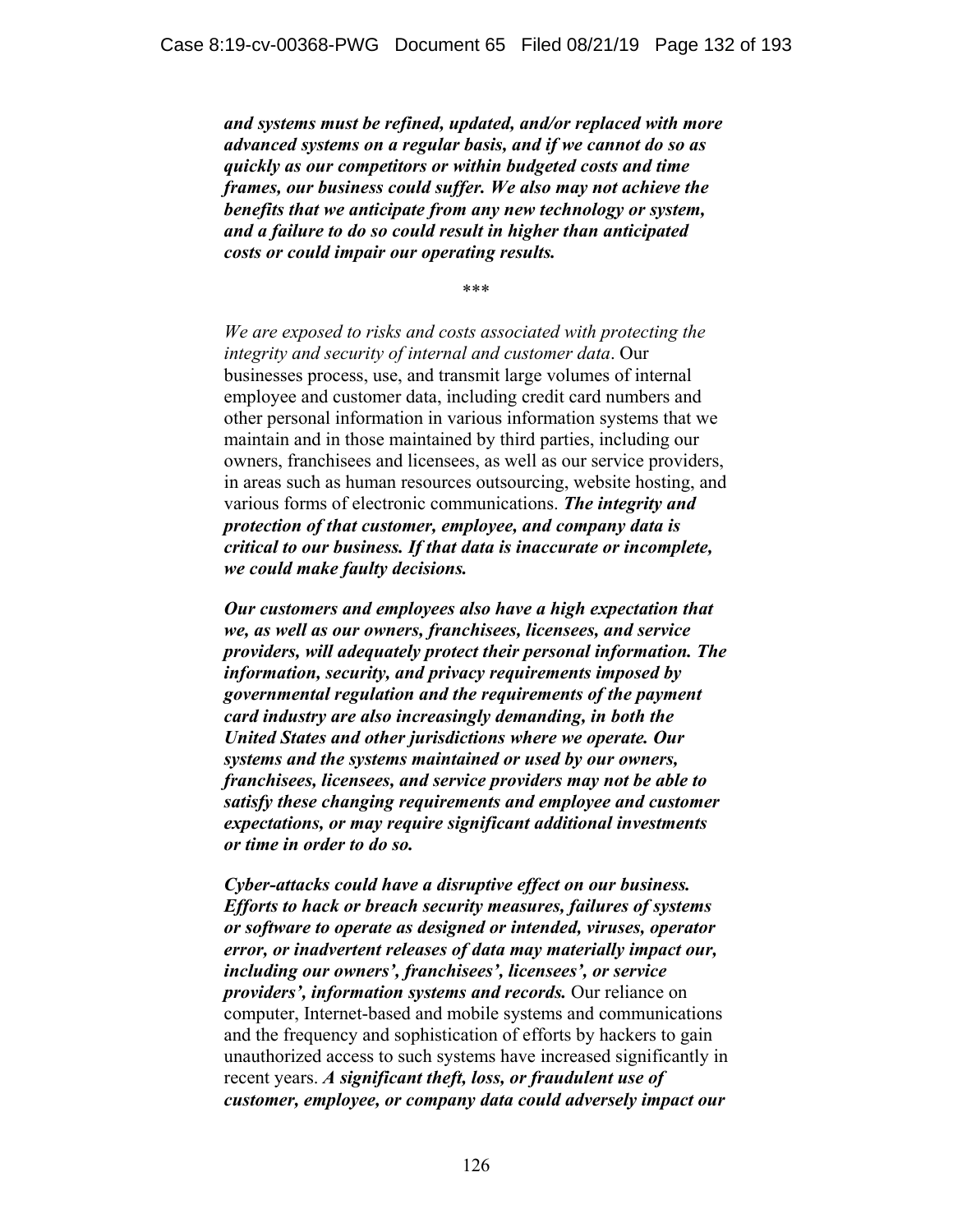*reputation and could result in remedial and other expenses, fines, or litigation. Breaches in the security of our information systems or those of our owners, franchisees, licensees, or service providers or other disruptions in data services could lead to an interruption in the operation of our systems, resulting in operational inefficiencies and a loss of profits.* In addition, although we carry cyber/privacy liability insurance that is designed to protect us against certain losses related to cyber risks, such insurance coverage may be insufficient to cover all losses or all types of claims that may arise in connection with cyber-attacks, security breaches, and other related breaches.

**\*\*\*** 

*Any disruption in the functioning of our reservation system, such as in connection with the Starwood Combination, could adversely affect our performance and results. We manage a global reservation system that communicates reservations to our branded hotels that individuals make directly with us online, through our mobile app, or through our telephone call centers, or through intermediaries like travel agents, Internet travel web sites and other distribution channels. The cost, speed, accuracy and efficiency of our reservation system are critical aspects of our business and are important considerations for hotel owners when choosing our brands. Our business may suffer if we fail to maintain, upgrade, or prevent disruption to our reservation system. In addition, the risk of disruption in the functioning of our global reservation system could increase in connection with the system integration that we anticipate undertaking following consummation of the Starwood Combination. Disruptions in or changes to our reservation system could result in a disruption to our business and the loss of important data.* 

285. These statements were false and misleading when made for the same reasons

stated in ¶ 256.

#### **R. September 23, 2016 – Marriott to Acquire Starwood M&A Call**

286. On September 23, 2016, the day of the Merger closing, Marriott held a conference

call to discuss its acquisition of Starwood. On that conference call, Defendant Linnartz

discussed the integration efforts:

I think, as Arne mentioned a moment ago, it was the race to the starting line. We have a lot of work ahead of us on the systems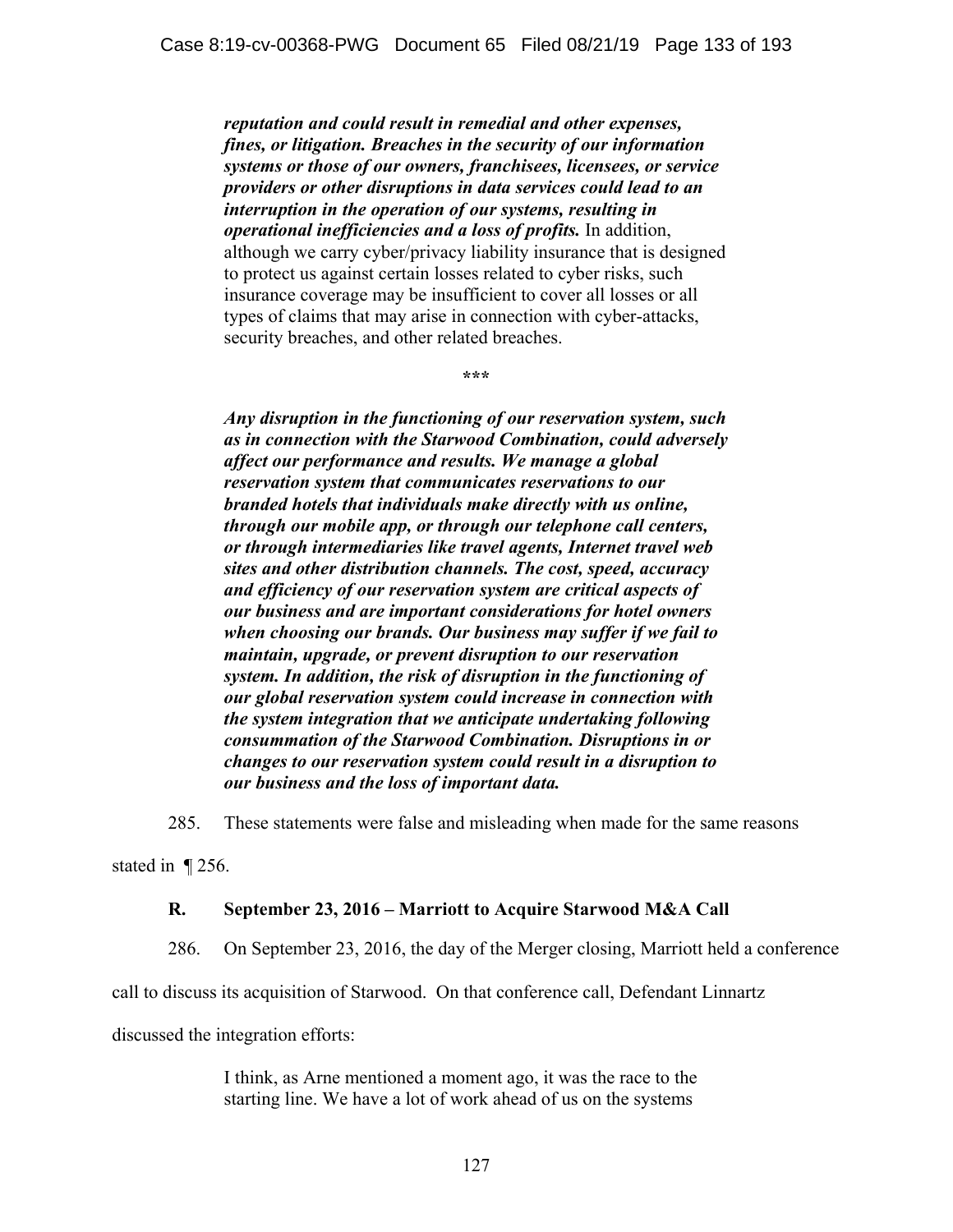front. *To Arne's point, as we combine systems and get more efficiencies and have more savings, we will not only deliver those savings to our owners, but we'll be able to invest more in consumer-facing technology, things like mobile, et cetera.* So we're excited that with a bigger platform as a combined Company, we will be able to invest more in consumer-facing technology which is really, really exciting from a consumer standpoint. And again, while we also deliver savings to our owners.

287. The statements concerning the state of the Marriott and Starwood integration were false and misleading when made because they portrayed the integration in a positive light, conveying that the integration would have a minimal impact on Marriott and that Marriott would employ its experience to ensure that the integration would be successful. However, throughout the integration Starwood's guest reservation database was compromised by the Breach. At the time Defendants made these statements, Starwood's IT systems were severely vulnerable, using an outdated Oracle application portal that could not be updated or patched. An adequate merger due diligence process would have easily revealed these glaring and obvious deficiencies, yet Marriott failed to share this important information with the market. In addition to failing to discover the Breach (despite seeing how vulnerable Starwood's systems were), Marriott also ignored several red flags in the build-up to the Merger that Defendants failed to address after taking control of the legacy Starwood reservation database including, but not limited to: (1) Starwood's known cybersecurity issues, including a point-of-sale breach announced just five days after the Merger Agreement was signed; (2) significant (and public) intrusions into the systems and databases of Marriott's competitors by hackers to gain access to customer data; and (3) other significant data breaches in other industries where sensitive personal customer data was stolen. Moreover, as confirmed by former employees of Marriott, Defendants failed to spend the money or resources needed to ensure that the transformative Starwood integration was actually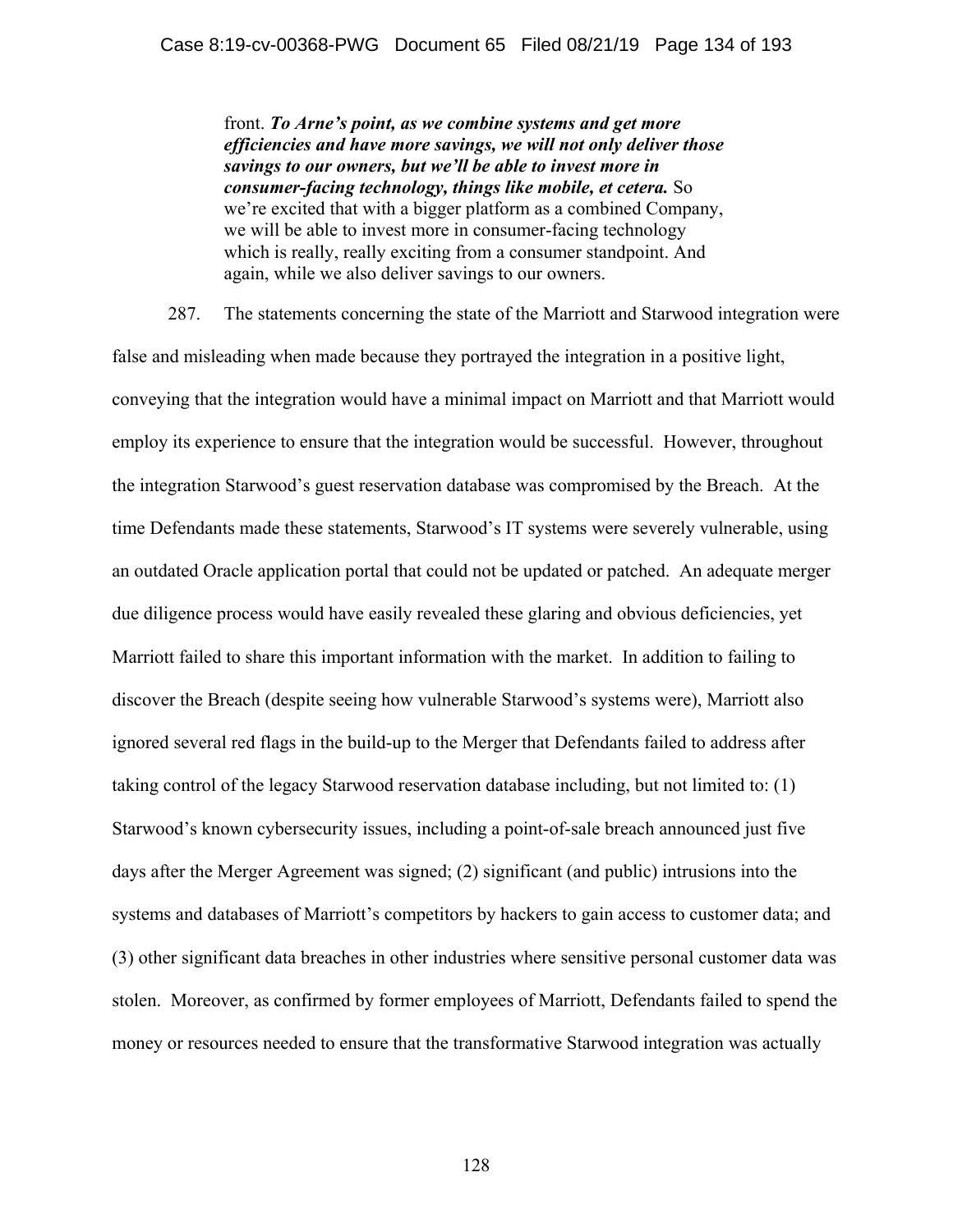being carried out adequately, and which included operating an IT system that was safe and kept customer data secure.

**S. November 7, 2016 – Form 8-K** 

288. On November 7, 2016, after the market closed, Marriott filed an 8-K signed by

Defendant Val Bauduin containing a press release discussing the Company's operations and the

integration with Starwood. As to the integration, Defendant Sorenson stated:

We were thrilled to close the acquisition of Starwood in late September. *We* are enthusiastically engaged in welcoming Starwood's associates around the world into the Marriott family and *are working diligently on integrating the companies and realizing revenue and cost synergies as quickly as possible.*

289. This statement was false and misleading when made for the same reasons stated

in ¶ 287.

# **T. November 9, 2016 – Q3 2016 Form 10-Q**

290. On November 9, 2016, at approximately 12:45 pm EST, Marriott filed the

Company's Q3 2016 Form 10-Q, which was signed by Defendant Val Bauduin. In the Q3 2016

Form 10-Q, when describing **potential** risks the Company **might** face as a result of the Merger,

Marriott stated:

*We may not be able to integrate Starwood successfully and many of the anticipated benefits of combining Starwood and Marriott may not be realized. We entered into the Merger Agreement with the expectation that the Starwood Combination will result in various benefits, including, among other things, operating efficiencies. Achieving those anticipated benefits is subject to a number of uncertainties, including whether we can integrate the business of Starwood in an efficient and effective manner.* 

*The integration process could also take longer than we anticipate and could result in the loss of valuable employees, the disruption of each company's ongoing businesses, processes and systems or inconsistencies in standards, controls, procedures, practices, policies and compensation arrangements, any of which could adversely affect the combined company's ability to achieve the*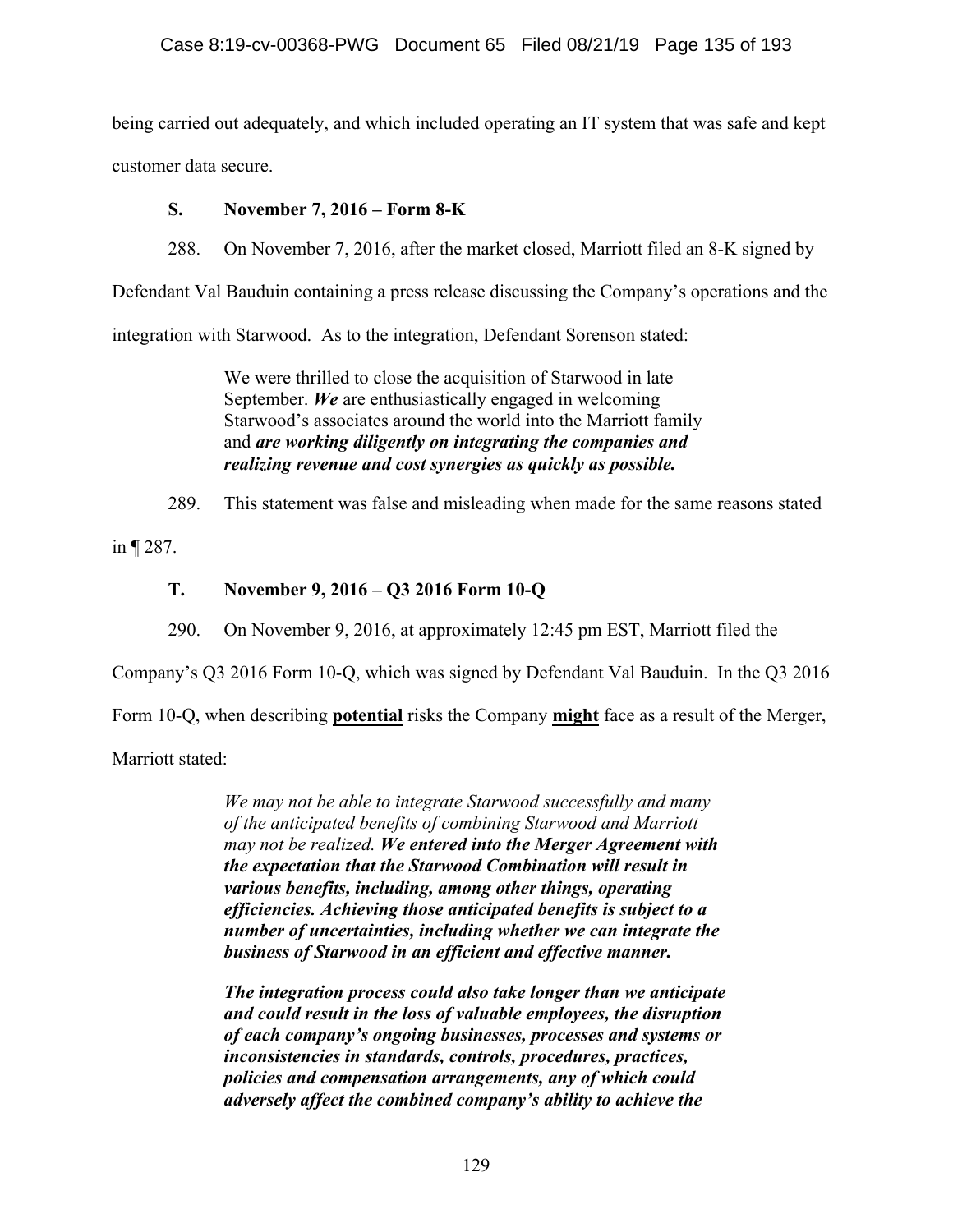*benefits we anticipate. Our resulting portfolio of approximately 30 brands may be challenging for us to maintain and grow, and the harmonization of our different reservations and other systems and business practices could be more difficult, disruptive, and time consuming than we anticipate.* We may also have difficulty addressing possible differences in corporate cultures and management philosophies. We may incur unanticipated costs in the integration of the businesses of Starwood. Although we expect that the elimination of certain duplicative costs, as well as the realization of other efficiencies related to the integration of the two businesses, will over time offset the substantial incremental transaction and merger-related costs and charges we incurred in connection with the Starwood Combination, we may not achieve this net benefit in the near term, or at all.

*The integration process is subject to a number of uncertainties, and we cannot assure you that the benefits we anticipate will be realized at all or as quickly as we expect.* If we don't achieve those benefits, our costs could increase, our expected net income could decrease, and the combined company's future business, financial condition, operating results, and prospects could suffer.

Our future results will suffer if we do not effectively manage our expanded operations. *With completion of the Starwood Combination, the size of our business has increased significantly. Our future success depends, in part, upon our ability to manage this expanded business, which poses substantial challenges for management, including challenges related to the management and monitoring of new operations and associated increased costs and complexity.* We cannot assure you that we will be successful or that we will realize the expected operating efficiencies, cost savings, and other benefits from the combination that we currently anticipate.

291. These statements were false and misleading when made because while warning of potential risks related to integrating the business, Marriott failed to disclose critical facts relevant to these risks. In particular, at the time these statements were made, Starwood's IT systems were severely vulnerable, using an outdated portal and software that could not be updated or patched. The Merger due diligence process (which was severally deficient in and of itself) would have easily revealed these glaring and obvious problems with Starwood's IT department and data security and revealed that there was a dangerous inconsistency in standards and controls (not just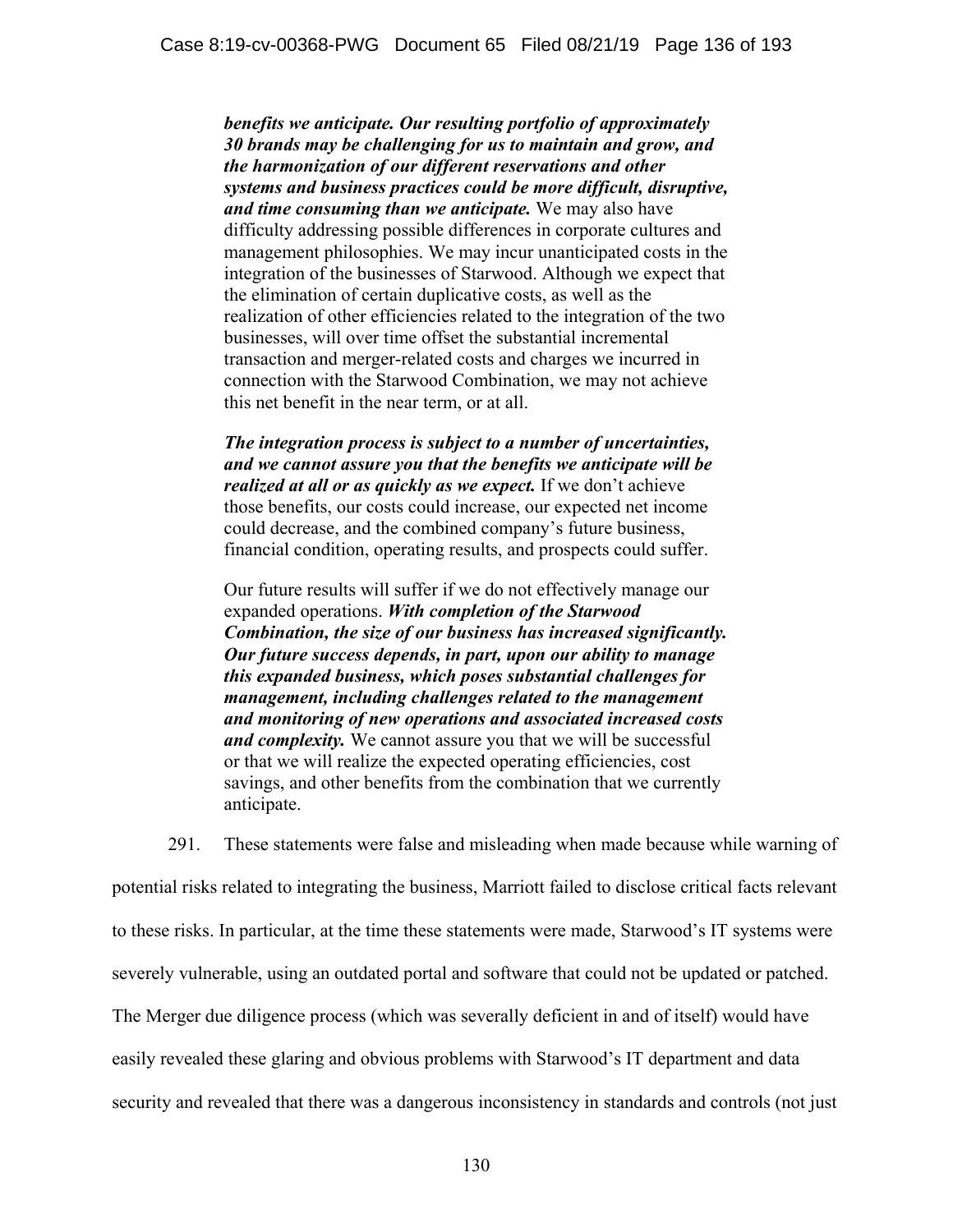#### Case 8:19-cv-00368-PWG Document 65 Filed 08/21/19 Page 137 of 193

a mere risk), yet Marriott failed to share this important information with the market. In addition to failing to discover the Breach (despite seeing how vulnerable Starwood's systems were), Marriott also ignored several red flags in the build-up to the Merger that Defendants failed to address after taking control of the legacy Starwood reservation database including, but not limited to: (1) Starwood's known cybersecurity issues, including a point-of-sale breach announced just five days after the Merger Agreement was signed; (2) significant (and public) intrusions into the systems and databases of Marriott's competitors by hackers to gain access to customer data; and (3) other significant data breaches in other industries where sensitive personal customer data was stolen. Moreover, as confirmed by former employees of Marriott, Defendants failed to spend the money or resources needed to ensure that the transformative Starwood integration was actually being carried out adequately, and which included operating an IT system that was safe and kept customer data secure.

292. Also in the Q3 2016 Form 10-Q, when describing **potential** risks the Company **might** face as a result of its technology and information protection operations, Marriott stated:

> *A failure to keep pace with developments in technology could impair our operations or competitive position. The lodging industry continues to demand the use of sophisticated technology and systems, including those used for our reservation, revenue management, and property management systems, our Marriott Rewards and The Ritz-Carlton Rewards programs, and technologies we make available to our guests. These technologies and systems must be refined, updated, and/or replaced with more advanced systems on a regular basis, and if we cannot do so as quickly as our competitors or within budgeted costs and time frames, our business could suffer. We also may not achieve the benefits that we anticipate from any new technology or system, and a failure to do so could result in higher than anticipated costs or could impair our operating results.*

> > **\*\*\***

*We are exposed to risks and costs associated with protecting the integrity and security of internal and customer data*. Our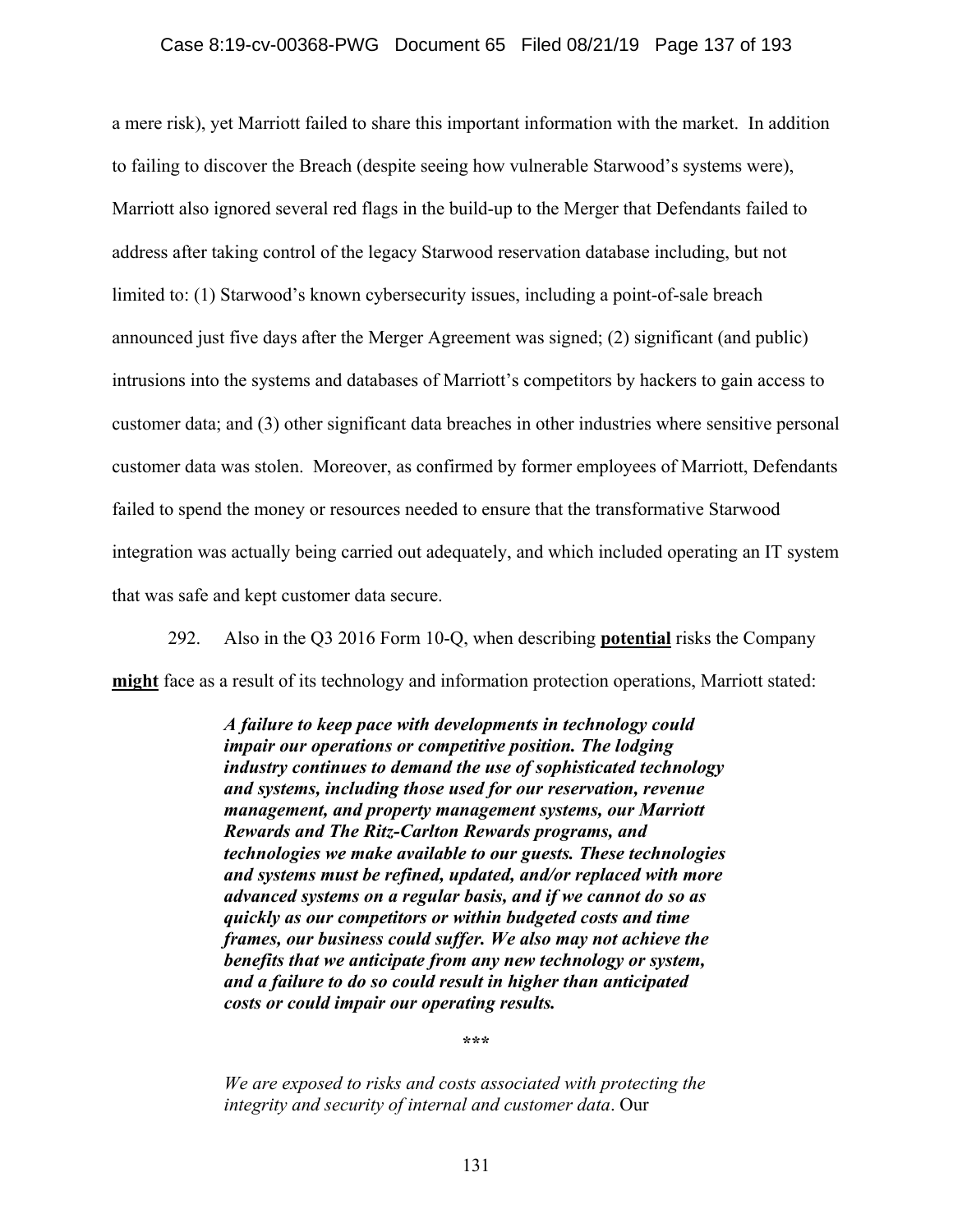businesses process, use, and transmit large volumes of internal employee and customer data, including credit card numbers and other personal information in various information systems that we maintain and in those maintained by third parties, including our owners, franchisees and licensees, as well as our service providers, in areas such as human resources outsourcing, website hosting, and various forms of electronic communications. *The integrity and protection of that customer, employee, and company data is critical to our business. If that data is inaccurate or incomplete, we could make faulty decisions.*

*Our customers and employees also have a high expectation that we, as well as our owners, franchisees, licensees, and service providers, will adequately protect their personal information. The information, security, and privacy requirements imposed by governmental regulation and the requirements of the payment card industry are also increasingly demanding, in both the United States and other jurisdictions where we operate. Our systems and the systems maintained or used by our owners, franchisees, licensees, and service providers may not be able to satisfy these changing requirements and employee and customer expectations, or may require significant additional investments or time in order to do so.*

*Cyber-attacks could have a disruptive effect on our business. Efforts to hack or breach security measures, failures of systems or software to operate as designed or intended, viruses, operator error, or inadvertent releases of data may materially impact our, including our owners', franchisees', licensees', or service providers', information systems and records.* Our reliance on computer, Internet-based and mobile systems and communications and the frequency and sophistication of efforts by hackers to gain unauthorized access to such systems have increased significantly in recent years. *A significant theft, loss, or fraudulent use of customer, employee, or company data could adversely impact our reputation and could result in remedial and other expenses, fines, or litigation. Breaches in the security of our information systems or those of our owners, franchisees, licensees, or service providers or other disruptions in data services could lead to an interruption in the operation of our systems, resulting in operational inefficiencies and a loss of profits.* In addition, although we carry cyber/privacy liability insurance that is designed to protect us against certain losses related to cyber risks, such insurance coverage may be insufficient to cover all losses or all types of claims that may arise in connection with cyber-attacks, security breaches, and other related breaches. Furthermore, in the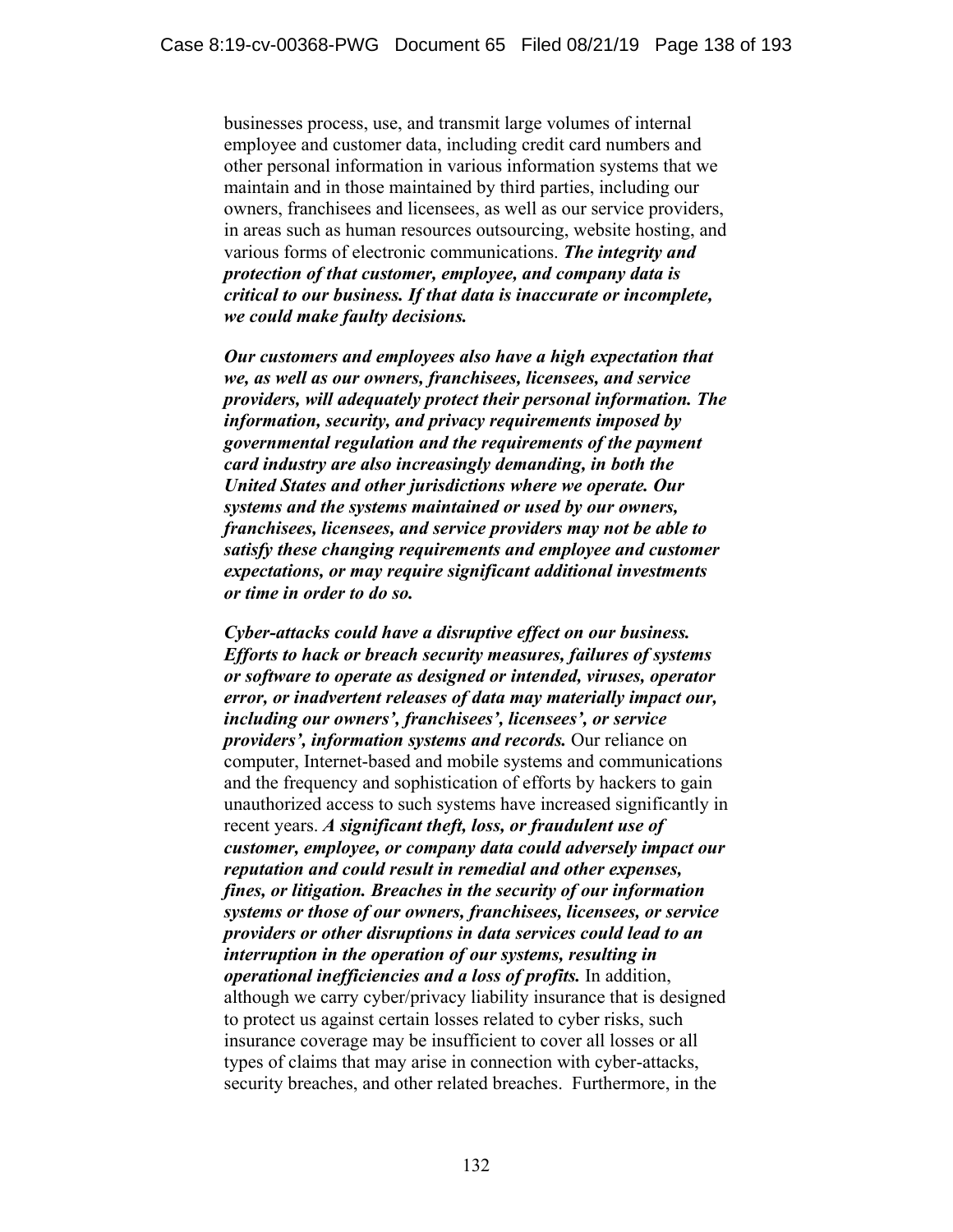future such insurance may not be available to us on commercially reasonable terms.

**\*\*\*** 

*Any disruption in the functioning of our reservation system, such as in connection with our integration of Starwood, could adversely affect our performance and results. We manage a global reservation system that communicates reservations to our branded hotels that individuals make directly with us online, through our mobile app, or through our telephone call centers, or through intermediaries like travel agents, Internet travel websites and other distribution channels. The cost, speed, accuracy and efficiency of our reservation system are critical aspects of our business and are important considerations for hotel owners when choosing our brands. Our business may suffer if we fail to maintain, upgrade, or prevent disruption to our reservation system. In addition, the risk of disruption in the functioning of our global reservation system could increase in connection with the system integration that we anticipate undertaking as part of our integration of Starwood. Disruptions in or changes to our reservation system could result in a disruption to our business and the loss of important data.* 

293. These statements were false and misleading when made because while warning of potential risks related to cybersecurity, Marriott failed to disclose critical facts relevant to these risks. In particular, at the time these statements were made, Starwood's IT systems were severely vulnerable, using an outdated Oracle application portal that could not be updated or patched. An adequate merger due diligence process would have easily revealed these obvious and glaring deficiencies, yet Marriott failed to share this important information with the market. In addition to failing to discover the Breach (despite seeing how vulnerable Starwood's systems were), Marriott also ignored several red flags in the build-up to the Merger that Defendants failed to address after taking control of the legacy Starwood reservation database including, but not limited to: (1) Starwood's known cybersecurity issues, including a point-of-sale breach announced just five days after the Merger Agreement was signed; (2) significant (and public) intrusions into the systems and databases of Marriott's competitors by hackers to gain access to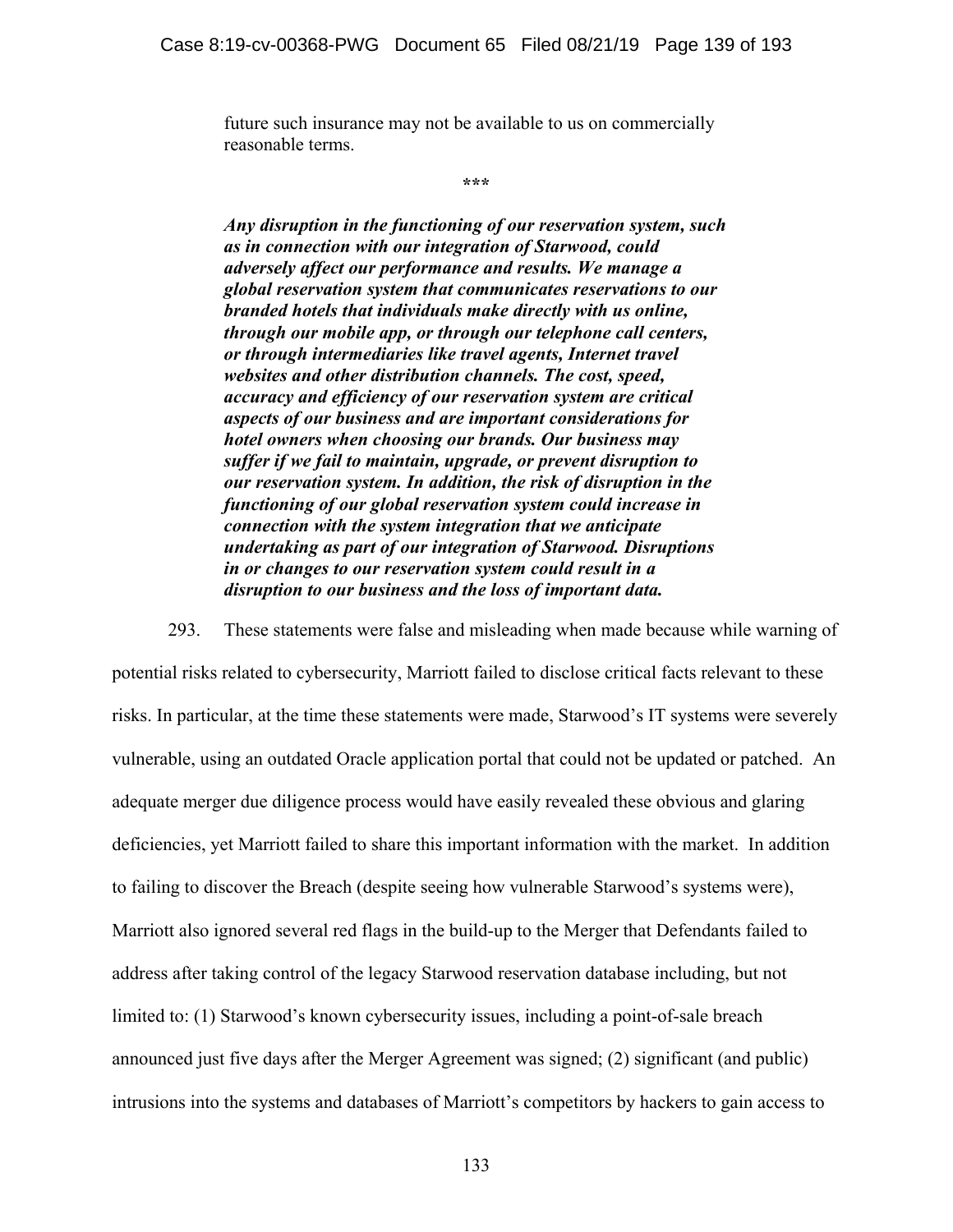customer data; and (3) other significant data breaches in other industries where sensitive personal customer data was stolen. Moreover, as confirmed by former employees of Marriott, Defendants failed to spend the money or resources needed to ensure that the transformative Starwood integration was actually being carried out adequately, and which included operating an IT system that was safe and kept customer data secure.

## **U. February 16, 2017 – Q4 2016 Earnings Conference Call**

294. On February 16, 2017, at 3:00 pm EST, Marriott held a conference call to discuss

the Company's operations, the integration of Starwood's systems, and other topics. On the topic

of integration, in his opening statements Defendant Sorenson stated:

All in all, *we are pleased with the pace of integration.* Our people are working very hard, but they've made amazing progress. I'm incredibly proud of them.

*The underlying strategy of bringing these two companies together remains sound*, and we are excited about the increasing benefits of the transaction for owners, franchisees, associates, and of course our shareholders. Now, I'd like to turn the call over to Leeny for a review of our financial results and some additional color on the first-quarter and 2017 outlook.

295. This statement was false and misleading when made for the same reasons stated

in ¶ 287.

## **V. February 21, 2017 – 2016 Form 10-K**

296. On February 21, 2017, just before the market closed, Marriott filed the

Company's Form 10-K for year ending 2016 ("2016 Form 10-K"). The 2016 Form 10-K was

signed by Defendants Sorenson, Oberg, and Val Bauduin, and made representations regarding

the security of customer data, the Company's operations, the Merger, and other topics.

297. In the 2016 Form 10-K, Marriott stated:

Keeping pace with developments in technology is important for our operations and our competitive position. Furthermore, *the*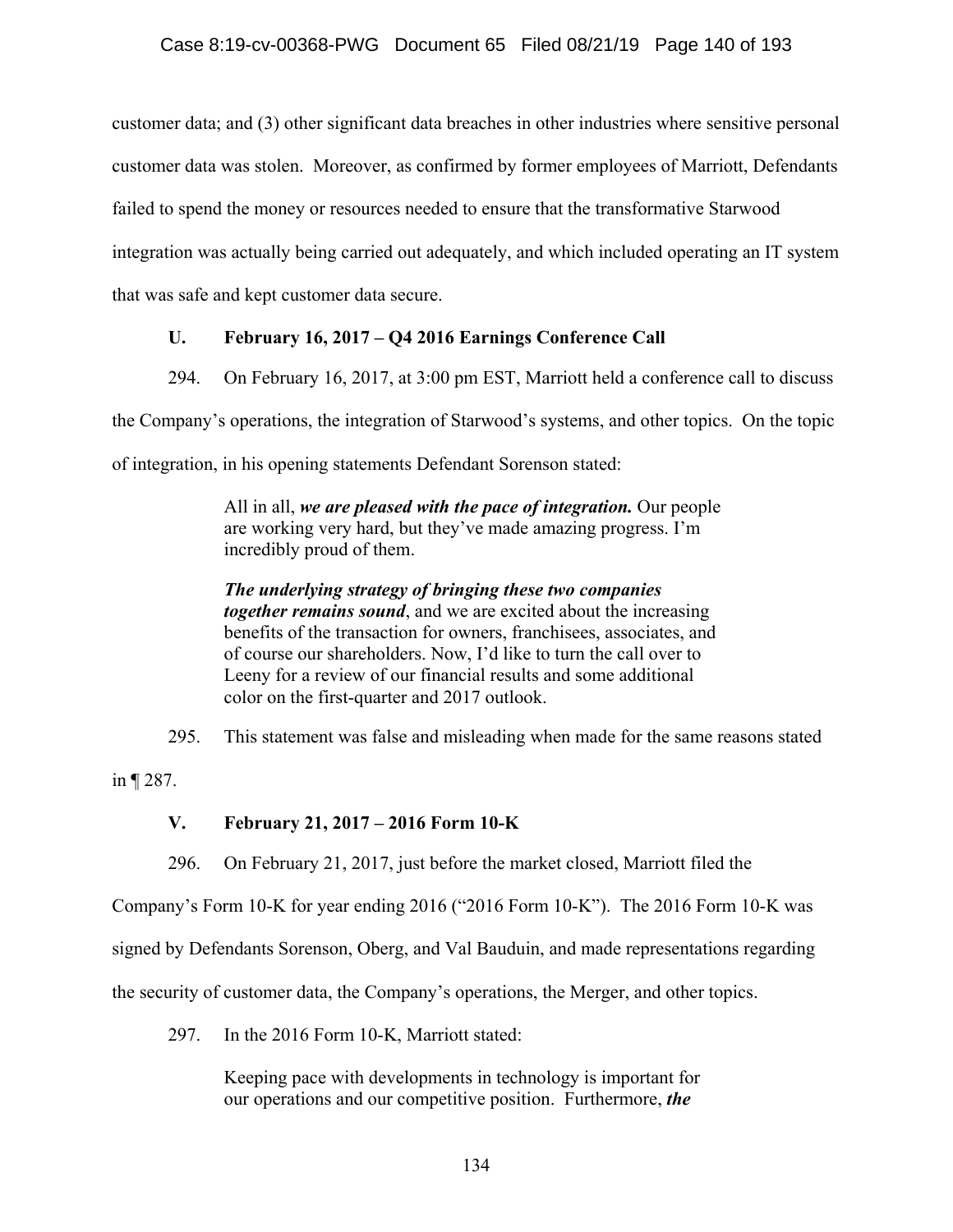*integrity and protection of customer, employee, and company data is critical to us* as we use such data for business decisions and to maintain operational efficiency.

298. This statement was false and misleading when made because, while touting how important data security was to Marriott on the one hand, on the other hand, Marriott was failing to perform sufficient due diligence to ensure that customer data purchased from Starwood was protected. At this time, Starwood's guest reservation database was compromised by the Breach. Indeed, at the time they made these statements, Starwood's IT systems were severely vulnerable, using an outdated Oracle application portal that could not be updated or patched. An adequate merger due diligence process would have easily revealed these glaring and obvious deficiencies, yet Marriott failed to share this important information with the market. In additional to failing to discover the Breach (despite seeing how vulnerable Starwood's systems were), Marriott also ignored several red flags in the build-up to the Merger that Defendants failed to address after taking control of the legacy Starwood reservation database including, but not limited to: (1) Starwood's known cybersecurity issues, including a point-of-sale breach announced just five days after the Merger Agreement was signed; (2) significant (and public) intrusions into the systems and databases of Marriott's competitors by hackers to gain access to customer data; and (3) other significant data breaches in other industries where sensitive personal customer data was stolen. Moreover, as confirmed by former employees of Marriott, Defendants failed to spend the money or resources needed to ensure that the transformative Starwood integration was actually being carried out adequately, and which included operating an IT system that was safe and kept customer data secure.

299. Also in the 2016 Form 10-K, when describing **potential** risks the Company **might** face as a result of the Merger, Marriott stated:

135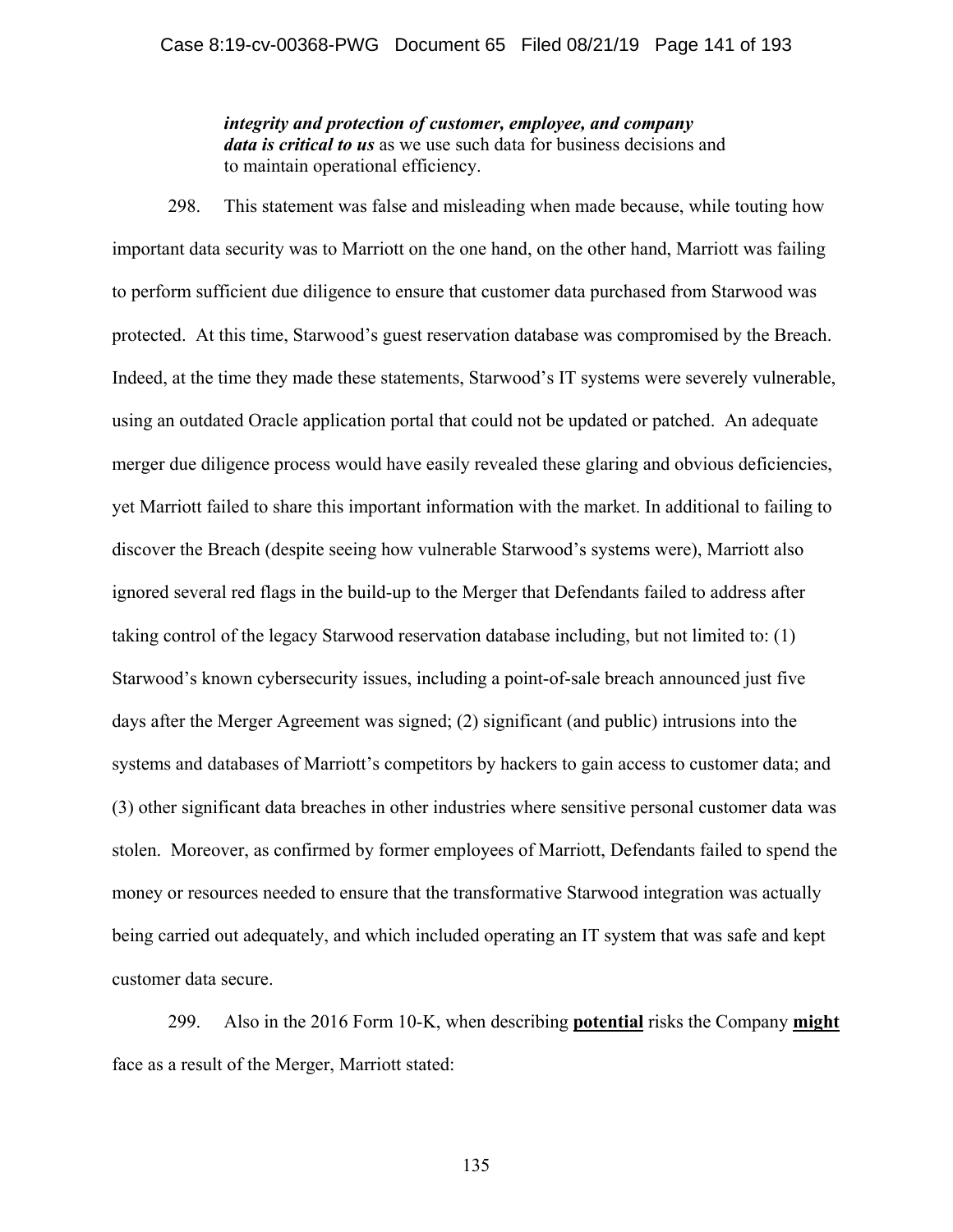*We may not be able to integrate Starwood successfully and many of the anticipated benefits of combining Starwood and Marriott may not be realized. We decided to acquire Starwood with the expectation that the Starwood Combination will result in various benefits, including, among other things, operating efficiencies. Achieving those anticipated benefits is subject to a number of uncertainties, including whether we can integrate the business of Starwood in an efficient and effective manner, and we cannot assure you that those benefits will be realized at all or as quickly as we expect.* If we do not achieve those benefits, our costs could increase, our expected net income could decrease, and our future business, financial condition, operating results, and prospects could suffer.

*The integration process could take longer than we anticipate and involve unanticipated costs. Disruptions of each company's ongoing businesses, processes, and systems or inconsistencies in standards, controls, procedures, practices, policies, and compensation arrangements could adversely affect the combined company. We may also have difficulty addressing differences in corporate cultures and management philosophies, and in harmonizing our different reservations and other systems and business practices. Although we expect that the elimination of certain duplicative costs, as well as the realization of other efficiencies related to the integration of the two businesses, will over time offset the substantial incremental transaction and merger-related costs and charges we incurred in connection with the Starwood Combination, we may not achieve this net benefit in the near term, or at all.* 

*Our future results will suffer if we do not effectively manage our expanded operations. With completion of the Starwood Combination, the size of our business has increased significantly. Our continued success depends, in part, upon our ability to manage this expanded business, which poses substantial challenges for management, including challenges related to the management and monitoring of new operations and associated increased costs and complexity.* We cannot assure you that we will be successful or that we will realize the expected operating efficiencies, cost savings, and other benefits from the combination that we currently anticipate.

300. These statements were false and misleading when made for the same reasons

stated in ¶ 291.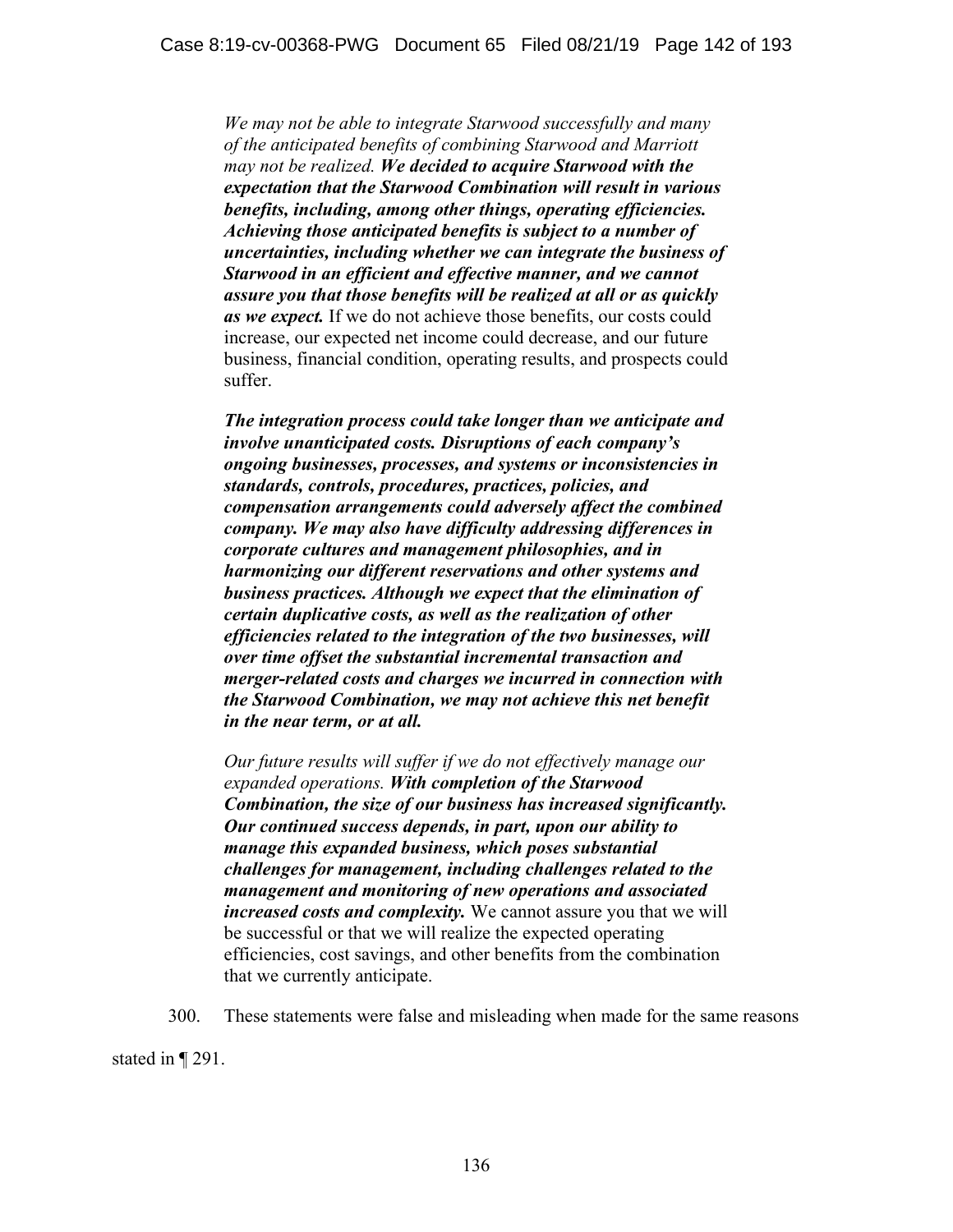301. Also in the 2016 Form 10-K, when describing **potential** risks the Company **might**

face as a result of its technology and information protection operations, Marriott stated:

*A failure to keep pace with developments in technology could impair our operations or competitive position. The lodging industry continues to demand the use of sophisticated technology and systems, including those used for our reservation, revenue management, and property management systems, our Loyalty Programs, and technologies we make available to our guests. These technologies and systems must be refined, updated, and/or replaced with more advanced systems on a regular basis, and if we cannot do so as quickly as our competitors or within budgeted costs and time frames, our business could suffer. We also may not achieve the benefits that we anticipate from any new technology or system, and a failure to do so could result in higher than anticipated costs or could impair our operating results.* 

**\*\*\*** 

*We are exposed to risks and costs associated with protecting the integrity and security of internal and customer data*. Our businesses process, use, and transmit large volumes of internal employee and customer data, including credit card numbers and other personal information in various information systems that we maintain and in those maintained by third parties, including our owners, franchisees and licensees, as well as our service providers, in areas such as human resources outsourcing, website hosting, and various forms of electronic communications. *The integrity and protection of that customer, employee, and company data is critical to our business. If that data is inaccurate or incomplete, we could make faulty decisions.*

*Our customers and employees also have a high expectation that we, as well as our owners, franchisees, licensees, and service providers, will adequately protect their personal information. The information, security, and privacy requirements imposed by governmental regulation and the requirements of the payment card industry are also increasingly demanding, in both the United States and other jurisdictions where we operate. Our systems and the systems maintained or used by our owners, franchisees, licensees, and service providers may not be able to satisfy these changing requirements and employee and customer expectations, or may require significant additional investments or time in order to do so.*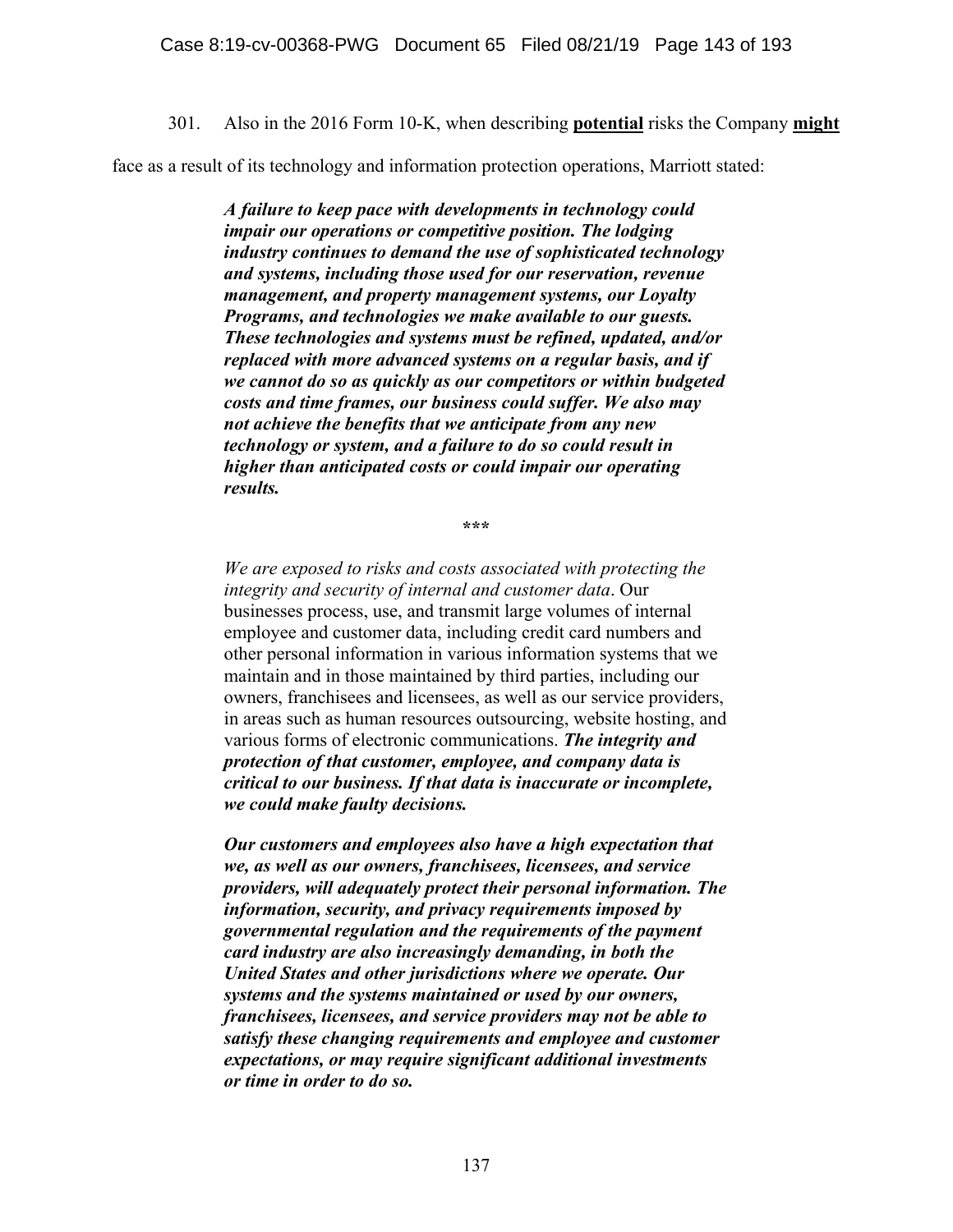*Cyber-attacks could have a disruptive effect on our business. Efforts to hack or breach security measures, failures of systems or software to operate as designed or intended, viruses, operator error, or inadvertent releases of data may materially impact our, including our owners', franchisees', licensees', or service providers', information systems and records.* Our reliance on computer, Internet-based and mobile systems and communications and the frequency and sophistication of efforts by hackers to gain unauthorized access to such systems have increased significantly in recent years. *A significant theft, loss, or fraudulent use of customer, employee, or company data could adversely impact our reputation and could result in remedial and other expenses, fines, or litigation. Breaches in the security of our information systems or those of our owners, franchisees, licensees, or service providers or other disruptions in data services could lead to an interruption in the operation of our systems, resulting in operational inefficiencies and a loss of profits.* In addition, although we carry cyber/privacy liability insurance that is designed to protect us against certain losses related to cyber risks, such insurance coverage may be insufficient to cover all losses or all types of claims that may arise in connection with cyber-attacks, security breaches, and other related breaches. Furthermore, in the future such insurance may not be available to us on commercially reasonable terms, or at all.

**\*\*\*** 

*Any disruption in the functioning of our reservation system, such as in connection with our integration of Starwood, could adversely affect our performance and results. We manage a global reservation system that communicates reservations to our branded hotels that individuals make directly with us online, through our mobile app, or through our telephone call centers, or through intermediaries like travel agents, Internet travel websites and other distribution channels. The cost, speed, accuracy and efficiency of our reservation system are critical aspects of our business and are important considerations for hotel owners when choosing our brands. Our business may suffer if we fail to maintain, upgrade, or prevent disruption to our reservation system. In addition, the risk of disruption in the functioning of our global reservation system could increase in connection with the system integration that we anticipate undertaking as part of our integration of Starwood. Disruptions in or changes to our reservation system could result in a disruption to our business and the loss of important data.*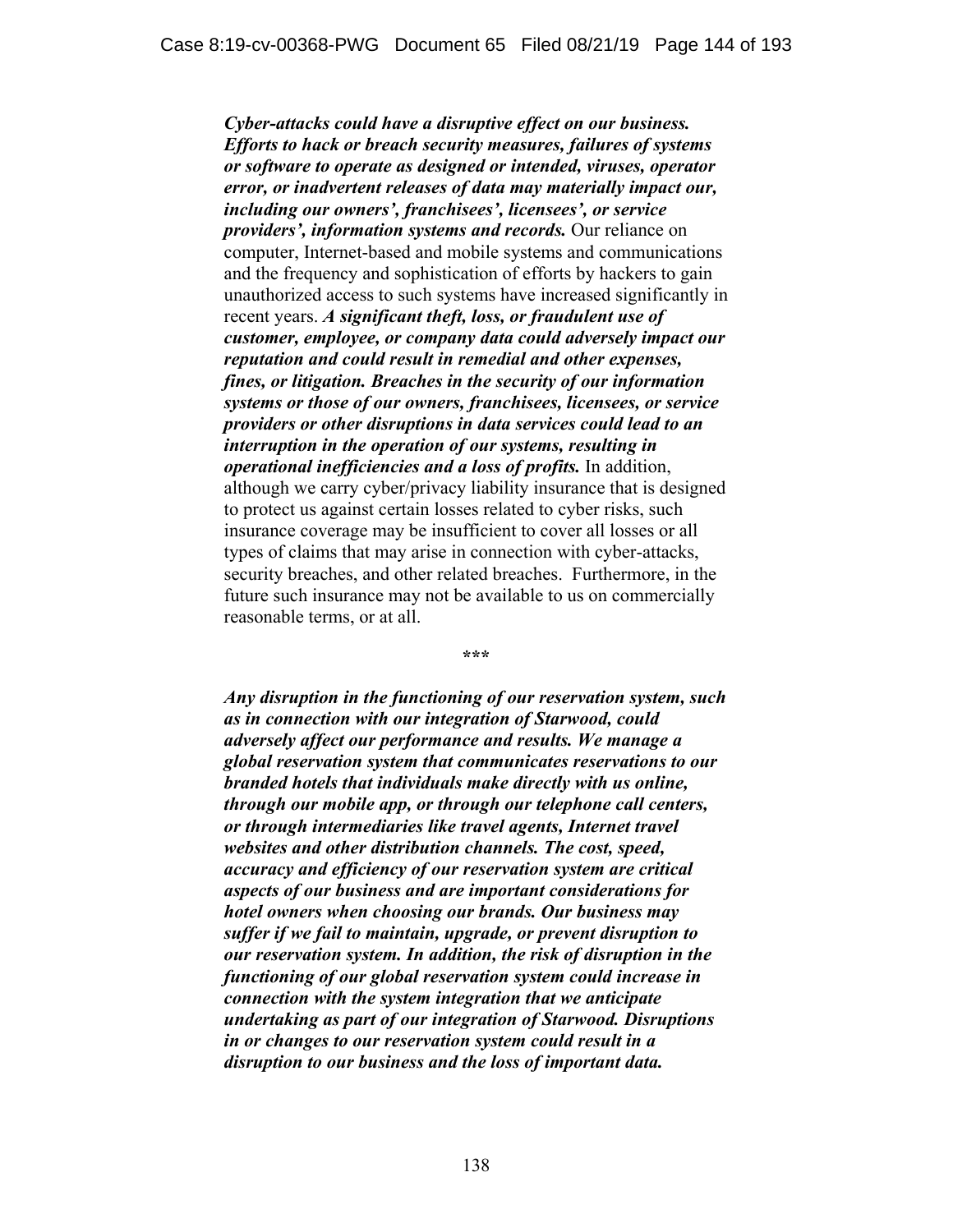#### Case 8:19-cv-00368-PWG Document 65 Filed 08/21/19 Page 145 of 193

302. These statements were false and misleading when made for the same reasons stated in ¶ 293.

#### **W. March 21, 2017 – Form 8-K**

303. On March 21, 2017, before the market opened, Marriott filed an 8-K signed by Defendant Val Bauduin containing a press release discussing the integration process. In that press release, Marriott stated: "*Marriott has already made great progress on integrating Starwood*, including immediately linking loyalty programs, integrating its development organization, and rolling out its unified guest feedback system, guestVoice, across legacy-Starwood properties."

304. This statement was false and misleading when made for the same reasons stated in ¶ 287.

## **X. May 8, 2017 – Form 8-K**

305. On May 8, 2017, after the market closed, Marriott filed a Form 8-K signed by Defendant Val Bauduin and attached a press release that discussed the Company's operations and the integration of Starwood's systems. With regard to the integration, Defendant Sorenson stated:

> *We continue to make great progress on integrating the Starwood and Marriott lodging businesses, gaining efficiencies at both the corporate and property levels.* Legacy-Starwood hotels are enjoying the benefits of Marriott's OTA contracts and procurement agreements, and are in the process of transitioning to our aboveproperty shared-service model for finance and accounting. Our global sales organization, which maintains relationships with our largest customers, is now fully integrated.

306. This statement was false and misleading when made for the same reasons stated

in ¶ 287.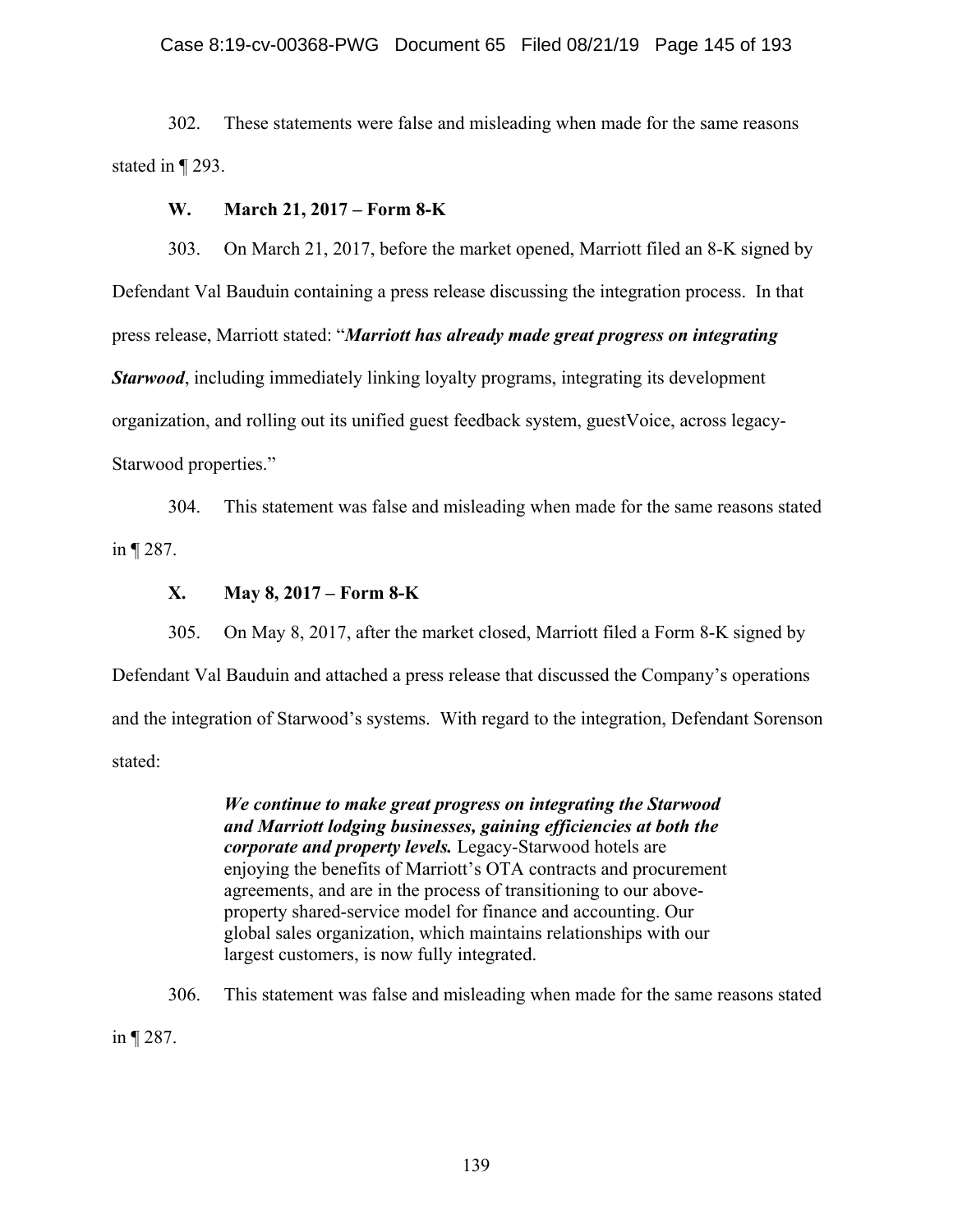## **Y. May 9, 2017 – Q1 2017 Form 10-Q**

307. On May 9, 2017, just after noon EST, Marriott filed the Company's Q1 2017

Form 10-Q, which was signed by Defendant Val Bauduin. In the Q1 2017 Form 10-Q, when

describing **potential** risks the Company **might** face as a result of the Merger, Marriott stated:

*We may not be able to integrate Starwood successfully and many of the anticipated benefits of combining Starwood and Marriott may not be realized. We decided to acquire Starwood with the expectation that the Starwood Combination will result in various benefits, including, among other things, operating efficiencies. Achieving those anticipated benefits is subject to a number of uncertainties, including whether we can integrate the business of Starwood in an efficient and effective manner, and we cannot assure you that those benefits will be realized at all or as quickly as we expect.* If we do not achieve those benefits, our costs could increase, our expected net income could decrease, and our future business, financial condition, operating results, and prospects could suffer.

*The integration process could take longer than we anticipate and involve unanticipated costs. Disruptions of each company's ongoing businesses, processes, and systems or inconsistencies in standards, controls, procedures, practices, policies, and compensation arrangements could adversely affect the combined company. We may also have difficulty addressing differences in corporate cultures and management philosophies, and in harmonizing our different reservations and other systems and business practices.* Although we expect that the elimination of certain duplicative costs, as well as the realization of other efficiencies related to the integration of the two businesses, will over time offset the substantial incremental transaction and merger-related costs and charges we incurred in connection with the Starwood Combination, we may not achieve this net benefit in the near term, or at all.

*Our future results will suffer if we do not effectively manage our expanded operations. With completion of the Starwood Combination, the size of our business has increased significantly. Our future success depends, in part, upon our ability to manage this expanded business, which poses substantial challenges for management, including challenges related to the management and monitoring of new operations and associated increased costs and complexity.* We cannot assure you that we will be successful or that we will realize the expected operating efficiencies, cost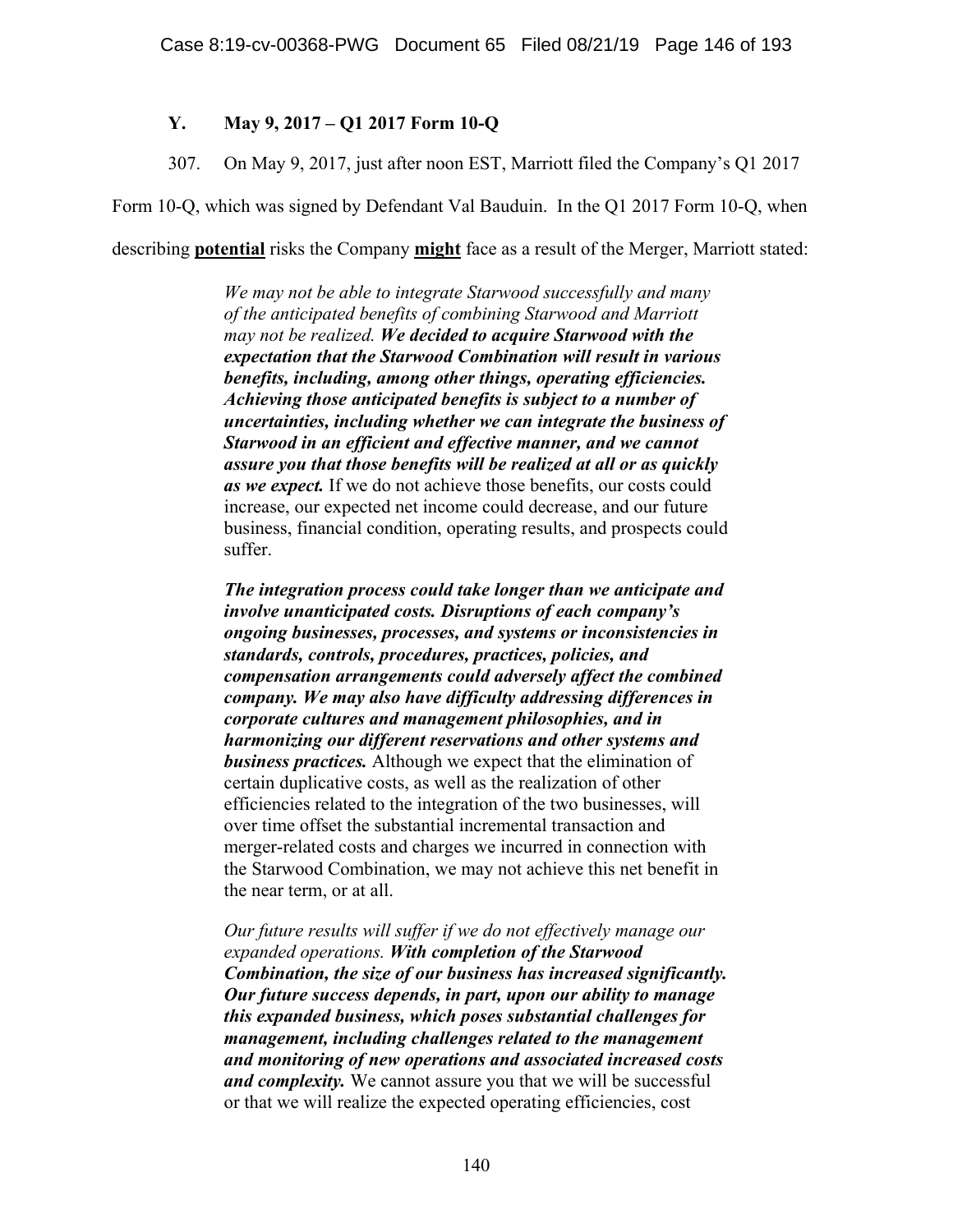savings, and other benefits from the combination that we currently anticipate.

308. These statements were false and misleading when made for the same reasons

stated in ¶ 291.

309. Also in the Q1 2017 Form 10-Q, when describing **potential** risks the Company

**might** face as a result of its technology and information protection operations, Marriott stated:

*A failure to keep pace with developments in technology could impair our operations or competitive position. The lodging industry continues to demand the use of sophisticated technology and systems, including those used for our reservation, revenue management, and property management systems, our Loyalty programs, and technologies we make available to our guests. These technologies and systems must be refined, updated, and/or replaced with more advanced systems on a regular basis, and if we cannot do so as quickly as our competitors or within budgeted costs and time frames, our business could suffer. We also may not achieve the benefits that we anticipate from any new technology or system, and a failure to do so could result in higher than anticipated costs or could impair our operating results.* 

**\*\*\*** 

*We are exposed to risks and costs associated with protecting the integrity and security of internal and customer data*. Our businesses process, use, and transmit large volumes of internal employee and customer data, including credit card numbers and other personal information in various information systems that we maintain and in those maintained by third parties, including our owners, franchisees and licensees, as well as our service providers, in areas such as human resources outsourcing, website hosting, and various forms of electronic communications. *The integrity and protection of that customer, employee, and company data is critical to our business. If that data is inaccurate or incomplete, we could make faulty decisions.*

*Our customers and employees also have a high expectation that we, as well as our owners, franchisees, licensees, and service providers, will adequately protect their personal information. The information, security, and privacy requirements imposed by governmental regulation and the requirements of the payment card industry are also increasingly demanding, in both the*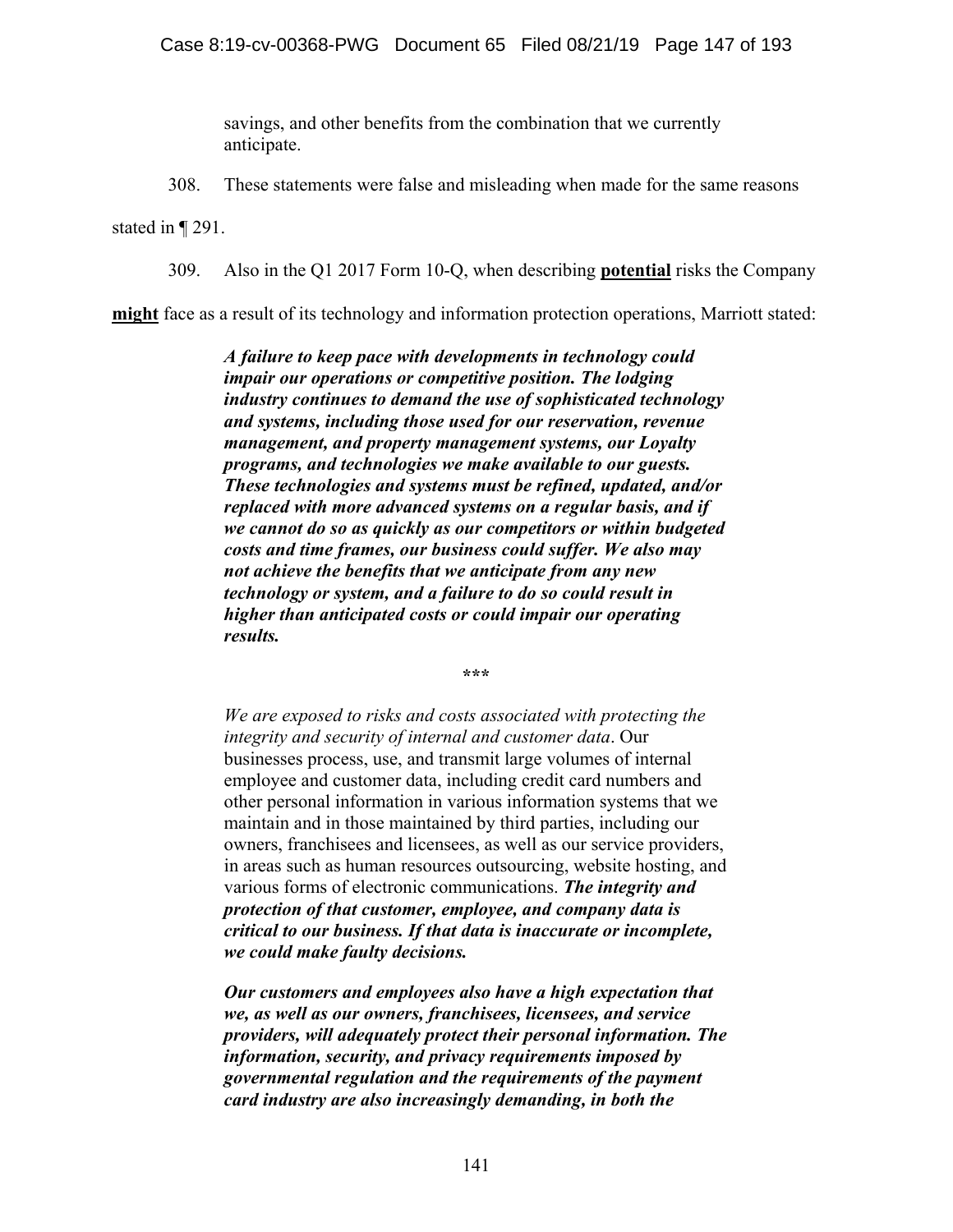*United States and other jurisdictions where we operate. Our systems and the systems maintained or used by our owners, franchisees, licensees, and service providers may not be able to satisfy these changing requirements and employee and customer expectations, or may require significant additional investments or time in order to do so.*

*Cyber-attacks could have a disruptive effect on our business. Efforts to hack or breach security measures, failures of systems or software to operate as designed or intended, viruses, operator error, or inadvertent releases of data may materially impact our, including our owners', franchisees', licensees', or service providers', information systems and records.* Our reliance on computer, Internet-based and mobile systems and communications and the frequency and sophistication of efforts by hackers to gain unauthorized access to such systems have increased significantly in recent years. *A significant theft, loss, or fraudulent use of customer, employee, or company data could adversely impact our reputation and could result in remedial and other expenses, fines, or litigation. Breaches in the security of our information systems or those of our owners, franchisees, licensees, or service providers or other disruptions in data services could lead to an interruption in the operation of our systems, resulting in operational inefficiencies and a loss of profits.* In addition, although we carry cyber/privacy liability insurance that is designed to protect us against certain losses related to cyber risks, such insurance coverage may be insufficient to cover all losses or all types of claims that may arise in connection with cyber-attacks, security breaches, and other related breaches. Furthermore, in the future such insurance may not be available to us on commercially reasonable terms, or at all.

*Any disruption in the functioning of our reservation systems, such as in connection with our integration of Starwood, could adversely affect our performance and results. We manage global reservation systems that communicate reservations to our branded hotels that individuals make directly with us online, through our mobile apps, or through our telephone call centers, or through intermediaries like travel agents, Internet travel websites and other distribution channels. The cost, speed, accuracy and efficiency of our reservation systems are critical aspects of our business and are important considerations for hotel owners when choosing our brands. Our business may suffer if we fail to maintain, upgrade, or prevent disruption to our reservation systems. In addition, the risk of disruption in the* 

\*\*\*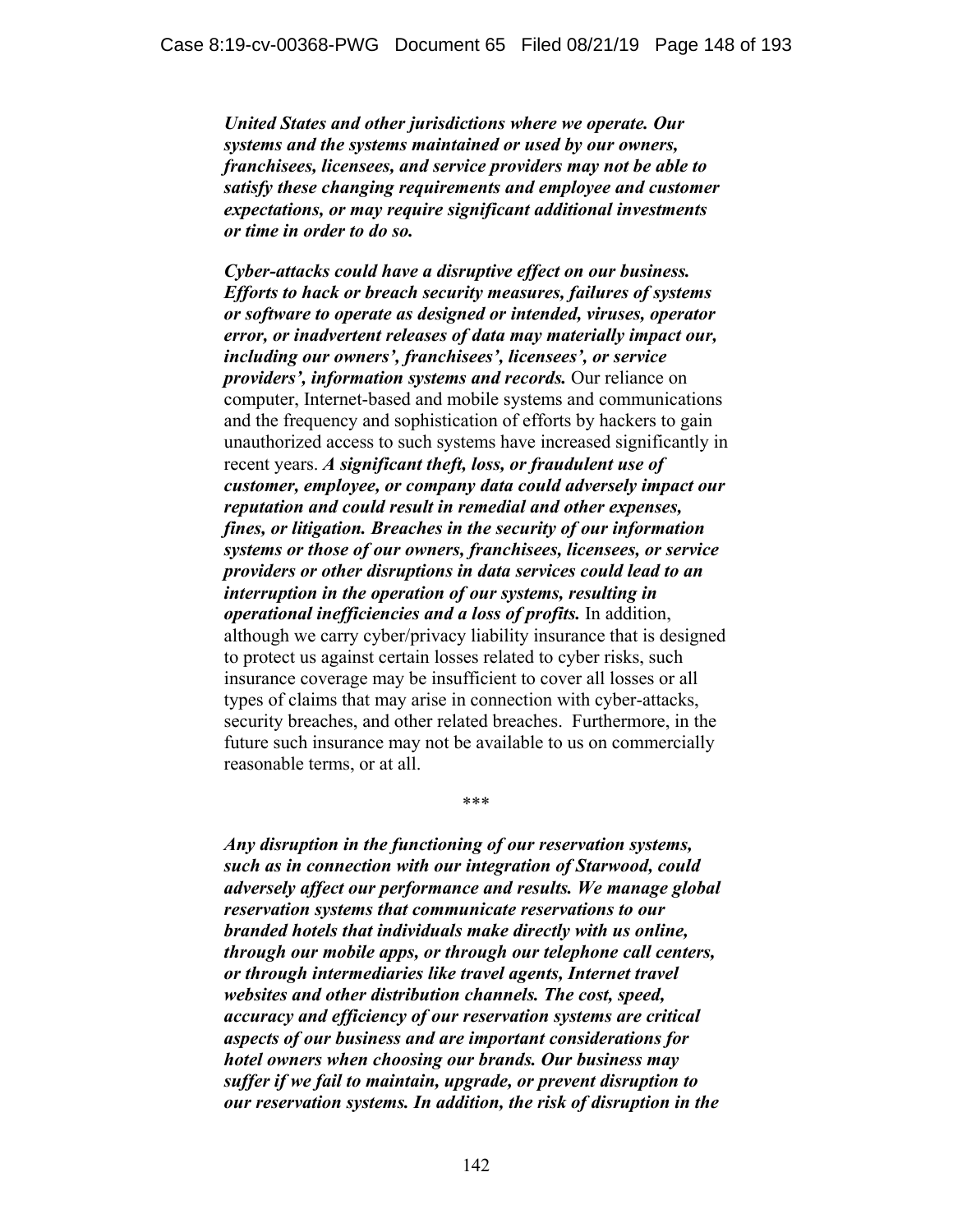*functioning of our global reservation systems could increase in connection with the systems integration that we anticipate undertaking as part of our integration of Starwood. Disruptions in or changes to our reservation systems could result in a disruption to our business and the loss of important data.* 

310. These statements were false and misleading when made for the same reasons

stated in ¶ 293.

# **Z. May 9, 2017 – Q1 2017 Earnings Conference Call**

311. On May 9, 2017, at 2:00 pm EST, Marriott held a conference call to discuss the

Company's operations, the integration of Starwood's systems, and other topics. On that call,

Defendant Sorenson again touted the integration of the two systems as a positive. In his opening

remarks, Defendant Sorenson stated:

Demand for our brands remains high, and we are on track to deliver 6% net unit growth in 2017. *Throughout the company, our teams are making tremendous progress on the Starwood integration.* We've already the transitioned HR systems for Starwood hotels in the U.S. and expect other continents will follow later in 2017. In March, we added 36,000 associates to the Marriott payroll system. For our guests, all our hotels worldwide are now on an integrated system for guest event and social media feedback. This summer, we expect to publish harmonized global brand standards which, along with regular audits, is an essential step in establishing property accountability and maintaining guest satisfaction.

312. This statement was false and misleading when made for the same reasons stated

in ¶ 287.

# **AA. August 7, 2017 – Form 8-K**

313. On August 7, 2017, after the market closed, Marriott filed a Form 8-K signed by

Defendant Val Bauduin and attached a press release discussing the Company's operations, the

integration of Starwood's systems, and other topics. In that press release, in discussing the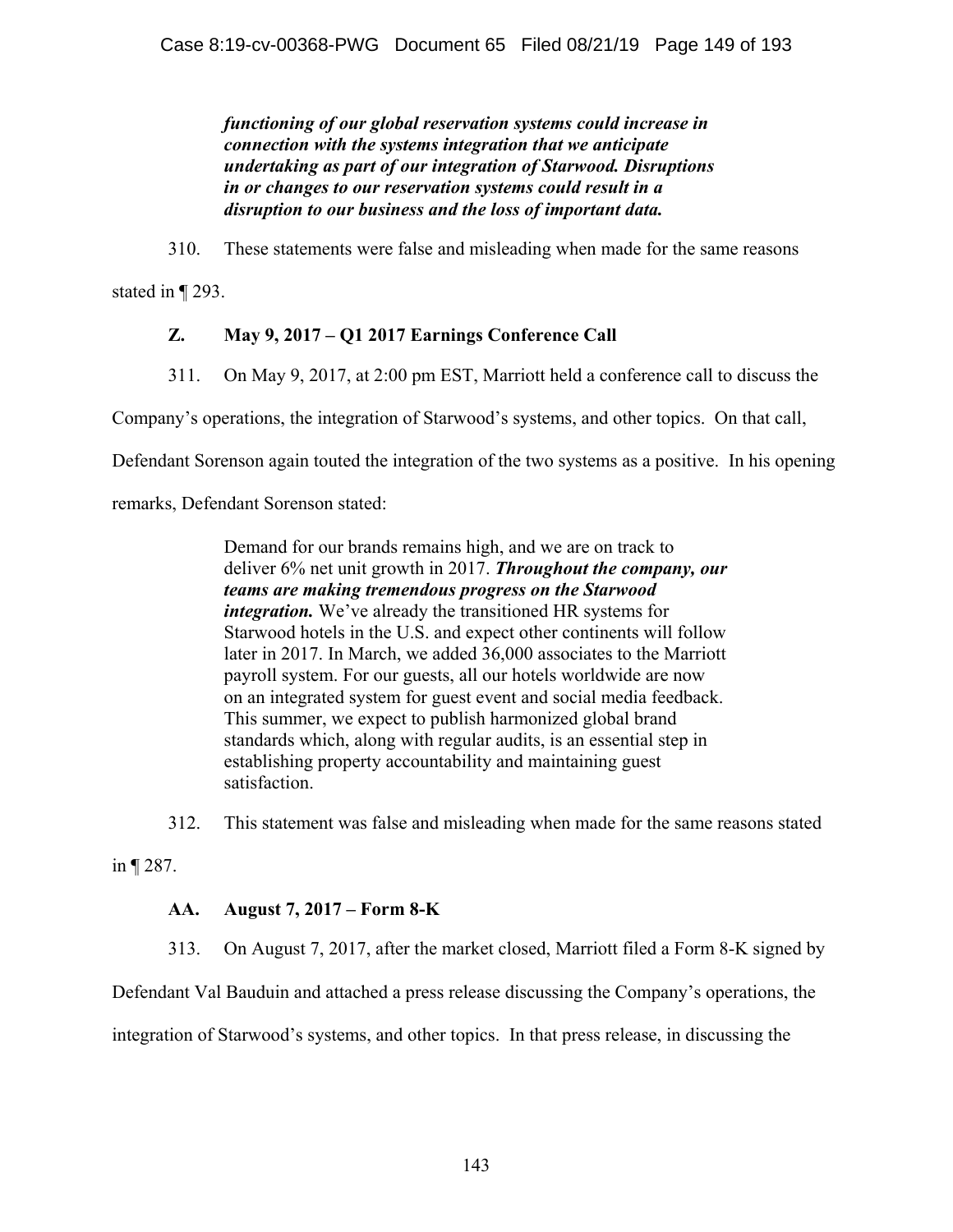integration of Starwood's systems, Defendant Sorenson stated: "*Integration of the Starwood* 

*transaction is on track.*"

314. These statements were false and misleading when made for the same reasons

stated in ¶ 287. Additionally, Defendants' statement was one of present fact on the progress of

the integration that was both objectively and subjectively false when made.

## **BB. August 8, 2017 – Q2 2017 Form 10-Q**

315. On August 8, 2017, at approximately 2:25 pm EST, Marriott filed the Company's

Q2 2017 Form 10-Q, which was signed by Defendant Val Bauduin. In the Q2 2017 Form 10-Q,

when describing **potential** risks the Company **might** face as a result of the Merger, Marriott

stated:

*We may not be able to integrate Starwood successfully and many of the anticipated benefits of combining Starwood and Marriott may not be realized. We decided to acquire Starwood with the expectation that the Starwood Combination will result in various benefits, including, among other things, operating efficiencies. Achieving those anticipated benefits is subject to a number of uncertainties, including whether we can integrate the business of Starwood in an efficient and effective manner, and we cannot assure you that those benefits will be realized as fully or as quickly as we expect.* If we do not achieve those benefits, our costs could increase, our expected net income could decrease, and our future business, financial condition, operating results, and prospects could suffer.

*The integration process could take longer than we anticipate and involve unanticipated costs. Disruptions of each company's ongoing businesses, processes, and systems or inconsistencies in standards, controls, procedures, practices, policies, and compensation arrangements could adversely affect the combined company. We may also have difficulty addressing differences in corporate cultures and management philosophies, and in harmonizing our different reservations and other systems and business practices.* Although we expect that the elimination of certain duplicative costs, as well as the realization of other efficiencies related to the integration of the two businesses, will over time offset the substantial incremental transaction and merger-related costs and charges we incurred in connection with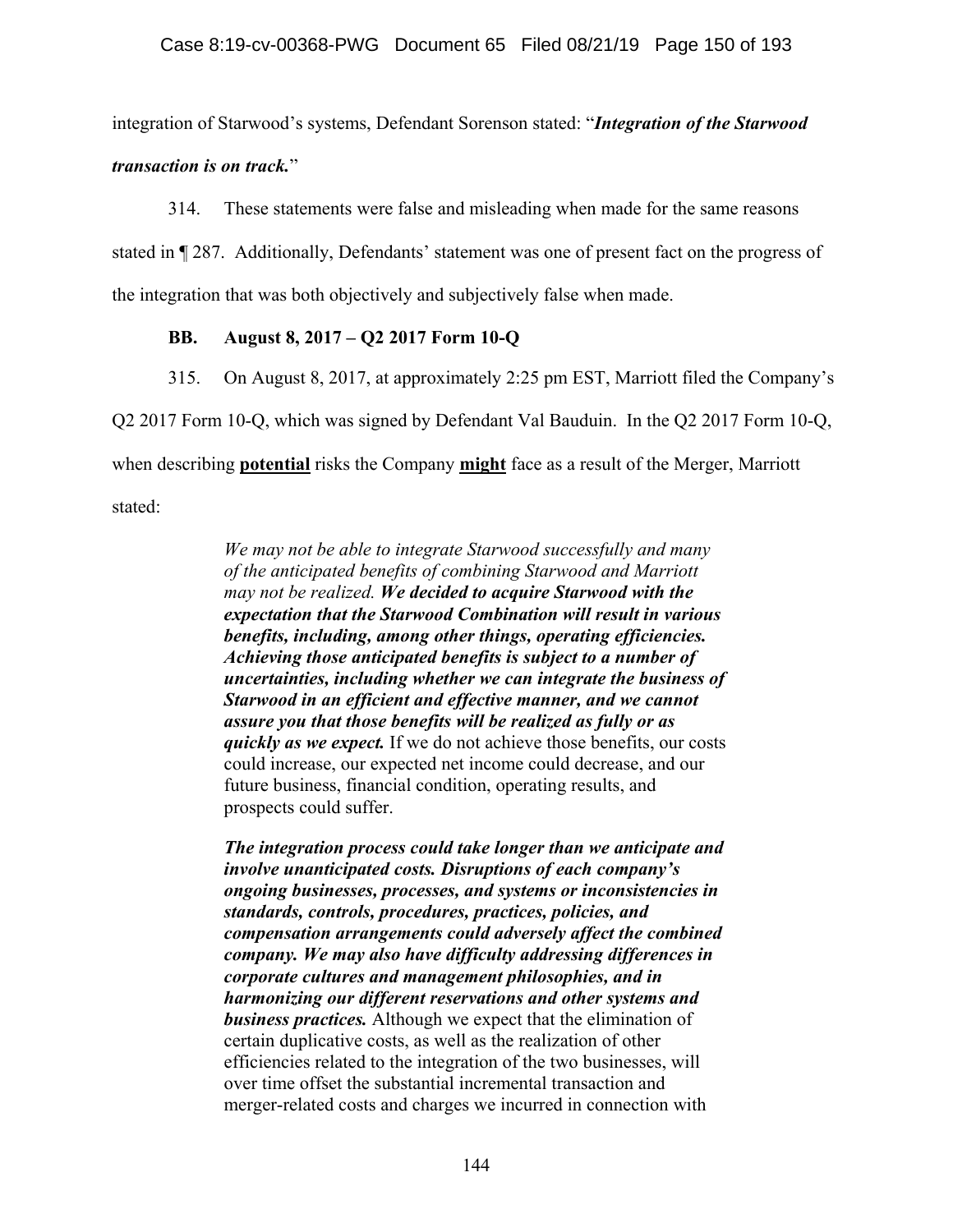the Starwood Combination, we may not achieve this net benefit in the near term, or at all.

*Our future results will suffer if we do not effectively manage our expanded operations. With completion of the Starwood Combination, the size of our business increased significantly. Our future success depends, in part, upon our ability to manage this expanded business, which poses substantial challenges for management, including challenges related to the management and monitoring of new operations and associated increased costs and complexity.* We cannot assure you that we will be successful or that we will realize the expected operating efficiencies, cost savings, and other benefits from the combination that we currently anticipate.

316. These statements were false and misleading when made for the same reasons

stated in ¶ 291.

317. Also in the Q2 2017 Form 10-Q, when describing **potential** risks the Company

**might** face as a result of its technology and information protection operations, Marriott stated:

*A failure to keep pace with developments in technology could impair our operations or competitive position. The lodging industry continues to demand the use of sophisticated technology and systems, including those used for our reservation, revenue management, and property management systems, our Loyalty Programs, and technologies we make available to our guests. These technologies and systems must be refined, updated, and/or replaced with more advanced systems on a regular basis, and if we cannot do so as quickly as our competitors or within budgeted costs and time frames, our business could suffer. We also may not achieve the benefits that we anticipate from any new technology or system, and a failure to do so could result in higher than anticipated costs or could impair our operating results.* 

**\*\*\*** 

*We are exposed to risks and costs associated with protecting the integrity and security of internal and customer data*. Our businesses process, use, and transmit large volumes of internal employee and customer data, including credit card numbers and other personal information in various information systems that we maintain and in those maintained by third parties, including our owners, franchisees and licensees, as well as our service providers,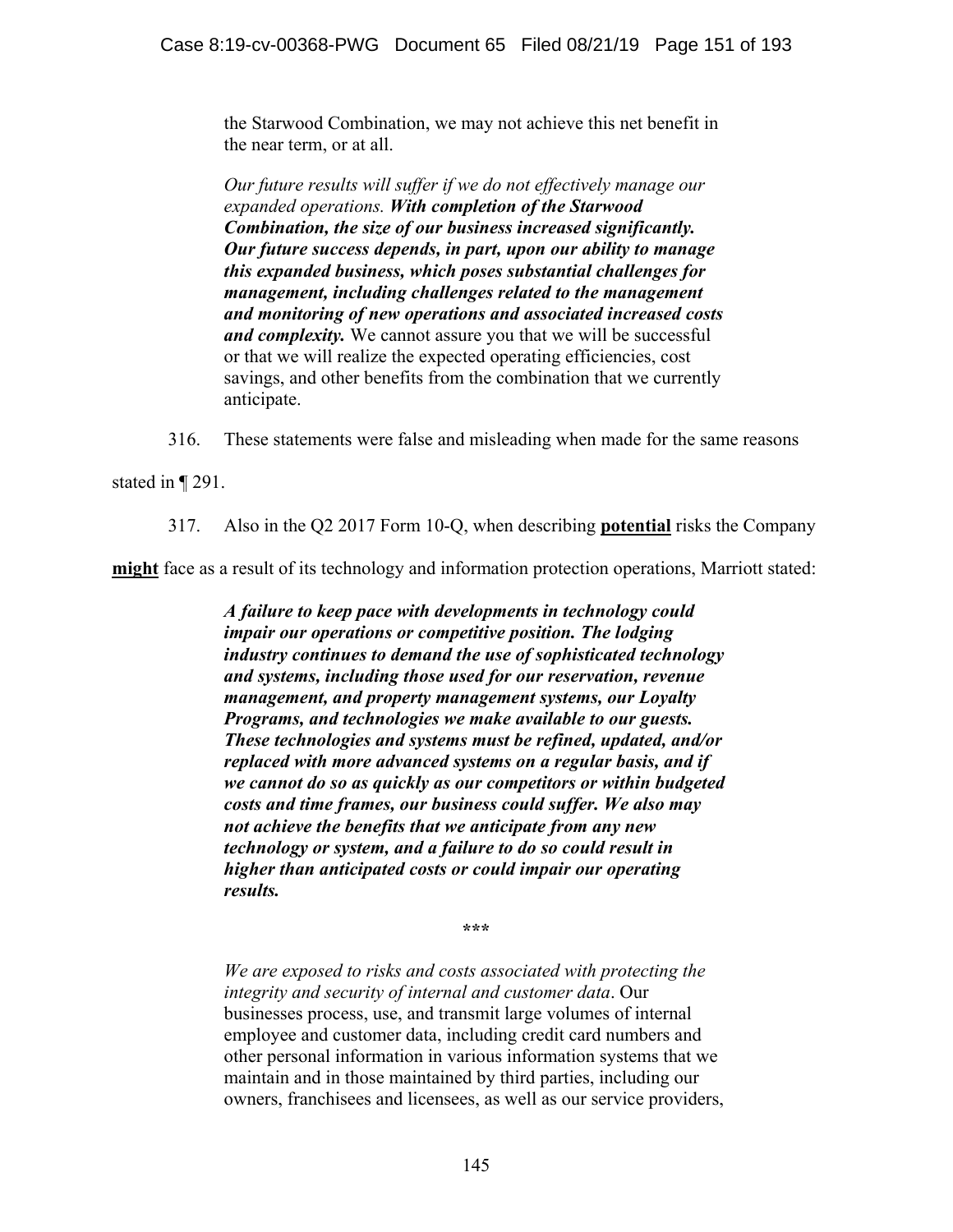in areas such as human resources outsourcing, website hosting, and various forms of electronic communications. *The integrity and protection of that customer, employee, and company data is critical to our business. If that data is inaccurate or incomplete, we could make faulty decisions.*

*Our customers and employees also have a high expectation that we, as well as our owners, franchisees, licensees, and service providers, will adequately protect their personal information. The information, security, and privacy requirements imposed by governmental regulation and the requirements of the payment card industry are also increasingly demanding, in both the United States and other jurisdictions where we operate. Our systems and the systems maintained or used by our owners, franchisees, licensees, and service providers may not be able to satisfy these changing requirements and employee and customer expectations, or may require significant additional investments or time in order to do so.* 

*Cyber-attacks could have a disruptive effect on our business. Efforts to hack or breach security measures, failures of systems or software to operate as designed or intended, viruses, "ransomware" or other malware, operator error, or inadvertent releases of data may materially impact our, including our owners', franchisees', licensees', or service providers', information systems and records.* Our reliance on computer, Internet-based and mobile systems and communications and the frequency and sophistication of efforts by hackers to gain unauthorized access or prevent authorized access to such systems have increased significantly in recent years. *A significant theft, loss, loss of access to, or fraudulent use of customer, employee, or company data could adversely impact our reputation and could result in remedial and other expenses, fines, or litigation. Breaches in the security of our information systems or those of our owners, franchisees, licensees, or service providers or other disruptions in data services could lead to an interruption in the operation of our systems, resulting in operational inefficiencies and a loss of profits.* In addition, although we carry cyber/privacy liability insurance that is designed to protect us against certain losses related to cyber risks, such insurance coverage may be insufficient to cover all losses or all types of claims that may arise in connection with cyber-attacks, security breaches, and other related breaches. Furthermore, in the future such insurance may not be available to us on commercially reasonable terms, or at all.

**\*\*\***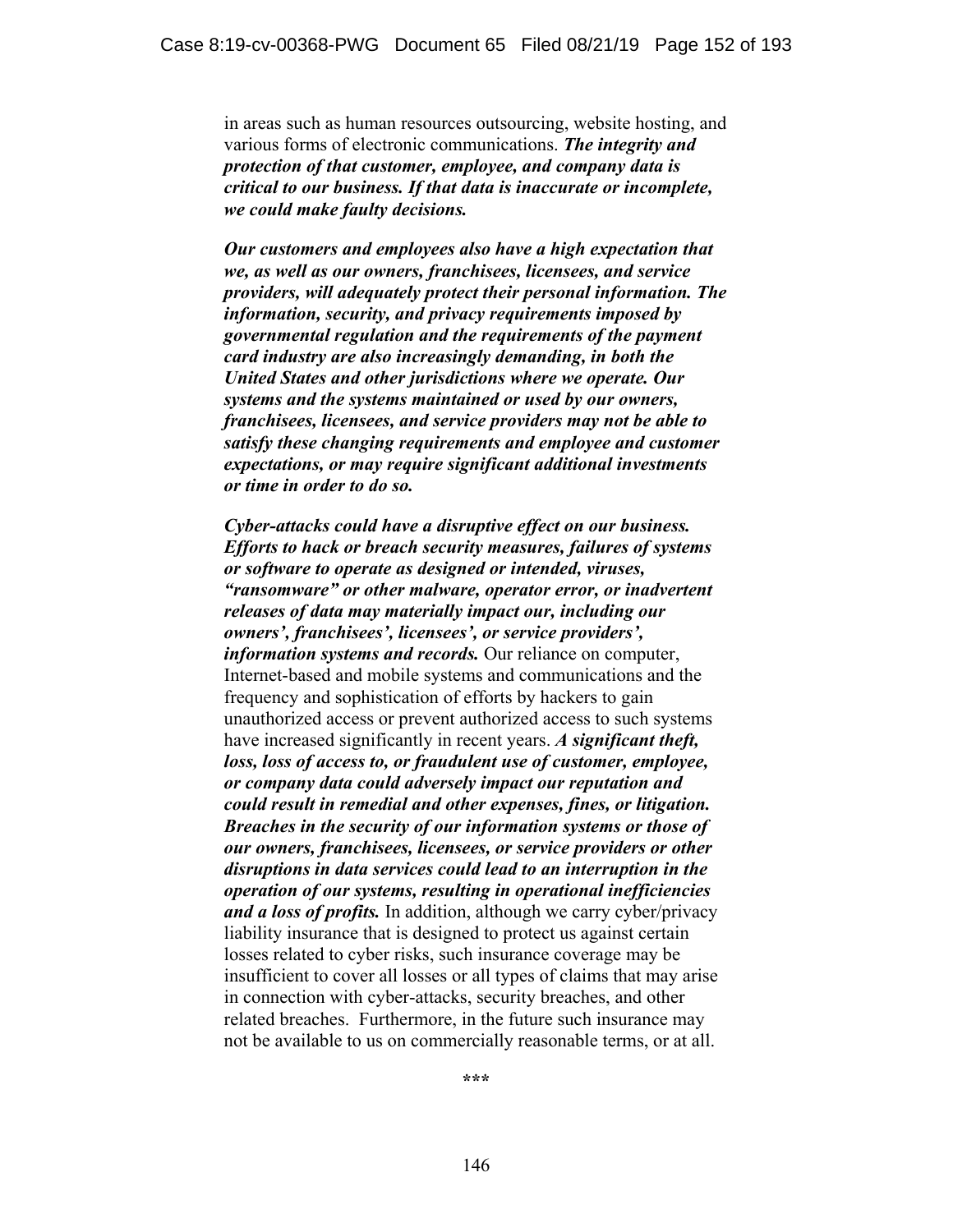*Any disruption in the functioning of our reservation systems, such as in connection with our integration of Starwood, could adversely affect our performance and results. We manage global reservation systems that communicate reservations to our branded hotels that individuals make directly with us online, through our mobile apps, or through our telephone call centers, or through intermediaries like travel agents, Internet travel websites and other distribution channels. The cost, speed, accuracy and efficiency of our reservation systems are critical aspects of our business and are important considerations for hotel owners when choosing our brands. Our business may suffer if we fail to maintain, upgrade, or prevent disruption to our reservation systems. In addition, the risk of disruption in the functioning of our global reservation systems could increase in connection with the systems integration that we anticipate undertaking as part of our integration of Starwood. Disruptions in or changes to our reservation systems could result in a disruption to our business and the loss of important data.* 

318. These statements were false and misleading for the same reasons stated in ¶ 293.

## **CC. October 5, 2017 – Privacy Statement**

319. On September 23, 2016, Marriott completed the acquisition of Starwood. On

October 5, 2017, Marriott updated the Online Privacy Statement it presented to the public from

the start of the Class Period until around February 2018 on starwoodhotels.com. In that

statement, Marriott informed the public of its policy for transferring, storing, and securing the

customer data the Company collected through starwoodhotels.com:

### SAFE HARBOR

In addition, Starwood is certified under the Safe Harbor privacy framework as set forth by the U.S. Department of Commerce, European Commission and Switzerland regarding the collection, storage, use, transfer and other processing of PII transferred from the European Economic Area or Switzerland to the U.S. Please note that since October 6, 2015, the European Union no longer recognizes Safe Harbor. *Nonetheless, Starwood upholds to comply with the Safe Harbor Privacy Principles.* 

### SECURITY SAFEGUARDS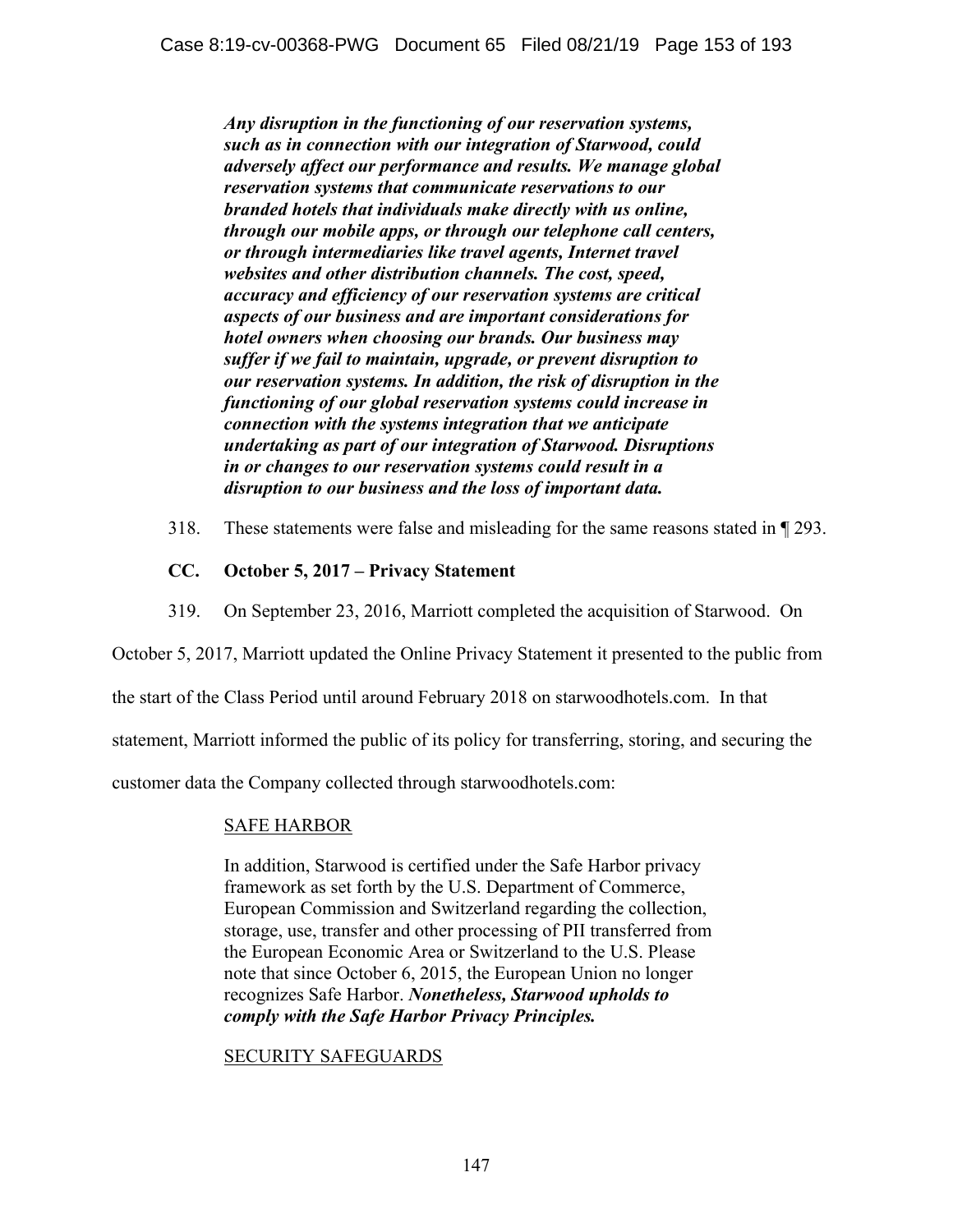*Starwood recognizes the importance of information security, and is constantly reviewing and enhancing our technical, physical, and logical security rules and procedures. All Starwood owned web sites and servers have security measures in place to help protect your personal data against accidental, loss, misuse, unlawful or unauthorized access, disclosure, or alteration while under our control. Although "guaranteed security" does not exist either on or off the Internet, we safeguard your information using appropriate administrative, procedural and technical safeguards, including password controls, "firewalls" and the use of up to 256-bit encryption based on a Class 3 Digital Certificate issued by VeriSign, Inc. This allows for the use of Secure Sockets Layer (SSL), an encryption method used to help protect your data from interception and hacking while in transit.* 

320. These statements were false and misleading when made for the same reasons stated in ¶ 298. Additionally, Marriott was in violation of the Safe Harbor Principles the Company stated it complied with due to the Company's failure to conduct adequate due diligence during the Merger, failure to detect the Breach in the legacy Starwood guest reservation database, and failure to maintain adequate security measures to protect customer data while operating that breached database for nearly two years after acquiring it from Starwood in the Merger.

## **DD. November 7, 2017 – Form 8-K**

321. On November 7, 2017, after the market closed, Marriott filed a Form 8-K signed by Defendant Val Bauduin and attached a press release discussing the Company's operations, the integration of Starwood's systems, and other topics. In the press release Defendant Sorenson stated:

> It's been just over a year since the completion of the Starwood acquisition. *We are pleased with our progress on the integration.* Our properties and general and administrative functions have already realized meaningful cost savings. From the date of the acquisition through last week, we have recycled assets totaling more than \$1.1 billion of our \$1.5 billion goal. Year-to-date through November 7, we have already returned \$2.7 billion to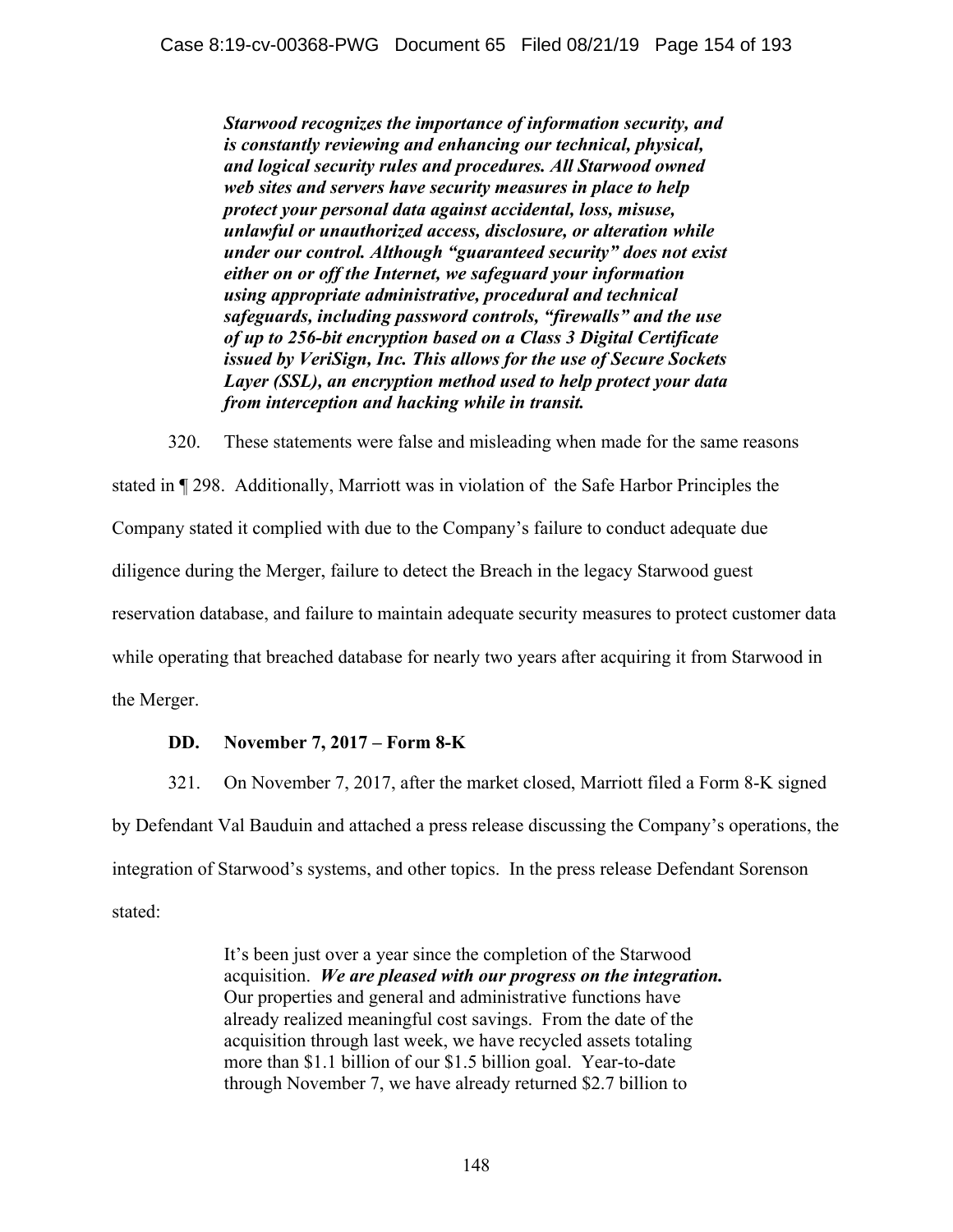shareholders through dividends and share repurchase and believe we could return nearly \$3.5 billion in 2017.

322. This statement was false and misleading when made for the same reasons stated

in ¶ 287.

# **EE. November 8, 2017 – Q3 2017 Form 10-Q**

323. On November 8, 2017, at just after 1:30 pm EST, Marriott filed the Company's

Q3 2017 Form 10-Q, which was signed by Defendant Val Bauduin. At the time of the filing of

the Q3 2017 Form 10-Q, the Merger had already closed and Marriott owned the legacy

Starwood's guest reservation database.

324. In the Q3 2017 Form 10-Q, when describing **potential** risks the Company **might**

face as a result of the Merger, Marriott stated:

*Some of the anticipated benefits of combining Starwood and Marriott may still not be realized. We decided to acquire Starwood with the expectation that the Starwood Combination will result in various benefits, including, among other things, operating efficiencies. Although we have already achieved some of those anticipated benefits, others remain subject to a number of uncertainties*, *including whether we can continue to integrate the business of Starwood in an efficient and effective manner and whether, and on what terms, we can reach agreement with the companies that issue our branded credit cards and the timeshare companies with whom we do business to allow us to move to a single unified reservation system and loyalty platform.*

*The integration process could take longer than we anticipate and involve unanticipated costs. Disruptions of each legacy company's ongoing businesses, processes, and systems could adversely affect the combined company. We also may still encounter difficulties harmonizing our different reservations and other systems and business practices as the integration process continues.* As a result of these or other factors, we cannot assure you when or that we will be able to fully realize additional benefits from the Starwood Combination in the form of eliminating duplicative costs, or achieving other operating efficiencies, cost savings, or benefits.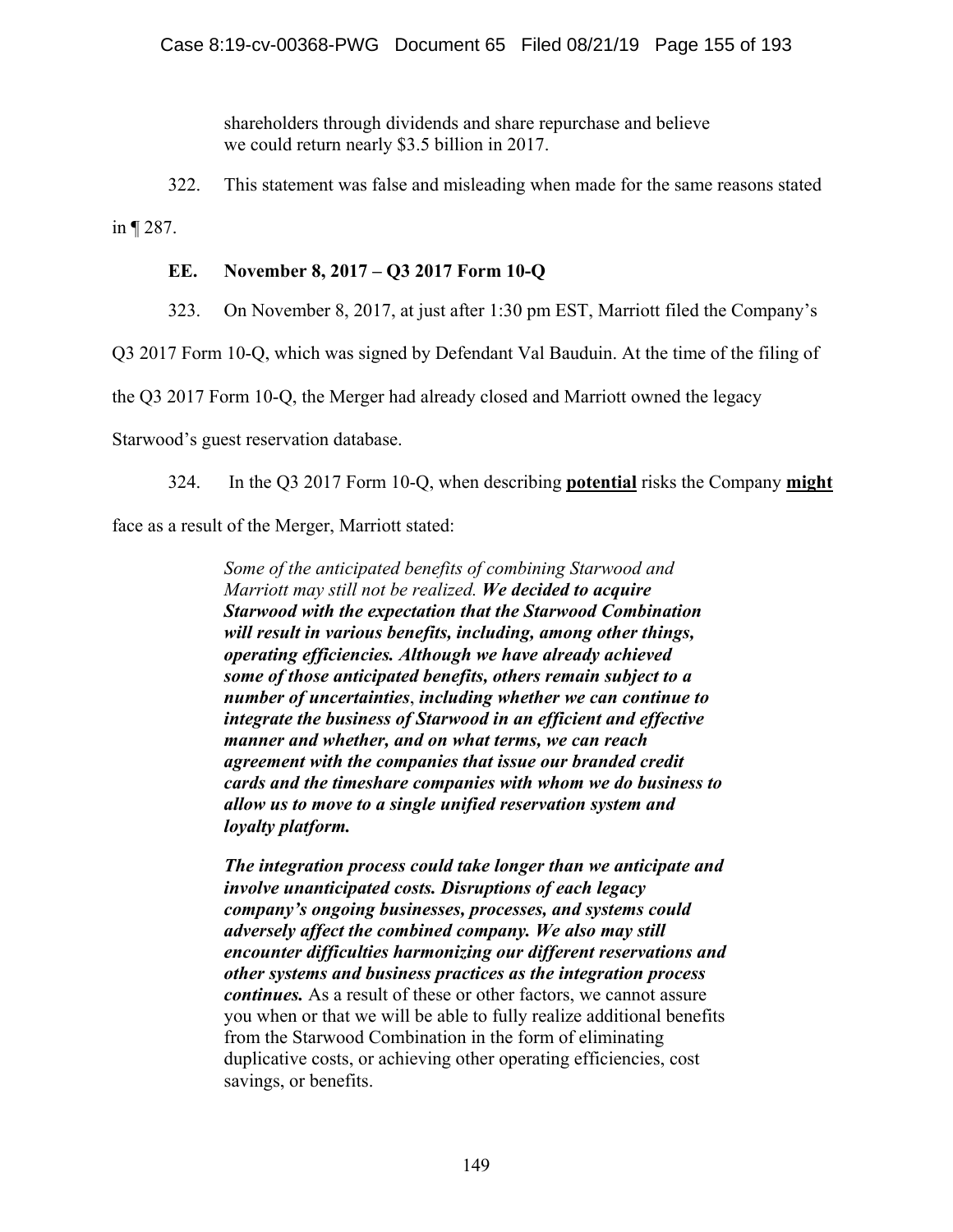325. These statements were false and misleading when made for the same reasons

stated in ¶ 291.

326. Also in the Q3 2017 Form 10-Q, when describing **potential** risks the Company

**might** face as a result of its technology and information protection operations, Marriott stated:

*A failure to keep pace with developments in technology could impair our operations or competitive position. The lodging industry continues to demand the use of sophisticated technology and systems, including those used for our reservation, revenue management, and property management systems, our Loyalty Programs, and technologies we make available to our guests. These technologies and systems must be refined, updated, and/or replaced with more advanced systems on a regular basis, and if we cannot do so as quickly as our competitors or within budgeted costs and time frames, our business could suffer. We also may not achieve the benefits that we anticipate from any new technology or system, and a failure to do so could result in higher than anticipated costs or could impair our operating results.* 

**\*\*\*** 

*We are exposed to risks and costs associated with protecting the integrity and security of internal and customer data*. Our businesses process, use, and transmit large volumes of internal employee and customer data, including credit card numbers and other personal information in various information systems that we maintain and in those maintained by third parties, including our owners, franchisees and licensees, as well as our service providers, in areas such as human resources outsourcing, website hosting, and various forms of electronic communications. *The integrity and protection of that customer, employee, and company data is critical to our business. If that data is inaccurate or incomplete, we could make faulty decisions.*

*Our customers and employees also have a high expectation that we, as well as our owners, franchisees, licensees, and service providers, will adequately protect their personal information. The information, security, and privacy requirements imposed by governmental regulation and the requirements of the payment card industry are also increasingly demanding, in both the United States and other jurisdictions where we operate. Our systems and the systems maintained or used by our owners, franchisees, licensees, and service providers may not be able to*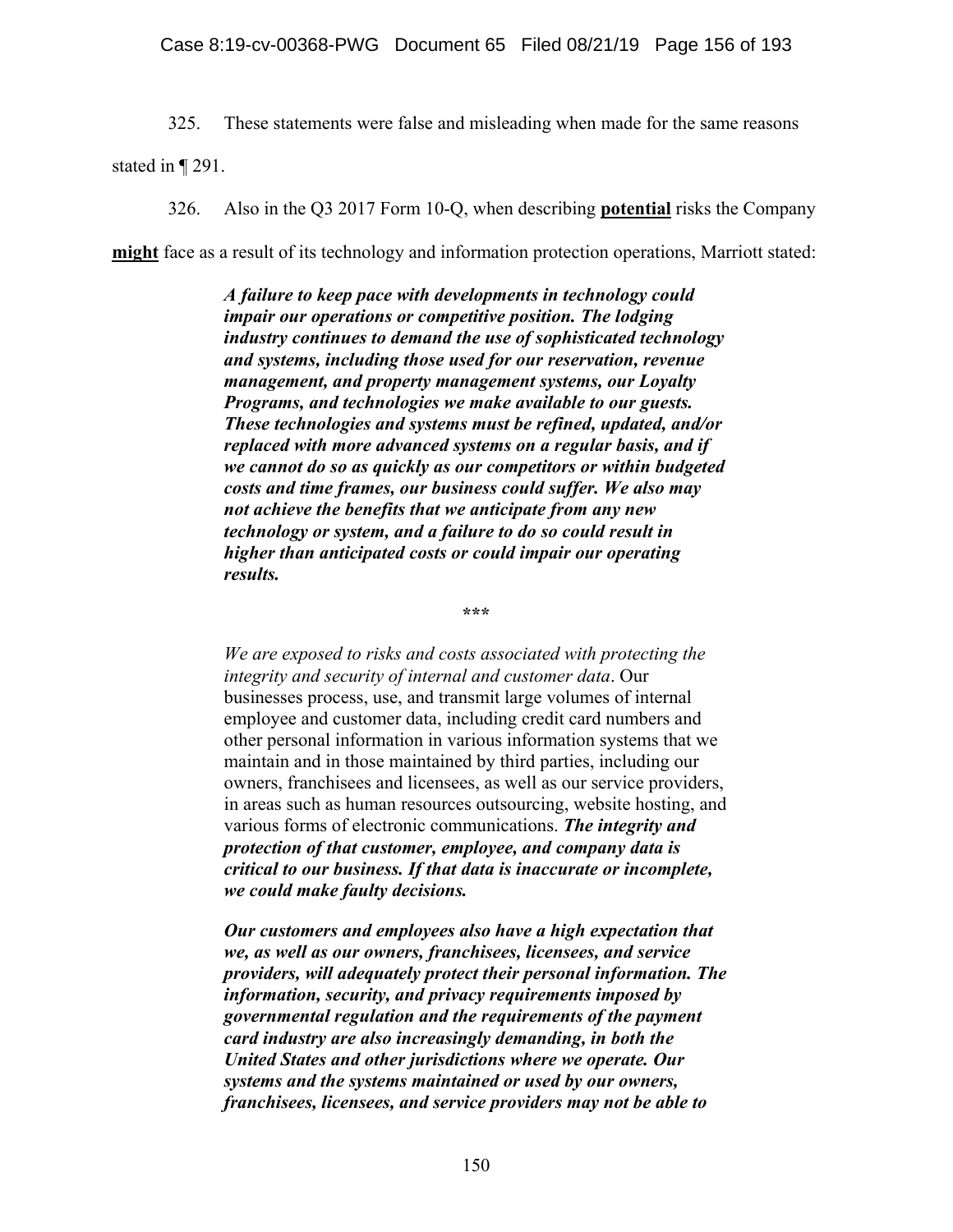*satisfy these changing requirements and employee and customer expectations, or may require significant additional investments or time in order to do so.*

*Cyber-attacks could have a disruptive effect on our business. Efforts to hack or breach security measures, failures of systems or software to operate as designed or intended, viruses, "ransomware" or other malware, operator error, or inadvertent releases of data may materially impact our, including our owners', franchisees', licensees', or service providers', information systems and records.* Our reliance on computer, Internet-based and mobile systems and communications and the frequency and sophistication of efforts by hackers to gain unauthorized access or prevent authorized access to such systems have increased significantly in recent years. *A significant theft, loss, loss of access to, or fraudulent use of customer, employee, or company data could adversely impact our reputation and could result in remedial and other expenses, fines, or litigation. Breaches in the security of our information systems or those of our owners, franchisees, licensees, or service providers or other disruptions in data services could lead to an interruption in the operation of our systems, resulting in operational inefficiencies and a loss of profits.* In addition, although we carry cyber/privacy liability insurance that is designed to protect us against certain losses related to cyber risks, such insurance coverage may be insufficient to cover all losses or all types of claims that may arise in connection with cyber-attacks, security breaches, and other related breaches. Furthermore, in the future such insurance may not be available to us on commercially reasonable terms, or at all.

**\*\*\*** 

*Any disruption in the functioning of our reservation systems, such as in connection with our integration of Starwood, could adversely affect our performance and results. We manage global reservation systems that communicate reservations to our branded hotels that individuals make directly with us online, through our mobile apps, or through our telephone call centers, or through intermediaries like travel agents, Internet travel websites and other distribution channels. The cost, speed, accuracy and efficiency of our reservation systems are critical aspects of our business and are important considerations for hotel owners when choosing our brands. Our business may suffer if we fail to maintain, upgrade, or prevent disruption to our reservation systems. In addition, the risk of disruption in the functioning of our global reservation systems could increase in connection with the systems integration that we anticipate*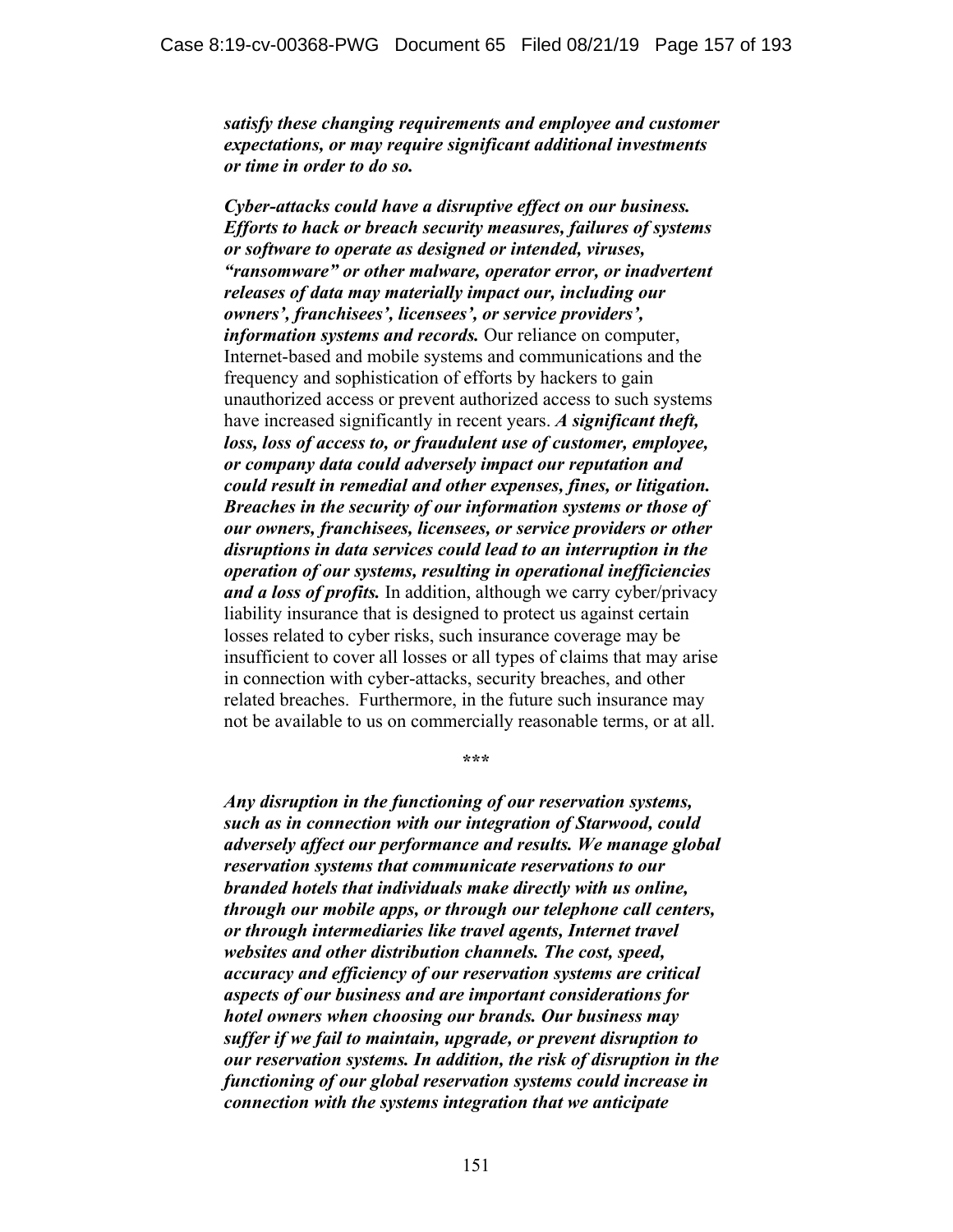## *undertaking as part of our integration of Starwood. Disruptions in or changes to our reservation systems could result in a disruption to our business and the loss of important data.*

327. These statements were false and misleading when made for the same reasons

stated in ¶ 293.

## **FF. November 8, 2017 – Q3 2017 Earnings Call**

328. On November 8, 2017, at 3:00 pm EST, Marriott held a conference call to discuss

the Company's operations, the integration of Starwood's systems, and other topics. In his

opening remarks, Defendant Sorenson stated:

We've never been more optimistic about our business, our underlying competitive strengths and our long-term growth potential. *The Starwood integration is on track.* We have identified more synergies and more business opportunities than we anticipated. We continue to believe we will achieve \$250 million of G&A savings and expect to do that in 2018. And we continue to improve our products, services and systems to enhance the value of every room night.

329. This statement was false and misleading when made for the same reasons stated

in ¶ 287. Additionally, Defendants' statement was one of present fact on the progress of the

integration that was both objectively and subjectively false when made.

## **GG. January 12, 2018 – Hoffmeister Interview**

330. On January 12, 2018, Defendant Hoffmeister conducted an interview with Rich Siegel to discuss the Merger, and other topics. In that interview, Defendant Hoffmeister was asked about the integration process, and in response misleadingly stated that Marriott was utilizing the "*best*" of Starwood's systems and that Marriott had conducted a "thorough analysis" of Starwood's systems: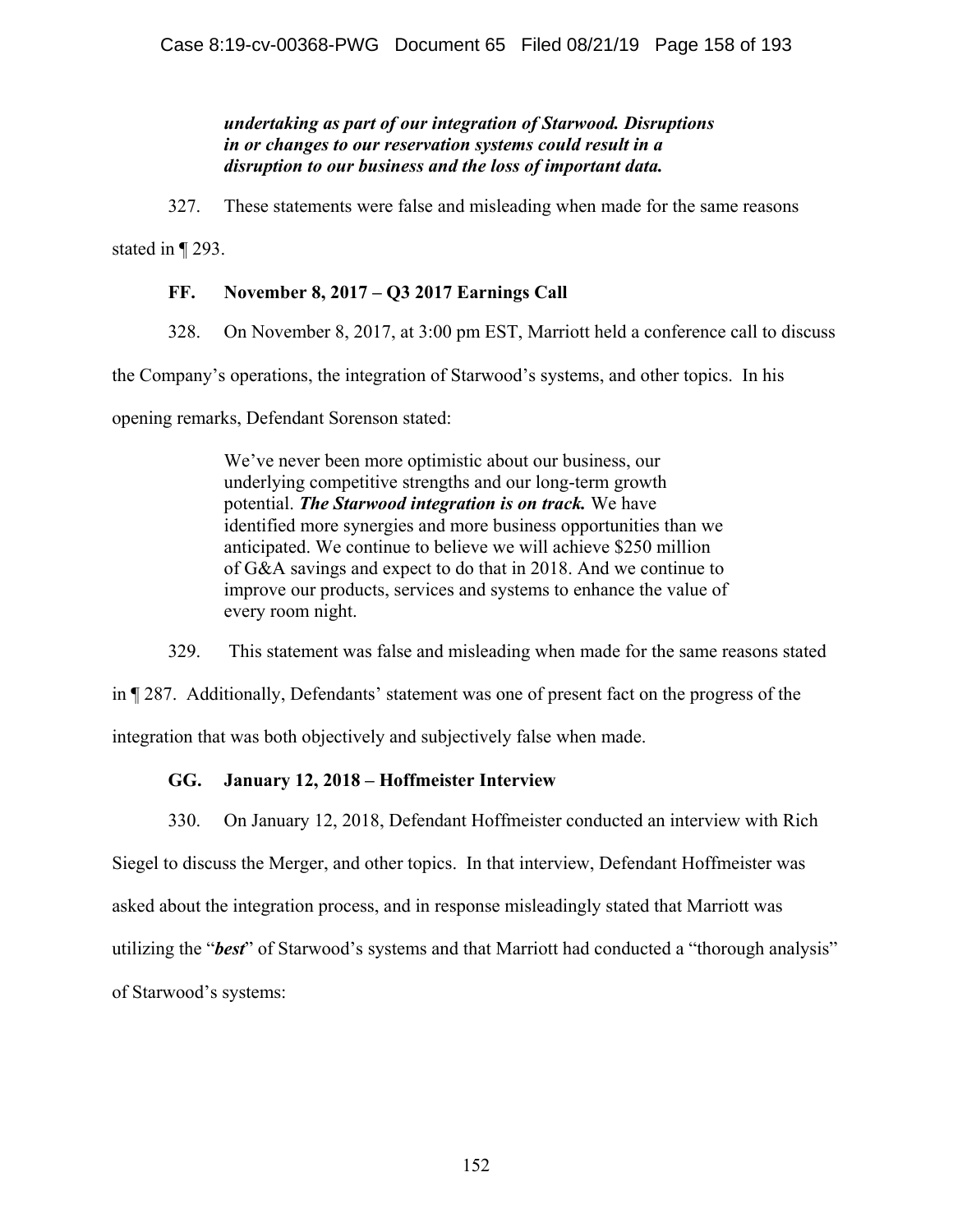## Siegel

It's been more than a year since Marriott International merged with Starwood. From your perspective, how's the integration process going?

## Defendant Hoffmeister

Whenever two large companies come together, you have to determine what processes, systems and tools to use. *We're going through the process of bringing our systems together to get the best of both worlds wherever possible.* It's very exciting. We have a lot going on, and a lot of work ahead still, but it's a very exciting time.

\*\*\*

## Siegel

At the Download conference, you mentioned that when you learned of the Starwood merger, as CIO you looked for advice from other ICOs. Can you elaborate on that?

## Defendant Hoffmeister

\*\*\*

Two themes emerged. The first was quite simply to "just adopt and go." Choose your systems and just go with them; you're not going to please everyone. *We did a thorough analysis of the systems before we made our decision*, but we didn't dwell on it, we just made a decision.

331. These statements were false and misleading when made for the reasons in ¶ 287.

## **HH. February 14, 2018 – 2017 Form 10-K**

332. Marriott filed its Form 10-K for year ending 2017 ("2017 Form 10-K") just before

the market closed on February 15, 2018. The 2017 Form 10-K was signed by Defendants

Sorenson, Oberg, and Val Bauduin, and made representations regarding the security of customer

data, the Company's operations, the integration of Starwood's systems, and other topics.

333. In the 2017 Form 10-K, Marriott stated: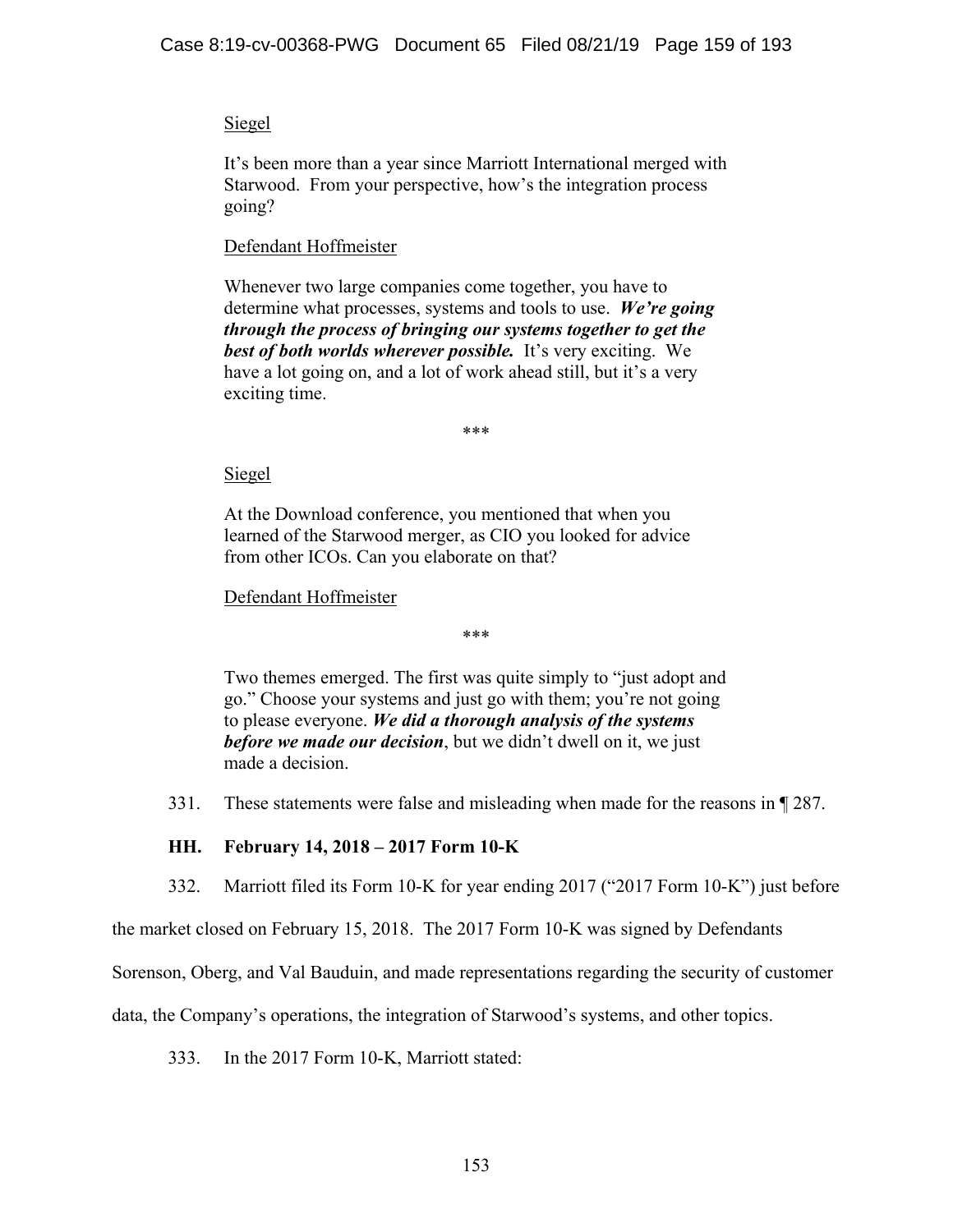Keeping pace with developments in technology is important for our operations and our competitive position. Furthermore, *the integrity and protection of customer, employee, and company data is critical to us* as we use such data for business decisions and to maintain operational efficiency.

334. This statement was false and misleading when made for the same reasons stated

in ¶ 298.

335. Also in the 2017 Form 10-K, when describing **potential** risks the Company **might**

face as a result of the Merger, Marriott stated:

*Some of the anticipated benefits of combining Starwood and Marriott may still not be realized. We decided to acquire Starwood with the expectation that the Starwood Combination will result in various benefits, including, among other things, operating efficiencies. Although we have already achieved some of those anticipated benefits, others remain subject to several uncertainties, including whether we can continue to effectively and efficiently integrate the Starwood business and whether, and on what terms, we can reach agreement with the timeshare companies with whom we do business to allow us to move to a single unified reservation system and loyalty platform.*

*Integration could also take longer than we anticipate and involve unexpected costs. Disruptions of each legacy company's ongoing businesses, processes, and systems could adversely affect the combined company. We also may still encounter difficulties harmonizing our different reservations and other systems and business practices as the integration process continues.* Because of these or other factors, we cannot assure you when or that we will be able to fully realize additional benefits from the Starwood Combination in the form of eliminating duplicative costs, or achieving other operating efficiencies, cost savings, or benefits.

336. These statements were false and misleading when made for the same reasons

stated in ¶ 291.

337. Also in the 2017 Form 10-K, when describing **potential** risks the Company **might**

face as a result of its technology and information protection operations, Marriott stated:

*A failure to keep pace with developments in technology could impair our operations or competitive position. The lodging*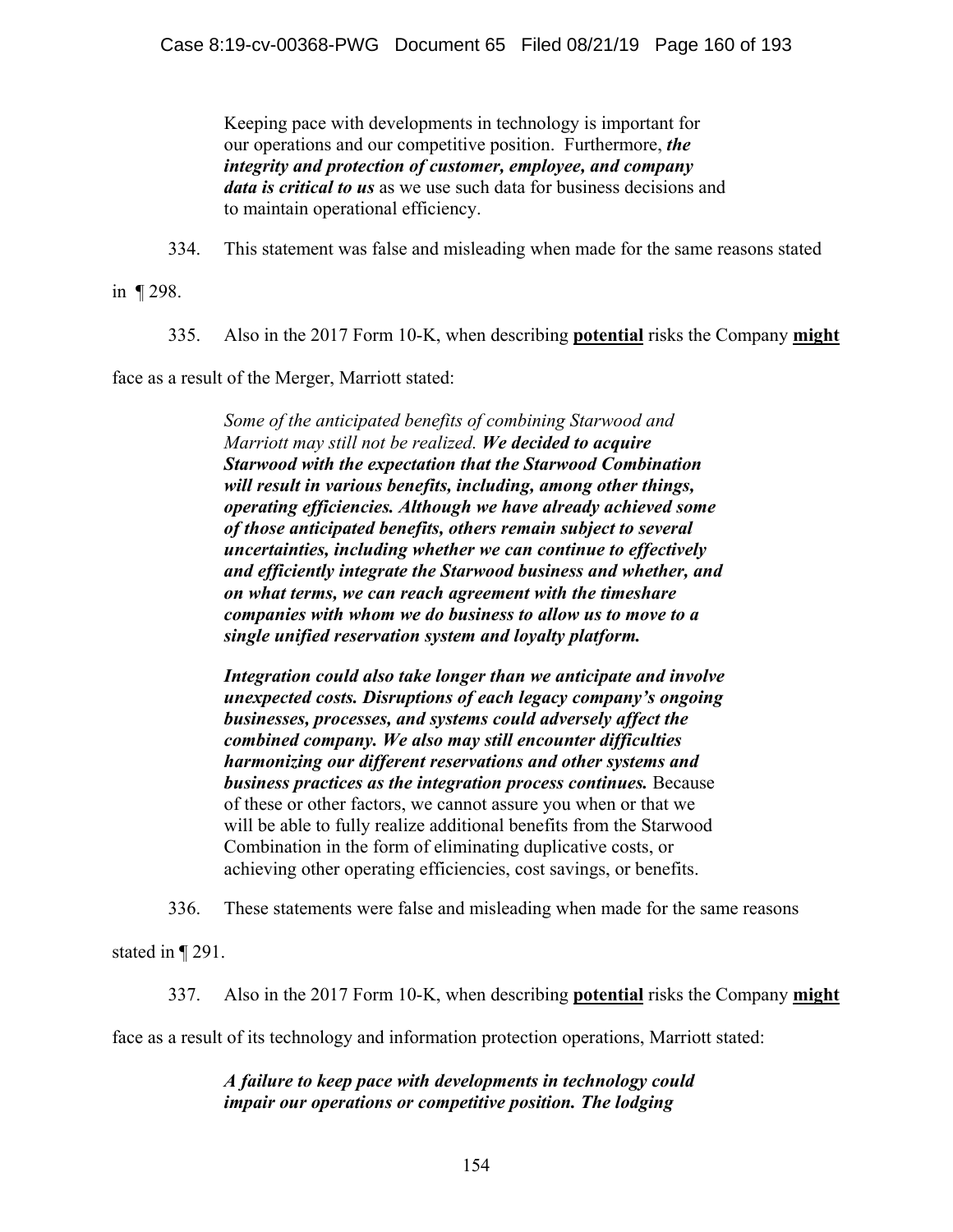*industry continues to demand the use of sophisticated technology and systems, including those used for our reservation, revenue management, property management, human resources and payroll systems, our Loyalty Programs, and technologies we make available to our guests and for our associates. These technologies and systems must be refined, updated, and/or replaced with more advanced systems on a regular basis, and our business could suffer if we cannot do that as quickly or effectively as our competitors or within budgeted costs and time frames. We also may not achieve the benefits that we anticipate from any new technology or system, and a failure to do so could result in higher than anticipated costs or could impair our operating results.* 

**\*\*\*** 

*We are exposed to risks and costs associated with protecting the integrity and security of company associate and guest data.* Our businesses process, use, and transmit large volumes of associate and guest data, including credit card numbers and other personal information in various information systems that we maintain and in systems maintained by third parties, including our owners, franchisees and licensees, as well as our service providers, in areas such as human resources outsourcing, website hosting, and various forms of electronic communications. *The integrity and protection of that guest, associate, and company data is critical to our business. If that data is inaccurate or incomplete, we could make faulty decisions.* 

*Our guests and associates also have a high expectation that we, as well as our owners, franchisees, licensees, and service providers, will adequately protect their personal information. The information, security, and privacy requirements imposed by laws and governmental regulation and the requirements of the payment card industry are also increasingly demanding, in the U.S., the European Union, Asia, and other jurisdictions where we operate. Our systems and the systems maintained or used by our owners, franchisees, licensees, and service providers may not be able to satisfy these changing legal and regulatory requirements and employee and guest expectations, or may require significant additional investments or time to do so.* 

*Cyber-attacks could have a disruptive effect on our business. Efforts to hack or breach security measures, failures of systems or software to operate as designed or intended, viruses, "ransomware" or other malware, operator error, or inadvertent releases of data may materially impact our information systems*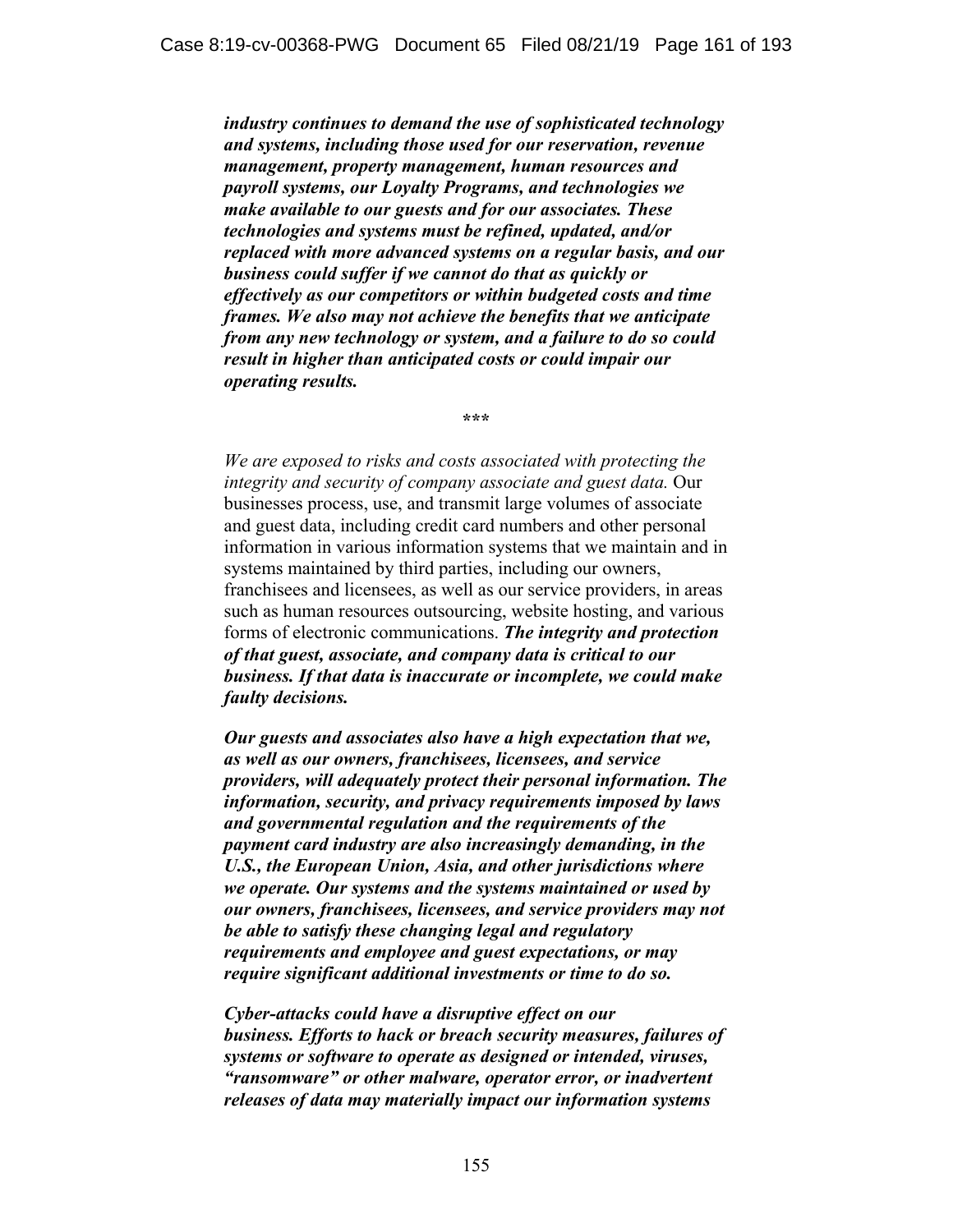*and records and those of our owners, franchisees, licensees, or service providers.* Our reliance on computer, Internet-based and mobile systems and communications and the frequency and sophistication of efforts by hackers to gain unauthorized access or prevent authorized access to such systems have greatly increased in recent years. *A significant theft, loss, loss of access to, or fraudulent use of guest, employee, or company data could adversely impact our reputation and could result in remedial and other expenses, fines, or litigation. Breaches in the security of our information systems or those of our owners, franchisees, licensees, or service providers or other disruptions in data services could lead to an interruption in the operation of our systems, resulting in operational inefficiencies and a loss of profits.* In addition, although we carry cyber/privacy liability insurance that is designed to protect us against certain losses related to cyber risks, that insurance coverage may not be sufficient to cover all losses or all types of claims that may arise in connection with cyber-attacks, security breaches, and other related breaches. Furthermore, in the future such insurance may not be available to us on commercially reasonable terms, or at all.

**\*\*\*** 

*Any disruption in the functioning of our reservation systems, as part of our integration of Starwood or otherwise, could adversely affect our performance and results. We manage global reservation systems that communicate reservations to our branded hotels that individuals make directly with us online, through our mobile apps, through our telephone call centers, or through intermediaries like travel agents, Internet travel websites, and other distribution channels. The cost, speed, accuracy and efficiency of our reservation systems are critical aspects of our business and are important considerations for hotel owners when choosing our brands. Our business may suffer if we fail to maintain, upgrade, or prevent disruption to our reservation systems. In addition, the risk of disruption in the functioning of our global reservation systems could increase with the anticipated systems integration that is part of our integration of Starwood. Disruptions in or changes to our reservation systems could result in a disruption to our business and the loss of important data.* 

338. These statements were false and misleading when made for the same reasons

stated in ¶ 293.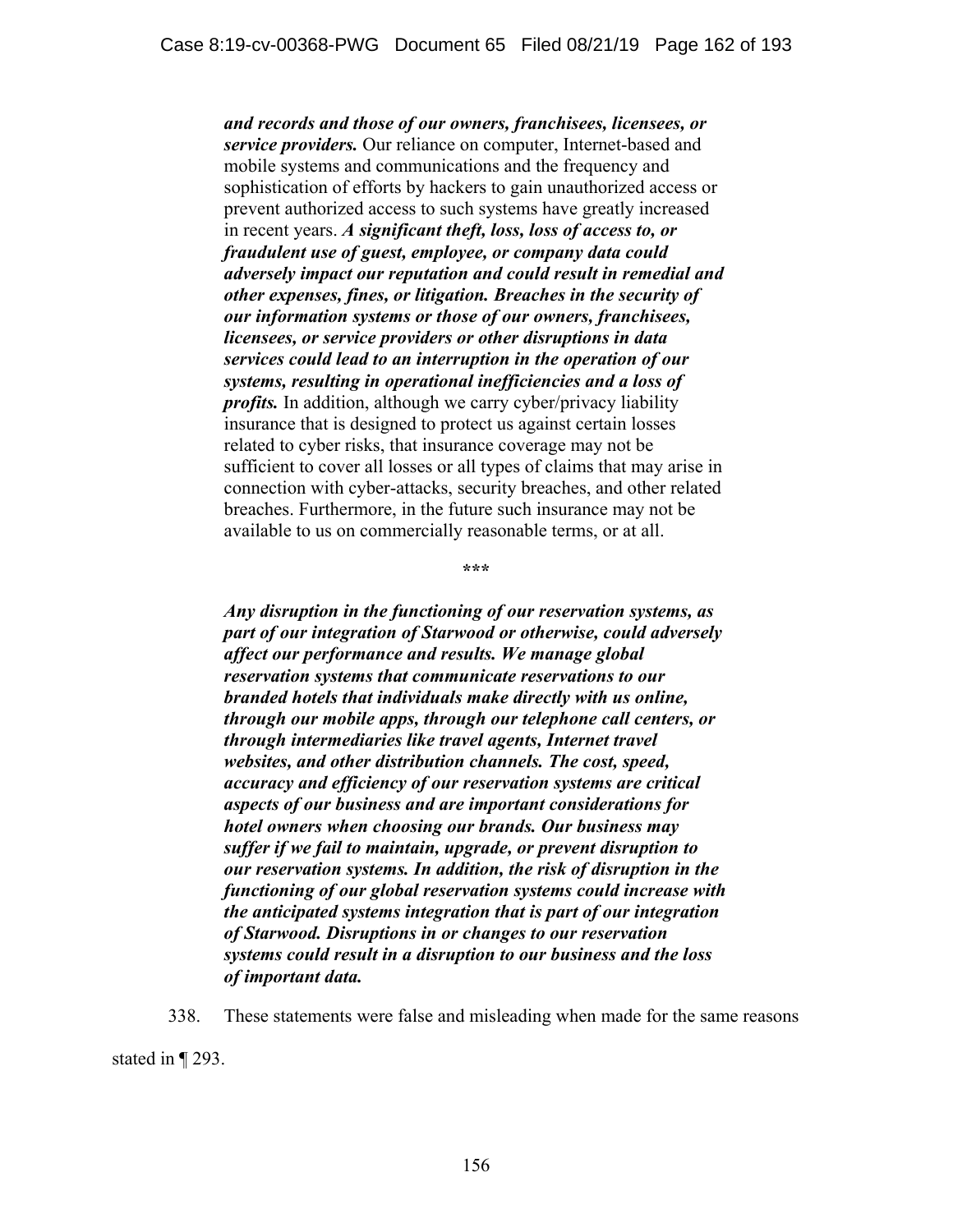# **II. May 9, 2018 – Q1 2018 Earnings Conference Call**

339. On May 9, 2018, Marriott held a conference to discuss the Company's operations,

the integration of Starwood's systems, and other topics. In response to a question about the

integration of Starwood's systems, Defendant Sorenson touted the "*great progress*" that Marriott

had made.

*We continue to make great progress in our integration of Starwood.* Thus far in 2018, we have combined financial reporting systems, integrated our North American sales organization and recycled approximately \$170 million in capital from asset sales and loan repayments. By August, we expect guests will be able to see and book all of our inventory on each of our Marriott and Starwood websites and apps and enjoy our unified loyalty programs.

340. This statement was false and misleading when made for the same reasons stated

in ¶ 287.

# **JJ. May 10, 2018 – Q1 2018 Form 10-Q**

341. On May 10, 2018, shortly after the market opened, Marriott filed the Company's

Q1 2018 Form 10-Q, which was signed by Defendant Val Bauduin. In the Q1 2018 Form 10-Q,

when describing **potential** risks the Company **might** face as a result of the Merger, Marriott

stated:

*Some of the anticipated benefits of combining Starwood and Marriott may still not be realized. We decided to acquire Starwood with the expectation that the Starwood Combination will result in various benefits, including, among other things, operating efficiencies. Although we have already achieved some of those anticipated benefits, others remain subject to several uncertainties, including whether we can continue to effectively and efficiently integrate the Starwood business.* 

*Integration could also take longer than we anticipate and involve unexpected costs. Disruptions of each legacy company's ongoing businesses, processes, and systems could adversely affect the combined company. We also may still encounter difficulties harmonizing our different reservations and other systems,*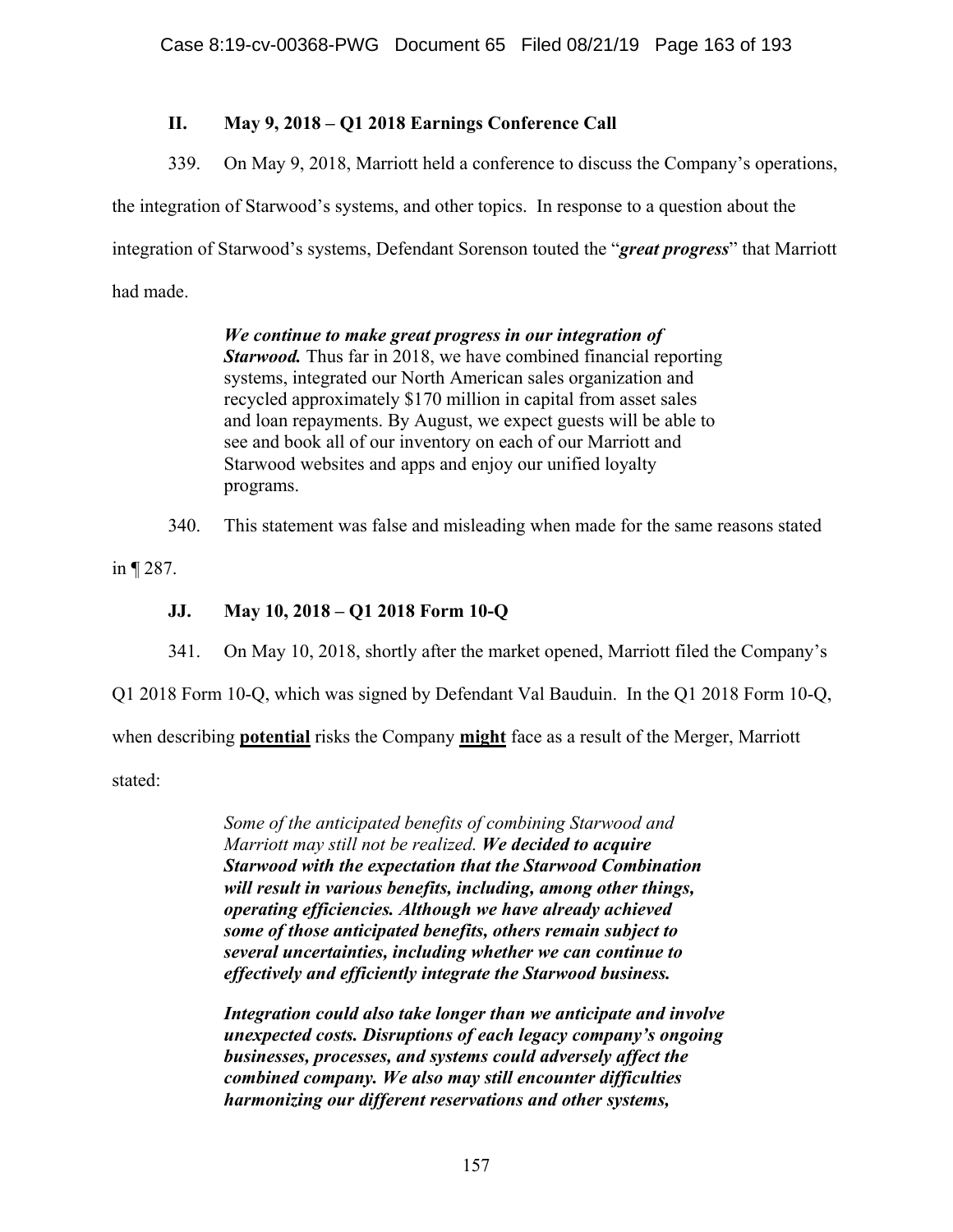*Loyalty Programs and other business practices as the integration process continues.* Because of these or other factors, we cannot assure you when or that we will be able to fully realize additional benefits from the Starwood Combination in the form of eliminating duplicative costs, or achieving other operating efficiencies, cost savings, or benefits, or that difficulties encountered with our harmonization efforts will not have adverse effects on our business or reputation.

342. These statements were false and misleading when made for the same reasons

stated in ¶ 291.

343. Also in the Q1 2018 Form 10-Q, when describing **potential** risks the Company

**might** face as a result of its technology and information protection operations, Marriott stated:

*A failure to keep pace with developments in technology could impair our operations or competitive position. The lodging industry continues to demand the use of sophisticated technology and systems, including those used for our reservation, revenue management, property management, human resources and payroll systems, our Loyalty Programs, and technologies we make available to our guests and for our associates. These technologies and systems must be refined, updated, and/or replaced with more advanced systems on a regular basis, and our business could suffer if we cannot do that as quickly or effectively as our competitors or within budgeted costs and time frames. We also may not achieve the benefits that we anticipate from any new technology or system, and a failure to do so could result in higher than anticipated costs or could impair our operating results.* 

**\*\*\*** 

*We are exposed to risks and costs associated with protecting the integrity and security of company, employee, and guest data.* Our businesses process, use, and transmit large volumes of employee and guest data, including credit card numbers and other personal information in various information systems that we maintain and in systems maintained by third parties, including our owners, franchisees and licensees, as well as our service providers, in areas such as human resources outsourcing, website hosting, and various forms of electronic communications. *The integrity and protection of that guest, employee, and company data is critical to our business. If that data is inaccurate or incomplete, we could make faulty decisions.*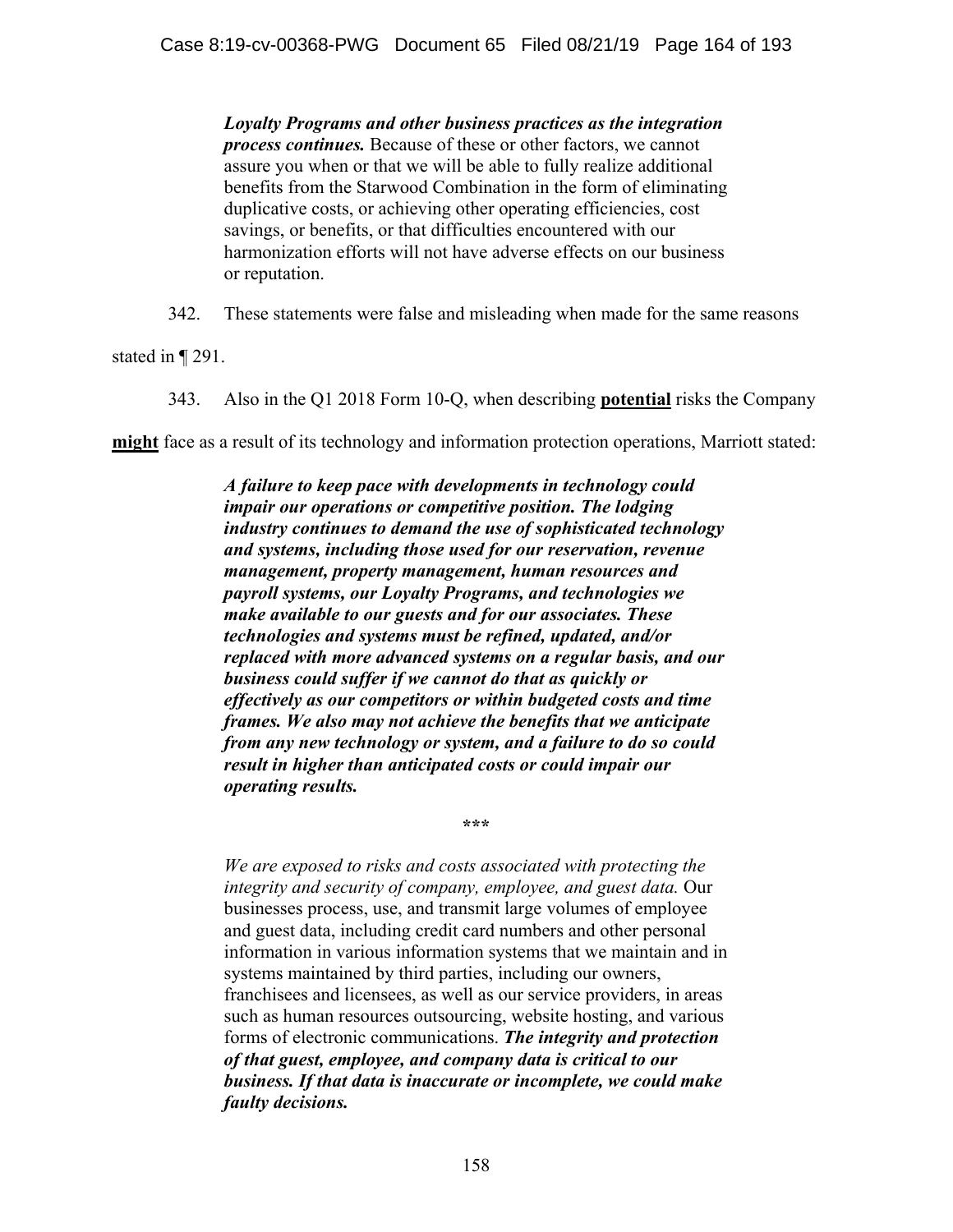*Our guests and employees also have a high expectation that we, as well as our owners, franchisees, licensees, and service providers, will adequately protect their personal information. The information, security, and privacy requirements imposed by laws and governmental regulation and the requirements of the payment card industry are also increasingly demanding, in the U.S., the European Union, Asia, and other jurisdictions where we operate. Our systems and the systems maintained or used by our owners, franchisees, licensees, and service providers may not be able to satisfy these changing legal and regulatory requirements and employee and guest expectations, or may require significant additional investments or time to do so.* 

*Cyber-attacks could have a disruptive effect on our business. Efforts to hack or breach security measures, failures of systems or software to operate as designed or intended, viruses, "ransomware" or other malware, operator error, or inadvertent releases of data may materially impact our information systems and records and those of our owners, franchisees, licensees, or service providers.* Our reliance on computer, Internet-based and mobile systems and communications and the frequency and sophistication of efforts by hackers to gain unauthorized access or prevent authorized access to such systems have greatly increased in recent years. *A significant theft, loss, loss of access to, or fraudulent use of guest, employee, or company data could adversely impact our reputation and could result in remedial and other expenses, fines, or litigation. Breaches in the security of our information systems or those of our owners, franchisees, licensees, or service providers or other disruptions in data services could lead to an interruption in the operation of our systems, resulting in operational inefficiencies and a loss of profits, and negative publicity, resulting in tangible adverse effects on our business, including consumer boycotts, lost sales, litigation, loss of development opportunities, or associate retention and recruiting difficulties, all of which could affect our market share, reputation, business, financial condition, or results of operations. The techniques used to obtain unauthorized access, disable or degrade service, or sabotage information systems change frequently, can be difficult to detect for long periods of time, and can be difficult to assess ore remediate even once detected, which could magnify the severity of these adverse effects.* In addition, although we carry cyber/privacy liability insurance that is designed to protect us against certain losses related to cyber risks, that insurance coverage may not be sufficient to cover all losses or all types of claims that may arise in connection with cyber-attacks, security breaches, and other related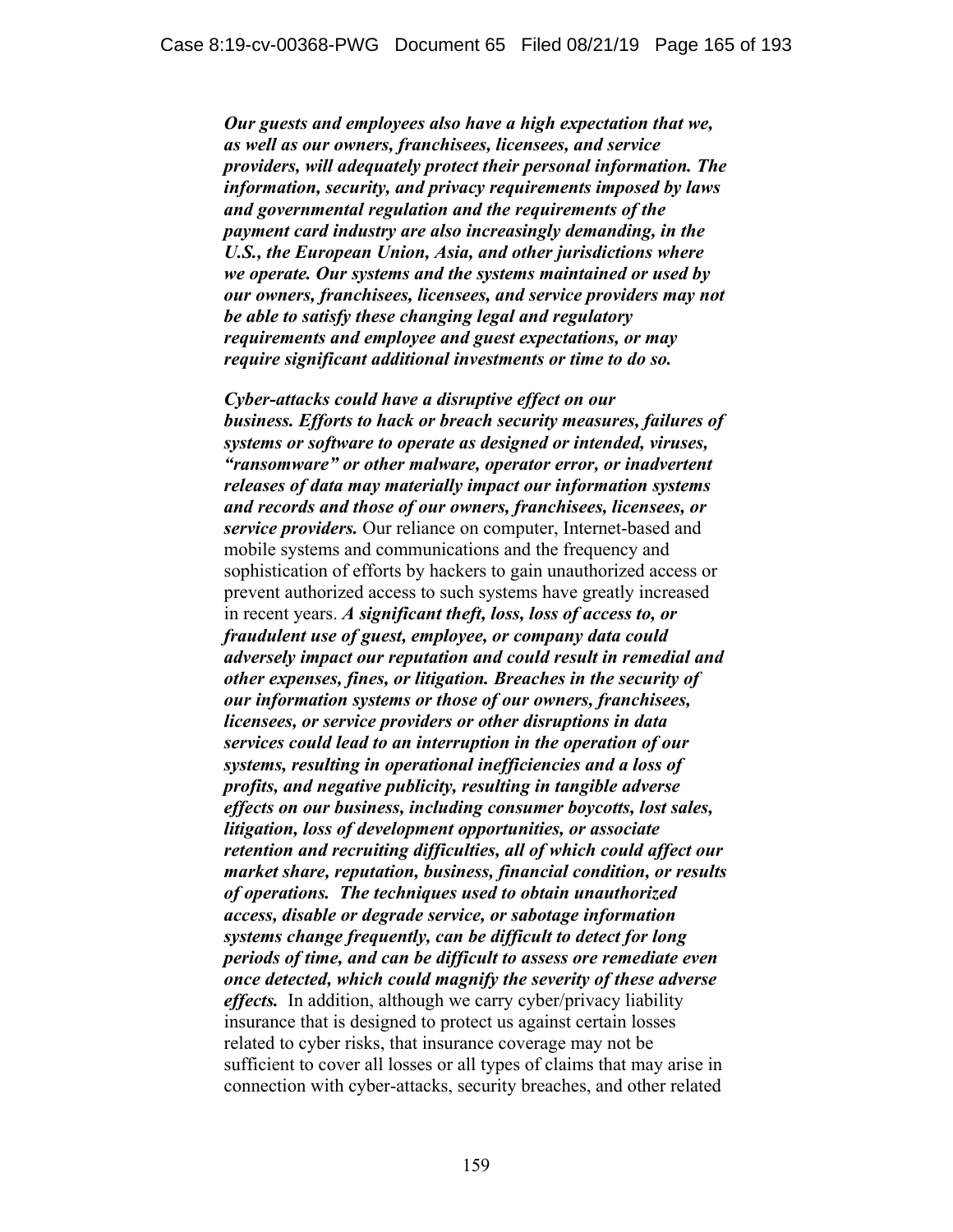breaches. Furthermore, in the future such insurance may not be available to us on commercially reasonable terms, or at all.

**\*\*\*** 

*Any disruption in the functioning of our reservation systems, as part of our integration of Starwood or otherwise, could adversely affect our performance and results. We manage global reservation systems that communicate reservations to our branded hotels that individuals make directly with us online, through our mobile apps, through our telephone call centers, or through intermediaries like travel agents, Internet travel websites, and other distribution channels. The cost, speed, accuracy and efficiency of our reservation systems are critical aspects of our business and are important considerations for hotel owners when choosing our brands. Our business may suffer if we fail to maintain, upgrade, or prevent disruption to our reservation systems. In addition, the risk of disruption in the functioning of our global reservation systems could increase with the anticipated systems integration that is part of our integration of Starwood. Disruptions in or changes to our reservation systems could result in a disruption to our business and the loss of important data.* 

344. These statements were false and misleading when made for the same reasons

stated in ¶ 293.

### **KK. August 7, 2018 – Q2 2018 Form 10-Q**

345. On August 7, 2018, shortly before noon EST, Marriott filed the Company's Q2

2018 Form 10-Q, which was signed by Defendant Val Bauduin. In the Q2 2018 Form 10-Q,

when describing **potential** risks the Company **might** face as a result of the Merger, Marriott

stated:

*Some of the anticipated benefits of combining Starwood and Marriott may still not be realized. We decided to acquire Starwood with the expectation that the Starwood Combination would result in various benefits, including, among other things, operating efficiencies. Although we have already achieved some of those anticipated benefits, others remain subject to several uncertainties, including whether we can continue to effectively and efficiently integrate the Starwood business.*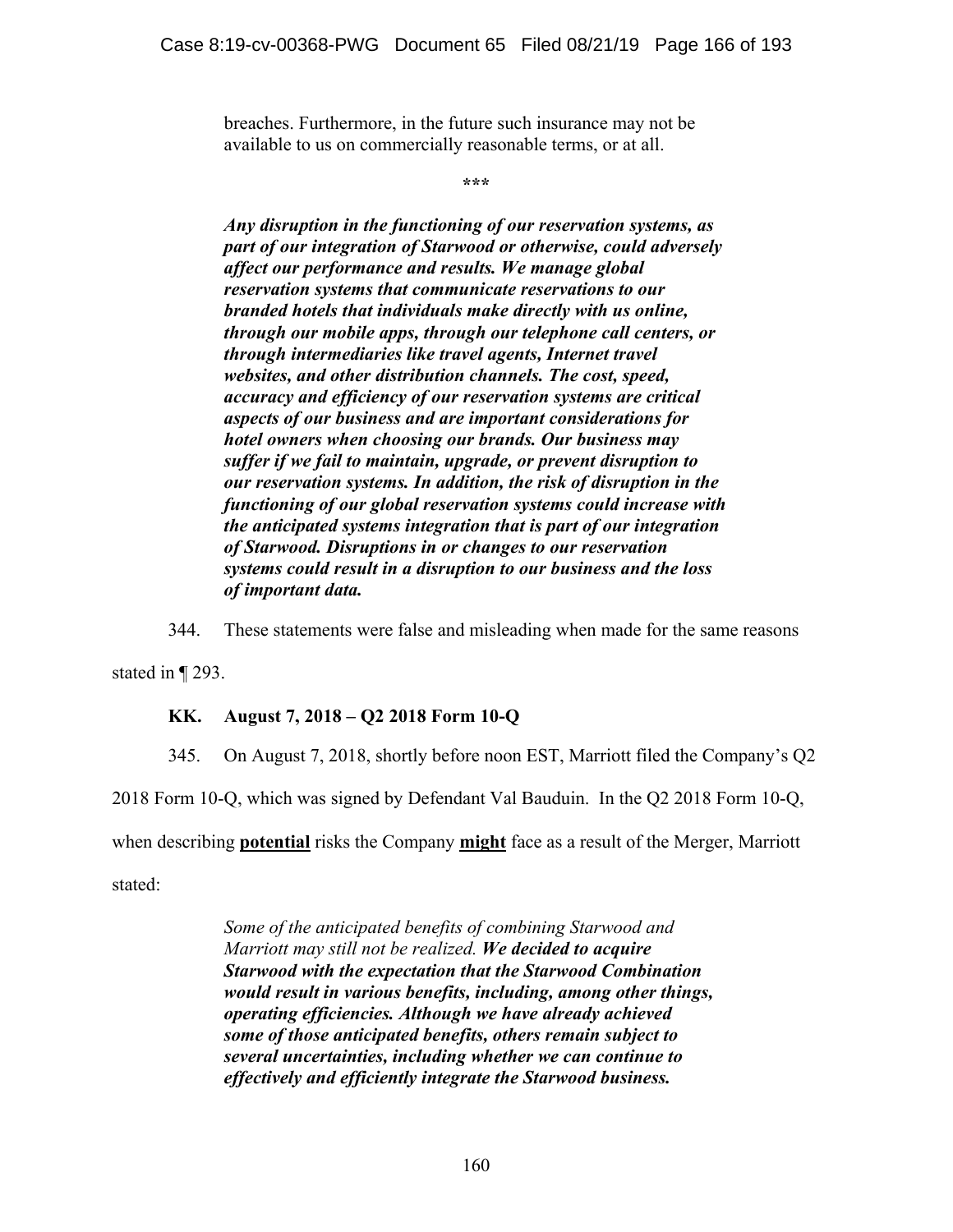*Integration could also take longer than we anticipate and involve unexpected costs. Disruptions of each legacy company's ongoing businesses, processes, and systems could adversely affect the combined company. We also may still encounter difficulties harmonizing our different reservations and other systems, Loyalty Programs and other business practices as the integration process continues.* Because of these or other factors, we cannot assure you when or that we will be able to fully realize additional benefits from the Starwood Combination in the form of eliminating duplicative costs, or achieving other operating efficiencies, cost savings, or benefits, or that difficulties encountered with our harmonization efforts will not have adverse effects on our business or reputation.

346. These statements were false and misleading when made for the same reasons

stated in ¶ 291.

347. Also in the 2017 Form 10-K, when describing **potential** risks the Company **might**

face as a result of its technology and information protection operations, Marriott stated:

*A failure to keep pace with developments in technology could impair our operations or competitive position. The lodging industry continues to demand the use of sophisticated technology and systems, including those used for our reservation, revenue management, property management, human resources and payroll systems, our Loyalty Programs, and technologies we make available to our guests and for our associates. These technologies and systems must be refined, updated, and/or replaced with more advanced systems on a regular basis, and our business could suffer if we cannot do that as quickly or effectively as our competitors or within budgeted costs and time frames. We also may not achieve the benefits that we anticipate from any new technology or system, and a failure to do so could result in higher than anticipated costs or could impair our operating results.* 

**\*\*\*** 

*We are exposed to risks and costs associated with protecting the integrity and security of company, employee, and guest data.* Our businesses process, use, and transmit large volumes of employee and guest data, including credit card numbers and other personal information in various information systems that we maintain and in systems maintained by third parties, including our owners, franchisees and licensees, as well as our service providers, in areas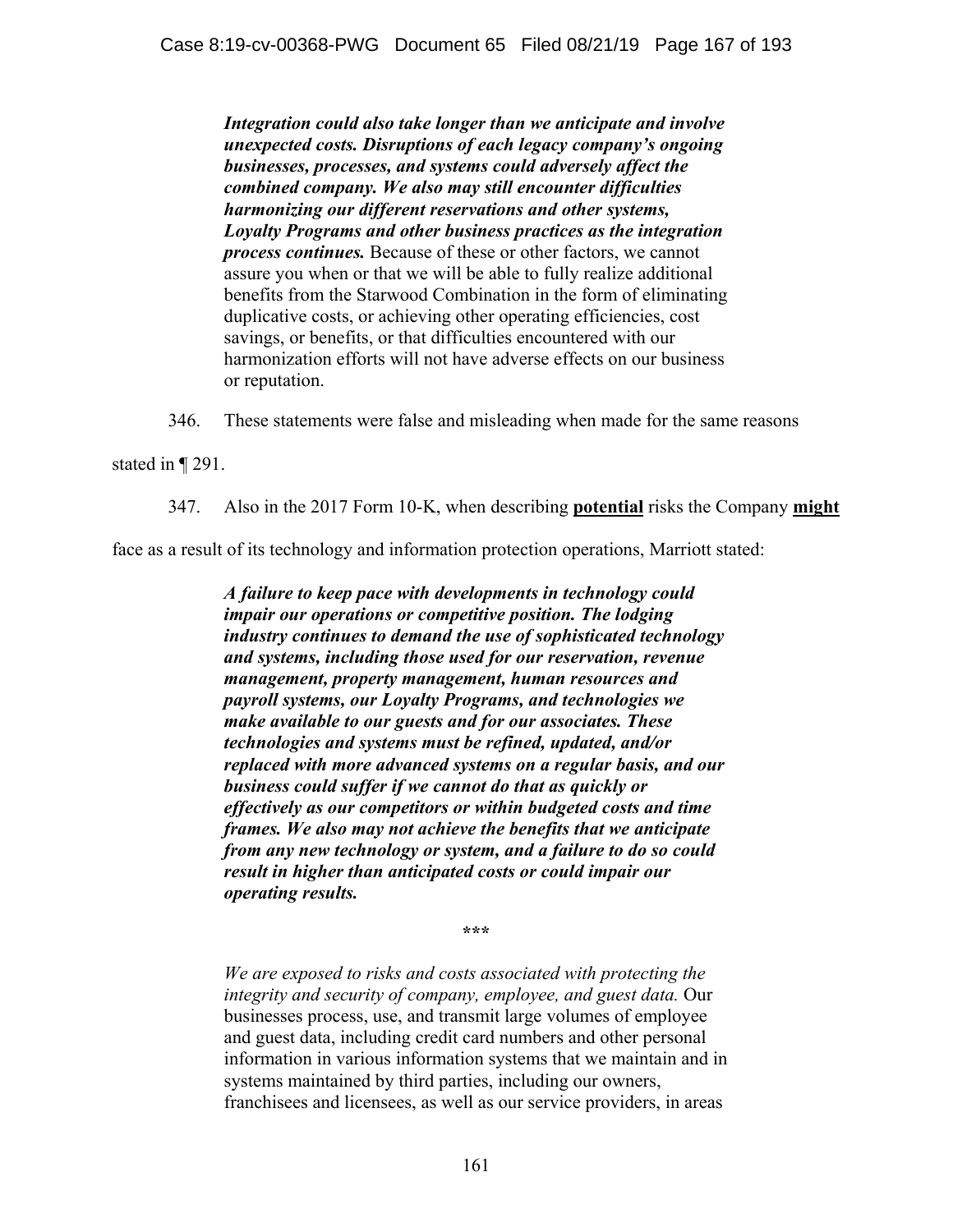such as human resources outsourcing, website hosting, and various forms of electronic communications. *The integrity and protection of that guest, employee, and company data is critical to our business. If that data is inaccurate or incomplete, we could make faulty decisions.*

*Our guests and employees also have a high expectation that we, as well as our owners, franchisees, licensees, and service providers, will adequately protect their personal information. The information, security, and privacy requirements imposed by laws and governmental regulation and the requirements of the payment card industry are also increasingly demanding, in the U.S., the European Union, Asia, and other jurisdictions where we operate. Our systems and the systems maintained or used by our owners, franchisees, licensees, and service providers may not be able to satisfy these changing legal and regulatory requirements and associate and guest expectations, or may require significant additional investments or time to do so.* 

*Cyber-attacks could have a disruptive effect on our business. Efforts to hack or breach security measures, failures of systems or software to operate as designed or intended, viruses, "ransomware" or other malware, operator error, or inadvertent releases of data may materially impact our information systems and records and those of our owners, franchisees, licensees, or service providers.* Our reliance on computer, Internet-based and mobile systems and communications and the frequency and sophistication of efforts by hackers to gain unauthorized access or prevent authorized access to such systems have greatly increased in recent years. *A significant theft, loss, loss of access to, or fraudulent use of guest, associate, or company data could adversely impact our reputation and could result in remedial and other expenses, fines, or litigation. Breaches in the security of our information systems or those of our owners, franchisees, licensees, or service providers or other disruptions in data services could lead to an interruption in the operation of our systems, resulting in operational inefficiencies and a loss of profits, and negative publicity, resulting in tangible adverse effects on our business, including consumer boycotts, lost sales, litigation, loss of development opportunities, or associate retention and recruiting difficulties, all of which could affect our market share, reputation, business, financial condition, or results of operations. The techniques used to obtain unauthorized access, disable or degrade service, or sabotage information systems change frequently, can be difficult to detect for long periods of time, and can be difficult to assess ore remediate even once detected, which could magnify the severity of these adverse*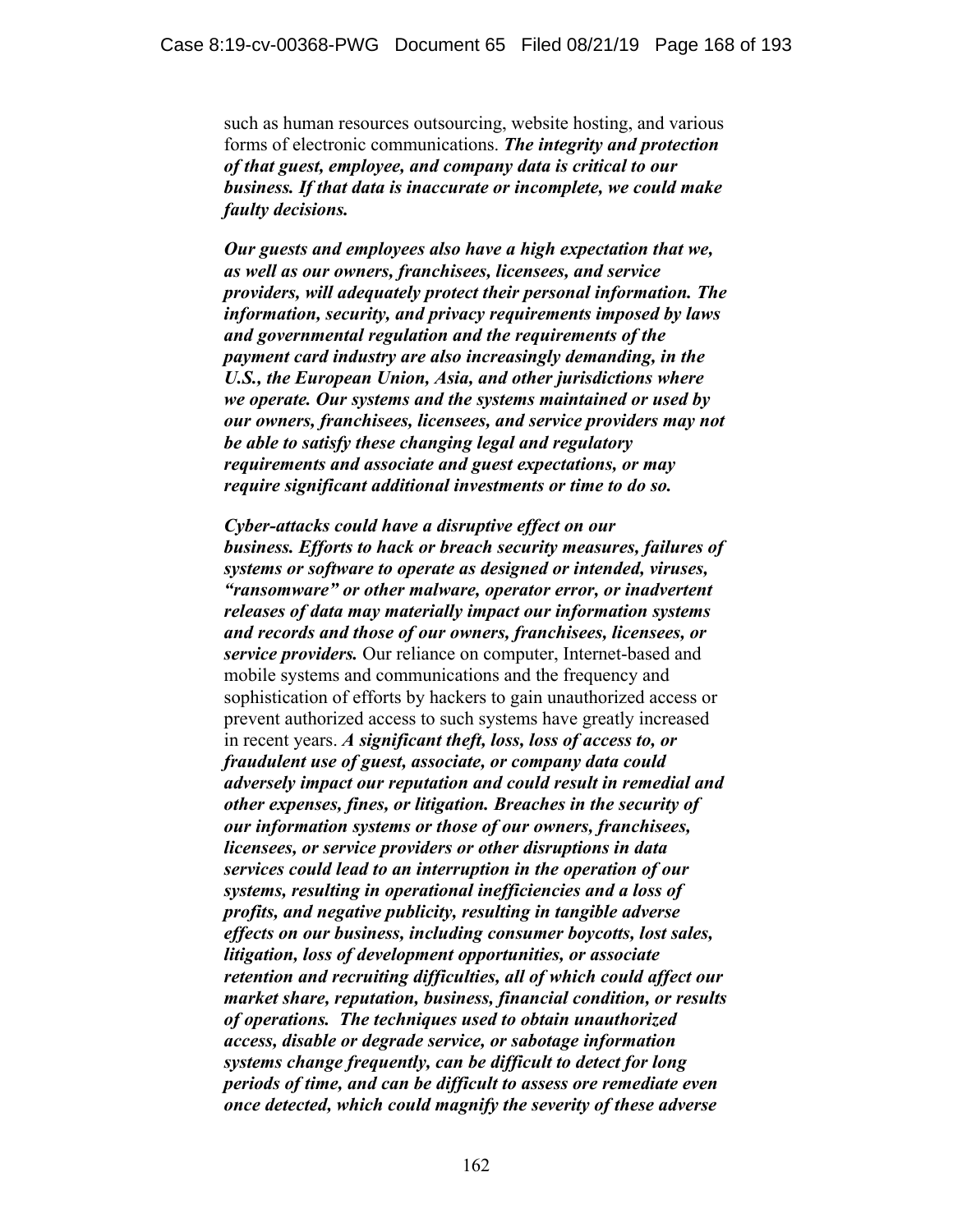*effects.* In addition, although we carry cyber/privacy liability insurance that is designed to protect us against certain losses related to cyber risks, that insurance coverage may not be sufficient to cover all losses or all types of claims that may arise in connection with cyber-attacks, security breaches, and other related breaches. Furthermore, in the future such insurance may not be available to us on commercially reasonable terms, or at all.

**\*\*\*** 

*Any disruption in the functioning of our reservation systems, as part of our integration of Starwood or otherwise, could adversely affect our performance and results. We manage global reservation systems that communicate reservations to our branded hotels that individuals make directly with us online, through our mobile apps, through our telephone call centers, or through intermediaries like travel agents, Internet travel websites, and other distribution channels. The cost, speed, accuracy and efficiency of our reservation systems are critical aspects of our business and are important considerations for hotel owners when choosing our brands. Our business may suffer if we fail to maintain, upgrade, or prevent disruption to our reservation systems. In addition, the risk of disruption in the functioning of our global reservation systems could increase with the anticipated systems integration that is part of our integration of Starwood. Disruptions in or changes to our reservation systems could result in a disruption to our business and the loss of important data.* 

348. These statements were false and misleading when made for the same reasons stated in ¶ 293.

### **LL. August 15, 2018 – Privacy Statement**

349. As of August 15, 2018, Marriott provided the public with a Global Privacy

Statement, which was last updated on May 5, 2018. The Global Privacy Statement applied to both Marriott, its wholly-owned subsidiary Starwood, and Marriott's affiliates. In the Global Privacy Statement, Marriott provided the public with its policies and procedures for using, collecting, and storing the data the Company collects from its customers.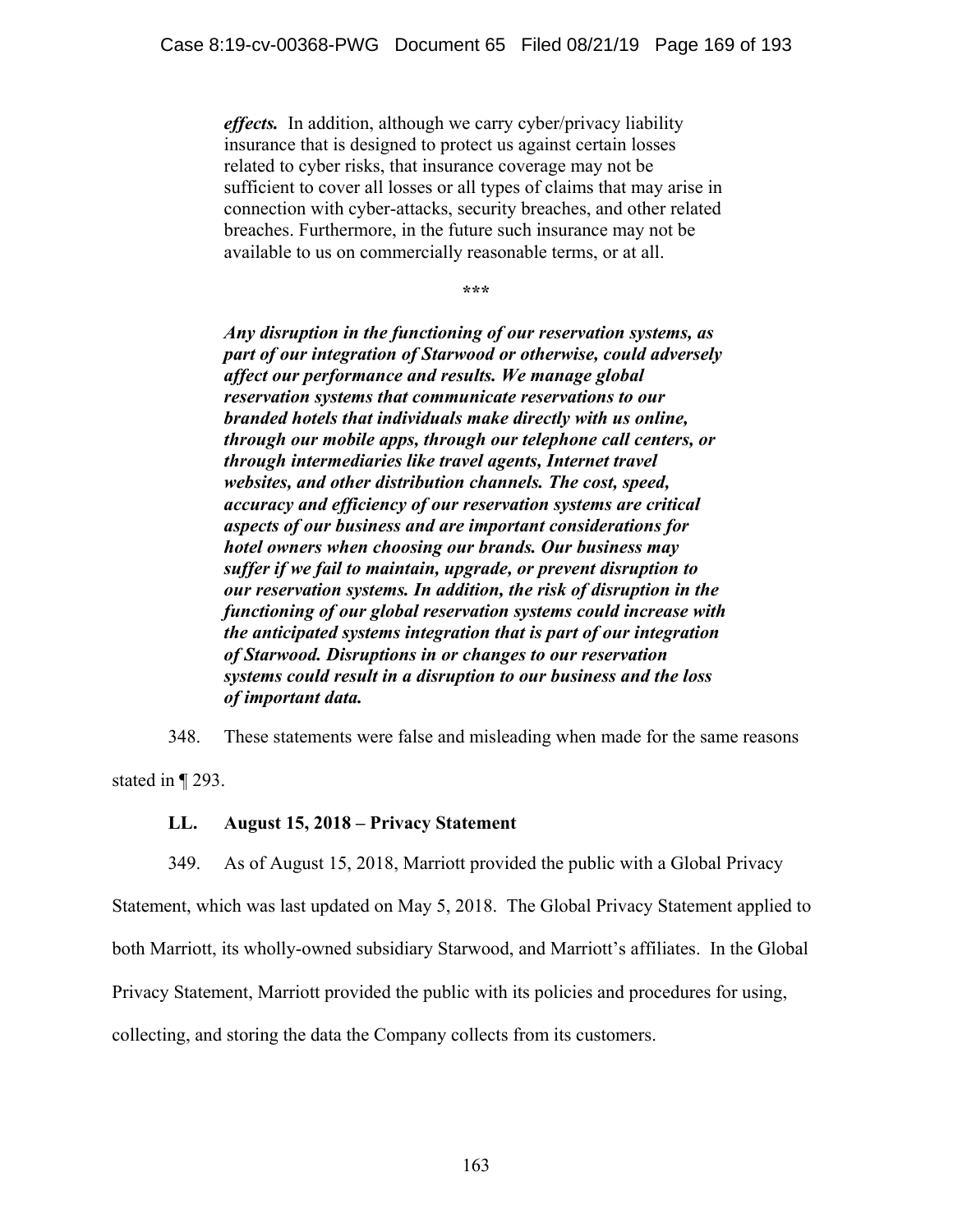### **Security**

*We seek to use reasonable organizational, technical and administrative measures to protect Personal Data.* Unfortunately, no data transmission or storage system can be guaranteed to be 100% secure. If you have reason to believe that your interaction with us is no longer secure (for example, if you feel that the security of your account has been compromised), please immediately notify us in accordance with the *"Contacting Us"* section, below.

## Privacy Shield Certified

*Marriott International, Inc. and certain of its U.S. affiliates have certified to the EU-U.S. and Swiss-U.S. Privacy Shield frameworks.* Our certifications can be found at: www.privacyshield.gov/list. For more information about the Privacy Shield principles, please visit: www.privacyshield.gov. Our Privacy Shield Guest Privacy Policy can be found here.

350. These statements were false and misleading when made for the reasons in ¶ 298.

Additionally, Marriott was in violation of the Privacy Shield Frameworks the Company stated it complied with due to the Company's failure to conduct adequate due diligence during the Merger, failure to detect the Breach in the legacy Starwood guest reservation database, and failure to maintain adequate security measures to protect customer data while operating that breached database for nearly two years after acquiring it from Starwood in the Merger.

# **MM. October 20, 2018 – Interview with Richmond Times Dispatch**

351. In an article in the New York Times titled *Marriott's Merger of Hotel Rewards* 

*Programs Tests Members' Loyalty*, Marriott's Senior VP of Global Loyalty David Flueck gave an interview to the Richmond Times Dispatch. In that article, Mr. Flueck "*described the merger as 99.9 percent successful*, though he acknowledged that it still left millions of customer records in limbo, some for weeks before they were resolved."

352. This statement was false and misleading when made because it omitted the fact that Defendants had actual knowledge that the legacy Starwood guest reservation database had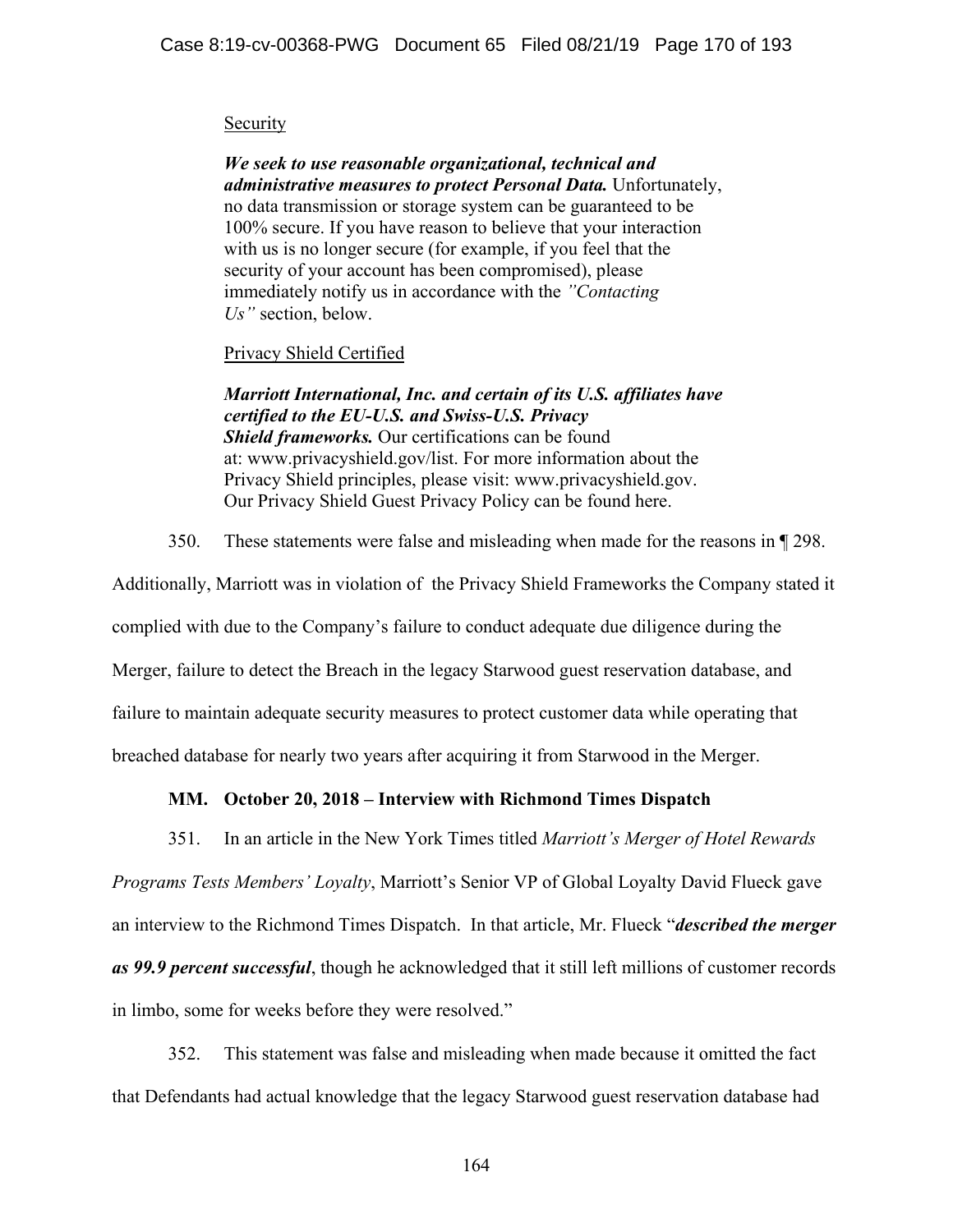been breached. By this time, Marriott had actual knowledge of the Breach, including that the attackers had used a RAT and Mimikatz as a part of their infiltration of the database. Additionally, this statement was false and misleading for all the reasons stated in ¶ 287.

## **NN. November 5, 2018 – Form 8-K**

353. On November 5, 2018, after the market closed, Marriott filed a Form 8-K signed by Defendant Val Bauduin and attached a press release discussing the Company's operations, the integration of Starwood's systems, and other topics. In regards to the integration of Starwood's system, Defendant Sorenson stated:

> It's been just over two years since the completion of the Starwood acquisition. *We are in the home stretch on integrating the companies and are pleased with the results.*

354. This statement was false and misleading when made because it omitted the fact that Defendants had actual knowledge that the legacy Starwood guest reservation database had been breached. By this time, Marriott had actual knowledge of the Breach, including that the attackers had used a RAT and Mimikatz as a part of their infiltration of the database. Additionally, the statement was false and misleading for all the reasons stated in ¶ 287.

## **OO. November 6, 2018 – Q3 2018 Form 10-Q**

355. On November 6, 2018, shortly before noon, Marriott filed the Company's Q3

2018 Form 10-Q, which was signed by Defendant Val Bauduin.

356. Also in the Q3 2018 Form 10-Q, when describing **potential** risks the Company

**might** face as a result of the Merger, Marriott stated:

*Some of the anticipated benefits of combining Starwood and Marriott may still not be realized. We decided to acquire Starwood with the expectation that the Starwood Combination would result in various benefits, including, among other things, operating efficiencies. Although we have already achieved some of those anticipated benefits, others remain subject to*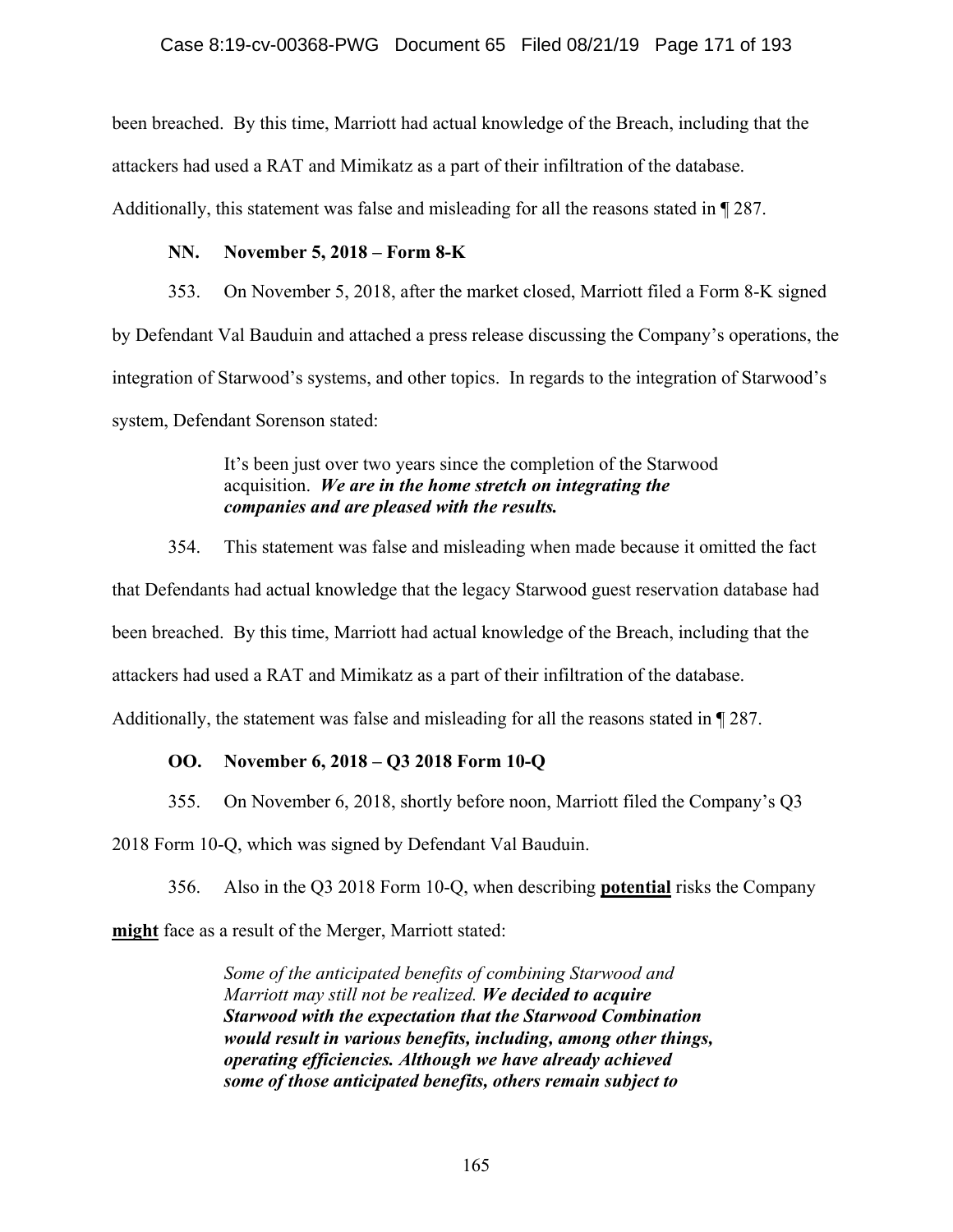*several uncertainties, including whether we can continue to effectively and efficiently integrate the Starwood business.* 

*Integration could also take longer than we anticipate and involve unexpected costs. Disruptions of each legacy company's ongoing businesses, processes, and systems could adversely affect the combined company. We have encountered challenges in harmonizing our different reservations and other systems, Loyalty Program, and other business practices, and may encounter additional or increased challenges as the integration process continues.* Because of these or other factors, we cannot assure you when or that we will be able to fully realize additional benefits from the Starwood Combination in the form of eliminating duplicative costs, or achieving other operating efficiencies, cost savings, or benefits, or that challenges encountered with our harmonization efforts will not have adverse effects on our business or reputation.

357. These statements were false and misleading because while warning of potential

risks related to cybersecurity, Marriott failed to disclose critical facts relevant to these risks including the fact that Defendants had actual knowledge that the legacy Starwood guest reservation database had been breached. By this time, Marriott had actual knowledge of the Breach, including that the attackers had used a RAT and Mimikatz as a part of their infiltration of the database. Additionally, this statement was false and misleading for all the reasons stated

in ¶ 291.

358. Also in the Q3 2018 Form 10-Q, when describing **potential** risks the Company

**might** face in its technology and information protection operations, Marriott stated:

*A failure to keep pace with developments in technology could impair our operations or competitive position. The lodging industry continues to demand the use of sophisticated technology and systems, including those used for our reservation, revenue management, property management, human resources and payroll systems, our Loyalty Program, and technologies we make available to our guests and for our associates. These technologies and systems must be refined, updated, and/or replaced with more advanced systems on a regular basis, and our business could suffer if we cannot do that as quickly or effectively as our competitors or within budgeted costs and time frames. We also*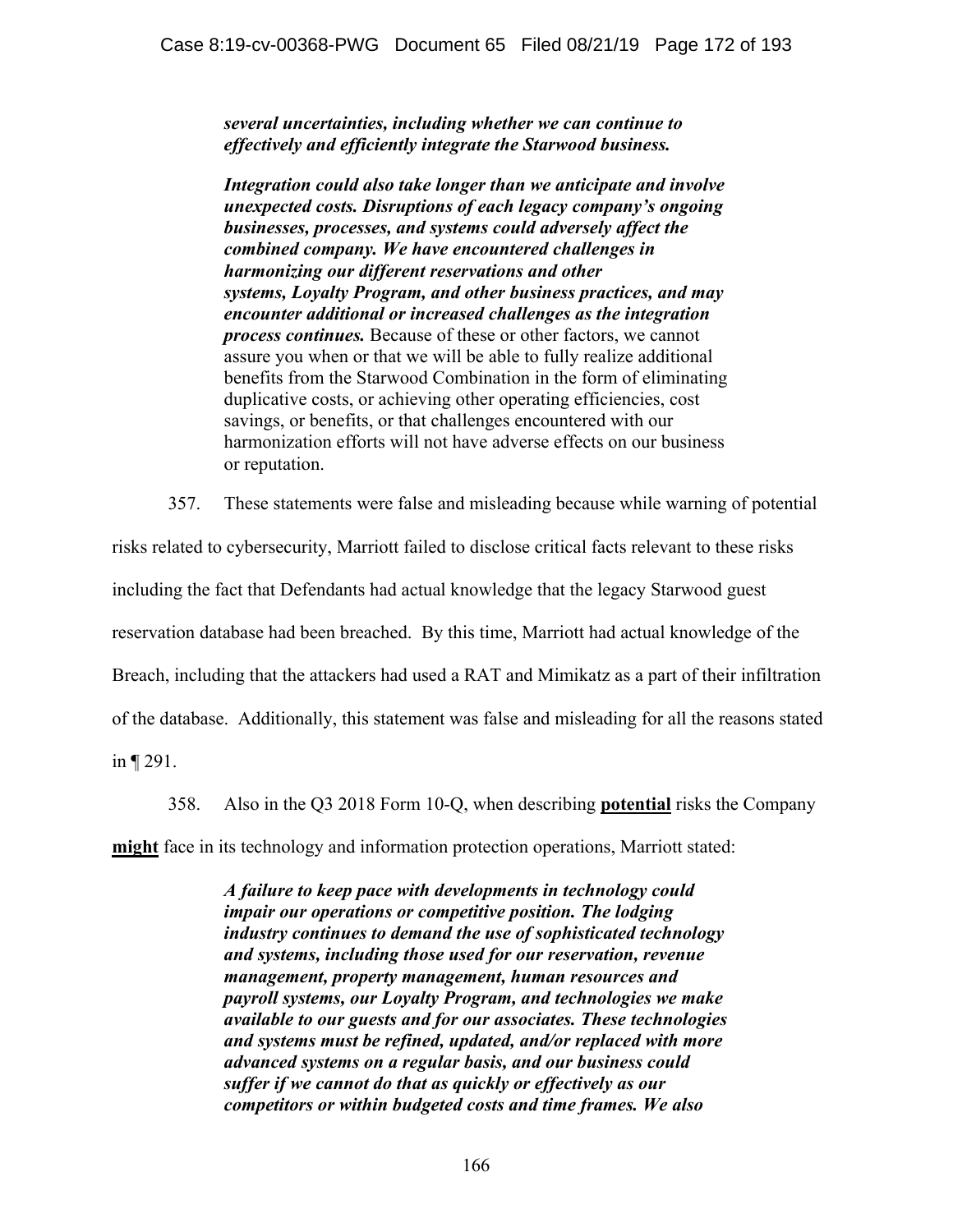*may not achieve the benefits that we anticipate from any new technology or system, and a failure to do so could result in higher than anticipated costs or could impair our operating results.* 

**\*\*\*** 

*We are exposed to risks and costs associated with protecting the integrity and security of company, associate, and guest data.* In the operation of our business, we collect, store, use, and transmit large volumes of data regarding associates, guests, customers, owners, licensees, franchisees, and our own business operations, including credit card numbers, reservation and loyalty data, and other personal information, in various information systems that we maintain and in systems maintained by third parties, including our owners, franchisees, licensees, and service providers. *The integrity and protection of this data is critical to our business. If this data is inaccurate or incomplete, we could make faulty decisions.* 

*Our guests and associates also have a high expectation that we, as well as our owners, franchisees, licensees, and service providers, will adequately protect and appropriately use their personal information. The information, security, and privacy requirements imposed by laws and governmental regulation, our contractual obligations, and the requirements of the payment card industry are also increasingly demanding in the U.S., the European Union, Asia, and other jurisdictions where we operate. Our systems and the systems maintained or used by our owners, franchisees, licensees, and service providers may not be able to satisfy these changing legal and regulatory requirements and associate and guest expectations, or may require significant additional investments or time to do so. We may incur significant additional costs to meet these requirements, obligations, and expectations, and in the event of alleged or actual noncompliance we may experience increased operating costs, increased exposure to fines and litigation, and increased risk of damage to our reputation and brand.*

**\*\*\*** 

*Cyber security incidents could have a disruptive effect on our business. We have implemented security measures to safeguard our systems and data, and we may implement additional measures in the future, but our measures or the measures of our service providers or our owners, franchisees, licensees, and their service providers may not be sufficient to maintain the confidentiality, security, or availability of the data we collect,*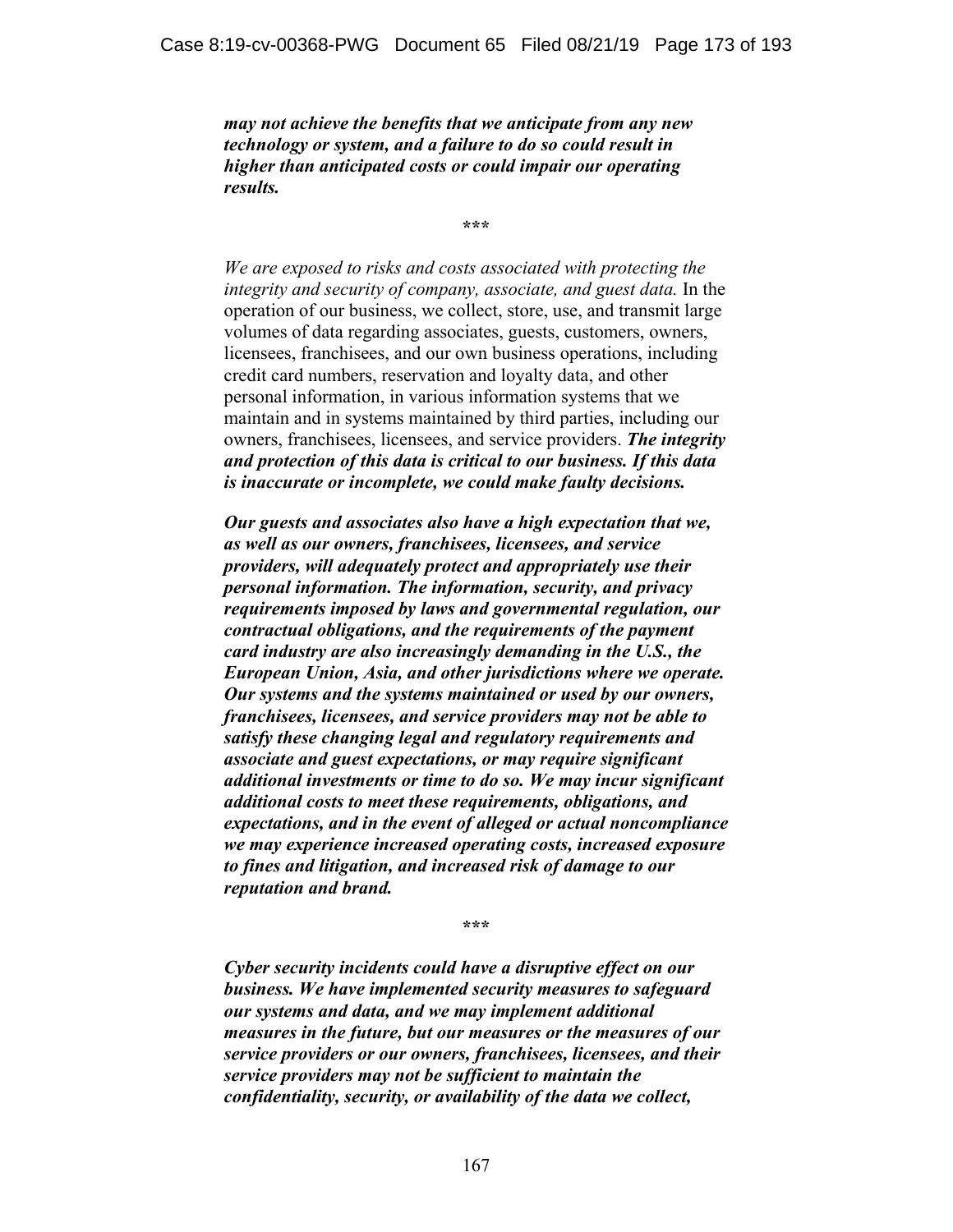*store, and use to operate our business. Efforts to hack or circumvent security measures, efforts to gain unauthorized access to data, failures of systems or software to operate as designed or intended, viruses, "ransomware" or other malware, "phishing" or other types of business email compromises, operator error, or inadvertent releases of data may materially impact our information systems and records and those of our owners, franchisees, licensees, or service providers. Our reliance on computer, Internet-based, and mobile systems and communications and the frequency and sophistication of efforts by third parties to gain unauthorized access or prevent authorized access to such systems have greatly increased in recent years. Like most large multinational corporations, we have experienced cyber-attacks, attempts to disrupt access to our systems and data, and attempts to affect the integrity of our data, and the frequency and sophistication of such efforts could continue to increase. Although some of these efforts may not be successful or impactful, a significant theft, loss, loss of access to, or fraudulent use of guest, associate, owner, franchisee, licensee, or company data could adversely impact our reputation and could result in remedial and other expenses, fines, or litigation. Depending on the nature and scope of the event, compromises in the security of our information systems or those of our owners, franchisees, licensees, or service providers or other disruptions in data services could lead to an interruption in the operation of our systems, resulting in operational inefficiencies and a loss of profits, and negative publicity, resulting in tangible adverse effects on our business, including consumer boycotts, lost sales, litigation, loss of development opportunities, or associate retention and recruiting difficulties, all of which could affect our market share, reputation, business, financial condition, or results of operations. The techniques used to obtain unauthorized access, disable or degrade service, or sabotage information systems change frequently, can be difficult to detect for long periods of time, and can involve difficult or prolonged assessment or remediation periods even once detected, which could magnify the severity of these adverse effects.* In addition, although we carry cyber/privacy liability insurance that is designed to protect us against certain losses related to cyber risks, that insurance coverage may not be sufficient to cover all losses or all types of claims that may arise in connection with cyber-attacks, security compromises, and other related incidents. Furthermore, in the future such insurance may not be available to us on commercially reasonable terms, or at all.

### *Any disruption in the functioning of our reservation systems, as part of our integration of Starwood or otherwise, could adversely*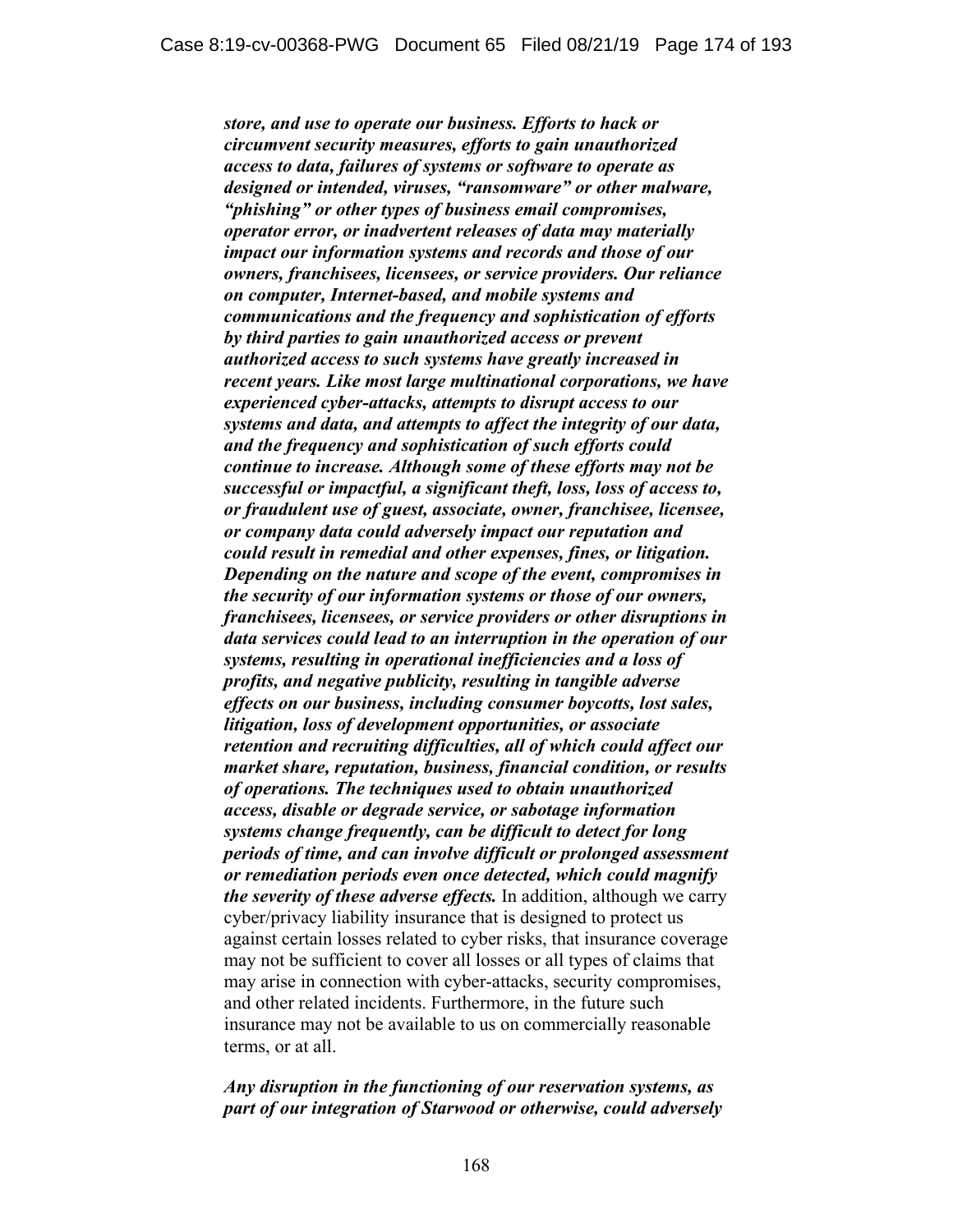*affect our performance and results. We manage global reservation systems that communicate reservations to our branded hotels that individuals make directly with us online, through our mobile apps, through our telephone call centers, or through intermediaries like travel agents, Internet travel websites, and other distribution channels. The cost, speed, accuracy and efficiency of our reservation systems are critical aspects of our business and are important considerations for hotel owners when choosing our brands. Our business may suffer if we fail to maintain, upgrade, or prevent disruption to our reservation systems. In addition, the risk of disruption in the functioning of our global reservation systems could increase with the ongoing systems integration that is part of our integration of Starwood. Disruptions in or changes to our reservation systems could result in a disruption to our business and the loss of important data.*

359. These statements were false and misleading because while warning of potential risks related to cybersecurity, Marriott failed to disclose critical facts relevant to these risks including the fact that Defendants had actual knowledge that the legacy Starwood guest reservation database had been breached. By this time, Marriott had actual knowledge of the Breach, including that the attackers had used a RAT and Mimikatz as a part of their infiltration of the database. Additionally, this statement was false and misleading for all the reasons stated in ¶ 291.

### **VIII. ADDITIONAL ALLEGATIONS SUPPORTING SCIENTER**

360. As described below, the Individual Defendants had actual knowledge that the statements and omissions made by them were false and misleading, or acted with severely reckless disregard as to the truth or falsity of those statements and omissions. The Individual Defendants' knowledge of, or severely reckless disregard for, the truth is demonstrated by admissions and substantial direct and circumstantial evidence supporting a strong inference of scienter.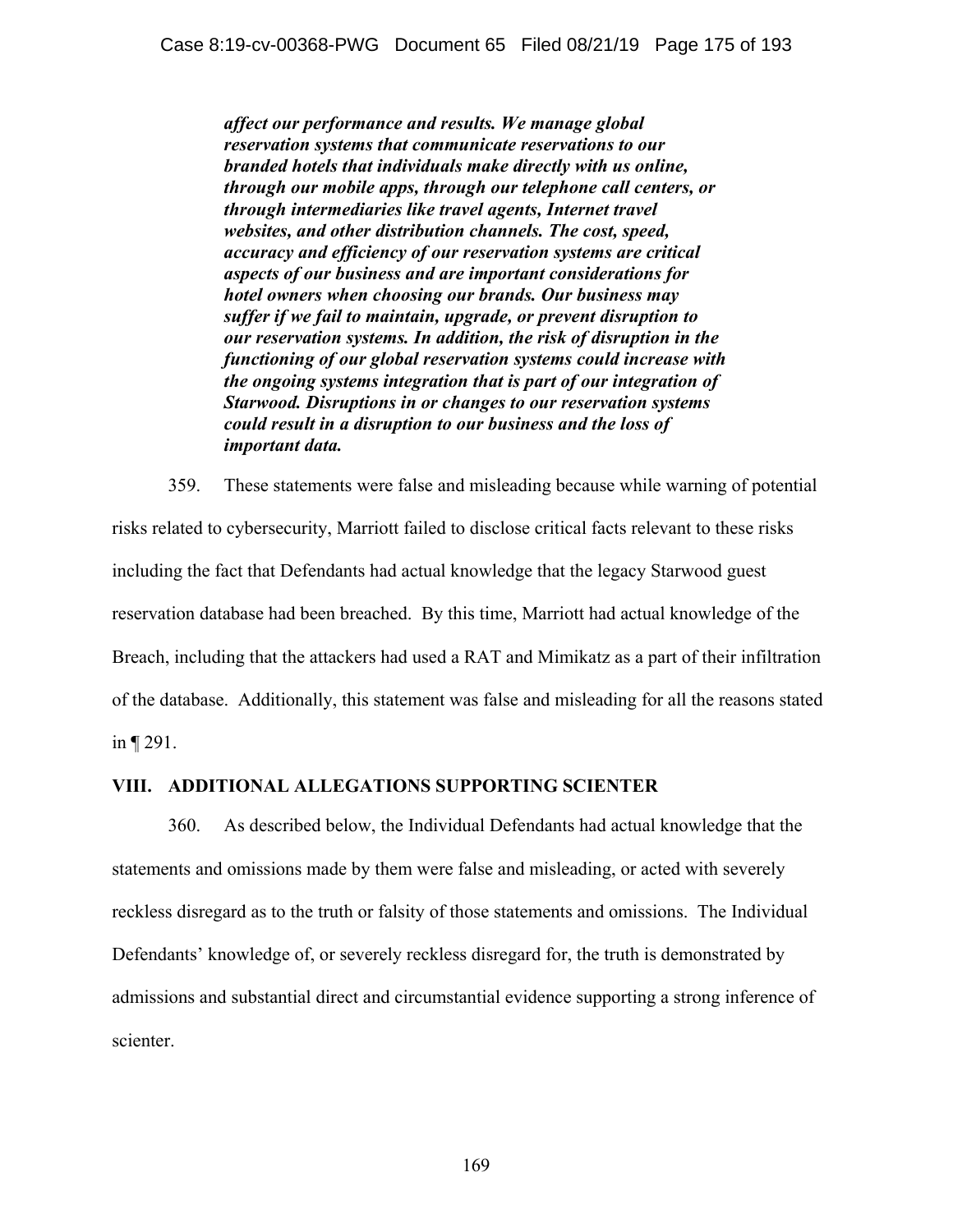#### **A. Customers and Customer Data Are a Core Part of Marriott's Operations**

361. A hotel is not really a hotel if it does not have any guests. Marriott relies on guest data to bring guests to the Company's hotels and needs its reservation systems to logistically sign guests up for their rooms and obtain payment information for the rooms. Once those guests are in the hotel, Marriott continues to earn revenues in the form of food and beverage sales. As a hotel business, there is no part of Marriott's operations that was not affected by, or connected to, customer reservations and the data those customers provide.

362. Defendants Sorenson and Oberg, among other Marriott executives, repeatedly made public statements about the importance of customer data to the Merger and Marriott's operations generally. Additionally, Marriott engaged in strategic partnerships with third parties with the sole purpose of sharing the personal information of its customers.

363. One of Defendants' primary drivers in executing a transformational transaction like the Merger was Starwood's customer data. As a result, Defendants' due diligence should have been heightened and focused on the guest reservation database. Defendants executed a \$13 billion acquisition, the largest transaction in the Company's history, to gain access to Starwood's customers and their personal data. At the announcement of the Merger, analysts and news outlets commented on the importance of Starwood's customer data to Marriott. Accordingly, the Individual Defendants needed to focus on ensuring the integration of the systems of the two companies was a success and that the most important asset in the transaction – customer data – was secure.

364. That the Breach affected the Company's guest reservation database and customer data, a part of Marriott's core operations, supports a strong inference of scienter.

170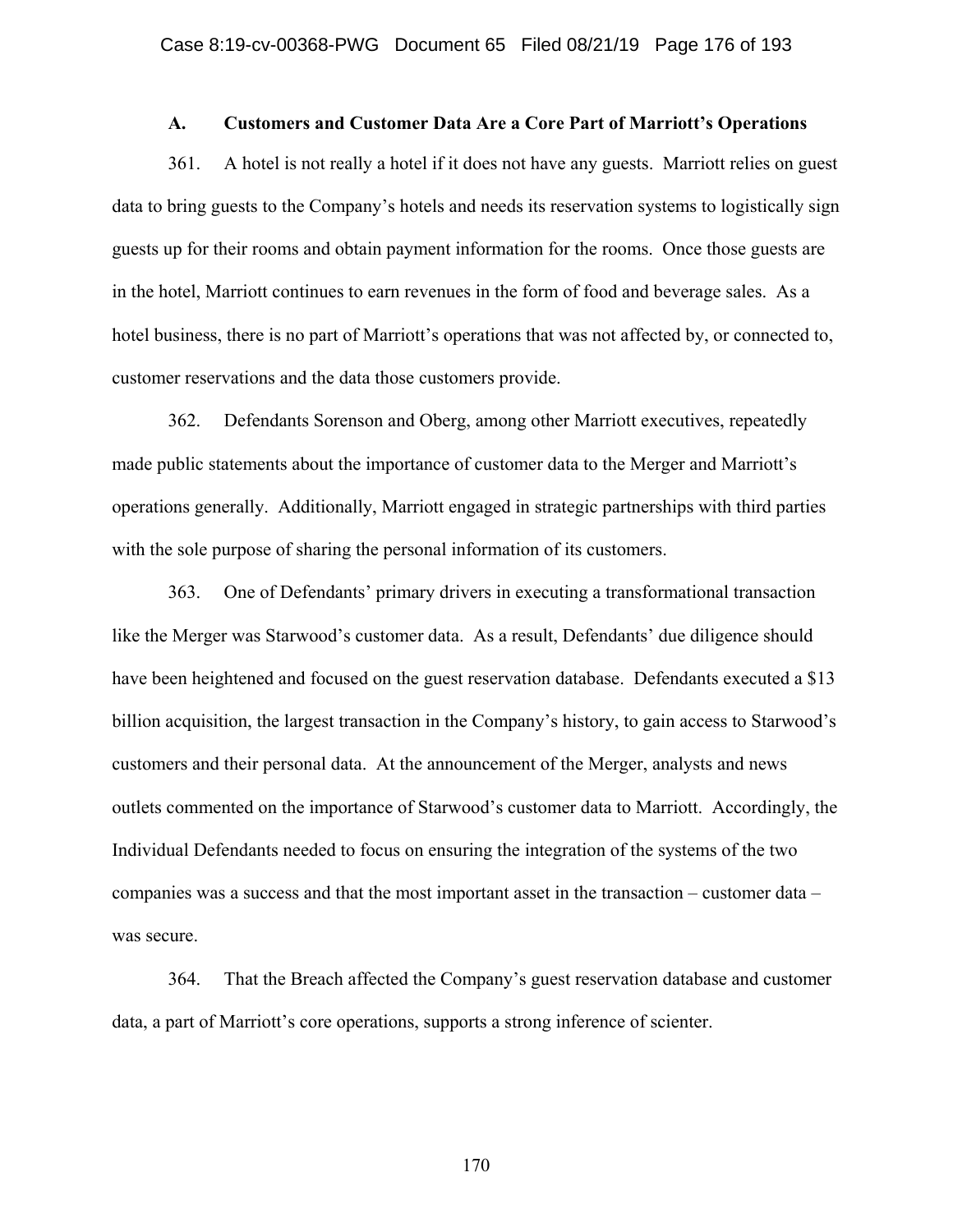### **B. Individual Defendants Knew or Were at Least Severely Reckless in Not Knowing that Marriott's Merger Diligence Was Inadequate**

365. The Individual Defendants made statements about the due diligence process for the most important merger the Company had ever attempted, so they were charged with knowing whether the due diligence process was actually being performed adequately. They were also required to employ basic due diligence processes to ensure the quality of the customer data, and security and IT operations they were purchasing. The ICO found that Marriott's due diligence process during the Merger was not adequate and this is borne out by the nature of the cyberattack, the glaring and obvious vulnerabilities of the Starwood system, and the opportunities Marriott had to discover or remedy these vulnerabilities over the course of several years.

366. The Individual Defendants knew, or were at least severely reckless in not knowing, of numerous red flags prior to executing the Merger including, but not limited to: (1) the poor quality of Starwood's IT systems generally; (2) Starwood's known cybersecurity issues and prior hacks, including a point-of-sale breach announced just five days after the Merger Agreement was signed; (3) significant intrusions into the databases of Marriott's competitors by hackers to gain access to customer data; and (4) other significant data breaches in other industries where sensitive personal customer data was available.

367. As a result of these "red flags," the Individual Defendants knew, or were at least severely reckless in not knowing, that Marriott needed to perform heightened due diligence on Starwood's systems. Instead, Marriott's due diligence was woefully inadequate. According to Defendant Sorenson, Marriott "hadn't, when [the Company] announced the deal, really done any organizational diligence." Marriott's lax attitude towards security continued after the signing of

171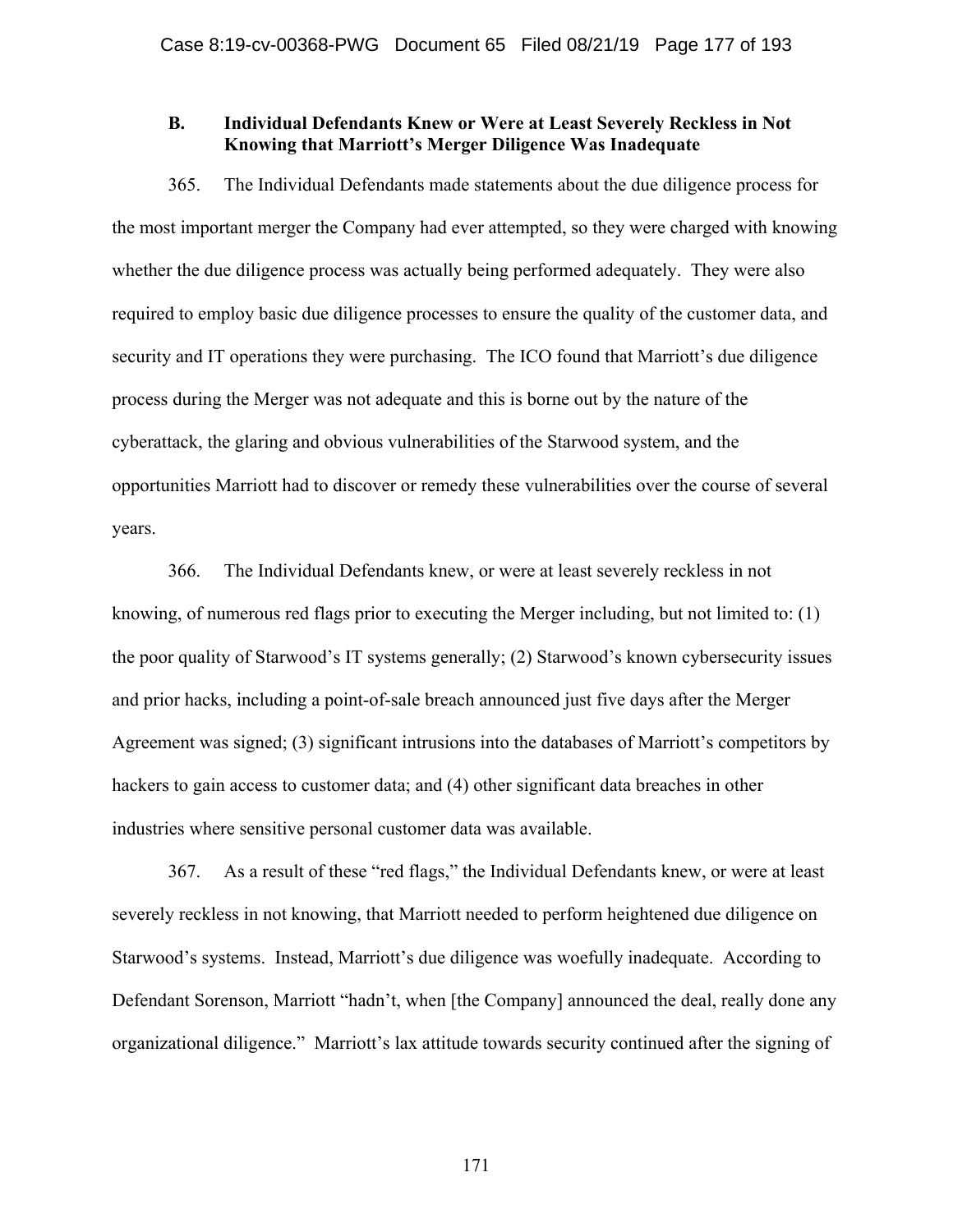the Merger Agreement until the closing of the Merger, despite Marriott's repeated representations to the market to the contrary, as detailed in Section VI(C)(2)(a).

## **C. Individual Defendants Failed to Detect the Breach for Approximately Two Years Despite Obvious Flaws in Starwood's System**

368. For nearly two years, Marriott deliberately, or at least severely recklessly, failed to perform adequate tests on the obviously vulnerable legacy Starwood guest reservation database. As explained by numerous former employees of Marriott and Starwood, it was clear that Marriott was subsuming a company with glaring flaws in its IT systems. Moreover, the market was also shocked that Marriott failed to detect this intrusion for two years after the acquisition – precisely because the expectation was that if Marriott had been conducting the vulnerability scans and testing it was required to do, it would have seen and safeguarded these vulnerabilities.

## **D. Defendant Sorenson Admittedly Had Actual Knowledge of the Breach More Than Two Months Before Informing the Public**

369. According to congressional testimony from Defendant Sorenson, he had actual knowledge of the Breach of the legacy Starwood guest reservation database by September 17, 2018. That Defendants continued to make representations to the market describing a hack as a "risk" when they knew it had actually come to pass, supports a strong inference of scienter. Additionally, that Defendants continued to make statements touting the progress of the integration while possessing actual knowledge that a key part of that integration had been disrupted by the second largest data breach in history supports a strong inference of scienter.

## **E. Defendant Sorenson was "Hands On" with Marriott's M&A Activity, and M&A Due Diligence Standards Support He Would Have Been Involved in Due Diligence**

370. Defendant Sorenson was "hands on" when it came to Marriott's M&A activity. Prior to joining Marriott, Defendant Sorenson was an M&A partner with Latham & Watkins.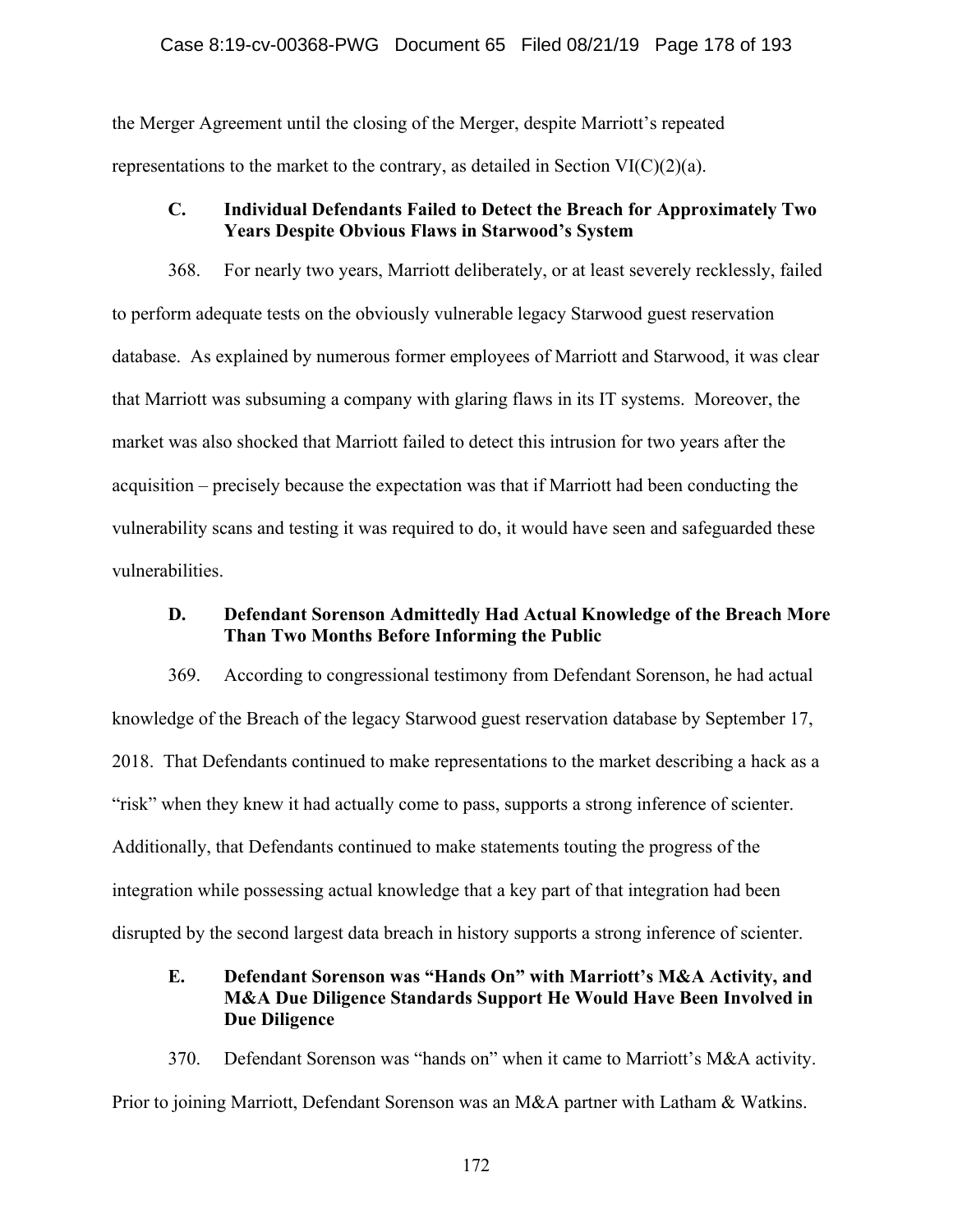#### Case 8:19-cv-00368-PWG Document 65 Filed 08/21/19 Page 179 of 193

His relationship with Marriott began more than 25 years ago when Defendant Sorenson represented the Company regarding acquisitions it made. Defendant Sorenson joined Marriott as the head of the Company's M&A activity in 1996 and promptly undertook his first acquisition with the Company by acquiring Renaissance Hotels. As noted by Defendant Linnartz, Defendant Sorenson is Marriott's "M&A guy."

371. Defendant Sorenson was personally involved with Marriott's acquisition of Starwood. Defendant Sorenson was Marriott's point person during Marriott's initial interest in Starwood, Marriott's decision to reengage with the acquisition process, and Marriott's ultimate decision to acquire Starwood. As detailed in prospectuses filed related to the Merger, Defendant Sorenson held numerous individual meetings with Starwood executives during the acquisition process. Additionally, Defendant Sorenson was a member of the Board and met repeatedly with the Company's Board to keep them informed of the process. The Prospectus also states that the Board, of which Defendant Sorenson was a member gained an enhanced "understanding of the integration process" with the addition of the former Starwood board members. The Prospectus also stated that the Board's review of the due diligence process gave it a "favorable" outlook for the Merger. Finally, based on the due diligence standards in the RACI matrix, at least Defendants Sorenson and Hoffmeister would have been intimately involved in the due diligence process and should have discovered the glaring issues with Starwood's protection of customer data.

#### **F. The Other Individual Defendants Acted with Scienter**

372. As Marriott's CIO, Defendant Hoffmeister was deeply involved in the Merger. According to CW 1, Defendant Hoffmeister ran the entire IT organization throughout the process. Additionally, CW 6 said that Defendant Hoffmeister was involved in presenting the IT budget to Defendant Sorenson. Given his involvement in the Merger and integration process,

173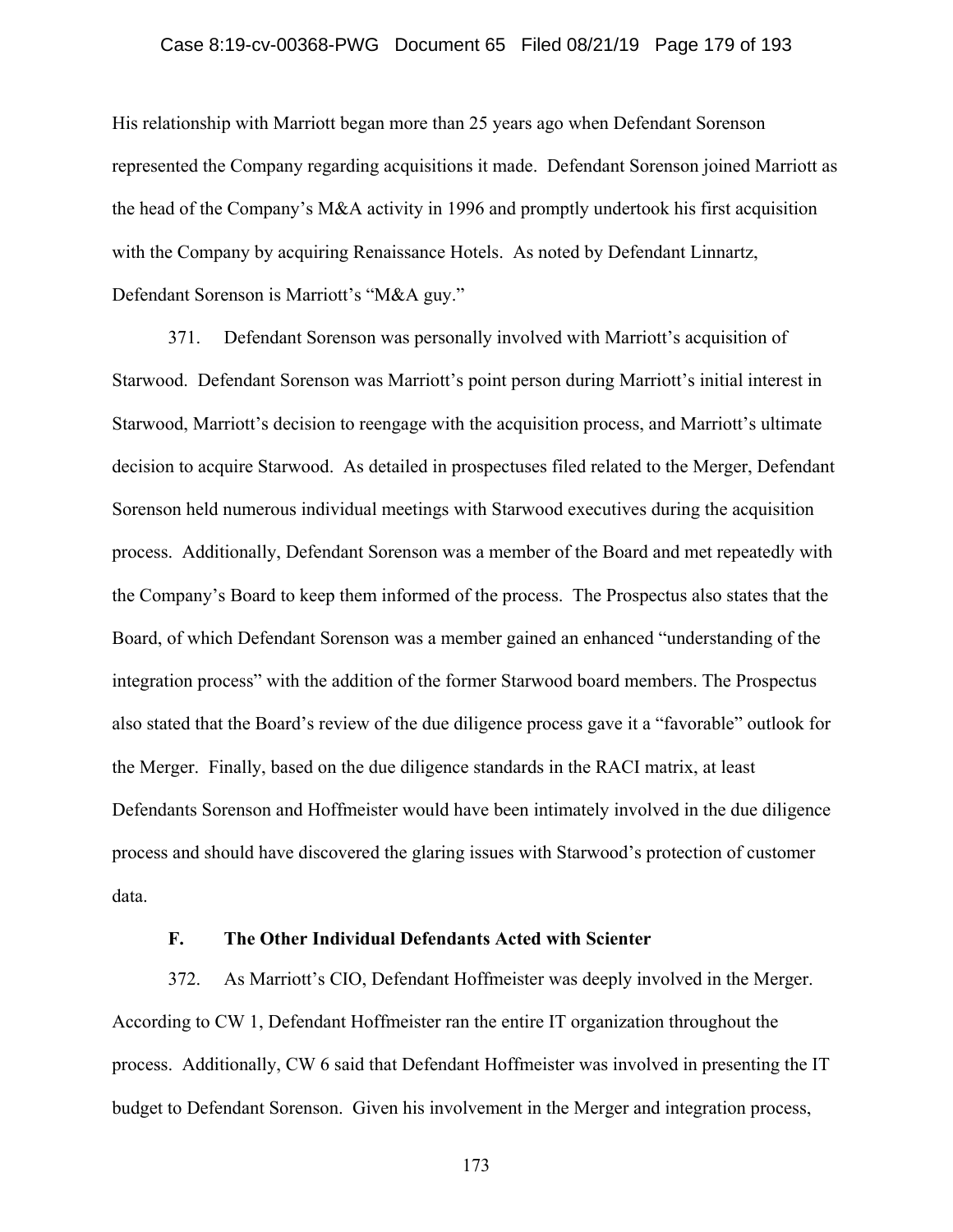#### Case 8:19-cv-00368-PWG Document 65 Filed 08/21/19 Page 180 of 193

Defendant Hoffmeister knew that Marriott had not performed adequate diligence, nor performed adequate security during the integration, and made false and misleading statements to the contrary. Defendant Hoffmeister was at least severely reckless in not knowing whether Marriott had actually performed adequate diligence or performed adequate security checks and making false and misleading statements on the subject anyway.

373. According to Defendant Linnartz's biography on Marriott's website, she is responsible for "information technology worldwide." Additionally, Defendant Linnartz gave interviews and made appearances at various conferences throughout the Class Period acknowledging the importance of Starwood's data and technology generally to Marriott's operations. Further, Defendant Linnartz often discussed the importance of integrating the loyalty programs of Starwood and Marriott. Defendant Linnartz knew Marriott was not paying adequate attention to security during the integration and made statements to the contrary. Defendant Linnartz was at least severely reckless in not knowing whether Marriott had performed adequate security checks and making false and misleading statements on the subject anyway.

374. In addition to signing the Company's SEC filings, Defendants Oberg and Val Bauduin were each named Manager of Starwood upon the closing of the Merger. As Managers of the newly acquired entity, Defendants Oberg and Val Bauduin would have been intricately involved in the integration process. Given each of their involvement in both the Merger and integration process, Defendants Oberg and Val Bauduin each knew that Marriott had not performed adequate diligence, nor performed adequate security during the integration, and made false and misleading statements to the contrary. Defendants Oberg and Val Bauduin were at least severely reckless in not knowing whether Marriott had actually performed adequate

174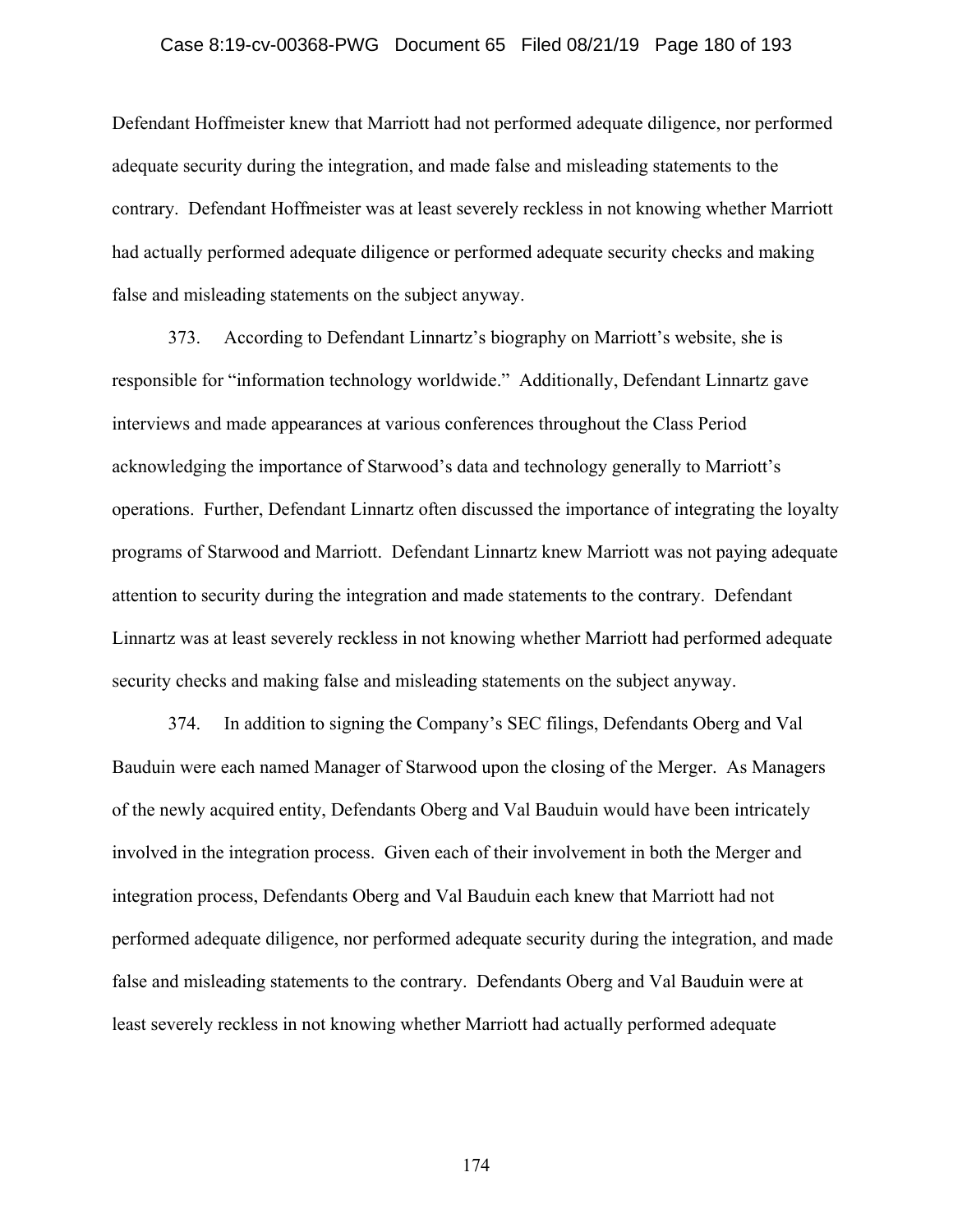## Case 8:19-cv-00368-PWG Document 65 Filed 08/21/19 Page 181 of 193

diligence or performed adequate security checks and making false and misleading statements on the subject anyway.

## **IX. LOSS CAUSATION**

375. During the Class Period, as detailed herein, Defendants engaged in a scheme to deceive the market and a course of conduct that artificially inflated the price of Marriott's securities and operated as a fraud or deceit on Class Period purchasers of Marriott's securities by failing to disclose and misrepresenting the adverse facts detailed herein. Later, when Defendants' prior misrepresentations and fraudulent course of conduct were revealed to the market, the price of Marriott's securities declined significantly as the prior artificial inflation was released from the Company's stock price.

376. As a result of their purchases of Marriott's securities during the Class Period, Lead Plaintiff and the other Class members suffered economic loss, *i.e.*, damages, under the federal securities laws. Defendants' false and misleading statements had the intended effect and caused Marriott's securities to trade at artificially inflated levels throughout the Class Period, closing as high as \$147.99 on January 29, 2018.

377. By concealing from investors the adverse facts detailed herein, Defendants presented a misleading picture of Marriott's business and prospects. When Defendants revealed these adverse facts to the market, the price of Marriott's securities fell dramatically. This decline removed the artificial inflation from the price of Marriott's securities, causing economic loss to investors who had purchased Marriott's securities during the Class Period.

378. The decline in the price of Marriott's securities following the revelations on November 30, 2018, was a direct result of the nature and extent of Defendants' fraudulent misrepresentations being revealed to investors and the market. The timing and magnitude of the price declines in Marriott's securities, Defendants' post Class Period revelations, and analyst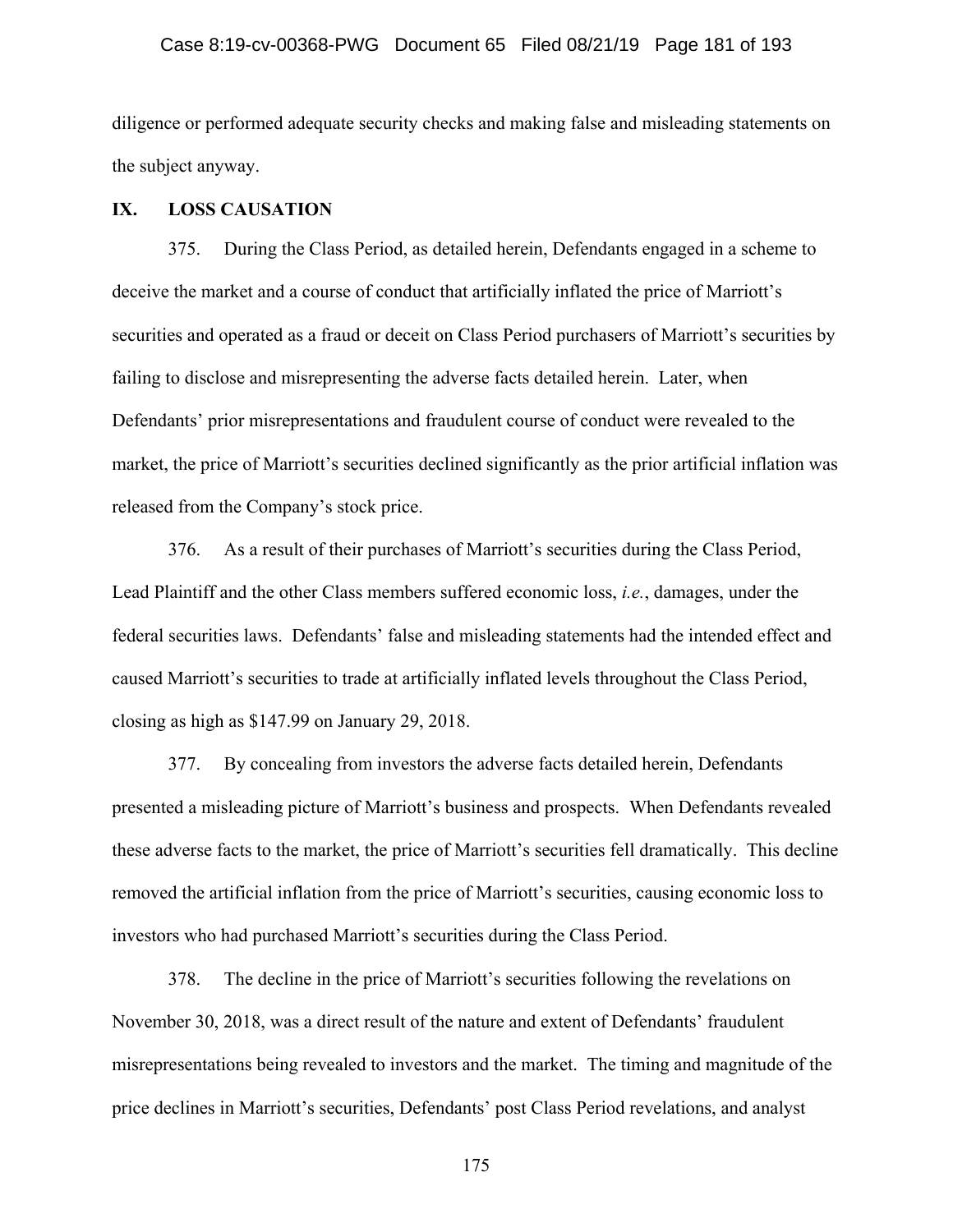## Case 8:19-cv-00368-PWG Document 65 Filed 08/21/19 Page 182 of 193

reactions to the news, individually and collectively, negate any inference that the loss suffered by Lead Plaintiff and the other Class members was caused by changed market conditions, macroeconomic or industry factors, or Company-specific facts unrelated to Defendants' fraudulent conduct.

379. The economic loss, *i.e.*, damages, suffered by Lead Plaintiff and the other Class members was a direct result of Defendants' fraudulent scheme and course of conduct to artificially inflate the price of Marriott's securities and the subsequent material decline in the value of Marriott's securities when Defendants' prior misrepresentations, misleading half-truths and other fraudulent conduct were revealed.

380. Specifically, on November 30, 2018, Defendants revealed that legacy Starwood's guest reservation database that Marriott owned and operated had been compromised by a breach since at least a year before Marriott acquired it. On November 30, 2018, the Company revealed that the sensitive, personal information of approximately 500 million guests had been stolen from Marriott's customers through the Breach in the legacy Starwood guest reservation database. The Company revealed that attackers had stolen; (1) names; (2) passport numbers; (3) dates of birth; (4) credit card information; (5) home address; and (6) other valuable, sensitive personal information.

381. As a result of these revelations, Marriott's stock dropped by \$6.81 from a close of \$121.84 per share on November 29, 2018 to \$115.03 per share on November 30, 2018, a decline of 5.59%.

382. Several outlets issued reports discussing the announcement of the Breach and resulting stock price decline. MarketWatch also reported that Marriott's stock price dropped "5.6% in premarket trade Friday, after the hotel operator disclosed a 'data security incident' of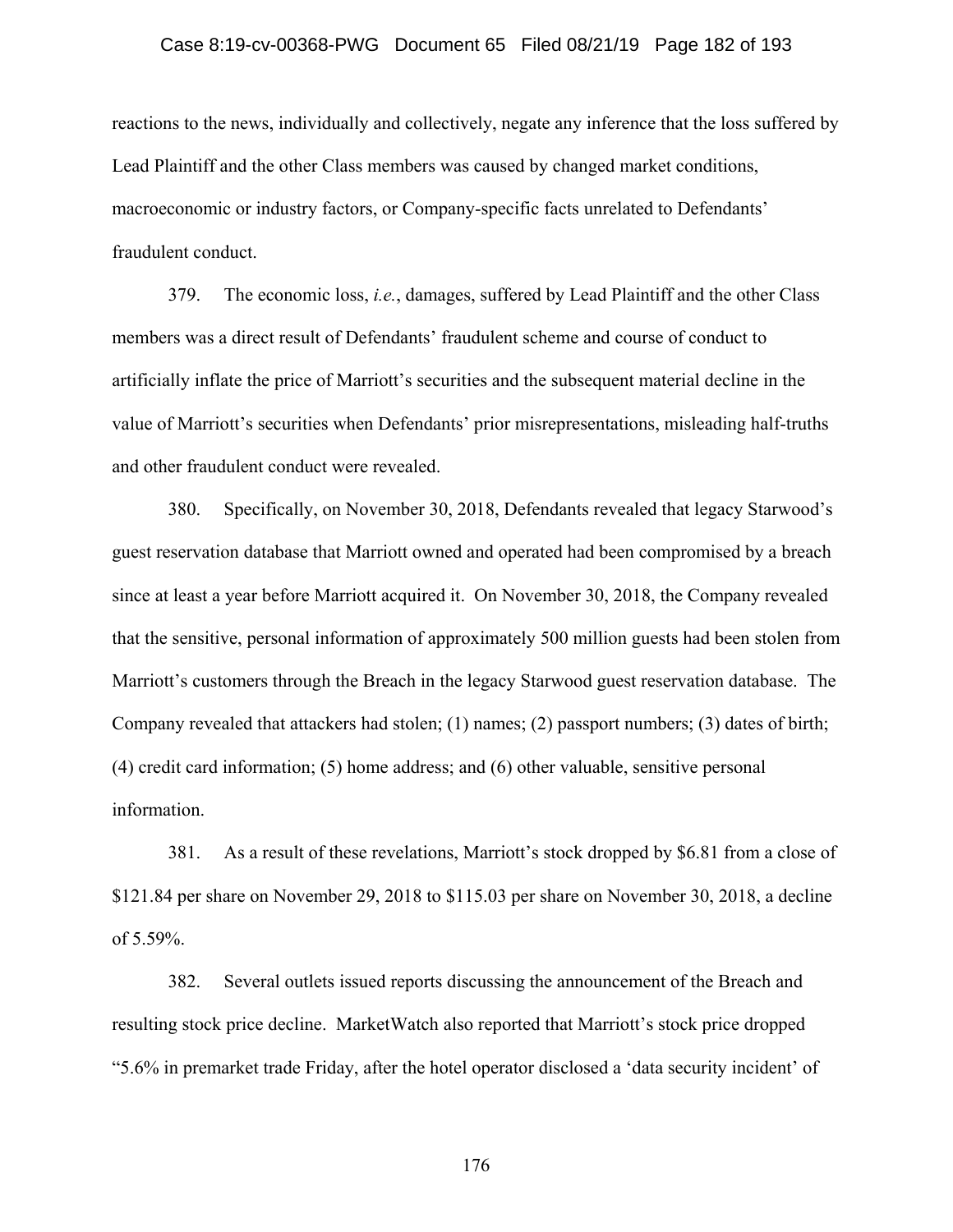its Starwood guest reservation database that contains information on up to 500 million guests." Additionally, Bloomberg reported that Marriott's stock "tumble[d]" on the revelation of the Breach, and Nasdaq.com reported that Marriott's "stock was falling hard" on news of the Breach.

## **X. APPLICATION OF PRESUMPTION OF RELIANCE**

383. Lead Plaintiff is entitled to a presumption of reliance on Defendants' material misrepresentations and omissions pursuant to the fraud-on-the-market theory:

(a) Marriott's securities were actively traded on the NASDAQ and Chicago Stock Exchange, informationally efficient markets, throughout the Class Period;

(b) Marriott's securities traded at high weekly volumes during the Class Period;

(c) as a regulated issuer, Marriott filed periodic public reports with the SEC;

(d) Marriott regularly communicated with public investors by means of established market communication mechanisms, including through regular dissemination of press releases on the major news wire services and through other wide-ranging public disclosures, such as communications with the financial press, securities analysts and other similar reporting services;

(e) the market reacted promptly to public information disseminated by Marriott;

(f) Marriott's securities were covered by numerous securities analysts employed by major brokerage firms who wrote reports that were distributed to the sales force and certain customers of their respective firms. Each of these reports was publicly available and entered the public marketplace. The firms who wrote analyst reports on Marriott during the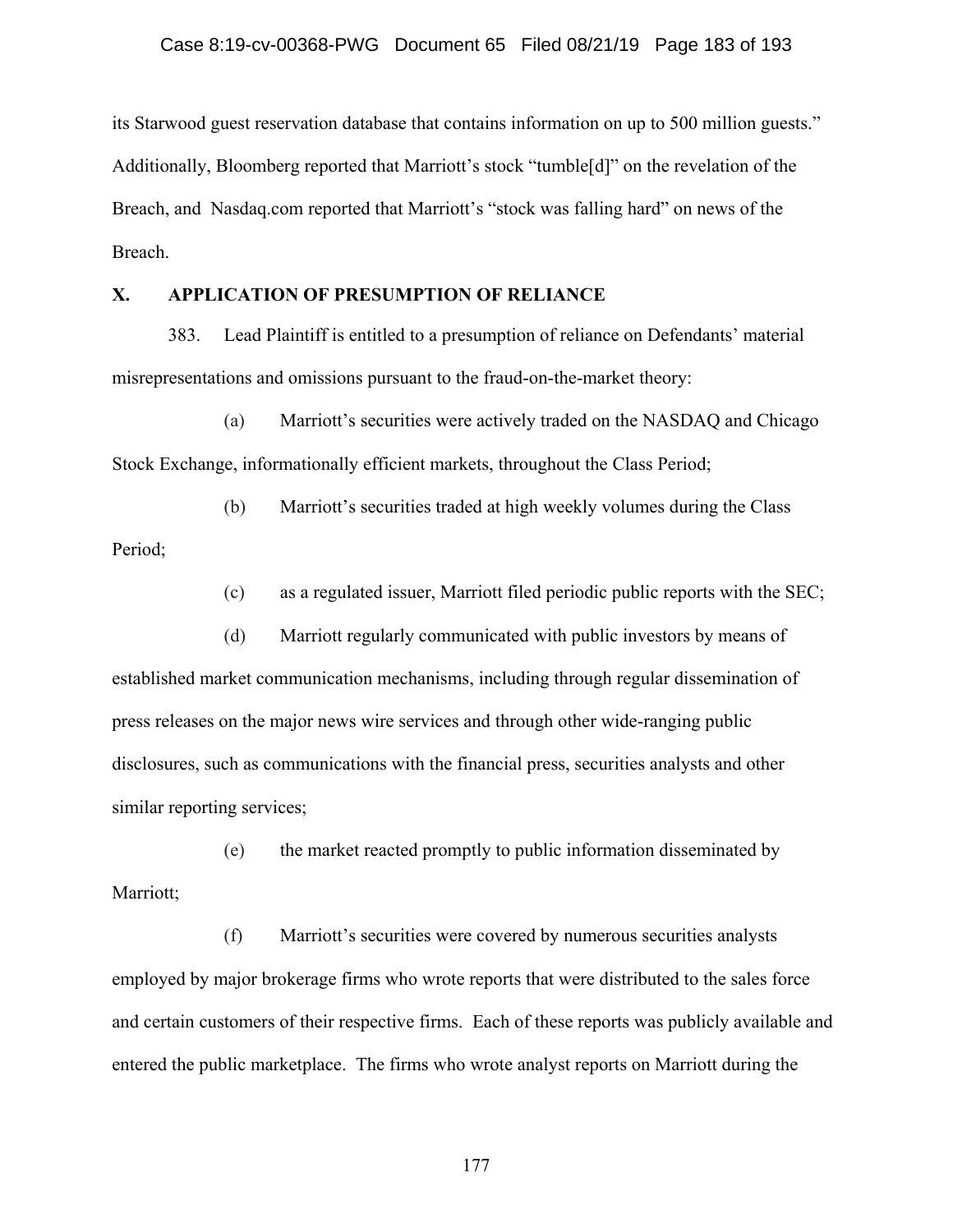## Case 8:19-cv-00368-PWG Document 65 Filed 08/21/19 Page 184 of 193

Class Period include, but are not limited to, the following: Barclays, Deutsche Bank, JP Morgan, Jefferies, SunTrust Robinson Humphrey, Wells Fargo, and others;

(g) the material misrepresentations and omissions alleged herein would tend to induce a reasonable investor to misjudge the value of Marriott's securities; and

(h) without knowledge of the misrepresented or omitted material facts alleged herein, Lead Plaintiff and other members of the Class purchased shares of Marriott's securities between the time Defendants misrepresented or failed to disclose material facts and the time the true facts were revealed.

384. In the alternative, Lead Plaintiff is entitled to a presumption of reliance under *Affiliated Ute Citizens of Utah* v. *United States*, 406 U.S. 128 (1972), because the claims asserted herein against Defendants are predicated upon omissions of material fact which there was a duty to disclose.

#### **XI. NO SAFE HARBOR**

385. The statutory safe harbor provided by the PSLRA for forward-looking statements under certain circumstances does not apply to any of the materially false and misleading statements and omissions alleged herein.

386. *First*, Defendants' statements and omissions alleged to be false and misleading relate to historical facts or existing conditions, and omissions are not protected by the statutory safe harbor. Defendants' false and misleading statements and omissions alleged herein are not forward-looking because such statements: (1) relate to historical or current fact; (2) implicate existing conditions; (3) do not contain projections of future performance or future objective; (4) the extent that any of the alleged false and misleading statements and omissions might be construed to touch on future intent, they are mixed statements of present facts and future intent and are not entitled to safe harbor protection with respect to the part of the statement that refers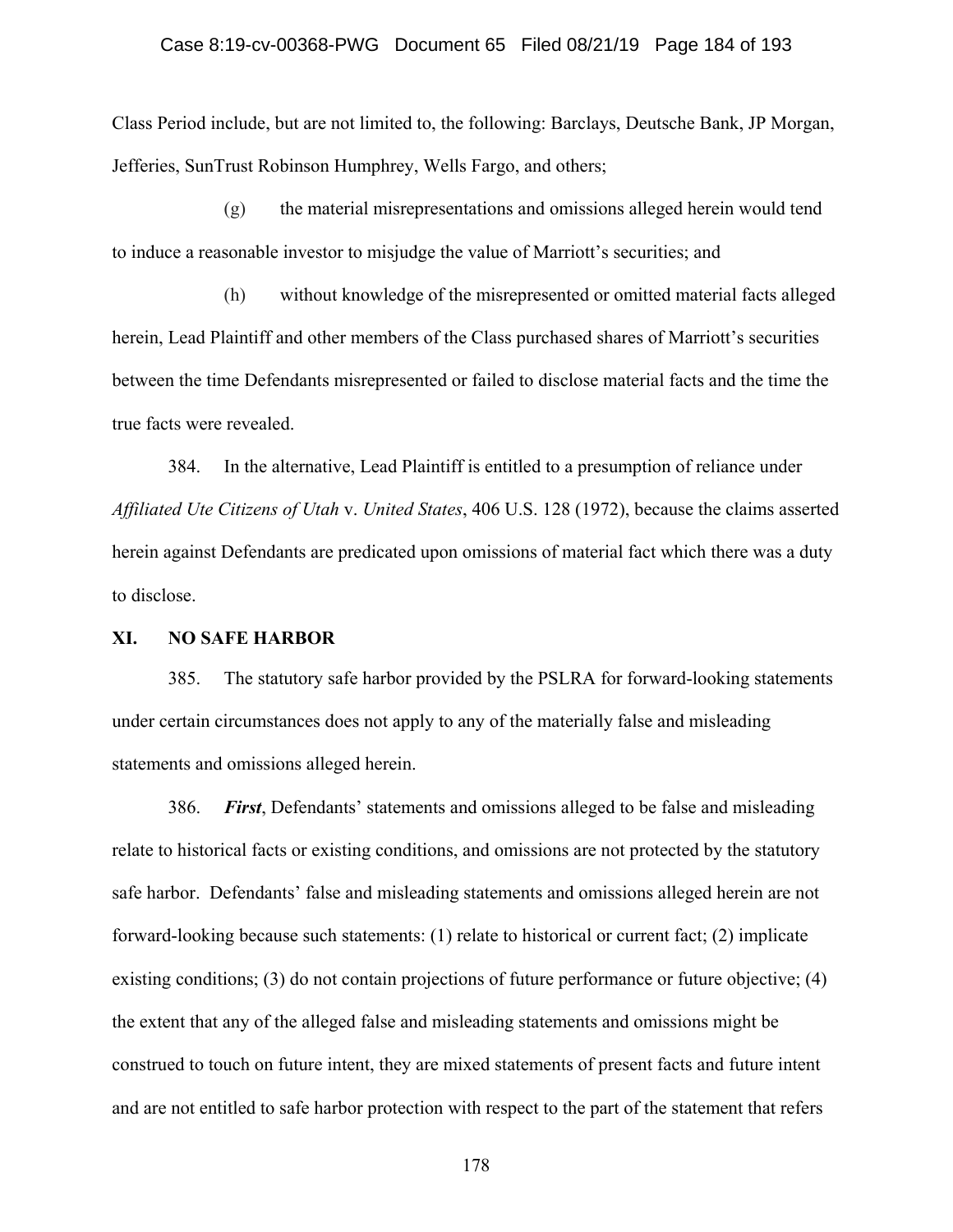## Case 8:19-cv-00368-PWG Document 65 Filed 08/21/19 Page 185 of 193

to the present. To the extent that any of the alleged false and misleading statements and omissions might be construed to touch on future intent, they are mixed statements of present facts and future intent and are not entitled to safe harbor protection with respect to the part of the statement that refers to the present.

387. *Second*, any purported forward-looking statements were not accompanied by meaningful cautionary language because any risks that Defendants warned of had already come to pass, and any cautionary language did not mention important factors of similar significance to those actually realized. Additionally, to the extent Defendants included any cautionary language, such language was not meaningful because any potential risks identified by Defendants had already manifested. To the extent Defendants included any cautionary language, it was not precise and did not relate directly to any forward-looking statements at issue. Defendants' cautionary language was boilerplate and did not meaningfully change during the Class Period, despite the fact that conditions had materially changed.

388. *Third*, to the extent that there were any forward-looking statements that were identified as such, Defendants are liable because, at the time each of those forward-looking statements were made, the speaker knew the statement was false when made.

#### **XII. CLASS ACTION ALLEGATIONS**

389. Lead Plaintiff brings this federal securities class action pursuant to Rule 23 of the Federal Rules of Civil Procedure on behalf of itself and all persons and entities that, during the proposed Class Period of November 16, 2015 through November 29, 2018, inclusive, purchased or otherwise acquired the publicly traded securities of Marriott, and were damaged thereby, except as excluded by definition. Excluded from the Class are: (1) Defendants; (2) members of the immediate family of each of the Individual Defendants; (3) any subsidiary or affiliate of Marriott, including its employee retirement and benefit plan(s) and their participants or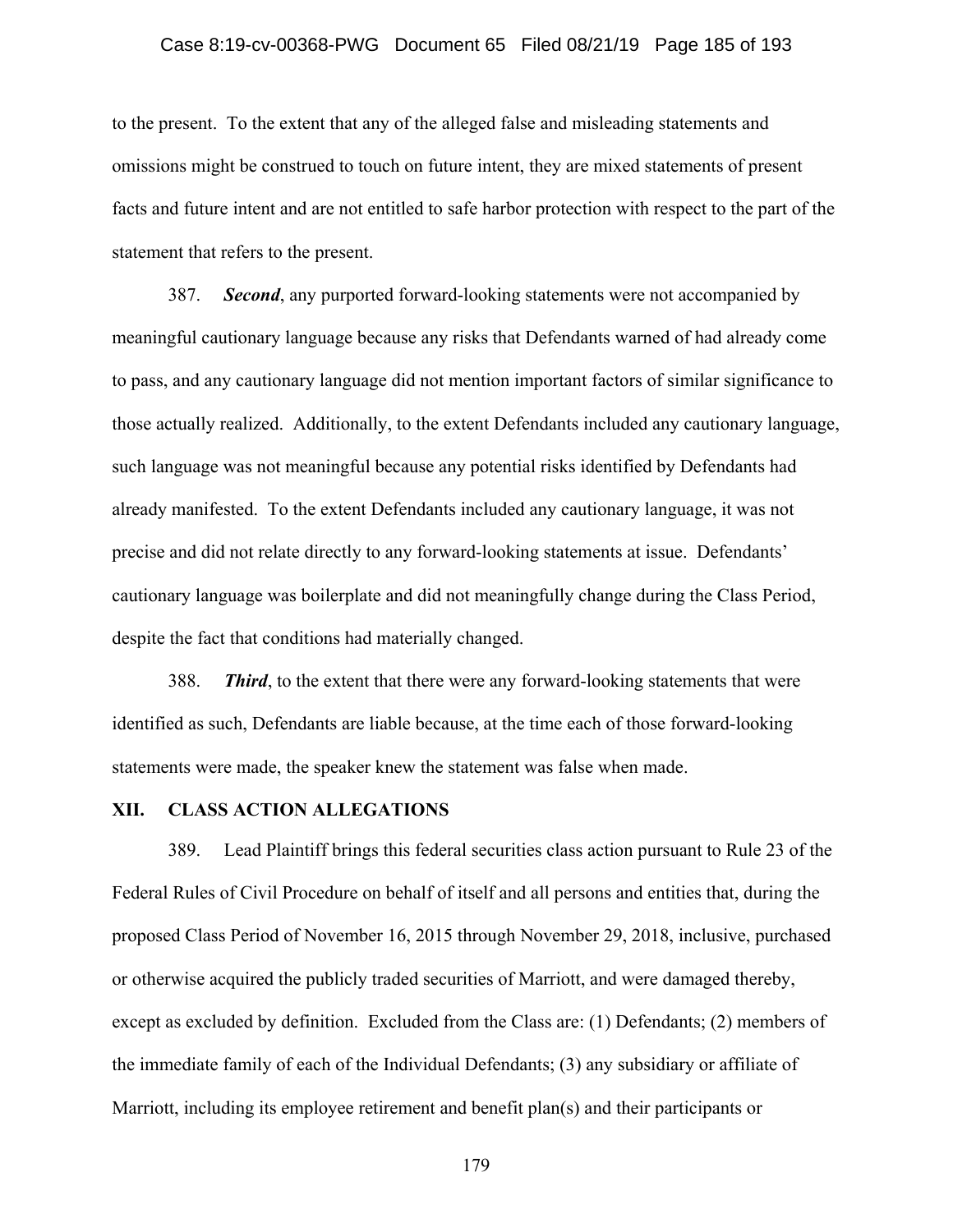## Case 8:19-cv-00368-PWG Document 65 Filed 08/21/19 Page 186 of 193

beneficiaries, to the extent they made purchases through such plan(s); (4) the directors and officers of Marriott during the Class Period, as well as the members of their immediate families; and (5) the legal representatives, heirs, successors, and assigns of any such excluded party.

390. The members of the Class are so numerous that joinder of all members is impracticable. According to Marriott's 2018 Annual Report, there were 340 million shares of Marriott's securities outstanding as of February 20, 2019 and over 36,4800 registered holders of such securities, with a significant number of shares held by banks, brokers and/or nominees for the accounts of their customers. While the exact number of Class members is unknown to Lead Plaintiff at this time and can only be ascertained through appropriate discovery, Lead Plaintiff believes that the proposed Class numbers in the thousands and is geographically widely dispersed. Record owners and other members of the Class may be identified from records maintained by Marriott or its transfer agent and may be notified of the pendency of this action by mail, using a form of notice similar to that customarily used in securities class actions.

391. Lead Plaintiff's claims are typical of the claims of the members of the Class. All members of the Class were similarly affected by Defendants' allegedly wrongful conduct in violation of the Exchange Act as complained of herein.

392. Lead Plaintiff will fairly and adequately protect the interests of the members of the Class and has retained counsel competent and experienced in class action and securities litigation.

393. There is a well-defined community of interest in the questions of law and fact involved in this case. Common questions of law and fact exist as to all members of the Class, and predominate over any questions solely affecting individual members of the Class. The questions of law and fact common to the Class include: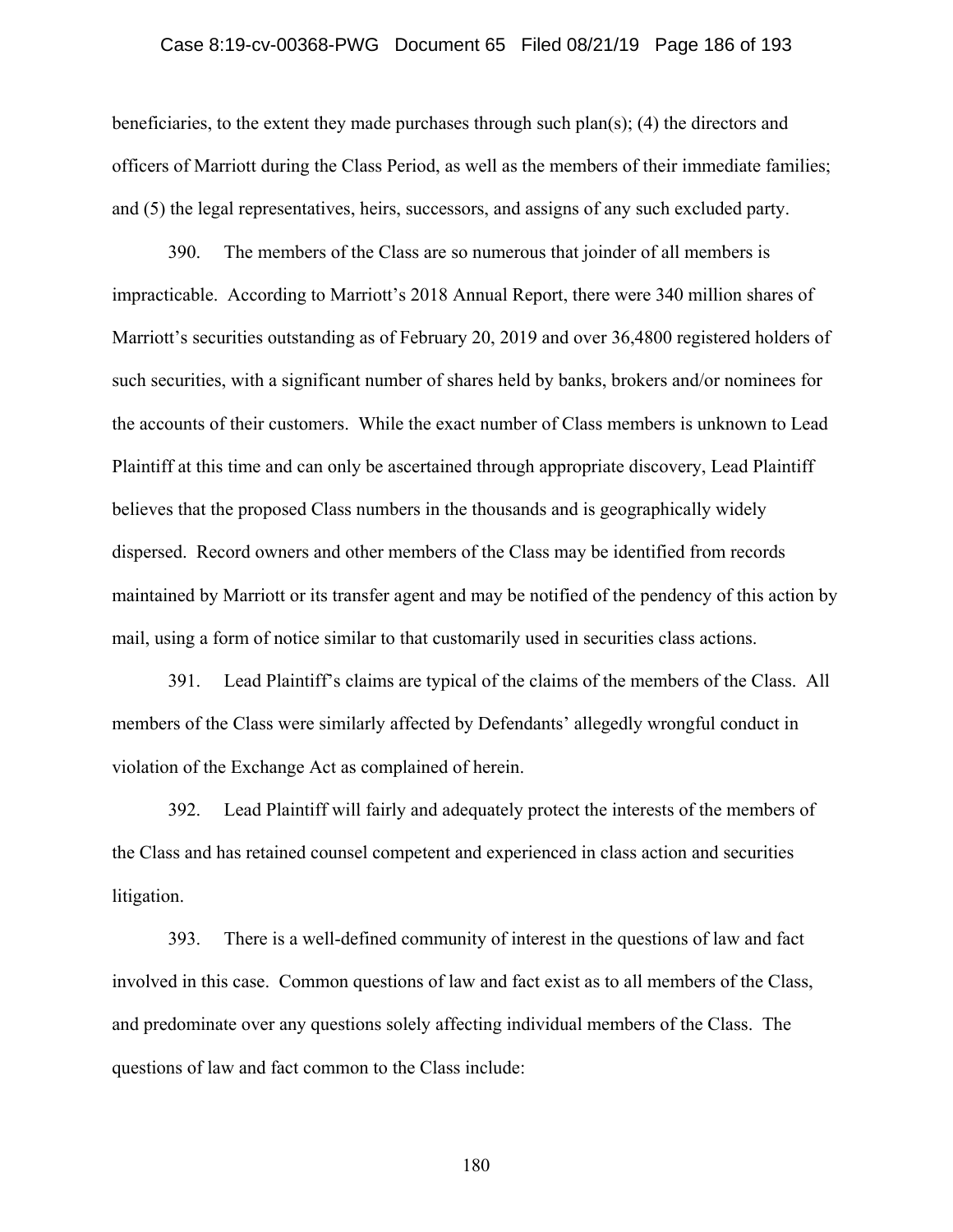## Case 8:19-cv-00368-PWG Document 65 Filed 08/21/19 Page 187 of 193

(a) whether the federal securities laws were violated by Defendants' acts and omissions as alleged herein;

(b) whether the statements made to the investing public during the Class Period contained material misrepresentations;

(c) whether Defendants' statements omitted material facts necessary in order to make the statements made, in light of the circumstances under which they were made, not misleading;

(d) whether Defendants knew or severely recklessly disregarded that their statements were false and misleading;

(e) whether and to what extent the market price of Marriott's securities was artificially inflated during the Class Period because of the material misstatements alleged herein;

(f) whether the Individual Defendants were controlling persons of Marriott;

(g) whether reliance may be presumed pursuant to the fraud-on-the-market doctrine and/or the presumption of reliance afforded by *Affiliated Ute Citizens of Utah v. United States*, 406 U.S. 128 (1972); and

(h) whether the members of the Class have sustained damages as a result of the conduct complained of herein and, if so, the proper measure of damages.

394. A class action is superior to all other available methods for the fair and efficient adjudication of this controversy because, among other things, joinder of all members of the Class is impracticable. Furthermore, because the damages suffered by individual Class members may be relatively small, the expense and burden of individual litigation make it impossible for members of the Class to individually redress the wrongs done to them. There will be no difficulty in the management of this action as a class action.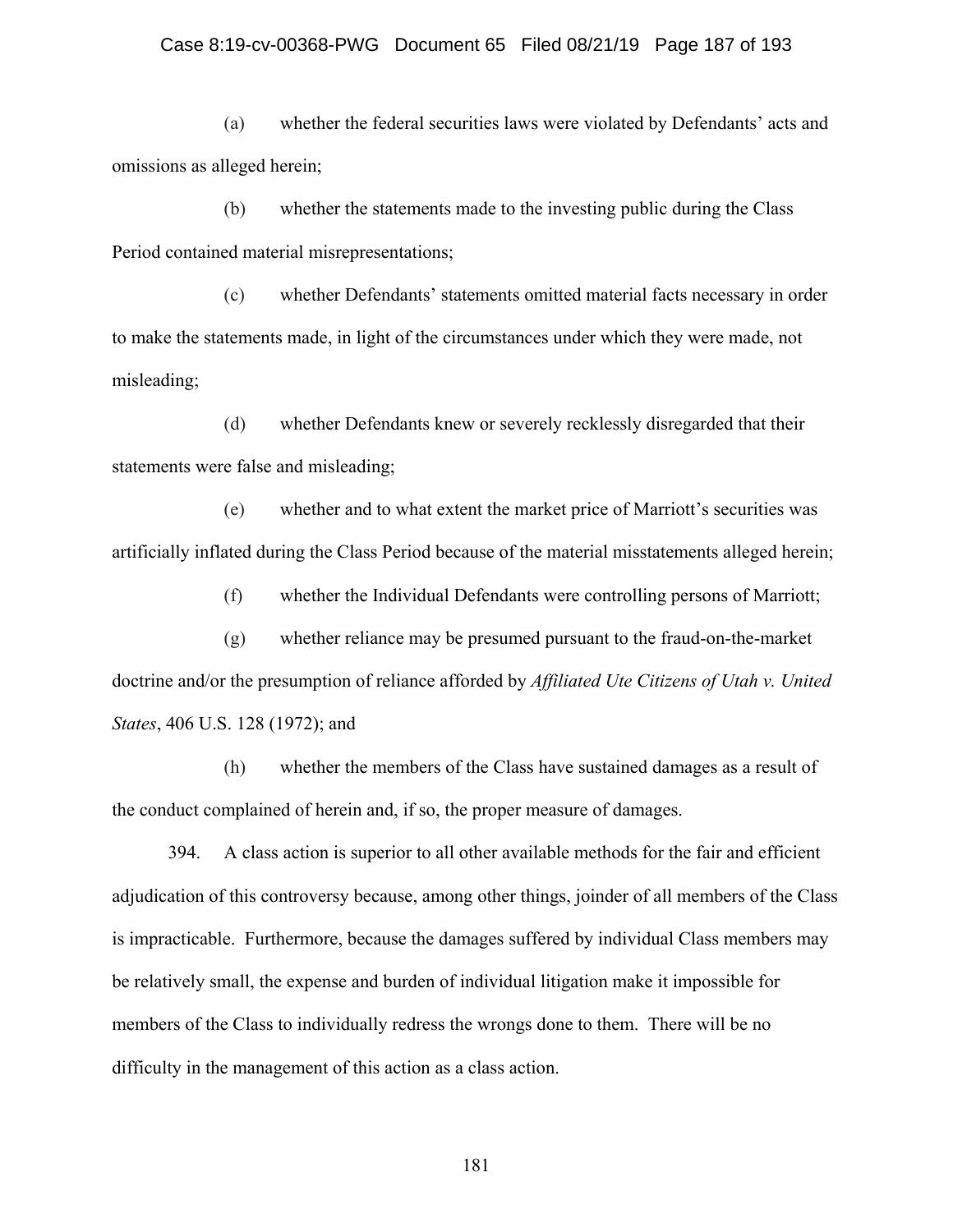#### **COUNT I**

## **Violation of §10(b) of the Exchange Act and Rule 10b-5 Promulgated Thereunder Against All Defendants**

395. Lead Plaintiff repeats, incorporates, and realleges each and every allegation set forth above as if fully set forth herein.

396. This Count is asserted pursuant to Section 10(b) of the Exchange Act and Rule 10b-5 promulgated thereunder by the SEC against all Defendants.

397. As alleged herein, throughout the Class Period, Defendants, individually and in concert, directly and indirectly, by the use of the means or instrumentalities of interstate commerce, the mails, and/or the facilities of national securities exchanges, made untrue statements of material fact and/or omitted to state material facts necessary to make their statements not misleading and carried out a plan, scheme and course of conduct, in violation of Section 10(b) of the Exchange Act and Rule 10b-5 promulgated thereunder. Defendants intended to and did, as alleged herein: (i) deceive the investing public, including Lead Plaintiff and members of the Class; (ii) artificially inflate and maintain the prices of Marriott's securities; and (iii) cause Lead Plaintiff and members of the Class to purchase Marriott's securities at artificially inflated prices.

398. The Individual Defendants were individually and collectively responsible for making the false and misleading statements and omissions alleged herein and having engaged in a plan, scheme and course of conduct designed to deceive Lead Plaintiff and members of the Class, by virtue of having made public statements and prepared, approved, signed and/or disseminated documents that contained untrue statements of material fact and/or omitted facts necessary to make the statements therein not misleading.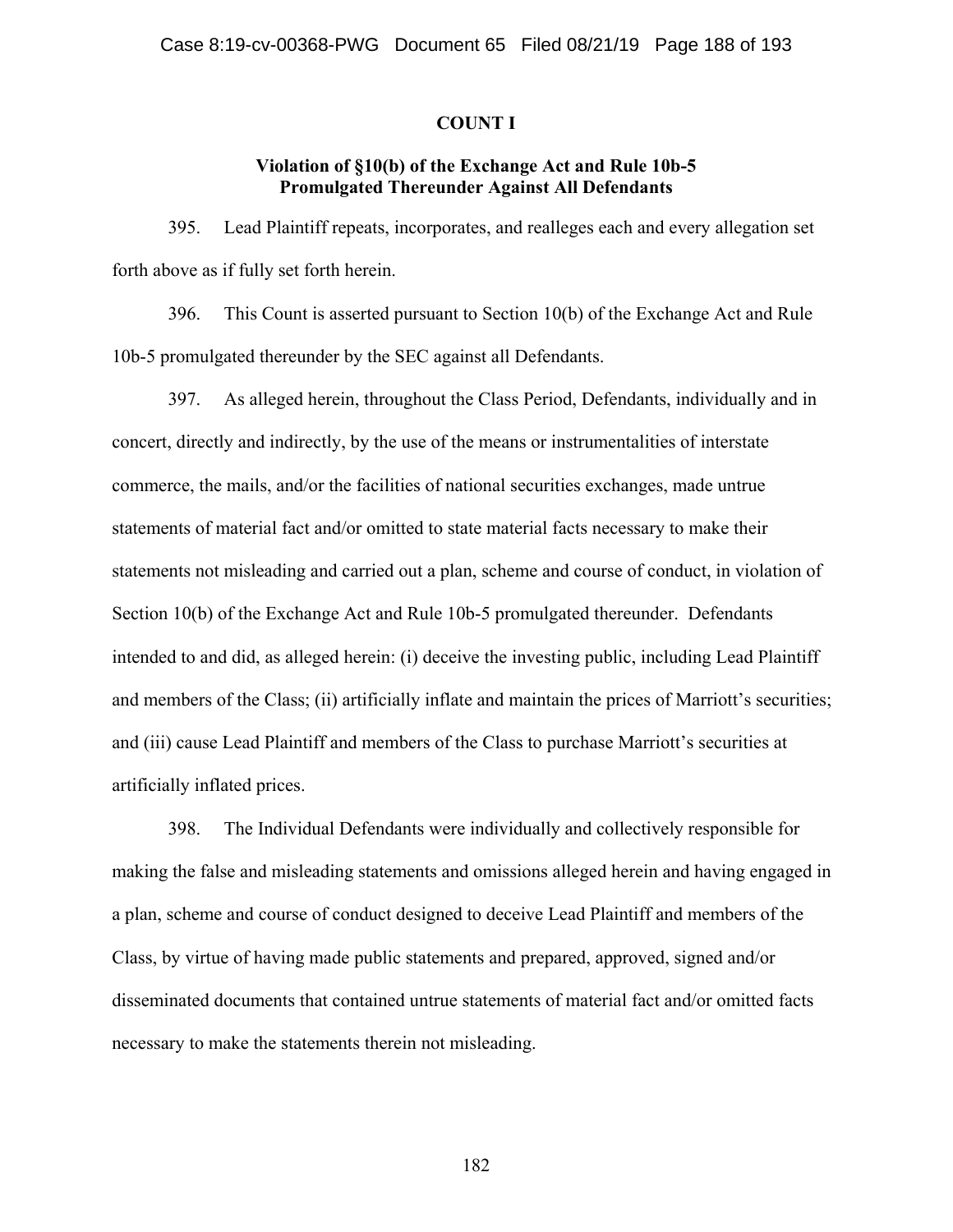## Case 8:19-cv-00368-PWG Document 65 Filed 08/21/19 Page 189 of 193

399. As set forth above, Defendants made their false and misleading statements and omissions and engaged in the fraudulent activity described herein knowingly and intentionally, or in such a severely reckless manner as to constitute willful deceit and fraud upon Lead Plaintiff and the other members of the Class who purchased Marriott's securities during the Class Period.

400. In ignorance of the false and misleading nature of Defendants' statements and omissions, and relying directly or indirectly on those statements or upon the integrity of the market price for Marriott's securities, Lead Plaintiff and other members of the Class purchased Marriott's securities at artificially inflated prices during the Class Period. But for the fraud, Lead Plaintiff and members of the Class would not have purchased Marriott's securities at such artificially inflated prices.

401. As set forth herein, when Defendants began to reveal adverse, previously undisclosed facts concerning the Company, the price of Marriott's securities declined precipitously and Lead Plaintiff and members of the Class were harmed and damaged as a direct and proximate result of their purchases of shares of Marriott's securities at artificially inflated prices and the subsequent decline in the price of shares of those securities when Defendants began to reveal such facts.

402. By virtue of the foregoing, Defendants are liable to Lead Plaintiff and members of the Class for violations of Section 10(b) of the Exchange Act and Rule 10b-5 promulgated thereunder.

### **COUNT II**

## **Violation of §20(a) of the Exchange Act Against Certain of the Individual Defendants**

403. Lead Plaintiff repeats, incorporates, and realleges each of the allegations set forth above as if fully set forth herein.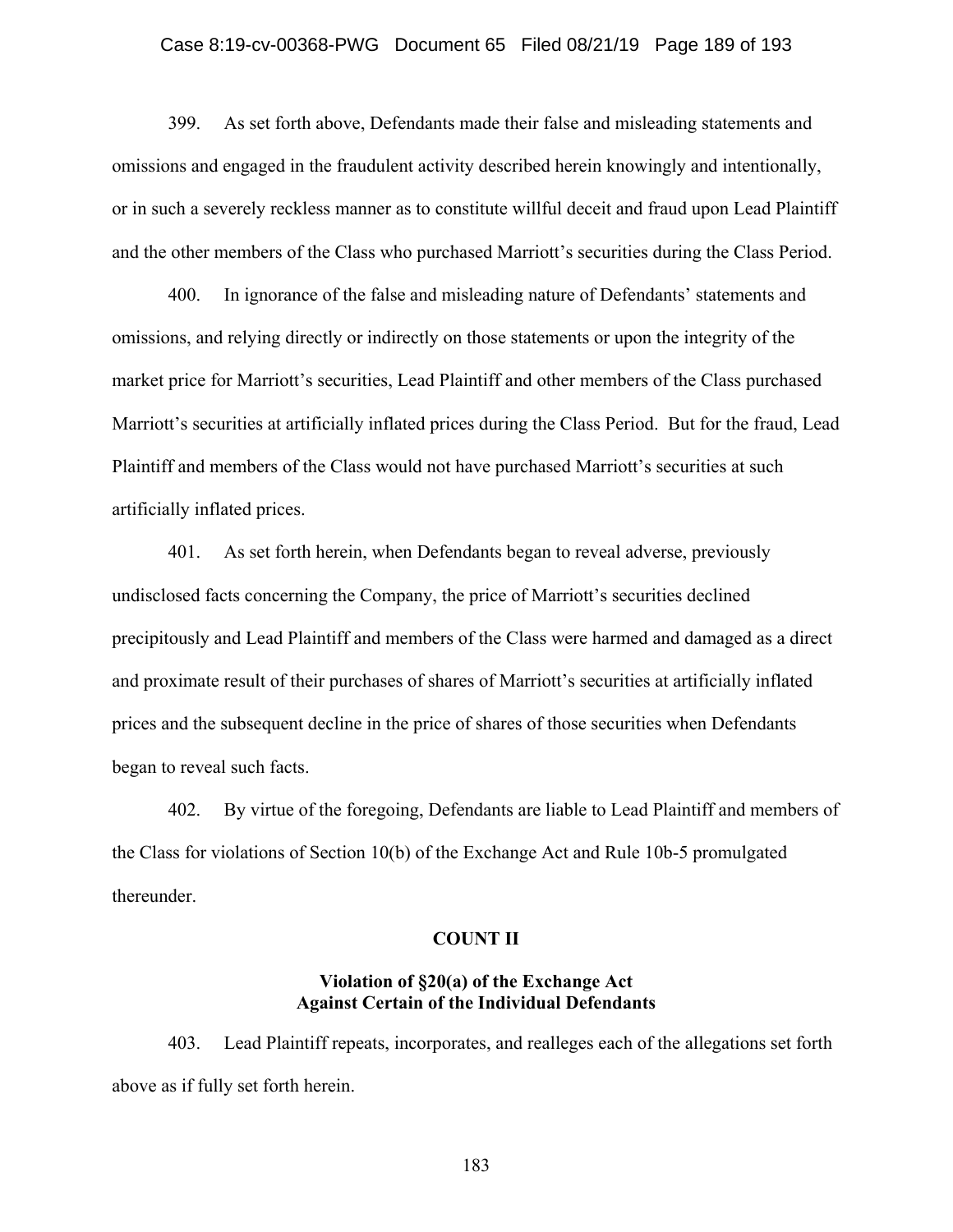## Case 8:19-cv-00368-PWG Document 65 Filed 08/21/19 Page 190 of 193

404. This Count is asserted pursuant to Section 20(a) of the Exchange Act against Defendants Sorenson, Oberg, Val Bauduin, and Linnartz.

405. As alleged above, Defendants violated Section 10(b) of the Exchange Act and Rule 10b-5 promulgated thereunder by making false and misleading statements in connection with the purchase and sale of Marriott's securities and by participating in a fraudulent scheme and course of business or conduct throughout the Class Period. This fraudulent conduct was undertaken with scienter and the Company is charged with the knowledge and scienter of each of Defendants Sorenson, Oberg, Val Bauduin, and Linnartz who knew of or acted with severely reckless disregard of the falsity of their statements and the fraudulent nature of this scheme during the Class Period. Thus, Marriott is primarily liable under Section 10(b) of the Exchange Act.

406. As set forth above, the Defendants Sorenson, Oberg, Val Bauduin, and Linnartz were controlling persons of Marriott during the Class Period, due to their senior executive positions with the Company and their direct involvement in the Company's day-to-day operations, as well as their ability to exercise and/or actual exercise of influence and control over the Company's dissemination of information.

407. By virtue of the foregoing, Defendants Sorenson, Oberg, Val Bauduin, and Linnartz each had the power to influence and control, and did influence and control, directly or indirectly, the decision-making of Marriott, including the content of its public statements with respect to the success of the due diligence and integration process of Starwood, and the effectiveness of it cybersecurity and compliance with industry and regulatory norms.

408. Defendants Sorenson, Oberg, Val Bauduin, and Linnartz acted knowingly and intentionally, or in such a severely reckless manner as to constitute willful fraud and deceit upon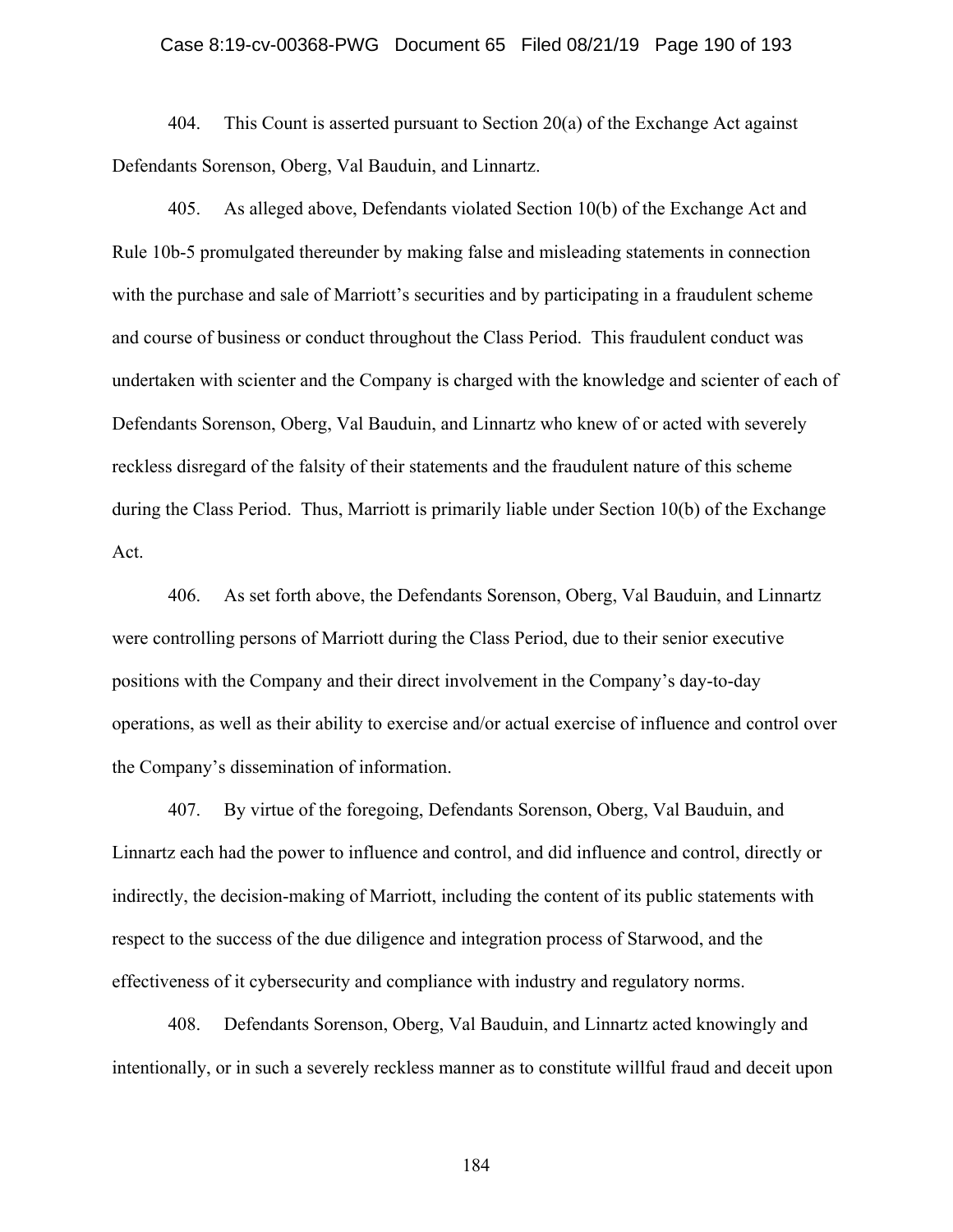## Case 8:19-cv-00368-PWG Document 65 Filed 08/21/19 Page 191 of 193

Lead Plaintiff and the other members of the Class who purchased shares of Marriott's securities during the Class Period.

409. In ignorance of the false and misleading nature of the Company's statements and omissions, and relying directly or indirectly on those statements or upon the integrity of the market prices for shares of Marriott's securities, Lead Plaintiff and other members of the Class purchased shares of Marriott's securities at an artificially inflated price during the Class Period. But for the fraud, Lead Plaintiff and members of the Class would not have purchased shares of Marriott's securities at artificially inflated prices.

410. As set forth herein, when Defendants subsequently revealed adverse, previously undisclosed facts concerning the Company, the price of shares of Marriott's securities declined precipitously and Lead Plaintiff and members of the Class were harmed and damaged as a direct and proximate result of their purchases of shares of Marriott's securities at artificially inflated prices and the subsequent decline in the price of shares of those securities when such facts were revealed.

411. By reason of the foregoing, Defendants Sorenson, Oberg, Val Bauduin, and Linnartz are liable to Lead Plaintiff and the members of the Class as controlling persons of Marriott in violation of Section 20(a) of the Exchange Act.

#### **XIII. PRAYER FOR RELIEF**

412. WHEREFORE, Lead Plaintiff, on behalf of themselves and the Class, respectfully pray for judgment against Defendants as follows:

(a) Determining that this action is a proper class action maintained under Rules 23(a) and (b)(3) of the Federal Rules of Civil Procedure, certifying Lead Plaintiff as the Class Representative, and appointing Labaton Sucharow LLP as Class Counsel pursuant to Rule  $23(g);$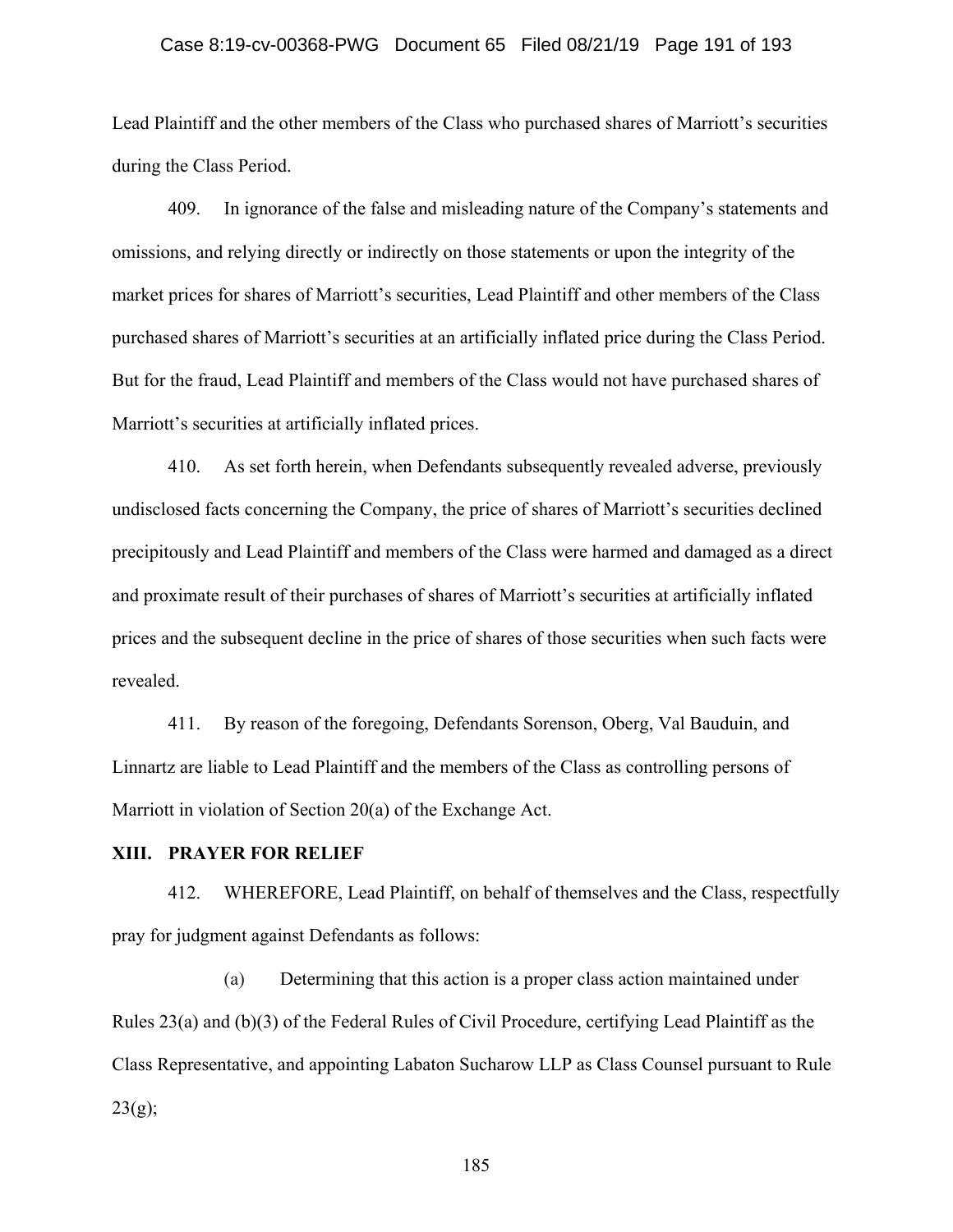(b) Awarding Lead Plaintiff and the Class compensatory damages against all

Defendants, jointly and severally, for all damages sustained as a result of Defendants' wrongdoing, in an amount to be proven at trial together with prejudgment interest thereon;

(c) Awarding Lead Plaintiff and the Class their reasonable costs and expenses

incurred in this action, including but not limited to attorneys' fees and costs incurred by

consulting and testifying expert witnesses; and

(d) Granting such other and further relief as the Court deems just and proper.

## **XIV. DEMAND FOR TRIAL BY JURY**

Lead Plaintiff hereby demands a trial by jury of all issues so triable.

Dated: August 21, 2019 Respectfully submitted,

## LABATON SUCHAROW LLP

By: */s/ Carol C. Villegas* 

Carol C. Villegas Mark S. Goldman\* 140 Broadway New York, NY 10005 Telephone: (212) 907-0700 Facsimile: (212) 818-0477 Email: cvillegas@labaton.com Email: mgoldman@labaton.com \**Pro hac vice* application forthcoming

*Attorneys for Lead Plaintiff and Lead Counsel for the Class*